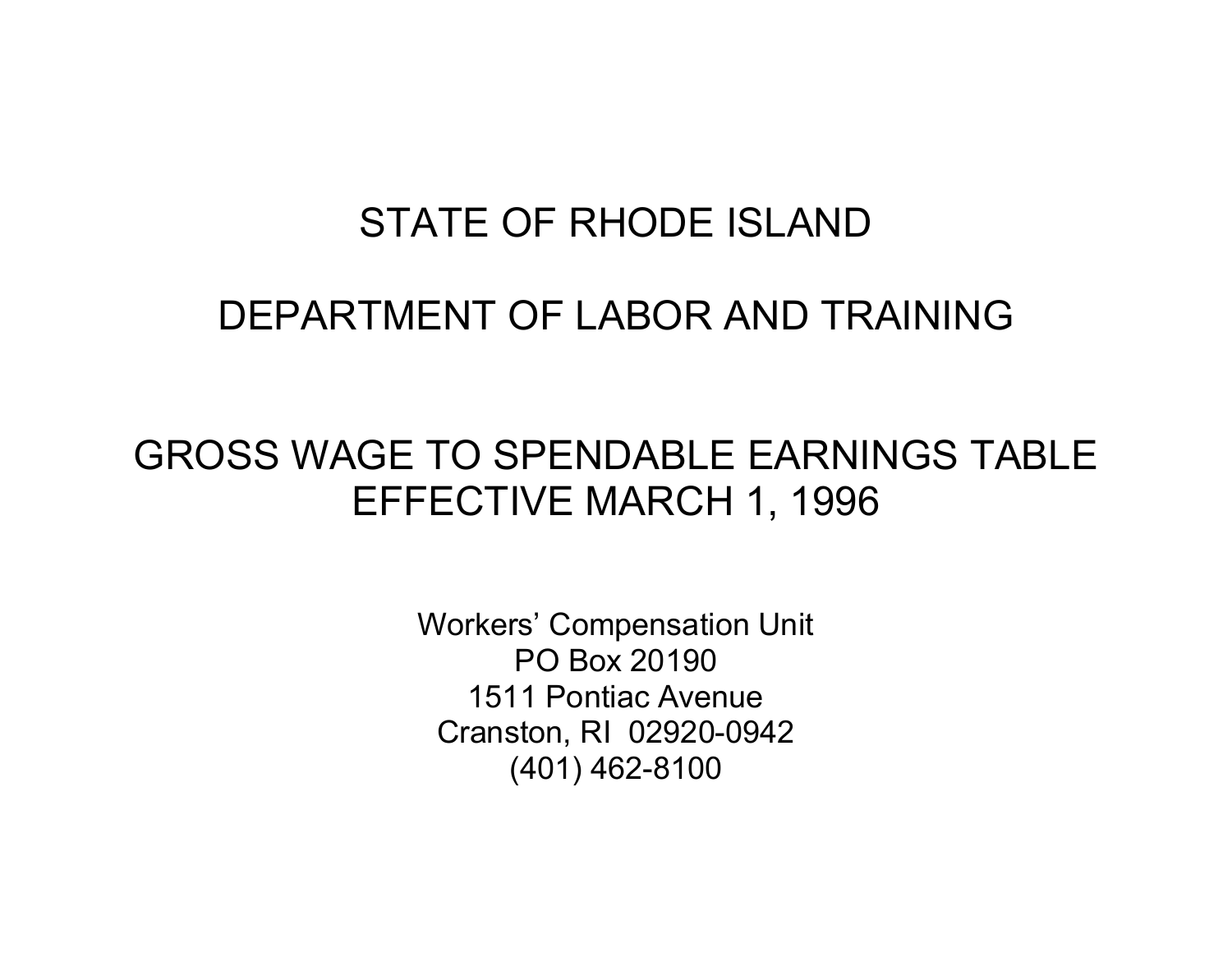## GROSS WAGE TO SPENDABLE EARNINGS TABLE EFFECTIVE MARCH 1, 1996

This table is promulgated by the Director of Labor and Training March 1, 1996, pursuant to the statutory authority vested in him in R. I. General Laws Section 28-33-17 (a)(3)(ii), as amended, May 18, 1992.

Instructions to determine a spendable base wage using the table provided:

- 1. Determine the employee's average weekly wage. Round it to the nearest dollar.
- 2. Determine the employee's marital status: single or married. The single category includes head of household.
- 3. Determine the employee's number of exemptions. This is the maximum number of personal exemptions allowed for federal taxes. The maximum number of exemptions used here may not be the same number of exemptions the employee claims for withholding purposes. For example, a single employee with no dependents usually has a maximum number of personal exemptions of one (1). A married employee with three (3) dependent children usually has a maximum number of personal exemptions of five (5), the employee, spouse and children.
- 4. Find the place to start in the table. If the employee is single, use the single part of the table in the front half of this book. If the employee is married, use the married part of the table in the second half of this book.
- 5. Find the employee's average weekly wage. Average weekly wage is listed in the first column of each page of this book under the column titled "Gross Weekly Wage". If the wage is higher than \$2,000, refer to the following page for instructions on calculation.
- 6. Find the column that matches the employee's maximum number of personal exemptions. If the employee has more exemptions than the table lists, refer to the following page for instructions on calculation.
- 7. Follow the gross weekly wage line across to the exemptions column. The figure shown is the employee's spendable earnings.
- 8. Use the spendable earnings figure to calculate the employee's compensation rate.

If you have any questions, please call the Workers' Compensation Unit at (401) 462-8120 between 8:30 a.m. and 4:00 p.m. and ask to speak with a Claims Analyst.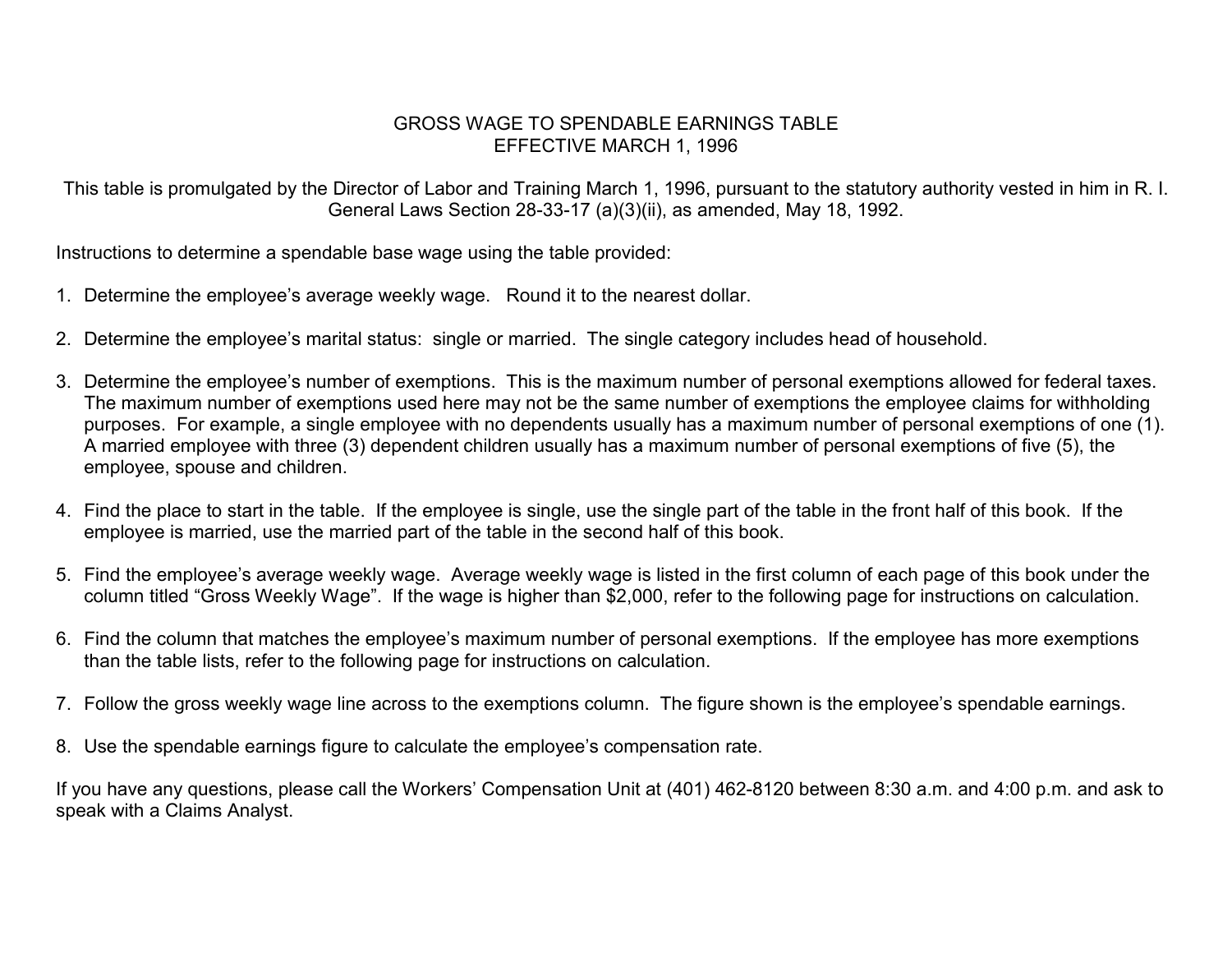# SPENDABLE EARNINGS CALCULATIONS EFFECTIVE MARCH 1, 1996

| Variables: | <b>GW</b> | $=$ | Gross wage (average weekly wage)            |
|------------|-----------|-----|---------------------------------------------|
|            | ES        | $=$ | Earnings subject to withholding             |
|            | AL        | $=$ | Number of exemptions allowed including self |
|            | <b>FW</b> | $=$ | Federal withholding                         |
|            | <b>SW</b> | $=$ | State withholding                           |
|            | $FICA =$  |     | <b>FICA</b>                                 |
|            | <b>SE</b> | $=$ | Spendable (net) earnings                    |
|            |           |     |                                             |

1. Calculate earnings subject to withholding **(ES)**. **ES = GW – (AL x \$49.04)**

2. Calculate federal withholding **(FW)** depending on the value of **ES**:

For **SINGLE:** (including head of household)

| $\text{\$} \qquad 0 < E\text{S} <= \text{\$} \qquad 50$ | $FW = $0.00$                                  |  |
|---------------------------------------------------------|-----------------------------------------------|--|
| $$50 < ES \leq $489$                                    | $FW = (ES - $ 50) \times 0.15$                |  |
| $$489 < ES \leq $1,033$                                 | FW = $(ES - $ 489) \times 0.28 + $ 65.85$     |  |
| $$1,033 < ES \leq $2,361$                               | $FW = (ES - $1,033) \times 0.31 + $218.17$    |  |
| $$2,361 < ES \leq $5,100$                               | $FW = (ES - $2,361) \times 0.36 + $629.85$    |  |
| \$5,100 < ES                                            | $FW = (ES - $5,100) \times 0.396 + $1,615.89$ |  |

# For **MARRIED:**

| $\text{\$} \qquad 0 < E\text{S} \leq \text{\$} \qquad 124$ | $FW = $0.00$                                  |
|------------------------------------------------------------|-----------------------------------------------|
| $$124 < ES \leq $ 851                                      | $FW = (ES - $ 124) \times 0.15$               |
| $$851 < ES \leq $1,725$                                    | $FW = (ES - $ 851) \times 0.28 + $ 109.05$    |
| $$1,725 < ES \leq $2,920$                                  | $FW = (ES - $1,725) \times 0.31 + $353.77$    |
| $$2,920 < ES \leq $5,152$                                  | $FW = (ES - $2,920) \times 0.36 + $724.22$    |
| \$5,152 < ES                                               | $FW = (ES - $5,152) \times 0.396 + $1,527.74$ |

- 3. Calculate other withholding amounts: **SW** = FW x 0.275 **FICA** = GW x 0.0765
- 4. Calculate spendable earnings: **SE** = GW FW SW FICA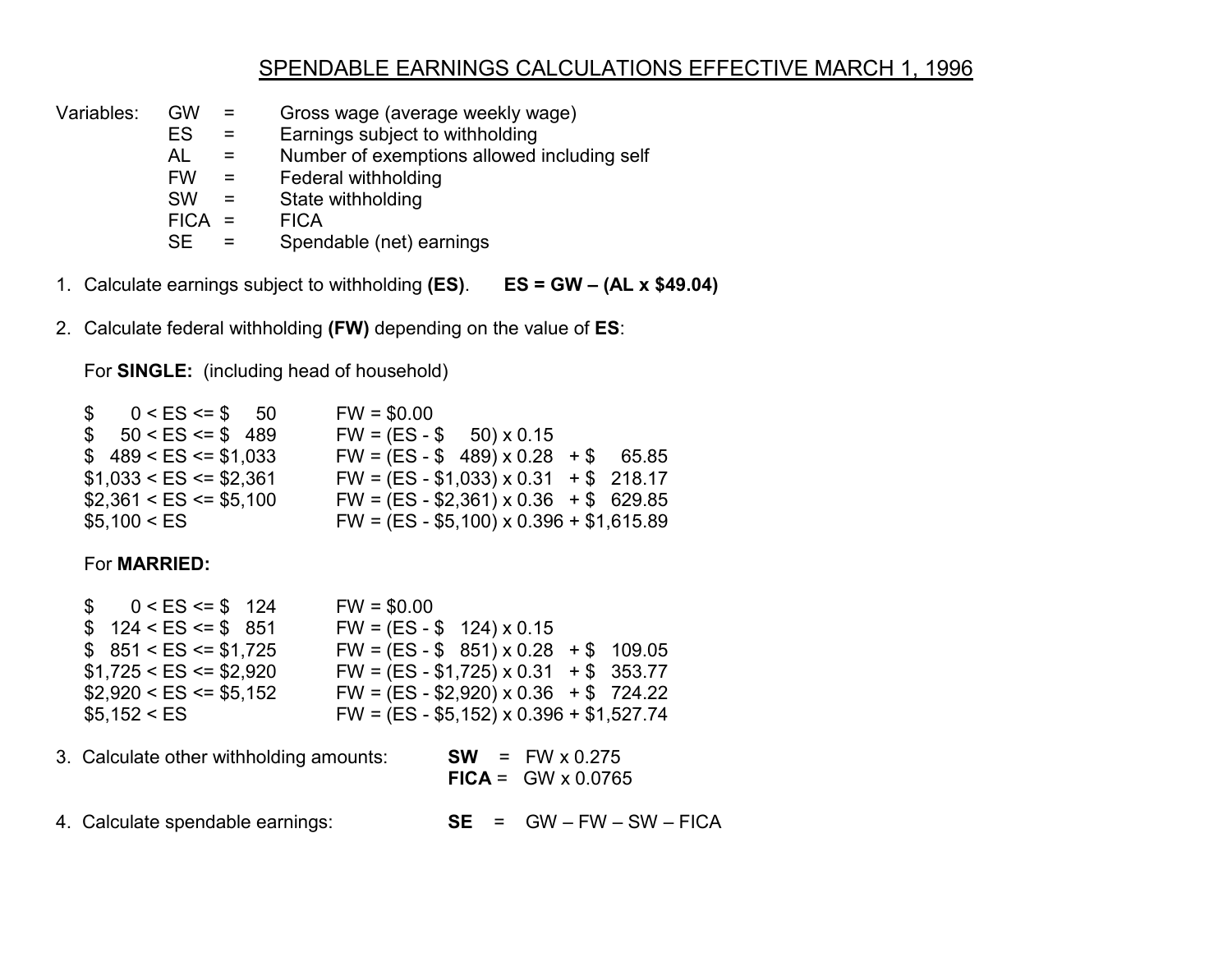#### RHODE ISLAND DEPARTMENT OF LABOR AND TRAINING WORKERS' COMPENSATION UNIT PAGE 0001 GROSS WAGE TO SPENDABLE EARNINGS TABLE EFFECTIVE MARCH 1, 1996

| GROSS  |                    |                                                                                                              |                                                                                                                                                                                                                                                                                     |                                         |                                                     |                                                                    |                                                                           |                                                                                                                                                                                                          |                  |           |
|--------|--------------------|--------------------------------------------------------------------------------------------------------------|-------------------------------------------------------------------------------------------------------------------------------------------------------------------------------------------------------------------------------------------------------------------------------------|-----------------------------------------|-----------------------------------------------------|--------------------------------------------------------------------|---------------------------------------------------------------------------|----------------------------------------------------------------------------------------------------------------------------------------------------------------------------------------------------------|------------------|-----------|
| WEEKLY | SINGLE 1           | SINGLE 2                                                                                                     | SINGLE 3                                                                                                                                                                                                                                                                            | SINGLE 4                                | SINGLE 5                                            | SINGLE 6                                                           | SINGLE 7                                                                  | SINGLE 8                                                                                                                                                                                                 | SINGLE 9         | SINGLE 10 |
| WAGE   |                    | EXEMPTION EXEMPTIONS EXEMPTIONS EXEMPTIONS EXEMPTIONS EXEMPTIONS EXEMPTIONS EXEMPTIONS EXEMPTIONS EXEMPTIONS |                                                                                                                                                                                                                                                                                     |                                         |                                                     |                                                                    |                                                                           |                                                                                                                                                                                                          |                  |           |
|        |                    |                                                                                                              |                                                                                                                                                                                                                                                                                     |                                         |                                                     |                                                                    |                                                                           |                                                                                                                                                                                                          |                  |           |
| 1.00   | 0.92               | 0.92                                                                                                         | 0.92                                                                                                                                                                                                                                                                                | 0.92                                    | 0.92                                                | 0.92                                                               | 0.92                                                                      | 0.92                                                                                                                                                                                                     | 0.92             | 0.92      |
| 2.00   | 1.85               |                                                                                                              |                                                                                                                                                                                                                                                                                     |                                         | 1.85                                                |                                                                    |                                                                           |                                                                                                                                                                                                          | 1.85             | 1.85      |
| 3.00   | 2.77               |                                                                                                              |                                                                                                                                                                                                                                                                                     |                                         | 2.77                                                |                                                                    |                                                                           |                                                                                                                                                                                                          | 2.77             | 2.77      |
| 4.00   | 3.69               |                                                                                                              |                                                                                                                                                                                                                                                                                     |                                         | 3.69                                                |                                                                    |                                                                           |                                                                                                                                                                                                          |                  | 3.69      |
| 5.00   | $3.69$<br>$4.62$   |                                                                                                              |                                                                                                                                                                                                                                                                                     |                                         | 4.62                                                |                                                                    |                                                                           |                                                                                                                                                                                                          | $3.69$<br>$4.62$ | 4.62      |
| 6.00   | 5.54               |                                                                                                              | $\begin{array}{cccc} 0.92 & 0.92 & 0.92 \\ 1.85 & 1.85 & 1.85 \\ 2.77 & 2.77 & 2.77 \\ 3.69 & 3.69 & 3.69 \\ 4.62 & 4.62 & 4.62 \\ 5.54 & 5.54 & 5.54 \\ 6.46 & 6.46 & 6.46 \\ 7.39 & 7.39 & 7.39 \\ 7.39 & 9.23 & 9.23 \\ 9.23 & 9.23 & 9.23 \\ 10.16 & 10.16 & 10.16 \end{array}$ |                                         | 5.54                                                | $1.85$<br>$2.77$<br>$3.69$<br>$4.62$<br>$5.54$<br>$6.46$<br>$7.39$ |                                                                           | $0.92$<br>$1.85$<br>$2.77$<br>$4.62$<br>$5.54$<br>$6.46$<br>$7.39$<br>$8.31$<br>$9.23$<br>$10.16$<br>$11.08$<br>$11.03$<br>$12.93$<br>$1.85$<br>$2.77$<br>$3.69$<br>$4.62$<br>$5.54$<br>$6.46$<br>$7.39$ | 5.54             | 5.54      |
| 7.00   | $6.46$<br>$7.39$   |                                                                                                              |                                                                                                                                                                                                                                                                                     |                                         | 6.46                                                |                                                                    |                                                                           |                                                                                                                                                                                                          | 6.46<br>7.39     | 6.46      |
| 8.00   |                    |                                                                                                              |                                                                                                                                                                                                                                                                                     |                                         | 7.39                                                |                                                                    |                                                                           |                                                                                                                                                                                                          |                  | 7.39      |
| 9.00   | 8.31               |                                                                                                              |                                                                                                                                                                                                                                                                                     |                                         | 8.31                                                |                                                                    |                                                                           | 8.31                                                                                                                                                                                                     | 8.31             | 8.31      |
| 10.00  | 9.23               | $0.2$<br>9.23<br>10.16                                                                                       |                                                                                                                                                                                                                                                                                     |                                         | 9.23                                                | $0.2$<br>9.23<br>10.16                                             | 8.31 8.31<br>9.23 9.23                                                    | 9.23                                                                                                                                                                                                     | 9.23             | 9.23      |
| 11.00  | 10.16              |                                                                                                              | 10.16                                                                                                                                                                                                                                                                               | 10.16                                   | 10.16                                               | 10.16                                                              | 10.16                                                                     | 10.16                                                                                                                                                                                                    | 10.16            | 10.16     |
| 12.00  | 11.08              |                                                                                                              | 11.08                                                                                                                                                                                                                                                                               |                                         | 11.08                                               | 11.08                                                              | 11.08                                                                     | 11.08                                                                                                                                                                                                    | 11.08            | 11.08     |
| 13.00  | 12.01              |                                                                                                              | 12.01                                                                                                                                                                                                                                                                               | $11.08$<br>$12.01$                      | 12.01                                               | 12.01                                                              | 12.01                                                                     | 12.01                                                                                                                                                                                                    | 12.01            | 12.01     |
| 14.00  | 12.93              | $10.16$<br>$11.08$<br>$12.01$<br>$12.93$<br>12.93                                                            | 12.93                                                                                                                                                                                                                                                                               | 12.93                                   | 12.93                                               | 12.93                                                              | 12.93                                                                     | 12.93                                                                                                                                                                                                    | 12.93            | 12.93     |
| 15.00  | 13.85              | 13.85                                                                                                        | 13.85                                                                                                                                                                                                                                                                               | 13.85                                   | 13.85                                               | 13.85                                                              | 13.85                                                                     | 13.85                                                                                                                                                                                                    | 13.85            | 13.85     |
| 16.00  | 14.78              | 14.78                                                                                                        | 14.78                                                                                                                                                                                                                                                                               | 14.78                                   | 14.78                                               | 14.78                                                              | 14.78                                                                     | 14.78                                                                                                                                                                                                    | 14.78            | 14.78     |
| 17.00  | 15.70              | 14.78<br>15.70<br>16.62                                                                                      | 15.70                                                                                                                                                                                                                                                                               | 15.70                                   | 15.70                                               | 15.70                                                              | 15.70                                                                     | 15.70                                                                                                                                                                                                    | 15.70            | 15.70     |
| 18.00  | 16.62              |                                                                                                              | 16.62                                                                                                                                                                                                                                                                               | 16.62                                   | 16.62                                               | 16.62                                                              | 16.62                                                                     | 16.62                                                                                                                                                                                                    | 16.62            | 16.62     |
| 19.00  | 17.55              | 17.55                                                                                                        | 17.55                                                                                                                                                                                                                                                                               | 17.55                                   | 17.55                                               | 17.55                                                              |                                                                           | 17.55                                                                                                                                                                                                    | 17.55            | 17.55     |
| 20.00  | 18.47              |                                                                                                              | 18.47                                                                                                                                                                                                                                                                               |                                         | 18.47                                               | 18.47                                                              |                                                                           | 18.47                                                                                                                                                                                                    | 18.47            | 18.47     |
| 21.00  | 19.39              | $18.47$<br>$19.39$                                                                                           | 19.39                                                                                                                                                                                                                                                                               | $18.47$<br>$19.39$                      | 19.39                                               | 19.39                                                              | 19.39                                                                     | 19.39                                                                                                                                                                                                    | 19.39            | 19.39     |
| 22.00  | 20.32              |                                                                                                              | 20.32                                                                                                                                                                                                                                                                               | 20.32                                   | 20.32                                               | 20.32                                                              | 17.55<br>18.47<br>19.39<br>20.32<br>21.24                                 | 20.32                                                                                                                                                                                                    | 20.32            | 20.32     |
| 23.00  | 21.24              | 20.32<br>21.24<br>22.16                                                                                      | 21.24                                                                                                                                                                                                                                                                               | 21.24                                   | 21.24                                               | 21.24                                                              |                                                                           | 21.24                                                                                                                                                                                                    | 21.24            | 21.24     |
| 24.00  | 22.16              |                                                                                                              | 22.16                                                                                                                                                                                                                                                                               | 22.16                                   | 22.16                                               | 22.16                                                              | 22.16                                                                     | 22.16                                                                                                                                                                                                    | 22.16            | 22.16     |
|        | 23.09              |                                                                                                              | 23.09                                                                                                                                                                                                                                                                               | 23.09                                   | 23.09                                               | 23.09                                                              | 23.09                                                                     | 23.09                                                                                                                                                                                                    | 23.09            | 23.09     |
| 25.00  |                    | $22.16$<br>$23.09$<br>$24.01$<br>$24.93$<br>$25.86$                                                          |                                                                                                                                                                                                                                                                                     |                                         |                                                     | 24.01                                                              |                                                                           | 24.01                                                                                                                                                                                                    |                  |           |
| 26.00  | 24.01              |                                                                                                              | 24.01                                                                                                                                                                                                                                                                               | 24.01                                   | 24.01                                               |                                                                    | 24.01                                                                     |                                                                                                                                                                                                          | 24.01            | 24.01     |
| 27.00  | 24.93              |                                                                                                              | 24.93                                                                                                                                                                                                                                                                               | 24.93                                   | 24.93                                               | 24.93                                                              | 24.93                                                                     | 24.93                                                                                                                                                                                                    | 24.93            | 24.93     |
| 28.00  | 25.86              |                                                                                                              | 25.86                                                                                                                                                                                                                                                                               | 25.86                                   | 25.86                                               | 25.86                                                              | 25.86                                                                     | 25.86                                                                                                                                                                                                    | 25.86            | 25.86     |
| 29.00  | 26.78              | 26.78                                                                                                        | 26.78                                                                                                                                                                                                                                                                               | 26.78                                   | 26.78                                               | 26.78                                                              | 26.78                                                                     | 26.78                                                                                                                                                                                                    | 26.78            | 26.78     |
| 30.00  | 27.70              | 27.70                                                                                                        | 27.70                                                                                                                                                                                                                                                                               | 27.70                                   | 27.70                                               | 27.70                                                              | 27.70                                                                     | 27.70                                                                                                                                                                                                    | 27.70            | 27.70     |
| 31.00  | 28.63              | 28.63                                                                                                        | 28.63                                                                                                                                                                                                                                                                               | 28.63                                   | 28.63                                               | 28.63                                                              | 28.63                                                                     | 28.63                                                                                                                                                                                                    | 28.63            | 28.63     |
| 32.00  | 29.55              |                                                                                                              | 29.55                                                                                                                                                                                                                                                                               | 29.55                                   | 29.55                                               | 29.55                                                              | 29.55                                                                     | 29.55                                                                                                                                                                                                    | 29.55            | 29.55     |
| 33.00  | 30.48              | 29.55<br>30.48<br>31.40                                                                                      | 30.48                                                                                                                                                                                                                                                                               | 30.48                                   | 30.48                                               | 30.48                                                              | 30.48                                                                     | 30.48                                                                                                                                                                                                    | 30.48            | 30.48     |
| 34.00  | 31.40              |                                                                                                              | 31.40                                                                                                                                                                                                                                                                               | 31.40                                   | 31.40                                               | 31.40                                                              |                                                                           | 31.40                                                                                                                                                                                                    | 31.40            | 31.40     |
| 35.00  | 32.32              |                                                                                                              | 32.32                                                                                                                                                                                                                                                                               | $32.32$<br>$33.25$                      | 32.32                                               | 32.32                                                              |                                                                           | 32.32                                                                                                                                                                                                    | 32.32            | 32.32     |
| 36.00  | 33.25              | $32.32$ $33.25$ $34.17$ $35.09$                                                                              | 33.25                                                                                                                                                                                                                                                                               |                                         | 33.25                                               | 33.25                                                              | 31.40<br>32.32<br>33.25<br>34.17<br>35.09                                 | 33.25                                                                                                                                                                                                    | 33.25            | 33.25     |
| 37.00  | 34.17              |                                                                                                              | 34.17                                                                                                                                                                                                                                                                               | $34.2$<br>$35.09$<br>$36.02$            | 34.17                                               | 34.17                                                              |                                                                           | 34.17                                                                                                                                                                                                    | 34.17            | 34.17     |
| 38.00  | 35.09              |                                                                                                              | 35.09                                                                                                                                                                                                                                                                               |                                         | 35.09                                               | 35.09                                                              |                                                                           | 35.09                                                                                                                                                                                                    | 35.09            | 35.09     |
| 39.00  | 36.02              | $36.02$<br>$36.94$<br>$37.86$                                                                                | 36.02                                                                                                                                                                                                                                                                               | 36.02<br>36.94<br>37.86                 | 36.02                                               | 36.02                                                              | 36.02                                                                     | 36.02                                                                                                                                                                                                    | 36.02            | 36.02     |
| 40.00  | 36.94<br>37.86     |                                                                                                              | 36.94                                                                                                                                                                                                                                                                               |                                         | 36.94                                               | 36.94                                                              | 36.94                                                                     | 36.94                                                                                                                                                                                                    | 36.94            | 36.94     |
| 41.00  | 37.86              |                                                                                                              | 37.86                                                                                                                                                                                                                                                                               |                                         | 37.86                                               | 37.86                                                              | 37.86                                                                     | 37.86                                                                                                                                                                                                    | 37.86            | 37.86     |
| 42.00  | 38.79              | 38.79                                                                                                        | 38.79                                                                                                                                                                                                                                                                               | 38.79                                   | 38.79                                               | 38.79                                                              | 38.79                                                                     | 38.79                                                                                                                                                                                                    | 38.79            | 38.79     |
| 43.00  | 39.71              | 39.71                                                                                                        | 39.71                                                                                                                                                                                                                                                                               | 39.71                                   | 39.71                                               | 39.71                                                              | 39.71                                                                     | 39.71                                                                                                                                                                                                    | 39.71            | 39.71     |
| 44.00  | 40.63              | 40.63                                                                                                        | 40.63                                                                                                                                                                                                                                                                               | 40.63                                   | 40.63                                               | 40.63                                                              |                                                                           | 40.63                                                                                                                                                                                                    | 40.63            | 40.63     |
| 45.00  | 41.56              | $41.56$<br>$42.48$                                                                                           | 41.56                                                                                                                                                                                                                                                                               | $41.56$<br>$42.48$                      |                                                     | 41.56                                                              |                                                                           | 41.56                                                                                                                                                                                                    | 41.56            | 41.56     |
| 46.00  | 42.48              |                                                                                                              | 42.48                                                                                                                                                                                                                                                                               | 42.48                                   | $41.56$<br>$42.48$<br>$43.43$<br>$45.25$<br>$46.17$ | 42.48                                                              | $40.63$<br>$41.56$<br>$42.48$<br>$43.40$<br>$44.33$<br>$45.25$<br>$46.17$ | 42.48                                                                                                                                                                                                    | 42.48            | 42.48     |
| 47.00  | 43.40              | 43.40                                                                                                        | 43.40                                                                                                                                                                                                                                                                               | $43.4$<br>$44.33$<br>$45.25$<br>$45.17$ |                                                     | $43.42$<br>$44.33$<br>$45.25$<br>$46.17$                           |                                                                           | 43.40                                                                                                                                                                                                    | 43.40            | 43.40     |
| 48.00  | $44.33$<br>$45.25$ | $43.40$<br>$44.33$<br>$45.25$                                                                                | 44.33                                                                                                                                                                                                                                                                               |                                         |                                                     |                                                                    |                                                                           | 44.33                                                                                                                                                                                                    | 44.33            | 44.33     |
| 49.00  |                    |                                                                                                              | 45.25                                                                                                                                                                                                                                                                               |                                         |                                                     |                                                                    |                                                                           | 45.25                                                                                                                                                                                                    | 45.25            | 45.25     |
| 50.00  | 46.17              | 46.17                                                                                                        | 46.17                                                                                                                                                                                                                                                                               | 46.17                                   | 46.17                                               |                                                                    |                                                                           | 46.17                                                                                                                                                                                                    | 46.17            | 46.17     |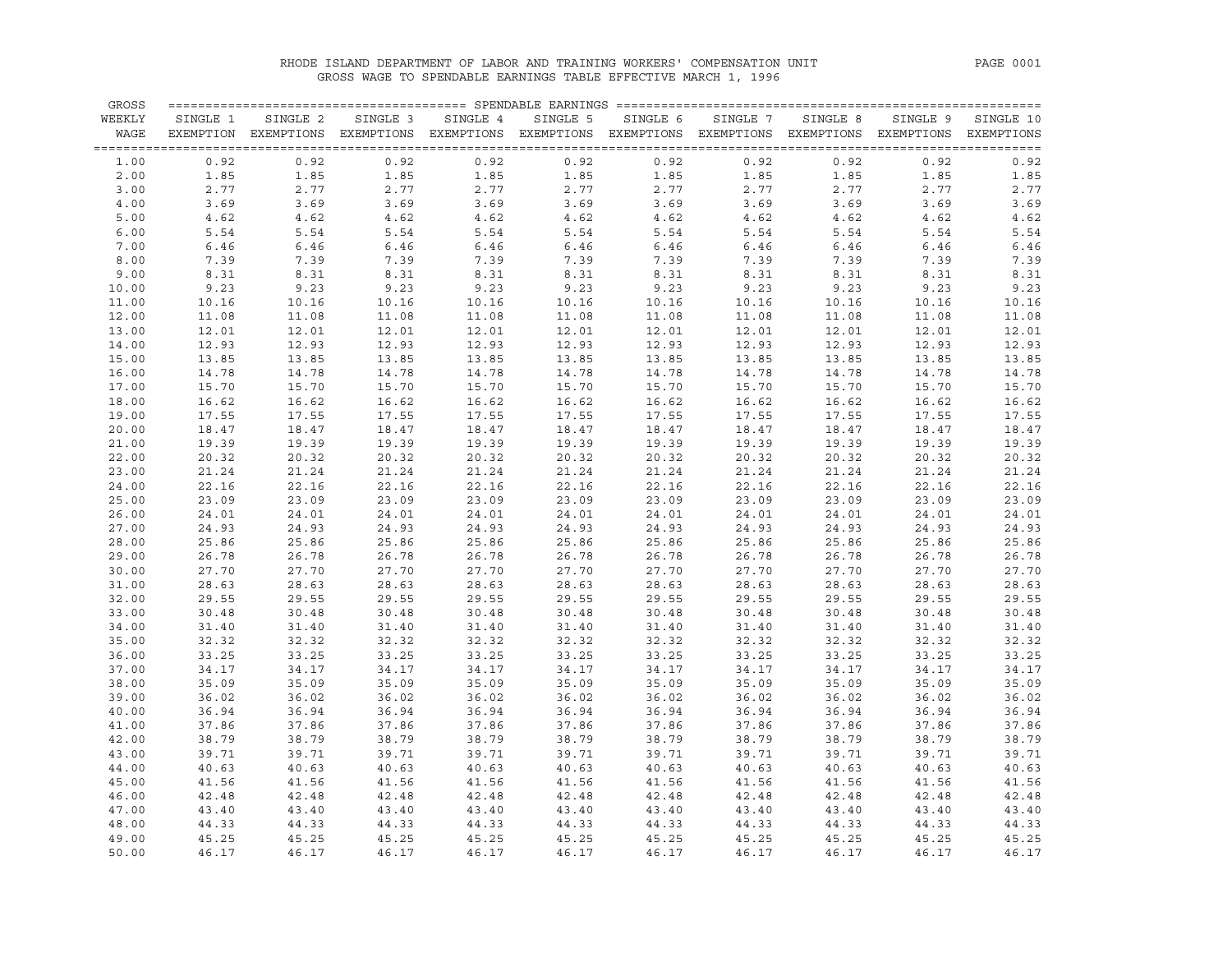#### RHODE ISLAND DEPARTMENT OF LABOR AND TRAINING WORKERS' COMPENSATION UNIT PAGE 0002 GROSS WAGE TO SPENDABLE EARNINGS TABLE EFFECTIVE MARCH 1, 1996

| GROSS          |                |                                                                                                              |                |                |                |                                          |          |                |                |                |
|----------------|----------------|--------------------------------------------------------------------------------------------------------------|----------------|----------------|----------------|------------------------------------------|----------|----------------|----------------|----------------|
| WEEKLY         | SINGLE 1       | SINGLE 2                                                                                                     | SINGLE 3       | SINGLE 4       | SINGLE 5       | SINGLE 6                                 | SINGLE 7 | SINGLE 8       | SINGLE 9       | SINGLE 10      |
| <b>WAGE</b>    |                | EXEMPTION EXEMPTIONS EXEMPTIONS EXEMPTIONS EXEMPTIONS EXEMPTIONS EXEMPTIONS EXEMPTIONS EXEMPTIONS EXEMPTIONS |                |                |                |                                          |          |                |                |                |
|                |                |                                                                                                              |                |                |                |                                          |          |                |                | $=$ $=$ $=$    |
| 51.00          | 47.10          | 47.10                                                                                                        | 47.10          | 47.10          | 47.10          | 47.10                                    | 47.10    | 47.10          | 47.10          | 47.10          |
| 52.00          | 48.02          | 48.02                                                                                                        | 48.02          |                | 48.02          |                                          | 48.02    | 48.02          | 48.02          | 48.02          |
| 53.00          | 48.95          | 48.95<br>49.87<br>50.79                                                                                      | 48.95          | 48.02<br>48.95 | 48.95          | $48.02$<br>$48.95$<br>$49.87$<br>$50.79$ | 48.95    | 48.95          | 48.95          | 48.95          |
| 54.00          | 49.87          |                                                                                                              | 49.87          | 49.87          | 49.87          |                                          | 49.87    | 49.87          | 49.87          | 49.87          |
| 55.00          | 50.79          |                                                                                                              | 50.79          | 50.79          | 50.79          |                                          | 50.79    | 50.79          | 50.79          | 50.79          |
| 56.00          | 51.72          | 51.72                                                                                                        | 51.72          | 51.72          | 51.72          | 51.72                                    | 51.72    | 51.72          | 51.72          | 51.72          |
| 57.00          | 52.64          | 52.64                                                                                                        | 52.64          | 52.64          | 52.64          | 52.64                                    | 52.64    | 52.64          | 52.64          | 52.64          |
| 58.00          | 53.56          | 53.56                                                                                                        | 53.56          | 53.56          | 53.56          | 53.56                                    | 53.56    | 53.56          | 53.56          | 53.56          |
| 59.00          | 54.49          | 54.49                                                                                                        | 54.49          | 54.49          | 54.49          | 54.49                                    | 54.49    | 54.49          | 54.49          | 54.49          |
| 60.00          | 55.41          | 55.41                                                                                                        | 55.41          | 55.41          | 55.41          | 55.41                                    | 55.41    | 55.41          | 55.41          | 55.41          |
| 61.00          | 56.33          | 56.33                                                                                                        | 56.33          | 56.33          | 56.33          | 56.33                                    | 56.33    | 56.33          | 56.33          | 56.33          |
| 62.00          | 57.26          | 57.26                                                                                                        | 57.26          | 57.26          | 57.26          | 57.26                                    | 57.26    | 57.26          | 57.26          | 57.26          |
| 63.00          | 58.18          | 58.18                                                                                                        | 58.18          | 58.18          | 58.18          | 58.18                                    | 58.18    | 58.18          | 58.18          | 58.18          |
| 64.00          | 59.10          | 59.10                                                                                                        | 59.10          | 59.10          | 59.10          | 59.10                                    | 59.10    | 59.10          | 59.10          | 59.10          |
| 65.00          | 60.03          | 60.03                                                                                                        | 60.03          | 60.03          | 60.03          | 60.03                                    | 60.03    | 60.03          | 60.03          | 60.03          |
| 66.00          | 60.95          | 60.95                                                                                                        | 60.95          | 60.95          | 60.95          | 60.95                                    | 60.95    | 60.95          | 60.95          | 60.95          |
| 67.00          | 61.87          | 61.87                                                                                                        | 61.87          | 61.87          | 61.87          | 61.87                                    | 61.87    | 61.87          | 61.87          | 61.87          |
| 68.00          | 62.80          | 62.80                                                                                                        | 62.80          | 62.80          | 62.80          | 62.80                                    | 62.80    | 62.80          | 62.80          | 62.80          |
| 69.00          | 63.72          | 63.72                                                                                                        | 63.72          | 63.72          | 63.72          | 63.72                                    | 63.72    | 63.72          | 63.72          | 63.72          |
| 70.00          | 64.64          | 64.64                                                                                                        | 64.64          | 64.64          | 64.64          | 64.64                                    | 64.64    | 64.64          | 64.64          | 64.64          |
| 71.00          | 65.57          | 65.57                                                                                                        | 65.57          | 65.57          | 65.57          | 65.57                                    | 65.57    | 65.57          | 65.57          | 65.57          |
| 72.00          | 66.49          | 66.49                                                                                                        | 66.49          | 66.49          | 66.49          | 66.49                                    | 66.49    | 66.49          | 66.49          | 66.49          |
| 73.00          | 67.42          | 67.42                                                                                                        | 67.42          | 67.42          | 67.42          | 67.42                                    | 67.42    | 67.42          | 67.42          | 67.42          |
| 74.00          | 68.34          | 68.34                                                                                                        | 68.34          | 68.34          | 68.34          | 68.34                                    | 68.34    | 68.34          | 68.34          | 68.34          |
| 75.00          | 69.26          | 69.26                                                                                                        | 69.26          | 69.26          | 69.26          | 69.26                                    | 69.26    | 69.26          | 69.26          | 69.26          |
| 76.00          | 70.19          | 70.19                                                                                                        | 70.19          | 70.19          | 70.19          | 70.19                                    | 70.19    | 70.19          | 70.19          |                |
| 77.00          | 71.11          | 71.11                                                                                                        | 71.11          | 71.11          | 71.11          | 71.11                                    | 71.11    | 71.11          | 71.11          | 70.19          |
|                |                |                                                                                                              |                |                |                |                                          |          |                |                | 71.11          |
| 78.00          | 72.03<br>72.96 | 72.03                                                                                                        | 72.03          | 72.03          | 72.03<br>72.96 | 72.03<br>72.96                           | 72.03    | 72.03<br>72.96 | 72.03          | 72.03<br>72.96 |
| 79.00<br>80.00 | 73.88          | 72.96<br>73.88                                                                                               | 72.96<br>73.88 | 72.96<br>73.88 |                | 73.88                                    | 72.96    | 73.88          | 72.96<br>73.88 |                |
|                | 74.80          |                                                                                                              |                | 74.80          | 73.88<br>74.80 | 74.80                                    | 73.88    | 74.80          |                | 73.88<br>74.80 |
| 81.00          |                | 74.80                                                                                                        | 74.80          |                |                |                                          | 74.80    |                | 74.80          |                |
| 82.00          | 75.73          | 75.73                                                                                                        | 75.73          | 75.73          | 75.73          | 75.73                                    | 75.73    | 75.73          | 75.73          | 75.73          |
| 83.00          | 76.65          | 76.65                                                                                                        | 76.65          | 76.65          | 76.65          | 76.65                                    | 76.65    | 76.65          | 76.65          | 76.65          |
| 84.00          | 77.57          | 77.57                                                                                                        | 77.57<br>78.50 | 77.57          | 77.57<br>78.50 | 77.57                                    | 77.57    | 77.57<br>78.50 | 77.57          | 77.57          |
| 85.00          | 78.50          | 78.50                                                                                                        |                | 78.50          |                | 78.50                                    | 78.50    |                | 78.50          | 78.50          |
| 86.00          | 79.42          | 79.42                                                                                                        | 79.42          | 79.42          | 79.42          | 79.42                                    | 79.42    | 79.42          | 79.42          | 79.42          |
| 87.00          | 80.34          | 80.34                                                                                                        | 80.34          | 80.34          | 80.34          | 80.34                                    | 80.34    | 80.34          | 80.34          | 80.34          |
| 88.00          | 81.27          | 81.27                                                                                                        | 81.27          | 81.27          | 81.27          | 81.27                                    | 81.27    | 81.27          | 81.27          | 81.27          |
| 89.00          | 82.19          | 82.19                                                                                                        | 82.19          | 82.19          | 82.19          | 82.19                                    | 82.19    | 82.19          | 82.19          | 82.19          |
| 90.00          | 83.11          | 83.11                                                                                                        | 83.11          | 83.11          | 83.11          | 83.11                                    | 83.11    | 83.11          | 83.11          | 83.11          |
| 91.00          | 84.04          | 84.04                                                                                                        | 84.04          | 84.04          | 84.04          | 84.04                                    | 84.04    | 84.04          | 84.04          | 84.04          |
| 92.00          | 84.96          | 84.96                                                                                                        | 84.96          | 84.96          | 84.96          | 84.96                                    | 84.96    | 84.96          | 84.96          | 84.96          |
| 93.00          | 85.89          | 85.89                                                                                                        | 85.89          | 85.89          | 85.89          | 85.89                                    | 85.89    | 85.89          | 85.89          | 85.89          |
| 94.00          | 86.81          | 86.81                                                                                                        | 86.81          | 86.81          | 86.81          | 86.81                                    | 86.81    | 86.81          | 86.81          | 86.81          |
| 95.00          | 87.73          | 87.73                                                                                                        | 87.73          | 87.73          | 87.73          | 87.73                                    | 87.73    | 87.73          | 87.73          | 87.73          |
| 96.00          | 88.66          | 88.66                                                                                                        | 88.66          | 88.66          | 88.66          | 88.66                                    | 88.66    | 88.66          | 88.66          | 88.66          |
| 97.00          | 89.58          | 89.58                                                                                                        | 89.58          | 89.58          | 89.58          | 89.58                                    | 89.58    | 89.58          | 89.58          | 89.58          |
| 98.00          | 90.50          | 89.36<br>90.50<br>91.43                                                                                      | 90.50          | 90.50          | 90.50          | 90.50                                    | 90.50    | 90.50          | 90.50          | 90.50          |
| 99.00          | 91.43          | 91.43                                                                                                        | 91.43          | 91.43          | 91.43          | 91.43                                    | 91.43    | 91.43          | 91.43          | 91.43          |
| 100.00         | 92.17          | 92.35                                                                                                        | 92.35          | 92.35          | 92.35          | 92.35                                    | 92.35    | 92.35          | 92.35          | 92.35          |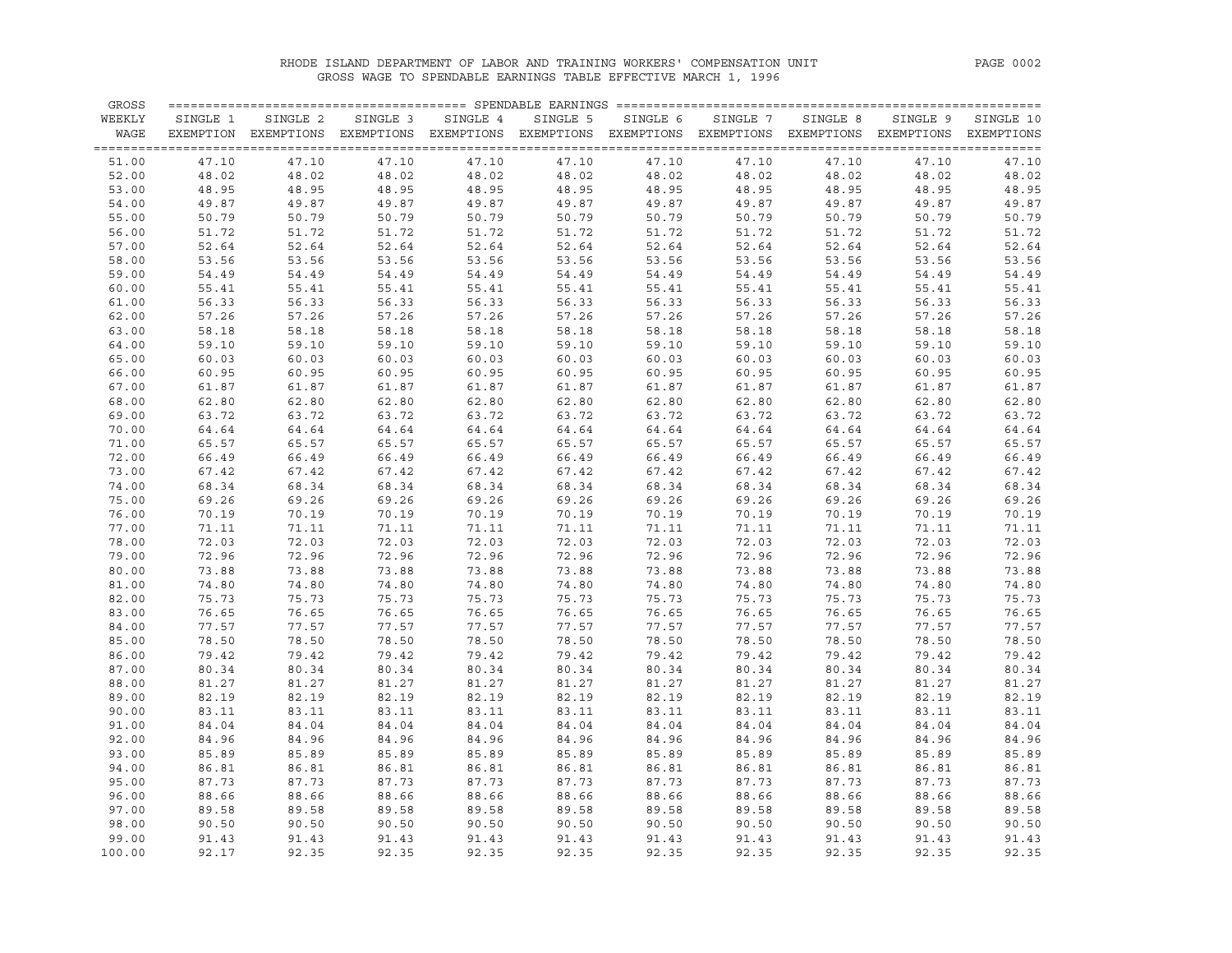## RHODE ISLAND DEPARTMENT OF LABOR AND TRAINING WORKERS' COMPENSATION UNIT PAGE 0003 GROSS WAGE TO SPENDABLE EARNINGS TABLE EFFECTIVE MARCH 1, 1996

| GROSS       |          |                                                                                                              |          |          |          |          |          |          |          |           |
|-------------|----------|--------------------------------------------------------------------------------------------------------------|----------|----------|----------|----------|----------|----------|----------|-----------|
| WEEKLY      | SINGLE 1 | SINGLE 2                                                                                                     | SINGLE 3 | SINGLE 4 | SINGLE 5 | SINGLE 6 | SINGLE 7 | SINGLE 8 | SINGLE 9 | SINGLE 10 |
| <b>WAGE</b> |          | EXEMPTION EXEMPTIONS EXEMPTIONS EXEMPTIONS EXEMPTIONS EXEMPTIONS EXEMPTIONS EXEMPTIONS EXEMPTIONS EXEMPTIONS |          |          |          |          |          |          |          |           |
|             |          |                                                                                                              |          |          |          |          |          |          |          |           |
| 101.00      | 92.90    | 93.27                                                                                                        | 93.27    | 93.27    | 93.27    | 93.27    | 93.27    | 93.27    | 93.27    | 93.27     |
| 102.00      | 93.64    | 94.20                                                                                                        | 94.20    | 94.20    | 94.20    | 94.20    | 94.20    | 94.20    | 94.20    | 94.20     |
| 103.00      | 94.37    | 95.12                                                                                                        | 95.12    | 95.12    | 95.12    | 95.12    | 95.12    | 95.12    | 95.12    | 95.12     |
| 104.00      | 95.10    | 96.04                                                                                                        | 96.04    | 96.04    | 96.04    | 96.04    | 96.04    | 96.04    | 96.04    | 96.04     |
| 105.00      | 95.84    | 96.97                                                                                                        | 96.97    | 96.97    | 96.97    | 96.97    | 96.97    | 96.97    | 96.97    | 96.97     |
| 106.00      | 96.56    | 97.89                                                                                                        | 97.89    | 97.89    | 97.89    | 97.89    | 97.89    | 97.89    | 97.89    | 97.89     |
| 107.00      | 97.29    | 98.81                                                                                                        | 98.81    | 98.81    | 98.81    | 98.81    | 98.81    | 98.81    | 98.81    | 98.81     |
| 108.00      | 98.03    | 99.74                                                                                                        | 99.74    | 99.74    | 99.74    | 99.74    | 99.74    | 99.74    | 99.74    | 99.74     |
|             |          |                                                                                                              |          |          |          |          |          |          |          |           |
| 109.00      | 98.76    | 100.66                                                                                                       | 100.66   | 100.66   | 100.66   | 100.66   | 100.66   | 100.66   | 100.66   | 100.66    |
| 110.00      | 99.49    | 101.58                                                                                                       | 101.58   | 101.58   | 101.58   | 101.58   | 101.58   | 101.58   | 101.58   | 101.58    |
| 111.00      | 100.23   | 102.51                                                                                                       | 102.51   | 102.51   | 102.51   | 102.51   | 102.51   | 102.51   | 102.51   | 102.51    |
| 112.00      | 100.96   | 103.43                                                                                                       | 103.43   | 103.43   | 103.43   | 103.43   | 103.43   | 103.43   | 103.43   | 103.43    |
| 113.00      | 101.70   | 104.36                                                                                                       | 104.36   | 104.36   | 104.36   | 104.36   | 104.36   | 104.36   | 104.36   | 104.36    |
| 114.00      | 102.42   | 105.28                                                                                                       | 105.28   | 105.28   | 105.28   | 105.28   | 105.28   | 105.28   | 105.28   | 105.28    |
| 115.00      | 103.15   | 106.20                                                                                                       | 106.20   | 106.20   | 106.20   | 106.20   | 106.20   | 106.20   | 106.20   | 106.20    |
| 116.00      | 103.89   | 107.13                                                                                                       | 107.13   | 107.13   | 107.13   | 107.13   | 107.13   | 107.13   | 107.13   | 107.13    |
| 117.00      | 104.62   | 108.05                                                                                                       | 108.05   | 108.05   | 108.05   | 108.05   | 108.05   | 108.05   | 108.05   | 108.05    |
| 118.00      | 105.35   | 108.97                                                                                                       | 108.97   | 108.97   | 108.97   | 108.97   | 108.97   | 108.97   | 108.97   | 108.97    |
| 119.00      | 106.09   | 109.90                                                                                                       | 109.90   | 109.90   | 109.90   | 109.90   | 109.90   | 109.90   | 109.90   | 109.90    |
| 120.00      | 106.82   | 110.82                                                                                                       | 110.82   | 110.82   | 110.82   | 110.82   | 110.82   | 110.82   | 110.82   | 110.82    |
| 121.00      | 107.55   | 111.74                                                                                                       | 111.74   | 111.74   | 111.74   | 111.74   | 111.74   | 111.74   | 111.74   | 111.74    |
| 122.00      | 108.28   | 112.67                                                                                                       | 112.67   | 112.67   | 112.67   | 112.67   | 112.67   | 112.67   | 112.67   | 112.67    |
| 123.00      | 109.01   | 113.59                                                                                                       | 113.59   | 113.59   | 113.59   | 113.59   | 113.59   | 113.59   | 113.59   | 113.59    |
| 124.00      | 109.74   | 114.51                                                                                                       | 114.51   | 114.51   | 114.51   | 114.51   | 114.51   | 114.51   | 114.51   | 114.51    |
| 125.00      | 110.48   | 115.44                                                                                                       | 115.44   | 115.44   | 115.44   | 115.44   | 115.44   | 115.44   | 115.44   | 115.44    |
| 126.00      | 111.21   | 116.36                                                                                                       | 116.36   | 116.36   | 116.36   | 116.36   | 116.36   | 116.36   | 116.36   | 116.36    |
| 127.00      | 111.94   | 117.28                                                                                                       | 117.28   | 117.28   | 117.28   | 117.28   | 117.28   | 117.28   | 117.28   | 117.28    |
| 128.00      | 112.68   | 118.21                                                                                                       | 118.21   | 118.21   | 118.21   | 118.21   | 118.21   | 118.21   | 118.21   | 118.21    |
| 129.00      | 113.41   | 119.13                                                                                                       | 119.13   | 119.13   | 119.13   | 119.13   | 119.13   | 119.13   | 119.13   | 119.13    |
| 130.00      | 114.13   | 120.05                                                                                                       | 120.05   | 120.05   | 120.05   | 120.05   | 120.05   | 120.05   | 120.05   | 120.05    |
| 131.00      | 114.87   | 120.98                                                                                                       | 120.98   | 120.98   | 120.98   | 120.98   | 120.98   | 120.98   | 120.98   | 120.98    |
| 132.00      | 115.60   | 121.90                                                                                                       | 121.90   | 121.90   | 121.90   | 121.90   | 121.90   | 121.90   | 121.90   | 121.90    |
| 133.00      | 116.34   | 122.83                                                                                                       | 122.83   | 122.83   | 122.83   | 122.83   | 122.83   | 122.83   | 122.83   | 122.83    |
| 134.00      | 117.07   | 123.75                                                                                                       | 123.75   | 123.75   | 123.75   | 123.75   | 123.75   | 123.75   | 123.75   | 123.75    |
| 135.00      | 117.80   | 124.67                                                                                                       | 124.67   | 124.67   | 124.67   | 124.67   | 124.67   | 124.67   | 124.67   | 124.67    |
| 136.00      | 118.54   | 125.60                                                                                                       | 125.60   | 125.60   | 125.60   | 125.60   | 125.60   | 125.60   | 125.60   | 125.60    |
| 137.00      | 119.27   | 126.52                                                                                                       | 126.52   | 126.52   | 126.52   | 126.52   | 126.52   | 126.52   | 126.52   | 126.52    |
| 138.00      | 119.99   | 127.44                                                                                                       | 127.44   | 127.44   | 127.44   | 127.44   | 127.44   | 127.44   | 127.44   | 127.44    |
| 139.00      | 120.73   | 128.37                                                                                                       | 128.37   | 128.37   | 128.37   | 128.37   | 128.37   | 128.37   | 128.37   | 128.37    |
| 140.00      | 121.46   | 129.29                                                                                                       | 129.29   | 129.29   | 129.29   | 129.29   | 129.29   | 129.29   | 129.29   | 129.29    |
| 141.00      | 122.19   | 130.21                                                                                                       | 130.21   | 130.21   | 130.21   | 130.21   | 130.21   | 130.21   | 130.21   | 130.21    |
| 142.00      | 122.93   | 131.14                                                                                                       | 131.14   | 131.14   | 131.14   | 131.14   | 131.14   | 131.14   | 131.14   | 131.14    |
|             |          |                                                                                                              |          |          |          |          |          |          |          |           |
| 143.00      | 123.66   | 132.06                                                                                                       | 132.06   | 132.06   | 132.06   | 132.06   | 132.06   | 132.06   | 132.06   | 132.06    |
| 144.00      | 124.39   | 132.98                                                                                                       | 132.98   | 132.98   | 132.98   | 132.98   | 132.98   | 132.98   | 132.98   | 132.98    |
| 145.00      | 125.13   | 133.91                                                                                                       | 133.91   | 133.91   | 133.91   | 133.91   | 133.91   | 133.91   | 133.91   | 133.91    |
| 146.00      | 125.85   | 134.83                                                                                                       | 134.83   | 134.83   | 134.83   | 134.83   | 134.83   | 134.83   | 134.83   | 134.83    |
| 147.00      | 126.58   | 135.75                                                                                                       | 135.75   | 135.75   | 135.75   | 135.75   | 135.75   | 135.75   | 135.75   | 135.75    |
| 148.00      | 127.32   | 136.68                                                                                                       | 136.68   | 136.68   | 136.68   | 136.68   | 136.68   | 136.68   | 136.68   | 136.68    |
| 149.00      | 128.05   | 137.42                                                                                                       | 137.60   | 137.60   | 137.60   | 137.60   | 137.60   | 137.60   | 137.60   | 137.60    |
| 150.00      | 128.78   | 138.15                                                                                                       | 138.52   | 138.52   | 138.52   | 138.52   | 138.52   | 138.52   | 138.52   | 138.52    |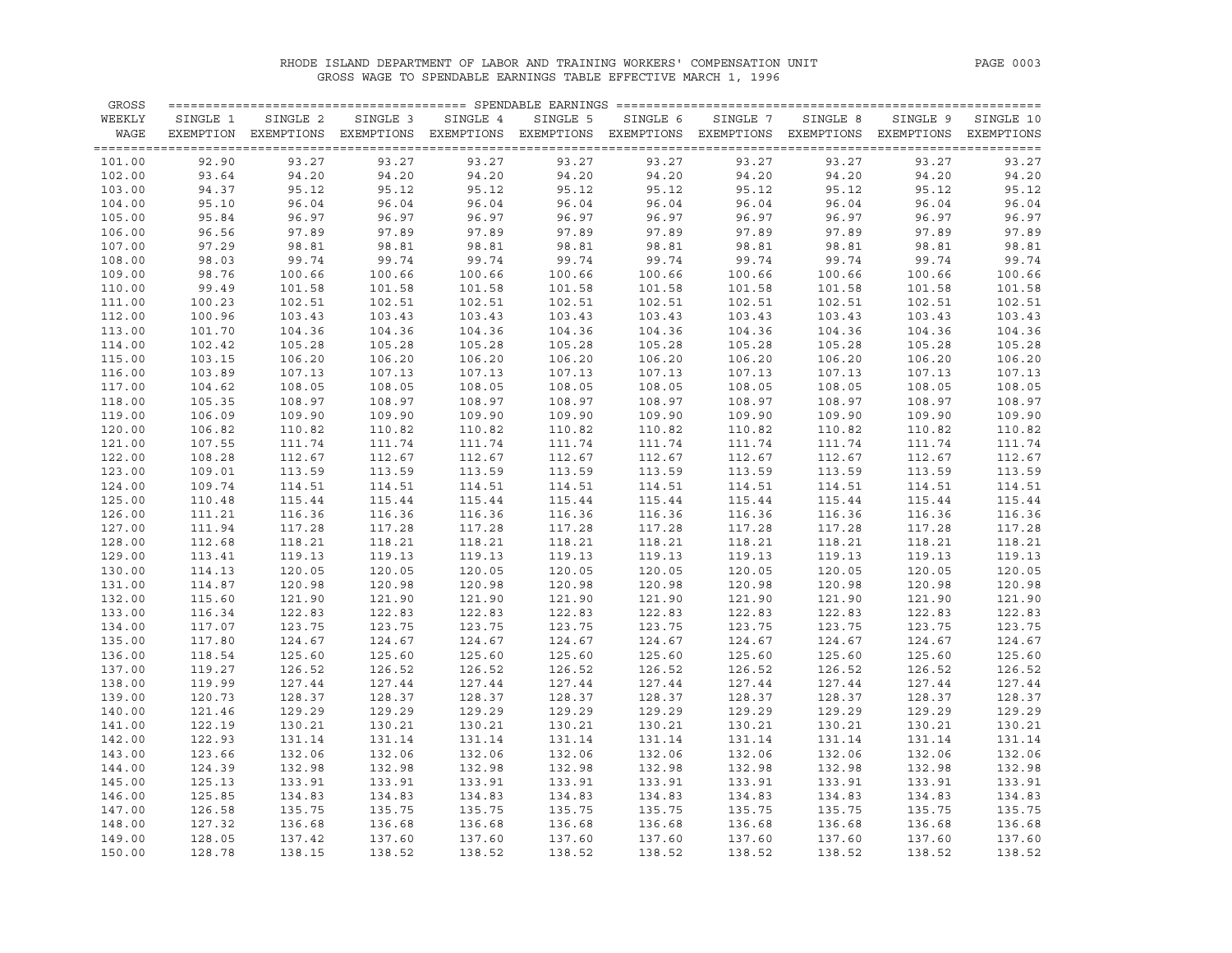| GROSS            |                  |                                                                                                              |                  |                  |                  |                  |                  |                  |                  |                  |
|------------------|------------------|--------------------------------------------------------------------------------------------------------------|------------------|------------------|------------------|------------------|------------------|------------------|------------------|------------------|
| WEEKLY           | SINGLE 1         | SINGLE 2                                                                                                     | SINGLE 3         | SINGLE 4         | SINGLE 5         | SINGLE 6         | SINGLE 7         | SINGLE 8         | SINGLE 9         | SINGLE 10        |
| WAGE             |                  | EXEMPTION EXEMPTIONS EXEMPTIONS EXEMPTIONS EXEMPTIONS EXEMPTIONS EXEMPTIONS EXEMPTIONS EXEMPTIONS EXEMPTIONS |                  |                  |                  |                  |                  |                  |                  |                  |
| 151.00           | 129.52           | 138.89                                                                                                       | 139.45           | 139.45           | 139.45           | 139.45           | 139.45           | 139.45           | 139.45           | 139.45           |
| 152.00           | 130.25           | 139.62                                                                                                       | 140.37           | 140.37           | 140.37           | 140.37           | 140.37           | 140.37           | 140.37           | 140.37           |
| 153.00           | 130.99           | 140.36                                                                                                       | 141.30           | 141.30           | 141.30           | 141.30           | 141.30           | 141.30           | 141.30           | 141.30           |
| 154.00           | 131.71           | 141.09                                                                                                       | 142.22           | 142.22           | 142.22           | 142.22           | 142.22           | 142.22           | 142.22           | 142.22           |
| 155.00           | 132.44           | 141.81                                                                                                       | 143.14           | 143.14           | 143.14           | 143.14           | 143.14           | 143.14           | 143.14           | 143.14           |
| 156.00           | 133.18           | 142.55                                                                                                       | 144.07           | 144.07           | 144.07           | 144.07           | 144.07           | 144.07           | 144.07           | 144.07           |
| 157.00           | 133.91           | 143.28                                                                                                       | 144.99           | 144.99           | 144.99           | 144.99           | 144.99           | 144.99           | 144.99           | 144.99           |
| 158.00           | 134.64           | 144.01                                                                                                       | 145.91           | 145.91           | 145.91           | 145.91           | 145.91           | 145.91           | 145.91           | 145.91           |
| 159.00           | 135.38           | 144.75                                                                                                       | 146.84           | 146.84           | 146.84           | 146.84           | 146.84           | 146.84           | 146.84           | 146.84           |
| 160.00           | 136.11           | 145.48                                                                                                       | 147.76           | 147.76           | 147.76           | 147.76           | 147.76           | 147.76           | 147.76           | 147.76           |
| 161.00           | 136.84           | 146.21                                                                                                       | 148.68           | 148.68           | 148.68           | 148.68           | 148.68           | 148.68           | 148.68           | 148.68           |
| 162.00           | 137.57           | 146.95                                                                                                       | 149.61           | 149.61           | 149.61           | 149.61           | 149.61           | 149.61           | 149.61           | 149.61           |
| 163.00           | 138.30           | 147.67                                                                                                       | 150.53           | 150.53           | 150.53           | 150.53           | 150.53           | 150.53           | 150.53           | 150.53           |
| 164.00           | 139.03           | 148.40                                                                                                       | 151.45           | 151.45           | 151.45           | 151.45           | 151.45           | 151.45           | 151.45           | 151.45           |
| 165.00           | 139.77           | 149.14                                                                                                       | 152.38           | 152.38           | 152.38           | 152.38           | 152.38           | 152.38           | 152.38           | 152.38           |
| 166.00           | 140.50           | 149.87                                                                                                       | 153.30           | 153.30           | 153.30           | 153.30           | 153.30           | 153.30           | 153.30           | 153.30           |
| 167.00           | 141.23           | 150.60                                                                                                       | 154.22           | 154.22           | 154.22           | 154.22           | 154.22           | 154.22           | 154.22           | 154.22           |
| 168.00           | 141.97           | 151.34                                                                                                       | 155.15           | 155.15           | 155.15           | 155.15           | 155.15           | 155.15           | 155.15           | 155.15           |
| 169.00           | 142.70           | 152.07                                                                                                       | 156.07           | 156.07           | 156.07           | 156.07           | 156.07           | 156.07           | 156.07           | 156.07           |
| 170.00           | 143.42           | 152.80                                                                                                       | 156.99           | 156.99           | 156.99           | 156.99           | 156.99           | 156.99           | 156.99           | 156.99           |
| 171.00           | 144.16           | 153.53                                                                                                       | 157.92           | 157.92           | 157.92           | 157.92           | 157.92           | 157.92           | 157.92           | 157.92           |
| 172.00           | 144.89           | 154.26                                                                                                       | 158.84           | 158.84           | 158.84           | 158.84           | 158.84           | 158.84           | 158.84           | 158.84           |
| 173.00           | 145.63           | 155.00                                                                                                       | 159.77           | 159.77           | 159.77           | 159.77           | 159.77           | 159.77           | 159.77           | 159.77           |
| 174.00           | 146.36           | 155.73                                                                                                       | 160.69           | 160.69           | 160.69           | 160.69           | 160.69           | 160.69           | 160.69           | 160.69           |
| 175.00           | 147.09           | 156.46                                                                                                       | 161.61           | 161.61           | 161.61           | 161.61           | 161.61           | 161.61           | 161.61           | 161.61           |
| 176.00           | 147.83           | 157.20                                                                                                       | 162.54           | 162.54           | 162.54           | 162.54           | 162.54           | 162.54           | 162.54           | 162.54           |
| 177.00           | 148.56           | 157.93                                                                                                       | 163.46           | 163.46           | 163.46           | 163.46           | 163.46           | 163.46           | 163.46           | 163.46           |
| 178.00           | 149.28           | 158.66                                                                                                       | 164.38           | 164.38           | 164.38           | 164.38           | 164.38           | 164.38           | 164.38           | 164.38           |
| 179.00           | 150.02           | 159.39                                                                                                       | 165.31           | 165.31           | 165.31           | 165.31           | 165.31           | 165.31           | 165.31           | 165.31           |
| 180.00           | 150.75           | 160.12                                                                                                       | 166.23           | 166.23           | 166.23           | 166.23           | 166.23           | 166.23           | 166.23           | 166.23           |
| 181.00           | 151.48           | 160.85                                                                                                       | 167.15           | 167.15           | 167.15           | 167.15           | 167.15           | 167.15           | 167.15           | 167.15           |
| 182.00           | 152.22           | 161.59                                                                                                       | 168.08           | 168.08           | 168.08           | 168.08           | 168.08           | 168.08           | 168.08           | 168.08           |
| 183.00           | 152.95           | 162.32                                                                                                       | 169.00           | 169.00           | 169.00           | 169.00           | 169.00           | 169.00           | 169.00           | 169.00           |
| 184.00<br>185.00 | 153.68           | 163.05<br>163.79                                                                                             | 169.92           | 169.92<br>170.85 | 169.92<br>170.85 | 169.92<br>170.85 | 169.92<br>170.85 | 169.92<br>170.85 | 169.92           | 169.92<br>170.85 |
|                  | 154.42<br>155.14 |                                                                                                              | 170.85           | 171.77           |                  | 171.77           |                  |                  | 170.85<br>171.77 | 171.77           |
| 186.00<br>187.00 | 155.87           | 164.52<br>165.24                                                                                             | 171.77<br>172.69 | 172.69           | 171.77<br>172.69 | 172.69           | 171.77<br>172.69 | 171.77<br>172.69 | 172.69           | 172.69           |
| 188.00           | 156.61           | 165.98                                                                                                       | 173.62           | 173.62           | 173.62           | 173.62           | 173.62           | 173.62           | 173.62           | 173.62           |
| 189.00           | 157.34           | 166.71                                                                                                       | 174.54           | 174.54           | 174.54           | 174.54           | 174.54           | 174.54           | 174.54           | 174.54           |
| 190.00           | 158.07           | 167.44                                                                                                       | 175.46           | 175.46           | 175.46           | 175.46           | 175.46           | 175.46           | 175.46           | 175.46           |
| 191.00           | 158.81           | 168.18                                                                                                       | 176.39           | 176.39           | 176.39           | 176.39           | 176.39           | 176.39           | 176.39           | 176.39           |
| 192.00           | 159.54           | 168.91                                                                                                       | 177.31           | 177.31           | 177.31           | 177.31           | 177.31           | 177.31           | 177.31           | 177.31           |
| 193.00           | 160.28           | 169.65                                                                                                       | 178.24           | 178.24           | 178.24           | 178.24           | 178.24           | 178.24           | 178.24           | 178.24           |
| 194.00           | 161.00           | 170.38                                                                                                       | 179.16           | 179.16           | 179.16           | 179.16           | 179.16           | 179.16           | 179.16           | 179.16           |
| 195.00           | 161.73           | 171.10                                                                                                       | 180.08           | 180.08           | 180.08           | 180.08           | 180.08           | 180.08           | 180.08           | 180.08           |
| 196.00           | 162.47           | 171.84                                                                                                       | 181.01           | 181.01           | 181.01           | 181.01           | 181.01           | 181.01           | 181.01           | 181.01           |
| 197.00           | 163.20           | 172.57                                                                                                       | 181.93           | 181.93           | 181.93           | 181.93           | 181.93           | 181.93           | 181.93           | 181.93           |
| 198.00           | 163.93           | 173.30                                                                                                       | 182.68           | 182.85           | 182.85           | 182.85           | 182.85           | 182.85           | 182.85           | 182.85           |
| 199.00           | 164.67           | 174.04                                                                                                       | 183.42           | 183.78           | 183.78           | 183.78           | 183.78           | 183.78           | 183.78           | 183.78           |
| 200.00           | 165.40           | 174.77                                                                                                       | 184.15           | 184.70           | 184.70           | 184.70           | 184.70           | 184.70           | 184.70           | 184.70           |
|                  |                  |                                                                                                              |                  |                  |                  |                  |                  |                  |                  |                  |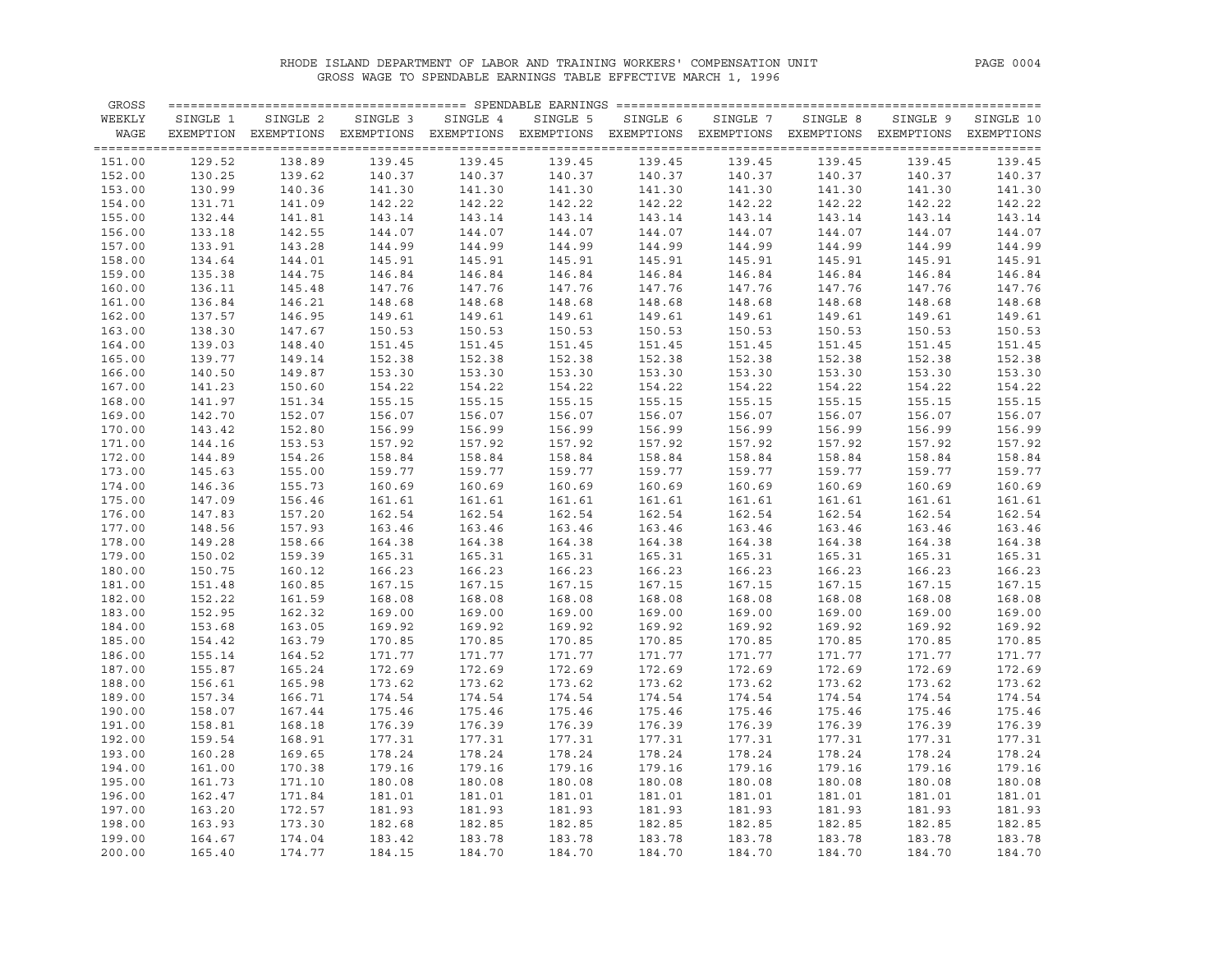| GROSS            |                  |                                                                                                              |                  |                  |                  |                  |                  |                  |                  |                  |
|------------------|------------------|--------------------------------------------------------------------------------------------------------------|------------------|------------------|------------------|------------------|------------------|------------------|------------------|------------------|
| WEEKLY           | SINGLE 1         | SINGLE 2                                                                                                     | SINGLE 3         | SINGLE 4         | SINGLE 5         | SINGLE 6         | SINGLE 7         | SINGLE 8         | SINGLE 9         | SINGLE 10        |
| <b>WAGE</b>      |                  | EXEMPTION EXEMPTIONS EXEMPTIONS EXEMPTIONS EXEMPTIONS EXEMPTIONS EXEMPTIONS EXEMPTIONS EXEMPTIONS EXEMPTIONS |                  |                  |                  |                  |                  |                  |                  |                  |
|                  |                  |                                                                                                              |                  |                  |                  |                  |                  |                  |                  |                  |
| 201.00           | 166.13           | 175.50                                                                                                       | 184.88           | 185.62           | 185.62           | 185.62           | 185.62           | 185.62           | 185.62           | 185.62           |
| 202.00           | 166.86           | 176.24                                                                                                       | 185.62           | 186.55           | 186.55           | 186.55           | 186.55           | 186.55           | 186.55           | 186.55           |
| 203.00           | 167.59           | 176.96                                                                                                       | 186.35           | 187.47           | 187.47           | 187.47           | 187.47           | 187.47           | 187.47           | 187.47           |
| 204.00           | 168.32           | 177.69                                                                                                       | 187.08           | 188.39           | 188.39           | 188.39           | 188.39           | 188.39           | 188.39           | 188.39           |
| 205.00           | 169.06           | 178.43                                                                                                       | 187.82           | 189.32           | 189.32           | 189.32           | 189.32           | 189.32           | 189.32           | 189.32           |
| 206.00           | 169.79           | 179.16                                                                                                       | 188.54           | 190.24           | 190.24           | 190.24           | 190.24           | 190.24           | 190.24           | 190.24           |
| 207.00           | 170.52           | 179.89                                                                                                       | 189.27           | 191.16           | 191.16           | 191.16           | 191.16           | 191.16           | 191.16           | 191.16           |
| 208.00           | 171.26           | 180.63                                                                                                       | 190.01           | 192.09           | 192.09           | 192.09           | 192.09           | 192.09           | 192.09           | 192.09           |
|                  |                  |                                                                                                              |                  |                  |                  |                  |                  |                  | 193.01           | 193.01           |
| 209.00           | 171.99           | 181.36                                                                                                       | 190.74           | 193.01           | 193.01           | 193.01           | 193.01           | 193.01           |                  |                  |
| 210.00           | 172.71           | 182.09                                                                                                       | 191.47           | 193.93           | 193.93           | 193.93           | 193.93           | 193.93           | 193.93           | 193.93           |
| 211.00           | 173.45           | 182.82                                                                                                       | 192.21           | 194.86           | 194.86           | 194.86           | 194.86           | 194.86           | 194.86           | 194.86           |
| 212.00           | 174.18           | 183.55                                                                                                       | 192.94           | 195.78           | 195.78           | 195.78           | 195.78           | 195.78           | 195.78           | 195.78           |
| 213.00           | 174.92           | 184.29                                                                                                       | 193.68           | 196.71           | 196.71           | 196.71           | 196.71           | 196.71           | 196.71           | 196.71           |
| 214.00           | 175.65           | 185.02                                                                                                       | 194.40           | 197.63           | 197.63           | 197.63           | 197.63           | 197.63           | 197.63           | 197.63           |
| 215.00           | 176.38           | 185.75                                                                                                       | 195.13           | 198.55           | 198.55           | 198.55           | 198.55           | 198.55           | 198.55           | 198.55           |
| 216.00           | 177.12           | 186.49                                                                                                       | 195.87           | 199.48           | 199.48           | 199.48           | 199.48           | 199.48           | 199.48           | 199.48           |
| 217.00           | 177.85           | 187.22                                                                                                       | 196.60           | 200.40           | 200.40           | 200.40           | 200.40           | 200.40           | 200.40           | 200.40           |
| 218.00           | 178.57           | 187.95                                                                                                       | 197.33           | 201.32           | 201.32           | 201.32           | 201.32           | 201.32           | 201.32           | 201.32           |
| 219.00           | 179.31           | 188.68                                                                                                       | 198.07           | 202.25           | 202.25           | 202.25           | 202.25           | 202.25           | 202.25           | 202.25           |
| 220.00           | 180.04           | 189.41                                                                                                       | 198.80           | 203.17           | 203.17           | 203.17           | 203.17           | 203.17           | 203.17           | 203.17           |
| 221.00           | 180.77           | 190.14                                                                                                       | 199.53           | 204.09           | 204.09           | 204.09           | 204.09           | 204.09           | 204.09           | 204.09           |
| 222.00           | 181.51           | 190.88                                                                                                       | 200.26           | 205.02           | 205.02           | 205.02           | 205.02           | 205.02           | 205.02           | 205.02           |
| 223.00           | 182.24           | 191.61                                                                                                       | 200.99           | 205.94           | 205.94           | 205.94           | 205.94           | 205.94           | 205.94           | 205.94           |
| 224.00           | 182.97           | 192.34                                                                                                       | 201.72           | 206.86           | 206.86           | 206.86           | 206.86           | 206.86           | 206.86           | 206.86           |
| 225.00           | 183.71           | 193.08                                                                                                       | 202.46           | 207.79           | 207.79           | 207.79           | 207.79           | 207.79           | 207.79           | 207.79           |
| 226.00           | 184.43           | 193.81                                                                                                       | 203.19           | 208.71           | 208.71           | 208.71           | 208.71           | 208.71           | 208.71           | 208.71           |
| 227.00           | 185.16           | 194.53                                                                                                       | 203.92           | 209.63           | 209.63           | 209.63           | 209.63           | 209.63           | 209.63           | 209.63           |
| 228.00           | 185.90           | 195.27                                                                                                       | 204.66           | 210.56           | 210.56           | 210.56           | 210.56           | 210.56           | 210.56           | 210.56           |
| 229.00           | 186.63           | 196.00                                                                                                       | 205.39           | 211.48           | 211.48           | 211.48           | 211.48           | 211.48           | 211.48           | 211.48           |
| 230.00           | 187.36           | 196.73                                                                                                       | 206.11           | 212.40           | 212.40           | 212.40           | 212.40           | 212.40           | 212.40           | 212.40           |
| 231.00           | 188.10           | 197.47                                                                                                       | 206.85           | 213.33           | 213.33           | 213.33           | 213.33           | 213.33           | 213.33           | 213.33           |
| 232.00           | 188.83           | 198.20                                                                                                       | 207.58           | 214.25           | 214.25           | 214.25           | 214.25           | 214.25           | 214.25           | 214.25           |
| 233.00           | 189.57           | 198.94                                                                                                       | 208.32           | 215.18           | 215.18           | 215.18           | 215.18           | 215.18           | 215.18           | 215.18           |
| 234.00           | 190.29           | 199.67                                                                                                       | 209.05           | 216.10           | 216.10           | 216.10           | 216.10           | 216.10           | 216.10           | 216.10           |
| 235.00           | 191.02           | 200.39                                                                                                       | 209.78           | 217.02           | 217.02           | 217.02           | 217.02           | 217.02           | 217.02           | 217.02           |
| 236.00           | 191.76           | 201.13                                                                                                       | 210.52           | 217.95           | 217.95           | 217.95           | 217.95           | 217.95           | 217.95           | 217.95           |
| 237.00           | 192.49           | 201.86                                                                                                       | 211.25           | 218.87           | 218.87           | 218.87           | 218.87           | 218.87           | 218.87           | 218.87           |
| 238.00           | 193.22           | 202.59                                                                                                       | 211.97           | 219.79           | 219.79           | 219.79           | 219.79           | 219.79           | 219.79           | 219.79           |
| 239.00           | 193.96           | 203.33                                                                                                       | 212.71           | 220.72           | 220.72           | 220.72           | 220.72           | 220.72           | 220.72           | 220.72           |
| 240.00           | 194.69           | 204.06                                                                                                       | 213.44           | 221.64           | 221.64           | 221.64           | 221.64           | 221.64           | 221.64           | 221.64           |
| 241.00           | 195.42           | 204.79                                                                                                       | 214.17           | 222.56           | 222.56           | 222.56           | 222.56           | 222.56           | 222.56           | 222.56           |
| 242.00           | 196.15           | 205.53                                                                                                       | 214.91           | 223.49           | 223.49           | 223.49           | 223.49           | 223.49           | 223.49           | 223.49           |
| 243.00           | 196.88           | 206.25                                                                                                       | 215.64           | 224.41           | 224.41           | 224.41           | 224.41           | 224.41           | 224.41           | 224.41           |
|                  |                  |                                                                                                              |                  |                  |                  |                  |                  |                  |                  |                  |
| 244.00           | 197.61<br>198.35 | 206.98                                                                                                       | 216.37           | 225.33<br>226.26 | 225.33           | 225.33<br>226.26 | 225.33           | 225.33           | 225.33<br>226.26 | 225.33<br>226.26 |
| 245.00<br>246.00 | 199.08           | 207.72<br>208.45                                                                                             | 217.11<br>217.83 | 227.18           | 226.26<br>227.18 | 227.18           | 226.26<br>227.18 | 226.26<br>227.18 |                  |                  |
|                  |                  |                                                                                                              |                  |                  |                  |                  |                  |                  | 227.18           | 227.18           |
| 247.00           | 199.81           | 209.18                                                                                                       | 218.56           | 227.93           | 228.10           | 228.10           | 228.10           | 228.10           | 228.10           | 228.10           |
| 248.00           | 200.55           | 209.92                                                                                                       | 219.30           | 228.67           | 229.03           | 229.03           | 229.03           | 229.03           | 229.03           | 229.03           |
| 249.00           | 201.28           | 210.65                                                                                                       | 220.03           | 229.40           | 229.95           | 229.95           | 229.95           | 229.95           | 229.95           | 229.95           |
| 250.00           | 202.00           | 211.38                                                                                                       | 220.76           | 230.13           | 230.87           | 230.87           | 230.87           | 230.87           | 230.87           | 230.87           |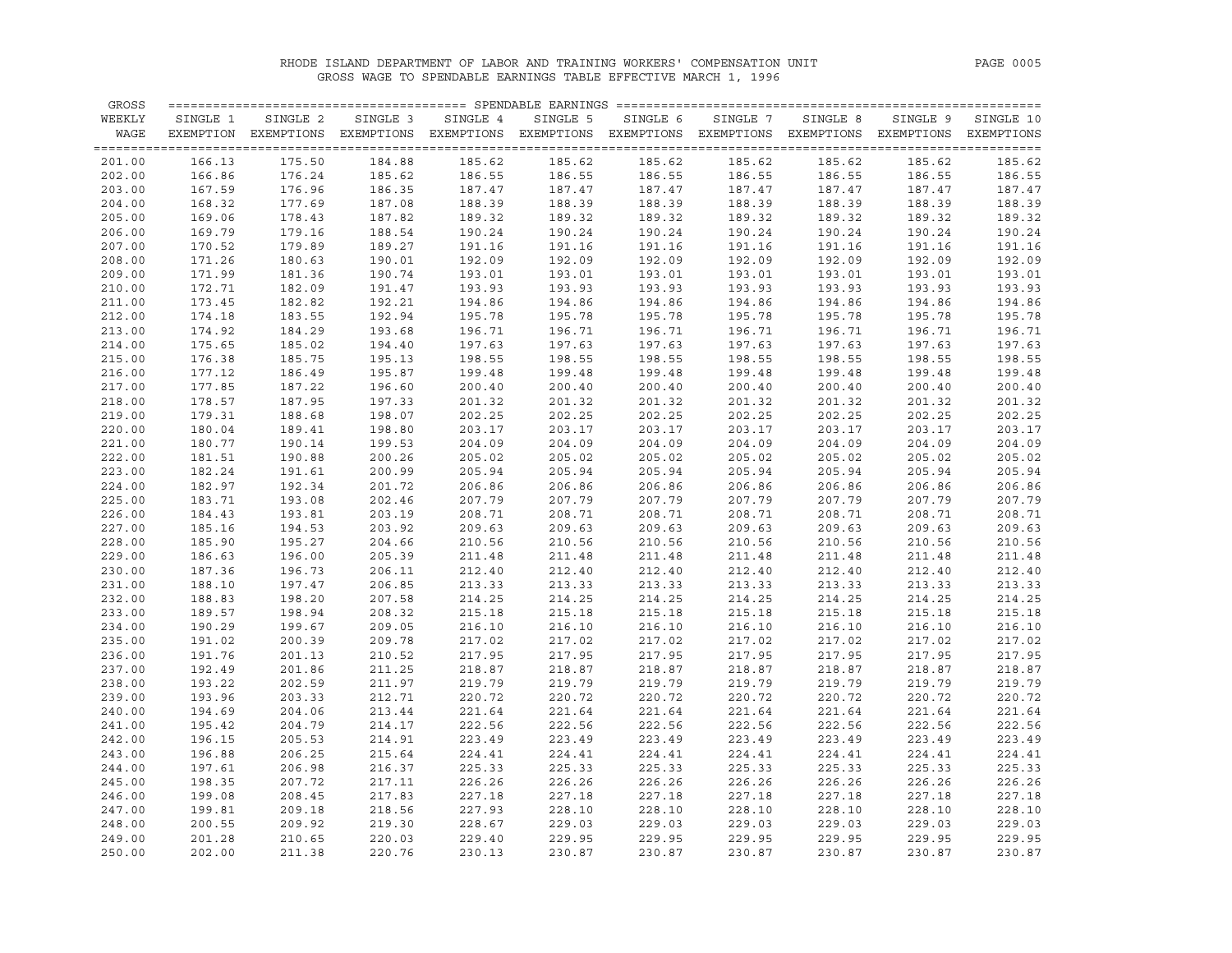| GROSS       |          |                                                                                                              |          |          |          |          |          |          |          |           |
|-------------|----------|--------------------------------------------------------------------------------------------------------------|----------|----------|----------|----------|----------|----------|----------|-----------|
| WEEKLY      | SINGLE 1 | SINGLE 2                                                                                                     | SINGLE 3 | SINGLE 4 | SINGLE 5 | SINGLE 6 | SINGLE 7 | SINGLE 8 | SINGLE 9 | SINGLE 10 |
| <b>WAGE</b> |          | EXEMPTION EXEMPTIONS EXEMPTIONS EXEMPTIONS EXEMPTIONS EXEMPTIONS EXEMPTIONS EXEMPTIONS EXEMPTIONS EXEMPTIONS |          |          |          |          |          |          |          |           |
|             |          |                                                                                                              |          |          |          |          |          |          |          |           |
| 251.00      | 202.74   | 212.11                                                                                                       | 221.50   | 230.87   | 231.80   | 231.80   | 231.80   | 231.80   | 231.80   | 231.80    |
| 252.00      | 203.47   | 212.84                                                                                                       | 222.23   | 231.60   | 232.72   | 232.72   | 232.72   | 232.72   | 232.72   | 232.72    |
| 253.00      | 204.21   | 213.58                                                                                                       | 222.97   | 232.34   | 233.65   | 233.65   | 233.65   | 233.65   | 233.65   | 233.65    |
| 254.00      | 204.94   | 214.31                                                                                                       | 223.69   | 233.07   | 234.57   | 234.57   | 234.57   | 234.57   | 234.57   | 234.57    |
| 255.00      | 205.67   | 215.04                                                                                                       | 224.42   | 233.79   | 235.49   | 235.49   | 235.49   | 235.49   | 235.49   | 235.49    |
| 256.00      | 206.41   | 215.78                                                                                                       | 225.16   | 234.53   | 236.42   | 236.42   | 236.42   | 236.42   | 236.42   | 236.42    |
| 257.00      | 207.14   | 216.51                                                                                                       | 225.89   | 235.26   | 237.34   | 237.34   | 237.34   | 237.34   | 237.34   | 237.34    |
| 258.00      | 207.86   | 217.24                                                                                                       | 226.62   | 235.99   | 238.26   | 238.26   | 238.26   | 238.26   | 238.26   | 238.26    |
| 259.00      | 208.60   | 217.97                                                                                                       | 227.36   | 236.73   | 239.19   | 239.19   | 239.19   | 239.19   | 239.19   | 239.19    |
| 260.00      | 209.33   | 218.70                                                                                                       | 228.09   | 237.46   | 240.11   | 240.11   | 240.11   | 240.11   | 240.11   | 240.11    |
| 261.00      | 210.06   | 219.43                                                                                                       | 228.82   | 238.19   | 241.03   | 241.03   | 241.03   | 241.03   | 241.03   | 241.03    |
| 262.00      | 210.80   | 220.17                                                                                                       | 229.55   | 238.93   | 241.96   | 241.96   | 241.96   | 241.96   | 241.96   | 241.96    |
| 263.00      | 211.53   | 220.90                                                                                                       | 230.28   | 239.65   | 242.88   | 242.88   | 242.88   | 242.88   | 242.88   | 242.88    |
| 264.00      | 212.26   | 221.63                                                                                                       | 231.01   | 240.38   | 243.80   | 243.80   | 243.80   | 243.80   | 243.80   | 243.80    |
| 265.00      | 213.00   | 222.37                                                                                                       | 231.75   | 241.12   | 244.73   | 244.73   | 244.73   | 244.73   | 244.73   | 244.73    |
| 266.00      | 213.72   | 223.10                                                                                                       | 232.48   | 241.85   | 245.65   | 245.65   | 245.65   | 245.65   | 245.65   | 245.65    |
| 267.00      | 214.45   | 223.82                                                                                                       | 233.21   | 242.58   | 246.57   | 246.57   | 246.57   | 246.57   | 246.57   | 246.57    |
| 268.00      | 215.19   | 224.56                                                                                                       | 233.95   | 243.32   | 247.50   | 247.50   | 247.50   | 247.50   | 247.50   | 247.50    |
| 269.00      | 215.92   | 225.29                                                                                                       | 234.68   | 244.05   | 248.42   | 248.42   | 248.42   | 248.42   | 248.42   | 248.42    |
| 270.00      | 216.65   | 226.02                                                                                                       | 235.40   | 244.78   | 249.34   | 249.34   | 249.34   | 249.34   | 249.34   | 249.34    |
| 271.00      | 217.39   | 226.76                                                                                                       | 236.14   | 245.51   | 250.27   | 250.27   | 250.27   | 250.27   | 250.27   | 250.27    |
| 272.00      | 218.12   | 227.49                                                                                                       | 236.87   | 246.24   | 251.19   | 251.19   | 251.19   | 251.19   | 251.19   | 251.19    |
| 273.00      | 218.86   | 228.23                                                                                                       | 237.61   | 246.98   | 252.12   | 252.12   | 252.12   | 252.12   | 252.12   | 252.12    |
| 274.00      | 219.58   | 228.96                                                                                                       | 238.34   | 247.71   | 253.04   | 253.04   | 253.04   | 253.04   | 253.04   | 253.04    |
| 275.00      | 220.31   | 229.68                                                                                                       | 239.07   | 248.44   | 253.96   | 253.96   | 253.96   | 253.96   | 253.96   | 253.96    |
| 276.00      | 221.05   | 230.42                                                                                                       | 239.81   | 249.18   | 254.89   | 254.89   | 254.89   | 254.89   | 254.89   | 254.89    |
| 277.00      | 221.78   | 231.15                                                                                                       | 240.54   | 249.91   | 255.81   | 255.81   | 255.81   | 255.81   | 255.81   | 255.81    |
| 278.00      | 222.51   | 231.88                                                                                                       | 241.26   | 250.64   | 256.73   | 256.73   | 256.73   | 256.73   | 256.73   | 256.73    |
| 279.00      | 223.25   | 232.62                                                                                                       | 242.00   | 251.37   | 257.66   | 257.66   | 257.66   | 257.66   | 257.66   | 257.66    |
| 280.00      | 223.98   | 233.35                                                                                                       | 242.73   | 252.10   | 258.58   | 258.58   | 258.58   | 258.58   | 258.58   | 258.58    |
| 281.00      | 224.71   | 234.08                                                                                                       | 243.46   | 252.83   | 259.50   | 259.50   | 259.50   | 259.50   | 259.50   | 259.50    |
| 282.00      | 225.44   | 234.82                                                                                                       | 244.20   | 253.57   | 260.43   | 260.43   | 260.43   | 260.43   | 260.43   | 260.43    |
| 283.00      | 226.17   | 235.54                                                                                                       | 244.93   | 254.30   | 261.35   | 261.35   | 261.35   | 261.35   | 261.35   | 261.35    |
| 284.00      | 226.90   | 236.27                                                                                                       | 245.66   | 255.03   | 262.27   | 262.27   | 262.27   | 262.27   | 262.27   | 262.27    |
| 285.00      | 227.64   | 237.01                                                                                                       | 246.40   | 255.77   | 263.20   | 263.20   | 263.20   | 263.20   | 263.20   | 263.20    |
| 286.00      | 228.37   | 237.74                                                                                                       | 247.12   | 256.50   | 264.12   | 264.12   | 264.12   | 264.12   | 264.12   | 264.12    |
| 287.00      | 229.10   | 238.47                                                                                                       | 247.85   | 257.22   | 265.04   | 265.04   | 265.04   | 265.04   | 265.04   | 265.04    |
| 288.00      | 229.84   | 239.21                                                                                                       | 248.59   | 257.96   | 265.97   | 265.97   | 265.97   | 265.97   | 265.97   | 265.97    |
| 289.00      | 230.57   | 239.94                                                                                                       | 249.32   | 258.69   | 266.89   | 266.89   | 266.89   | 266.89   | 266.89   | 266.89    |
| 290.00      | 231.29   | 240.67                                                                                                       | 250.05   | 259.42   | 267.81   | 267.81   | 267.81   | 267.81   | 267.81   | 267.81    |
| 291.00      | 232.03   | 241.40                                                                                                       | 250.79   | 260.16   | 268.74   | 268.74   | 268.74   | 268.74   | 268.74   | 268.74    |
| 292.00      | 232.76   | 242.13                                                                                                       | 251.52   | 260.89   | 269.66   | 269.66   | 269.66   | 269.66   | 269.66   | 269.66    |
| 293.00      | 233.50   | 242.87                                                                                                       | 252.26   | 261.63   | 270.59   | 270.59   | 270.59   | 270.59   | 270.59   | 270.59    |
| 294.00      | 234.23   | 243.60                                                                                                       | 252.98   | 262.36   | 271.51   | 271.51   | 271.51   | 271.51   | 271.51   | 271.51    |
| 295.00      | 234.96   | 244.33                                                                                                       | 253.71   | 263.08   | 272.43   | 272.43   | 272.43   | 272.43   | 272.43   | 272.43    |
| 296.00      | 235.70   | 245.07                                                                                                       | 254.45   | 263.82   | 273.21   | 273.36   | 273.36   | 273.36   | 273.36   | 273.36    |
| 297.00      | 236.43   | 245.80                                                                                                       | 255.18   | 264.55   | 273.94   | 274.28   | 274.28   | 274.28   | 274.28   | 274.28    |
| 298.00      | 237.15   | 246.53                                                                                                       | 255.91   | 265.28   | 274.66   | 275.20   | 275.20   | 275.20   | 275.20   | 275.20    |
| 299.00      | 237.89   | 247.26                                                                                                       | 256.65   | 266.02   | 275.40   | 276.13   | 276.13   | 276.13   | 276.13   | 276.13    |
| 300.00      | 238.62   | 247.99                                                                                                       | 257.38   | 266.75   | 276.13   | 277.05   | 277.05   | 277.05   | 277.05   | 277.05    |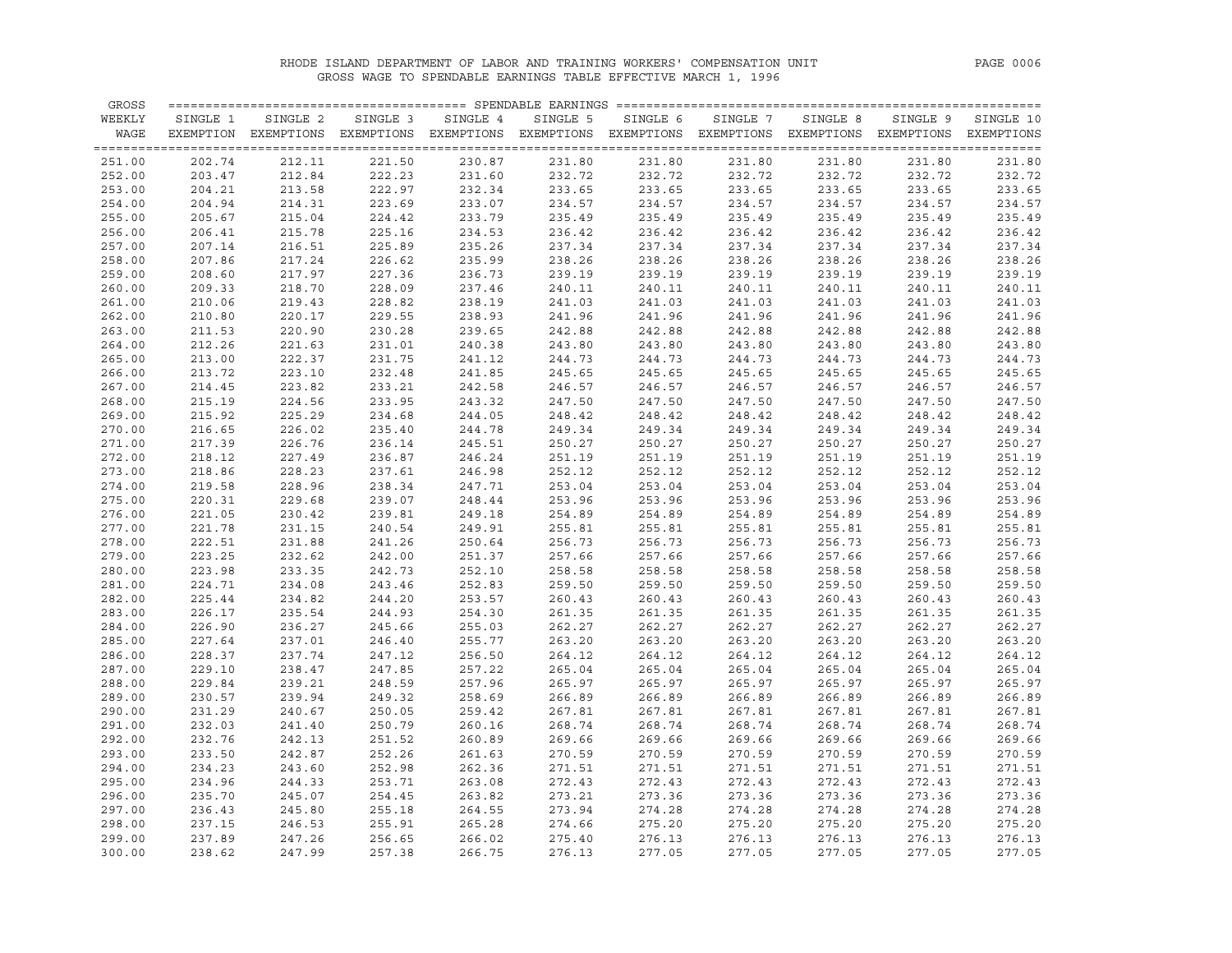## RHODE ISLAND DEPARTMENT OF LABOR AND TRAINING WORKERS' COMPENSATION UNIT PAGE 0007 GROSS WAGE TO SPENDABLE EARNINGS TABLE EFFECTIVE MARCH 1, 1996

| GROSS       |          |                                                                                                              |          |          |          |          |          |          |          |           |
|-------------|----------|--------------------------------------------------------------------------------------------------------------|----------|----------|----------|----------|----------|----------|----------|-----------|
| WEEKLY      | SINGLE 1 | SINGLE 2                                                                                                     | SINGLE 3 | SINGLE 4 | SINGLE 5 | SINGLE 6 | SINGLE 7 | SINGLE 8 | SINGLE 9 | SINGLE 10 |
| <b>WAGE</b> |          | EXEMPTION EXEMPTIONS EXEMPTIONS EXEMPTIONS EXEMPTIONS EXEMPTIONS EXEMPTIONS EXEMPTIONS EXEMPTIONS EXEMPTIONS |          |          |          |          |          |          |          |           |
|             |          |                                                                                                              |          |          |          |          |          |          |          |           |
| 301.00      | 239.35   | 248.72                                                                                                       | 258.11   | 267.48   | 276.86   | 277.97   | 277.97   | 277.97   | 277.97   | 277.97    |
| 302.00      | 240.09   | 249.46                                                                                                       | 258.84   | 268.22   | 277.60   | 278.90   | 278.90   | 278.90   | 278.90   | 278.90    |
| 303.00      | 240.82   | 250.19                                                                                                       | 259.57   | 268.94   | 278.33   | 279.82   | 279.82   | 279.82   | 279.82   | 279.82    |
| 304.00      | 241.55   | 250.92                                                                                                       | 260.30   | 269.67   | 279.06   | 280.74   | 280.74   | 280.74   | 280.74   | 280.74    |
| 305.00      | 242.29   | 251.66                                                                                                       | 261.04   | 270.41   | 279.80   | 281.67   | 281.67   | 281.67   | 281.67   | 281.67    |
| 306.00      | 243.01   | 252.39                                                                                                       | 261.77   | 271.14   | 280.52   | 282.59   | 282.59   | 282.59   | 282.59   | 282.59    |
| 307.00      | 243.74   | 253.11                                                                                                       | 262.50   | 271.87   | 281.25   | 283.51   | 283.51   | 283.51   | 283.51   | 283.51    |
| 308.00      | 244.48   |                                                                                                              | 263.24   | 272.61   | 281.99   |          | 284.44   | 284.44   |          |           |
|             |          | 253.85                                                                                                       |          |          |          | 284.44   |          |          | 284.44   | 284.44    |
| 309.00      | 245.21   | 254.58                                                                                                       | 263.97   | 273.34   | 282.72   | 285.36   | 285.36   | 285.36   | 285.36   | 285.36    |
| 310.00      | 245.94   | 255.31                                                                                                       | 264.69   | 274.07   | 283.45   | 286.28   | 286.28   | 286.28   | 286.28   | 286.28    |
| 311.00      | 246.68   | 256.05                                                                                                       | 265.43   | 274.80   | 284.19   | 287.21   | 287.21   | 287.21   | 287.21   | 287.21    |
| 312.00      | 247.41   | 256.78                                                                                                       | 266.16   | 275.53   | 284.92   | 288.13   | 288.13   | 288.13   | 288.13   | 288.13    |
| 313.00      | 248.15   | 257.52                                                                                                       | 266.90   | 276.27   | 285.66   | 289.06   | 289.06   | 289.06   | 289.06   | 289.06    |
| 314.00      | 248.87   | 258.25                                                                                                       | 267.63   | 277.00   | 286.38   | 289.98   | 289.98   | 289.98   | 289.98   | 289.98    |
| 315.00      | 249.60   | 258.97                                                                                                       | 268.36   | 277.73   | 287.11   | 290.90   | 290.90   | 290.90   | 290.90   | 290.90    |
| 316.00      | 250.34   | 259.71                                                                                                       | 269.10   | 278.47   | 287.85   | 291.83   | 291.83   | 291.83   | 291.83   | 291.83    |
| 317.00      | 251.07   | 260.44                                                                                                       | 269.83   | 279.20   | 288.58   | 292.75   | 292.75   | 292.75   | 292.75   | 292.75    |
| 318.00      | 251.80   | 261.17                                                                                                       | 270.55   | 279.93   | 289.31   | 293.67   | 293.67   | 293.67   | 293.67   | 293.67    |
| 319.00      | 252.54   | 261.91                                                                                                       | 271.29   | 280.66   | 290.05   | 294.60   | 294.60   | 294.60   | 294.60   | 294.60    |
| 320.00      | 253.27   | 262.64                                                                                                       | 272.02   | 281.39   | 290.78   | 295.52   | 295.52   | 295.52   | 295.52   | 295.52    |
| 321.00      | 254.00   | 263.37                                                                                                       | 272.75   | 282.12   | 291.51   | 296.44   | 296.44   | 296.44   | 296.44   | 296.44    |
| 322.00      | 254.73   | 264.11                                                                                                       | 273.49   | 282.86   | 292.24   | 297.37   | 297.37   | 297.37   | 297.37   | 297.37    |
| 323.00      | 255.46   | 264.83                                                                                                       | 274.22   | 283.59   | 292.97   | 298.29   | 298.29   | 298.29   | 298.29   | 298.29    |
| 324.00      | 256.19   | 265.56                                                                                                       | 274.95   | 284.32   | 293.70   | 299.21   | 299.21   | 299.21   | 299.21   | 299.21    |
| 325.00      | 256.93   | 266.30                                                                                                       | 275.69   | 285.06   | 294.44   | 300.14   | 300.14   | 300.14   | 300.14   | 300.14    |
| 326.00      | 257.66   | 267.03                                                                                                       | 276.41   | 285.79   | 295.17   | 301.06   | 301.06   | 301.06   | 301.06   | 301.06    |
| 327.00      | 258.39   | 267.76                                                                                                       | 277.14   | 286.51   | 295.90   | 301.98   | 301.98   | 301.98   | 301.98   | 301.98    |
| 328.00      | 259.13   | 268.50                                                                                                       | 277.88   | 287.25   | 296.64   | 302.91   | 302.91   | 302.91   | 302.91   | 302.91    |
| 329.00      | 259.86   | 269.23                                                                                                       | 278.61   | 287.98   | 297.37   | 303.83   | 303.83   | 303.83   | 303.83   | 303.83    |
| 330.00      | 260.58   | 269.96                                                                                                       | 279.34   | 288.71   | 298.09   | 304.75   | 304.75   | 304.75   | 304.75   | 304.75    |
| 331.00      | 261.32   | 270.69                                                                                                       | 280.08   | 289.45   | 298.83   | 305.68   | 305.68   | 305.68   | 305.68   | 305.68    |
| 332.00      | 262.05   | 271.42                                                                                                       | 280.81   | 290.18   | 299.56   | 306.60   | 306.60   | 306.60   | 306.60   | 306.60    |
| 333.00      | 262.79   | 272.16                                                                                                       | 281.55   | 290.92   | 300.30   | 307.53   | 307.53   | 307.53   | 307.53   | 307.53    |
| 334.00      | 263.52   | 272.89                                                                                                       | 282.27   | 291.65   | 301.03   | 308.45   | 308.45   | 308.45   | 308.45   | 308.45    |
| 335.00      | 264.25   | 273.62                                                                                                       | 283.00   | 292.37   | 301.76   | 309.37   | 309.37   | 309.37   | 309.37   | 309.37    |
| 336.00      | 264.99   | 274.36                                                                                                       | 283.74   | 293.11   | 302.50   | 310.30   | 310.30   | 310.30   | 310.30   | 310.30    |
| 337.00      | 265.72   | 275.09                                                                                                       | 284.47   | 293.84   | 303.23   | 311.22   | 311.22   | 311.22   | 311.22   | 311.22    |
| 338.00      | 266.44   | 275.82                                                                                                       | 285.20   | 294.57   | 303.95   | 312.14   | 312.14   | 312.14   | 312.14   | 312.14    |
| 339.00      | 267.18   | 276.55                                                                                                       | 285.94   | 295.31   | 304.69   | 313.07   | 313.07   | 313.07   | 313.07   | 313.07    |
| 340.00      | 267.91   | 277.28                                                                                                       | 286.67   | 296.04   | 305.42   | 313.99   | 313.99   | 313.99   | 313.99   | 313.99    |
| 341.00      | 268.64   | 278.01                                                                                                       | 287.40   | 296.77   | 306.15   | 314.91   | 314.91   | 314.91   | 314.91   | 314.91    |
| 342.00      | 269.38   | 278.75                                                                                                       | 288.13   | 297.51   | 306.89   | 315.84   | 315.84   | 315.84   | 315.84   | 315.84    |
|             |          |                                                                                                              |          |          |          |          |          |          |          |           |
| 343.00      | 270.11   | 279.48                                                                                                       | 288.86   | 298.23   | 307.62   | 316.76   | 316.76   | 316.76   | 316.76   | 316.76    |
| 344.00      | 270.84   | 280.21                                                                                                       | 289.59   | 298.96   | 308.35   | 317.68   | 317.68   | 317.68   | 317.68   | 317.68    |
| 345.00      | 271.58   | 280.95                                                                                                       | 290.33   | 299.70   | 309.09   | 318.47   | 318.61   | 318.61   | 318.61   | 318.61    |
| 346.00      | 272.30   | 281.68                                                                                                       | 291.06   | 300.43   | 309.81   | 319.20   | 319.53   | 319.53   | 319.53   | 319.53    |
| 347.00      | 273.03   | 282.40                                                                                                       | 291.79   | 301.16   | 310.54   | 319.93   | 320.45   | 320.45   | 320.45   | 320.45    |
| 348.00      | 273.77   | 283.14                                                                                                       | 292.53   | 301.90   | 311.28   | 320.67   | 321.38   | 321.38   | 321.38   | 321.38    |
| 349.00      | 274.50   | 283.87                                                                                                       | 293.26   | 302.63   | 312.01   | 321.39   | 322.30   | 322.30   | 322.30   | 322.30    |
| 350.00      | 275.23   | 284.60                                                                                                       | 293.98   | 303.36   | 312.74   | 322.12   | 323.22   | 323.22   | 323.22   | 323.22    |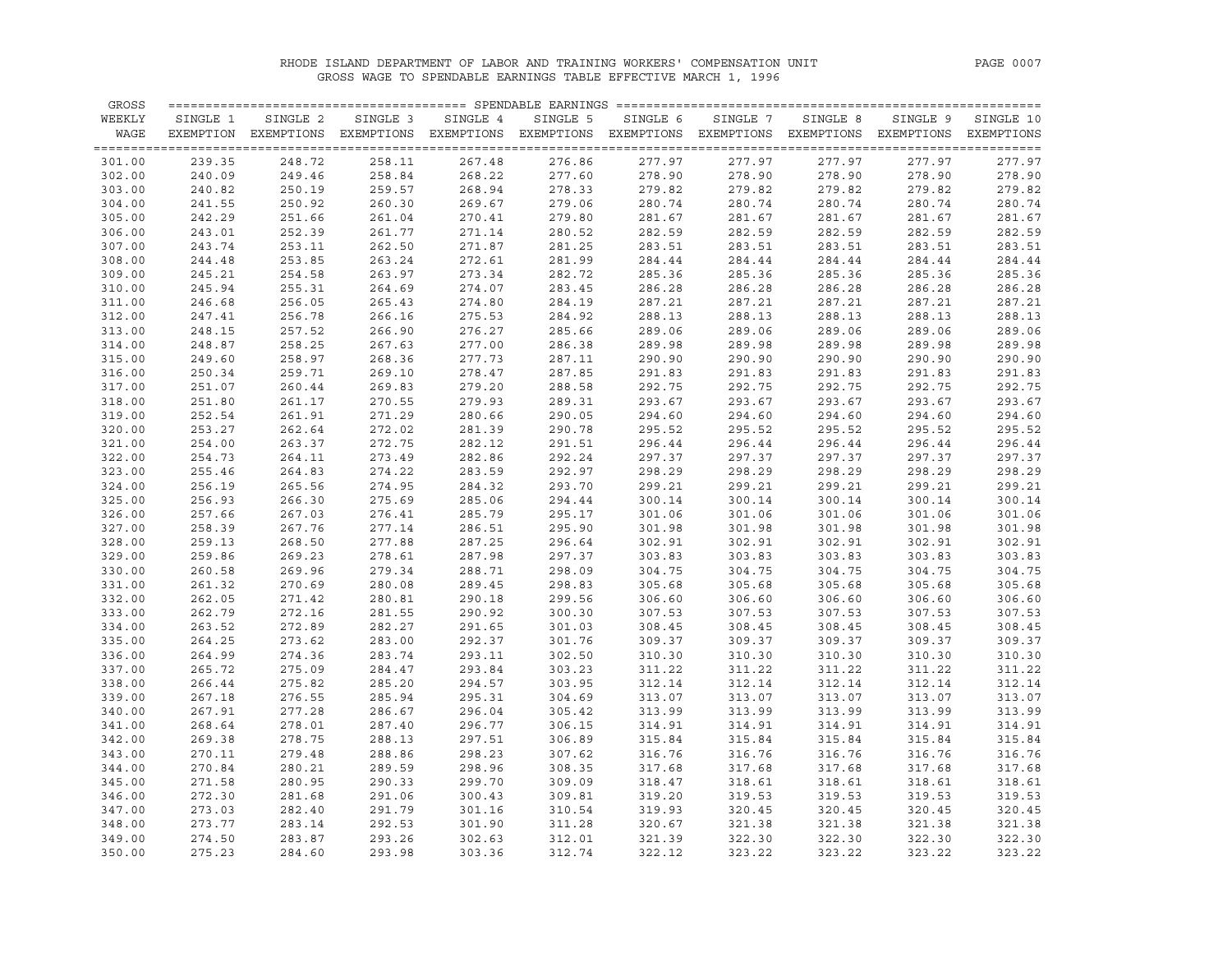| GROSS       |          |                                                                                                              |          |          |          |          |          |          |          |           |
|-------------|----------|--------------------------------------------------------------------------------------------------------------|----------|----------|----------|----------|----------|----------|----------|-----------|
| WEEKLY      | SINGLE 1 | SINGLE 2                                                                                                     | SINGLE 3 | SINGLE 4 | SINGLE 5 | SINGLE 6 | SINGLE 7 | SINGLE 8 | SINGLE 9 | SINGLE 10 |
| <b>WAGE</b> |          | EXEMPTION EXEMPTIONS EXEMPTIONS EXEMPTIONS EXEMPTIONS EXEMPTIONS EXEMPTIONS EXEMPTIONS EXEMPTIONS EXEMPTIONS |          |          |          |          |          |          |          |           |
|             |          |                                                                                                              |          |          |          |          |          |          |          |           |
| 351.00      | 275.97   | 285.34                                                                                                       | 294.72   | 304.09   | 313.48   | 322.86   | 324.15   | 324.15   | 324.15   | 324.15    |
| 352.00      | 276.70   | 286.07                                                                                                       | 295.45   | 304.82   | 314.21   | 323.59   | 325.07   | 325.07   | 325.07   | 325.07    |
| 353.00      | 277.44   | 286.81                                                                                                       | 296.19   | 305.56   | 314.95   | 324.33   | 326.00   | 326.00   | 326.00   | 326.00    |
| 354.00      | 278.16   | 287.54                                                                                                       | 296.92   | 306.29   | 315.67   | 325.06   | 326.92   | 326.92   | 326.92   | 326.92    |
| 355.00      | 278.89   | 288.26                                                                                                       | 297.65   | 307.02   | 316.40   | 325.79   | 327.84   | 327.84   | 327.84   | 327.84    |
| 356.00      | 279.63   | 289.00                                                                                                       | 298.39   | 307.76   | 317.14   | 326.53   | 328.77   | 328.77   | 328.77   | 328.77    |
| 357.00      | 280.36   | 289.73                                                                                                       | 299.12   | 308.49   | 317.87   | 327.25   | 329.69   | 329.69   | 329.69   | 329.69    |
| 358.00      | 281.09   | 290.46                                                                                                       | 299.84   | 309.22   | 318.60   | 327.98   | 330.61   | 330.61   | 330.61   | 330.61    |
|             |          |                                                                                                              |          |          |          | 328.72   |          |          |          |           |
| 359.00      | 281.83   | 291.20                                                                                                       | 300.58   | 309.95   | 319.34   |          | 331.54   | 331.54   | 331.54   | 331.54    |
| 360.00      | 282.56   | 291.93                                                                                                       | 301.31   | 310.68   | 320.07   | 329.45   | 332.46   | 332.46   | 332.46   | 332.46    |
| 361.00      | 283.29   | 292.66                                                                                                       | 302.04   | 311.41   | 320.80   | 330.18   | 333.38   | 333.38   | 333.38   | 333.38    |
| 362.00      | 284.02   | 293.40                                                                                                       | 302.78   | 312.15   | 321.53   | 330.92   | 334.31   | 334.31   | 334.31   | 334.31    |
| 363.00      | 284.75   | 294.12                                                                                                       | 303.51   | 312.88   | 322.26   | 331.65   | 335.23   | 335.23   | 335.23   | 335.23    |
| 364.00      | 285.48   | 294.85                                                                                                       | 304.24   | 313.61   | 322.99   | 332.38   | 336.15   | 336.15   | 336.15   | 336.15    |
| 365.00      | 286.22   | 295.59                                                                                                       | 304.98   | 314.35   | 323.73   | 333.11   | 337.08   | 337.08   | 337.08   | 337.08    |
| 366.00      | 286.95   | 296.32                                                                                                       | 305.70   | 315.08   | 324.46   | 333.84   | 338.00   | 338.00   | 338.00   | 338.00    |
| 367.00      | 287.68   | 297.05                                                                                                       | 306.43   | 315.80   | 325.19   | 334.57   | 338.92   | 338.92   | 338.92   | 338.92    |
| 368.00      | 288.42   | 297.79                                                                                                       | 307.17   | 316.54   | 325.93   | 335.31   | 339.85   | 339.85   | 339.85   | 339.85    |
| 369.00      | 289.15   | 298.52                                                                                                       | 307.90   | 317.27   | 326.66   | 336.04   | 340.77   | 340.77   | 340.77   | 340.77    |
| 370.00      | 289.87   | 299.25                                                                                                       | 308.63   | 318.00   | 327.38   | 336.77   | 341.69   | 341.69   | 341.69   | 341.69    |
| 371.00      | 290.61   | 299.98                                                                                                       | 309.37   | 318.74   | 328.12   | 337.51   | 342.62   | 342.62   | 342.62   | 342.62    |
| 372.00      | 291.34   | 300.71                                                                                                       | 310.10   | 319.47   | 328.85   | 338.24   | 343.54   | 343.54   | 343.54   | 343.54    |
| 373.00      | 292.08   | 301.45                                                                                                       | 310.84   | 320.21   | 329.59   | 338.97   | 344.47   | 344.47   | 344.47   | 344.47    |
| 374.00      | 292.81   | 302.18                                                                                                       | 311.56   | 320.94   | 330.32   | 339.70   | 345.39   | 345.39   | 345.39   | 345.39    |
| 375.00      | 293.54   | 302.91                                                                                                       | 312.29   | 321.66   | 331.05   | 340.43   | 346.31   | 346.31   | 346.31   | 346.31    |
| 376.00      | 294.28   | 303.65                                                                                                       | 313.03   | 322.40   | 331.79   | 341.17   | 347.24   | 347.24   | 347.24   | 347.24    |
| 377.00      | 295.01   | 304.38                                                                                                       | 313.76   | 323.13   | 332.52   | 341.90   | 348.16   | 348.16   | 348.16   | 348.16    |
| 378.00      | 295.73   | 305.11                                                                                                       | 314.49   | 323.86   | 333.24   | 342.63   | 349.08   | 349.08   | 349.08   | 349.08    |
| 379.00      | 296.47   | 305.84                                                                                                       | 315.23   | 324.60   | 333.98   | 343.37   | 350.01   | 350.01   | 350.01   | 350.01    |
| 380.00      | 297.20   | 306.57                                                                                                       | 315.96   | 325.33   | 334.71   | 344.10   | 350.93   | 350.93   | 350.93   | 350.93    |
| 381.00      | 297.93   | 307.30                                                                                                       | 316.69   | 326.06   | 335.44   | 344.82   | 351.85   | 351.85   | 351.85   | 351.85    |
| 382.00      | 298.67   | 308.04                                                                                                       | 317.42   | 326.80   | 336.18   | 345.56   | 352.78   | 352.78   | 352.78   | 352.78    |
| 383.00      | 299.40   | 308.77                                                                                                       | 318.15   | 327.52   | 336.91   | 346.29   | 353.70   | 353.70   | 353.70   | 353.70    |
| 384.00      | 300.13   | 309.50                                                                                                       | 318.88   | 328.25   | 337.64   | 347.02   | 354.62   | 354.62   | 354.62   | 354.62    |
| 385.00      | 300.87   | 310.24                                                                                                       | 319.62   | 328.99   | 338.38   | 347.76   | 355.55   | 355.55   | 355.55   | 355.55    |
| 386.00      | 301.59   | 310.97                                                                                                       | 320.35   | 329.72   | 339.10   | 348.49   | 356.47   | 356.47   | 356.47   | 356.47    |
| 387.00      | 302.32   | 311.69                                                                                                       | 321.08   | 330.45   | 339.83   | 349.22   | 357.39   | 357.39   | 357.39   | 357.39    |
| 388.00      | 303.06   | 312.43                                                                                                       | 321.82   | 331.19   | 340.57   | 349.96   | 358.32   | 358.32   | 358.32   | 358.32    |
| 389.00      | 303.79   | 313.16                                                                                                       | 322.55   | 331.92   | 341.30   | 350.68   | 359.24   | 359.24   | 359.24   | 359.24    |
| 390.00      | 304.52   | 313.89                                                                                                       | 323.27   | 332.65   | 342.03   | 351.41   | 360.16   | 360.16   | 360.16   | 360.16    |
| 391.00      | 305.26   | 314.63                                                                                                       | 324.01   | 333.38   | 342.77   | 352.15   | 361.09   | 361.09   | 361.09   | 361.09    |
| 392.00      | 305.99   | 315.36                                                                                                       | 324.74   | 334.11   | 343.50   | 352.88   | 362.01   | 362.01   | 362.01   | 362.01    |
| 393.00      | 306.73   | 316.10                                                                                                       | 325.48   | 334.85   | 344.24   | 353.62   | 362.94   | 362.94   | 362.94   | 362.94    |
| 394.00      | 307.45   | 316.83                                                                                                       | 326.21   | 335.58   | 344.96   | 354.35   | 363.72   | 363.86   | 363.86   | 363.86    |
| 395.00      | 308.18   | 317.55                                                                                                       | 326.94   | 336.31   | 345.69   | 355.08   | 364.45   | 364.78   | 364.78   | 364.78    |
| 396.00      | 308.92   | 318.29                                                                                                       | 327.68   | 337.05   | 346.43   | 355.82   | 365.19   | 365.71   | 365.71   | 365.71    |
| 397.00      | 309.65   | 319.02                                                                                                       | 328.41   | 337.78   | 347.16   | 356.54   | 365.92   | 366.63   | 366.63   | 366.63    |
| 398.00      | 310.38   | 319.75                                                                                                       | 329.13   | 338.51   | 347.89   | 357.27   | 366.64   | 367.55   | 367.55   | 367.55    |
|             |          |                                                                                                              | 329.87   |          |          |          |          |          |          |           |
| 399.00      | 311.12   | 320.49                                                                                                       |          | 339.24   | 348.63   | 358.01   | 367.38   | 368.48   | 368.48   | 368.48    |
| 400.00      | 311.85   | 321.22                                                                                                       | 330.60   | 339.97   | 349.36   | 358.74   | 368.11   | 369.40   | 369.40   | 369.40    |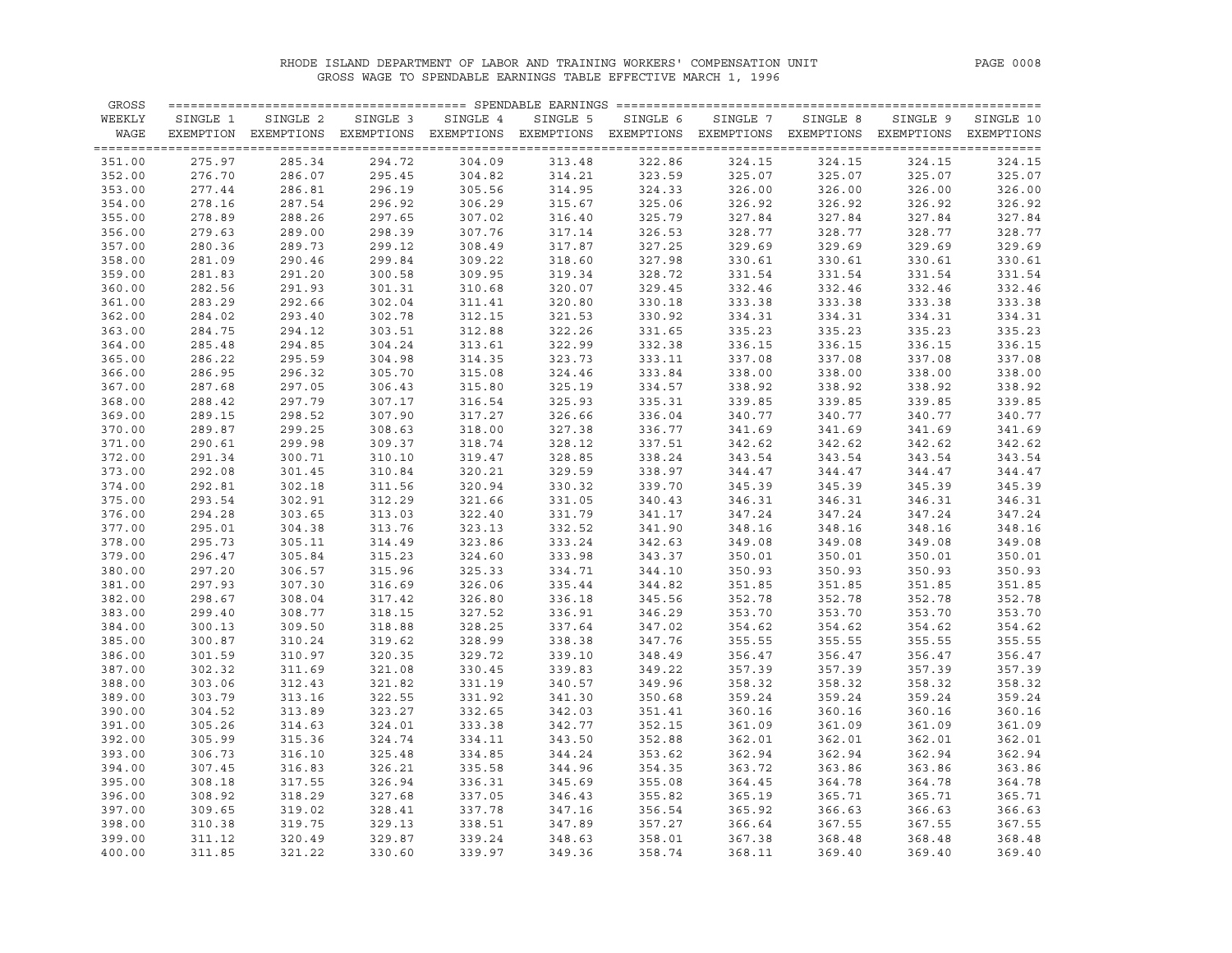| GROSS  |          |                                                                                                              |          |          |          |          |          |          |          |           |
|--------|----------|--------------------------------------------------------------------------------------------------------------|----------|----------|----------|----------|----------|----------|----------|-----------|
| WEEKLY | SINGLE 1 | SINGLE 2                                                                                                     | SINGLE 3 | SINGLE 4 | SINGLE 5 | SINGLE 6 | SINGLE 7 | SINGLE 8 | SINGLE 9 | SINGLE 10 |
| WAGE   |          | EXEMPTION EXEMPTIONS EXEMPTIONS EXEMPTIONS EXEMPTIONS EXEMPTIONS EXEMPTIONS EXEMPTIONS EXEMPTIONS EXEMPTIONS |          |          |          |          |          |          |          |           |
|        |          |                                                                                                              |          |          |          |          |          |          |          |           |
| 401.00 | 312.58   | 321.95                                                                                                       | 331.33   | 340.70   | 350.09   | 359.47   | 368.84   | 370.32   | 370.32   | 370.32    |
| 402.00 | 313.31   | 322.69                                                                                                       | 332.07   | 341.44   | 350.82   | 360.21   | 369.58   | 371.25   | 371.25   | 371.25    |
| 403.00 | 314.04   | 323.41                                                                                                       | 332.80   | 342.17   | 351.55   | 360.94   | 370.31   | 372.17   | 372.17   | 372.17    |
| 404.00 | 314.77   | 324.14                                                                                                       | 333.53   | 342.90   | 352.28   | 361.67   | 371.04   | 373.09   | 373.09   | 373.09    |
| 405.00 | 315.51   | 324.88                                                                                                       | 334.27   | 343.64   | 353.02   | 362.40   | 371.78   | 374.02   | 374.02   | 374.02    |
| 406.00 | 316.24   | 325.61                                                                                                       | 334.99   | 344.37   | 353.75   | 363.13   | 372.50   | 374.94   | 374.94   | 374.94    |
| 407.00 | 316.97   | 326.34                                                                                                       | 335.72   | 345.09   | 354.48   | 363.86   | 373.23   | 375.86   | 375.86   | 375.86    |
| 408.00 | 317.71   | 327.08                                                                                                       | 336.46   | 345.83   | 355.22   | 364.60   | 373.97   | 376.79   | 376.79   | 376.79    |
| 409.00 | 318.44   | 327.81                                                                                                       | 337.19   | 346.56   | 355.95   | 365.33   | 374.70   | 377.71   | 377.71   | 377.71    |
| 410.00 | 319.16   | 328.54                                                                                                       | 337.92   | 347.29   | 356.67   | 366.06   | 375.43   | 378.63   | 378.63   | 378.63    |
| 411.00 | 319.90   | 329.27                                                                                                       | 338.66   | 348.03   | 357.41   | 366.80   | 376.17   | 379.56   | 379.56   | 379.56    |
| 412.00 | 320.63   | 330.00                                                                                                       | 339.39   | 348.76   | 358.14   | 367.53   | 376.90   | 380.48   | 380.48   | 380.48    |
| 413.00 | 321.37   | 330.74                                                                                                       | 340.13   | 349.50   | 358.88   | 368.26   | 377.64   | 381.41   | 381.41   | 381.41    |
| 414.00 | 322.10   | 331.47                                                                                                       | 340.85   | 350.23   | 359.61   | 368.99   | 378.36   | 382.33   | 382.33   | 382.33    |
| 415.00 | 322.83   | 332.20                                                                                                       | 341.58   | 350.95   | 360.34   | 369.72   | 379.09   | 383.25   | 383.25   | 383.25    |
| 416.00 | 323.57   | 332.94                                                                                                       | 342.32   | 351.69   | 361.08   | 370.46   | 379.83   | 384.18   | 384.18   | 384.18    |
| 417.00 | 324.30   | 333.67                                                                                                       | 343.05   | 352.42   |          | 371.19   | 380.56   | 385.10   | 385.10   | 385.10    |
| 418.00 | 325.02   |                                                                                                              | 343.78   | 353.15   | 361.81   | 371.92   | 381.29   | 386.02   | 386.02   | 386.02    |
|        |          | 334.40                                                                                                       |          |          | 362.53   |          |          |          |          |           |
| 419.00 | 325.76   | 335.13                                                                                                       | 344.52   | 353.89   | 363.27   | 372.66   | 382.03   | 386.95   | 386.95   | 386.95    |
| 420.00 | 326.49   | 335.86                                                                                                       | 345.25   | 354.62   | 364.00   | 373.39   | 382.76   | 387.87   | 387.87   | 387.87    |
| 421.00 | 327.22   | 336.59                                                                                                       | 345.98   | 355.35   | 364.73   | 374.11   | 383.49   | 388.79   | 388.79   | 388.79    |
| 422.00 | 327.96   | 337.33                                                                                                       | 346.71   | 356.09   | 365.47   | 374.85   | 384.22   | 389.72   | 389.72   | 389.72    |
| 423.00 | 328.69   | 338.06                                                                                                       | 347.44   | 356.81   | 366.20   | 375.58   | 384.95   | 390.64   | 390.64   | 390.64    |
| 424.00 | 329.42   | 338.79                                                                                                       | 348.17   | 357.54   | 366.93   | 376.31   | 385.68   | 391.56   | 391.56   | 391.56    |
| 425.00 | 330.16   | 339.53                                                                                                       | 348.91   | 358.28   | 367.67   | 377.05   | 386.42   | 392.49   | 392.49   | 392.49    |
| 426.00 | 330.88   | 340.26                                                                                                       | 349.64   | 359.01   | 368.39   | 377.78   | 387.15   | 393.41   | 393.41   | 393.41    |
| 427.00 | 331.61   | 340.98                                                                                                       | 350.37   | 359.74   | 369.12   | 378.51   | 387.88   | 394.33   | 394.33   | 394.33    |
| 428.00 | 332.35   | 341.72                                                                                                       | 351.11   | 360.48   | 369.86   | 379.25   | 388.62   | 395.26   | 395.26   | 395.26    |
| 429.00 | 333.08   | 342.45                                                                                                       | 351.84   | 361.21   | 370.59   | 379.97   | 389.35   | 396.18   | 396.18   | 396.18    |
| 430.00 | 333.81   | 343.18                                                                                                       | 352.56   | 361.94   | 371.32   | 380.70   | 390.07   | 397.10   | 397.10   | 397.10    |
| 431.00 | 334.55   | 343.92                                                                                                       | 353.30   | 362.67   | 372.06   | 381.44   | 390.81   | 398.03   | 398.03   | 398.03    |
| 432.00 | 335.28   | 344.65                                                                                                       | 354.03   | 363.40   | 372.79   | 382.17   | 391.54   | 398.95   | 398.95   | 398.95    |
| 433.00 | 336.02   | 345.39                                                                                                       | 354.77   | 364.14   | 373.53   | 382.91   | 392.28   | 399.88   | 399.88   | 399.88    |
| 434.00 | 336.74   | 346.12                                                                                                       | 355.50   | 364.87   | 374.25   | 383.64   | 393.01   | 400.80   | 400.80   | 400.80    |
| 435.00 | 337.47   | 346.84                                                                                                       | 356.23   | 365.60   | 374.98   | 384.37   | 393.74   | 401.72   | 401.72   | 401.72    |
| 436.00 | 338.21   | 347.58                                                                                                       | 356.97   | 366.34   | 375.72   | 385.11   | 394.48   | 402.65   | 402.65   | 402.65    |
| 437.00 | 338.94   | 348.31                                                                                                       | 357.70   | 367.07   | 376.45   | 385.83   | 395.21   | 403.57   | 403.57   | 403.57    |
| 438.00 | 339.67   | 349.04                                                                                                       | 358.42   | 367.80   | 377.18   | 386.56   | 395.93   | 404.49   | 404.49   | 404.49    |
| 439.00 | 340.41   | 349.78                                                                                                       | 359.16   | 368.53   | 377.92   | 387.30   | 396.67   | 405.42   | 405.42   | 405.42    |
| 440.00 | 341.14   | 350.51                                                                                                       | 359.89   | 369.26   | 378.65   | 388.03   | 397.40   | 406.34   | 406.34   | 406.34    |
| 441.00 | 341.87   | 351.24                                                                                                       | 360.62   | 369.99   | 379.38   | 388.76   | 398.13   | 407.26   | 407.26   | 407.26    |
| 442.00 | 342.60   | 351.98                                                                                                       | 361.36   | 370.73   | 380.11   | 389.50   | 398.87   | 408.19   | 408.19   | 408.19    |
| 443.00 | 343.33   | 352.70                                                                                                       | 362.09   | 371.46   | 380.84   | 390.23   | 399.60   | 408.98   | 409.11   | 409.11    |
| 444.00 | 344.06   | 353.43                                                                                                       | 362.82   | 372.19   | 381.57   | 390.96   | 400.33   | 409.71   | 410.03   | 410.03    |
| 445.00 | 344.80   | 354.17                                                                                                       | 363.56   | 372.93   | 382.31   | 391.69   | 401.07   | 410.45   | 410.96   | 410.96    |
| 446.00 | 345.53   | 354.90                                                                                                       | 364.28   | 373.66   | 383.04   | 392.42   | 401.79   | 411.18   | 411.88   | 411.88    |
| 447.00 | 346.26   | 355.63                                                                                                       | 365.01   | 374.38   | 383.77   | 393.15   | 402.52   | 411.91   | 412.80   | 412.80    |
| 448.00 | 347.00   | 356.37                                                                                                       | 365.75   | 375.12   | 384.51   | 393.89   | 403.26   | 412.65   | 413.73   | 413.73    |
| 449.00 | 347.73   | 357.10                                                                                                       | 366.48   | 375.85   | 385.24   | 394.62   | 403.99   | 413.37   | 414.65   | 414.65    |
| 450.00 | 348.45   | 357.83                                                                                                       | 367.21   | 376.58   | 385.96   | 395.35   | 404.72   | 414.10   | 415.57   | 415.57    |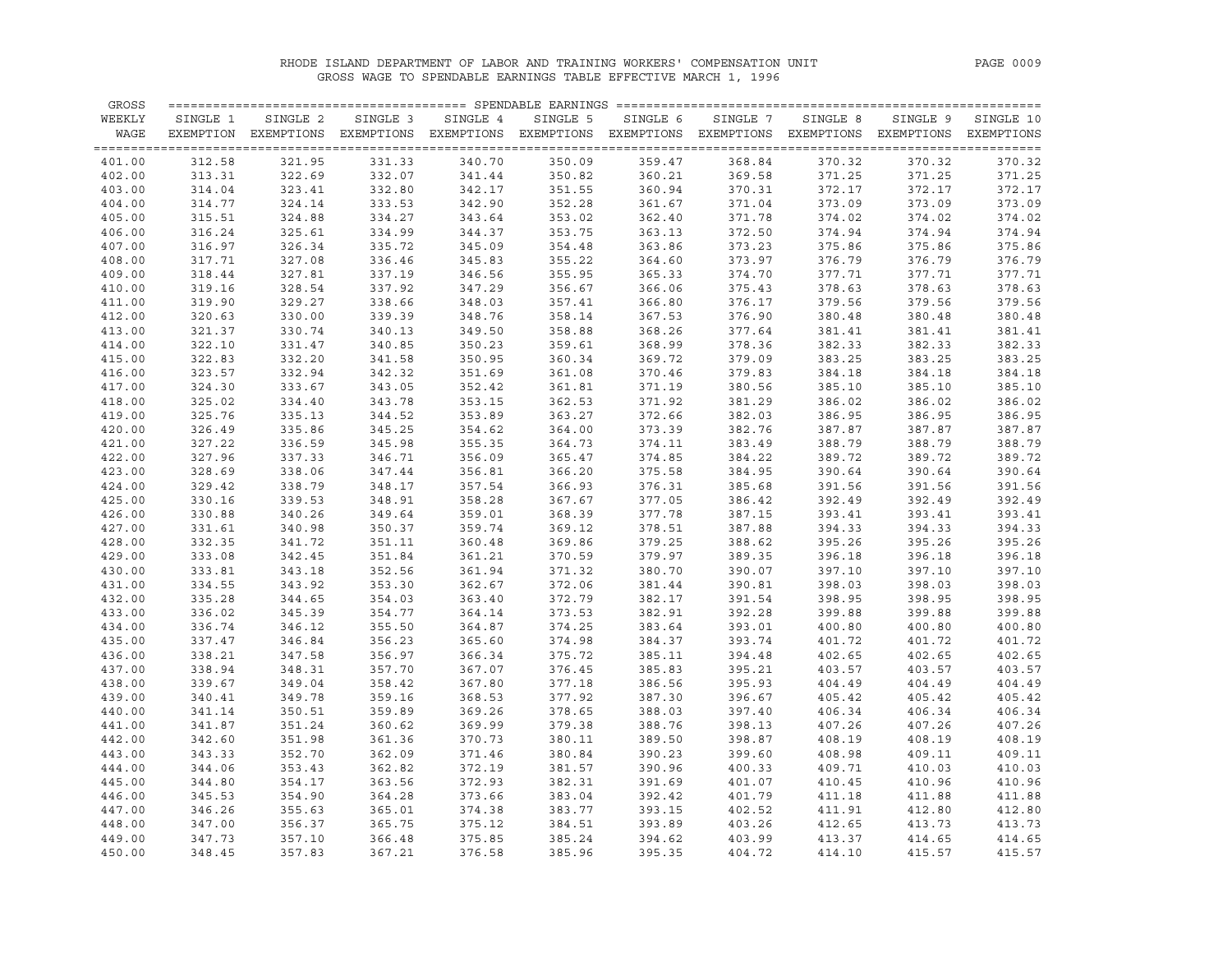| GROSS       |          |                                                                                                              |          |          |          |          |          |          |          |           |
|-------------|----------|--------------------------------------------------------------------------------------------------------------|----------|----------|----------|----------|----------|----------|----------|-----------|
| WEEKLY      | SINGLE 1 | SINGLE 2                                                                                                     | SINGLE 3 | SINGLE 4 | SINGLE 5 | SINGLE 6 | SINGLE 7 | SINGLE 8 | SINGLE 9 | SINGLE 10 |
| <b>WAGE</b> |          | EXEMPTION EXEMPTIONS EXEMPTIONS EXEMPTIONS EXEMPTIONS EXEMPTIONS EXEMPTIONS EXEMPTIONS EXEMPTIONS EXEMPTIONS |          |          |          |          |          |          |          |           |
|             |          |                                                                                                              |          |          |          |          |          |          |          |           |
| 451.00      | 349.19   | 358.56                                                                                                       | 367.95   | 377.32   | 386.70   | 396.09   | 405.46   | 414.84   | 416.50   | 416.50    |
| 452.00      | 349.92   | 359.29                                                                                                       | 368.68   | 378.05   | 387.43   | 396.82   | 406.19   | 415.57   | 417.42   | 417.42    |
| 453.00      | 350.66   | 360.03                                                                                                       | 369.42   | 378.79   | 388.17   | 397.55   | 406.93   | 416.31   | 418.35   | 418.35    |
| 454.00      | 351.39   | 360.76                                                                                                       | 370.14   | 379.52   | 388.90   | 398.28   | 407.65   | 417.04   | 419.27   | 419.27    |
| 455.00      | 352.12   | 361.49                                                                                                       | 370.87   | 380.24   | 389.63   | 399.01   | 408.38   | 417.77   | 420.19   | 420.19    |
| 456.00      | 352.86   | 362.23                                                                                                       | 371.61   | 380.98   | 390.37   | 399.75   | 409.12   | 418.51   | 421.12   | 421.12    |
| 457.00      | 353.59   | 362.96                                                                                                       | 372.34   | 381.71   | 391.10   | 400.48   | 409.85   | 419.23   | 422.04   | 422.04    |
| 458.00      | 354.31   | 363.69                                                                                                       | 373.07   | 382.44   | 391.82   | 401.21   | 410.58   | 419.96   | 422.96   | 422.96    |
| 459.00      | 355.05   | 364.42                                                                                                       | 373.81   | 383.18   | 392.56   | 401.95   | 411.32   | 420.70   | 423.89   | 423.89    |
| 460.00      | 355.78   | 365.15                                                                                                       | 374.54   | 383.91   | 393.29   | 402.68   | 412.05   | 421.43   | 424.81   | 424.81    |
| 461.00      | 356.51   | 365.88                                                                                                       | 375.27   | 384.64   | 394.02   | 403.40   | 412.78   | 422.16   | 425.73   | 425.73    |
| 462.00      | 357.25   | 366.62                                                                                                       | 376.00   | 385.38   | 394.76   | 404.14   | 413.51   | 422.90   | 426.66   | 426.66    |
| 463.00      | 357.98   | 367.35                                                                                                       | 376.73   | 386.10   | 395.49   | 404.87   | 414.24   | 423.63   | 427.58   | 427.58    |
| 464.00      | 358.71   | 368.08                                                                                                       | 377.46   | 386.83   | 396.22   | 405.60   | 414.97   | 424.36   | 428.50   | 428.50    |
| 465.00      | 359.45   | 368.82                                                                                                       | 378.20   | 387.57   | 396.96   | 406.34   | 415.71   | 425.09   | 429.43   | 429.43    |
| 466.00      | 360.17   | 369.55                                                                                                       | 378.93   | 388.30   | 397.68   | 407.07   | 416.44   | 425.82   | 430.35   | 430.35    |
| 467.00      | 360.90   | 370.27                                                                                                       | 379.66   | 389.03   | 398.41   | 407.80   | 417.17   | 426.55   | 431.27   | 431.27    |
| 468.00      | 361.64   | 371.01                                                                                                       | 380.40   | 389.77   | 399.15   | 408.54   | 417.91   | 427.29   | 432.20   | 432.20    |
| 469.00      | 362.37   | 371.74                                                                                                       | 381.13   | 390.50   | 399.88   | 409.26   | 418.64   | 428.02   | 433.12   | 433.12    |
| 470.00      | 363.10   | 372.47                                                                                                       | 381.85   | 391.23   | 400.61   | 409.99   | 419.36   | 428.75   | 434.04   | 434.04    |
| 471.00      | 363.84   | 373.21                                                                                                       | 382.59   | 391.96   | 401.35   | 410.73   | 420.10   | 429.49   | 434.97   | 434.97    |
| 472.00      | 364.57   | 373.94                                                                                                       | 383.32   | 392.69   | 402.08   | 411.46   | 420.83   | 430.22   | 435.89   | 435.89    |
| 473.00      | 365.31   | 374.68                                                                                                       | 384.06   | 393.43   | 402.82   | 412.20   | 421.57   | 430.95   | 436.82   | 436.82    |
| 474.00      | 366.03   | 375.41                                                                                                       | 384.79   | 394.16   | 403.54   | 412.93   | 422.30   | 431.68   | 437.74   | 437.74    |
| 475.00      | 366.76   | 376.13                                                                                                       | 385.52   | 394.89   | 404.27   | 413.66   | 423.03   | 432.41   | 438.66   | 438.66    |
| 476.00      | 367.50   | 376.87                                                                                                       | 386.26   | 395.63   | 405.01   | 414.40   | 423.77   | 433.15   | 439.59   | 439.59    |
| 477.00      | 368.23   | 377.60                                                                                                       | 386.99   | 396.36   | 405.74   | 415.12   | 424.50   | 433.88   | 440.51   | 440.51    |
| 478.00      | 368.96   | 378.33                                                                                                       | 387.71   | 397.09   | 406.47   | 415.85   | 425.22   | 434.61   | 441.43   | 441.43    |
| 479.00      | 369.70   | 379.07                                                                                                       | 388.45   | 397.82   | 407.21   | 416.59   | 425.96   | 435.35   | 442.36   | 442.36    |
| 480.00      | 370.43   | 379.80                                                                                                       | 389.18   | 398.55   | 407.94   | 417.32   | 426.69   | 436.08   | 443.28   | 443.28    |
| 481.00      | 371.16   | 380.53                                                                                                       | 389.91   | 399.28   | 408.67   | 418.05   | 427.42   | 436.80   | 444.20   | 444.20    |
| 482.00      | 371.89   | 381.27                                                                                                       | 390.65   | 400.02   | 409.40   | 418.79   | 428.16   | 437.54   | 445.13   | 445.13    |
| 483.00      | 372.62   | 381.99                                                                                                       | 391.38   | 400.75   | 410.13   | 419.52   | 428.89   | 438.27   | 446.05   | 446.05    |
| 484.00      | 373.35   | 382.72                                                                                                       | 392.11   | 401.48   | 410.86   | 420.25   | 429.62   | 439.00   | 446.97   | 446.97    |
| 485.00      | 374.09   | 383.46                                                                                                       | 392.85   | 402.22   | 411.60   | 420.98   | 430.36   | 439.74   | 447.90   | 447.90    |
| 486.00      | 374.82   | 384.19                                                                                                       | 393.57   | 402.95   | 412.33   | 421.71   | 431.08   | 440.47   | 448.82   | 448.82    |
| 487.00      | 375.55   | 384.92                                                                                                       | 394.30   | 403.67   | 413.06   | 422.44   | 431.81   | 441.20   | 449.74   | 449.74    |
| 488.00      | 376.29   | 385.66                                                                                                       | 395.04   | 404.41   | 413.80   | 423.18   | 432.55   | 441.94   | 450.67   | 450.67    |
| 489.00      | 377.02   | 386.39                                                                                                       | 395.77   | 405.14   | 414.53   | 423.91   | 433.28   | 442.66   | 451.59   | 451.59    |
| 490.00      | 377.74   | 387.12                                                                                                       | 396.50   | 405.87   | 415.25   | 424.64   | 434.01   | 443.39   | 452.51   | 452.51    |
| 491.00      | 378.48   | 387.85                                                                                                       | 397.24   | 406.61   | 415.99   | 425.38   | 434.75   | 444.13   | 453.44   | 453.44    |
| 492.00      | 379.21   | 388.58                                                                                                       | 397.97   | 407.34   | 416.72   | 426.11   | 435.48   | 444.86   | 454.23   | 454.36    |
| 493.00      | 379.95   | 389.32                                                                                                       | 398.71   | 408.08   | 417.46   | 426.84   | 436.22   | 445.60   | 454.97   | 455.29    |
| 494.00      | 380.68   | 390.05                                                                                                       | 399.43   | 408.81   | 418.19   | 427.57   | 436.94   | 446.33   | 455.70   | 456.21    |
| 495.00      | 381.41   | 390.78                                                                                                       | 400.16   | 409.53   | 418.92   | 428.30   | 437.67   | 447.06   | 456.43   | 457.13    |
| 496.00      | 382.15   | 391.52                                                                                                       | 400.90   | 410.27   | 419.66   | 429.04   | 438.41   | 447.80   | 457.17   | 458.06    |
| 497.00      | 382.88   | 392.25                                                                                                       | 401.63   | 411.00   | 420.39   | 429.77   | 439.14   | 448.52   | 457.90   | 458.98    |
| 498.00      | 383.60   | 392.98                                                                                                       | 402.36   | 411.73   | 421.11   | 430.50   | 439.87   | 449.25   | 458.62   | 459.90    |
| 499.00      | 384.34   | 393.71                                                                                                       | 403.10   | 412.47   | 421.85   | 431.24   | 440.61   | 449.99   | 459.36   | 460.83    |
| 500.00      | 385.07   | 394.44                                                                                                       | 403.83   | 413.20   | 422.58   | 431.97   | 441.34   | 450.72   | 460.09   | 461.75    |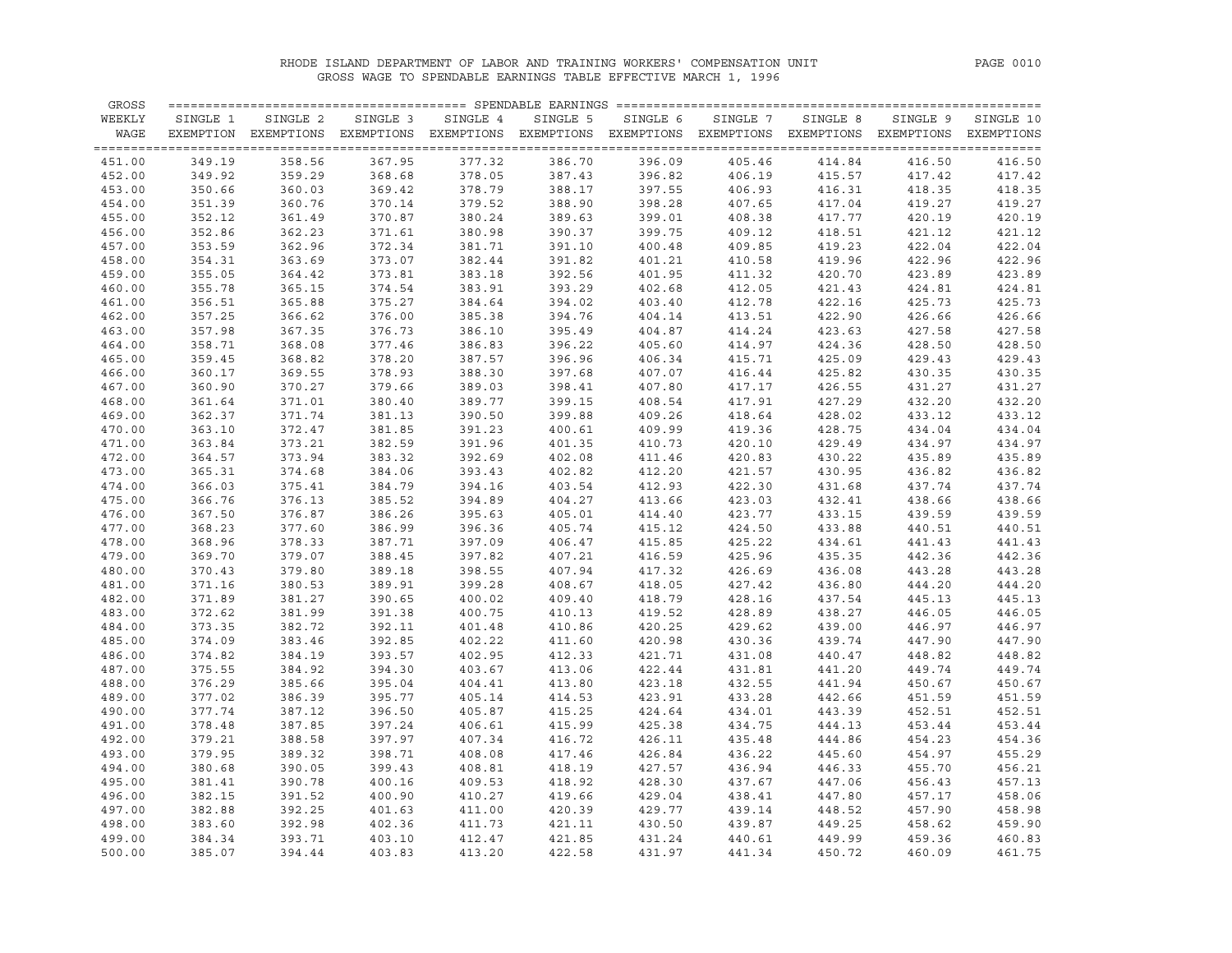| GROSS       |          |                                                                                                              |          |          |          |          |          |          |          |           |
|-------------|----------|--------------------------------------------------------------------------------------------------------------|----------|----------|----------|----------|----------|----------|----------|-----------|
| WEEKLY      | SINGLE 1 | SINGLE 2                                                                                                     | SINGLE 3 | SINGLE 4 | SINGLE 5 | SINGLE 6 | SINGLE 7 | SINGLE 8 | SINGLE 9 | SINGLE 10 |
| <b>WAGE</b> |          | EXEMPTION EXEMPTIONS EXEMPTIONS EXEMPTIONS EXEMPTIONS EXEMPTIONS EXEMPTIONS EXEMPTIONS EXEMPTIONS EXEMPTIONS |          |          |          |          |          |          |          |           |
|             |          |                                                                                                              |          |          |          |          |          |          |          |           |
| 501.00      | 385.80   | 395.17                                                                                                       | 404.56   | 413.93   | 423.31   | 432.69   | 442.07   | 451.45   | 460.82   | 462.67    |
| 502.00      | 386.54   | 395.91                                                                                                       | 405.29   | 414.67   | 424.05   | 433.43   | 442.80   | 452.19   | 461.56   | 463.60    |
| 503.00      | 387.27   | 396.64                                                                                                       | 406.02   | 415.39   | 424.78   | 434.16   | 443.53   | 452.92   | 462.29   | 464.52    |
| 504.00      | 388.00   | 397.37                                                                                                       | 406.75   | 416.12   | 425.51   | 434.89   | 444.26   | 453.65   | 463.02   | 465.44    |
| 505.00      | 388.74   | 398.11                                                                                                       | 407.49   | 416.86   | 426.25   | 435.63   | 445.00   | 454.38   | 463.76   | 466.37    |
| 506.00      | 389.46   | 398.84                                                                                                       | 408.22   | 417.59   | 426.97   | 436.36   | 445.73   | 455.11   | 464.48   | 467.29    |
| 507.00      | 390.19   | 399.56                                                                                                       | 408.95   | 418.32   | 427.70   | 437.09   | 446.46   | 455.84   | 465.21   | 468.21    |
| 508.00      | 390.93   | 400.30                                                                                                       | 409.69   | 419.06   | 428.44   | 437.83   | 447.20   | 456.58   | 465.95   | 469.14    |
|             | 391.66   |                                                                                                              |          | 419.79   | 429.17   | 438.55   | 447.93   |          | 466.68   | 470.06    |
| 509.00      |          | 401.03                                                                                                       | 410.42   |          |          |          |          | 457.31   |          |           |
| 510.00      | 392.39   | 401.76                                                                                                       | 411.14   | 420.52   | 429.90   | 439.28   | 448.65   | 458.04   | 467.41   | 470.98    |
| 511.00      | 393.13   | 402.50                                                                                                       | 411.88   | 421.25   | 430.64   | 440.02   | 449.39   | 458.78   | 468.15   | 471.91    |
| 512.00      | 393.86   | 403.23                                                                                                       | 412.61   | 421.98   | 431.37   | 440.75   | 450.12   | 459.51   | 468.88   | 472.83    |
| 513.00      | 394.60   | 403.97                                                                                                       | 413.35   | 422.72   | 432.11   | 441.49   | 450.86   | 460.24   | 469.62   | 473.76    |
| 514.00      | 395.32   | 404.70                                                                                                       | 414.08   | 423.45   | 432.83   | 442.22   | 451.59   | 460.97   | 470.34   | 474.68    |
| 515.00      | 396.05   | 405.42                                                                                                       | 414.81   | 424.18   | 433.56   | 442.95   | 452.32   | 461.70   | 471.07   | 475.60    |
| 516.00      | 396.79   | 406.16                                                                                                       | 415.55   | 424.92   | 434.30   | 443.69   | 453.06   | 462.44   | 471.81   | 476.53    |
| 517.00      | 397.52   | 406.89                                                                                                       | 416.28   | 425.65   | 435.03   | 444.41   | 453.79   | 463.17   | 472.54   | 477.45    |
| 518.00      | 398.25   | 407.62                                                                                                       | 417.00   | 426.38   | 435.76   | 445.14   | 454.51   | 463.90   | 473.27   | 478.37    |
| 519.00      | 398.99   | 408.36                                                                                                       | 417.74   | 427.11   | 436.50   | 445.88   | 455.25   | 464.64   | 474.01   | 479.30    |
| 520.00      | 399.72   | 409.09                                                                                                       | 418.47   | 427.84   | 437.23   | 446.61   | 455.98   | 465.37   | 474.74   | 480.22    |
| 521.00      | 400.45   | 409.82                                                                                                       | 419.20   | 428.57   | 437.96   | 447.34   | 456.71   | 466.09   | 475.47   | 481.14    |
| 522.00      | 401.18   | 410.56                                                                                                       | 419.94   | 429.31   | 438.69   | 448.08   | 457.45   | 466.83   | 476.20   | 482.07    |
| 523.00      | 401.91   | 411.28                                                                                                       | 420.67   | 430.04   | 439.42   | 448.81   | 458.18   | 467.56   | 476.93   | 482.99    |
| 524.00      | 402.64   | 412.01                                                                                                       | 421.40   | 430.77   | 440.15   | 449.54   | 458.91   | 468.29   | 477.66   | 483.91    |
| 525.00      | 403.38   | 412.75                                                                                                       | 422.14   | 431.51   | 440.89   | 450.27   | 459.65   | 469.03   | 478.40   | 484.84    |
| 526.00      | 404.11   | 413.48                                                                                                       | 422.86   | 432.24   | 441.62   | 451.00   | 460.37   | 469.76   | 479.13   | 485.76    |
| 527.00      | 404.84   | 414.21                                                                                                       | 423.59   | 432.96   | 442.35   | 451.73   | 461.10   | 470.49   | 479.86   | 486.68    |
| 528.00      | 405.58   | 414.95                                                                                                       | 424.33   | 433.70   | 443.09   | 452.47   | 461.84   | 471.23   | 480.60   | 487.61    |
| 529.00      | 406.31   | 415.68                                                                                                       | 425.06   | 434.43   | 443.82   | 453.20   | 462.57   | 471.95   | 481.33   | 488.53    |
| 530.00      | 407.03   | 416.41                                                                                                       | 425.79   | 435.16   | 444.54   | 453.93   | 463.30   | 472.68   | 482.05   | 489.45    |
| 531.00      | 407.77   | 417.14                                                                                                       | 426.53   | 435.90   | 445.28   | 454.67   | 464.04   | 473.42   | 482.79   | 490.38    |
| 532.00      | 408.50   | 417.87                                                                                                       | 427.26   | 436.63   | 446.01   | 455.40   | 464.77   | 474.15   | 483.52   | 491.30    |
| 533.00      | 409.24   | 418.61                                                                                                       | 428.00   | 437.37   | 446.75   | 456.13   | 465.51   | 474.89   | 484.26   | 492.23    |
| 534.00      | 409.97   | 419.34                                                                                                       | 428.72   | 438.10   | 447.48   | 456.86   | 466.23   | 475.62   | 484.99   | 493.15    |
| 535.00      | 410.70   | 420.07                                                                                                       | 429.45   | 438.82   | 448.21   | 457.59   | 466.96   | 476.35   | 485.72   | 494.07    |
| 536.00      | 411.44   | 420.81                                                                                                       | 430.19   | 439.56   | 448.95   | 458.33   | 467.70   | 477.09   | 486.46   | 495.00    |
| 537.00      | 412.17   | 421.54                                                                                                       | 430.92   | 440.29   | 449.68   | 459.06   | 468.43   | 477.81   | 487.19   | 495.92    |
| 538.00      | 412.89   | 422.27                                                                                                       | 431.65   | 441.02   | 450.40   | 459.79   | 469.16   | 478.54   | 487.91   | 496.84    |
| 539.00      | 413.47   | 423.00                                                                                                       | 432.39   | 441.76   | 451.14   | 460.53   | 469.90   | 479.28   | 488.65   | 497.77    |
| 540.00      | 414.03   | 423.73                                                                                                       | 433.12   | 442.49   | 451.87   | 461.26   | 470.63   | 480.01   | 489.38   | 498.69    |
| 541.00      | 414.59   | 424.46                                                                                                       | 433.85   | 443.22   | 452.60   | 461.98   | 471.36   | 480.74   | 490.11   | 499.50    |
| 542.00      | 415.17   | 425.20                                                                                                       | 434.58   | 443.96   | 453.34   | 462.72   | 472.09   | 481.48   | 490.85   | 500.23    |
| 543.00      | 415.73   | 425.93                                                                                                       | 435.31   | 444.68   | 454.07   | 463.45   | 472.82   | 482.21   | 491.58   | 500.96    |
| 544.00      | 416.29   | 426.66                                                                                                       | 436.04   | 445.41   | 454.80   | 464.18   | 473.55   | 482.94   | 492.31   | 501.69    |
|             | 416.86   |                                                                                                              | 436.78   | 446.15   |          |          |          |          |          | 502.43    |
| 545.00      |          | 427.40                                                                                                       |          |          | 455.54   | 464.92   | 474.29   | 483.67   | 493.05   |           |
| 546.00      | 417.43   | 428.13                                                                                                       | 437.51   | 446.88   | 456.26   | 465.65   | 475.02   | 484.40   | 493.77   | 503.16    |
| 547.00      | 417.99   | 428.85                                                                                                       | 438.24   | 447.61   | 456.99   | 466.38   | 475.75   | 485.13   | 494.50   | 503.89    |
| 548.00      | 418.56   | 429.59                                                                                                       | 438.98   | 448.35   | 457.73   | 467.12   | 476.49   | 485.87   | 495.24   | 504.63    |
| 549.00      | 419.13   | 430.32                                                                                                       | 439.71   | 449.08   | 458.46   | 467.84   | 477.22   | 486.60   | 495.97   | 505.36    |
| 550.00      | 419.69   | 431.05                                                                                                       | 440.43   | 449.81   | 459.19   | 468.57   | 477.94   | 487.33   | 496.70   | 506.08    |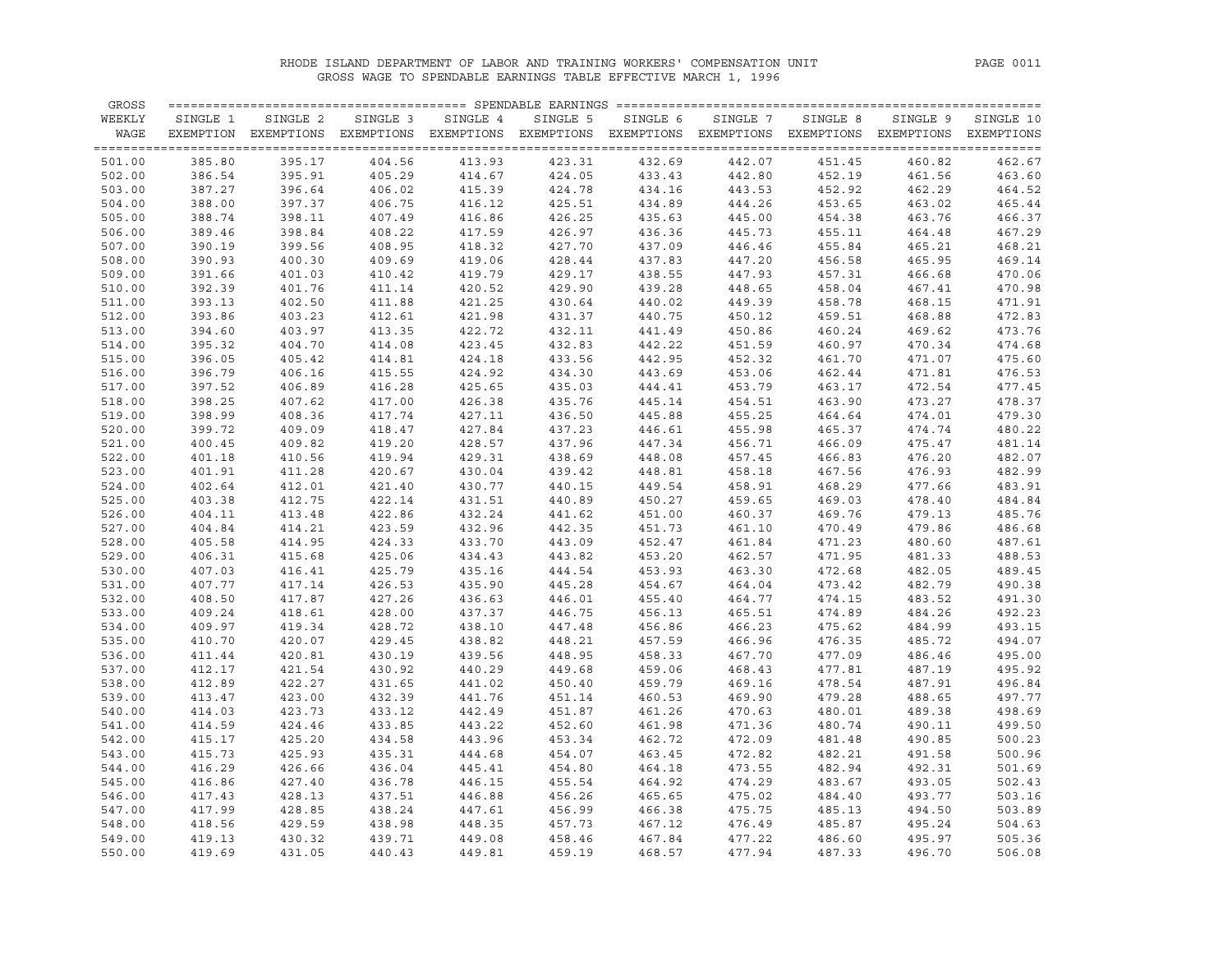| GROSS       |          |                                                                                                              |          |          |          |          |          |          |          |           |
|-------------|----------|--------------------------------------------------------------------------------------------------------------|----------|----------|----------|----------|----------|----------|----------|-----------|
| WEEKLY      | SINGLE 1 | SINGLE 2                                                                                                     | SINGLE 3 | SINGLE 4 | SINGLE 5 | SINGLE 6 | SINGLE 7 | SINGLE 8 | SINGLE 9 | SINGLE 10 |
| <b>WAGE</b> |          | EXEMPTION EXEMPTIONS EXEMPTIONS EXEMPTIONS EXEMPTIONS EXEMPTIONS EXEMPTIONS EXEMPTIONS EXEMPTIONS EXEMPTIONS |          |          |          |          |          |          |          |           |
|             |          |                                                                                                              |          |          |          |          |          |          |          |           |
| 551.00      | 420.26   | 431.79                                                                                                       | 441.17   | 450.54   | 459.93   | 469.31   | 478.68   | 488.07   | 497.44   | 506.82    |
| 552.00      | 420.83   | 432.52                                                                                                       | 441.90   | 451.27   | 460.66   | 470.04   | 479.41   | 488.80   | 498.17   | 507.55    |
| 553.00      | 421.40   | 433.26                                                                                                       | 442.64   | 452.01   | 461.40   | 470.78   | 480.15   | 489.53   | 498.91   | 508.29    |
| 554.00      | 421.96   | 433.99                                                                                                       | 443.37   | 452.74   | 462.12   | 471.51   | 480.88   | 490.26   | 499.63   | 509.02    |
| 555.00      | 422.52   | 434.71                                                                                                       | 444.10   | 453.47   | 462.85   | 472.24   | 481.61   | 490.99   | 500.36   | 509.75    |
| 556.00      | 423.10   | 435.45                                                                                                       | 444.84   | 454.21   | 463.59   | 472.98   | 482.35   | 491.73   | 501.10   | 510.49    |
| 557.00      | 423.66   | 436.18                                                                                                       | 445.57   | 454.94   | 464.32   | 473.70   | 483.08   | 492.46   | 501.83   | 511.22    |
| 558.00      | 424.22   | 436.91                                                                                                       | 446.29   | 455.67   | 465.05   | 474.43   | 483.80   | 493.19   | 502.56   | 511.94    |
| 559.00      | 424.80   | 437.65                                                                                                       | 447.03   | 456.40   | 465.79   | 475.17   | 484.54   | 493.93   | 503.30   | 512.68    |
| 560.00      | 425.36   | 438.38                                                                                                       | 447.76   | 457.13   | 466.52   | 475.90   | 485.27   | 494.66   | 504.03   | 513.41    |
| 561.00      | 425.92   | 439.11                                                                                                       | 448.49   | 457.86   | 467.25   | 476.63   | 486.00   | 495.38   | 504.76   | 514.14    |
| 562.00      | 426.50   | 439.85                                                                                                       | 449.23   | 458.60   | 467.98   | 477.37   | 486.74   | 496.12   | 505.49   | 514.88    |
| 563.00      | 427.06   | 440.57                                                                                                       | 449.96   | 459.33   | 468.71   | 478.10   | 487.47   | 496.85   | 506.22   | 515.61    |
| 564.00      | 427.62   | 441.30                                                                                                       | 450.69   | 460.06   | 469.44   | 478.83   | 488.20   | 497.58   | 506.95   | 516.34    |
|             | 428.19   | 442.04                                                                                                       | 451.43   | 460.80   | 470.18   | 479.56   | 488.94   | 498.32   | 507.69   | 517.08    |
| 565.00      |          |                                                                                                              |          |          |          |          |          |          |          |           |
| 566.00      | 428.76   | 442.77                                                                                                       | 452.15   | 461.53   | 470.91   | 480.29   | 489.66   | 499.05   | 508.42   | 517.80    |
| 567.00      | 429.32   | 443.50                                                                                                       | 452.88   | 462.25   | 471.64   | 481.02   | 490.39   | 499.78   | 509.15   | 518.53    |
| 568.00      | 429.89   | 444.24                                                                                                       | 453.62   | 462.99   | 472.38   | 481.76   | 491.13   | 500.52   | 509.89   | 519.27    |
| 569.00      | 430.46   | 444.97                                                                                                       | 454.35   | 463.72   | 473.11   | 482.49   | 491.86   | 501.24   | 510.62   | 520.00    |
| 570.00      | 431.02   | 445.70                                                                                                       | 455.08   | 464.45   | 473.83   | 483.22   | 492.59   | 501.97   | 511.34   | 520.73    |
| 571.00      | 431.59   | 446.43                                                                                                       | 455.82   | 465.19   | 474.57   | 483.96   | 493.33   | 502.71   | 512.08   | 521.47    |
| 572.00      | 432.16   | 447.16                                                                                                       | 456.55   | 465.92   | 475.30   | 484.69   | 494.06   | 503.44   | 512.81   | 522.20    |
| 573.00      | 432.73   | 447.90                                                                                                       | 457.29   | 466.66   | 476.04   | 485.42   | 494.80   | 504.18   | 513.55   | 522.94    |
| 574.00      | 433.29   | 448.63                                                                                                       | 458.01   | 467.39   | 476.77   | 486.15   | 495.52   | 504.91   | 514.28   | 523.66    |
| 575.00      | 433.85   | 449.36                                                                                                       | 458.74   | 468.11   | 477.50   | 486.88   | 496.25   | 505.64   | 515.01   | 524.39    |
| 576.00      | 434.43   | 450.10                                                                                                       | 459.48   | 468.85   | 478.24   | 487.62   | 496.99   | 506.38   | 515.75   | 525.13    |
| 577.00      | 434.99   | 450.83                                                                                                       | 460.21   | 469.58   | 478.97   | 488.35   | 497.72   | 507.10   | 516.48   | 525.86    |
| 578.00      | 435.55   | 451.56                                                                                                       | 460.94   | 470.31   | 479.69   | 489.08   | 498.45   | 507.83   | 517.20   | 526.59    |
| 579.00      | 436.13   | 452.29                                                                                                       | 461.68   | 471.05   | 480.43   | 489.82   | 499.19   | 508.57   | 517.94   | 527.33    |
| 580.00      | 436.69   | 453.02                                                                                                       | 462.41   | 471.78   | 481.16   | 490.55   | 499.92   | 509.30   | 518.67   | 528.06    |
| 581.00      | 437.25   | 453.75                                                                                                       | 463.14   | 472.51   | 481.89   | 491.27   | 500.65   | 510.03   | 519.40   | 528.79    |
| 582.00      | 437.83   | 454.49                                                                                                       | 463.87   | 473.25   | 482.63   | 492.01   | 501.38   | 510.77   | 520.14   | 529.52    |
| 583.00      | 438.39   | 455.22                                                                                                       | 464.60   | 473.97   | 483.36   | 492.74   | 502.11   | 511.50   | 520.87   | 530.25    |
| 584.00      | 438.95   | 455.95                                                                                                       | 465.33   | 474.70   | 484.09   | 493.47   | 502.84   | 512.23   | 521.60   | 530.98    |
| 585.00      | 439.52   | 456.69                                                                                                       | 466.07   | 475.44   | 484.83   | 494.21   | 503.58   | 512.96   | 522.34   | 531.72    |
| 586.00      | 440.09   | 457.42                                                                                                       | 466.80   | 476.17   | 485.55   | 494.94   | 504.31   | 513.69   | 523.06   | 532.45    |
| 587.00      | 440.65   | 458.14                                                                                                       | 467.53   | 476.90   | 486.28   | 495.67   | 505.04   | 514.42   | 523.79   | 533.18    |
| 588.00      | 441.22   | 458.73                                                                                                       | 468.27   | 477.64   | 487.02   | 496.41   | 505.78   | 515.16   | 524.53   | 533.92    |
| 589.00      | 441.79   | 459.29                                                                                                       | 469.00   | 478.37   | 487.75   | 497.13   | 506.51   | 515.89   | 525.26   | 534.65    |
| 590.00      | 442.35   | 459.86                                                                                                       | 469.72   | 479.10   | 488.48   | 497.86   | 507.23   | 516.62   | 525.99   | 535.37    |
| 591.00      | 442.92   | 460.43                                                                                                       | 470.46   | 479.83   | 489.22   | 498.60   | 507.97   | 517.36   | 526.73   | 536.11    |
| 592.00      | 443.49   | 460.99                                                                                                       | 471.19   | 480.56   | 489.95   | 499.33   | 508.70   | 518.09   | 527.46   | 536.84    |
| 593.00      | 444.06   | 461.56                                                                                                       | 471.93   | 481.30   | 490.69   | 500.07   | 509.44   | 518.82   | 528.20   | 537.58    |
| 594.00      | 444.62   | 462.13                                                                                                       | 472.66   | 482.03   | 491.41   | 500.80   | 510.17   | 519.55   | 528.92   | 538.31    |
| 595.00      | 445.18   | 462.69                                                                                                       | 473.39   | 482.76   | 492.14   | 501.53   | 510.90   | 520.28   | 529.65   | 539.04    |
| 596.00      | 445.76   | 463.26                                                                                                       | 474.13   | 483.50   | 492.88   | 502.27   | 511.64   | 521.02   | 530.39   | 539.78    |
| 597.00      | 446.32   | 463.83                                                                                                       | 474.86   | 484.23   | 493.61   | 502.99   | 512.37   | 521.75   | 531.12   | 540.51    |
| 598.00      | 446.88   | 464.39                                                                                                       | 475.58   | 484.96   | 494.34   | 503.72   | 513.09   | 522.48   | 531.85   | 541.23    |
| 599.00      | 447.46   | 464.96                                                                                                       | 476.32   | 485.69   | 495.08   | 504.46   | 513.83   | 523.22   | 532.59   | 541.97    |
| 600.00      | 448.02   | 465.53                                                                                                       | 477.05   | 486.42   | 495.81   | 505.19   | 514.56   | 523.95   | 533.32   | 542.70    |
|             |          |                                                                                                              |          |          |          |          |          |          |          |           |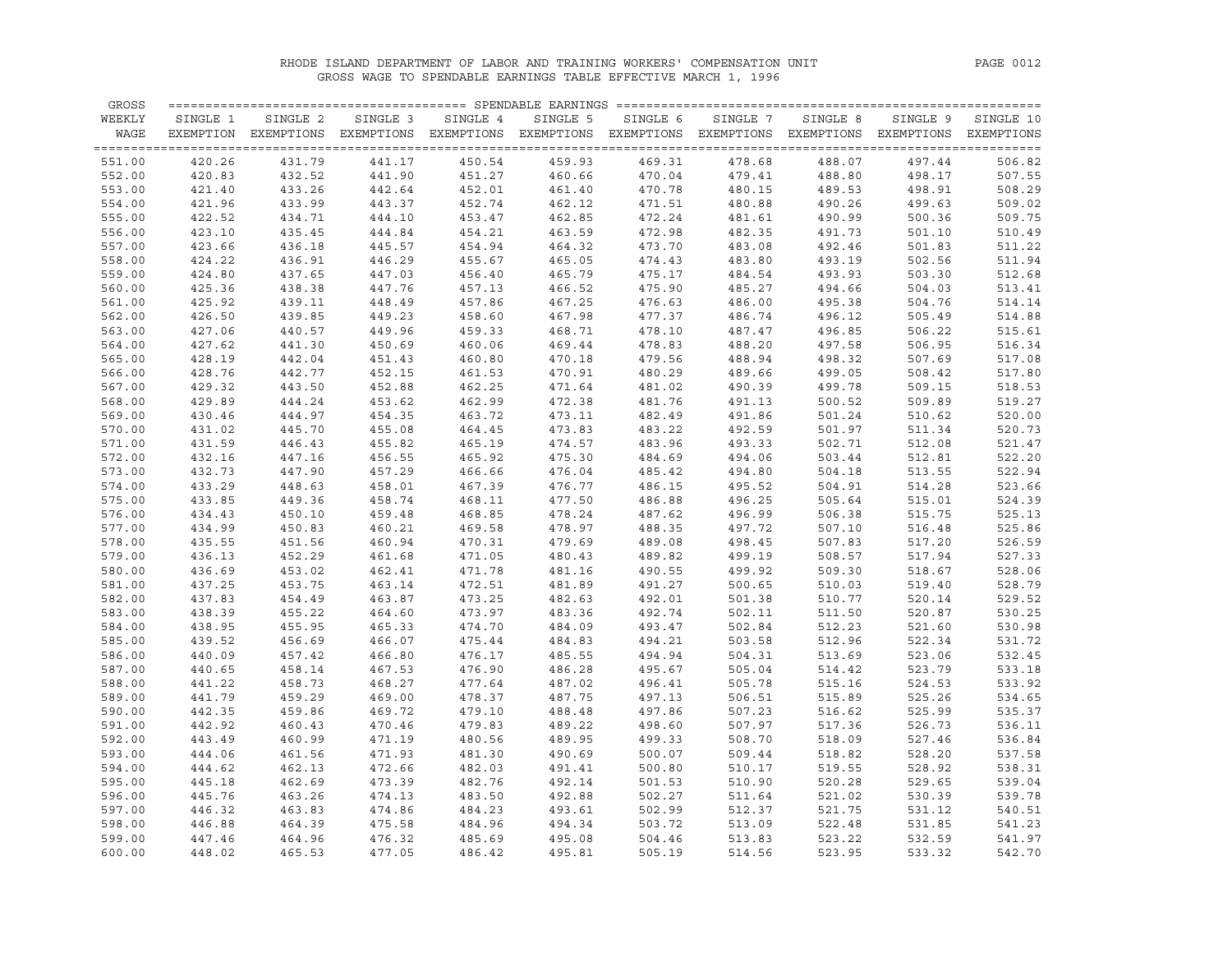## RHODE ISLAND DEPARTMENT OF LABOR AND TRAINING WORKERS' COMPENSATION UNIT PAGE 0013 GROSS WAGE TO SPENDABLE EARNINGS TABLE EFFECTIVE MARCH 1, 1996

| GROSS  |          |                                                                                                              |          |          |          |          |          |          |          |           |
|--------|----------|--------------------------------------------------------------------------------------------------------------|----------|----------|----------|----------|----------|----------|----------|-----------|
| WEEKLY | SINGLE 1 | SINGLE 2                                                                                                     | SINGLE 3 | SINGLE 4 | SINGLE 5 | SINGLE 6 | SINGLE 7 | SINGLE 8 | SINGLE 9 | SINGLE 10 |
| WAGE   |          | EXEMPTION EXEMPTIONS EXEMPTIONS EXEMPTIONS EXEMPTIONS EXEMPTIONS EXEMPTIONS EXEMPTIONS EXEMPTIONS EXEMPTIONS |          |          |          |          |          |          |          |           |
|        |          |                                                                                                              |          |          |          |          |          |          |          |           |
| 601.00 | 448.58   | 466.09                                                                                                       | 477.78   | 487.15   | 496.54   | 505.92   | 515.29   | 524.67   | 534.05   | 543.43    |
| 602.00 | 449.16   | 466.66                                                                                                       | 478.52   | 487.89   | 497.27   | 506.66   | 516.03   | 525.41   | 534.78   | 544.17    |
| 603.00 | 449.72   | 467.22                                                                                                       | 479.25   | 488.62   | 498.00   | 507.39   | 516.76   | 526.14   | 535.51   | 544.90    |
| 604.00 | 450.28   | 467.79                                                                                                       | 479.98   | 489.35   | 498.73   | 508.12   | 517.49   | 526.87   | 536.24   | 545.63    |
| 605.00 | 450.85   | 468.36                                                                                                       | 480.72   | 490.09   | 499.47   | 508.85   | 518.23   | 527.61   | 536.98   | 546.37    |
| 606.00 | 451.42   | 468.92                                                                                                       | 481.44   | 490.82   | 500.20   | 509.58   | 518.95   | 528.34   | 537.71   | 547.09    |
| 607.00 | 451.98   | 469.49                                                                                                       | 482.17   | 491.54   | 500.93   | 510.31   | 519.68   | 529.07   | 538.44   | 547.82    |
| 608.00 | 452.55   | 470.06                                                                                                       | 482.91   | 492.28   | 501.67   | 511.05   | 520.42   | 529.81   | 539.18   | 548.56    |
| 609.00 | 453.12   | 470.62                                                                                                       | 483.64   | 493.01   | 502.40   | 511.78   | 521.15   | 530.53   | 539.91   | 549.29    |
| 610.00 | 453.68   | 471.19                                                                                                       | 484.37   | 493.74   | 503.12   | 512.51   | 521.88   | 531.26   | 540.63   | 550.02    |
| 611.00 | 454.25   | 471.76                                                                                                       | 485.11   | 494.48   | 503.86   | 513.25   | 522.62   | 532.00   | 541.37   | 550.76    |
| 612.00 | 454.82   | 472.32                                                                                                       | 485.84   | 495.21   | 504.59   | 513.98   | 523.35   | 532.73   | 542.10   | 551.49    |
| 613.00 | 455.39   | 472.89                                                                                                       | 486.58   | 495.95   | 505.33   | 514.71   | 524.09   | 533.47   | 542.84   | 552.23    |
| 614.00 | 455.95   | 473.46                                                                                                       | 487.30   | 496.68   | 506.06   | 515.44   | 524.81   | 534.20   | 543.57   | 552.95    |
| 615.00 | 456.51   | 474.02                                                                                                       | 488.03   | 497.40   | 506.79   | 516.17   | 525.54   | 534.93   | 544.30   | 553.68    |
| 616.00 | 457.09   | 474.59                                                                                                       | 488.77   | 498.14   | 507.53   | 516.91   | 526.28   | 535.67   | 545.04   | 554.42    |
| 617.00 | 457.65   | 475.16                                                                                                       | 489.50   | 498.87   | 508.26   | 517.64   | 527.01   | 536.39   | 545.77   | 555.15    |
| 618.00 | 458.21   | 475.72                                                                                                       | 490.23   | 499.60   | 508.98   | 518.37   | 527.74   | 537.12   | 546.49   | 555.88    |
| 619.00 | 458.79   | 476.29                                                                                                       | 490.97   | 500.34   | 509.72   | 519.11   | 528.48   | 537.86   | 547.23   | 556.62    |
| 620.00 | 459.35   | 476.86                                                                                                       | 491.70   | 501.07   | 510.45   | 519.84   | 529.21   | 538.59   | 547.96   | 557.35    |
| 621.00 | 459.91   | 477.42                                                                                                       | 492.43   | 501.80   | 511.18   | 520.56   | 529.94   | 539.32   | 548.69   | 558.08    |
| 622.00 | 460.49   | 477.99                                                                                                       | 493.16   | 502.54   | 511.92   | 521.30   | 530.67   | 540.06   | 549.43   | 558.81    |
| 623.00 | 461.05   | 478.55                                                                                                       | 493.89   | 503.26   | 512.65   | 522.03   | 531.40   | 540.79   | 550.16   | 559.54    |
| 624.00 | 461.61   | 479.12                                                                                                       | 494.62   | 503.99   | 513.38   | 522.76   | 532.13   | 541.52   | 550.89   | 560.27    |
| 625.00 | 462.18   | 479.69                                                                                                       | 495.36   | 504.73   | 514.12   | 523.50   | 532.87   | 542.25   | 551.63   | 561.01    |
| 626.00 | 462.75   | 480.25                                                                                                       | 496.09   | 505.46   | 514.84   | 524.23   | 533.60   | 542.98   | 552.35   | 561.74    |
| 627.00 | 463.31   | 480.82                                                                                                       | 496.82   | 506.19   | 515.57   | 524.96   | 534.33   | 543.71   | 553.08   | 562.47    |
| 628.00 | 463.88   | 481.39                                                                                                       | 497.56   | 506.93   | 516.31   | 525.70   | 535.07   | 544.45   | 553.82   | 563.21    |
| 629.00 | 464.45   | 481.95                                                                                                       | 498.29   | 507.66   | 517.04   | 526.42   | 535.80   | 545.18   | 554.55   | 563.94    |
| 630.00 | 465.01   | 482.52                                                                                                       | 499.01   | 508.39   | 517.77   | 527.15   | 536.52   | 545.91   | 555.28   | 564.66    |
| 631.00 | 465.58   | 483.09                                                                                                       | 499.75   | 509.12   | 518.51   | 527.89   | 537.26   | 546.65   | 556.02   | 565.40    |
| 632.00 | 466.15   | 483.65                                                                                                       | 500.48   | 509.85   | 519.24   | 528.62   | 537.99   | 547.38   | 556.75   | 566.13    |
| 633.00 | 466.72   | 484.22                                                                                                       | 501.22   | 510.59   | 519.98   | 529.36   | 538.73   | 548.11   | 557.49   | 566.87    |
| 634.00 | 467.28   | 484.79                                                                                                       | 501.95   | 511.32   | 520.70   | 530.09   | 539.46   | 548.84   | 558.21   | 567.60    |
| 635.00 | 467.84   | 485.35                                                                                                       | 502.68   | 512.05   | 521.43   | 530.82   | 540.19   | 549.57   | 558.94   | 568.33    |
| 636.00 | 468.42   | 485.92                                                                                                       | 503.42   | 512.79   | 522.17   | 531.56   | 540.93   | 550.31   | 559.68   | 569.07    |
| 637.00 | 468.98   | 486.49                                                                                                       | 503.99   | 513.52   | 522.90   | 532.28   | 541.66   | 551.04   | 560.41   | 569.80    |
| 638.00 | 469.54   | 487.05                                                                                                       | 504.56   | 514.25   | 523.63   | 533.01   | 542.38   | 551.77   | 561.14   | 570.52    |
| 639.00 | 470.12   | 487.62                                                                                                       | 505.13   | 514.98   | 524.37   | 533.75   | 543.12   | 552.51   | 561.88   | 571.26    |
| 640.00 | 470.68   | 488.19                                                                                                       | 505.69   | 515.71   | 525.10   | 534.48   | 543.85   | 553.24   | 562.61   | 571.99    |
| 641.00 | 471.24   | 488.75                                                                                                       | 506.25   | 516.44   | 525.83   | 535.21   | 544.58   | 553.96   | 563.34   | 572.72    |
| 642.00 | 471.82   | 489.32                                                                                                       | 506.83   | 517.18   | 526.56   | 535.95   | 545.32   | 554.70   | 564.07   | 573.46    |
| 643.00 | 472.38   | 489.88                                                                                                       | 507.39   | 517.91   | 527.29   | 536.68   | 546.05   | 555.43   | 564.80   | 574.19    |
| 644.00 | 472.94   | 490.45                                                                                                       | 507.95   | 518.64   | 528.02   | 537.41   | 546.78   | 556.16   | 565.53   | 574.92    |
| 645.00 | 473.51   | 491.02                                                                                                       | 508.53   | 519.38   | 528.76   | 538.14   | 547.52   | 556.90   | 566.27   | 575.66    |
| 646.00 | 474.08   | 491.58                                                                                                       | 509.09   | 520.11   | 529.49   | 538.87   | 548.24   | 557.63   | 567.00   | 576.38    |
| 647.00 | 474.64   | 492.15                                                                                                       | 509.65   | 520.83   | 530.22   | 539.60   | 548.97   | 558.36   | 567.73   | 577.11    |
| 648.00 | 475.21   | 492.72                                                                                                       | 510.23   | 521.57   | 530.96   | 540.34   | 549.71   | 559.10   | 568.47   | 577.85    |
| 649.00 | 475.78   | 493.28                                                                                                       | 510.79   | 522.30   | 531.69   | 541.07   | 550.44   | 559.82   | 569.20   | 578.58    |
| 650.00 | 476.34   | 493.85                                                                                                       | 511.35   | 523.03   | 532.41   | 541.80   | 551.17   | 560.55   | 569.92   | 579.31    |
|        |          |                                                                                                              |          |          |          |          |          |          |          |           |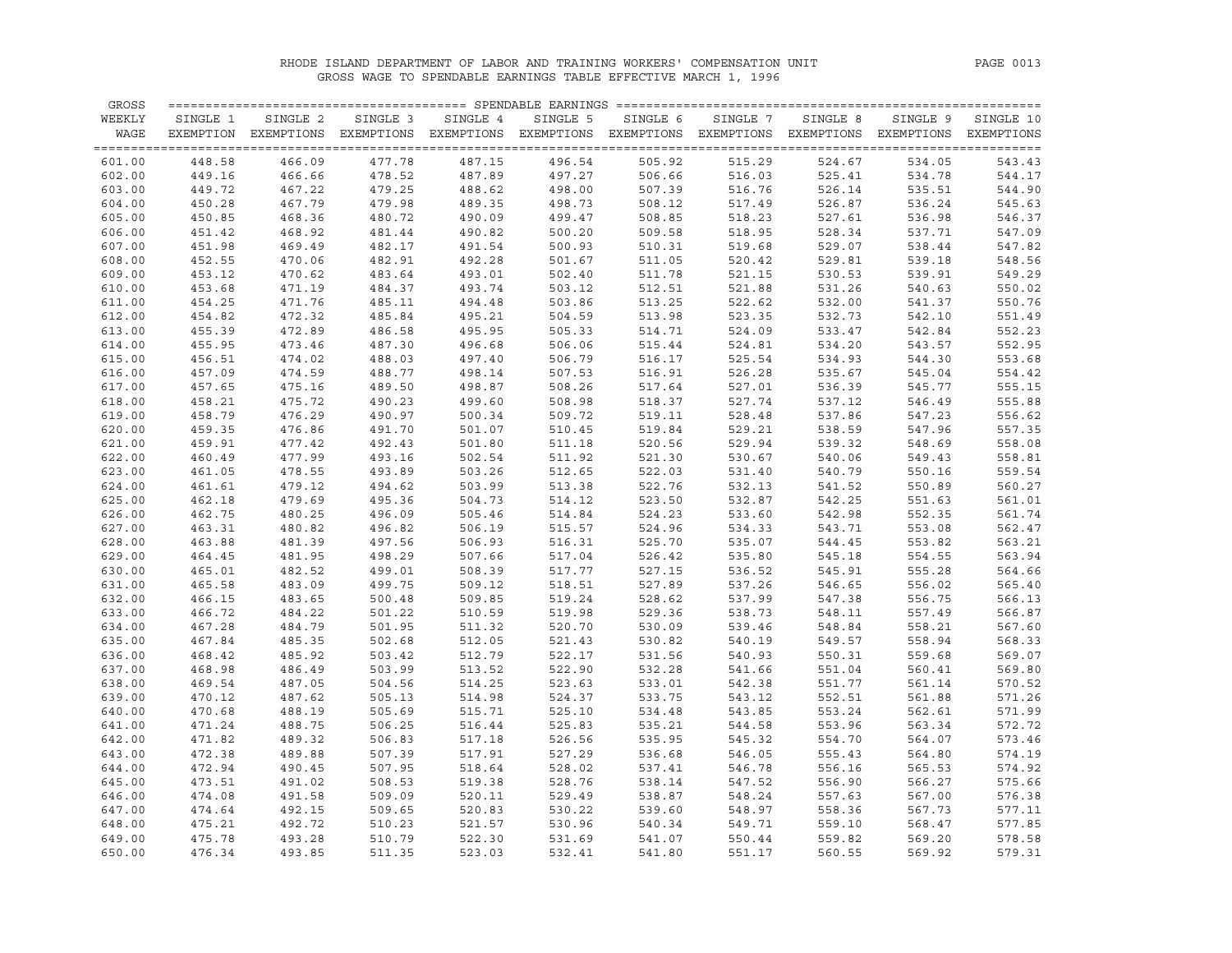| GROSS            |                  |                                                                                                              |                  |                  |                  |                  |                  |                  |                  |                  |
|------------------|------------------|--------------------------------------------------------------------------------------------------------------|------------------|------------------|------------------|------------------|------------------|------------------|------------------|------------------|
| WEEKLY           | SINGLE 1         | SINGLE 2                                                                                                     | SINGLE 3         | SINGLE 4         | SINGLE 5         | SINGLE 6         | SINGLE 7         | SINGLE 8         | SINGLE 9         | SINGLE 10        |
| WAGE             |                  | EXEMPTION EXEMPTIONS EXEMPTIONS EXEMPTIONS EXEMPTIONS EXEMPTIONS EXEMPTIONS EXEMPTIONS EXEMPTIONS EXEMPTIONS |                  |                  |                  |                  |                  |                  |                  |                  |
| 651.00           | 476.91           | 494.42                                                                                                       | 511.92           | 523.77           | 533.15           | 542.54           | 551.91           | 561.29           | 570.66           | 580.05           |
| 652.00           | 477.48           | 494.98                                                                                                       | 512.49           | 524.50           | 533.88           | 543.27           | 552.64           | 562.02           | 571.39           | 580.78           |
| 653.00           | 478.05           | 495.55                                                                                                       | 513.06           | 525.24           | 534.62           | 544.00           | 553.38           | 562.76           | 572.13           | 581.52           |
| 654.00           | 478.61           | 496.12                                                                                                       | 513.62           | 525.97           | 535.35           | 544.73           | 554.10           | 563.49           | 572.86           | 582.24           |
| 655.00           | 479.17           | 496.68                                                                                                       | 514.19           | 526.69           | 536.08           | 545.46           | 554.83           | 564.22           | 573.59           | 582.97           |
| 656.00           | 479.75           | 497.25                                                                                                       | 514.76           | 527.43           | 536.82           | 546.20           | 555.57           | 564.96           | 574.33           | 583.71           |
| 657.00           | 480.31           | 497.82                                                                                                       | 515.32           | 528.16           | 537.55           | 546.93           | 556.30           | 565.68           | 575.06           | 584.44           |
| 658.00           | 480.87           | 498.38                                                                                                       | 515.89           | 528.89           | 538.27           | 547.66           | 557.03           | 566.41           | 575.78           | 585.17           |
| 659.00           | 481.45           | 498.95                                                                                                       | 516.46           | 529.63           | 539.01           | 548.40           | 557.77           | 567.15           | 576.52           | 585.91           |
| 660.00           | 482.01           | 499.52                                                                                                       | 517.02           | 530.36           | 539.74           | 549.13           | 558.50           | 567.88           | 577.25           | 586.64           |
| 661.00           | 482.57           | 500.08                                                                                                       | 517.58           | 531.09           | 540.47           | 549.85           | 559.23           | 568.61           | 577.98           | 587.37           |
| 662.00           | 483.15           | 500.65                                                                                                       | 518.16           | 531.83           | 541.21           | 550.59           | 559.96           | 569.35           | 578.72           | 588.10           |
| 663.00           | 483.71           | 501.21                                                                                                       | 518.72           | 532.55           | 541.94           | 551.32           | 560.69           | 570.08           | 579.45           | 588.83           |
| 664.00           | 484.27           | 501.78                                                                                                       | 519.28           | 533.28           | 542.67           | 552.05           | 561.42           | 570.81           | 580.18           | 589.56           |
| 665.00           | 484.84           | 502.35                                                                                                       | 519.86           | 534.02           | 543.41           | 552.79           | 562.16           | 571.54           | 580.92           | 590.30           |
| 666.00           | 485.41           | 502.91                                                                                                       | 520.42           | 534.75           | 544.13           | 553.52           | 562.89           | 572.27           | 581.64           | 591.03           |
| 667.00           | 485.97           | 503.48                                                                                                       | 520.98           | 535.48           | 544.86           | 554.25           | 563.62           | 573.00           | 582.37           | 591.76           |
| 668.00           | 486.54           | 504.05                                                                                                       | 521.56           | 536.22           | 545.60           | 554.99           | 564.36           | 573.74           | 583.11           | 592.50           |
| 669.00           | 487.11           | 504.61                                                                                                       | 522.12           | 536.95           | 546.33           | 555.71           | 565.09           | 574.47           | 583.84           | 593.23           |
| 670.00           | 487.67           | 505.18                                                                                                       | 522.68           | 537.68           | 547.06           | 556.44           | 565.81           | 575.20           | 584.57           | 593.95           |
| 671.00           | 488.24           | 505.75                                                                                                       | 523.25           | 538.41           | 547.80           | 557.18           | 566.55           | 575.94           | 585.31           | 594.69           |
| 672.00           | 488.81           | 506.31                                                                                                       | 523.82           | 539.14           | 548.53           | 557.91           | 567.28           | 576.67           | 586.04           | 595.42           |
| 673.00           | 489.38           | 506.88                                                                                                       | 524.39           | 539.88           | 549.27           | 558.65           | 568.02           | 577.40           | 586.78           | 596.16           |
| 674.00           | 489.94           | 507.45                                                                                                       | 524.95           | 540.61           | 549.99           | 559.38           | 568.75           | 578.13           | 587.50           | 596.89           |
| 675.00           | 490.50           | 508.01                                                                                                       | 525.52           | 541.34           | 550.72           | 560.11           | 569.48           | 578.86           | 588.23           | 597.62           |
| 676.00           | 491.08           | 508.58                                                                                                       | 526.09           | 542.08           | 551.46           | 560.85           | 570.22           | 579.60           | 588.97           | 598.36           |
| 677.00           | 491.64           | 509.15                                                                                                       | 526.65           | 542.81           | 552.19           | 561.57           | 570.95           | 580.33           | 589.70           | 599.09           |
| 678.00           | 492.20           | 509.71                                                                                                       | 527.22           | 543.54           | 552.92           | 562.30           | 571.67           | 581.06           | 590.43           | 599.81           |
| 679.00           | 492.78           | 510.28                                                                                                       | 527.79           | 544.27           | 553.66           | 563.04           | 572.41           | 581.80           | 591.17           | 600.55           |
| 680.00           | 493.34           | 510.85                                                                                                       | 528.35           | 545.00           | 554.39           | 563.77           | 573.14           | 582.53           | 591.90           | 601.28           |
| 681.00           | 493.90           | 511.41                                                                                                       | 528.91           | 545.73           | 555.12           | 564.50           | 573.87           | 583.25           | 592.63           | 602.01           |
| 682.00           | 494.48           | 511.98                                                                                                       | 529.49           | 546.47           | 555.85           | 565.24           | 574.61           | 583.99           | 593.36           | 602.75           |
| 683.00           | 495.04           | 512.54                                                                                                       | 530.05           | 547.20           | 556.58           | 565.97           | 575.34           | 584.72           | 594.09           | 603.48           |
| 684.00<br>685.00 | 495.60           | 513.11<br>513.68                                                                                             | 530.61           | 547.93<br>548.67 | 557.31           | 566.70           | 576.07<br>576.81 | 585.45<br>586.19 | 594.82<br>595.56 | 604.21<br>604.95 |
|                  | 496.17<br>496.74 | 514.24                                                                                                       | 531.19<br>531.75 | 549.26           | 558.05           | 567.43<br>568.16 |                  | 586.92           | 596.29           | 605.67           |
| 686.00<br>687.00 | 497.30           | 514.81                                                                                                       | 532.31           | 549.82           | 558.78<br>559.51 | 568.89           | 577.53<br>578.26 | 587.65           | 597.02           | 606.40           |
| 688.00           | 497.87           | 515.38                                                                                                       | 532.89           | 550.39           | 560.25           | 569.63           | 579.00           | 588.39           | 597.76           | 607.14           |
| 689.00           | 498.44           | 515.94                                                                                                       | 533.45           | 550.95           | 560.98           | 570.36           | 579.73           | 589.11           | 598.49           | 607.87           |
| 690.00           | 499.00           | 516.51                                                                                                       | 534.01           | 551.52           | 561.70           | 571.09           | 580.46           | 589.84           | 599.21           | 608.60           |
| 691.00           | 499.57           | 517.08                                                                                                       | 534.58           | 552.09           | 562.44           | 571.83           | 581.20           | 590.58           | 599.95           | 609.34           |
| 692.00           | 500.14           | 517.64                                                                                                       | 535.15           | 552.65           | 563.17           | 572.56           | 581.93           | 591.31           | 600.68           | 610.07           |
| 693.00           | 500.71           | 518.21                                                                                                       | 535.72           | 553.23           | 563.91           | 573.29           | 582.67           | 592.05           | 601.42           | 610.81           |
| 694.00           | 501.27           | 518.78                                                                                                       | 536.28           | 553.79           | 564.64           | 574.02           | 583.39           | 592.78           | 602.15           | 611.53           |
| 695.00           | 501.83           | 519.34                                                                                                       | 536.85           | 554.35           | 565.37           | 574.75           | 584.12           | 593.51           | 602.88           | 612.26           |
| 696.00           | 502.41           | 519.91                                                                                                       | 537.42           | 554.93           | 566.11           | 575.49           | 584.86           | 594.25           | 603.62           | 613.00           |
| 697.00           | 502.97           | 520.48                                                                                                       | 537.98           | 555.49           | 566.84           | 576.22           | 585.59           | 594.97           | 604.35           | 613.73           |
| 698.00           | 503.53           | 521.04                                                                                                       | 538.55           | 556.05           | 567.56           | 576.95           | 586.32           | 595.70           | 605.07           | 614.46           |
| 699.00           | 504.11           | 521.61                                                                                                       | 539.12           | 556.62           | 568.30           | 577.69           | 587.06           | 596.44           | 605.81           | 615.20           |
| 700.00           | 504.67           | 522.18                                                                                                       | 539.68           | 557.19           | 569.03           | 578.42           | 587.79           | 597.17           | 606.54           | 615.93           |
|                  |                  |                                                                                                              |                  |                  |                  |                  |                  |                  |                  |                  |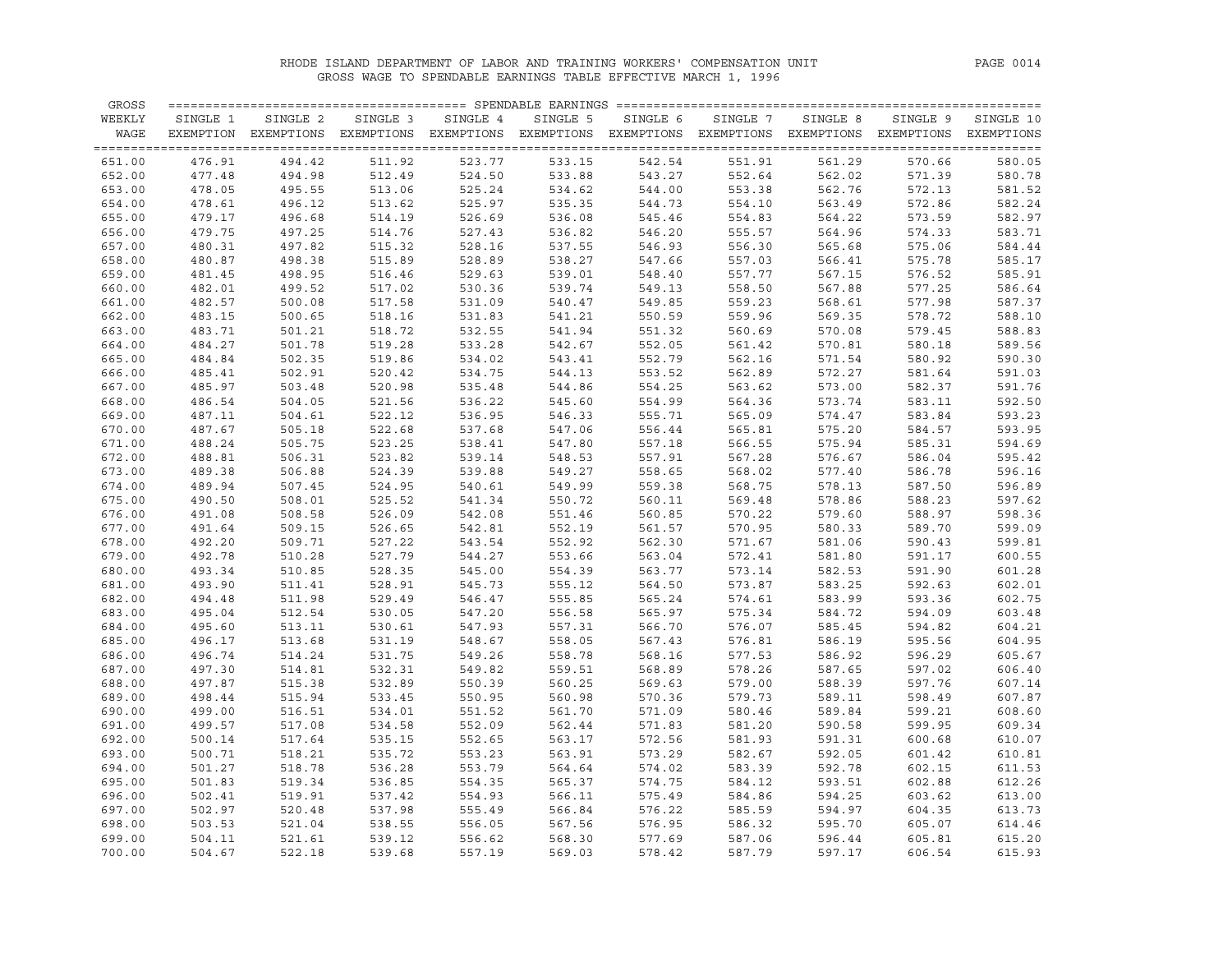## RHODE ISLAND DEPARTMENT OF LABOR AND TRAINING WORKERS' COMPENSATION UNIT PAGE 0015 GROSS WAGE TO SPENDABLE EARNINGS TABLE EFFECTIVE MARCH 1, 1996

| GROSS       |          |                                                                                                              |          |          |          |          |          |          |          |           |
|-------------|----------|--------------------------------------------------------------------------------------------------------------|----------|----------|----------|----------|----------|----------|----------|-----------|
| WEEKLY      | SINGLE 1 | SINGLE 2                                                                                                     | SINGLE 3 | SINGLE 4 | SINGLE 5 | SINGLE 6 | SINGLE 7 | SINGLE 8 | SINGLE 9 | SINGLE 10 |
| <b>WAGE</b> |          | EXEMPTION EXEMPTIONS EXEMPTIONS EXEMPTIONS EXEMPTIONS EXEMPTIONS EXEMPTIONS EXEMPTIONS EXEMPTIONS EXEMPTIONS |          |          |          |          |          |          |          |           |
|             |          |                                                                                                              |          |          |          |          |          |          |          |           |
| 701.00      | 505.23   | 522.74                                                                                                       | 540.24   | 557.75   | 569.76   | 579.14   | 588.52   | 597.90   | 607.27   | 616.66    |
| 702.00      | 505.81   | 523.31                                                                                                       | 540.82   | 558.32   | 570.50   | 579.88   | 589.25   | 598.64   | 608.01   | 617.39    |
| 703.00      | 506.37   | 523.87                                                                                                       | 541.38   | 558.89   | 571.23   | 580.61   | 589.98   | 599.37   | 608.74   | 618.12    |
| 704.00      | 506.93   | 524.44                                                                                                       | 541.94   | 559.45   | 571.96   | 581.34   | 590.71   | 600.10   | 609.47   | 618.85    |
| 705.00      | 507.50   | 525.01                                                                                                       | 542.52   | 560.02   | 572.70   | 582.08   | 591.45   | 600.83   | 610.21   | 619.59    |
| 706.00      | 508.07   | 525.57                                                                                                       | 543.08   | 560.59   | 573.42   | 582.81   | 592.18   | 601.56   | 610.93   | 620.32    |
| 707.00      | 508.63   | 526.14                                                                                                       | 543.64   | 561.15   | 574.15   | 583.54   | 592.91   | 602.29   | 611.66   | 621.05    |
| 708.00      | 509.20   | 526.71                                                                                                       | 544.22   | 561.72   | 574.89   | 584.28   | 593.65   | 603.03   |          | 621.79    |
|             |          |                                                                                                              |          |          |          |          |          |          | 612.40   |           |
| 709.00      | 509.77   | 527.27                                                                                                       | 544.78   | 562.28   | 575.62   | 585.00   | 594.38   | 603.76   | 613.13   | 622.52    |
| 710.00      | 510.33   | 527.84                                                                                                       | 545.34   | 562.85   | 576.35   | 585.73   | 595.10   | 604.49   | 613.86   | 623.24    |
| 711.00      | 510.90   | 528.41                                                                                                       | 545.91   | 563.42   | 577.09   | 586.47   | 595.84   | 605.23   | 614.60   | 623.98    |
| 712.00      | 511.47   | 528.97                                                                                                       | 546.48   | 563.98   | 577.82   | 587.20   | 596.57   | 605.96   | 615.33   | 624.71    |
| 713.00      | 512.04   | 529.54                                                                                                       | 547.05   | 564.56   | 578.56   | 587.94   | 597.31   | 606.69   | 616.07   | 625.45    |
| 714.00      | 512.60   | 530.11                                                                                                       | 547.61   | 565.12   | 579.28   | 588.67   | 598.04   | 607.42   | 616.79   | 626.18    |
| 715.00      | 513.16   | 530.67                                                                                                       | 548.18   | 565.68   | 580.01   | 589.40   | 598.77   | 608.15   | 617.52   | 626.91    |
| 716.00      | 513.74   | 531.24                                                                                                       | 548.75   | 566.26   | 580.75   | 590.14   | 599.51   | 608.89   | 618.26   | 627.65    |
| 717.00      | 514.30   | 531.81                                                                                                       | 549.31   | 566.82   | 581.48   | 590.86   | 600.24   | 609.62   | 618.99   | 628.38    |
| 718.00      | 514.86   | 532.37                                                                                                       | 549.88   | 567.38   | 582.21   | 591.59   | 600.96   | 610.35   | 619.72   | 629.10    |
| 719.00      | 515.44   | 532.94                                                                                                       | 550.45   | 567.95   | 582.95   | 592.33   | 601.70   | 611.09   | 620.46   | 629.84    |
| 720.00      | 516.00   | 533.51                                                                                                       | 551.01   | 568.52   | 583.68   | 593.06   | 602.43   | 611.82   | 621.19   | 630.57    |
| 721.00      | 516.56   | 534.07                                                                                                       | 551.57   | 569.08   | 584.41   | 593.79   | 603.16   | 612.54   | 621.92   | 631.30    |
| 722.00      | 517.14   | 534.64                                                                                                       | 552.15   | 569.65   | 585.14   | 594.53   | 603.90   | 613.28   | 622.65   | 632.04    |
| 723.00      | 517.70   | 535.20                                                                                                       | 552.71   | 570.22   | 585.87   | 595.26   | 604.63   | 614.01   | 623.38   | 632.77    |
| 724.00      | 518.26   | 535.77                                                                                                       | 553.27   | 570.78   | 586.60   | 595.99   | 605.36   | 614.74   | 624.11   | 633.50    |
| 725.00      | 518.83   | 536.34                                                                                                       | 553.85   | 571.35   | 587.34   | 596.72   | 606.10   | 615.48   | 624.85   | 634.24    |
| 726.00      | 519.40   | 536.90                                                                                                       | 554.41   | 571.92   | 588.07   | 597.45   | 606.82   | 616.21   | 625.58   | 634.96    |
| 727.00      | 519.96   | 537.47                                                                                                       | 554.97   | 572.48   | 588.80   | 598.18   | 607.55   | 616.94   | 626.31   | 635.69    |
| 728.00      | 520.53   | 538.04                                                                                                       | 555.55   | 573.05   | 589.54   | 598.92   | 608.29   | 617.68   | 627.05   | 636.43    |
| 729.00      | 521.10   | 538.60                                                                                                       | 556.11   | 573.61   | 590.27   | 599.65   | 609.02   | 618.40   | 627.78   | 637.16    |
| 730.00      | 521.66   | 539.17                                                                                                       | 556.67   | 574.18   | 590.99   | 600.38   | 609.75   | 619.13   | 628.50   | 637.89    |
| 731.00      | 522.23   | 539.74                                                                                                       | 557.24   | 574.75   | 591.73   | 601.12   | 610.49   | 619.87   | 629.24   | 638.63    |
| 732.00      | 522.80   | 540.30                                                                                                       | 557.81   | 575.31   | 592.46   | 601.85   | 611.22   | 620.60   | 629.97   | 639.36    |
| 733.00      | 523.37   | 540.87                                                                                                       | 558.38   | 575.89   | 593.20   | 602.58   | 611.96   | 621.34   | 630.71   | 640.10    |
| 734.00      | 523.93   | 541.44                                                                                                       | 558.94   | 576.45   | 593.93   | 603.31   | 612.68   | 622.07   | 631.44   | 640.82    |
| 735.00      | 524.49   | 542.00                                                                                                       | 559.51   | 577.01   | 594.53   | 604.04   | 613.41   | 622.80   | 632.17   | 641.55    |
| 736.00      | 525.07   | 542.57                                                                                                       | 560.08   | 577.59   | 595.10   | 604.78   | 614.15   | 623.54   | 632.91   | 642.29    |
| 737.00      | 525.63   | 543.14                                                                                                       | 560.64   | 578.15   | 595.67   | 605.51   | 614.88   | 624.26   | 633.64   | 643.02    |
|             |          |                                                                                                              |          |          |          |          |          |          |          |           |
| 738.00      | 526.19   | 543.70                                                                                                       | 561.21   | 578.71   | 596.23   | 606.24   | 615.61   | 624.99   | 634.36   | 643.75    |
| 739.00      | 526.77   | 544.27                                                                                                       | 561.78   | 579.28   | 596.80   | 606.98   | 616.35   | 625.73   | 635.10   | 644.49    |
| 740.00      | 527.33   | 544.84                                                                                                       | 562.34   | 579.85   | 597.37   | 607.71   | 617.08   | 626.46   | 635.83   | 645.22    |
| 741.00      | 527.89   | 545.40                                                                                                       | 562.90   | 580.41   | 597.93   | 608.43   | 617.81   | 627.19   | 636.56   | 645.95    |
| 742.00      | 528.47   | 545.97                                                                                                       | 563.48   | 580.98   | 598.50   | 609.17   | 618.54   | 627.93   | 637.30   | 646.68    |
| 743.00      | 529.03   | 546.53                                                                                                       | 564.04   | 581.55   | 599.06   | 609.90   | 619.27   | 628.66   | 638.03   | 647.41    |
| 744.00      | 529.59   | 547.10                                                                                                       | 564.60   | 582.11   | 599.63   | 610.63   | 620.00   | 629.39   | 638.76   | 648.14    |
| 745.00      | 530.16   | 547.67                                                                                                       | 565.18   | 582.68   | 600.20   | 611.37   | 620.74   | 630.12   | 639.50   | 648.88    |
| 746.00      | 530.73   | 548.23                                                                                                       | 565.74   | 583.25   | 600.76   | 612.10   | 621.47   | 630.85   | 640.22   | 649.61    |
| 747.00      | 531.29   | 548.80                                                                                                       | 566.30   | 583.81   | 601.33   | 612.83   | 622.20   | 631.58   | 640.95   | 650.34    |
| 748.00      | 531.86   | 549.37                                                                                                       | 566.88   | 584.38   | 601.90   | 613.57   | 622.94   | 632.32   | 641.69   | 651.08    |
| 749.00      | 532.43   | 549.93                                                                                                       | 567.44   | 584.94   | 602.46   | 614.29   | 623.67   | 633.05   | 642.42   | 651.81    |
| 750.00      | 532.99   | 550.50                                                                                                       | 568.00   | 585.51   | 603.03   | 615.02   | 624.39   | 633.78   | 643.15   | 652.53    |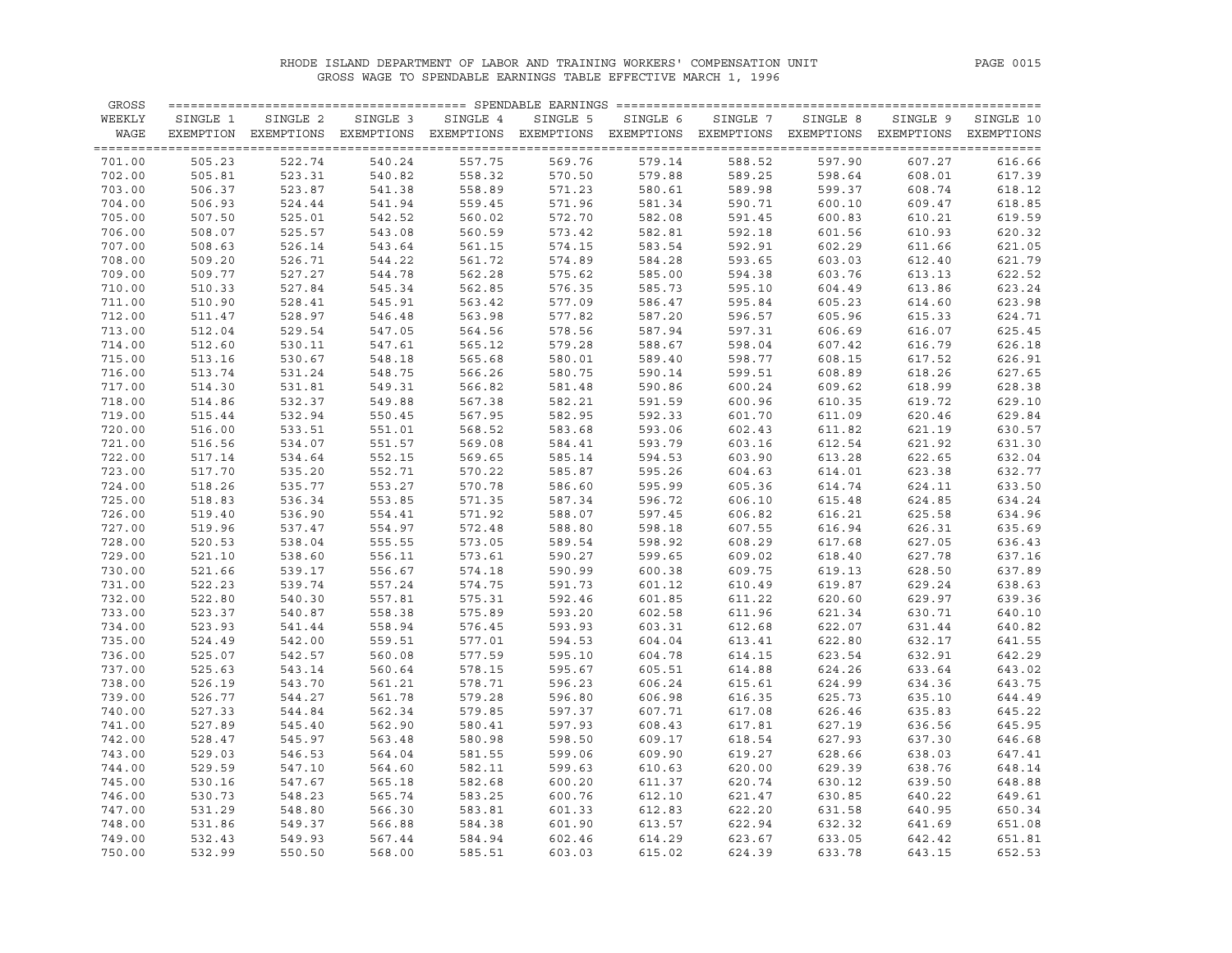| GROSS            |                  |                                                                                                              |                  |                  |                  |                  |                  |                  |                  |                  |
|------------------|------------------|--------------------------------------------------------------------------------------------------------------|------------------|------------------|------------------|------------------|------------------|------------------|------------------|------------------|
| WEEKLY           | SINGLE 1         | SINGLE 2                                                                                                     | SINGLE 3         | SINGLE 4         | SINGLE 5         | SINGLE 6         | SINGLE 7         | SINGLE 8         | SINGLE 9         | SINGLE 10        |
| <b>WAGE</b>      |                  | EXEMPTION EXEMPTIONS EXEMPTIONS EXEMPTIONS EXEMPTIONS EXEMPTIONS EXEMPTIONS EXEMPTIONS EXEMPTIONS EXEMPTIONS |                  |                  |                  |                  |                  |                  |                  |                  |
| 751.00           | 533.56           | 551.07                                                                                                       | 568.57           | 586.08           | 603.60           | 615.76           | 625.13           | 634.52           | 643.89           | 653.27           |
| 752.00           | 534.13           | 551.63                                                                                                       | 569.14           | 586.64           | 604.16           | 616.49           | 625.86           | 635.25           | 644.62           | 654.00           |
| 753.00           | 534.70           | 552.20                                                                                                       | 569.71           | 587.22           | 604.73           | 617.23           | 626.60           | 635.98           | 645.36           | 654.74           |
| 754.00           | 535.26           | 552.77                                                                                                       | 570.27           | 587.78           | 605.30           | 617.96           | 627.33           | 636.71           | 646.08           | 655.47           |
| 755.00           | 535.82           | 553.33                                                                                                       | 570.84           | 588.34           | 605.86           | 618.69           | 628.06           | 637.44           | 646.81           | 656.20           |
| 756.00           | 536.40           | 553.90                                                                                                       | 571.41           | 588.92           | 606.43           | 619.43           | 628.80           | 638.18           | 647.55           | 656.94           |
| 757.00           | 536.96           | 554.47                                                                                                       | 571.97           | 589.48           | 607.00           | 620.15           | 629.53           | 638.91           | 648.28           | 657.67           |
| 758.00           | 537.52           | 555.03                                                                                                       | 572.54           | 590.04           | 607.56           | 620.88           | 630.25           | 639.64           | 649.01           | 658.39           |
| 759.00           | 538.10           | 555.60                                                                                                       | 573.11           | 590.61           | 608.13           | 621.62           | 630.99           | 640.38           | 649.75           | 659.13           |
| 760.00           | 538.66           | 556.17                                                                                                       | 573.67           | 591.18           | 608.70           | 622.35           | 631.72           | 641.11           | 650.48           | 659.86           |
| 761.00           | 539.22           | 556.73                                                                                                       | 574.23           | 591.74           | 609.26           | 623.08           | 632.45           | 641.83           | 651.21           | 660.59           |
| 762.00           | 539.80           | 557.30                                                                                                       | 574.81           | 592.31           | 609.83           | 623.82           | 633.19           | 642.57           | 651.94           | 661.33           |
| 763.00           | 540.36           | 557.86                                                                                                       | 575.37           | 592.88           | 610.39           | 624.55           | 633.92           | 643.30           | 652.67           | 662.06           |
| 764.00           | 540.92           | 558.43                                                                                                       | 575.93           | 593.44           | 610.96           | 625.28           | 634.65           | 644.03           | 653.40           | 662.79           |
| 765.00           | 541.49           | 559.00                                                                                                       | 576.51           | 594.01           | 611.53           | 626.01           | 635.39           | 644.77           | 654.14           | 663.53           |
| 766.00           | 542.06           | 559.56                                                                                                       | 577.07           | 594.58           | 612.09           | 626.74           | 636.11           | 645.50           | 654.87           | 664.25           |
| 767.00           | 542.62           | 560.13                                                                                                       | 577.63           | 595.14           | 612.66           | 627.47           | 636.84           | 646.23           | 655.60           | 664.98           |
| 768.00           | 543.19           | 560.70                                                                                                       | 578.21           | 595.71           | 613.23           | 628.21           | 637.58           | 646.97           | 656.34           | 665.72           |
| 769.00           | 543.76           | 561.26                                                                                                       | 578.77           | 596.27           | 613.79           | 628.94           | 638.31           | 647.69           | 657.07           | 666.45           |
| 770.00           | 544.32           | 561.83                                                                                                       | 579.33           | 596.84           | 614.36           | 629.67           | 639.04           | 648.42           | 657.79           | 667.18           |
| 771.00           | 544.89           | 562.40                                                                                                       | 579.90           | 597.41           | 614.93           | 630.41           | 639.78           | 649.16           | 658.53           | 667.92           |
| 772.00           | 545.46           | 562.96                                                                                                       | 580.47           | 597.97           | 615.49           | 631.14           | 640.51           | 649.89           | 659.26           | 668.65           |
| 773.00           | 546.03           | 563.53                                                                                                       | 581.04           | 598.55           | 616.06           | 631.87           | 641.25           | 650.63           | 660.00           | 669.39           |
| 774.00           | 546.59           | 564.10                                                                                                       | 581.60           | 599.11           | 616.63           | 632.60           | 641.97           | 651.36           | 660.73           | 670.11           |
| 775.00           | 547.15           | 564.66                                                                                                       | 582.17           | 599.67           | 617.19           | 633.33           | 642.70           | 652.09           | 661.46           | 670.84           |
| 776.00           | 547.73           | 565.23                                                                                                       | 582.74           | 600.25           | 617.76           | 634.07           | 643.44           | 652.83           | 662.20           | 671.58           |
| 777.00           | 548.29           | 565.80                                                                                                       | 583.30           | 600.81           | 618.33           | 634.80           | 644.17           | 653.55           | 662.93           | 672.31           |
| 778.00           | 548.85           | 566.36                                                                                                       | 583.87           | 601.37           | 618.89           | 635.53           | 644.90           | 654.28           | 663.65           | 673.04           |
| 779.00           | 549.43           | 566.93                                                                                                       | 584.44           | 601.94           | 619.46           | 636.27           | 645.64           | 655.02           | 664.39           | 673.78           |
| 780.00           | 549.99           | 567.50                                                                                                       | 585.00           | 602.51           | 620.03           | 637.00           | 646.37           | 655.75           | 665.12           | 674.51           |
| 781.00           | 550.55           | 568.06                                                                                                       | 585.56           | 603.07           | 620.59           | 637.72           | 647.10           | 656.48           | 665.85           | 675.24           |
| 782.00           | 551.13           | 568.63                                                                                                       | 586.14           | 603.64           | 621.16           | 638.46           | 647.83           | 657.22           | 666.59           | 675.97           |
| 783.00           | 551.69           | 569.19                                                                                                       | 586.70           | 604.21           | 621.72           | 639.19           | 648.56           | 657.95           | 667.32           | 676.70           |
| 784.00           | 552.25           | 569.76                                                                                                       | 587.26           | 604.77           | 622.29           | 639.79           | 649.29           | 658.68           | 668.05           | 677.43           |
| 785.00           | 552.82           | 570.33                                                                                                       | 587.84           | 605.34           | 622.86           | 640.37           | 650.03           | 659.41           | 668.79           | 678.17           |
| 786.00           | 553.39           | 570.89                                                                                                       | 588.40           | 605.91           | 623.42           | 640.93           | 650.76           | 660.14           | 669.51           | 678.90           |
| 787.00           | 553.95           | 571.46                                                                                                       | 588.96           | 606.47           | 623.99           | 641.49           | 651.49           | 660.87           | 670.24           | 679.63           |
| 788.00           | 554.52           | 572.03                                                                                                       | 589.54           | 607.04           | 624.56           | 642.07           | 652.23           | 661.61           | 670.98           | 680.37           |
| 789.00<br>790.00 | 555.09<br>555.65 | 572.59<br>573.16                                                                                             | 590.10<br>590.66 | 607.60<br>608.17 | 625.12<br>625.69 | 642.63<br>643.19 | 652.96<br>653.68 | 662.34<br>663.07 | 671.71<br>672.44 | 681.10<br>681.82 |
| 791.00           | 556.22           | 573.73                                                                                                       | 591.23           | 608.74           | 626.26           | 643.76           | 654.42           | 663.81           | 673.18           | 682.56           |
| 792.00           | 556.79           | 574.29                                                                                                       | 591.80           | 609.30           | 626.82           | 644.33           | 655.15           | 664.54           | 673.91           | 683.29           |
| 793.00           | 557.36           | 574.86                                                                                                       | 592.37           | 609.88           | 627.39           | 644.90           | 655.89           | 665.27           | 674.65           | 684.03           |
| 794.00           | 557.92           | 575.43                                                                                                       | 592.93           | 610.44           | 627.96           | 645.46           | 656.62           | 666.00           | 675.37           | 684.76           |
| 795.00           | 558.48           | 575.99                                                                                                       | 593.50           | 611.00           | 628.52           | 646.03           | 657.35           | 666.73           | 676.10           | 685.49           |
| 796.00           | 559.06           | 576.56                                                                                                       | 594.07           | 611.58           | 629.09           | 646.60           | 658.09           | 667.47           | 676.84           | 686.23           |
| 797.00           | 559.62           | 577.13                                                                                                       | 594.63           | 612.14           | 629.66           | 647.16           | 658.82           | 668.20           | 677.57           | 686.96           |
| 798.00           | 560.18           | 577.69                                                                                                       | 595.20           | 612.70           | 630.22           | 647.73           | 659.54           | 668.93           | 678.30           | 687.68           |
| 799.00           | 560.76           | 578.26                                                                                                       | 595.77           | 613.27           | 630.79           | 648.30           | 660.28           | 669.67           | 679.04           | 688.42           |
| 800.00           | 561.32           | 578.83                                                                                                       | 596.33           | 613.84           | 631.36           | 648.86           | 661.01           | 670.40           | 679.77           | 689.15           |
|                  |                  |                                                                                                              |                  |                  |                  |                  |                  |                  |                  |                  |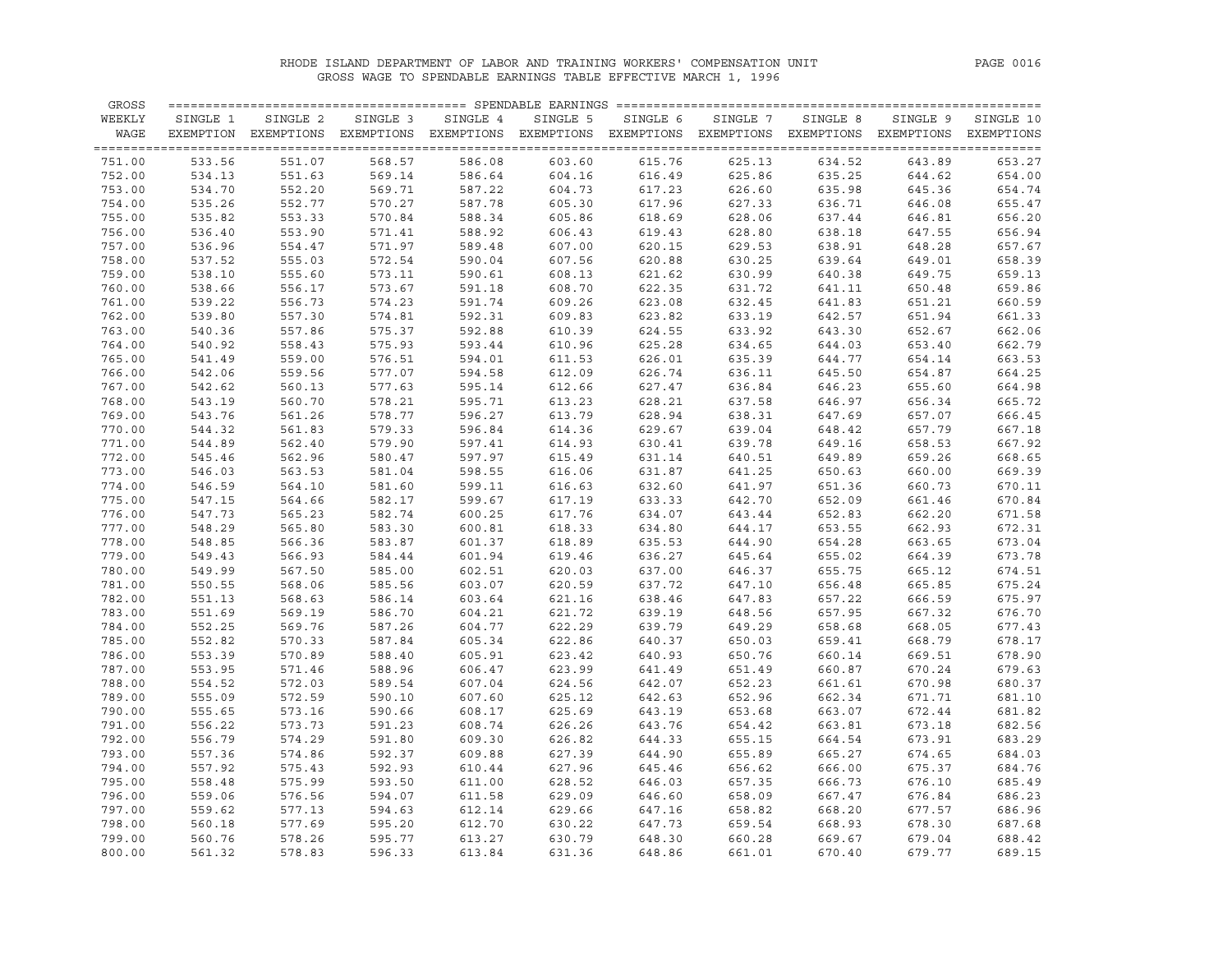| GROSS       |          |                                                                                                              |          |          |          |          |          |          |          |           |
|-------------|----------|--------------------------------------------------------------------------------------------------------------|----------|----------|----------|----------|----------|----------|----------|-----------|
| WEEKLY      | SINGLE 1 | SINGLE 2                                                                                                     | SINGLE 3 | SINGLE 4 | SINGLE 5 | SINGLE 6 | SINGLE 7 | SINGLE 8 | SINGLE 9 | SINGLE 10 |
| <b>WAGE</b> |          | EXEMPTION EXEMPTIONS EXEMPTIONS EXEMPTIONS EXEMPTIONS EXEMPTIONS EXEMPTIONS EXEMPTIONS EXEMPTIONS EXEMPTIONS |          |          |          |          |          |          |          |           |
|             |          |                                                                                                              |          |          |          |          |          |          |          |           |
| 801.00      | 561.88   | 579.39                                                                                                       | 596.89   | 614.40   | 631.92   | 649.42   | 661.74   | 671.12   | 680.50   | 689.88    |
| 802.00      | 562.46   | 579.96                                                                                                       | 597.47   | 614.97   | 632.49   | 650.00   | 662.48   | 671.86   | 681.23   | 690.62    |
| 803.00      | 563.02   | 580.52                                                                                                       | 598.03   | 615.54   | 633.05   | 650.56   | 663.21   | 672.59   | 681.96   | 691.35    |
| 804.00      | 563.58   | 581.09                                                                                                       | 598.59   | 616.10   | 633.62   | 651.12   | 663.94   | 673.32   | 682.69   | 692.08    |
| 805.00      | 564.15   | 581.66                                                                                                       | 599.17   | 616.67   | 634.19   | 651.70   | 664.68   | 674.06   | 683.43   | 692.82    |
| 806.00      | 564.72   | 582.22                                                                                                       | 599.73   | 617.24   | 634.75   | 652.26   | 665.40   | 674.79   | 684.16   | 693.54    |
| 807.00      | 565.28   | 582.79                                                                                                       | 600.29   | 617.80   | 635.32   | 652.82   | 666.13   | 675.52   | 684.89   | 694.27    |
| 808.00      | 565.85   | 583.36                                                                                                       | 600.87   | 618.37   | 635.89   | 653.40   | 666.87   | 676.26   | 685.63   | 695.01    |
| 809.00      | 566.42   | 583.92                                                                                                       | 601.43   | 618.93   | 636.45   | 653.96   | 667.60   | 676.98   | 686.36   | 695.74    |
| 810.00      | 566.98   | 584.49                                                                                                       | 601.99   | 619.50   | 637.02   | 654.52   | 668.33   | 677.71   | 687.08   | 696.47    |
| 811.00      | 567.55   | 585.06                                                                                                       | 602.56   | 620.07   | 637.59   | 655.09   | 669.07   | 678.45   | 687.82   | 697.21    |
| 812.00      | 568.12   | 585.62                                                                                                       | 603.13   | 620.63   | 638.15   | 655.66   | 669.80   | 679.18   | 688.55   | 697.94    |
| 813.00      | 568.69   | 586.19                                                                                                       | 603.70   | 621.21   | 638.72   | 656.23   | 670.54   | 679.92   | 689.29   | 698.68    |
| 814.00      | 569.25   | 586.76                                                                                                       | 604.26   | 621.77   | 639.29   | 656.79   | 671.26   | 680.65   | 690.02   | 699.40    |
| 815.00      | 569.81   | 587.32                                                                                                       | 604.83   | 622.33   | 639.85   | 657.36   | 671.99   | 681.38   | 690.75   | 700.13    |
| 816.00      | 570.39   | 587.89                                                                                                       | 605.40   | 622.91   | 640.42   | 657.93   | 672.73   | 682.12   | 691.49   | 700.87    |
| 817.00      | 570.95   | 588.46                                                                                                       | 605.96   | 623.47   | 640.99   | 658.49   | 673.46   | 682.84   | 692.22   | 701.60    |
| 818.00      | 571.51   | 589.02                                                                                                       | 606.53   | 624.03   | 641.55   | 659.06   | 674.19   | 683.57   | 692.94   | 702.33    |
| 819.00      | 572.09   | 589.59                                                                                                       | 607.10   | 624.60   | 642.12   | 659.63   | 674.93   | 684.31   | 693.68   | 703.07    |
| 820.00      | 572.65   | 590.16                                                                                                       | 607.66   | 625.17   | 642.69   | 660.19   | 675.66   | 685.04   | 694.41   | 703.80    |
| 821.00      | 573.21   | 590.72                                                                                                       | 608.22   | 625.73   | 643.25   | 660.75   | 676.39   | 685.77   | 695.14   | 704.53    |
| 822.00      | 573.79   | 591.29                                                                                                       | 608.80   | 626.30   | 643.82   | 661.33   | 677.12   | 686.51   | 695.88   | 705.26    |
| 823.00      | 574.35   | 591.85                                                                                                       | 609.36   | 626.87   | 644.38   | 661.89   | 677.85   | 687.24   | 696.61   | 705.99    |
| 824.00      | 574.91   | 592.42                                                                                                       | 609.92   | 627.43   | 644.95   | 662.45   | 678.58   | 687.97   | 697.34   | 706.72    |
| 825.00      | 575.48   | 592.99                                                                                                       | 610.50   | 628.00   | 645.52   | 663.03   | 679.32   | 688.70   | 698.08   | 707.46    |
| 826.00      | 576.05   | 593.55                                                                                                       | 611.06   | 628.57   | 646.08   | 663.59   | 680.05   | 689.43   | 698.80   | 708.19    |
| 827.00      | 576.61   | 594.12                                                                                                       | 611.62   | 629.13   | 646.65   | 664.15   | 680.78   | 690.16   | 699.53   | 708.92    |
| 828.00      | 577.18   | 594.69                                                                                                       | 612.20   | 629.70   | 647.22   | 664.73   | 681.52   | 690.90   | 700.27   | 709.66    |
| 829.00      | 577.75   | 595.25                                                                                                       | 612.76   | 630.26   | 647.78   | 665.29   | 682.25   | 691.63   | 701.00   | 710.39    |
| 830.00      | 578.31   | 595.82                                                                                                       | 613.32   | 630.83   | 648.35   | 665.85   | 682.97   | 692.36   | 701.73   | 711.11    |
| 831.00      | 578.88   | 596.39                                                                                                       | 613.89   | 631.40   | 648.92   | 666.42   | 683.71   | 693.10   | 702.47   | 711.85    |
| 832.00      | 579.45   | 596.95                                                                                                       | 614.46   | 631.96   | 649.48   | 666.99   | 684.44   | 693.83   | 703.20   | 712.58    |
| 833.00      | 580.02   | 597.52                                                                                                       | 615.03   | 632.54   | 650.05   | 667.56   | 685.07   | 694.56   | 703.94   | 713.32    |
| 834.00      | 580.58   | 598.09                                                                                                       | 615.59   | 633.10   | 650.62   | 668.12   | 685.63   | 695.29   | 704.66   | 714.05    |
| 835.00      | 581.14   | 598.65                                                                                                       | 616.16   | 633.66   | 651.18   | 668.69   | 686.19   | 696.02   | 705.39   | 714.78    |
| 836.00      | 581.72   | 599.22                                                                                                       | 616.73   | 634.24   | 651.75   | 669.26   | 686.77   | 696.76   | 706.13   | 715.52    |
| 837.00      | 582.28   | 599.79                                                                                                       | 617.29   | 634.80   | 652.32   | 669.82   | 687.33   | 697.49   | 706.86   | 716.25    |
| 838.00      | 582.84   | 600.35                                                                                                       | 617.86   | 635.36   | 652.88   | 670.39   | 687.89   | 698.22   | 707.59   | 716.97    |
| 839.00      | 583.42   | 600.92                                                                                                       | 618.43   | 635.93   | 653.45   | 670.96   | 688.46   | 698.96   | 708.33   | 717.71    |
| 840.00      | 583.98   | 601.49                                                                                                       | 618.99   | 636.50   | 654.02   | 671.52   | 689.03   | 699.69   | 709.06   | 718.44    |
| 841.00      | 584.54   | 602.05                                                                                                       | 619.55   | 637.06   | 654.58   | 672.08   | 689.59   | 700.41   | 709.79   | 719.17    |
| 842.00      | 585.12   | 602.62                                                                                                       | 620.13   | 637.63   | 655.15   | 672.66   | 690.16   | 701.15   | 710.52   | 719.91    |
| 843.00      | 585.68   | 603.18                                                                                                       | 620.69   | 638.20   | 655.71   | 673.22   | 690.73   | 701.88   | 711.25   | 720.64    |
| 844.00      | 586.24   | 603.75                                                                                                       | 621.25   | 638.76   | 656.28   | 673.78   | 691.29   | 702.61   | 711.98   | 721.37    |
| 845.00      | 586.81   | 604.32                                                                                                       | 621.83   | 639.33   | 656.85   | 674.36   | 691.86   | 703.35   | 712.72   | 722.11    |
| 846.00      | 587.38   | 604.88                                                                                                       | 622.39   | 639.90   | 657.41   | 674.92   | 692.43   | 704.08   | 713.45   | 722.83    |
| 847.00      | 587.94   | 605.45                                                                                                       | 622.95   | 640.46   | 657.98   | 675.48   | 692.99   | 704.81   | 714.18   | 723.56    |
| 848.00      | 588.51   | 606.02                                                                                                       | 623.53   | 641.03   | 658.55   | 676.06   | 693.56   | 705.55   | 714.92   | 724.30    |
| 849.00      | 589.08   | 606.58                                                                                                       | 624.09   | 641.59   | 659.11   | 676.62   | 694.12   | 706.27   | 715.65   | 725.03    |
| 850.00      | 589.64   | 607.15                                                                                                       | 624.65   | 642.16   | 659.68   | 677.18   | 694.69   | 707.00   | 716.37   | 725.76    |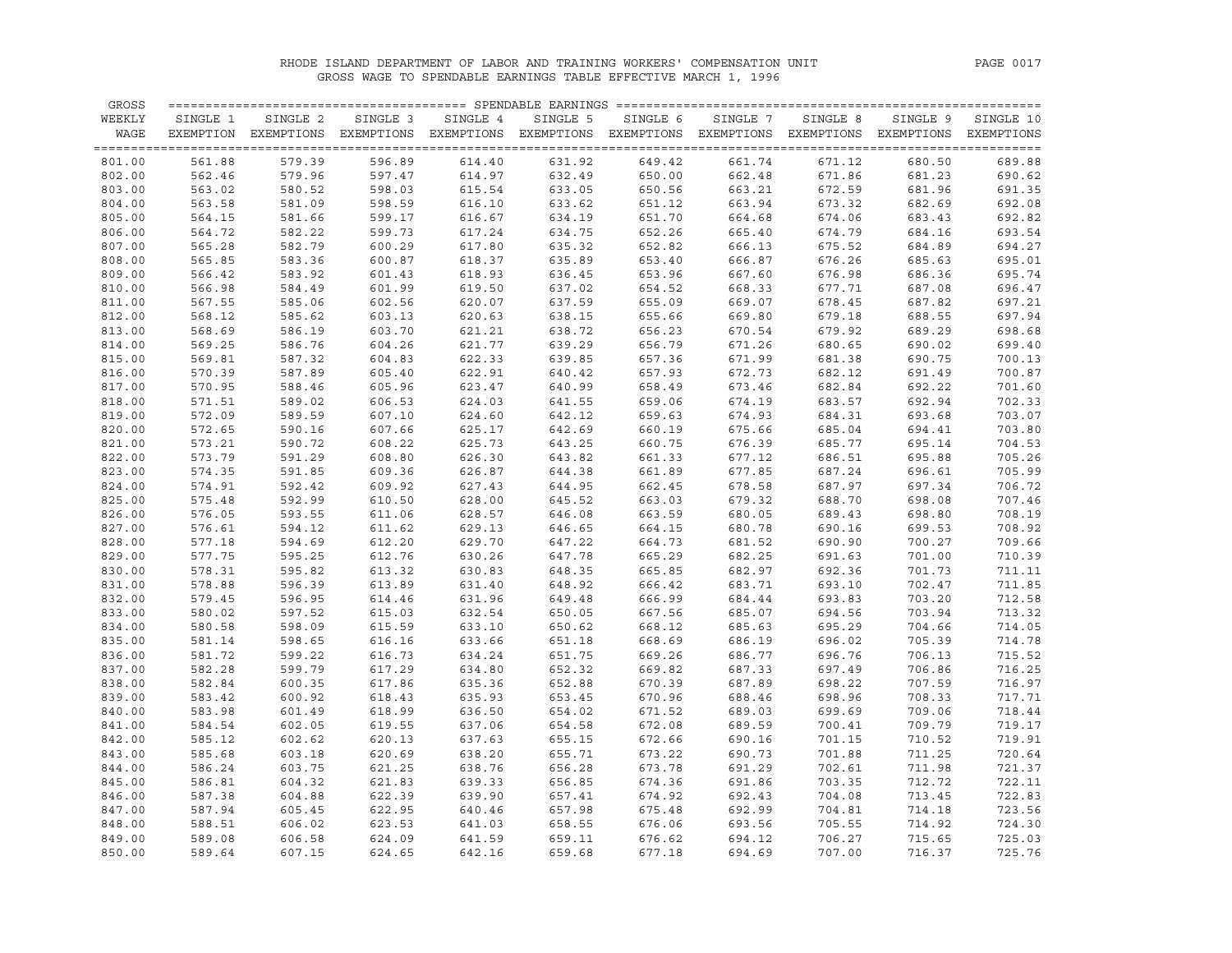## RHODE ISLAND DEPARTMENT OF LABOR AND TRAINING WORKERS' COMPENSATION UNIT PAGE 0018 GROSS WAGE TO SPENDABLE EARNINGS TABLE EFFECTIVE MARCH 1, 1996

| GROSS       |          |                                                                                                              |          |          |          |          |          |          |          |           |
|-------------|----------|--------------------------------------------------------------------------------------------------------------|----------|----------|----------|----------|----------|----------|----------|-----------|
| WEEKLY      | SINGLE 1 | SINGLE 2                                                                                                     | SINGLE 3 | SINGLE 4 | SINGLE 5 | SINGLE 6 | SINGLE 7 | SINGLE 8 | SINGLE 9 | SINGLE 10 |
| <b>WAGE</b> |          | EXEMPTION EXEMPTIONS EXEMPTIONS EXEMPTIONS EXEMPTIONS EXEMPTIONS EXEMPTIONS EXEMPTIONS EXEMPTIONS EXEMPTIONS |          |          |          |          |          |          |          |           |
|             |          |                                                                                                              |          |          |          |          |          |          |          |           |
| 851.00      | 590.21   | 607.72                                                                                                       | 625.22   | 642.73   | 660.25   | 677.75   | 695.26   | 707.74   | 717.11   | 726.50    |
| 852.00      | 590.78   | 608.28                                                                                                       | 625.79   | 643.29   | 660.81   | 678.32   | 695.82   | 708.47   | 717.84   | 727.23    |
| 853.00      | 591.35   | 608.85                                                                                                       | 626.36   | 643.87   | 661.38   | 678.89   | 696.40   | 709.21   | 718.58   | 727.97    |
| 854.00      | 591.91   | 609.42                                                                                                       | 626.92   | 644.43   | 661.95   | 679.45   | 696.96   | 709.94   | 719.31   | 728.69    |
| 855.00      | 592.47   | 609.98                                                                                                       | 627.49   | 644.99   | 662.51   | 680.02   | 697.52   | 710.67   | 720.04   | 729.42    |
| 856.00      | 593.05   | 610.55                                                                                                       | 628.06   | 645.57   | 663.08   | 680.59   | 698.10   | 711.41   | 720.78   | 730.16    |
| 857.00      | 593.61   | 611.12                                                                                                       | 628.62   | 646.13   | 663.65   | 681.15   | 698.66   | 712.13   | 721.51   | 730.89    |
| 858.00      | 594.17   | 611.68                                                                                                       | 629.19   | 646.69   | 664.21   | 681.72   | 699.22   | 712.86   | 722.23   | 731.62    |
|             |          |                                                                                                              |          |          |          |          |          |          |          |           |
| 859.00      | 594.75   | 612.25                                                                                                       | 629.76   | 647.26   | 664.78   | 682.29   | 699.79   | 713.60   | 722.97   | 732.36    |
| 860.00      | 595.31   | 612.82                                                                                                       | 630.32   | 647.83   | 665.35   | 682.85   | 700.36   | 714.33   | 723.70   | 733.09    |
| 861.00      | 595.87   | 613.38                                                                                                       | 630.88   | 648.39   | 665.91   | 683.41   | 700.92   | 715.06   | 724.43   | 733.82    |
| 862.00      | 596.45   | 613.95                                                                                                       | 631.46   | 648.96   | 666.48   | 683.99   | 701.49   | 715.80   | 725.17   | 734.55    |
| 863.00      | 597.01   | 614.51                                                                                                       | 632.02   | 649.53   | 667.04   | 684.55   | 702.06   | 716.53   | 725.90   | 735.28    |
| 864.00      | 597.57   | 615.08                                                                                                       | 632.58   | 650.09   | 667.61   | 685.11   | 702.62   | 717.26   | 726.63   | 736.01    |
| 865.00      | 598.14   | 615.65                                                                                                       | 633.16   | 650.66   | 668.18   | 685.69   | 703.19   | 717.99   | 727.37   | 736.75    |
| 866.00      | 598.71   | 616.21                                                                                                       | 633.72   | 651.23   | 668.74   | 686.25   | 703.76   | 718.72   | 728.09   | 737.48    |
| 867.00      | 599.27   | 616.78                                                                                                       | 634.28   | 651.79   | 669.31   | 686.81   | 704.32   | 719.45   | 728.82   | 738.21    |
| 868.00      | 599.84   | 617.35                                                                                                       | 634.86   | 652.36   | 669.88   | 687.39   | 704.89   | 720.19   | 729.56   | 738.95    |
| 869.00      | 600.41   | 617.91                                                                                                       | 635.42   | 652.92   | 670.44   | 687.95   | 705.45   | 720.92   | 730.29   | 739.68    |
| 870.00      | 600.97   | 618.48                                                                                                       | 635.98   | 653.49   | 671.01   | 688.51   | 706.02   | 721.65   | 731.02   | 740.40    |
| 871.00      | 601.54   | 619.05                                                                                                       | 636.55   | 654.06   | 671.58   | 689.08   | 706.59   | 722.39   | 731.76   | 741.14    |
| 872.00      | 602.11   | 619.61                                                                                                       | 637.12   | 654.62   | 672.14   | 689.65   | 707.15   | 723.12   | 732.49   | 741.87    |
| 873.00      | 602.68   | 620.18                                                                                                       | 637.69   | 655.20   | 672.71   | 690.22   | 707.73   | 723.85   | 733.23   | 742.61    |
| 874.00      | 603.24   | 620.75                                                                                                       | 638.25   | 655.76   | 673.28   | 690.78   | 708.29   | 724.58   | 733.95   | 743.34    |
| 875.00      | 603.80   | 621.31                                                                                                       | 638.82   | 656.32   | 673.84   | 691.35   | 708.85   | 725.31   | 734.68   | 744.07    |
| 876.00      | 604.38   | 621.88                                                                                                       | 639.39   | 656.90   | 674.41   | 691.92   | 709.43   | 726.05   | 735.42   | 744.81    |
| 877.00      | 604.94   | 622.45                                                                                                       | 639.95   | 657.46   | 674.98   | 692.48   | 709.99   | 726.78   | 736.15   | 745.54    |
| 878.00      | 605.50   | 623.01                                                                                                       | 640.52   | 658.02   | 675.54   | 693.05   | 710.55   | 727.51   | 736.88   | 746.26    |
| 879.00      | 606.08   | 623.58                                                                                                       | 641.09   | 658.59   | 676.11   | 693.62   | 711.12   | 728.25   | 737.62   | 747.00    |
| 880.00      | 606.64   | 624.15                                                                                                       | 641.65   | 659.16   | 676.68   | 694.18   | 711.69   | 728.98   | 738.35   | 747.73    |
| 881.00      | 607.20   | 624.71                                                                                                       | 642.21   | 659.72   | 677.24   | 694.74   | 712.25   | 729.70   | 739.08   | 748.46    |
| 882.00      | 607.78   | 625.28                                                                                                       | 642.79   | 660.29   | 677.81   | 695.32   | 712.82   | 730.33   | 739.81   | 749.20    |
| 883.00      | 608.34   | 625.84                                                                                                       | 643.35   | 660.86   | 678.37   | 695.88   | 713.39   | 730.89   | 740.54   | 749.93    |
| 884.00      | 608.90   | 626.41                                                                                                       | 643.91   | 661.42   | 678.94   | 696.44   | 713.95   | 731.45   | 741.27   | 750.66    |
| 885.00      | 609.47   | 626.98                                                                                                       | 644.49   | 661.99   | 679.51   | 697.02   | 714.52   | 732.03   | 742.01   | 751.40    |
| 886.00      | 610.04   | 627.54                                                                                                       | 645.05   | 662.56   | 680.07   | 697.58   | 715.09   | 732.59   | 742.74   | 752.12    |
| 887.00      | 610.60   | 628.11                                                                                                       | 645.61   | 663.12   | 680.64   | 698.14   | 715.65   | 733.15   | 743.47   | 752.85    |
| 888.00      | 611.17   | 628.68                                                                                                       | 646.19   | 663.69   | 681.21   | 698.72   | 716.22   | 733.73   | 744.21   | 753.59    |
| 889.00      | 611.74   | 629.24                                                                                                       | 646.75   | 664.25   | 681.77   | 699.28   | 716.78   | 734.29   | 744.94   | 754.32    |
|             |          |                                                                                                              |          |          |          |          |          |          |          |           |
| 890.00      | 612.30   | 629.81                                                                                                       | 647.31   | 664.82   | 682.34   | 699.84   | 717.35   | 734.85   | 745.66   | 755.05    |
| 891.00      | 612.87   | 630.38                                                                                                       | 647.88   | 665.39   | 682.91   | 700.41   | 717.92   | 735.43   | 746.40   | 755.79    |
| 892.00      | 613.44   | 630.94                                                                                                       | 648.45   | 665.95   | 683.47   | 700.98   | 718.48   | 735.99   | 747.13   | 756.52    |
| 893.00      | 614.01   | 631.51                                                                                                       | 649.02   | 666.53   | 684.04   | 701.55   | 719.06   | 736.56   | 747.87   | 757.26    |
| 894.00      | 614.57   | 632.08                                                                                                       | 649.58   | 667.09   | 684.61   | 702.11   | 719.62   | 737.12   | 748.60   | 757.98    |
| 895.00      | 615.13   | 632.64                                                                                                       | 650.15   | 667.65   | 685.17   | 702.68   | 720.18   | 737.69   | 749.33   | 758.71    |
| 896.00      | 615.71   | 633.21                                                                                                       | 650.72   | 668.23   | 685.74   | 703.25   | 720.76   | 738.26   | 750.07   | 759.45    |
| 897.00      | 616.27   | 633.78                                                                                                       | 651.28   | 668.79   | 686.31   | 703.81   | 721.32   | 738.82   | 750.80   | 760.18    |
| 898.00      | 616.83   | 634.34                                                                                                       | 651.85   | 669.35   | 686.87   | 704.38   | 721.88   | 739.39   | 751.52   | 760.91    |
| 899.00      | 617.41   | 634.91                                                                                                       | 652.42   | 669.92   | 687.44   | 704.95   | 722.45   | 739.96   | 752.26   | 761.65    |
| 900.00      | 617.97   | 635.48                                                                                                       | 652.98   | 670.49   | 688.01   | 705.51   | 723.02   | 740.52   | 752.99   | 762.38    |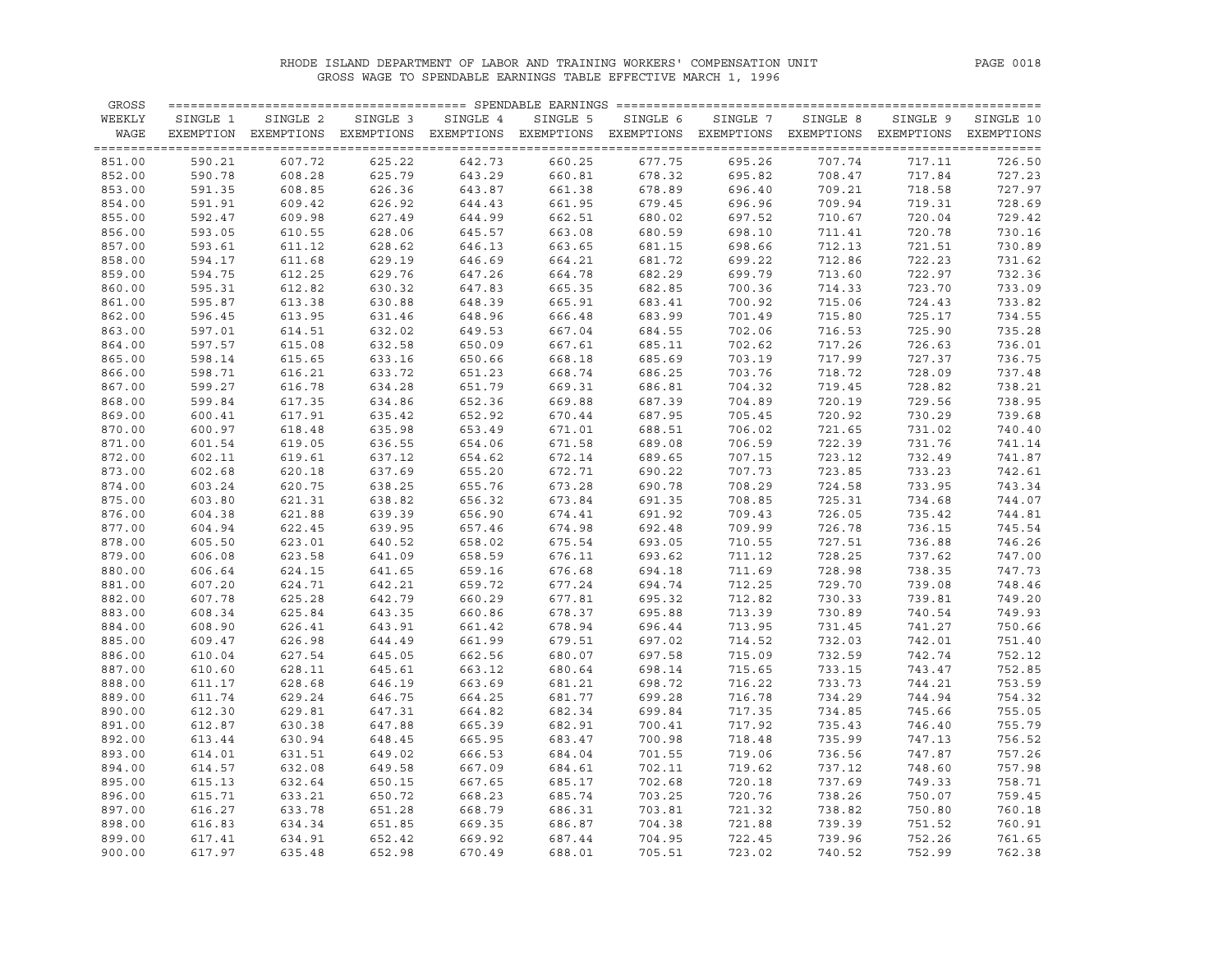| GROSS       |          |                                                                                                              |          |          |          |          |          |          |          |           |
|-------------|----------|--------------------------------------------------------------------------------------------------------------|----------|----------|----------|----------|----------|----------|----------|-----------|
| WEEKLY      | SINGLE 1 | SINGLE 2                                                                                                     | SINGLE 3 | SINGLE 4 | SINGLE 5 | SINGLE 6 | SINGLE 7 | SINGLE 8 | SINGLE 9 | SINGLE 10 |
| <b>WAGE</b> |          | EXEMPTION EXEMPTIONS EXEMPTIONS EXEMPTIONS EXEMPTIONS EXEMPTIONS EXEMPTIONS EXEMPTIONS EXEMPTIONS EXEMPTIONS |          |          |          |          |          |          |          |           |
|             |          |                                                                                                              |          |          |          |          |          |          |          |           |
| 901.00      | 618.53   | 636.04                                                                                                       | 653.54   | 671.05   | 688.57   | 706.07   | 723.58   | 741.09   | 753.72   | 763.11    |
| 902.00      | 619.11   | 636.61                                                                                                       | 654.12   | 671.62   | 689.14   | 706.65   | 724.15   | 741.66   | 754.46   | 763.84    |
| 903.00      | 619.67   | 637.17                                                                                                       | 654.68   | 672.19   | 689.70   | 707.21   | 724.72   | 742.22   | 755.19   | 764.57    |
| 904.00      | 620.23   | 637.74                                                                                                       | 655.24   | 672.75   | 690.27   | 707.77   | 725.28   | 742.78   | 755.92   | 765.30    |
| 905.00      | 620.80   | 638.31                                                                                                       | 655.82   | 673.32   | 690.84   | 708.35   | 725.85   | 743.36   | 756.66   | 766.04    |
| 906.00      | 621.37   | 638.87                                                                                                       | 656.38   | 673.89   | 691.40   | 708.91   | 726.42   | 743.92   | 757.38   | 766.77    |
| 907.00      | 621.93   | 639.44                                                                                                       | 656.94   | 674.45   | 691.97   | 709.47   | 726.98   | 744.48   | 758.11   | 767.50    |
| 908.00      | 622.50   | 640.01                                                                                                       | 657.52   | 675.02   | 692.54   | 710.05   | 727.55   | 745.06   | 758.85   | 768.24    |
|             |          |                                                                                                              |          |          |          |          |          |          |          |           |
| 909.00      | 623.07   | 640.57                                                                                                       | 658.08   | 675.58   | 693.10   | 710.61   | 728.11   | 745.62   | 759.58   | 768.97    |
| 910.00      | 623.63   | 641.14                                                                                                       | 658.64   | 676.15   | 693.67   | 711.17   | 728.68   | 746.18   | 760.31   | 769.69    |
| 911.00      | 624.20   | 641.71                                                                                                       | 659.21   | 676.72   | 694.24   | 711.74   | 729.25   | 746.76   | 761.05   | 770.43    |
| 912.00      | 624.77   | 642.27                                                                                                       | 659.78   | 677.28   | 694.80   | 712.31   | 729.81   | 747.32   | 761.78   | 771.16    |
| 913.00      | 625.34   | 642.84                                                                                                       | 660.35   | 677.86   | 695.37   | 712.88   | 730.39   | 747.89   | 762.52   | 771.90    |
| 914.00      | 625.90   | 643.41                                                                                                       | 660.91   | 678.42   | 695.94   | 713.44   | 730.95   | 748.45   | 763.24   | 772.63    |
| 915.00      | 626.46   | 643.97                                                                                                       | 661.48   | 678.98   | 696.50   | 714.01   | 731.51   | 749.02   | 763.97   | 773.36    |
| 916.00      | 627.04   | 644.54                                                                                                       | 662.05   | 679.56   | 697.07   | 714.58   | 732.09   | 749.59   | 764.71   | 774.10    |
| 917.00      | 627.60   | 645.11                                                                                                       | 662.61   | 680.12   | 697.64   | 715.14   | 732.65   | 750.15   | 765.44   | 774.83    |
| 918.00      | 628.16   | 645.67                                                                                                       | 663.18   | 680.68   | 698.20   | 715.71   | 733.21   | 750.72   | 766.17   | 775.55    |
| 919.00      | 628.74   | 646.24                                                                                                       | 663.75   | 681.25   | 698.77   | 716.28   | 733.78   | 751.29   | 766.91   | 776.29    |
| 920.00      | 629.30   | 646.81                                                                                                       | 664.31   | 681.82   | 699.34   | 716.84   | 734.35   | 751.85   | 767.64   | 777.02    |
| 921.00      | 629.86   | 647.37                                                                                                       | 664.87   | 682.38   | 699.90   | 717.40   | 734.91   | 752.42   | 768.37   | 777.75    |
| 922.00      | 630.44   | 647.94                                                                                                       | 665.45   | 682.95   | 700.47   | 717.98   | 735.48   | 752.99   | 769.10   | 778.49    |
| 923.00      | 631.00   | 648.50                                                                                                       | 666.01   | 683.52   | 701.03   | 718.54   | 736.05   | 753.55   | 769.83   | 779.22    |
| 924.00      | 631.56   | 649.07                                                                                                       | 666.57   | 684.08   | 701.60   | 719.10   | 736.61   | 754.11   | 770.56   | 779.95    |
| 925.00      | 632.13   | 649.64                                                                                                       | 667.15   | 684.65   | 702.17   | 719.68   | 737.18   | 754.69   | 771.30   | 780.69    |
| 926.00      | 632.70   | 650.20                                                                                                       | 667.71   | 685.22   | 702.73   | 720.24   | 737.75   | 755.25   | 772.03   | 781.41    |
| 927.00      | 633.26   | 650.77                                                                                                       | 668.27   | 685.78   | 703.30   | 720.80   | 738.31   | 755.81   | 772.76   | 782.14    |
| 928.00      | 633.83   | 651.34                                                                                                       | 668.85   | 686.35   | 703.87   | 721.38   | 738.88   | 756.39   | 773.50   | 782.88    |
| 929.00      | 634.40   | 651.90                                                                                                       | 669.41   | 686.91   | 704.43   | 721.94   | 739.44   | 756.95   | 774.23   | 783.61    |
| 930.00      | 634.96   | 652.47                                                                                                       | 669.97   | 687.48   | 705.00   | 722.50   | 740.01   | 757.51   | 774.95   | 784.34    |
| 931.00      | 635.53   | 653.04                                                                                                       | 670.54   | 688.05   | 705.57   | 723.07   | 740.58   | 758.09   | 775.59   | 785.08    |
| 932.00      | 636.10   | 653.60                                                                                                       | 671.11   | 688.61   | 706.13   | 723.64   | 741.14   | 758.65   | 776.15   | 785.81    |
| 933.00      | 636.67   | 654.17                                                                                                       | 671.68   | 689.19   | 706.70   | 724.21   | 741.72   | 759.22   | 776.73   | 786.55    |
| 934.00      | 637.23   | 654.74                                                                                                       | 672.24   | 689.75   | 707.27   | 724.77   | 742.28   | 759.78   | 777.29   | 787.27    |
| 935.00      | 637.79   | 655.30                                                                                                       | 672.81   | 690.31   | 707.83   | 725.34   | 742.84   | 760.35   | 777.85   | 788.00    |
| 936.00      | 638.37   | 655.87                                                                                                       | 673.38   | 690.89   | 708.40   | 725.91   | 743.42   | 760.92   | 778.43   | 788.74    |
| 937.00      | 638.93   | 656.44                                                                                                       | 673.94   | 691.45   | 708.97   | 726.47   | 743.98   | 761.48   | 778.99   | 789.47    |
|             |          |                                                                                                              |          |          |          |          |          |          |          |           |
| 938.00      | 639.49   | 657.00                                                                                                       | 674.51   | 692.01   | 709.53   | 727.04   | 744.54   | 762.05   | 779.55   | 790.20    |
| 939.00      | 640.07   | 657.57                                                                                                       | 675.08   | 692.58   | 710.10   | 727.61   | 745.11   | 762.62   | 780.13   | 790.94    |
| 940.00      | 640.63   | 658.14                                                                                                       | 675.64   | 693.15   | 710.67   | 728.17   | 745.68   | 763.18   | 780.69   | 791.67    |
| 941.00      | 641.19   | 658.70                                                                                                       | 676.20   | 693.71   | 711.23   | 728.73   | 746.24   | 763.75   | 781.25   | 792.40    |
| 942.00      | 641.77   | 659.27                                                                                                       | 676.78   | 694.28   | 711.80   | 729.31   | 746.81   | 764.32   | 781.82   | 793.13    |
| 943.00      | 642.33   | 659.83                                                                                                       | 677.34   | 694.85   | 712.36   | 729.87   | 747.38   | 764.88   | 782.39   | 793.86    |
| 944.00      | 642.89   | 660.40                                                                                                       | 677.90   | 695.41   | 712.93   | 730.43   | 747.94   | 765.44   | 782.95   | 794.59    |
| 945.00      | 643.46   | 660.97                                                                                                       | 678.48   | 695.98   | 713.50   | 731.01   | 748.51   | 766.02   | 783.52   | 795.33    |
| 946.00      | 644.03   | 661.53                                                                                                       | 679.04   | 696.55   | 714.06   | 731.57   | 749.08   | 766.58   | 784.09   | 796.06    |
| 947.00      | 644.59   | 662.10                                                                                                       | 679.60   | 697.11   | 714.63   | 732.13   | 749.64   | 767.14   | 784.65   | 796.79    |
| 948.00      | 645.16   | 662.67                                                                                                       | 680.18   | 697.68   | 715.20   | 732.71   | 750.21   | 767.72   | 785.22   | 797.53    |
| 949.00      | 645.73   | 663.23                                                                                                       | 680.74   | 698.24   | 715.76   | 733.27   | 750.77   | 768.28   | 785.79   | 798.26    |
| 950.00      | 646.29   | 663.80                                                                                                       | 681.30   | 698.81   | 716.33   | 733.83   | 751.34   | 768.84   | 786.35   | 798.98    |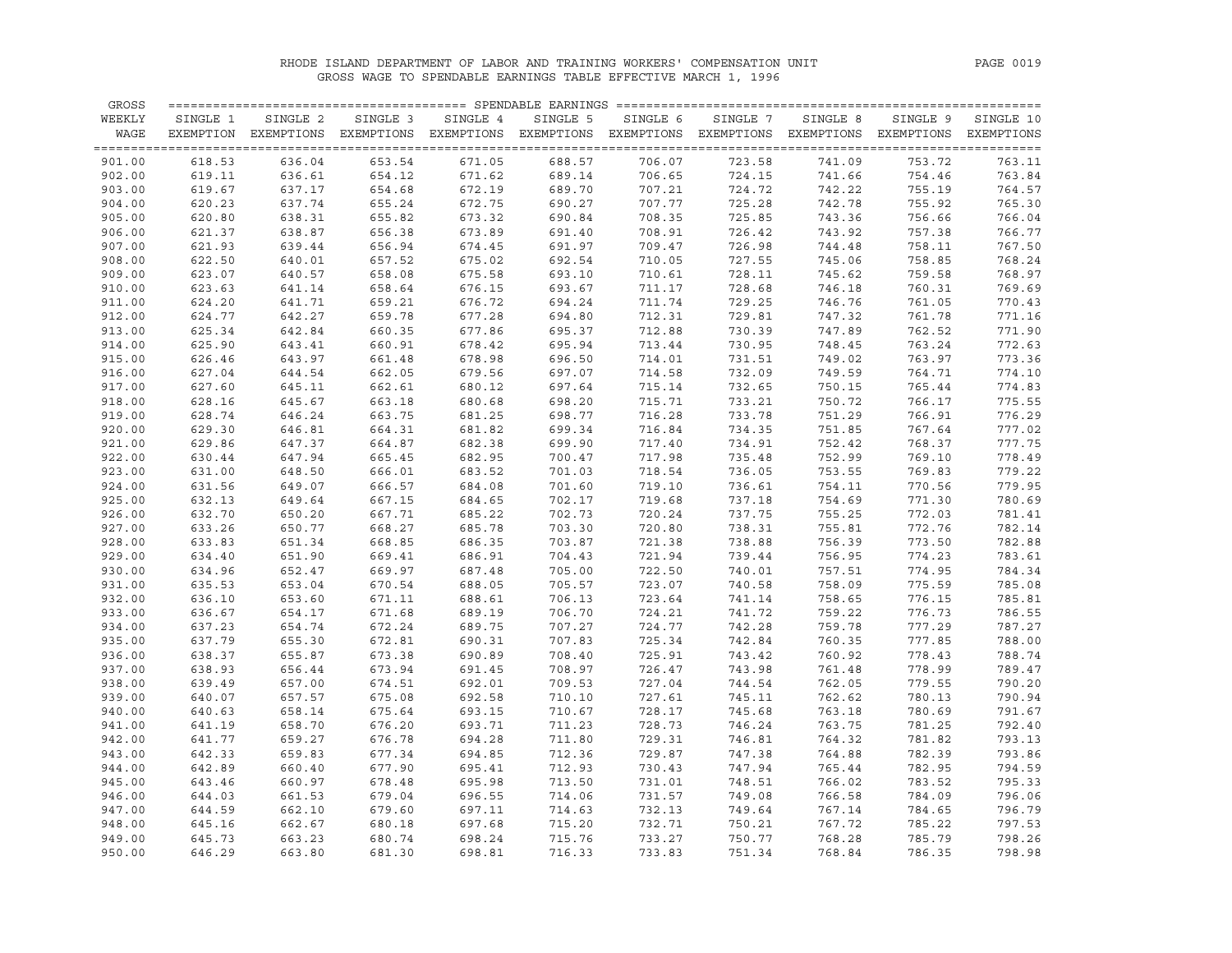| GROSS   |          |                                                                                                              |          |          |          |          |          |          |          |           |
|---------|----------|--------------------------------------------------------------------------------------------------------------|----------|----------|----------|----------|----------|----------|----------|-----------|
| WEEKLY  | SINGLE 1 | SINGLE 2                                                                                                     | SINGLE 3 | SINGLE 4 | SINGLE 5 | SINGLE 6 | SINGLE 7 | SINGLE 8 | SINGLE 9 | SINGLE 10 |
| WAGE    |          | EXEMPTION EXEMPTIONS EXEMPTIONS EXEMPTIONS EXEMPTIONS EXEMPTIONS EXEMPTIONS EXEMPTIONS EXEMPTIONS EXEMPTIONS |          |          |          |          |          |          |          |           |
| 951.00  | 646.86   | 664.37                                                                                                       | 681.87   | 699.38   | 716.90   | 734.40   | 751.91   | 769.42   | 786.92   | 799.72    |
| 952.00  | 647.43   | 664.93                                                                                                       | 682.44   | 699.94   | 717.46   | 734.97   | 752.47   | 769.98   | 787.48   | 800.45    |
| 953.00  | 648.00   | 665.50                                                                                                       | 683.01   | 700.52   | 718.03   | 735.54   | 753.05   | 770.55   | 788.06   | 801.19    |
| 954.00  | 648.56   | 666.07                                                                                                       | 683.57   | 701.08   | 718.60   | 736.10   | 753.61   | 771.11   | 788.62   | 801.92    |
| 955.00  | 649.12   | 666.63                                                                                                       | 684.14   | 701.64   | 719.16   | 736.67   | 754.17   | 771.68   | 789.18   | 802.65    |
| 956.00  | 649.70   | 667.20                                                                                                       | 684.71   | 702.22   | 719.73   | 737.24   | 754.75   | 772.25   | 789.76   | 803.39    |
| 957.00  | 650.26   | 667.77                                                                                                       | 685.27   | 702.78   | 720.30   | 737.80   | 755.31   | 772.81   | 790.32   | 804.12    |
| 958.00  | 650.82   | 668.33                                                                                                       | 685.84   | 703.34   | 720.86   | 738.37   | 755.87   | 773.38   | 790.88   | 804.84    |
| 959.00  | 651.40   | 668.90                                                                                                       | 686.41   | 703.91   | 721.43   | 738.94   | 756.44   | 773.95   | 791.46   | 805.58    |
| 960.00  | 651.96   | 669.47                                                                                                       | 686.97   | 704.48   | 722.00   | 739.50   | 757.01   | 774.51   | 792.02   | 806.31    |
| 961.00  | 652.52   | 670.03                                                                                                       | 687.53   | 705.04   | 722.56   | 740.06   | 757.57   | 775.08   | 792.58   | 807.04    |
| 962.00  | 653.10   | 670.60                                                                                                       | 688.11   | 705.61   | 723.13   | 740.64   | 758.14   | 775.65   | 793.15   | 807.78    |
| 963.00  | 653.66   | 671.16                                                                                                       | 688.67   | 706.18   | 723.69   | 741.20   | 758.71   | 776.21   | 793.72   | 808.51    |
| 964.00  | 654.22   | 671.73                                                                                                       | 689.23   | 706.74   | 724.26   | 741.76   | 759.27   | 776.77   | 794.28   | 809.24    |
| 965.00  | 654.79   | 672.30                                                                                                       | 689.81   | 707.31   | 724.83   | 742.34   | 759.84   | 777.35   | 794.85   | 809.98    |
| 966.00  | 655.36   | 672.86                                                                                                       | 690.37   | 707.88   | 725.39   | 742.90   | 760.41   | 777.91   | 795.42   | 810.70    |
| 967.00  | 655.92   | 673.43                                                                                                       | 690.93   | 708.44   | 725.96   | 743.46   | 760.97   | 778.47   | 795.98   | 811.43    |
| 968.00  | 656.49   | 674.00                                                                                                       | 691.51   | 709.01   | 726.53   | 744.04   | 761.54   | 779.05   | 796.55   | 812.17    |
| 969.00  | 657.06   | 674.56                                                                                                       | 692.07   | 709.57   | 727.09   | 744.60   | 762.10   | 779.61   | 797.12   | 812.90    |
| 970.00  | 657.62   | 675.13                                                                                                       | 692.63   | 710.14   | 727.66   | 745.16   | 762.67   | 780.17   | 797.68   | 813.63    |
| 971.00  | 658.19   | 675.70                                                                                                       | 693.20   | 710.71   | 728.23   | 745.73   | 763.24   | 780.75   | 798.25   | 814.37    |
| 972.00  | 658.76   | 676.26                                                                                                       | 693.77   | 711.27   | 728.79   | 746.30   | 763.80   | 781.31   | 798.81   | 815.10    |
| 973.00  | 659.33   | 676.83                                                                                                       | 694.34   | 711.85   | 729.36   | 746.87   | 764.38   | 781.88   | 799.39   | 815.84    |
| 974.00  | 659.89   | 677.40                                                                                                       | 694.90   | 712.41   | 729.93   | 747.43   | 764.94   | 782.44   | 799.95   | 816.56    |
| 975.00  | 660.45   | 677.96                                                                                                       | 695.47   | 712.97   | 730.49   | 748.00   | 765.50   | 783.01   | 800.51   | 817.29    |
| 976.00  | 661.03   | 678.53                                                                                                       | 696.04   | 713.55   | 731.06   | 748.57   | 766.08   | 783.58   | 801.09   | 818.03    |
| 977.00  | 661.59   | 679.10                                                                                                       | 696.60   | 714.11   | 731.63   | 749.13   | 766.64   | 784.14   | 801.65   | 818.76    |
| 978.00  | 662.15   | 679.66                                                                                                       | 697.17   | 714.67   | 732.19   | 749.70   | 767.20   | 784.71   | 802.21   | 819.49    |
| 979.00  | 662.73   | 680.23                                                                                                       | 697.74   | 715.24   | 732.76   | 750.27   | 767.77   | 785.28   | 802.79   | 820.23    |
| 980.00  | 663.29   | 680.80                                                                                                       | 698.30   | 715.81   | 733.33   | 750.83   | 768.34   | 785.84   | 803.35   | 820.85    |
| 981.00  | 663.85   | 681.36                                                                                                       | 698.86   | 716.37   | 733.89   | 751.39   | 768.90   | 786.41   | 803.91   | 821.42    |
| 982.00  | 664.43   | 681.93                                                                                                       | 699.44   | 716.94   | 734.46   | 751.97   | 769.47   | 786.98   | 804.48   | 821.99    |
| 983.00  | 664.99   | 682.49                                                                                                       | 700.00   | 717.51   | 735.02   | 752.53   | 770.04   | 787.54   | 805.05   | 822.55    |
| 984.00  | 665.55   | 683.06                                                                                                       | 700.56   | 718.07   | 735.59   | 753.09   | 770.60   | 788.10   | 805.61   | 823.12    |
| 985.00  | 666.12   | 683.63                                                                                                       | 701.14   | 718.64   | 736.16   | 753.67   | 771.17   | 788.68   | 806.18   | 823.69    |
| 986.00  | 666.69   | 684.19                                                                                                       | 701.70   | 719.21   | 736.72   | 754.23   | 771.74   | 789.24   | 806.75   | 824.25    |
| 987.00  | 667.25   | 684.76                                                                                                       | 702.26   | 719.77   | 737.29   | 754.79   | 772.30   | 789.80   | 807.31   | 824.82    |
| 988.00  | 667.82   | 685.33                                                                                                       | 702.84   | 720.34   | 737.86   | 755.37   | 772.87   | 790.38   | 807.88   | 825.39    |
| 989.00  | 668.39   | 685.89                                                                                                       | 703.40   | 720.90   | 738.42   | 755.93   | 773.43   | 790.94   | 808.45   | 825.95    |
| 990.00  | 668.95   | 686.46                                                                                                       | 703.96   | 721.47   | 738.99   | 756.49   | 774.00   | 791.50   | 809.01   | 826.51    |
| 991.00  | 669.52   | 687.03                                                                                                       | 704.53   | 722.04   | 739.56   | 757.06   | 774.57   | 792.08   | 809.58   | 827.09    |
| 992.00  | 670.09   | 687.59                                                                                                       | 705.10   | 722.60   | 740.12   | 757.63   | 775.13   | 792.64   | 810.14   | 827.65    |
| 993.00  | 670.66   | 688.16                                                                                                       | 705.67   | 723.18   | 740.69   | 758.20   | 775.71   | 793.21   | 810.72   | 828.22    |
| 994.00  | 671.22   | 688.73                                                                                                       | 706.23   | 723.74   | 741.26   | 758.76   | 776.27   | 793.77   | 811.28   | 828.79    |
| 995.00  | 671.78   | 689.29                                                                                                       | 706.80   | 724.30   | 741.82   | 759.33   | 776.83   | 794.34   | 811.84   | 829.35    |
| 996.00  | 672.36   | 689.86                                                                                                       | 707.37   | 724.88   | 742.39   | 759.90   | 777.41   | 794.91   | 812.42   | 829.92    |
| 997.00  | 672.92   | 690.43                                                                                                       | 707.93   | 725.44   | 742.96   | 760.46   | 777.97   | 795.47   | 812.98   | 830.49    |
| 998.00  | 673.48   | 690.99                                                                                                       | 708.50   | 726.00   | 743.52   | 761.03   | 778.53   | 796.04   | 813.54   | 831.05    |
| 999.00  | 674.06   | 691.56                                                                                                       | 709.07   | 726.57   | 744.09   | 761.60   | 779.10   | 796.61   | 814.12   | 831.62    |
| 1000.00 | 674.62   | 692.13                                                                                                       | 709.63   | 727.14   | 744.66   | 762.16   | 779.67   | 797.17   | 814.68   | 832.18    |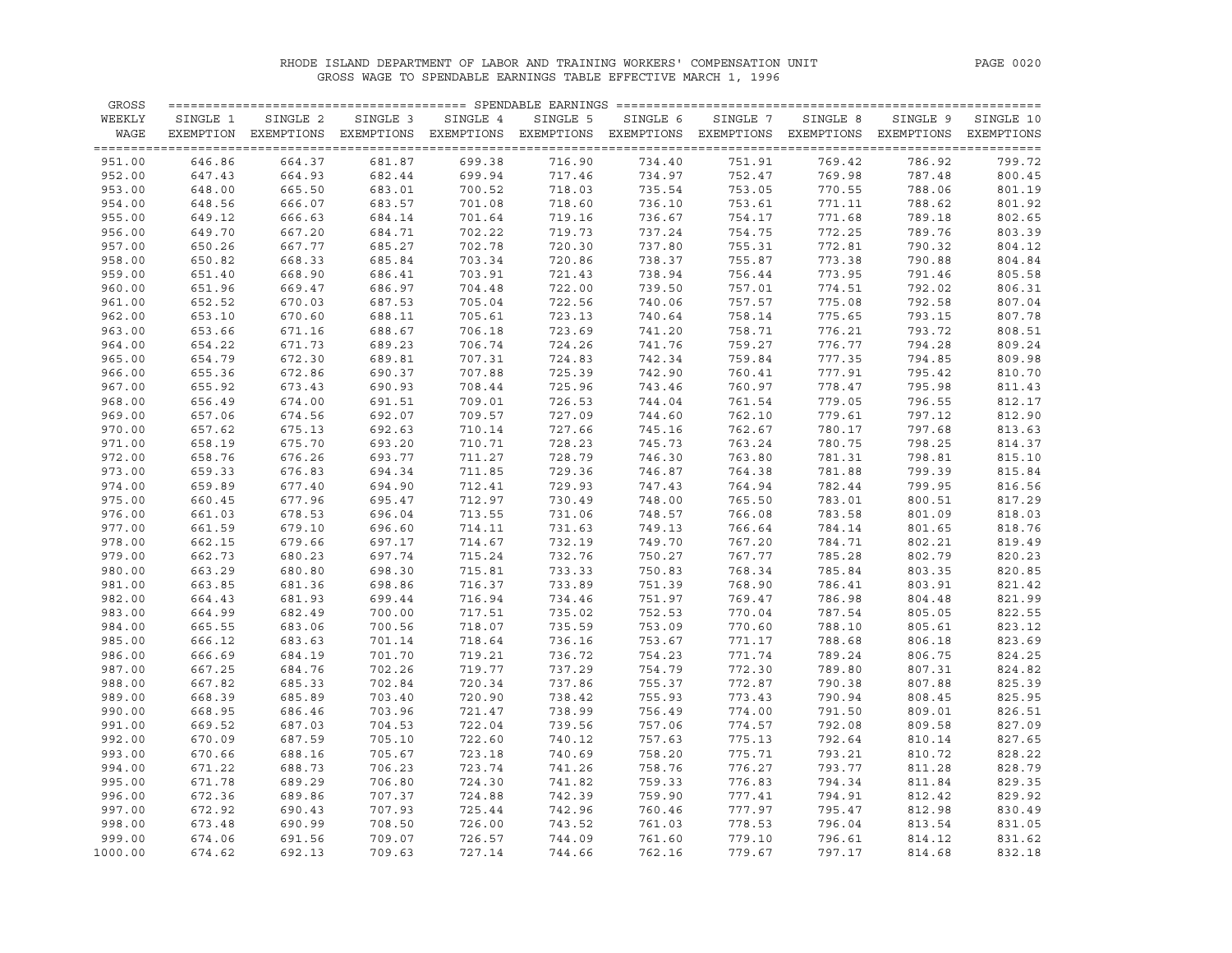## RHODE ISLAND DEPARTMENT OF LABOR AND TRAINING WORKERS' COMPENSATION UNIT PAGE 0021 GROSS WAGE TO SPENDABLE EARNINGS TABLE EFFECTIVE MARCH 1, 1996

| GROSS   |          |                                                                                                              |          |          |          |          |          |          |          |           |
|---------|----------|--------------------------------------------------------------------------------------------------------------|----------|----------|----------|----------|----------|----------|----------|-----------|
| WEEKLY  | SINGLE 1 | SINGLE 2                                                                                                     | SINGLE 3 | SINGLE 4 | SINGLE 5 | SINGLE 6 | SINGLE 7 | SINGLE 8 | SINGLE 9 | SINGLE 10 |
| WAGE    |          | EXEMPTION EXEMPTIONS EXEMPTIONS EXEMPTIONS EXEMPTIONS EXEMPTIONS EXEMPTIONS EXEMPTIONS EXEMPTIONS EXEMPTIONS |          |          |          |          |          |          |          |           |
|         |          |                                                                                                              |          |          |          |          |          |          |          |           |
| 1001.00 | 675.18   | 692.69                                                                                                       | 710.19   | 727.70   | 745.22   | 762.72   | 780.23   | 797.74   | 815.24   | 832.75    |
| 1002.00 | 675.76   | 693.26                                                                                                       | 710.77   | 728.27   | 745.79   | 763.30   | 780.80   | 798.31   | 815.81   | 833.32    |
| 1003.00 | 676.32   | 693.82                                                                                                       | 711.33   | 728.84   | 746.35   | 763.86   | 781.37   | 798.87   | 816.38   | 833.88    |
| 1004.00 | 676.88   | 694.39                                                                                                       | 711.89   | 729.40   | 746.92   | 764.42   | 781.93   | 799.43   | 816.94   | 834.45    |
| 1005.00 | 677.45   | 694.96                                                                                                       | 712.47   | 729.97   | 747.49   | 765.00   | 782.50   | 800.01   | 817.51   | 835.02    |
| 1006.00 | 678.02   | 695.52                                                                                                       | 713.03   | 730.54   | 748.05   | 765.56   | 783.07   | 800.57   | 818.08   | 835.58    |
| 1007.00 | 678.58   | 696.09                                                                                                       | 713.59   | 731.10   | 748.62   | 766.12   | 783.63   | 801.13   | 818.64   | 836.15    |
| 1008.00 | 679.15   | 696.66                                                                                                       | 714.17   | 731.67   | 749.19   | 766.70   | 784.20   | 801.71   | 819.21   | 836.72    |
| 1009.00 | 679.72   | 697.22                                                                                                       | 714.73   | 732.23   | 749.75   | 767.26   | 784.76   | 802.27   | 819.78   | 837.28    |
| 1010.00 | 680.28   | 697.79                                                                                                       | 715.29   | 732.80   | 750.32   | 767.82   | 785.33   | 802.83   | 820.34   | 837.84    |
| 1011.00 | 680.85   | 698.36                                                                                                       | 715.86   | 733.37   | 750.89   | 768.39   | 785.90   | 803.41   | 820.91   | 838.42    |
| 1012.00 | 681.42   | 698.92                                                                                                       | 716.43   | 733.93   | 751.45   | 768.96   | 786.46   | 803.97   | 821.47   | 838.98    |
| 1013.00 | 681.99   | 699.49                                                                                                       | 717.00   | 734.51   | 752.02   | 769.53   | 787.04   | 804.54   | 822.05   | 839.55    |
| 1014.00 | 682.55   | 700.06                                                                                                       | 717.56   | 735.07   | 752.59   | 770.09   | 787.60   | 805.10   | 822.61   | 840.12    |
| 1015.00 | 683.11   | 700.62                                                                                                       | 718.13   | 735.63   | 753.15   | 770.66   | 788.16   | 805.67   | 823.17   | 840.68    |
| 1016.00 | 683.69   | 701.19                                                                                                       | 718.70   | 736.21   | 753.72   | 771.23   | 788.74   | 806.24   | 823.75   | 841.25    |
| 1017.00 | 684.25   | 701.76                                                                                                       | 719.26   | 736.77   | 754.29   | 771.79   | 789.30   | 806.80   | 824.31   | 841.82    |
| 1018.00 | 684.81   | 702.32                                                                                                       | 719.83   | 737.33   | 754.85   | 772.36   | 789.86   | 807.37   | 824.87   | 842.38    |
| 1019.00 | 685.39   | 702.89                                                                                                       | 720.40   | 737.90   | 755.42   | 772.93   | 790.43   | 807.94   | 825.45   | 842.95    |
| 1020.00 | 685.95   | 703.46                                                                                                       | 720.96   | 738.47   | 755.99   | 773.49   | 791.00   | 808.50   | 826.01   | 843.51    |
| 1021.00 | 686.51   | 704.02                                                                                                       | 721.52   | 739.03   | 756.55   | 774.05   | 791.56   | 809.07   | 826.57   | 844.08    |
| 1022.00 | 687.09   | 704.59                                                                                                       | 722.10   | 739.60   | 757.12   | 774.63   | 792.13   | 809.64   | 827.14   | 844.65    |
| 1023.00 | 687.65   | 705.15                                                                                                       | 722.66   | 740.17   | 757.68   | 775.19   | 792.70   | 810.20   | 827.71   | 845.21    |
| 1024.00 | 688.21   | 705.72                                                                                                       | 723.22   | 740.73   | 758.25   | 775.75   | 793.26   | 810.76   | 828.27   | 845.78    |
| 1025.00 | 688.78   | 706.29                                                                                                       | 723.80   | 741.30   | 758.82   | 776.33   | 793.83   | 811.34   | 828.84   | 846.35    |
| 1026.00 | 689.35   | 706.85                                                                                                       | 724.36   | 741.87   | 759.38   | 776.89   | 794.40   | 811.90   | 829.41   | 846.91    |
| 1027.00 | 689.91   | 707.42                                                                                                       | 724.92   | 742.43   | 759.95   | 777.45   | 794.96   | 812.46   | 829.97   | 847.48    |
| 1028.00 | 690.48   | 707.99                                                                                                       | 725.50   | 743.00   | 760.52   | 778.03   | 795.53   | 813.04   | 830.54   | 848.05    |
| 1029.00 | 691.05   | 708.55                                                                                                       | 726.06   | 743.56   | 761.08   | 778.59   | 796.09   | 813.60   | 831.11   | 848.61    |
| 1030.00 | 691.61   | 709.12                                                                                                       | 726.62   | 744.13   | 761.65   | 779.15   | 796.66   | 814.16   | 831.67   | 849.17    |
| 1031.00 | 692.18   | 709.69                                                                                                       | 727.19   | 744.70   | 762.22   | 779.72   | 797.23   | 814.74   | 832.24   | 849.75    |
| 1032.00 | 692.75   | 710.25                                                                                                       | 727.76   | 745.26   | 762.78   | 780.29   | 797.79   | 815.30   | 832.80   | 850.31    |
| 1033.00 | 693.32   | 710.82                                                                                                       | 728.33   | 745.84   | 763.35   | 780.86   | 798.37   | 815.87   | 833.38   | 850.88    |
| 1034.00 | 693.88   | 711.39                                                                                                       | 728.89   | 746.40   | 763.92   | 781.42   | 798.93   | 816.43   | 833.94   | 851.45    |
| 1035.00 | 694.44   | 711.95                                                                                                       | 729.46   | 746.96   | 764.48   | 781.99   | 799.49   | 817.00   | 834.50   | 852.01    |
| 1036.00 | 695.02   | 712.52                                                                                                       | 730.03   | 747.54   | 765.05   | 782.56   | 800.07   | 817.57   | 835.08   | 852.58    |
| 1037.00 | 695.58   | 713.09                                                                                                       | 730.59   | 748.10   | 765.62   | 783.12   | 800.63   | 818.13   | 835.64   | 853.15    |
| 1038.00 | 696.14   | 713.65                                                                                                       | 731.16   | 748.66   | 766.18   | 783.69   | 801.19   | 818.70   | 836.20   | 853.71    |
| 1039.00 | 696.72   | 714.22                                                                                                       | 731.73   | 749.23   | 766.75   | 784.26   | 801.76   | 819.27   | 836.78   | 854.28    |
| 1040.00 | 697.28   | 714.79                                                                                                       | 732.29   | 749.80   | 767.32   | 784.82   | 802.33   | 819.83   | 837.34   | 854.84    |
| 1041.00 | 697.84   | 715.35                                                                                                       | 732.85   | 750.36   | 767.88   | 785.38   | 802.89   | 820.40   | 837.90   | 855.41    |
| 1042.00 | 698.42   | 715.92                                                                                                       | 733.43   | 750.93   | 768.45   | 785.96   | 803.46   | 820.97   | 838.47   | 855.98    |
| 1043.00 | 698.98   | 716.48                                                                                                       | 733.99   | 751.50   | 769.01   | 786.52   | 804.03   | 821.53   | 839.04   | 856.54    |
| 1044.00 | 699.54   | 717.05                                                                                                       | 734.55   | 752.06   | 769.58   | 787.08   | 804.59   | 822.09   | 839.60   | 857.11    |
| 1045.00 | 700.11   | 717.62                                                                                                       | 735.13   | 752.63   | 770.15   | 787.66   | 805.16   | 822.67   | 840.17   | 857.68    |
| 1046.00 | 700.68   | 718.18                                                                                                       | 735.69   | 753.20   | 770.71   | 788.22   | 805.73   | 823.23   | 840.74   | 858.24    |
| 1047.00 | 701.24   | 718.75                                                                                                       | 736.25   | 753.76   | 771.28   | 788.78   | 806.29   | 823.79   | 841.30   | 858.81    |
| 1048.00 | 701.81   | 719.32                                                                                                       | 736.83   | 754.33   | 771.85   | 789.36   | 806.86   | 824.37   | 841.87   | 859.38    |
| 1049.00 | 702.38   | 719.88                                                                                                       | 737.39   | 754.89   | 772.41   | 789.92   | 807.42   | 824.93   | 842.44   | 859.94    |
| 1050.00 | 702.94   | 720.45                                                                                                       | 737.95   | 755.46   | 772.98   | 790.48   | 807.99   | 825.49   | 843.00   | 860.50    |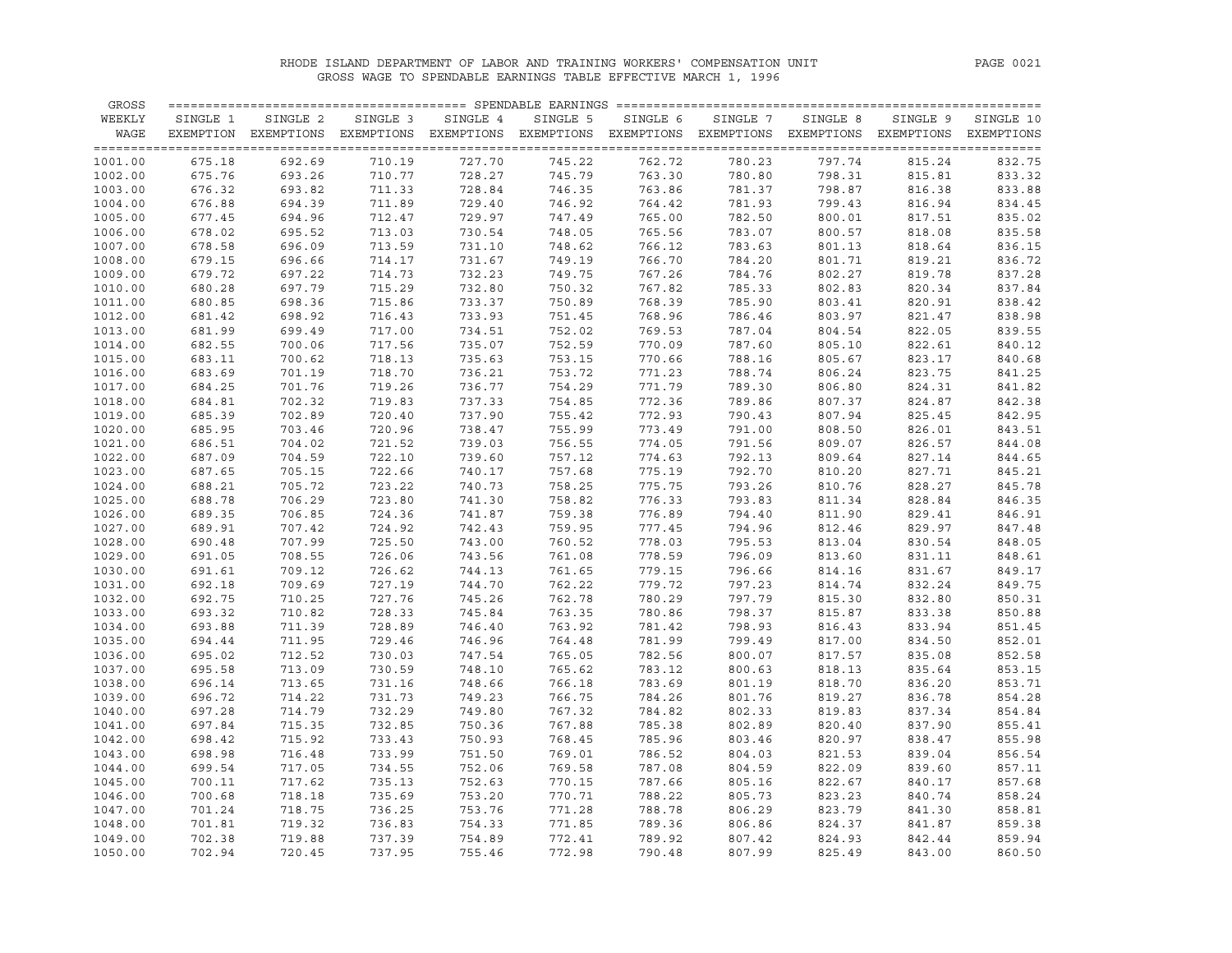| GROSS   |          |                                                                                                              |          |          |          |          |          |          |          |           |
|---------|----------|--------------------------------------------------------------------------------------------------------------|----------|----------|----------|----------|----------|----------|----------|-----------|
| WEEKLY  | SINGLE 1 | SINGLE 2                                                                                                     | SINGLE 3 | SINGLE 4 | SINGLE 5 | SINGLE 6 | SINGLE 7 | SINGLE 8 | SINGLE 9 | SINGLE 10 |
| WAGE    |          | EXEMPTION EXEMPTIONS EXEMPTIONS EXEMPTIONS EXEMPTIONS EXEMPTIONS EXEMPTIONS EXEMPTIONS EXEMPTIONS EXEMPTIONS |          |          |          |          |          |          |          |           |
|         |          |                                                                                                              |          |          |          |          |          |          |          |           |
| 1051.00 | 703.51   | 721.02                                                                                                       | 738.52   | 756.03   | 773.55   | 791.05   | 808.56   | 826.07   | 843.57   | 861.08    |
| 1052.00 | 704.08   | 721.58                                                                                                       | 739.09   | 756.59   | 774.11   | 791.62   | 809.12   | 826.63   | 844.13   | 861.64    |
| 1053.00 | 704.65   | 722.15                                                                                                       | 739.66   | 757.17   | 774.68   | 792.19   | 809.70   | 827.20   | 844.71   | 862.21    |
| 1054.00 | 705.21   | 722.72                                                                                                       | 740.22   | 757.73   | 775.25   | 792.75   | 810.26   | 827.76   | 845.27   | 862.78    |
| 1055.00 | 705.77   | 723.28                                                                                                       | 740.79   | 758.29   | 775.81   | 793.32   | 810.82   | 828.33   | 845.83   | 863.34    |
| 1056.00 | 706.35   | 723.85                                                                                                       | 741.36   | 758.87   | 776.38   | 793.89   | 811.40   | 828.90   | 846.41   | 863.91    |
| 1057.00 | 706.91   | 724.42                                                                                                       | 741.92   | 759.43   | 776.95   | 794.45   | 811.96   | 829.46   | 846.97   | 864.48    |
| 1058.00 | 707.47   | 724.98                                                                                                       | 742.49   | 759.99   | 777.51   | 795.02   | 812.52   | 830.03   | 847.53   | 865.04    |
| 1059.00 | 708.05   | 725.55                                                                                                       | 743.06   | 760.56   | 778.08   | 795.59   | 813.09   | 830.60   | 848.11   | 865.61    |
| 1060.00 | 708.61   | 726.12                                                                                                       | 743.62   | 761.13   | 778.65   | 796.15   | 813.66   | 831.16   | 848.67   | 866.17    |
| 1061.00 | 709.17   | 726.68                                                                                                       | 744.18   | 761.69   | 779.21   | 796.71   | 814.22   | 831.73   | 849.23   | 866.74    |
| 1062.00 | 709.75   | 727.25                                                                                                       | 744.76   | 762.26   | 779.78   | 797.29   | 814.79   | 832.30   | 849.80   | 867.31    |
| 1063.00 | 710.31   | 727.81                                                                                                       | 745.32   | 762.83   | 780.34   | 797.85   | 815.36   | 832.86   | 850.37   | 867.87    |
| 1064.00 | 710.87   | 728.38                                                                                                       | 745.88   | 763.39   | 780.91   | 798.41   | 815.92   | 833.42   | 850.93   | 868.44    |
| 1065.00 | 711.44   | 728.95                                                                                                       | 746.46   | 763.96   | 781.48   | 798.99   | 816.49   | 834.00   | 851.50   | 869.01    |
| 1066.00 | 712.01   | 729.51                                                                                                       | 747.02   | 764.53   | 782.04   | 799.55   | 817.06   | 834.56   | 852.07   | 869.57    |
| 1067.00 | 712.57   | 730.08                                                                                                       | 747.58   | 765.09   | 782.61   | 800.11   | 817.62   | 835.12   | 852.63   | 870.14    |
| 1068.00 | 713.14   | 730.65                                                                                                       | 748.16   | 765.66   | 783.18   | 800.69   | 818.19   | 835.70   | 853.20   | 870.71    |
| 1069.00 | 713.71   | 731.21                                                                                                       | 748.72   | 766.22   | 783.74   | 801.25   | 818.75   | 836.26   | 853.77   | 871.27    |
| 1070.00 | 714.27   | 731.78                                                                                                       | 749.28   | 766.79   | 784.31   | 801.81   | 819.32   | 836.82   | 854.33   | 871.83    |
| 1071.00 | 714.84   | 732.35                                                                                                       | 749.85   | 767.36   | 784.88   | 802.38   | 819.89   | 837.40   | 854.90   | 872.41    |
| 1072.00 | 715.41   | 732.91                                                                                                       | 750.42   | 767.92   | 785.44   | 802.95   | 820.45   | 837.96   | 855.46   | 872.97    |
| 1073.00 | 715.98   | 733.48                                                                                                       | 750.99   | 768.50   | 786.01   | 803.52   | 821.03   | 838.53   | 856.04   | 873.54    |
| 1074.00 | 716.54   | 734.05                                                                                                       | 751.55   | 769.06   | 786.58   | 804.08   | 821.59   | 839.09   | 856.60   | 874.11    |
| 1075.00 | 717.10   | 734.61                                                                                                       | 752.12   | 769.62   | 787.14   | 804.65   | 822.15   | 839.66   | 857.16   | 874.67    |
| 1076.00 | 717.68   | 735.18                                                                                                       | 752.69   | 770.20   | 787.71   | 805.22   | 822.73   | 840.23   | 857.74   | 875.24    |
| 1077.00 | 718.24   | 735.75                                                                                                       | 753.25   | 770.76   | 788.28   | 805.78   | 823.29   | 840.79   | 858.30   | 875.81    |
| 1078.00 | 718.80   | 736.31                                                                                                       | 753.82   | 771.32   | 788.84   | 806.35   | 823.85   | 841.36   | 858.86   | 876.37    |
| 1079.00 | 719.38   | 736.88                                                                                                       | 754.39   | 771.89   | 789.41   | 806.92   | 824.42   | 841.93   | 859.44   | 876.94    |
| 1080.00 | 719.94   | 737.45                                                                                                       | 754.95   | 772.46   | 789.98   | 807.48   | 824.99   | 842.49   | 860.00   | 877.50    |
| 1081.00 | 720.50   | 738.01                                                                                                       | 755.51   | 773.02   | 790.54   | 808.04   | 825.55   | 843.06   | 860.56   | 878.07    |
| 1082.00 | 721.08   | 738.58                                                                                                       | 756.09   | 773.59   | 791.11   | 808.62   | 826.12   | 843.63   | 861.13   | 878.64    |
| 1083.00 | 721.60   | 739.14                                                                                                       | 756.65   | 774.16   | 791.67   | 809.18   | 826.69   | 844.19   | 861.70   | 879.20    |
| 1084.00 | 722.13   | 739.71                                                                                                       | 757.21   | 774.72   | 792.24   | 809.74   | 827.25   | 844.75   | 862.26   | 879.77    |
| 1085.00 | 722.66   | 740.28                                                                                                       | 757.79   | 775.29   | 792.81   | 810.32   | 827.82   | 845.33   | 862.83   | 880.34    |
| 1086.00 | 723.18   | 740.84                                                                                                       | 758.35   | 775.86   | 793.37   | 810.88   | 828.39   | 845.89   | 863.40   | 880.90    |
| 1087.00 | 723.71   | 741.41                                                                                                       | 758.91   | 776.42   | 793.94   | 811.44   | 828.95   | 846.45   | 863.96   | 881.47    |
| 1088.00 | 724.24   | 741.98                                                                                                       | 759.49   | 776.99   | 794.51   | 812.02   | 829.52   | 847.03   | 864.53   | 882.04    |
| 1089.00 | 724.77   | 742.54                                                                                                       | 760.05   | 777.55   | 795.07   | 812.58   | 830.08   | 847.59   | 865.10   | 882.60    |
| 1090.00 | 725.29   | 743.11                                                                                                       | 760.61   | 778.12   | 795.64   | 813.14   | 830.65   | 848.15   | 865.66   | 883.16    |
| 1091.00 | 725.83   | 743.68                                                                                                       | 761.18   | 778.69   | 796.21   | 813.71   | 831.22   | 848.73   | 866.23   | 883.74    |
| 1092.00 | 726.35   | 744.24                                                                                                       | 761.75   | 779.25   | 796.77   | 814.28   | 831.78   | 849.29   | 866.79   | 884.30    |
| 1093.00 | 726.89   | 744.81                                                                                                       | 762.32   | 779.83   | 797.34   | 814.85   | 832.36   | 849.86   | 867.37   | 884.87    |
| 1094.00 | 727.41   | 745.38                                                                                                       | 762.88   | 780.39   | 797.91   | 815.41   | 832.92   | 850.42   | 867.93   | 885.44    |
| 1095.00 | 727.94   | 745.94                                                                                                       | 763.45   | 780.95   | 798.47   | 815.98   | 833.48   | 850.99   | 868.49   | 886.00    |
| 1096.00 | 728.47   | 746.51                                                                                                       | 764.02   | 781.53   | 799.04   | 816.55   | 834.06   | 851.56   | 869.07   | 886.57    |
| 1097.00 | 729.00   | 747.08                                                                                                       | 764.58   | 782.09   | 799.61   | 817.11   | 834.62   | 852.12   | 869.63   | 887.14    |
| 1098.00 | 729.52   | 747.64                                                                                                       | 765.15   | 782.65   | 800.17   | 817.68   | 835.18   | 852.69   | 870.19   | 887.70    |
| 1099.00 | 730.06   | 748.21                                                                                                       | 765.72   | 783.22   | 800.74   | 818.25   | 835.75   | 853.26   | 870.77   | 888.27    |
| 1100.00 | 730.58   | 748.78                                                                                                       | 766.28   | 783.79   | 801.31   | 818.81   | 836.32   | 853.82   | 871.33   | 888.83    |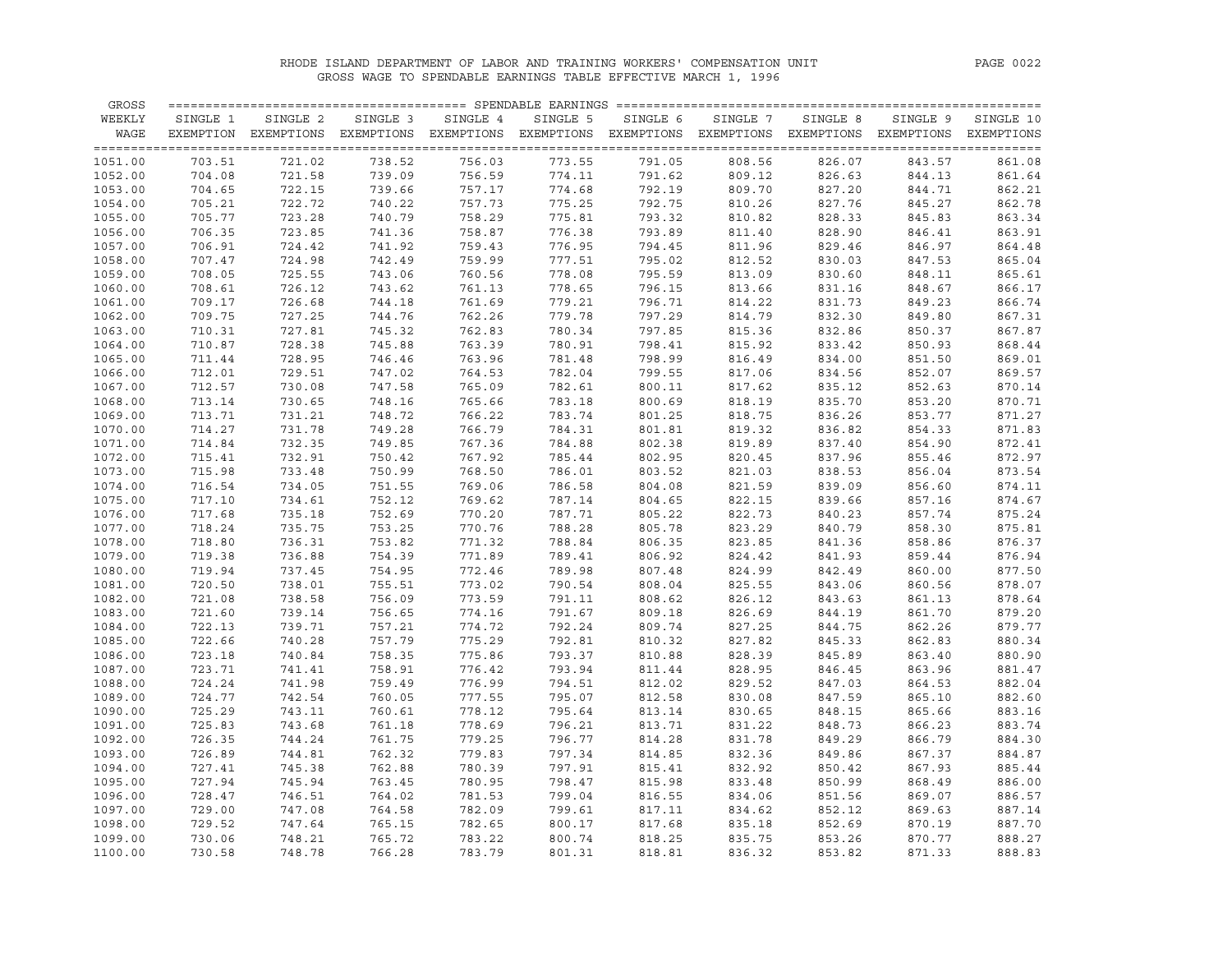| GROSS   |          |          |          |          |          |                                                                                                              |          |          |          |           |
|---------|----------|----------|----------|----------|----------|--------------------------------------------------------------------------------------------------------------|----------|----------|----------|-----------|
| WEEKLY  | SINGLE 1 | SINGLE 2 | SINGLE 3 | SINGLE 4 | SINGLE 5 | SINGLE 6                                                                                                     | SINGLE 7 | SINGLE 8 | SINGLE 9 | SINGLE 10 |
| WAGE    |          |          |          |          |          | EXEMPTION EXEMPTIONS EXEMPTIONS EXEMPTIONS EXEMPTIONS EXEMPTIONS EXEMPTIONS EXEMPTIONS EXEMPTIONS EXEMPTIONS |          |          |          |           |
|         |          |          |          |          |          |                                                                                                              |          |          |          |           |
| 1101.00 | 731.11   | 749.34   | 766.84   | 784.35   | 801.87   | 819.37                                                                                                       | 836.88   | 854.39   | 871.89   | 889.40    |
| 1102.00 | 731.64   | 749.91   | 767.42   | 784.92   | 802.44   | 819.95                                                                                                       | 837.45   | 854.96   | 872.46   | 889.97    |
| 1103.00 | 732.17   | 750.47   | 767.98   | 785.49   | 803.00   | 820.51                                                                                                       | 838.02   | 855.52   | 873.03   | 890.53    |
| 1104.00 | 732.69   | 751.04   | 768.54   | 786.05   | 803.57   | 821.07                                                                                                       | 838.58   | 856.08   | 873.59   | 891.10    |
| 1105.00 | 733.23   | 751.61   | 769.12   | 786.62   | 804.14   | 821.65                                                                                                       | 839.15   | 856.66   | 874.16   | 891.67    |
| 1106.00 | 733.75   | 752.17   | 769.68   | 787.19   | 804.70   | 822.21                                                                                                       | 839.72   | 857.22   | 874.73   | 892.23    |
| 1107.00 | 734.27   | 752.74   | 770.24   | 787.75   | 805.27   | 822.77                                                                                                       | 840.28   | 857.78   | 875.29   | 892.80    |
| 1108.00 | 734.81   | 753.31   | 770.82   | 788.32   | 805.84   | 823.35                                                                                                       | 840.85   | 858.36   | 875.86   | 893.37    |
| 1109.00 | 735.33   | 753.87   | 771.38   | 788.88   | 806.40   | 823.91                                                                                                       | 841.41   | 858.92   | 876.43   | 893.93    |
| 1110.00 | 735.86   | 754.44   | 771.94   | 789.45   | 806.97   | 824.47                                                                                                       | 841.98   | 859.48   | 876.99   | 894.49    |
| 1111.00 | 736.39   | 755.01   | 772.51   | 790.02   | 807.54   | 825.04                                                                                                       | 842.55   | 860.06   | 877.56   | 895.07    |
| 1112.00 | 736.92   | 755.57   | 773.08   | 790.58   | 808.10   | 825.61                                                                                                       | 843.11   | 860.62   | 878.12   | 895.63    |
| 1113.00 | 737.45   | 756.14   | 773.65   | 791.16   | 808.67   | 826.18                                                                                                       | 843.69   | 861.19   | 878.70   | 896.20    |
| 1114.00 | 737.98   | 756.71   | 774.21   | 791.72   | 809.24   | 826.74                                                                                                       | 844.25   | 861.75   | 879.26   | 896.77    |
| 1115.00 | 738.50   | 757.27   | 774.78   | 792.28   | 809.80   | 827.31                                                                                                       | 844.81   | 862.32   | 879.82   | 897.33    |
| 1116.00 | 739.04   | 757.84   | 775.35   | 792.86   | 810.37   | 827.88                                                                                                       | 845.39   | 862.89   | 880.40   | 897.90    |
| 1117.00 | 739.56   | 758.41   | 775.91   | 793.42   | 810.94   | 828.44                                                                                                       | 845.95   | 863.45   | 880.96   | 898.47    |
| 1118.00 | 740.09   | 758.97   | 776.48   | 793.98   | 811.50   | 829.01                                                                                                       | 846.51   | 864.02   | 881.52   | 899.03    |
| 1119.00 | 740.62   | 759.54   | 777.05   | 794.55   | 812.07   | 829.58                                                                                                       | 847.08   | 864.59   | 882.10   | 899.60    |
| 1120.00 | 741.15   | 760.11   | 777.61   | 795.12   | 812.64   | 830.14                                                                                                       | 847.65   | 865.15   | 882.66   | 900.16    |
| 1121.00 | 741.67   | 760.67   | 778.17   | 795.68   | 813.20   | 830.70                                                                                                       | 848.21   | 865.72   | 883.22   | 900.73    |
|         | 742.21   |          | 778.75   |          |          |                                                                                                              |          |          |          |           |
| 1122.00 | 742.73   | 761.24   |          | 796.25   | 813.77   | 831.28                                                                                                       | 848.78   | 866.29   | 883.79   | 901.30    |
| 1123.00 |          | 761.80   | 779.31   | 796.82   | 814.33   | 831.84                                                                                                       | 849.35   | 866.85   | 884.36   | 901.86    |
| 1124.00 | 743.26   | 762.37   | 779.87   | 797.38   | 814.90   | 832.40                                                                                                       | 849.91   | 867.41   | 884.92   | 902.43    |
| 1125.00 | 743.79   | 762.94   | 780.45   | 797.95   | 815.47   | 832.98                                                                                                       | 850.48   | 867.99   | 885.49   | 903.00    |
| 1126.00 | 744.31   | 763.50   | 781.01   | 798.52   | 816.03   | 833.54                                                                                                       | 851.05   | 868.55   | 886.06   | 903.56    |
| 1127.00 | 744.84   | 764.07   | 781.57   | 799.08   | 816.60   | 834.10                                                                                                       | 851.61   | 869.11   | 886.62   | 904.13    |
| 1128.00 | 745.37   | 764.64   | 782.15   | 799.65   | 817.17   | 834.68                                                                                                       | 852.18   | 869.69   | 887.19   | 904.70    |
| 1129.00 | 745.90   | 765.20   | 782.71   | 800.21   | 817.73   | 835.24                                                                                                       | 852.74   | 870.25   | 887.76   | 905.26    |
| 1130.00 | 746.42   | 765.77   | 783.27   | 800.78   | 818.30   | 835.80                                                                                                       | 853.31   | 870.81   | 888.32   | 905.82    |
| 1131.00 | 746.96   | 766.34   | 783.84   | 801.35   | 818.87   | 836.37                                                                                                       | 853.88   | 871.39   | 888.89   | 906.40    |
| 1132.00 | 747.48   | 766.86   | 784.41   | 801.91   | 819.43   | 836.94                                                                                                       | 854.44   | 871.95   | 889.45   | 906.96    |
| 1133.00 | 748.02   | 767.40   | 784.98   | 802.49   | 820.00   | 837.51                                                                                                       | 855.02   | 872.52   | 890.03   | 907.53    |
| 1134.00 | 748.54   | 767.92   | 785.54   | 803.05   | 820.57   | 838.07                                                                                                       | 855.58   | 873.08   | 890.59   | 908.10    |
| 1135.00 | 749.07   | 768.45   | 786.11   | 803.61   | 821.13   | 838.64                                                                                                       | 856.14   | 873.65   | 891.15   | 908.66    |
| 1136.00 | 749.60   | 768.98   | 786.68   | 804.19   | 821.70   | 839.21                                                                                                       | 856.72   | 874.22   | 891.73   | 909.23    |
| 1137.00 | 750.13   | 769.51   | 787.24   | 804.75   | 822.27   | 839.77                                                                                                       | 857.28   | 874.78   | 892.29   | 909.80    |
| 1138.00 | 750.65   | 770.03   | 787.81   | 805.31   | 822.83   | 840.34                                                                                                       | 857.84   | 875.35   | 892.85   | 910.36    |
| 1139.00 | 751.19   | 770.57   | 788.38   | 805.88   | 823.40   | 840.91                                                                                                       | 858.41   | 875.92   | 893.43   | 910.93    |
| 1140.00 | 751.71   | 771.09   | 788.94   | 806.45   | 823.97   | 841.47                                                                                                       | 858.98   | 876.48   | 893.99   | 911.49    |
| 1141.00 | 752.24   | 771.62   | 789.50   | 807.01   | 824.53   | 842.03                                                                                                       | 859.54   | 877.05   | 894.55   | 912.06    |
| 1142.00 | 752.77   | 772.15   | 790.08   | 807.58   | 825.10   | 842.61                                                                                                       | 860.11   | 877.62   | 895.12   | 912.63    |
| 1143.00 | 753.30   | 772.68   | 790.64   | 808.15   | 825.66   | 843.17                                                                                                       | 860.68   | 878.18   | 895.69   | 913.19    |
| 1144.00 | 753.82   | 773.20   | 791.20   | 808.71   | 826.23   | 843.73                                                                                                       | 861.24   | 878.74   | 896.25   | 913.76    |
| 1145.00 | 754.36   | 773.74   | 791.78   | 809.28   | 826.80   | 844.31                                                                                                       | 861.81   | 879.32   | 896.82   | 914.33    |
| 1146.00 | 754.88   | 774.26   | 792.34   | 809.85   | 827.36   | 844.87                                                                                                       | 862.38   | 879.88   | 897.39   | 914.89    |
| 1147.00 | 755.40   | 774.78   | 792.90   | 810.41   | 827.93   | 845.43                                                                                                       | 862.94   | 880.44   | 897.95   | 915.46    |
| 1148.00 | 755.94   | 775.32   | 793.48   | 810.98   | 828.50   | 846.01                                                                                                       | 863.51   | 881.02   | 898.52   | 916.03    |
| 1149.00 | 756.46   | 775.84   | 794.04   | 811.54   | 829.06   | 846.57                                                                                                       | 864.07   | 881.58   | 899.09   | 916.59    |
| 1150.00 | 756.99   | 776.37   | 794.60   | 812.11   | 829.63   | 847.13                                                                                                       | 864.64   | 882.14   | 899.65   | 917.15    |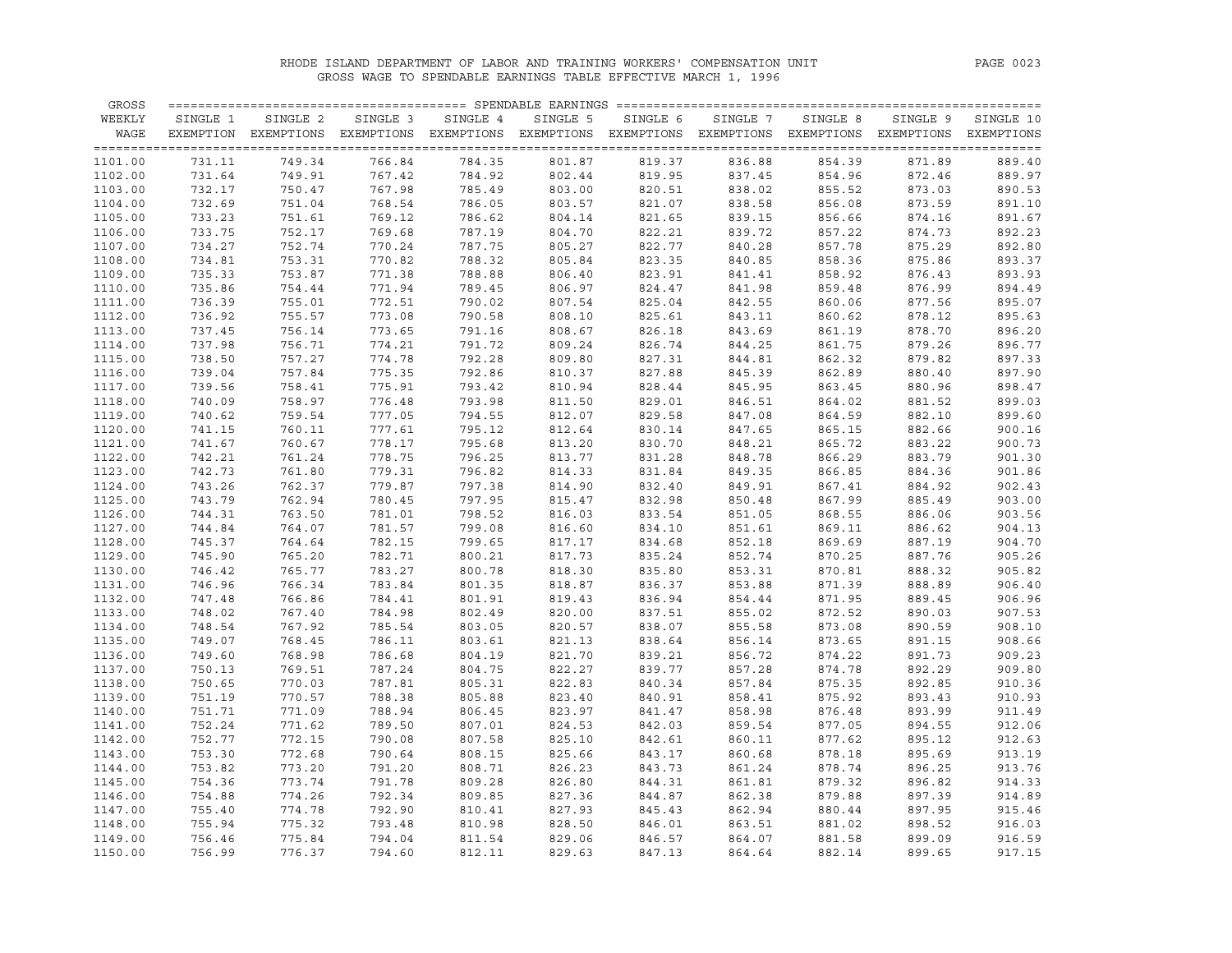#### RHODE ISLAND DEPARTMENT OF LABOR AND TRAINING WORKERS' COMPENSATION UNIT PAGE 0024 GROSS WAGE TO SPENDABLE EARNINGS TABLE EFFECTIVE MARCH 1, 1996

| GROSS   |          |                                                                                                              |          |          |          |          |          |          |          |           |
|---------|----------|--------------------------------------------------------------------------------------------------------------|----------|----------|----------|----------|----------|----------|----------|-----------|
| WEEKLY  | SINGLE 1 | SINGLE 2                                                                                                     | SINGLE 3 | SINGLE 4 | SINGLE 5 | SINGLE 6 | SINGLE 7 | SINGLE 8 | SINGLE 9 | SINGLE 10 |
| WAGE    |          | EXEMPTION EXEMPTIONS EXEMPTIONS EXEMPTIONS EXEMPTIONS EXEMPTIONS EXEMPTIONS EXEMPTIONS EXEMPTIONS EXEMPTIONS |          |          |          |          |          |          |          |           |
|         |          |                                                                                                              |          |          |          |          |          |          |          |           |
| 1151.00 | 757.52   | 776.90                                                                                                       | 795.17   | 812.68   | 830.20   | 847.70   | 865.21   | 882.72   | 900.22   | 917.73    |
| 1152.00 | 758.05   | 777.43                                                                                                       | 795.74   | 813.24   | 830.76   | 848.27   | 865.77   | 883.28   | 900.78   | 918.29    |
| 1153.00 | 758.58   | 777.96                                                                                                       | 796.31   | 813.82   | 831.33   | 848.84   | 866.35   | 883.85   | 901.36   | 918.86    |
| 1154.00 | 759.11   | 778.49                                                                                                       | 796.87   | 814.38   | 831.90   | 849.40   | 866.91   | 884.41   | 901.92   | 919.43    |
| 1155.00 | 759.63   | 779.01                                                                                                       | 797.44   | 814.94   | 832.46   | 849.97   | 867.47   | 884.98   | 902.48   | 919.99    |
| 1156.00 | 760.17   | 779.55                                                                                                       | 798.01   | 815.52   | 833.03   | 850.54   | 868.05   | 885.55   | 903.06   | 920.56    |
| 1157.00 | 760.69   | 780.07                                                                                                       | 798.57   | 816.08   | 833.60   | 851.10   | 868.61   | 886.11   | 903.62   | 921.13    |
| 1158.00 | 761.22   | 780.60                                                                                                       | 799.14   | 816.64   | 834.16   | 851.67   | 869.17   | 886.68   | 904.18   | 921.69    |
| 1159.00 | 761.75   | 781.13                                                                                                       | 799.71   | 817.21   | 834.73   | 852.24   | 869.74   | 887.25   | 904.76   | 922.26    |
| 1160.00 | 762.28   | 781.66                                                                                                       | 800.27   | 817.78   | 835.30   | 852.80   | 870.31   | 887.81   | 905.32   | 922.82    |
| 1161.00 | 762.80   | 782.18                                                                                                       | 800.83   | 818.34   | 835.86   | 853.36   | 870.87   | 888.38   | 905.88   | 923.39    |
| 1162.00 | 763.34   | 782.72                                                                                                       | 801.41   | 818.91   | 836.43   | 853.94   | 871.44   | 888.95   | 906.45   | 923.96    |
| 1163.00 | 763.86   | 783.24                                                                                                       | 801.97   | 819.48   | 836.99   | 854.50   | 872.01   | 889.51   | 907.02   | 924.52    |
| 1164.00 | 764.39   | 783.77                                                                                                       | 802.53   | 820.04   | 837.56   | 855.06   | 872.57   | 890.07   | 907.58   | 925.09    |
| 1165.00 | 764.92   | 784.30                                                                                                       | 803.11   | 820.61   | 838.13   | 855.64   | 873.14   | 890.65   | 908.15   | 925.66    |
| 1166.00 | 765.44   | 784.82                                                                                                       | 803.67   | 821.18   | 838.69   | 856.20   | 873.71   | 891.21   | 908.72   | 926.22    |
| 1167.00 | 765.97   | 785.35                                                                                                       | 804.23   | 821.74   | 839.26   | 856.76   | 874.27   | 891.77   | 909.28   | 926.79    |
| 1168.00 | 766.50   | 785.88                                                                                                       | 804.81   | 822.31   | 839.83   | 857.34   | 874.84   | 892.35   | 909.85   | 927.36    |
| 1169.00 | 767.03   | 786.41                                                                                                       | 805.37   | 822.87   | 840.39   | 857.90   | 875.40   | 892.91   | 910.42   | 927.92    |
| 1170.00 | 767.55   | 786.93                                                                                                       | 805.93   | 823.44   | 840.96   | 858.46   | 875.97   | 893.47   | 910.98   | 928.48    |
| 1171.00 | 768.09   | 787.47                                                                                                       | 806.50   | 824.01   | 841.53   | 859.03   | 876.54   | 894.05   | 911.55   | 929.06    |
| 1172.00 | 768.61   | 787.99                                                                                                       | 807.07   | 824.57   | 842.09   | 859.60   | 877.10   | 894.61   | 912.11   | 929.62    |
| 1173.00 | 769.15   | 788.53                                                                                                       | 807.64   | 825.15   | 842.66   | 860.17   | 877.68   | 895.18   | 912.69   | 930.19    |
| 1174.00 | 769.67   | 789.05                                                                                                       | 808.20   | 825.71   | 843.23   | 860.73   | 878.24   | 895.74   | 913.25   | 930.76    |
| 1175.00 | 770.20   | 789.58                                                                                                       | 808.77   | 826.27   | 843.79   | 861.30   | 878.80   | 896.31   | 913.81   | 931.32    |
| 1176.00 | 770.73   | 790.11                                                                                                       | 809.34   | 826.85   | 844.36   | 861.87   | 879.38   | 896.88   | 914.39   | 931.89    |
| 1177.00 | 771.26   | 790.64                                                                                                       | 809.90   | 827.41   | 844.93   | 862.43   | 879.94   | 897.44   | 914.95   | 932.46    |
| 1178.00 | 771.78   | 791.16                                                                                                       | 810.47   | 827.97   | 845.49   | 863.00   | 880.50   | 898.01   | 915.51   | 933.02    |
| 1179.00 | 772.32   | 791.70                                                                                                       | 811.04   | 828.54   | 846.06   | 863.57   | 881.07   | 898.58   | 916.09   | 933.59    |
| 1180.00 | 772.84   | 792.22                                                                                                       | 811.60   | 829.11   | 846.63   | 864.13   | 881.64   | 899.14   | 916.65   | 934.15    |
| 1181.00 | 773.37   | 792.75                                                                                                       | 812.14   | 829.67   | 847.19   | 864.69   | 882.20   | 899.71   | 917.21   | 934.72    |
| 1182.00 | 773.90   | 793.28                                                                                                       | 812.67   | 830.24   | 847.76   | 865.27   | 882.77   | 900.28   | 917.78   | 935.29    |
| 1183.00 | 774.43   | 793.81                                                                                                       | 813.20   | 830.81   | 848.32   | 865.83   | 883.34   | 900.84   | 918.35   | 935.85    |
| 1184.00 | 774.95   | 794.33                                                                                                       | 813.72   | 831.37   | 848.89   | 866.39   | 883.90   | 901.40   | 918.91   | 936.42    |
| 1185.00 | 775.49   | 794.87                                                                                                       | 814.26   | 831.94   | 849.46   | 866.97   | 884.47   | 901.98   | 919.48   | 936.99    |
| 1186.00 | 776.01   | 795.39                                                                                                       | 814.78   | 832.51   | 850.02   | 867.53   | 885.04   | 902.54   | 920.05   | 937.55    |
| 1187.00 | 776.53   | 795.91                                                                                                       | 815.31   | 833.07   | 850.59   | 868.09   | 885.60   | 903.10   | 920.61   | 938.12    |
| 1188.00 | 777.07   | 796.45                                                                                                       | 815.84   | 833.64   | 851.16   | 868.67   | 886.17   | 903.68   | 921.18   | 938.69    |
| 1189.00 | 777.59   | 796.97                                                                                                       | 816.37   | 834.20   | 851.72   | 869.23   | 886.73   | 904.24   | 921.75   | 939.25    |
| 1190.00 | 778.12   | 797.50                                                                                                       | 816.89   | 834.77   | 852.29   | 869.79   | 887.30   | 904.80   | 922.31   | 939.81    |
| 1191.00 | 778.65   | 798.03                                                                                                       | 817.43   | 835.34   | 852.86   | 870.36   | 887.87   | 905.38   | 922.88   | 940.39    |
| 1192.00 | 779.18   | 798.56                                                                                                       | 817.95   | 835.90   | 853.42   | 870.93   | 888.43   | 905.94   | 923.44   | 940.95    |
| 1193.00 | 779.71   | 799.09                                                                                                       | 818.49   | 836.48   | 853.99   | 871.50   | 889.01   | 906.51   | 924.02   | 941.52    |
| 1194.00 | 780.24   | 799.62                                                                                                       | 819.01   | 837.04   | 854.56   | 872.06   | 889.57   | 907.07   | 924.58   | 942.09    |
| 1195.00 | 780.76   | 800.14                                                                                                       | 819.54   | 837.60   | 855.12   | 872.63   | 890.13   | 907.64   | 925.14   | 942.65    |
| 1196.00 | 781.30   | 800.68                                                                                                       | 820.07   | 838.18   | 855.69   | 873.20   | 890.71   | 908.21   | 925.72   | 943.22    |
| 1197.00 | 781.82   | 801.20                                                                                                       | 820.59   | 838.74   | 856.26   | 873.76   | 891.27   | 908.77   | 926.28   | 943.79    |
| 1198.00 | 782.35   | 801.73                                                                                                       | 821.12   | 839.30   | 856.82   | 874.33   | 891.83   | 909.34   | 926.84   | 944.35    |
| 1199.00 | 782.88   | 802.26                                                                                                       | 821.65   | 839.87   | 857.39   | 874.90   | 892.40   | 909.91   | 927.42   | 944.92    |
| 1200.00 | 783.41   | 802.79                                                                                                       | 822.18   | 840.44   | 857.96   | 875.46   | 892.97   | 910.47   | 927.98   | 945.48    |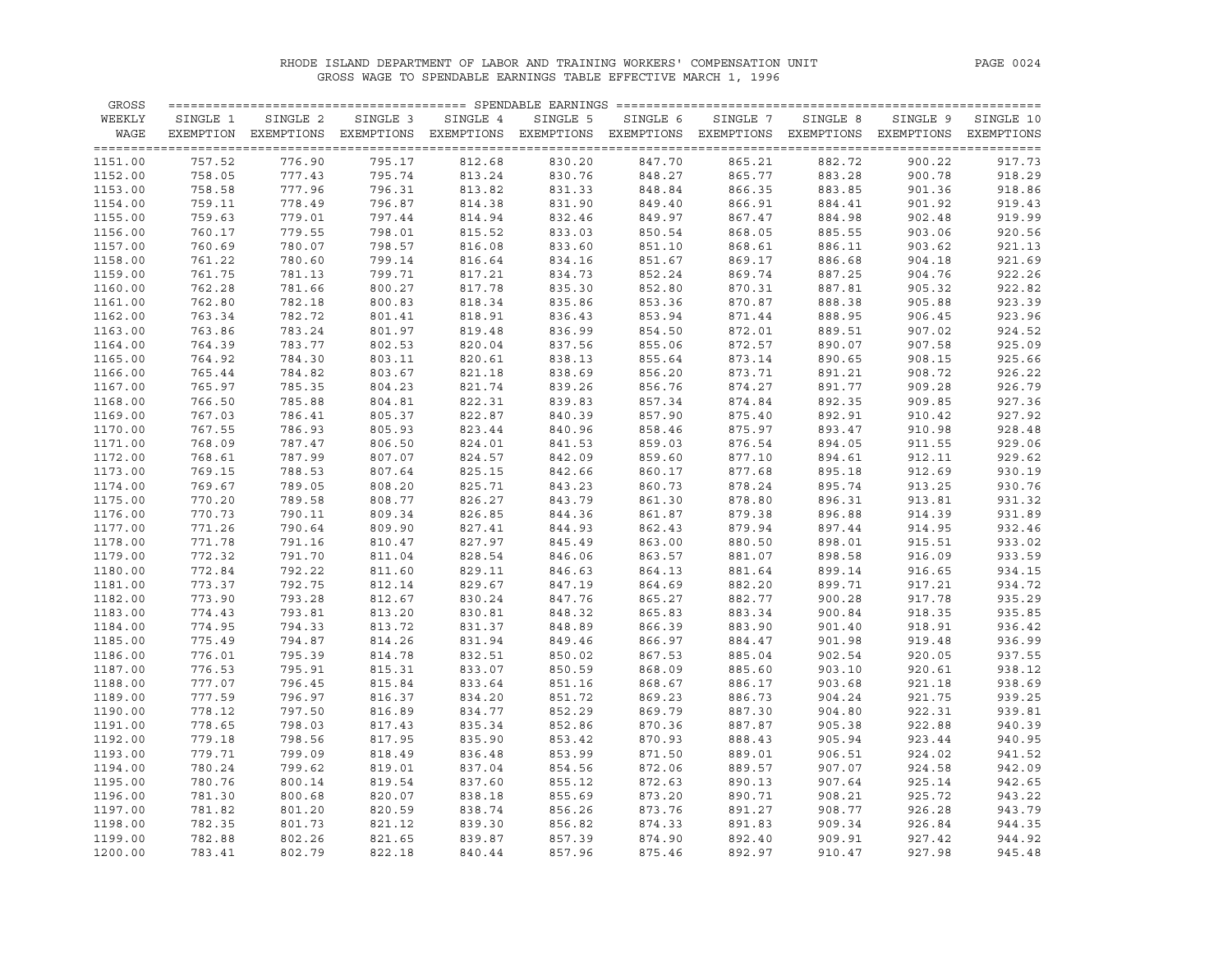| GROSS   |          |                                                                                                              |          |          |          |          |          |          |          |           |
|---------|----------|--------------------------------------------------------------------------------------------------------------|----------|----------|----------|----------|----------|----------|----------|-----------|
| WEEKLY  | SINGLE 1 | SINGLE 2                                                                                                     | SINGLE 3 | SINGLE 4 | SINGLE 5 | SINGLE 6 | SINGLE 7 | SINGLE 8 | SINGLE 9 | SINGLE 10 |
| WAGE    |          | EXEMPTION EXEMPTIONS EXEMPTIONS EXEMPTIONS EXEMPTIONS EXEMPTIONS EXEMPTIONS EXEMPTIONS EXEMPTIONS EXEMPTIONS |          |          |          |          |          |          |          |           |
|         |          |                                                                                                              |          |          |          |          |          |          |          |           |
| 1201.00 | 783.93   | 803.31                                                                                                       | 822.70   | 841.00   | 858.52   | 876.02   | 893.53   | 911.04   | 928.54   | 946.05    |
| 1202.00 | 784.47   | 803.85                                                                                                       | 823.24   | 841.57   | 859.09   | 876.60   | 894.10   | 911.61   | 929.11   | 946.62    |
| 1203.00 | 784.99   | 804.37                                                                                                       | 823.76   | 842.14   | 859.65   | 877.16   | 894.67   | 912.17   | 929.68   | 947.18    |
| 1204.00 | 785.52   | 804.90                                                                                                       | 824.29   | 842.70   | 860.22   | 877.72   | 895.23   | 912.73   | 930.24   | 947.75    |
| 1205.00 | 786.05   | 805.43                                                                                                       | 824.82   | 843.27   | 860.79   | 878.30   | 895.80   | 913.31   | 930.81   | 948.32    |
| 1206.00 | 786.57   | 805.95                                                                                                       | 825.35   | 843.84   | 861.35   | 878.86   | 896.37   | 913.87   | 931.38   | 948.88    |
| 1207.00 | 787.10   | 806.48                                                                                                       | 825.87   | 844.40   | 861.92   | 879.42   | 896.93   | 914.43   | 931.94   | 949.45    |
| 1208.00 | 787.63   | 807.01                                                                                                       | 826.41   | 844.97   | 862.49   | 880.00   | 897.50   | 915.01   | 932.51   | 950.02    |
| 1209.00 | 788.16   | 807.54                                                                                                       | 826.93   | 845.53   | 863.05   | 880.56   | 898.06   | 915.57   | 933.08   | 950.58    |
| 1210.00 | 788.68   | 808.06                                                                                                       | 827.46   | 846.10   | 863.62   | 881.12   | 898.63   | 916.13   | 933.64   | 951.14    |
| 1211.00 | 789.22   | 808.60                                                                                                       | 827.99   | 846.67   | 864.19   | 881.69   | 899.20   | 916.71   | 934.21   | 951.72    |
| 1212.00 | 789.74   | 809.12                                                                                                       | 828.52   | 847.23   | 864.75   | 882.26   | 899.76   | 917.27   | 934.77   | 952.28    |
| 1213.00 | 790.28   | 809.66                                                                                                       | 829.05   | 847.81   | 865.32   | 882.83   | 900.34   | 917.84   | 935.35   | 952.85    |
| 1214.00 | 790.80   | 810.18                                                                                                       | 829.58   | 848.37   | 865.89   | 883.39   | 900.90   | 918.40   | 935.91   | 953.42    |
| 1215.00 | 791.33   | 810.71                                                                                                       | 830.10   | 848.93   | 866.45   | 883.96   | 901.46   | 918.97   | 936.47   | 953.98    |
| 1216.00 | 791.86   | 811.24                                                                                                       | 830.64   | 849.51   | 867.02   | 884.53   | 902.04   | 919.54   | 937.05   | 954.55    |
| 1217.00 | 792.39   | 811.77                                                                                                       | 831.16   | 850.07   | 867.59   | 885.09   | 902.60   | 920.10   | 937.61   | 955.12    |
| 1218.00 | 792.91   | 812.29                                                                                                       | 831.68   | 850.63   | 868.15   | 885.66   | 903.16   | 920.67   | 938.17   | 955.68    |
| 1219.00 | 793.45   | 812.83                                                                                                       | 832.22   | 851.20   | 868.72   | 886.23   | 903.73   | 921.24   | 938.75   | 956.25    |
| 1220.00 | 793.97   | 813.35                                                                                                       | 832.74   | 851.77   | 869.29   | 886.79   | 904.30   | 921.80   | 939.31   | 956.81    |
| 1221.00 | 794.50   | 813.88                                                                                                       | 833.27   | 852.33   | 869.85   | 887.35   | 904.86   | 922.37   | 939.87   | 957.38    |
| 1222.00 | 795.03   | 814.41                                                                                                       | 833.80   | 852.90   | 870.42   | 887.93   | 905.43   | 922.94   | 940.44   | 957.95    |
| 1223.00 | 795.56   | 814.94                                                                                                       | 834.33   | 853.47   | 870.98   | 888.49   | 906.00   | 923.50   | 941.01   | 958.51    |
| 1224.00 | 796.08   | 815.46                                                                                                       | 834.85   | 854.03   | 871.55   | 889.05   | 906.56   | 924.06   | 941.57   | 959.08    |
| 1225.00 | 796.62   | 816.00                                                                                                       | 835.39   | 854.60   | 872.12   | 889.63   | 907.13   | 924.64   | 942.14   | 959.65    |
| 1226.00 | 797.14   | 816.52                                                                                                       | 835.91   | 855.17   | 872.68   | 890.19   | 907.70   | 925.20   | 942.71   | 960.21    |
| 1227.00 | 797.66   | 817.04                                                                                                       | 836.44   | 855.73   | 873.25   | 890.75   | 908.26   | 925.76   | 943.27   | 960.78    |
| 1228.00 | 798.20   | 817.58                                                                                                       | 836.97   | 856.30   | 873.82   | 891.33   | 908.83   | 926.34   | 943.84   | 961.35    |
| 1229.00 | 798.72   | 818.10                                                                                                       | 837.50   | 856.86   | 874.38   | 891.89   | 909.39   | 926.90   | 944.41   | 961.91    |
| 1230.00 | 799.25   | 818.63                                                                                                       | 838.02   | 857.40   | 874.95   | 892.45   | 909.96   | 927.46   | 944.97   | 962.47    |
| 1231.00 | 799.78   | 819.16                                                                                                       | 838.56   | 857.94   | 875.52   | 893.02   | 910.53   | 928.04   | 945.54   | 963.05    |
| 1232.00 | 800.31   | 819.69                                                                                                       | 839.08   | 858.46   | 876.08   | 893.59   | 911.09   | 928.60   | 946.10   | 963.61    |
| 1233.00 | 800.84   | 820.22                                                                                                       | 839.62   | 859.00   | 876.65   | 894.16   | 911.67   | 929.17   | 946.68   | 964.18    |
| 1234.00 | 801.37   | 820.75                                                                                                       | 840.14   | 859.52   | 877.22   | 894.72   | 912.23   | 929.73   | 947.24   | 964.75    |
| 1235.00 | 801.89   | 821.27                                                                                                       | 840.67   | 860.05   | 877.78   | 895.29   | 912.79   | 930.30   | 947.80   | 965.31    |
| 1236.00 | 802.43   | 821.81                                                                                                       | 841.20   | 860.58   | 878.35   | 895.86   | 913.37   | 930.87   | 948.38   | 965.88    |
| 1237.00 | 802.95   | 822.33                                                                                                       | 841.72   | 861.10   | 878.92   | 896.42   | 913.93   | 931.43   | 948.94   | 966.45    |
| 1238.00 | 803.48   | 822.86                                                                                                       | 842.25   | 861.63   | 879.48   | 896.99   | 914.49   | 932.00   | 949.50   | 967.01    |
| 1239.00 | 804.01   | 823.39                                                                                                       | 842.78   | 862.16   | 880.05   | 897.56   | 915.06   | 932.57   | 950.08   | 967.58    |
| 1240.00 | 804.54   | 823.92                                                                                                       | 843.31   | 862.69   | 880.62   | 898.12   | 915.63   | 933.13   | 950.64   | 968.14    |
| 1241.00 | 805.06   | 824.44                                                                                                       | 843.83   | 863.21   | 881.18   | 898.68   | 916.19   | 933.70   | 951.20   | 968.71    |
| 1242.00 | 805.60   | 824.98                                                                                                       | 844.37   | 863.75   | 881.75   | 899.26   | 916.76   | 934.27   | 951.77   | 969.28    |
| 1243.00 | 806.12   | 825.50                                                                                                       | 844.89   | 864.27   | 882.31   | 899.82   | 917.33   | 934.83   | 952.34   | 969.84    |
| 1244.00 | 806.65   | 826.03                                                                                                       | 845.42   | 864.80   | 882.88   | 900.38   | 917.89   | 935.39   | 952.90   | 970.41    |
| 1245.00 | 807.18   | 826.56                                                                                                       | 845.95   | 865.33   | 883.45   | 900.96   | 918.46   | 935.97   | 953.47   | 970.98    |
| 1246.00 | 807.70   | 827.08                                                                                                       | 846.48   | 865.86   | 884.01   | 901.52   | 919.03   | 936.53   | 954.04   | 971.54    |
| 1247.00 | 808.23   | 827.61                                                                                                       | 847.00   | 866.38   | 884.58   | 902.08   | 919.59   | 937.09   | 954.60   | 972.11    |
| 1248.00 | 808.76   | 828.14                                                                                                       | 847.54   | 866.92   | 885.15   | 902.66   | 920.16   | 937.67   | 955.17   | 972.68    |
| 1249.00 | 809.29   | 828.67                                                                                                       | 848.06   | 867.44   | 885.71   | 903.22   | 920.72   | 938.23   | 955.74   | 973.24    |
| 1250.00 | 809.81   | 829.19                                                                                                       | 848.59   | 867.97   | 886.28   | 903.78   | 921.29   | 938.79   | 956.30   | 973.80    |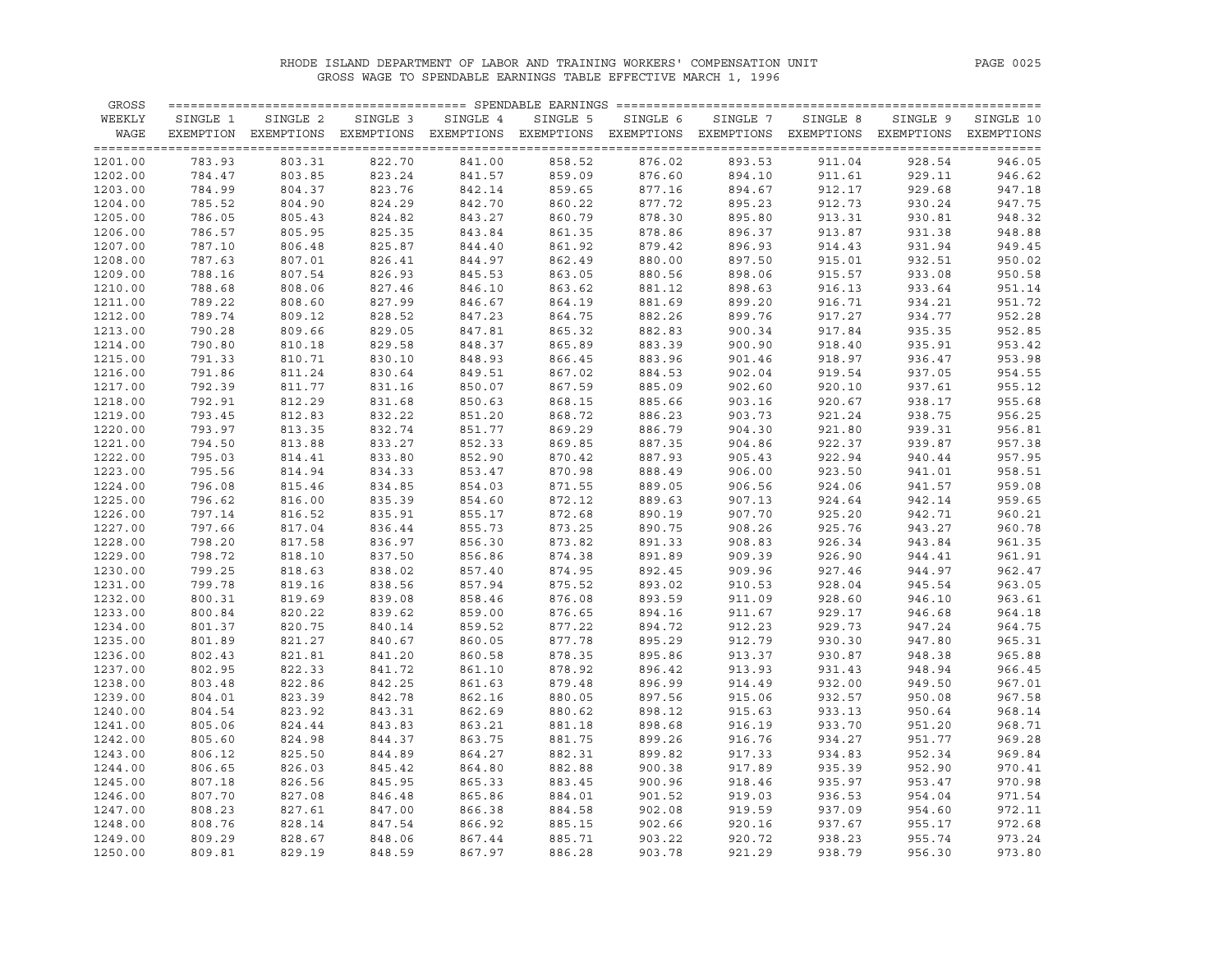| GROSS   |                  |                                                                                                              |                  |                  |                  |                  |                  |                  |          |                  |
|---------|------------------|--------------------------------------------------------------------------------------------------------------|------------------|------------------|------------------|------------------|------------------|------------------|----------|------------------|
| WEEKLY  | SINGLE 1         | SINGLE 2                                                                                                     | SINGLE 3         | SINGLE 4         | SINGLE 5         | SINGLE 6         | SINGLE 7         | SINGLE 8         | SINGLE 9 | SINGLE 10        |
| WAGE    |                  | EXEMPTION EXEMPTIONS EXEMPTIONS EXEMPTIONS EXEMPTIONS EXEMPTIONS EXEMPTIONS EXEMPTIONS EXEMPTIONS EXEMPTIONS |                  |                  |                  |                  |                  |                  |          |                  |
|         |                  |                                                                                                              |                  |                  |                  |                  |                  |                  |          |                  |
| 1251.00 | 810.35           | 829.73                                                                                                       | 849.12           | 868.50           | 886.85           | 904.35           | 921.86           | 939.37           | 956.87   | 974.38           |
| 1252.00 | 810.87           | 830.25                                                                                                       | 849.65           | 869.03           | 887.41           | 904.92           | 922.42           | 939.93           | 957.43   | 974.94           |
| 1253.00 | 811.41           | 830.79                                                                                                       | 850.18           | 869.56           | 887.98           | 905.49           | 923.00           | 940.50           | 958.01   | 975.51           |
| 1254.00 | 811.93           | 831.31                                                                                                       | 850.71           | 870.09           | 888.55           | 906.05           | 923.56           | 941.06           | 958.57   | 976.08           |
| 1255.00 | 812.46           | 831.84                                                                                                       | 851.23           | 870.61           | 889.11           | 906.62           | 924.12           | 941.63           | 959.13   | 976.64           |
| 1256.00 | 812.99           | 832.37                                                                                                       | 851.77<br>852.29 | 871.15           | 889.68<br>890.25 | 907.19<br>907.75 | 924.70<br>925.26 | 942.20<br>942.76 | 959.71   | 977.21<br>977.78 |
| 1257.00 | 813.52           | 832.90                                                                                                       |                  | 871.67           |                  |                  |                  |                  | 960.27   |                  |
| 1258.00 | 814.04           | 833.42                                                                                                       | 852.81           | 872.19           | 890.81           | 908.32           | 925.82           | 943.33           | 960.83   | 978.34           |
| 1259.00 | 814.58           | 833.96                                                                                                       | 853.35           | 872.73           | 891.38           | 908.89           | 926.39           | 943.90           | 961.41   | 978.91           |
| 1260.00 | 815.10           | 834.48                                                                                                       | 853.87           | 873.25           | 891.95           | 909.45           | 926.96           | 944.46           | 961.97   | 979.47           |
| 1261.00 | 815.63           | 835.01                                                                                                       | 854.40           | 873.78           | 892.51           | 910.01           | 927.52           | 945.03           | 962.53   | 980.04           |
| 1262.00 | 816.16           | 835.54                                                                                                       | 854.93           | 874.31           | 893.08           | 910.59           | 928.09           | 945.60           | 963.10   | 980.61           |
| 1263.00 | 816.69           | 836.07                                                                                                       | 855.46           | 874.84           | 893.64           | 911.15           | 928.66           | 946.16           | 963.67   | 981.17           |
| 1264.00 | 817.21           | 836.59                                                                                                       | 855.98           | 875.36           | 894.21           | 911.71           | 929.22           | 946.72           | 964.23   | 981.74           |
| 1265.00 | 817.75           | 837.13                                                                                                       | 856.52           | 875.90           | 894.78           | 912.29           | 929.79           | 947.30           | 964.80   | 982.31           |
| 1266.00 | 818.27           | 837.65                                                                                                       | 857.04           | 876.42           | 895.34           | 912.85           | 930.36           | 947.86           | 965.37   | 982.87           |
| 1267.00 | 818.79           | 838.17                                                                                                       | 857.57           | 876.95           | 895.91           | 913.41           | 930.92           | 948.42           | 965.93   | 983.44           |
| 1268.00 | 819.33           | 838.71                                                                                                       | 858.10           | 877.48           | 896.48           | 913.99           | 931.49           | 949.00           | 966.50   | 984.01           |
| 1269.00 | 819.85           | 839.23                                                                                                       | 858.63           | 878.01           | 897.04           | 914.55           | 932.05           | 949.56           | 967.07   | 984.57           |
| 1270.00 | 820.38           | 839.76                                                                                                       | 859.15           | 878.53           | 897.61           | 915.11           | 932.62           | 950.12           | 967.63   | 985.13           |
| 1271.00 | 820.91           | 840.29                                                                                                       | 859.69           | 879.07           | 898.18           | 915.68           | 933.19           | 950.70           | 968.20   | 985.71           |
| 1272.00 | 821.44           | 840.82                                                                                                       | 860.21           | 879.59           | 898.74           | 916.25           | 933.75           | 951.26           | 968.76   | 986.27           |
| 1273.00 | 821.97           | 841.35                                                                                                       | 860.75           | 880.13           | 899.31           | 916.82           | 934.33           | 951.83           | 969.34   | 986.84           |
| 1274.00 | 822.50           | 841.88                                                                                                       | 861.27           | 880.65           | 899.88           | 917.38           | 934.89           | 952.39           | 969.90   | 987.41           |
| 1275.00 | 823.02           | 842.40                                                                                                       | 861.80           | 881.18           | 900.44           | 917.95           | 935.45           | 952.96           | 970.46   | 987.97           |
| 1276.00 | 823.56           | 842.94                                                                                                       | 862.33           | 881.71           | 901.01           | 918.52           | 936.03           | 953.53           | 971.04   | 988.54           |
| 1277.00 | 824.08           | 843.46                                                                                                       | 862.85           | 882.23           | 901.58           | 919.08           | 936.59           | 954.09           | 971.60   | 989.11           |
| 1278.00 | 824.61           | 843.99                                                                                                       | 863.38           | 882.76           | 902.14           | 919.65           | 937.15           | 954.66           | 972.16   | 989.67           |
| 1279.00 | 825.14           | 844.52                                                                                                       | 863.91           | 883.29           | 902.67           | 920.22           | 937.72           | 955.23           | 972.74   | 990.24           |
| 1280.00 | 825.67           | 845.05                                                                                                       | 864.44           | 883.82           | 903.20           | 920.78           | 938.29           | 955.79           | 973.30   | 990.80           |
| 1281.00 | 826.19           | 845.57                                                                                                       | 864.96           | 884.34           | 903.72           | 921.34           | 938.85           | 956.36           | 973.86   | 991.37           |
| 1282.00 | 826.73           | 846.11                                                                                                       | 865.50           | 884.88           | 904.26           | 921.92           | 939.42           | 956.93           | 974.43   | 991.94           |
| 1283.00 | 827.25           | 846.63                                                                                                       | 866.02           | 885.40           | 904.78           | 922.48           | 939.99           | 957.49           | 975.00   | 992.50           |
| 1284.00 | 827.78<br>828.31 | 847.16                                                                                                       | 866.55<br>867.08 | 885.93<br>886.46 | 905.31<br>905.84 | 923.04<br>923.62 | 940.55<br>941.12 | 958.05<br>958.63 | 975.56   | 993.07           |
| 1285.00 |                  | 847.69                                                                                                       |                  |                  |                  |                  |                  |                  | 976.13   | 993.64           |
| 1286.00 | 828.83           | 848.21                                                                                                       | 867.61           | 886.99           | 906.37           | 924.18           | 941.69           | 959.19           | 976.70   | 994.20           |
| 1287.00 | 829.36           | 848.74                                                                                                       | 868.13           | 887.51           | 906.89           | 924.74           | 942.25           | 959.75           | 977.26   | 994.77           |
| 1288.00 | 829.89           | 849.27                                                                                                       | 868.67           | 888.05           | 907.43           | 925.32           | 942.82           | 960.33           | 977.83   | 995.34           |
| 1289.00 | 830.42           | 849.80                                                                                                       | 869.19           | 888.57           | 907.95           | 925.88           | 943.38           | 960.89           | 978.40   | 995.90           |
| 1290.00 | 830.94           | 850.32                                                                                                       | 869.72           | 889.10           | 908.48           | 926.44           | 943.95           | 961.45           | 978.96   | 996.46           |
| 1291.00 | 831.48           | 850.86                                                                                                       | 870.25           | 889.63           | 909.01           | 927.01           | 944.52           | 962.03           | 979.53   | 997.04           |
| 1292.00 | 832.00           | 851.38                                                                                                       | 870.78           | 890.16           | 909.54           | 927.58           | 945.08           | 962.59           | 980.09   | 997.60           |
| 1293.00 | 832.54           | 851.92                                                                                                       | 871.31           | 890.69           | 910.07           | 928.15           | 945.66           | 963.16           | 980.67   | 998.17           |
| 1294.00 | 833.06           | 852.44                                                                                                       | 871.84           | 891.22           | 910.60           | 928.71           | 946.22           | 963.72           | 981.23   | 998.74           |
| 1295.00 | 833.59           | 852.97                                                                                                       | 872.36           | 891.74           | 911.12           | 929.28           | 946.78           | 964.29           | 981.79   | 999.30           |
| 1296.00 | 834.12           | 853.50                                                                                                       | 872.90           | 892.28           | 911.66           | 929.85           | 947.36           | 964.86           | 982.37   | 999.87           |
| 1297.00 | 834.65           | 854.03                                                                                                       | 873.42           | 892.80           | 912.18           | 930.41           | 947.92           | 965.42           | 982.93   | 1000.44          |
| 1298.00 | 835.17           | 854.55                                                                                                       | 873.94           | 893.32           | 912.70           | 930.98           | 948.48           | 965.99           | 983.49   | 1001.00          |
| 1299.00 | 835.71           | 855.09                                                                                                       | 874.48           | 893.86           | 913.24           | 931.55           | 949.05           | 966.56           | 984.07   | 1001.57          |
| 1300.00 | 836.23           | 855.61                                                                                                       | 875.00           | 894.38           | 913.76           | 932.11           | 949.62           | 967.12           | 984.63   | 1002.13          |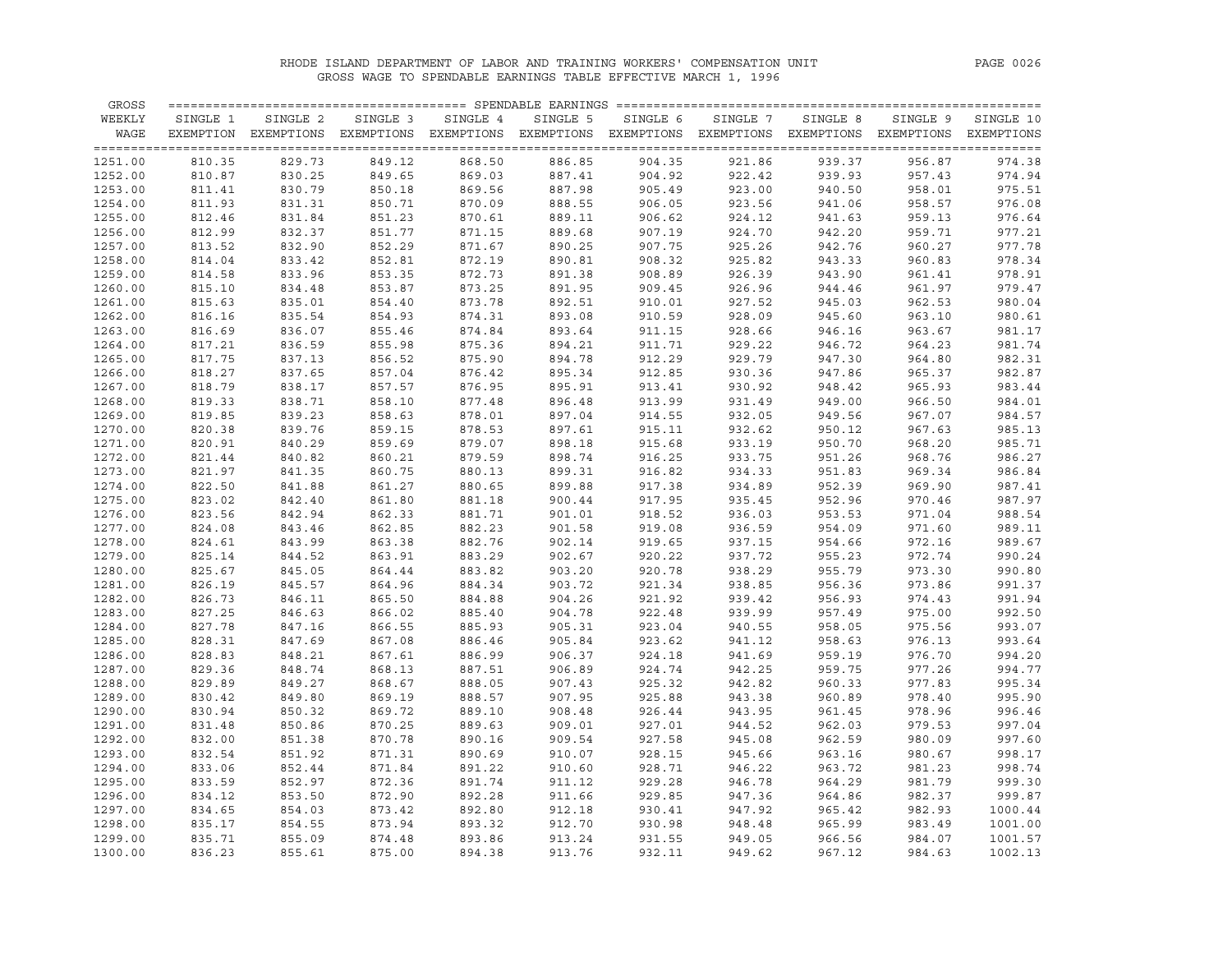| GROSS   |          |                                                                                                              |          |          |          |          |          |          |          |           |
|---------|----------|--------------------------------------------------------------------------------------------------------------|----------|----------|----------|----------|----------|----------|----------|-----------|
| WEEKLY  | SINGLE 1 | SINGLE 2                                                                                                     | SINGLE 3 | SINGLE 4 | SINGLE 5 | SINGLE 6 | SINGLE 7 | SINGLE 8 | SINGLE 9 | SINGLE 10 |
| WAGE    |          | EXEMPTION EXEMPTIONS EXEMPTIONS EXEMPTIONS EXEMPTIONS EXEMPTIONS EXEMPTIONS EXEMPTIONS EXEMPTIONS EXEMPTIONS |          |          |          |          |          |          |          |           |
| 1301.00 | 836.76   | 856.14                                                                                                       | 875.53   | 894.91   | 914.29   | 932.67   | 950.18   | 967.69   | 985.19   | 1002.70   |
| 1302.00 | 837.29   | 856.67                                                                                                       | 876.06   | 895.44   | 914.82   | 933.25   | 950.75   | 968.26   | 985.76   | 1003.27   |
| 1303.00 | 837.82   | 857.20                                                                                                       | 876.59   | 895.97   | 915.35   | 933.81   | 951.32   | 968.82   | 986.33   | 1003.83   |
| 1304.00 | 838.34   | 857.72                                                                                                       | 877.11   | 896.49   | 915.87   | 934.37   | 951.88   | 969.38   | 986.89   | 1004.40   |
| 1305.00 | 838.88   | 858.26                                                                                                       | 877.65   | 897.03   | 916.41   | 934.95   | 952.45   | 969.96   | 987.46   | 1004.97   |
| 1306.00 | 839.40   | 858.78                                                                                                       | 878.17   | 897.55   | 916.93   | 935.51   | 953.02   | 970.52   | 988.03   | 1005.53   |
| 1307.00 | 839.92   | 859.30                                                                                                       | 878.70   | 898.08   | 917.46   | 936.07   | 953.58   | 971.08   | 988.59   | 1006.10   |
| 1308.00 | 840.46   | 859.84                                                                                                       | 879.23   | 898.61   | 917.99   | 936.65   | 954.15   | 971.66   | 989.16   | 1006.67   |
| 1309.00 | 840.98   | 860.36                                                                                                       | 879.76   | 899.14   | 918.52   | 937.21   | 954.71   | 972.22   | 989.73   | 1007.23   |
| 1310.00 | 841.51   | 860.89                                                                                                       | 880.28   | 899.66   | 919.04   | 937.77   | 955.28   | 972.78   | 990.29   | 1007.79   |
| 1311.00 | 842.04   | 861.42                                                                                                       | 880.82   | 900.20   | 919.58   | 938.34   | 955.85   | 973.36   | 990.86   | 1008.37   |
| 1312.00 | 842.57   | 861.95                                                                                                       | 881.34   | 900.72   | 920.10   | 938.91   | 956.41   | 973.92   | 991.42   | 1008.93   |
| 1313.00 | 843.10   | 862.48                                                                                                       | 881.88   | 901.26   | 920.64   | 939.48   | 956.99   | 974.49   | 992.00   | 1009.50   |
| 1314.00 | 843.63   | 863.01                                                                                                       | 882.40   | 901.78   | 921.16   | 940.04   | 957.55   | 975.05   | 992.56   | 1010.07   |
| 1315.00 | 844.15   | 863.53                                                                                                       | 882.93   | 902.31   | 921.69   | 940.61   | 958.11   | 975.62   | 993.12   | 1010.63   |
| 1316.00 | 844.69   | 864.07                                                                                                       | 883.46   | 902.84   | 922.22   | 941.18   | 958.69   | 976.19   | 993.70   | 1011.20   |
| 1317.00 | 845.21   | 864.59                                                                                                       | 883.98   | 903.36   | 922.74   | 941.74   | 959.25   | 976.75   | 994.26   | 1011.77   |
| 1318.00 | 845.74   | 865.12                                                                                                       | 884.51   | 903.89   | 923.27   | 942.31   | 959.81   | 977.32   | 994.82   | 1012.33   |
| 1319.00 | 846.27   | 865.65                                                                                                       | 885.04   | 904.42   | 923.80   | 942.88   | 960.38   | 977.89   | 995.40   | 1012.90   |
| 1320.00 | 846.80   | 866.18                                                                                                       | 885.57   | 904.95   | 924.33   | 943.44   | 960.95   | 978.45   | 995.96   | 1013.46   |
| 1321.00 | 847.32   | 866.70                                                                                                       | 886.09   | 905.47   | 924.85   | 944.00   | 961.51   | 979.02   | 996.52   | 1014.03   |
| 1322.00 | 847.86   | 867.24                                                                                                       | 886.63   | 906.01   | 925.39   | 944.58   | 962.08   | 979.59   | 997.09   | 1014.60   |
| 1323.00 | 848.38   | 867.76                                                                                                       | 887.15   | 906.53   | 925.91   | 945.14   | 962.65   | 980.15   | 997.66   | 1015.16   |
| 1324.00 | 848.91   | 868.29                                                                                                       | 887.68   | 907.06   | 926.44   | 945.70   | 963.21   | 980.71   | 998.22   | 1015.73   |
| 1325.00 | 849.44   | 868.82                                                                                                       | 888.21   | 907.59   | 926.97   | 946.28   | 963.78   | 981.29   | 998.79   | 1016.30   |
| 1326.00 | 849.96   | 869.34                                                                                                       | 888.74   | 908.12   | 927.50   | 946.84   | 964.35   | 981.85   | 999.36   | 1016.86   |
| 1327.00 | 850.49   | 869.87                                                                                                       | 889.26   | 908.64   | 928.02   | 947.40   | 964.91   | 982.41   | 999.92   | 1017.43   |
| 1328.00 | 851.02   | 870.40                                                                                                       | 889.80   | 909.18   | 928.56   | 947.94   | 965.48   | 982.99   | 1000.49  | 1018.00   |
| 1329.00 | 851.55   | 870.93                                                                                                       | 890.32   | 909.70   | 929.08   | 948.46   | 966.04   | 983.55   | 1001.06  | 1018.56   |
| 1330.00 | 852.07   | 871.45                                                                                                       | 890.85   | 910.23   | 929.61   | 948.99   | 966.61   | 984.11   | 1001.62  | 1019.12   |
| 1331.00 | 852.61   | 871.99                                                                                                       | 891.38   | 910.76   | 930.14   | 949.52   | 967.18   | 984.69   | 1002.19  | 1019.70   |
| 1332.00 | 853.13   | 872.51                                                                                                       | 891.91   | 911.29   | 930.67   | 950.05   | 967.74   | 985.25   | 1002.75  | 1020.26   |
| 1333.00 | 853.67   | 873.05                                                                                                       | 892.44   | 911.82   | 931.20   | 950.58   | 968.32   | 985.82   | 1003.33  | 1020.83   |
| 1334.00 | 854.19   | 873.57                                                                                                       | 892.97   | 912.35   | 931.73   | 951.11   | 968.88   | 986.38   | 1003.89  | 1021.40   |
| 1335.00 | 854.72   | 874.10                                                                                                       | 893.49   | 912.87   | 932.25   | 951.63   | 969.44   | 986.95   | 1004.45  | 1021.96   |
| 1336.00 | 855.25   | 874.63                                                                                                       | 894.03   | 913.41   | 932.79   | 952.17   | 970.02   | 987.52   | 1005.03  | 1022.53   |
| 1337.00 | 855.78   | 875.16                                                                                                       | 894.55   | 913.93   | 933.31   | 952.69   | 970.58   | 988.08   | 1005.59  | 1023.10   |
| 1338.00 | 856.30   | 875.68                                                                                                       | 895.07   | 914.45   | 933.83   | 953.21   | 971.14   | 988.65   | 1006.15  | 1023.66   |
| 1339.00 | 856.84   | 876.22                                                                                                       | 895.61   | 914.99   | 934.37   | 953.75   | 971.71   | 989.22   | 1006.73  | 1024.23   |
| 1340.00 | 857.36   | 876.74                                                                                                       | 896.13   | 915.51   | 934.89   | 954.27   | 972.28   | 989.78   | 1007.29  | 1024.79   |
| 1341.00 | 857.89   | 877.27                                                                                                       | 896.66   | 916.04   | 935.42   | 954.80   | 972.84   | 990.35   | 1007.85  | 1025.36   |
| 1342.00 | 858.42   | 877.80                                                                                                       | 897.19   | 916.57   | 935.95   | 955.33   | 973.41   | 990.92   | 1008.42  | 1025.93   |
| 1343.00 | 858.95   | 878.33                                                                                                       | 897.72   | 917.10   | 936.48   | 955.86   | 973.98   | 991.48   | 1008.99  | 1026.49   |
| 1344.00 | 859.47   | 878.85                                                                                                       | 898.24   | 917.62   | 937.00   | 956.38   | 974.54   | 992.04   | 1009.55  | 1027.06   |
| 1345.00 | 860.01   | 879.39                                                                                                       | 898.78   | 918.16   | 937.54   | 956.92   | 975.11   | 992.62   | 1010.12  | 1027.63   |
| 1346.00 | 860.53   | 879.91                                                                                                       | 899.30   | 918.68   | 938.06   | 957.44   | 975.68   | 993.18   | 1010.69  | 1028.19   |
| 1347.00 | 861.05   | 880.43                                                                                                       | 899.83   | 919.21   | 938.59   | 957.97   | 976.24   | 993.74   | 1011.25  | 1028.76   |
| 1348.00 | 861.59   | 880.97                                                                                                       | 900.36   | 919.74   | 939.12   | 958.50   | 976.81   | 994.32   | 1011.82  | 1029.33   |
| 1349.00 | 862.11   | 881.49                                                                                                       | 900.89   | 920.27   | 939.65   | 959.03   | 977.37   | 994.88   | 1012.39  | 1029.89   |
| 1350.00 | 862.64   | 882.02                                                                                                       | 901.41   | 920.79   | 940.17   | 959.55   | 977.94   | 995.44   | 1012.95  | 1030.45   |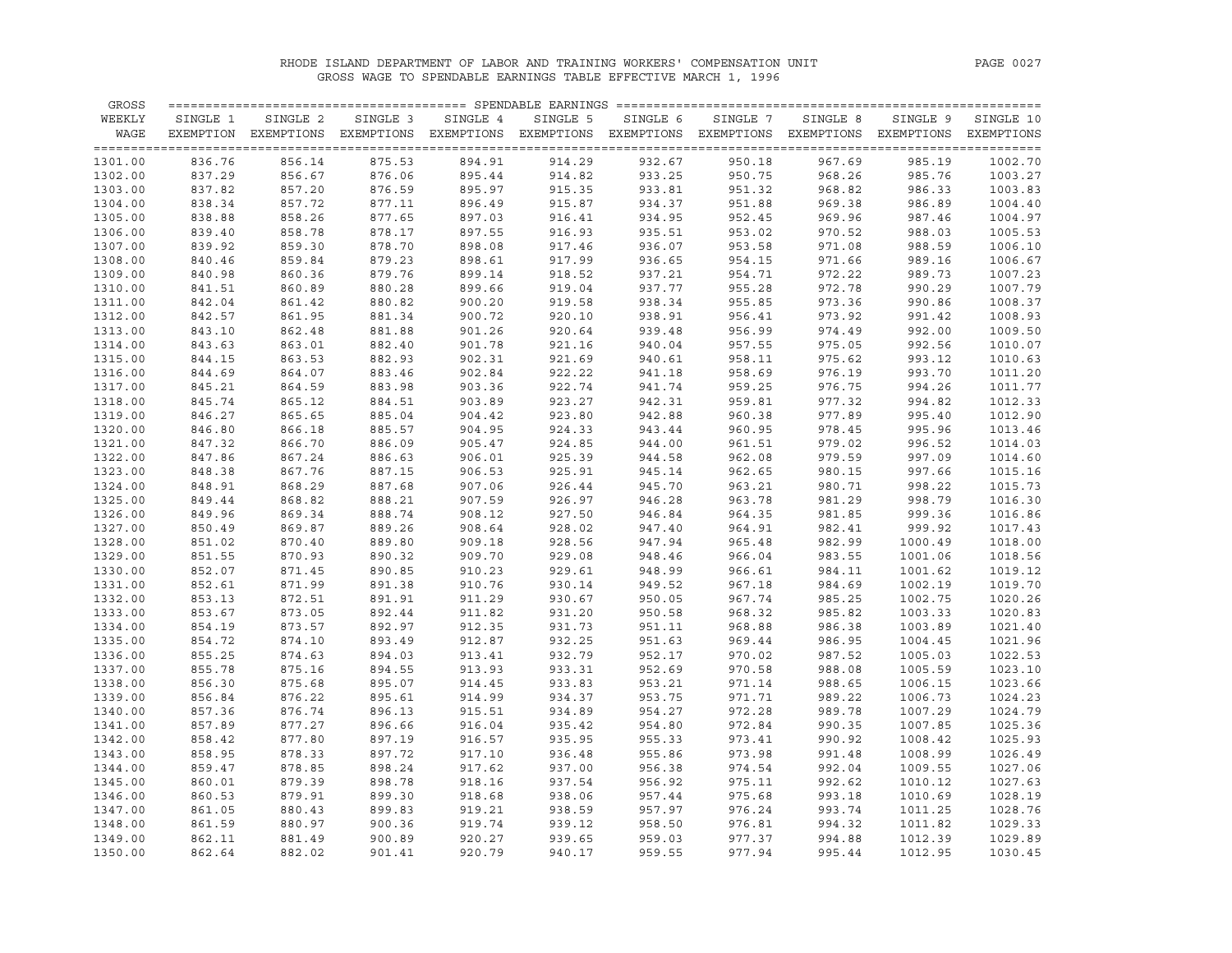| GROSS       |          |                                                                                                              |          |          |          |          |          |          |          |           |
|-------------|----------|--------------------------------------------------------------------------------------------------------------|----------|----------|----------|----------|----------|----------|----------|-----------|
| WEEKLY      | SINGLE 1 | SINGLE 2                                                                                                     | SINGLE 3 | SINGLE 4 | SINGLE 5 | SINGLE 6 | SINGLE 7 | SINGLE 8 | SINGLE 9 | SINGLE 10 |
| <b>WAGE</b> |          | EXEMPTION EXEMPTIONS EXEMPTIONS EXEMPTIONS EXEMPTIONS EXEMPTIONS EXEMPTIONS EXEMPTIONS EXEMPTIONS EXEMPTIONS |          |          |          |          |          |          |          |           |
|             |          |                                                                                                              |          |          |          |          |          |          |          |           |
| 1351.00     | 863.17   | 882.55                                                                                                       | 901.95   | 921.33   | 940.71   | 960.09   | 978.51   | 996.02   | 1013.52  | 1031.03   |
| 1352.00     | 863.70   | 883.08                                                                                                       | 902.47   | 921.85   | 941.23   | 960.61   | 979.07   | 996.58   | 1014.08  | 1031.59   |
| 1353.00     | 864.23   | 883.61                                                                                                       | 903.01   | 922.39   | 941.77   | 961.15   | 979.65   | 997.15   | 1014.66  | 1032.16   |
| 1354.00     | 864.76   | 884.14                                                                                                       | 903.53   | 922.91   | 942.29   | 961.67   | 980.21   | 997.71   | 1015.22  | 1032.73   |
| 1355.00     | 865.28   | 884.66                                                                                                       | 904.06   | 923.44   | 942.82   | 962.20   | 980.77   | 998.28   | 1015.78  | 1033.29   |
| 1356.00     | 865.82   | 885.20                                                                                                       | 904.59   | 923.97   | 943.35   | 962.73   | 981.35   | 998.85   | 1016.36  | 1033.86   |
| 1357.00     | 866.34   | 885.72                                                                                                       | 905.11   | 924.49   | 943.87   | 963.25   | 981.91   | 999.41   | 1016.92  | 1034.43   |
| 1358.00     | 866.87   | 886.25                                                                                                       | 905.64   | 925.02   | 944.40   | 963.78   | 982.47   | 999.98   | 1017.48  | 1034.99   |
| 1359.00     | 867.40   | 886.78                                                                                                       | 906.17   | 925.55   | 944.93   | 964.31   | 983.04   | 1000.55  | 1018.06  | 1035.56   |
| 1360.00     | 867.93   | 887.31                                                                                                       | 906.70   | 926.08   | 945.46   | 964.84   | 983.61   | 1001.11  | 1018.62  | 1036.12   |
| 1361.00     | 868.45   | 887.83                                                                                                       | 907.22   | 926.60   | 945.98   | 965.36   | 984.17   | 1001.68  | 1019.18  | 1036.69   |
| 1362.00     | 868.99   | 888.37                                                                                                       | 907.76   | 927.14   | 946.52   | 965.90   | 984.74   | 1002.25  | 1019.75  | 1037.26   |
| 1363.00     | 869.51   | 888.89                                                                                                       | 908.28   | 927.66   | 947.04   | 966.42   | 985.31   | 1002.81  | 1020.32  | 1037.82   |
| 1364.00     | 870.04   | 889.42                                                                                                       | 908.81   | 928.19   | 947.57   | 966.95   | 985.87   | 1003.37  | 1020.88  | 1038.39   |
| 1365.00     | 870.57   | 889.95                                                                                                       | 909.34   | 928.72   | 948.10   | 967.48   | 986.44   | 1003.95  | 1021.45  | 1038.96   |
| 1366.00     | 871.09   | 890.47                                                                                                       | 909.87   | 929.25   | 948.63   | 968.01   | 987.01   | 1004.51  | 1022.02  | 1039.52   |
| 1367.00     | 871.62   | 891.00                                                                                                       | 910.39   | 929.77   | 949.15   | 968.53   | 987.57   | 1005.07  | 1022.58  | 1040.09   |
| 1368.00     | 872.15   | 891.53                                                                                                       | 910.93   | 930.31   | 949.69   | 969.07   | 988.14   | 1005.65  | 1023.15  | 1040.66   |
| 1369.00     | 872.68   | 892.06                                                                                                       | 911.45   | 930.83   | 950.21   | 969.59   | 988.70   | 1006.21  | 1023.72  |           |
|             |          |                                                                                                              |          |          |          |          |          |          |          | 1041.22   |
| 1370.00     | 873.20   | 892.58                                                                                                       | 911.98   | 931.36   | 950.74   | 970.12   | 989.27   | 1006.77  | 1024.28  | 1041.78   |
| 1371.00     | 873.74   | 893.12                                                                                                       | 912.51   | 931.89   | 951.27   | 970.65   | 989.84   | 1007.35  | 1024.85  | 1042.36   |
| 1372.00     | 874.26   | 893.64                                                                                                       | 913.04   | 932.42   | 951.80   | 971.18   | 990.40   | 1007.91  | 1025.41  | 1042.92   |
| 1373.00     | 874.80   | 894.18                                                                                                       | 913.57   | 932.95   | 952.33   | 971.71   | 990.98   | 1008.48  | 1025.99  | 1043.49   |
| 1374.00     | 875.32   | 894.70                                                                                                       | 914.10   | 933.48   | 952.86   | 972.24   | 991.54   | 1009.04  | 1026.55  | 1044.06   |
| 1375.00     | 875.85   | 895.23                                                                                                       | 914.62   | 934.00   | 953.38   | 972.76   | 992.10   | 1009.61  | 1027.11  | 1044.62   |
| 1376.00     | 876.38   | 895.76                                                                                                       | 915.16   | 934.54   | 953.92   | 973.30   | 992.68   | 1010.18  | 1027.69  | 1045.19   |
| 1377.00     | 876.91   | 896.29                                                                                                       | 915.68   | 935.06   | 954.44   | 973.82   | 993.21   | 1010.74  | 1028.25  | 1045.76   |
| 1378.00     | 877.43   | 896.81                                                                                                       | 916.20   | 935.58   | 954.96   | 974.34   | 993.74   | 1011.31  | 1028.81  | 1046.32   |
| 1379.00     | 877.97   | 897.35                                                                                                       | 916.74   | 936.12   | 955.50   | 974.88   | 994.27   | 1011.88  | 1029.39  | 1046.89   |
| 1380.00     | 878.49   | 897.87                                                                                                       | 917.26   | 936.64   | 956.02   | 975.40   | 994.80   | 1012.44  | 1029.95  | 1047.45   |
| 1381.00     | 879.02   | 898.40                                                                                                       | 917.79   | 937.17   | 956.55   | 975.93   | 995.32   | 1013.01  | 1030.51  | 1048.02   |
| 1382.00     | 879.55   | 898.93                                                                                                       | 918.32   | 937.70   | 957.08   | 976.46   | 995.86   | 1013.58  | 1031.08  | 1048.59   |
| 1383.00     | 880.08   | 899.46                                                                                                       | 918.85   | 938.23   | 957.61   | 976.99   | 996.38   | 1014.14  | 1031.65  | 1049.15   |
| 1384.00     | 880.60   | 899.98                                                                                                       | 919.37   | 938.75   | 958.13   | 977.51   | 996.91   | 1014.70  | 1032.21  | 1049.72   |
| 1385.00     | 881.14   | 900.52                                                                                                       | 919.91   | 939.29   | 958.67   | 978.05   | 997.44   | 1015.28  | 1032.78  | 1050.29   |
| 1386.00     | 881.66   | 901.04                                                                                                       | 920.43   | 939.81   | 959.19   | 978.57   | 997.97   | 1015.84  | 1033.35  | 1050.85   |
| 1387.00     | 882.18   | 901.56                                                                                                       | 920.96   | 940.34   | 959.72   | 979.10   | 998.49   | 1016.40  | 1033.91  | 1051.42   |
| 1388.00     | 882.72   | 902.10                                                                                                       | 921.49   | 940.87   | 960.25   | 979.63   | 999.02   | 1016.98  | 1034.48  | 1051.99   |
| 1389.00     | 883.24   | 902.62                                                                                                       | 922.02   | 941.40   | 960.78   | 980.16   | 999.55   | 1017.54  | 1035.05  | 1052.55   |
| 1390.00     | 883.77   | 903.15                                                                                                       | 922.54   | 941.92   | 961.30   | 980.68   | 1000.07  | 1018.10  | 1035.61  | 1053.11   |
| 1391.00     | 884.30   | 903.68                                                                                                       | 923.08   | 942.46   | 961.84   | 981.22   | 1000.61  | 1018.68  | 1036.18  | 1053.69   |
| 1392.00     | 884.83   | 904.21                                                                                                       | 923.60   | 942.98   | 962.36   | 981.74   | 1001.13  | 1019.24  | 1036.74  | 1054.25   |
| 1393.00     | 885.36   | 904.74                                                                                                       | 924.14   | 943.52   | 962.90   | 982.28   | 1001.67  | 1019.81  | 1037.32  | 1054.82   |
| 1394.00     | 885.89   | 905.27                                                                                                       | 924.66   | 944.04   | 963.42   | 982.80   | 1002.19  | 1020.37  | 1037.88  | 1055.39   |
| 1395.00     | 886.41   | 905.79                                                                                                       | 925.19   | 944.57   | 963.95   | 983.33   | 1002.72  | 1020.94  | 1038.44  | 1055.95   |
| 1396.00     | 886.95   | 906.33                                                                                                       | 925.72   | 945.10   | 964.48   | 983.86   | 1003.25  | 1021.51  | 1039.02  | 1056.52   |
| 1397.00     | 887.47   | 906.85                                                                                                       | 926.24   | 945.62   | 965.00   | 984.38   | 1003.78  | 1022.07  | 1039.58  | 1057.09   |
| 1398.00     | 888.00   | 907.38                                                                                                       | 926.77   | 946.15   | 965.53   | 984.91   | 1004.30  | 1022.64  | 1040.14  | 1057.65   |
| 1399.00     | 888.53   | 907.91                                                                                                       | 927.30   | 946.68   | 966.06   | 985.44   | 1004.84  | 1023.21  | 1040.72  | 1058.22   |
| 1400.00     | 889.06   | 908.44                                                                                                       | 927.83   | 947.21   | 966.59   | 985.97   | 1005.36  | 1023.77  | 1041.28  | 1058.78   |
|             |          |                                                                                                              |          |          |          |          |          |          |          |           |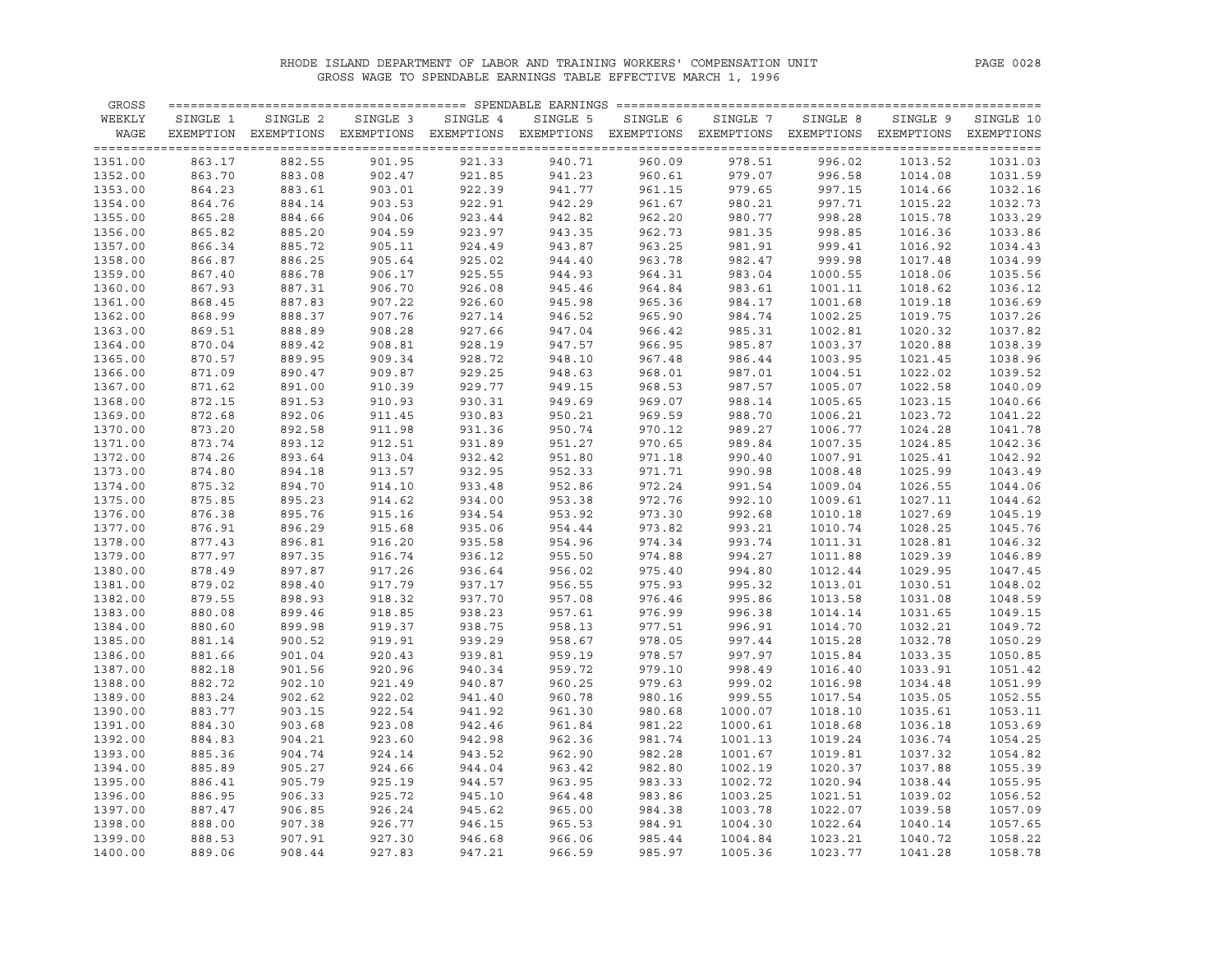## RHODE ISLAND DEPARTMENT OF LABOR AND TRAINING WORKERS' COMPENSATION UNIT PAGE 0029 GROSS WAGE TO SPENDABLE EARNINGS TABLE EFFECTIVE MARCH 1, 1996

| GROSS       |          |                                                                                                              |          |          |          |          |          |          |          |           |
|-------------|----------|--------------------------------------------------------------------------------------------------------------|----------|----------|----------|----------|----------|----------|----------|-----------|
| WEEKLY      | SINGLE 1 | SINGLE 2                                                                                                     | SINGLE 3 | SINGLE 4 | SINGLE 5 | SINGLE 6 | SINGLE 7 | SINGLE 8 | SINGLE 9 | SINGLE 10 |
| <b>WAGE</b> |          | EXEMPTION EXEMPTIONS EXEMPTIONS EXEMPTIONS EXEMPTIONS EXEMPTIONS EXEMPTIONS EXEMPTIONS EXEMPTIONS EXEMPTIONS |          |          |          |          |          |          |          |           |
|             |          |                                                                                                              |          |          |          |          |          |          |          |           |
| 1401.00     | 889.58   | 908.96                                                                                                       | 928.35   | 947.73   | 967.11   | 986.49   | 1005.89  | 1024.34  | 1041.84  | 1059.35   |
| 1402.00     | 890.12   | 909.50                                                                                                       | 928.89   | 948.27   | 967.65   | 987.03   | 1006.42  | 1024.91  | 1042.41  | 1059.92   |
| 1403.00     | 890.64   | 910.02                                                                                                       | 929.41   | 948.79   | 968.17   | 987.55   | 1006.95  | 1025.47  | 1042.98  | 1060.48   |
| 1404.00     | 891.17   | 910.55                                                                                                       | 929.94   | 949.32   | 968.70   | 988.08   | 1007.47  | 1026.03  | 1043.54  | 1061.05   |
| 1405.00     | 891.70   | 911.08                                                                                                       | 930.47   | 949.85   | 969.23   | 988.61   | 1008.01  | 1026.61  | 1044.11  | 1061.62   |
| 1406.00     | 892.22   | 911.60                                                                                                       | 931.00   | 950.38   | 969.76   | 989.14   | 1008.53  | 1027.17  | 1044.68  | 1062.18   |
| 1407.00     | 892.75   | 912.13                                                                                                       | 931.52   | 950.90   | 970.28   | 989.66   | 1009.06  | 1027.73  | 1045.24  | 1062.75   |
| 1408.00     | 893.28   | 912.66                                                                                                       | 932.06   | 951.44   | 970.82   | 990.20   | 1009.59  | 1028.31  | 1045.81  | 1063.32   |
| 1409.00     | 893.81   | 913.19                                                                                                       | 932.58   | 951.96   | 971.34   | 990.72   | 1010.11  | 1028.87  | 1046.38  | 1063.88   |
| 1410.00     | 894.33   | 913.71                                                                                                       | 933.11   | 952.49   | 971.87   | 991.25   | 1010.64  | 1029.43  | 1046.94  | 1064.44   |
| 1411.00     | 894.87   | 914.25                                                                                                       | 933.64   | 953.02   | 972.40   | 991.78   | 1011.17  | 1030.01  | 1047.51  | 1065.02   |
| 1412.00     | 895.39   | 914.77                                                                                                       | 934.17   | 953.55   | 972.93   | 992.31   | 1011.70  | 1030.57  | 1048.07  | 1065.58   |
| 1413.00     | 895.93   | 915.31                                                                                                       | 934.70   | 954.08   | 973.46   | 992.84   | 1012.23  | 1031.14  | 1048.65  | 1066.15   |
| 1414.00     | 896.45   | 915.83                                                                                                       | 935.23   | 954.61   | 973.99   | 993.37   | 1012.76  | 1031.70  | 1049.21  | 1066.72   |
| 1415.00     | 896.98   | 916.36                                                                                                       | 935.75   | 955.13   | 974.51   | 993.89   | 1013.28  | 1032.27  | 1049.77  | 1067.28   |
| 1416.00     | 897.51   | 916.89                                                                                                       | 936.29   | 955.67   | 975.05   | 994.43   | 1013.82  | 1032.84  | 1050.35  | 1067.85   |
| 1417.00     | 898.04   | 917.42                                                                                                       | 936.81   | 956.19   | 975.57   | 994.95   | 1014.34  | 1033.40  | 1050.91  | 1068.42   |
| 1418.00     | 898.56   | 917.94                                                                                                       | 937.33   | 956.71   | 976.09   | 995.47   | 1014.87  | 1033.97  | 1051.47  | 1068.98   |
| 1419.00     | 899.10   | 918.48                                                                                                       | 937.87   | 957.25   | 976.63   | 996.01   |          | 1034.54  |          |           |
|             |          |                                                                                                              |          | 957.77   |          |          | 1015.40  |          | 1052.05  | 1069.55   |
| 1420.00     | 899.62   | 919.00                                                                                                       | 938.39   |          | 977.15   | 996.53   | 1015.93  | 1035.10  | 1052.61  | 1070.11   |
| 1421.00     | 900.15   | 919.53                                                                                                       | 938.92   | 958.30   | 977.68   | 997.06   | 1016.45  | 1035.67  | 1053.17  | 1070.68   |
| 1422.00     | 900.68   | 920.06                                                                                                       | 939.45   | 958.83   | 978.21   | 997.59   | 1016.99  | 1036.24  | 1053.74  | 1071.25   |
| 1423.00     | 901.21   | 920.59                                                                                                       | 939.98   | 959.36   | 978.74   | 998.12   | 1017.51  | 1036.80  | 1054.31  | 1071.81   |
| 1424.00     | 901.73   | 921.11                                                                                                       | 940.50   | 959.88   | 979.26   | 998.64   | 1018.04  | 1037.36  | 1054.87  | 1072.38   |
| 1425.00     | 902.27   | 921.65                                                                                                       | 941.04   | 960.42   | 979.80   | 999.18   | 1018.57  | 1037.94  | 1055.44  | 1072.95   |
| 1426.00     | 902.79   | 922.17                                                                                                       | 941.56   | 960.94   | 980.32   | 999.70   | 1019.10  | 1038.48  | 1056.01  | 1073.51   |
| 1427.00     | 903.31   | 922.69                                                                                                       | 942.09   | 961.47   | 980.85   | 1000.23  | 1019.62  | 1039.00  | 1056.57  | 1074.08   |
| 1428.00     | 903.85   | 923.23                                                                                                       | 942.62   | 962.00   | 981.38   | 1000.76  | 1020.15  | 1039.53  | 1057.14  | 1074.65   |
| 1429.00     | 904.37   | 923.75                                                                                                       | 943.15   | 962.53   | 981.91   | 1001.29  | 1020.68  | 1040.06  | 1057.71  | 1075.21   |
| 1430.00     | 904.90   | 924.28                                                                                                       | 943.67   | 963.05   | 982.43   | 1001.81  | 1021.20  | 1040.58  | 1058.27  | 1075.77   |
| 1431.00     | 905.43   | 924.81                                                                                                       | 944.21   | 963.59   | 982.97   | 1002.35  | 1021.74  | 1041.12  | 1058.84  | 1076.35   |
| 1432.00     | 905.96   | 925.34                                                                                                       | 944.73   | 964.11   | 983.49   | 1002.87  | 1022.26  | 1041.64  | 1059.40  | 1076.91   |
| 1433.00     | 906.49   | 925.87                                                                                                       | 945.27   | 964.65   | 984.03   | 1003.41  | 1022.80  | 1042.18  | 1059.98  | 1077.48   |
| 1434.00     | 907.02   | 926.40                                                                                                       | 945.79   | 965.17   | 984.55   | 1003.93  | 1023.32  | 1042.70  | 1060.54  | 1078.05   |
| 1435.00     | 907.54   | 926.92                                                                                                       | 946.32   | 965.70   | 985.08   | 1004.46  | 1023.85  | 1043.23  | 1061.10  | 1078.61   |
| 1436.00     | 908.08   | 927.46                                                                                                       | 946.85   | 966.23   | 985.61   | 1004.99  | 1024.38  | 1043.76  | 1061.68  | 1079.18   |
| 1437.00     | 908.60   | 927.98                                                                                                       | 947.37   | 966.75   | 986.13   | 1005.51  | 1024.91  | 1044.29  | 1062.24  | 1079.75   |
| 1438.00     | 909.13   | 928.51                                                                                                       | 947.90   | 967.28   | 986.66   | 1006.04  | 1025.43  | 1044.81  | 1062.80  | 1080.31   |
| 1439.00     | 909.66   | 929.04                                                                                                       | 948.43   | 967.81   | 987.19   | 1006.57  | 1025.97  | 1045.35  | 1063.38  | 1080.88   |
| 1440.00     | 910.19   | 929.57                                                                                                       | 948.96   | 968.34   | 987.72   | 1007.10  | 1026.49  | 1045.87  | 1063.94  | 1081.44   |
| 1441.00     | 910.71   | 930.09                                                                                                       | 949.48   | 968.86   | 988.24   | 1007.62  | 1027.02  | 1046.40  | 1064.50  | 1082.01   |
| 1442.00     | 911.25   | 930.63                                                                                                       | 950.02   | 969.40   | 988.78   | 1008.16  | 1027.55  | 1046.93  | 1065.07  | 1082.58   |
| 1443.00     | 911.77   | 931.15                                                                                                       | 950.54   | 969.92   | 989.30   | 1008.68  | 1028.08  | 1047.46  | 1065.64  | 1083.14   |
| 1444.00     | 912.30   | 931.68                                                                                                       | 951.07   | 970.45   | 989.83   | 1009.21  | 1028.60  | 1047.98  | 1066.20  | 1083.71   |
| 1445.00     | 912.83   | 932.21                                                                                                       | 951.60   | 970.98   | 990.36   | 1009.74  | 1029.14  | 1048.52  | 1066.77  | 1084.28   |
| 1446.00     | 913.35   | 932.73                                                                                                       | 952.13   | 971.51   | 990.89   | 1010.27  | 1029.66  | 1049.04  | 1067.34  | 1084.84   |
| 1447.00     | 913.88   | 933.26                                                                                                       | 952.65   | 972.03   | 991.41   | 1010.79  | 1030.19  | 1049.57  | 1067.90  | 1085.41   |
| 1448.00     | 914.41   | 933.79                                                                                                       | 953.19   | 972.57   | 991.95   | 1011.33  | 1030.72  | 1050.10  | 1068.47  | 1085.98   |
| 1449.00     | 914.94   | 934.32                                                                                                       | 953.71   | 973.09   | 992.47   | 1011.85  | 1031.24  | 1050.62  | 1069.04  | 1086.54   |
| 1450.00     | 915.46   | 934.84                                                                                                       | 954.24   | 973.62   | 993.00   | 1012.38  | 1031.77  | 1051.15  | 1069.60  | 1087.10   |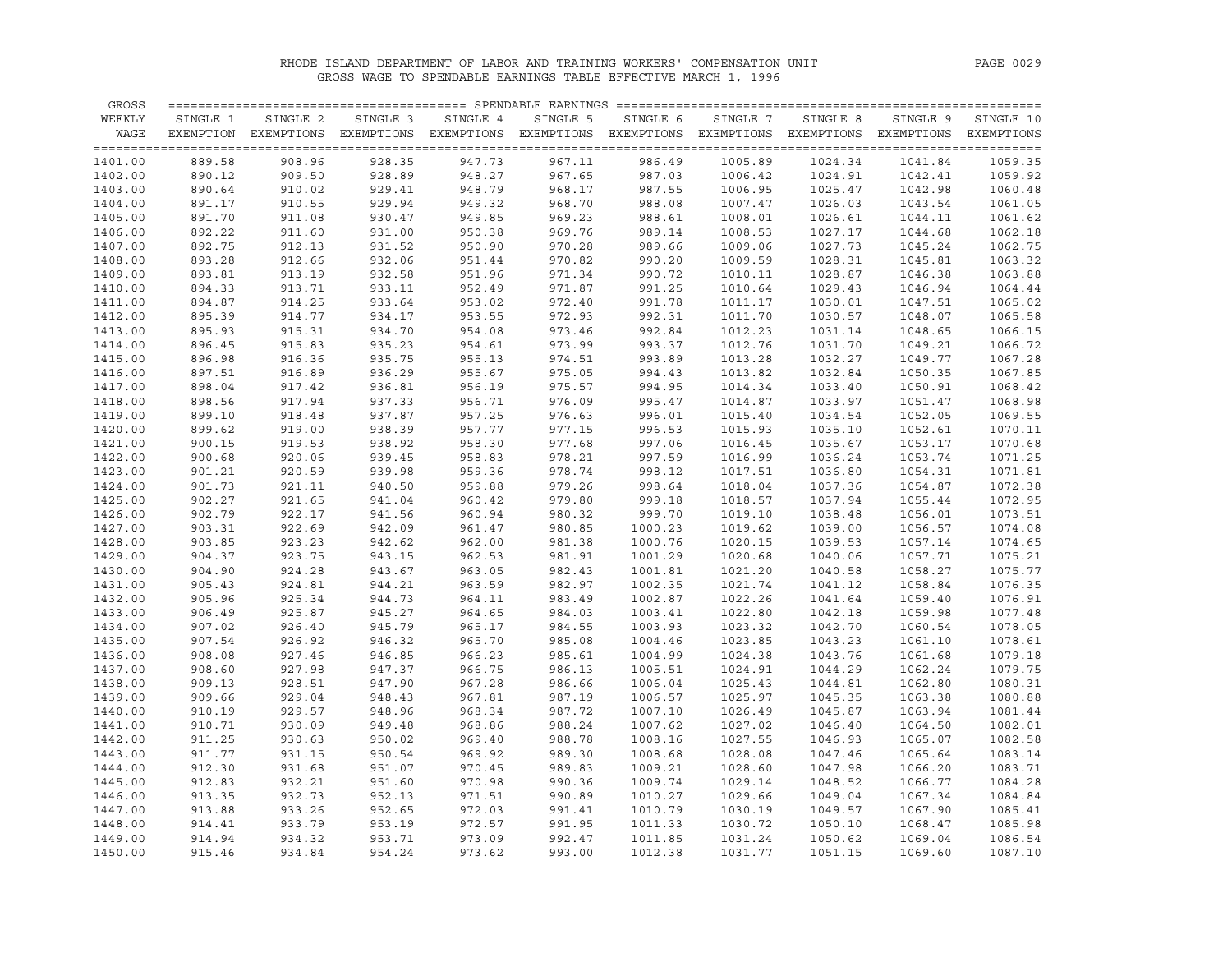#### RHODE ISLAND DEPARTMENT OF LABOR AND TRAINING WORKERS' COMPENSATION UNIT PAGE 0030 GROSS WAGE TO SPENDABLE EARNINGS TABLE EFFECTIVE MARCH 1, 1996

| GROSS   |          |                                                                                                              |          |          |          |          |          |          |          |           |
|---------|----------|--------------------------------------------------------------------------------------------------------------|----------|----------|----------|----------|----------|----------|----------|-----------|
| WEEKLY  | SINGLE 1 | SINGLE 2                                                                                                     | SINGLE 3 | SINGLE 4 | SINGLE 5 | SINGLE 6 | SINGLE 7 | SINGLE 8 | SINGLE 9 | SINGLE 10 |
| WAGE    |          | EXEMPTION EXEMPTIONS EXEMPTIONS EXEMPTIONS EXEMPTIONS EXEMPTIONS EXEMPTIONS EXEMPTIONS EXEMPTIONS EXEMPTIONS |          |          |          |          |          |          |          |           |
|         |          |                                                                                                              |          |          |          |          |          |          |          |           |
| 1451.00 | 916.00   | 935.38                                                                                                       | 954.77   | 974.15   | 993.53   | 1012.91  | 1032.30  | 1051.68  | 1070.17  | 1087.68   |
| 1452.00 | 916.52   | 935.90                                                                                                       | 955.30   | 974.68   | 994.06   | 1013.44  | 1032.83  | 1052.21  | 1070.73  | 1088.24   |
| 1453.00 | 917.06   | 936.44                                                                                                       | 955.83   | 975.21   | 994.59   | 1013.97  | 1033.36  | 1052.74  | 1071.31  | 1088.81   |
| 1454.00 | 917.58   | 936.96                                                                                                       | 956.36   | 975.74   | 995.12   | 1014.50  | 1033.89  | 1053.27  | 1071.87  | 1089.38   |
| 1455.00 | 918.11   | 937.49                                                                                                       | 956.88   | 976.26   | 995.64   | 1015.02  | 1034.41  | 1053.79  | 1072.43  | 1089.94   |
| 1456.00 | 918.64   | 938.02                                                                                                       | 957.42   | 976.80   | 996.18   | 1015.56  | 1034.95  | 1054.33  | 1073.01  | 1090.51   |
| 1457.00 | 919.17   | 938.55                                                                                                       | 957.94   | 977.32   | 996.70   | 1016.08  | 1035.47  | 1054.85  | 1073.57  | 1091.08   |
| 1458.00 | 919.69   | 939.07                                                                                                       | 958.46   | 977.84   | 997.22   | 1016.60  | 1036.00  | 1055.38  | 1074.13  | 1091.64   |
| 1459.00 | 920.23   | 939.61                                                                                                       | 959.00   | 978.38   | 997.76   | 1017.14  | 1036.53  | 1055.91  | 1074.71  | 1092.21   |
| 1460.00 | 920.75   | 940.13                                                                                                       | 959.52   | 978.90   | 998.28   | 1017.66  | 1037.06  | 1056.44  | 1075.27  | 1092.77   |
| 1461.00 | 921.28   | 940.66                                                                                                       | 960.05   | 979.43   | 998.81   | 1018.19  | 1037.58  | 1056.96  | 1075.83  | 1093.34   |
| 1462.00 | 921.81   | 941.19                                                                                                       | 960.58   | 979.96   | 999.34   | 1018.72  | 1038.12  | 1057.50  | 1076.40  | 1093.91   |
| 1463.00 | 922.34   | 941.72                                                                                                       | 961.11   | 980.49   | 999.87   | 1019.25  | 1038.64  | 1058.02  | 1076.97  | 1094.47   |
| 1464.00 | 922.86   | 942.24                                                                                                       | 961.63   | 981.01   | 1000.39  | 1019.77  | 1039.17  | 1058.55  | 1077.53  | 1095.04   |
| 1465.00 | 923.40   | 942.78                                                                                                       | 962.17   | 981.55   | 1000.93  | 1020.31  | 1039.70  | 1059.08  | 1078.10  | 1095.61   |
| 1466.00 | 923.92   | 943.30                                                                                                       | 962.69   | 982.07   | 1001.45  | 1020.83  | 1040.23  | 1059.61  | 1078.67  | 1096.17   |
| 1467.00 | 924.44   | 943.82                                                                                                       | 963.22   | 982.60   | 1001.98  | 1021.36  | 1040.75  | 1060.13  | 1079.23  | 1096.74   |
| 1468.00 | 924.98   | 944.36                                                                                                       | 963.75   | 983.13   | 1002.51  | 1021.89  | 1041.28  | 1060.66  | 1079.80  | 1097.31   |
| 1469.00 | 925.50   | 944.88                                                                                                       | 964.28   | 983.66   | 1003.04  | 1022.42  | 1041.81  | 1061.19  | 1080.37  | 1097.87   |
| 1470.00 | 926.03   | 945.41                                                                                                       | 964.80   | 984.18   | 1003.56  | 1022.94  | 1042.33  | 1061.71  | 1080.93  | 1098.43   |
| 1471.00 | 926.56   | 945.94                                                                                                       | 965.34   | 984.72   | 1004.10  | 1023.48  | 1042.87  | 1062.25  | 1081.50  | 1099.01   |
| 1472.00 | 927.09   | 946.47                                                                                                       | 965.86   | 985.24   | 1004.62  | 1024.00  | 1043.39  | 1062.77  | 1082.06  | 1099.57   |
| 1473.00 | 927.62   | 947.00                                                                                                       | 966.40   | 985.78   | 1005.16  | 1024.54  | 1043.93  | 1063.31  | 1082.64  | 1100.14   |
| 1474.00 | 928.15   | 947.53                                                                                                       | 966.92   | 986.30   | 1005.68  | 1025.06  | 1044.45  | 1063.83  | 1083.20  | 1100.71   |
| 1475.00 | 928.67   | 948.05                                                                                                       | 967.45   | 986.83   | 1006.21  | 1025.59  | 1044.98  | 1064.36  | 1083.74  | 1101.27   |
| 1476.00 | 929.21   | 948.59                                                                                                       | 967.98   | 987.36   | 1006.74  | 1026.12  | 1045.51  | 1064.89  | 1084.27  | 1101.84   |
| 1477.00 | 929.73   | 949.11                                                                                                       | 968.50   | 987.88   | 1007.26  | 1026.64  | 1046.04  | 1065.42  | 1084.80  | 1102.41   |
| 1478.00 | 930.26   | 949.64                                                                                                       | 969.03   | 988.41   | 1007.79  | 1027.17  | 1046.56  | 1065.94  | 1085.32  | 1102.97   |
| 1479.00 | 930.79   | 950.17                                                                                                       | 969.56   | 988.94   | 1008.32  | 1027.70  | 1047.10  | 1066.48  | 1085.86  | 1103.54   |
| 1480.00 | 931.32   | 950.70                                                                                                       | 970.09   | 989.47   | 1008.85  | 1028.23  | 1047.62  | 1067.00  | 1086.38  | 1104.10   |
| 1481.00 | 931.84   | 951.22                                                                                                       | 970.61   | 989.99   | 1009.37  | 1028.75  | 1048.15  | 1067.53  | 1086.91  | 1104.67   |
| 1482.00 | 932.38   | 951.76                                                                                                       | 971.15   | 990.53   | 1009.91  | 1029.29  | 1048.68  | 1068.06  | 1087.44  | 1105.24   |
| 1483.00 | 932.90   | 952.28                                                                                                       | 971.67   | 991.05   | 1010.43  | 1029.81  | 1049.21  | 1068.59  | 1087.97  | 1105.80   |
| 1484.00 | 933.43   | 952.81                                                                                                       | 972.20   | 991.58   | 1010.96  | 1030.34  | 1049.73  | 1069.11  | 1088.49  | 1106.37   |
| 1485.00 | 933.96   | 953.34                                                                                                       | 972.73   | 992.11   | 1011.49  | 1030.87  | 1050.27  | 1069.65  | 1089.03  | 1106.94   |
| 1486.00 | 934.48   | 953.86                                                                                                       | 973.26   | 992.64   | 1012.02  | 1031.40  | 1050.79  | 1070.17  | 1089.55  | 1107.50   |
| 1487.00 | 935.01   | 954.39                                                                                                       | 973.78   | 993.16   | 1012.54  | 1031.92  | 1051.32  | 1070.70  | 1090.08  | 1108.07   |
| 1488.00 | 935.54   | 954.92                                                                                                       | 974.32   | 993.70   | 1013.08  | 1032.46  | 1051.85  | 1071.23  | 1090.61  | 1108.64   |
| 1489.00 | 936.07   | 955.45                                                                                                       | 974.84   | 994.22   | 1013.60  | 1032.98  | 1052.37  | 1071.75  | 1091.13  | 1109.20   |
| 1490.00 | 936.59   | 955.97                                                                                                       | 975.37   | 994.75   | 1014.13  | 1033.51  | 1052.90  | 1072.28  | 1091.66  | 1109.76   |
| 1491.00 | 937.13   | 956.51                                                                                                       | 975.90   | 995.28   | 1014.66  | 1034.04  | 1053.43  | 1072.81  | 1092.19  | 1110.34   |
| 1492.00 | 937.65   | 957.03                                                                                                       | 976.43   | 995.81   | 1015.19  | 1034.57  | 1053.96  | 1073.34  | 1092.72  | 1110.90   |
| 1493.00 | 938.19   | 957.57                                                                                                       | 976.96   | 996.34   | 1015.72  | 1035.10  | 1054.49  | 1073.87  | 1093.25  | 1111.47   |
| 1494.00 | 938.71   | 958.09                                                                                                       | 977.49   | 996.87   | 1016.25  | 1035.63  | 1055.02  | 1074.40  | 1093.78  | 1112.04   |
| 1495.00 | 939.24   | 958.62                                                                                                       | 978.01   | 997.39   | 1016.77  | 1036.15  | 1055.54  | 1074.92  | 1094.30  | 1112.60   |
| 1496.00 | 939.77   | 959.15                                                                                                       | 978.55   | 997.93   | 1017.31  | 1036.69  | 1056.08  | 1075.46  | 1094.84  | 1113.17   |
| 1497.00 | 940.30   | 959.68                                                                                                       | 979.07   | 998.45   | 1017.83  | 1037.21  | 1056.60  | 1075.98  | 1095.36  | 1113.74   |
| 1498.00 | 940.82   | 960.20                                                                                                       | 979.59   | 998.97   | 1018.35  | 1037.73  | 1057.13  | 1076.51  | 1095.89  | 1114.30   |
| 1499.00 | 941.36   | 960.74                                                                                                       | 980.13   | 999.51   | 1018.89  | 1038.27  | 1057.66  | 1077.04  | 1096.42  | 1114.87   |
| 1500.00 | 941.88   | 961.26                                                                                                       | 980.65   | 1000.03  | 1019.41  | 1038.79  | 1058.19  | 1077.57  | 1096.95  | 1115.43   |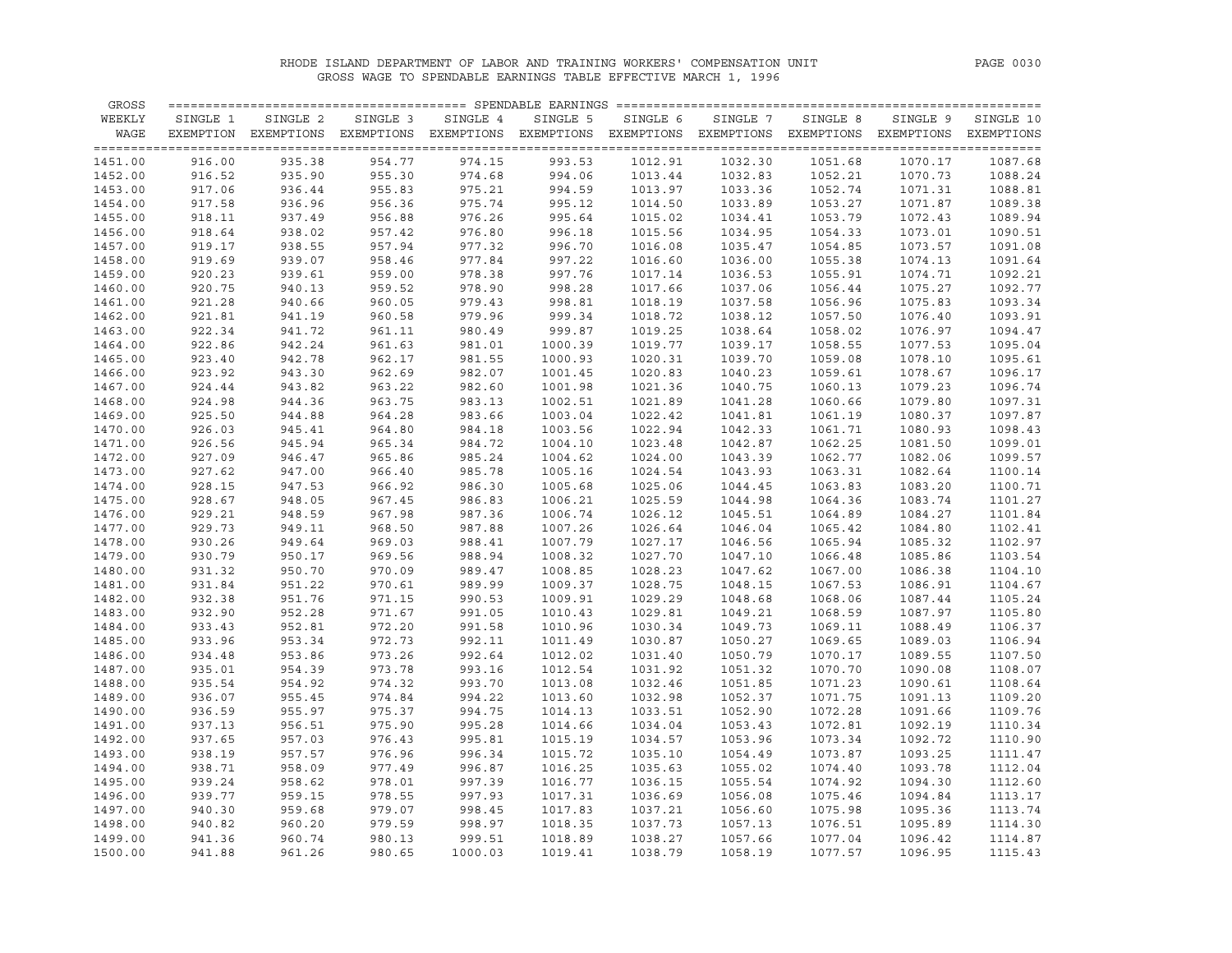## RHODE ISLAND DEPARTMENT OF LABOR AND TRAINING WORKERS' COMPENSATION UNIT PAGE 0031 GROSS WAGE TO SPENDABLE EARNINGS TABLE EFFECTIVE MARCH 1, 1996

| GROSS   |          |                                                                                                              |          |          |          |          |          |          |          |           |
|---------|----------|--------------------------------------------------------------------------------------------------------------|----------|----------|----------|----------|----------|----------|----------|-----------|
| WEEKLY  | SINGLE 1 | SINGLE 2                                                                                                     | SINGLE 3 | SINGLE 4 | SINGLE 5 | SINGLE 6 | SINGLE 7 | SINGLE 8 | SINGLE 9 | SINGLE 10 |
| WAGE    |          | EXEMPTION EXEMPTIONS EXEMPTIONS EXEMPTIONS EXEMPTIONS EXEMPTIONS EXEMPTIONS EXEMPTIONS EXEMPTIONS EXEMPTIONS |          |          |          |          |          |          |          |           |
|         |          |                                                                                                              |          |          |          |          |          |          |          |           |
| 1501.00 | 942.41   | 961.79                                                                                                       | 981.18   | 1000.56  | 1019.94  | 1039.32  | 1058.71  | 1078.09  | 1097.47  | 1116.00   |
| 1502.00 | 942.94   | 962.32                                                                                                       | 981.71   | 1001.09  | 1020.47  | 1039.85  | 1059.25  | 1078.63  | 1098.01  | 1116.57   |
| 1503.00 | 943.47   | 962.85                                                                                                       | 982.24   | 1001.62  | 1021.00  | 1040.38  | 1059.77  | 1079.15  | 1098.53  | 1117.13   |
| 1504.00 | 943.99   | 963.37                                                                                                       | 982.76   | 1002.14  | 1021.52  | 1040.90  | 1060.30  | 1079.68  | 1099.06  | 1117.70   |
| 1505.00 | 944.53   | 963.91                                                                                                       | 983.30   | 1002.68  | 1022.06  | 1041.44  | 1060.83  | 1080.21  | 1099.59  | 1118.27   |
| 1506.00 | 945.05   | 964.43                                                                                                       | 983.82   | 1003.20  | 1022.58  | 1041.96  | 1061.36  | 1080.74  | 1100.12  | 1118.83   |
| 1507.00 | 945.57   | 964.95                                                                                                       | 984.35   | 1003.73  | 1023.11  | 1042.49  | 1061.88  | 1081.26  | 1100.64  | 1119.40   |
| 1508.00 | 946.11   | 965.49                                                                                                       | 984.88   | 1004.26  | 1023.64  | 1043.02  | 1062.41  | 1081.79  | 1101.17  | 1119.97   |
| 1509.00 | 946.63   | 966.01                                                                                                       | 985.41   | 1004.79  | 1024.17  | 1043.55  | 1062.94  | 1082.32  | 1101.70  | 1120.53   |
| 1510.00 | 947.16   | 966.54                                                                                                       | 985.93   | 1005.31  | 1024.69  | 1044.07  | 1063.46  | 1082.84  | 1102.22  | 1121.09   |
| 1511.00 | 947.69   | 967.07                                                                                                       | 986.47   | 1005.85  | 1025.23  | 1044.61  | 1064.00  | 1083.38  | 1102.76  | 1121.67   |
| 1512.00 | 948.22   | 967.60                                                                                                       | 986.99   | 1006.37  | 1025.75  | 1045.13  | 1064.52  | 1083.90  | 1103.28  | 1122.23   |
| 1513.00 | 948.75   | 968.13                                                                                                       | 987.53   | 1006.91  | 1026.29  | 1045.67  | 1065.06  | 1084.44  | 1103.82  | 1122.80   |
| 1514.00 | 949.28   | 968.66                                                                                                       | 988.05   | 1007.43  | 1026.81  | 1046.19  | 1065.58  | 1084.96  | 1104.34  | 1123.37   |
| 1515.00 | 949.80   | 969.18                                                                                                       | 988.58   | 1007.96  | 1027.34  | 1046.72  | 1066.11  | 1085.49  | 1104.87  | 1123.93   |
|         |          |                                                                                                              |          |          |          |          |          |          |          | 1124.50   |
| 1516.00 | 950.34   | 969.72                                                                                                       | 989.11   | 1008.49  | 1027.87  | 1047.25  | 1066.64  | 1086.02  | 1105.40  |           |
| 1517.00 | 950.86   | 970.24                                                                                                       | 989.63   | 1009.01  | 1028.39  | 1047.77  | 1067.17  | 1086.55  | 1105.93  | 1125.07   |
| 1518.00 | 951.39   | 970.77                                                                                                       | 990.16   | 1009.54  | 1028.92  | 1048.30  | 1067.69  | 1087.07  | 1106.45  | 1125.63   |
| 1519.00 | 951.92   | 971.30                                                                                                       | 990.69   | 1010.07  | 1029.45  | 1048.83  | 1068.23  | 1087.61  | 1106.99  | 1126.20   |
| 1520.00 | 952.45   | 971.83                                                                                                       | 991.22   | 1010.60  | 1029.98  | 1049.36  | 1068.75  | 1088.13  | 1107.51  | 1126.76   |
| 1521.00 | 952.97   | 972.35                                                                                                       | 991.74   | 1011.12  | 1030.50  | 1049.88  | 1069.28  | 1088.66  | 1108.04  | 1127.33   |
| 1522.00 | 953.51   | 972.89                                                                                                       | 992.28   | 1011.66  | 1031.04  | 1050.42  | 1069.81  | 1089.19  | 1108.57  | 1127.90   |
| 1523.00 | 954.03   | 973.41                                                                                                       | 992.80   | 1012.18  | 1031.56  | 1050.94  | 1070.34  | 1089.72  | 1109.10  | 1128.46   |
| 1524.00 | 954.56   | 973.94                                                                                                       | 993.33   | 1012.71  | 1032.09  | 1051.47  | 1070.86  | 1090.24  | 1109.62  | 1129.00   |
| 1525.00 | 955.09   | 974.47                                                                                                       | 993.86   | 1013.24  | 1032.62  | 1052.00  | 1071.40  | 1090.78  | 1110.16  | 1129.54   |
| 1526.00 | 955.61   | 974.99                                                                                                       | 994.39   | 1013.77  | 1033.15  | 1052.53  | 1071.92  | 1091.30  | 1110.68  | 1130.06   |
| 1527.00 | 956.14   | 975.52                                                                                                       | 994.91   | 1014.29  | 1033.67  | 1053.05  | 1072.45  | 1091.83  | 1111.21  | 1130.59   |
| 1528.00 | 956.67   | 976.05                                                                                                       | 995.45   | 1014.83  | 1034.21  | 1053.59  | 1072.98  | 1092.36  | 1111.74  | 1131.12   |
| 1529.00 | 957.20   | 976.58                                                                                                       | 995.97   | 1015.35  | 1034.73  | 1054.11  | 1073.50  | 1092.88  | 1112.26  | 1131.64   |
| 1530.00 | 957.72   | 977.10                                                                                                       | 996.50   | 1015.88  | 1035.26  | 1054.64  | 1074.03  | 1093.41  | 1112.79  | 1132.17   |
| 1531.00 | 958.26   | 977.64                                                                                                       | 997.03   | 1016.41  | 1035.79  | 1055.17  | 1074.56  | 1093.94  | 1113.32  | 1132.70   |
| 1532.00 | 958.78   | 978.16                                                                                                       | 997.56   | 1016.94  | 1036.32  | 1055.70  | 1075.09  | 1094.47  | 1113.85  | 1133.23   |
| 1533.00 | 959.32   | 978.70                                                                                                       | 998.09   | 1017.47  | 1036.85  | 1056.23  | 1075.62  | 1095.00  | 1114.38  | 1133.76   |
| 1534.00 | 959.84   | 979.22                                                                                                       | 998.62   | 1018.00  | 1037.38  | 1056.76  | 1076.15  | 1095.53  | 1114.91  | 1134.29   |
| 1535.00 | 960.37   | 979.75                                                                                                       | 999.14   | 1018.52  | 1037.90  | 1057.28  | 1076.67  | 1096.05  | 1115.43  | 1134.81   |
| 1536.00 | 960.90   | 980.28                                                                                                       | 999.68   | 1019.06  | 1038.44  | 1057.82  | 1077.21  | 1096.59  | 1115.97  | 1135.35   |
| 1537.00 | 961.43   | 980.81                                                                                                       | 1000.20  | 1019.58  | 1038.96  | 1058.34  | 1077.73  | 1097.11  | 1116.49  | 1135.87   |
| 1538.00 | 961.95   | 981.33                                                                                                       | 1000.72  | 1020.10  | 1039.48  | 1058.86  | 1078.26  | 1097.64  | 1117.02  | 1136.40   |
| 1539.00 | 962.49   | 981.87                                                                                                       | 1001.26  | 1020.64  | 1040.02  | 1059.40  | 1078.79  | 1098.17  | 1117.55  | 1136.93   |
| 1540.00 | 963.01   | 982.39                                                                                                       | 1001.78  | 1021.16  | 1040.54  | 1059.92  | 1079.32  | 1098.70  | 1118.08  | 1137.46   |
| 1541.00 | 963.54   | 982.92                                                                                                       | 1002.31  | 1021.69  | 1041.07  | 1060.45  | 1079.84  | 1099.22  | 1118.60  | 1137.98   |
| 1542.00 | 964.07   | 983.45                                                                                                       | 1002.84  | 1022.22  | 1041.60  | 1060.98  | 1080.38  | 1099.76  | 1119.14  | 1138.52   |
| 1543.00 | 964.60   | 983.98                                                                                                       | 1003.37  | 1022.75  | 1042.13  | 1061.51  | 1080.90  | 1100.28  | 1119.66  | 1139.04   |
| 1544.00 | 965.12   | 984.50                                                                                                       | 1003.89  | 1023.27  | 1042.65  | 1062.03  | 1081.43  | 1100.81  | 1120.19  | 1139.57   |
| 1545.00 | 965.66   | 985.04                                                                                                       | 1004.43  | 1023.81  | 1043.19  | 1062.57  | 1081.96  | 1101.34  | 1120.72  | 1140.10   |
| 1546.00 | 966.18   | 985.56                                                                                                       | 1004.95  | 1024.33  | 1043.71  | 1063.09  | 1082.49  | 1101.87  | 1121.25  | 1140.63   |
| 1547.00 | 966.70   | 986.08                                                                                                       | 1005.48  | 1024.86  | 1044.24  | 1063.62  | 1083.01  | 1102.39  | 1121.77  | 1141.15   |
| 1548.00 | 967.24   | 986.62                                                                                                       | 1006.01  | 1025.39  | 1044.77  | 1064.15  | 1083.54  | 1102.92  | 1122.30  | 1141.68   |
| 1549.00 | 967.76   | 987.14                                                                                                       | 1006.54  | 1025.92  | 1045.30  | 1064.68  | 1084.07  | 1103.45  | 1122.83  | 1142.21   |
| 1550.00 | 968.29   | 987.67                                                                                                       | 1007.06  | 1026.44  | 1045.82  | 1065.20  | 1084.59  | 1103.97  | 1123.35  | 1142.73   |
|         |          |                                                                                                              |          |          |          |          |          |          |          |           |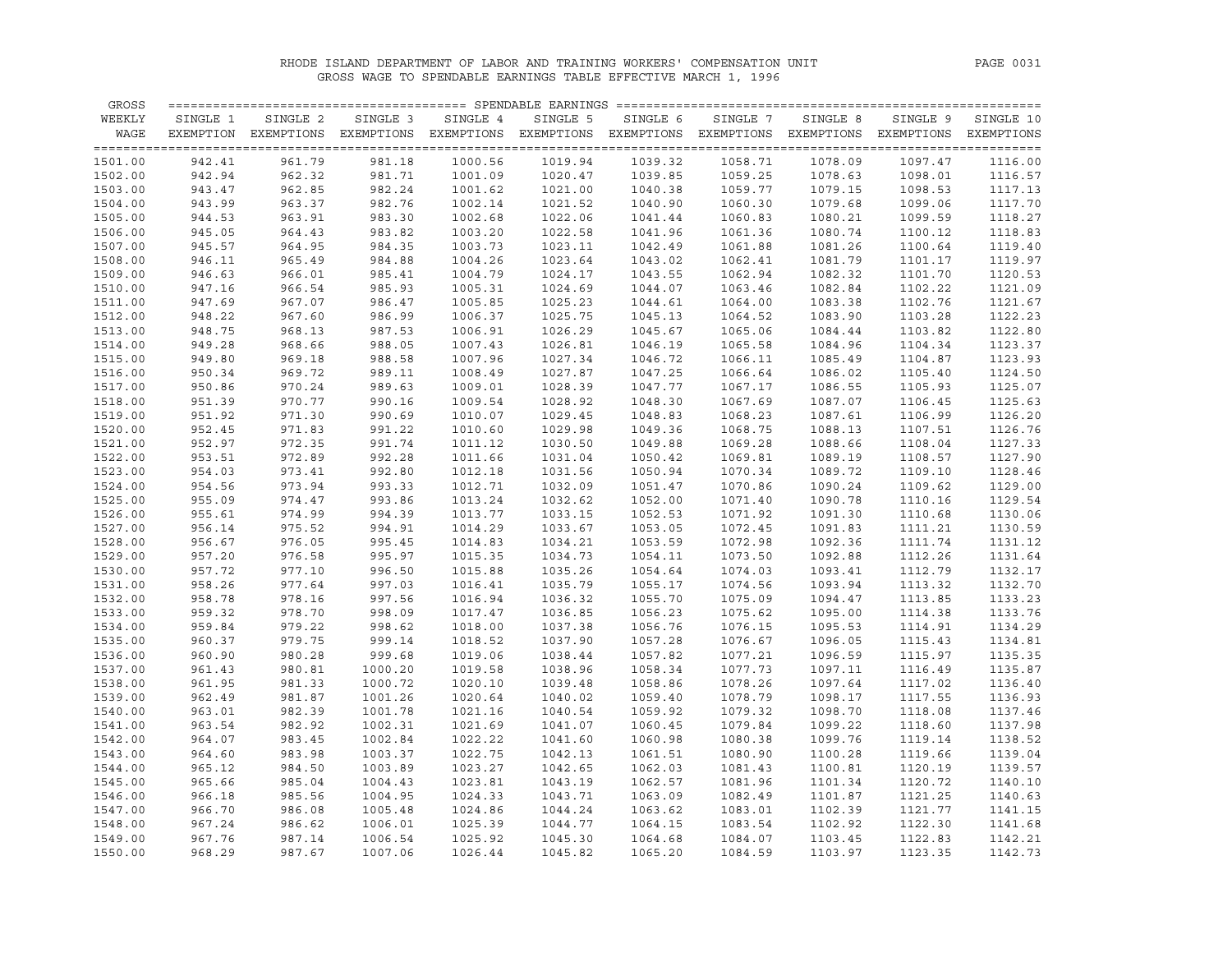#### RHODE ISLAND DEPARTMENT OF LABOR AND TRAINING WORKERS' COMPENSATION UNIT PAGE 0032 GROSS WAGE TO SPENDABLE EARNINGS TABLE EFFECTIVE MARCH 1, 1996

| GROSS   |          |                                                                                                              |          |          |          |          |          |          |          |           |
|---------|----------|--------------------------------------------------------------------------------------------------------------|----------|----------|----------|----------|----------|----------|----------|-----------|
| WEEKLY  | SINGLE 1 | SINGLE 2                                                                                                     | SINGLE 3 | SINGLE 4 | SINGLE 5 | SINGLE 6 | SINGLE 7 | SINGLE 8 | SINGLE 9 | SINGLE 10 |
| WAGE    |          | EXEMPTION EXEMPTIONS EXEMPTIONS EXEMPTIONS EXEMPTIONS EXEMPTIONS EXEMPTIONS EXEMPTIONS EXEMPTIONS EXEMPTIONS |          |          |          |          |          |          |          |           |
|         |          |                                                                                                              |          |          |          |          |          |          |          |           |
| 1551.00 | 968.82   | 988.20                                                                                                       | 1007.60  | 1026.98  | 1046.36  | 1065.74  | 1085.13  | 1104.51  | 1123.89  | 1143.27   |
| 1552.00 | 969.35   | 988.73                                                                                                       | 1008.12  | 1027.50  | 1046.88  | 1066.26  | 1085.65  | 1105.03  | 1124.41  | 1143.79   |
| 1553.00 | 969.88   | 989.26                                                                                                       | 1008.66  | 1028.04  | 1047.42  | 1066.80  | 1086.19  | 1105.57  | 1124.95  | 1144.33   |
| 1554.00 | 970.41   | 989.79                                                                                                       | 1009.18  | 1028.56  | 1047.94  | 1067.32  | 1086.71  | 1106.09  | 1125.47  | 1144.85   |
| 1555.00 | 970.93   | 990.31                                                                                                       | 1009.71  | 1029.09  | 1048.47  | 1067.85  | 1087.24  | 1106.62  | 1126.00  | 1145.38   |
| 1556.00 | 971.47   | 990.85                                                                                                       | 1010.24  | 1029.62  | 1049.00  | 1068.38  | 1087.77  | 1107.15  | 1126.53  | 1145.91   |
| 1557.00 | 971.99   | 991.37                                                                                                       | 1010.76  | 1030.14  | 1049.52  | 1068.90  | 1088.30  | 1107.68  | 1127.06  | 1146.44   |
| 1558.00 | 972.52   | 991.90                                                                                                       | 1011.29  | 1030.67  | 1050.05  | 1069.43  | 1088.82  | 1108.20  | 1127.58  | 1146.96   |
| 1559.00 | 973.05   | 992.43                                                                                                       | 1011.82  | 1031.20  | 1050.58  | 1069.96  | 1089.36  | 1108.74  | 1128.12  | 1147.50   |
| 1560.00 | 973.58   | 992.96                                                                                                       | 1012.35  | 1031.73  | 1051.11  | 1070.49  | 1089.88  | 1109.26  | 1128.64  | 1148.02   |
| 1561.00 | 974.10   | 993.48                                                                                                       | 1012.87  | 1032.25  | 1051.63  | 1071.01  | 1090.41  | 1109.79  | 1129.17  | 1148.55   |
| 1562.00 | 974.64   | 994.02                                                                                                       | 1013.41  | 1032.79  | 1052.17  | 1071.55  | 1090.94  | 1110.32  | 1129.70  | 1149.08   |
| 1563.00 | 975.16   | 994.54                                                                                                       | 1013.93  | 1033.31  | 1052.69  | 1072.07  | 1091.47  | 1110.85  | 1130.23  | 1149.61   |
| 1564.00 | 975.69   | 995.07                                                                                                       | 1014.46  | 1033.84  | 1053.22  | 1072.60  | 1091.99  | 1111.37  | 1130.75  | 1150.13   |
| 1565.00 | 976.22   | 995.60                                                                                                       | 1014.99  | 1034.37  | 1053.75  | 1073.13  | 1092.53  | 1111.91  | 1131.29  | 1150.67   |
| 1566.00 | 976.74   | 996.12                                                                                                       | 1015.52  | 1034.90  | 1054.28  | 1073.66  | 1093.05  | 1112.43  | 1131.81  | 1151.19   |
| 1567.00 | 977.27   | 996.65                                                                                                       | 1016.04  | 1035.42  | 1054.80  | 1074.18  | 1093.58  | 1112.96  | 1132.34  | 1151.72   |
| 1568.00 | 977.80   | 997.18                                                                                                       | 1016.58  | 1035.96  | 1055.34  | 1074.72  | 1094.11  | 1113.49  | 1132.87  | 1152.25   |
| 1569.00 | 978.33   | 997.71                                                                                                       | 1017.10  | 1036.48  | 1055.86  | 1075.24  | 1094.63  | 1114.01  | 1133.39  | 1152.77   |
| 1570.00 | 978.85   | 998.23                                                                                                       | 1017.63  | 1037.01  | 1056.39  | 1075.77  | 1095.16  | 1114.54  | 1133.92  | 1153.30   |
| 1571.00 | 979.39   | 998.77                                                                                                       | 1018.16  | 1037.54  | 1056.92  | 1076.30  | 1095.69  | 1115.07  | 1134.45  | 1153.83   |
| 1572.00 | 979.91   | 999.29                                                                                                       | 1018.69  | 1038.07  | 1057.45  | 1076.83  | 1096.22  | 1115.60  | 1134.98  | 1154.36   |
| 1573.00 | 980.45   | 999.83                                                                                                       | 1019.22  | 1038.60  | 1057.98  | 1077.36  | 1096.75  | 1116.13  | 1135.51  | 1154.89   |
| 1574.00 | 980.97   | 1000.35                                                                                                      | 1019.75  | 1039.13  | 1058.51  | 1077.89  | 1097.28  | 1116.66  | 1136.04  | 1155.42   |
| 1575.00 | 981.50   | 1000.88                                                                                                      | 1020.27  | 1039.65  | 1059.03  | 1078.41  | 1097.80  | 1117.18  | 1136.56  | 1155.94   |
| 1576.00 | 982.03   | 1001.41                                                                                                      | 1020.81  | 1040.19  | 1059.57  | 1078.95  | 1098.34  | 1117.72  | 1137.10  | 1156.48   |
| 1577.00 | 982.56   | 1001.94                                                                                                      | 1021.33  | 1040.71  | 1060.09  | 1079.47  | 1098.86  | 1118.24  | 1137.62  | 1157.00   |
| 1578.00 | 983.08   | 1002.46                                                                                                      | 1021.85  | 1041.23  | 1060.61  | 1079.99  | 1099.39  | 1118.77  | 1138.15  | 1157.53   |
| 1579.00 | 983.62   | 1003.00                                                                                                      | 1022.39  | 1041.77  | 1061.15  | 1080.53  | 1099.92  | 1119.30  | 1138.68  | 1158.06   |
| 1580.00 | 984.14   | 1003.52                                                                                                      | 1022.91  | 1042.29  | 1061.67  | 1081.05  | 1100.45  | 1119.83  | 1139.21  | 1158.59   |
| 1581.00 | 984.67   | 1004.05                                                                                                      | 1023.44  | 1042.82  | 1062.20  | 1081.58  | 1100.97  | 1120.35  | 1139.73  | 1159.11   |
| 1582.00 | 985.20   | 1004.58                                                                                                      | 1023.97  | 1043.35  | 1062.73  | 1082.11  | 1101.51  | 1120.89  | 1140.27  | 1159.65   |
| 1583.00 | 985.73   | 1005.11                                                                                                      | 1024.50  | 1043.88  | 1063.26  | 1082.64  | 1102.03  | 1121.41  | 1140.79  | 1160.17   |
| 1584.00 | 986.25   | 1005.63                                                                                                      | 1025.02  | 1044.40  | 1063.78  | 1083.16  | 1102.56  | 1121.94  | 1141.32  | 1160.70   |
| 1585.00 | 986.79   | 1006.17                                                                                                      | 1025.56  | 1044.94  | 1064.32  | 1083.70  | 1103.09  | 1122.47  | 1141.85  | 1161.23   |
| 1586.00 | 987.31   | 1006.69                                                                                                      | 1026.08  | 1045.46  | 1064.84  | 1084.22  | 1103.62  | 1123.00  | 1142.38  | 1161.76   |
| 1587.00 | 987.83   | 1007.21                                                                                                      | 1026.61  | 1045.99  | 1065.37  | 1084.75  | 1104.14  | 1123.52  | 1142.90  | 1162.28   |
| 1588.00 | 988.37   | 1007.75                                                                                                      | 1027.14  | 1046.52  | 1065.90  | 1085.28  | 1104.67  | 1124.05  | 1143.43  | 1162.81   |
| 1589.00 | 988.89   | 1008.27                                                                                                      | 1027.67  | 1047.05  | 1066.43  | 1085.81  | 1105.20  | 1124.58  | 1143.96  | 1163.34   |
| 1590.00 | 989.42   | 1008.80                                                                                                      | 1028.19  | 1047.57  | 1066.95  | 1086.33  | 1105.72  | 1125.10  | 1144.48  | 1163.86   |
| 1591.00 | 989.95   | 1009.33                                                                                                      | 1028.73  | 1048.11  | 1067.49  | 1086.87  | 1106.26  | 1125.64  | 1145.02  | 1164.40   |
| 1592.00 | 990.48   | 1009.86                                                                                                      | 1029.25  | 1048.63  | 1068.01  | 1087.39  | 1106.78  | 1126.16  | 1145.54  | 1164.92   |
| 1593.00 | 991.01   | 1010.39                                                                                                      | 1029.79  | 1049.17  | 1068.55  | 1087.93  | 1107.32  | 1126.70  | 1146.08  | 1165.46   |
| 1594.00 | 991.54   | 1010.92                                                                                                      | 1030.31  | 1049.69  | 1069.07  | 1088.45  | 1107.84  | 1127.22  | 1146.60  | 1165.98   |
| 1595.00 | 992.06   | 1011.44                                                                                                      | 1030.84  | 1050.22  | 1069.60  | 1088.98  | 1108.37  | 1127.75  | 1147.13  | 1166.51   |
| 1596.00 | 992.60   | 1011.98                                                                                                      | 1031.37  | 1050.75  | 1070.13  | 1089.51  | 1108.90  | 1128.28  | 1147.66  | 1167.04   |
| 1597.00 | 993.12   | 1012.50                                                                                                      | 1031.89  | 1051.27  | 1070.65  | 1090.03  | 1109.43  | 1128.81  | 1148.19  | 1167.57   |
| 1598.00 | 993.65   | 1013.03                                                                                                      | 1032.42  | 1051.80  | 1071.18  | 1090.56  | 1109.95  | 1129.33  | 1148.71  | 1168.09   |
| 1599.00 | 994.18   | 1013.56                                                                                                      | 1032.95  | 1052.33  | 1071.71  | 1091.09  | 1110.49  | 1129.87  | 1149.25  | 1168.63   |
| 1600.00 | 994.71   | 1014.09                                                                                                      | 1033.48  | 1052.86  | 1072.24  | 1091.62  | 1111.01  | 1130.39  | 1149.77  | 1169.15   |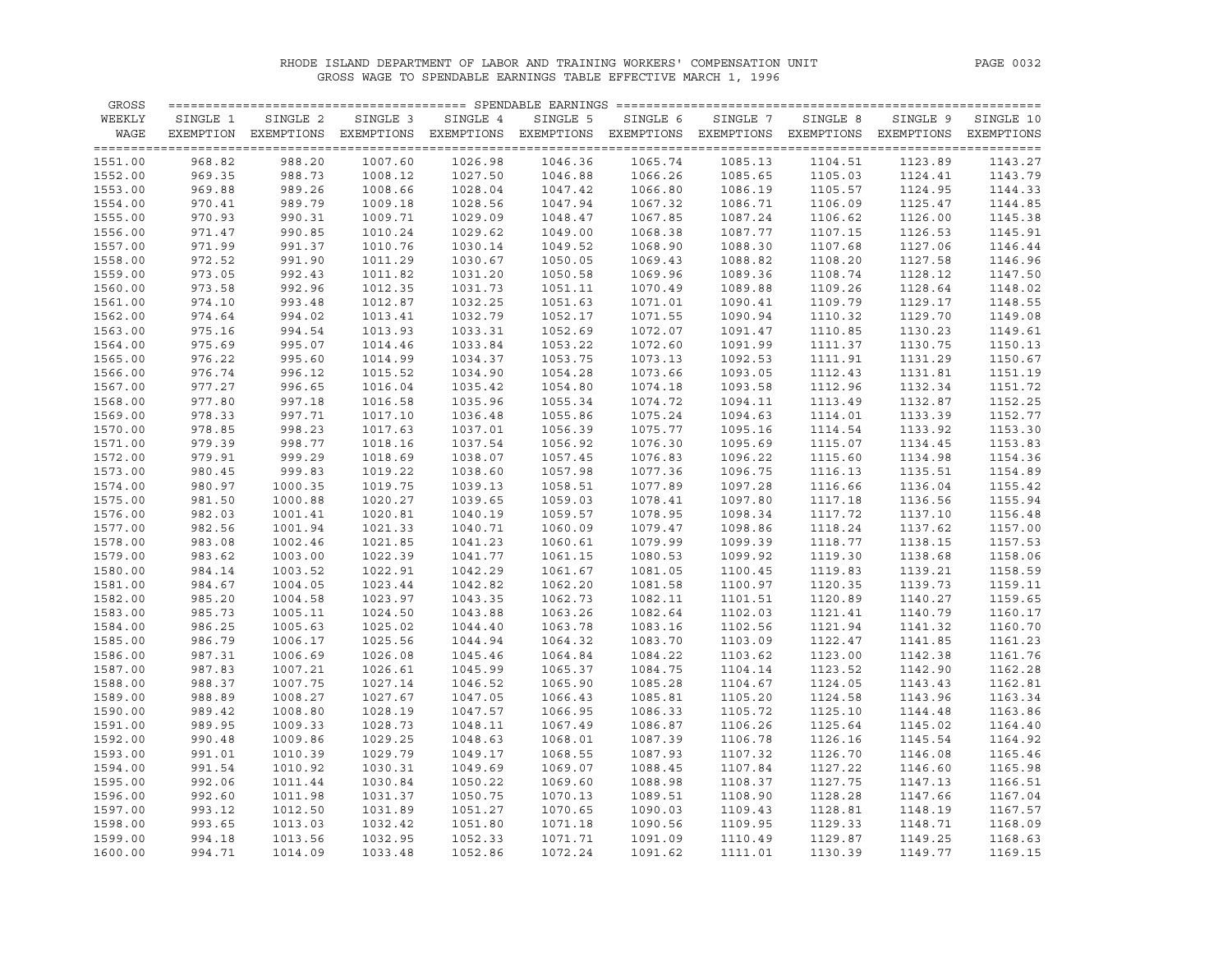| GROSS   |          |                                                                                                              |          |          |          |          |          |          |          |           |
|---------|----------|--------------------------------------------------------------------------------------------------------------|----------|----------|----------|----------|----------|----------|----------|-----------|
| WEEKLY  | SINGLE 1 | SINGLE 2                                                                                                     | SINGLE 3 | SINGLE 4 | SINGLE 5 | SINGLE 6 | SINGLE 7 | SINGLE 8 | SINGLE 9 | SINGLE 10 |
| WAGE    |          | EXEMPTION EXEMPTIONS EXEMPTIONS EXEMPTIONS EXEMPTIONS EXEMPTIONS EXEMPTIONS EXEMPTIONS EXEMPTIONS EXEMPTIONS |          |          |          |          |          |          |          |           |
|         |          |                                                                                                              |          |          |          |          |          |          |          |           |
| 1601.00 | 995.23   | 1014.61                                                                                                      | 1034.00  | 1053.38  | 1072.76  | 1092.14  | 1111.54  | 1130.92  | 1150.30  | 1169.68   |
| 1602.00 | 995.77   | 1015.15                                                                                                      | 1034.54  | 1053.92  | 1073.30  | 1092.68  | 1112.07  | 1131.45  | 1150.83  | 1170.21   |
| 1603.00 | 996.29   | 1015.67                                                                                                      | 1035.06  | 1054.44  | 1073.82  | 1093.20  | 1112.60  | 1131.98  | 1151.36  | 1170.74   |
| 1604.00 | 996.82   | 1016.20                                                                                                      | 1035.59  | 1054.97  | 1074.35  | 1093.73  | 1113.12  | 1132.50  | 1151.88  | 1171.26   |
| 1605.00 | 997.35   | 1016.73                                                                                                      | 1036.12  | 1055.50  | 1074.88  | 1094.26  | 1113.66  | 1133.04  | 1152.42  | 1171.80   |
| 1606.00 | 997.87   | 1017.25                                                                                                      | 1036.65  | 1056.03  | 1075.41  | 1094.79  | 1114.18  | 1133.56  | 1152.94  | 1172.32   |
| 1607.00 | 998.40   | 1017.78                                                                                                      | 1037.17  | 1056.55  | 1075.93  | 1095.31  | 1114.71  | 1134.09  | 1153.47  | 1172.85   |
| 1608.00 | 998.93   | 1018.31                                                                                                      | 1037.71  | 1057.09  | 1076.47  | 1095.85  | 1115.24  | 1134.62  | 1154.00  | 1173.38   |
| 1609.00 | 999.46   | 1018.84                                                                                                      | 1038.23  | 1057.61  | 1076.99  | 1096.37  | 1115.76  | 1135.14  | 1154.52  | 1173.90   |
| 1610.00 | 999.98   | 1019.36                                                                                                      | 1038.76  | 1058.14  | 1077.52  | 1096.90  | 1116.29  | 1135.67  | 1155.05  | 1174.43   |
| 1611.00 | 1000.52  | 1019.90                                                                                                      | 1039.29  | 1058.67  | 1078.05  | 1097.43  | 1116.82  | 1136.20  | 1155.58  | 1174.96   |
| 1612.00 | 1001.04  | 1020.42                                                                                                      | 1039.82  | 1059.20  | 1078.58  | 1097.96  | 1117.35  | 1136.73  | 1156.11  | 1175.49   |
| 1613.00 |          | 1020.96                                                                                                      | 1040.35  | 1059.73  | 1079.11  | 1098.49  | 1117.88  | 1137.26  |          | 1176.02   |
|         | 1001.58  |                                                                                                              |          |          |          |          |          |          | 1156.64  |           |
| 1614.00 | 1002.10  | 1021.48                                                                                                      | 1040.88  | 1060.26  | 1079.64  | 1099.02  | 1118.41  | 1137.79  | 1157.17  | 1176.55   |
| 1615.00 | 1002.63  | 1022.01                                                                                                      | 1041.40  | 1060.78  | 1080.16  | 1099.54  | 1118.93  | 1138.31  | 1157.69  | 1177.07   |
| 1616.00 | 1003.16  | 1022.54                                                                                                      | 1041.94  | 1061.32  | 1080.70  | 1100.08  | 1119.47  | 1138.85  | 1158.23  | 1177.61   |
| 1617.00 | 1003.69  | 1023.07                                                                                                      | 1042.46  | 1061.84  | 1081.22  | 1100.60  | 1119.99  | 1139.37  | 1158.75  | 1178.13   |
| 1618.00 | 1004.21  | 1023.59                                                                                                      | 1042.98  | 1062.36  | 1081.74  | 1101.12  | 1120.52  | 1139.90  | 1159.28  | 1178.66   |
| 1619.00 | 1004.75  | 1024.13                                                                                                      | 1043.52  | 1062.90  | 1082.28  | 1101.66  | 1121.05  | 1140.43  | 1159.81  | 1179.19   |
| 1620.00 | 1005.27  | 1024.65                                                                                                      | 1044.04  | 1063.42  | 1082.80  | 1102.18  | 1121.58  | 1140.96  | 1160.34  | 1179.72   |
| 1621.00 | 1005.80  | 1025.18                                                                                                      | 1044.57  | 1063.95  | 1083.33  | 1102.71  | 1122.10  | 1141.48  | 1160.86  | 1180.24   |
| 1622.00 | 1006.33  | 1025.71                                                                                                      | 1045.10  | 1064.48  | 1083.86  | 1103.24  | 1122.64  | 1142.02  | 1161.40  | 1180.78   |
| 1623.00 | 1006.86  | 1026.24                                                                                                      | 1045.63  | 1065.01  | 1084.39  | 1103.77  | 1123.16  | 1142.54  | 1161.92  | 1181.30   |
| 1624.00 | 1007.38  | 1026.76                                                                                                      | 1046.15  | 1065.53  | 1084.91  | 1104.29  | 1123.69  | 1143.07  | 1162.45  | 1181.83   |
| 1625.00 | 1007.92  | 1027.30                                                                                                      | 1046.69  | 1066.07  | 1085.45  | 1104.83  | 1124.22  | 1143.60  | 1162.98  | 1182.36   |
| 1626.00 | 1008.44  | 1027.82                                                                                                      | 1047.21  | 1066.59  | 1085.97  | 1105.35  | 1124.75  | 1144.13  | 1163.51  | 1182.89   |
| 1627.00 | 1008.96  | 1028.34                                                                                                      | 1047.74  | 1067.12  | 1086.50  | 1105.88  | 1125.27  | 1144.65  | 1164.03  | 1183.41   |
| 1628.00 | 1009.50  | 1028.88                                                                                                      | 1048.27  | 1067.65  | 1087.03  | 1106.41  | 1125.80  | 1145.18  | 1164.56  | 1183.94   |
| 1629.00 | 1010.02  | 1029.40                                                                                                      | 1048.80  | 1068.18  | 1087.56  | 1106.94  | 1126.33  | 1145.71  | 1165.09  | 1184.47   |
| 1630.00 | 1010.55  | 1029.93                                                                                                      | 1049.32  | 1068.70  | 1088.08  | 1107.46  | 1126.85  | 1146.23  | 1165.61  | 1184.99   |
| 1631.00 | 1011.08  | 1030.46                                                                                                      | 1049.86  | 1069.24  | 1088.62  | 1108.00  | 1127.39  | 1146.77  | 1166.15  | 1185.53   |
| 1632.00 | 1011.61  | 1030.99                                                                                                      | 1050.38  | 1069.76  | 1089.14  | 1108.52  | 1127.91  | 1147.29  | 1166.67  | 1186.05   |
| 1633.00 | 1012.14  | 1031.52                                                                                                      | 1050.92  | 1070.30  | 1089.68  | 1109.06  | 1128.45  | 1147.83  | 1167.21  | 1186.59   |
|         |          | 1032.05                                                                                                      |          | 1070.82  | 1090.20  | 1109.58  |          |          | 1167.73  | 1187.11   |
| 1634.00 | 1012.67  |                                                                                                              | 1051.44  |          |          |          | 1128.97  | 1148.35  |          |           |
| 1635.00 | 1013.19  | 1032.57                                                                                                      | 1051.97  | 1071.35  | 1090.73  | 1110.11  | 1129.50  | 1148.88  | 1168.26  | 1187.64   |
| 1636.00 | 1013.73  | 1033.11                                                                                                      | 1052.50  | 1071.88  | 1091.26  | 1110.64  | 1130.03  | 1149.41  | 1168.79  | 1188.17   |
| 1637.00 | 1014.25  | 1033.63                                                                                                      | 1053.02  | 1072.40  | 1091.78  | 1111.16  | 1130.56  | 1149.94  | 1169.32  | 1188.70   |
| 1638.00 | 1014.78  | 1034.16                                                                                                      | 1053.55  | 1072.93  | 1092.31  | 1111.69  | 1131.08  | 1150.46  | 1169.84  | 1189.22   |
| 1639.00 | 1015.31  | 1034.69                                                                                                      | 1054.08  | 1073.46  | 1092.84  | 1112.22  | 1131.62  | 1151.00  | 1170.38  | 1189.76   |
| 1640.00 | 1015.84  | 1035.22                                                                                                      | 1054.61  | 1073.99  | 1093.37  | 1112.75  | 1132.14  | 1151.52  | 1170.90  | 1190.28   |
| 1641.00 | 1016.36  | 1035.74                                                                                                      | 1055.13  | 1074.51  | 1093.89  | 1113.27  | 1132.67  | 1152.05  | 1171.43  | 1190.81   |
| 1642.00 | 1016.90  | 1036.28                                                                                                      | 1055.67  | 1075.05  | 1094.43  | 1113.81  | 1133.20  | 1152.58  | 1171.96  | 1191.34   |
| 1643.00 | 1017.42  | 1036.80                                                                                                      | 1056.19  | 1075.57  | 1094.95  | 1114.33  | 1133.73  | 1153.11  | 1172.49  | 1191.87   |
| 1644.00 | 1017.95  | 1037.33                                                                                                      | 1056.72  | 1076.10  | 1095.48  | 1114.86  | 1134.25  | 1153.63  | 1173.01  | 1192.39   |
| 1645.00 | 1018.48  | 1037.86                                                                                                      | 1057.25  | 1076.63  | 1096.01  | 1115.39  | 1134.79  | 1154.17  | 1173.55  | 1192.93   |
| 1646.00 | 1019.00  | 1038.38                                                                                                      | 1057.78  | 1077.16  | 1096.54  | 1115.92  | 1135.31  | 1154.69  | 1174.07  | 1193.45   |
| 1647.00 | 1019.53  | 1038.91                                                                                                      | 1058.30  | 1077.68  | 1097.06  | 1116.44  | 1135.84  | 1155.22  | 1174.60  | 1193.98   |
| 1648.00 | 1020.06  | 1039.44                                                                                                      | 1058.84  | 1078.22  | 1097.60  | 1116.98  | 1136.37  | 1155.75  | 1175.13  | 1194.51   |
| 1649.00 | 1020.59  | 1039.97                                                                                                      | 1059.36  | 1078.74  | 1098.12  | 1117.50  | 1136.89  | 1156.27  | 1175.65  | 1195.03   |
| 1650.00 | 1021.11  | 1040.49                                                                                                      | 1059.89  | 1079.27  | 1098.65  | 1118.03  | 1137.42  | 1156.80  | 1176.18  | 1195.56   |
|         |          |                                                                                                              |          |          |          |          |          |          |          |           |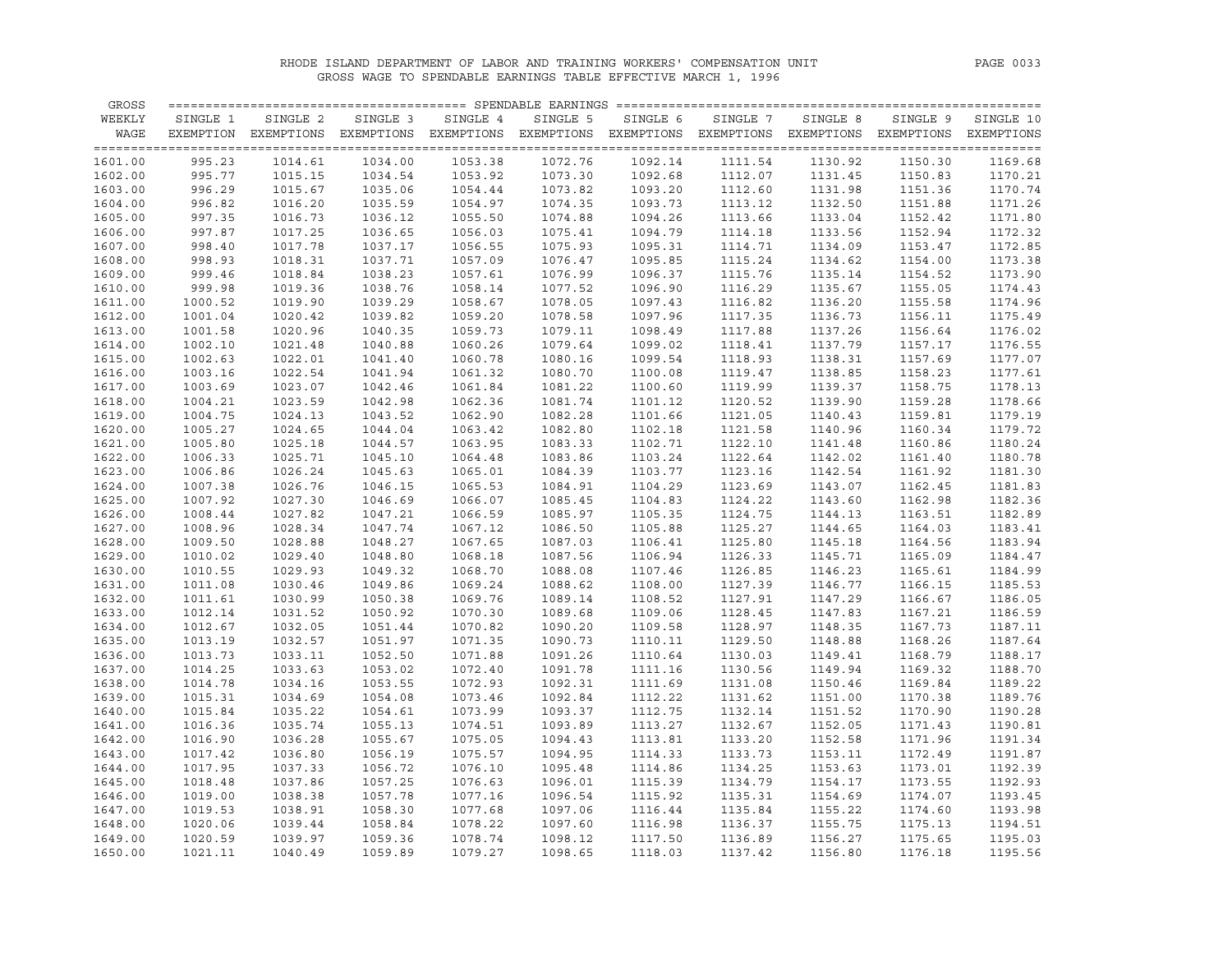### RHODE ISLAND DEPARTMENT OF LABOR AND TRAINING WORKERS' COMPENSATION UNIT PAGE 0034 GROSS WAGE TO SPENDABLE EARNINGS TABLE EFFECTIVE MARCH 1, 1996

| GROSS   |          |                                                                                                              |          |          |          |          |          |          |          |           |
|---------|----------|--------------------------------------------------------------------------------------------------------------|----------|----------|----------|----------|----------|----------|----------|-----------|
| WEEKLY  | SINGLE 1 | SINGLE 2                                                                                                     | SINGLE 3 | SINGLE 4 | SINGLE 5 | SINGLE 6 | SINGLE 7 | SINGLE 8 | SINGLE 9 | SINGLE 10 |
| WAGE    |          | EXEMPTION EXEMPTIONS EXEMPTIONS EXEMPTIONS EXEMPTIONS EXEMPTIONS EXEMPTIONS EXEMPTIONS EXEMPTIONS EXEMPTIONS |          |          |          |          |          |          |          |           |
|         |          |                                                                                                              |          |          |          |          |          |          |          |           |
| 1651.00 | 1021.65  | 1041.03                                                                                                      | 1060.42  | 1079.80  | 1099.18  | 1118.56  | 1137.95  | 1157.33  | 1176.71  | 1196.09   |
| 1652.00 | 1022.17  | 1041.55                                                                                                      | 1060.95  | 1080.33  | 1099.71  | 1119.09  | 1138.48  | 1157.86  | 1177.24  | 1196.62   |
| 1653.00 | 1022.71  | 1042.09                                                                                                      | 1061.48  | 1080.86  | 1100.24  | 1119.62  | 1139.01  | 1158.39  | 1177.77  | 1197.15   |
| 1654.00 | 1023.23  | 1042.61                                                                                                      | 1062.01  | 1081.39  | 1100.77  | 1120.15  | 1139.54  | 1158.92  | 1178.30  | 1197.68   |
| 1655.00 | 1023.76  | 1043.14                                                                                                      | 1062.53  | 1081.91  | 1101.29  | 1120.67  | 1140.06  | 1159.44  | 1178.82  | 1198.20   |
| 1656.00 | 1024.29  | 1043.67                                                                                                      | 1063.07  | 1082.45  | 1101.83  | 1121.21  | 1140.60  | 1159.98  | 1179.36  | 1198.74   |
| 1657.00 | 1024.82  | 1044.20                                                                                                      | 1063.59  | 1082.97  | 1102.35  | 1121.73  | 1141.12  | 1160.50  | 1179.88  | 1199.26   |
| 1658.00 | 1025.34  | 1044.72                                                                                                      | 1064.11  | 1083.49  | 1102.87  | 1122.25  | 1141.65  | 1161.03  | 1180.41  | 1199.79   |
| 1659.00 | 1025.88  | 1045.26                                                                                                      | 1064.65  | 1084.03  | 1103.41  | 1122.79  | 1142.18  | 1161.56  | 1180.94  | 1200.32   |
| 1660.00 | 1026.40  | 1045.78                                                                                                      | 1065.17  | 1084.55  | 1103.93  | 1123.31  | 1142.71  | 1162.09  | 1181.47  | 1200.85   |
| 1661.00 | 1026.93  | 1046.31                                                                                                      | 1065.70  | 1085.08  | 1104.46  | 1123.84  | 1143.23  | 1162.61  | 1181.99  | 1201.37   |
| 1662.00 | 1027.46  | 1046.84                                                                                                      | 1066.23  | 1085.61  | 1104.99  | 1124.37  | 1143.77  | 1163.15  | 1182.53  | 1201.91   |
| 1663.00 | 1027.99  | 1047.37                                                                                                      | 1066.76  | 1086.14  | 1105.52  | 1124.90  | 1144.29  | 1163.67  | 1183.05  | 1202.43   |
| 1664.00 | 1028.51  | 1047.89                                                                                                      | 1067.28  | 1086.66  | 1106.04  | 1125.42  | 1144.82  | 1164.20  | 1183.58  | 1202.96   |
| 1665.00 | 1029.05  | 1048.43                                                                                                      | 1067.82  | 1087.20  | 1106.58  | 1125.96  | 1145.35  | 1164.73  | 1184.11  | 1203.49   |
| 1666.00 | 1029.57  | 1048.95                                                                                                      | 1068.34  | 1087.72  | 1107.10  | 1126.48  | 1145.88  | 1165.26  | 1184.64  | 1204.02   |
| 1667.00 | 1030.09  | 1049.47                                                                                                      | 1068.87  | 1088.25  | 1107.63  | 1127.01  | 1146.40  | 1165.78  | 1185.16  | 1204.54   |
| 1668.00 | 1030.63  | 1050.01                                                                                                      | 1069.40  | 1088.78  | 1108.16  | 1127.54  | 1146.93  | 1166.31  | 1185.69  | 1205.07   |
| 1669.00 | 1031.15  | 1050.53                                                                                                      | 1069.93  | 1089.31  | 1108.69  | 1128.07  | 1147.46  | 1166.84  | 1186.22  | 1205.60   |
| 1670.00 | 1031.68  | 1051.06                                                                                                      | 1070.45  | 1089.83  | 1109.21  | 1128.59  | 1147.98  | 1167.36  | 1186.74  | 1206.12   |
| 1671.00 | 1032.21  | 1051.59                                                                                                      | 1070.99  | 1090.37  | 1109.75  | 1129.13  | 1148.52  | 1167.90  | 1187.28  | 1206.66   |
| 1672.00 | 1032.74  | 1052.12                                                                                                      | 1071.51  | 1090.89  | 1110.27  | 1129.65  | 1149.04  | 1168.42  | 1187.80  | 1207.18   |
| 1673.00 | 1033.27  | 1052.65                                                                                                      | 1072.05  | 1091.43  | 1110.81  | 1130.19  | 1149.58  | 1168.96  | 1188.34  | 1207.72   |
| 1674.00 | 1033.80  | 1053.18                                                                                                      | 1072.57  | 1091.95  | 1111.33  | 1130.71  | 1150.10  | 1169.48  | 1188.86  | 1208.24   |
| 1675.00 | 1034.32  | 1053.70                                                                                                      | 1073.10  | 1092.48  | 1111.86  | 1131.24  | 1150.63  | 1170.01  | 1189.39  | 1208.77   |
| 1676.00 | 1034.86  | 1054.24                                                                                                      | 1073.63  | 1093.01  | 1112.39  | 1131.77  | 1151.16  | 1170.54  | 1189.92  | 1209.30   |
| 1677.00 | 1035.38  | 1054.76                                                                                                      | 1074.15  | 1093.53  | 1112.91  | 1132.29  | 1151.69  | 1171.07  | 1190.45  | 1209.83   |
| 1678.00 | 1035.91  | 1055.29                                                                                                      | 1074.68  | 1094.06  | 1113.44  | 1132.82  | 1152.21  | 1171.59  | 1190.97  | 1210.35   |
| 1679.00 | 1036.44  | 1055.82                                                                                                      | 1075.21  | 1094.59  | 1113.97  | 1133.35  | 1152.75  | 1172.13  | 1191.51  | 1210.89   |
| 1680.00 | 1036.97  | 1056.35                                                                                                      | 1075.74  | 1095.12  | 1114.50  | 1133.88  | 1153.27  | 1172.65  | 1192.03  | 1211.41   |
| 1681.00 | 1037.49  | 1056.87                                                                                                      | 1076.26  | 1095.64  | 1115.02  | 1134.40  | 1153.80  | 1173.18  | 1192.56  | 1211.94   |
| 1682.00 | 1038.03  | 1057.41                                                                                                      | 1076.80  | 1096.18  | 1115.56  | 1134.94  | 1154.33  | 1173.71  | 1193.09  | 1212.47   |
| 1683.00 | 1038.55  | 1057.93                                                                                                      | 1077.32  | 1096.70  | 1116.08  | 1135.46  | 1154.86  | 1174.24  | 1193.62  | 1213.00   |
| 1684.00 | 1039.08  | 1058.46                                                                                                      | 1077.85  | 1097.23  | 1116.61  | 1135.99  | 1155.38  | 1174.76  | 1194.14  | 1213.52   |
| 1685.00 | 1039.61  | 1058.99                                                                                                      | 1078.38  | 1097.76  | 1117.14  | 1136.52  | 1155.92  | 1175.30  | 1194.68  | 1214.06   |
| 1686.00 | 1040.13  | 1059.51                                                                                                      | 1078.91  | 1098.29  | 1117.67  | 1137.05  | 1156.44  | 1175.82  | 1195.20  | 1214.58   |
| 1687.00 | 1040.66  | 1060.04                                                                                                      | 1079.43  | 1098.81  | 1118.19  | 1137.57  | 1156.97  | 1176.35  | 1195.73  | 1215.11   |
| 1688.00 | 1041.19  | 1060.57                                                                                                      | 1079.97  | 1099.35  | 1118.73  | 1138.11  | 1157.50  | 1176.88  | 1196.26  | 1215.64   |
| 1689.00 | 1041.72  | 1061.10                                                                                                      | 1080.49  | 1099.87  | 1119.25  | 1138.63  | 1158.02  | 1177.40  | 1196.78  | 1216.16   |
| 1690.00 | 1042.24  | 1061.62                                                                                                      | 1081.02  | 1100.40  | 1119.78  | 1139.16  | 1158.55  | 1177.93  | 1197.31  | 1216.69   |
| 1691.00 | 1042.78  | 1062.16                                                                                                      | 1081.55  | 1100.93  | 1120.31  | 1139.69  | 1159.08  | 1178.46  | 1197.84  | 1217.22   |
| 1692.00 | 1043.30  | 1062.68                                                                                                      | 1082.08  | 1101.46  | 1120.84  | 1140.22  | 1159.61  | 1178.99  | 1198.37  | 1217.75   |
| 1693.00 | 1043.84  | 1063.22                                                                                                      | 1082.61  | 1101.99  | 1121.37  | 1140.75  | 1160.14  | 1179.52  | 1198.90  | 1218.28   |
| 1694.00 | 1044.36  | 1063.74                                                                                                      | 1083.14  | 1102.52  | 1121.90  | 1141.28  | 1160.67  | 1180.05  | 1199.43  | 1218.81   |
| 1695.00 | 1044.89  | 1064.27                                                                                                      | 1083.66  | 1103.04  | 1122.42  | 1141.80  | 1161.19  | 1180.57  | 1199.95  | 1219.33   |
| 1696.00 | 1045.42  | 1064.80                                                                                                      | 1084.20  | 1103.58  | 1122.96  | 1142.34  | 1161.73  | 1181.11  | 1200.49  | 1219.87   |
| 1697.00 | 1045.95  | 1065.33                                                                                                      | 1084.72  | 1104.10  | 1123.48  | 1142.86  | 1162.25  | 1181.63  | 1201.01  | 1220.39   |
| 1698.00 | 1046.47  | 1065.85                                                                                                      | 1085.24  | 1104.62  | 1124.00  | 1143.38  | 1162.78  | 1182.16  | 1201.54  | 1220.92   |
| 1699.00 | 1047.01  | 1066.39                                                                                                      | 1085.78  | 1105.16  | 1124.54  | 1143.92  | 1163.31  | 1182.69  | 1202.07  | 1221.45   |
| 1700.00 | 1047.53  | 1066.91                                                                                                      | 1086.30  | 1105.68  | 1125.06  | 1144.44  | 1163.84  | 1183.22  | 1202.60  | 1221.98   |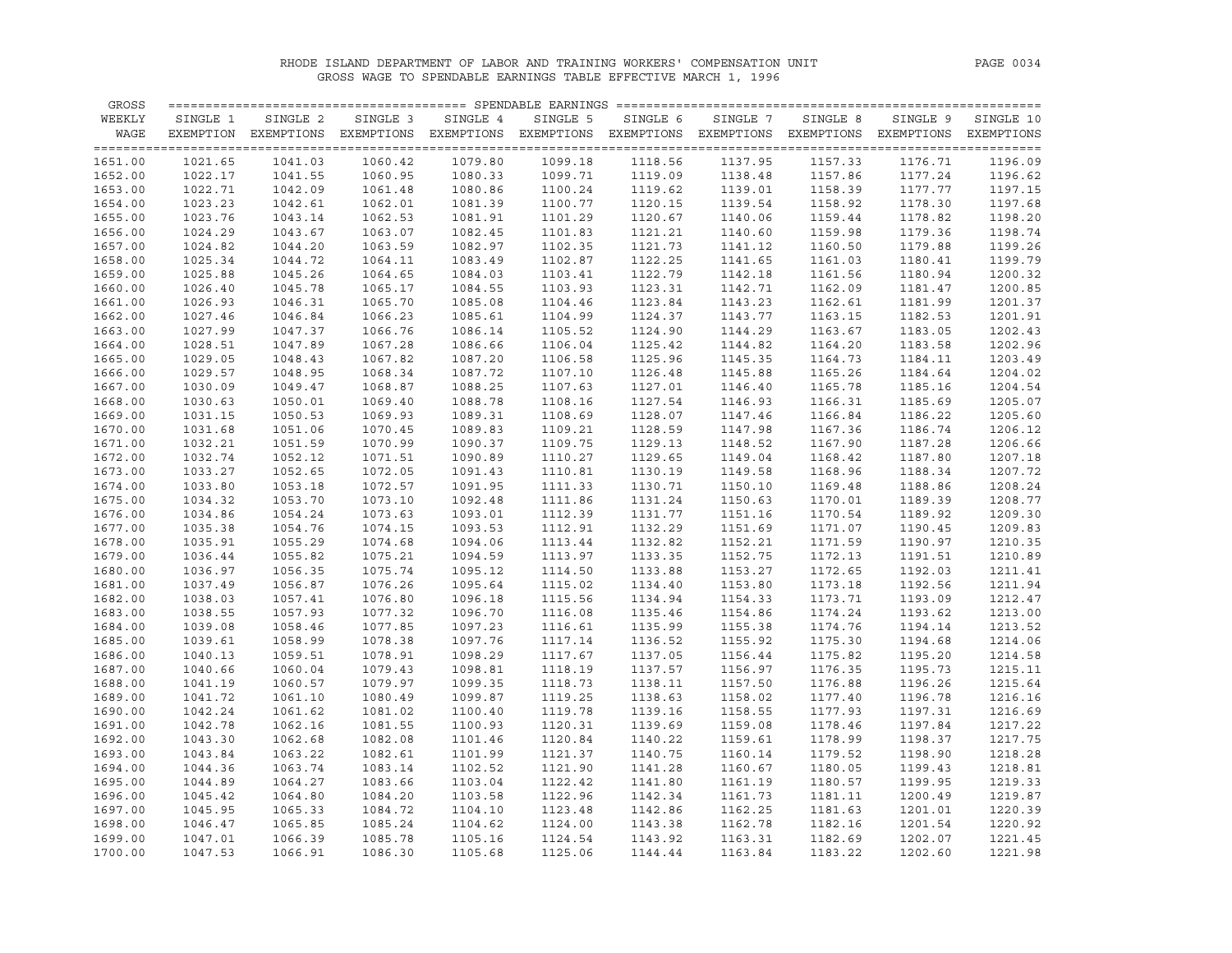### RHODE ISLAND DEPARTMENT OF LABOR AND TRAINING WORKERS' COMPENSATION UNIT PAGE 0035 GROSS WAGE TO SPENDABLE EARNINGS TABLE EFFECTIVE MARCH 1, 1996

| GROSS   |          |                                                                                                              |          |          |          |          |          |          |          |           |
|---------|----------|--------------------------------------------------------------------------------------------------------------|----------|----------|----------|----------|----------|----------|----------|-----------|
| WEEKLY  | SINGLE 1 | SINGLE 2                                                                                                     | SINGLE 3 | SINGLE 4 | SINGLE 5 | SINGLE 6 | SINGLE 7 | SINGLE 8 | SINGLE 9 | SINGLE 10 |
| WAGE    |          | EXEMPTION EXEMPTIONS EXEMPTIONS EXEMPTIONS EXEMPTIONS EXEMPTIONS EXEMPTIONS EXEMPTIONS EXEMPTIONS EXEMPTIONS |          |          |          |          |          |          |          |           |
|         |          |                                                                                                              |          |          |          |          |          |          |          |           |
| 1701.00 | 1048.06  | 1067.44                                                                                                      | 1086.83  | 1106.21  | 1125.59  | 1144.97  | 1164.36  | 1183.74  | 1203.12  | 1222.50   |
| 1702.00 | 1048.59  | 1067.97                                                                                                      | 1087.36  | 1106.74  | 1126.12  | 1145.50  | 1164.90  | 1184.28  | 1203.66  | 1223.04   |
| 1703.00 | 1049.12  | 1068.50                                                                                                      | 1087.89  | 1107.27  | 1126.65  | 1146.03  | 1165.42  | 1184.80  | 1204.18  | 1223.56   |
| 1704.00 | 1049.64  | 1069.02                                                                                                      | 1088.41  | 1107.79  | 1127.17  | 1146.55  | 1165.95  | 1185.33  | 1204.71  | 1224.09   |
| 1705.00 | 1050.18  | 1069.56                                                                                                      | 1088.95  | 1108.33  | 1127.71  | 1147.09  | 1166.48  | 1185.86  | 1205.24  | 1224.62   |
| 1706.00 | 1050.70  | 1070.08                                                                                                      | 1089.47  | 1108.85  | 1128.23  | 1147.61  | 1167.01  | 1186.39  | 1205.77  | 1225.15   |
| 1707.00 | 1051.22  | 1070.60                                                                                                      | 1090.00  | 1109.38  | 1128.76  | 1148.14  | 1167.53  | 1186.91  | 1206.29  | 1225.67   |
| 1708.00 | 1051.76  | 1071.14                                                                                                      | 1090.53  | 1109.91  | 1129.29  | 1148.67  | 1168.06  | 1187.44  | 1206.82  | 1226.20   |
| 1709.00 | 1052.28  | 1071.66                                                                                                      | 1091.06  | 1110.44  | 1129.82  | 1149.20  | 1168.59  | 1187.97  | 1207.35  | 1226.73   |
| 1710.00 | 1052.81  | 1072.19                                                                                                      | 1091.58  | 1110.96  | 1130.34  | 1149.72  | 1169.11  | 1188.49  | 1207.87  | 1227.25   |
| 1711.00 | 1053.34  | 1072.72                                                                                                      | 1092.12  | 1111.50  | 1130.88  | 1150.26  | 1169.65  | 1189.03  | 1208.41  | 1227.79   |
| 1712.00 | 1053.87  | 1073.25                                                                                                      | 1092.64  | 1112.02  | 1131.40  | 1150.78  | 1170.17  | 1189.55  | 1208.93  | 1228.31   |
| 1713.00 | 1054.40  | 1073.78                                                                                                      | 1093.18  | 1112.56  | 1131.94  | 1151.32  | 1170.71  | 1190.09  | 1209.47  | 1228.85   |
| 1714.00 | 1054.93  | 1074.31                                                                                                      | 1093.70  | 1113.08  | 1132.46  | 1151.84  | 1171.23  | 1190.61  | 1209.99  | 1229.37   |
| 1715.00 | 1055.45  | 1074.83                                                                                                      | 1094.23  | 1113.61  | 1132.99  | 1152.37  | 1171.76  | 1191.14  | 1210.52  | 1229.90   |
| 1716.00 | 1055.99  | 1075.37                                                                                                      | 1094.76  | 1114.14  | 1133.52  | 1152.90  | 1172.29  | 1191.67  | 1211.05  | 1230.43   |
| 1717.00 | 1056.51  | 1075.89                                                                                                      | 1095.28  | 1114.66  | 1134.04  | 1153.42  | 1172.82  | 1192.20  | 1211.58  | 1230.96   |
| 1718.00 | 1057.04  | 1076.42                                                                                                      | 1095.81  | 1115.19  | 1134.57  | 1153.95  | 1173.34  | 1192.72  | 1212.10  | 1231.48   |
| 1719.00 | 1057.57  | 1076.95                                                                                                      | 1096.34  | 1115.72  | 1135.10  | 1154.48  | 1173.88  | 1193.26  | 1212.64  | 1232.02   |
| 1720.00 | 1058.10  | 1077.48                                                                                                      | 1096.87  | 1116.25  | 1135.63  | 1155.01  | 1174.40  | 1193.78  | 1213.16  | 1232.54   |
| 1721.00 | 1058.62  | 1078.00                                                                                                      | 1097.39  | 1116.77  | 1136.15  | 1155.53  | 1174.93  | 1194.31  | 1213.69  | 1233.07   |
| 1722.00 | 1059.16  | 1078.54                                                                                                      | 1097.93  | 1117.31  | 1136.69  | 1156.07  | 1175.46  | 1194.84  | 1214.22  | 1233.60   |
| 1723.00 | 1059.68  | 1079.06                                                                                                      | 1098.45  | 1117.83  | 1137.21  | 1156.59  | 1175.99  | 1195.37  | 1214.75  | 1234.13   |
| 1724.00 | 1060.21  | 1079.59                                                                                                      | 1098.98  | 1118.36  | 1137.74  | 1157.12  | 1176.51  | 1195.89  | 1215.27  | 1234.65   |
| 1725.00 | 1060.74  | 1080.12                                                                                                      | 1099.51  | 1118.89  | 1138.27  | 1157.65  | 1177.05  | 1196.43  | 1215.81  | 1235.19   |
| 1726.00 | 1061.26  | 1080.64                                                                                                      | 1100.04  | 1119.42  | 1138.80  | 1158.18  | 1177.57  | 1196.95  | 1216.33  | 1235.71   |
| 1727.00 | 1061.79  | 1081.17                                                                                                      | 1100.56  | 1119.94  | 1139.32  | 1158.70  | 1178.10  | 1197.48  | 1216.86  | 1236.24   |
| 1728.00 | 1062.32  | 1081.70                                                                                                      | 1101.10  | 1120.48  | 1139.86  | 1159.24  | 1178.63  | 1198.01  | 1217.39  | 1236.77   |
| 1729.00 | 1062.85  | 1082.23                                                                                                      | 1101.62  | 1121.00  | 1140.38  | 1159.76  | 1179.15  | 1198.53  | 1217.91  | 1237.29   |
| 1730.00 | 1063.37  | 1082.75                                                                                                      | 1102.15  | 1121.53  | 1140.91  | 1160.29  | 1179.68  | 1199.06  | 1218.44  | 1237.82   |
| 1731.00 | 1063.91  | 1083.29                                                                                                      | 1102.68  | 1122.06  | 1141.44  | 1160.82  | 1180.21  | 1199.59  | 1218.97  | 1238.35   |
| 1732.00 | 1064.43  | 1083.81                                                                                                      | 1103.21  | 1122.59  | 1141.97  | 1161.35  | 1180.74  | 1200.12  | 1219.50  | 1238.88   |
| 1733.00 | 1064.97  | 1084.35                                                                                                      | 1103.74  | 1123.12  | 1142.50  | 1161.88  | 1181.27  | 1200.65  | 1220.03  | 1239.41   |
| 1734.00 | 1065.49  | 1084.87                                                                                                      | 1104.27  | 1123.65  | 1143.03  | 1162.41  | 1181.80  | 1201.18  | 1220.56  | 1239.94   |
| 1735.00 | 1066.02  | 1085.40                                                                                                      | 1104.79  | 1124.17  | 1143.55  | 1162.93  | 1182.32  | 1201.70  | 1221.08  | 1240.46   |
| 1736.00 | 1066.55  | 1085.93                                                                                                      | 1105.33  | 1124.71  | 1144.09  | 1163.47  | 1182.86  | 1202.24  | 1221.62  | 1241.00   |
| 1737.00 | 1067.08  | 1086.46                                                                                                      | 1105.85  | 1125.23  | 1144.61  | 1163.99  | 1183.38  | 1202.76  | 1222.14  | 1241.52   |
| 1738.00 | 1067.60  | 1086.98                                                                                                      | 1106.37  | 1125.75  | 1145.13  | 1164.51  | 1183.91  | 1203.29  | 1222.67  | 1242.05   |
| 1739.00 | 1068.14  | 1087.52                                                                                                      | 1106.91  | 1126.29  | 1145.67  | 1165.05  | 1184.44  | 1203.82  | 1223.20  | 1242.58   |
| 1740.00 | 1068.66  | 1088.04                                                                                                      | 1107.43  | 1126.81  | 1146.19  | 1165.57  | 1184.97  | 1204.35  | 1223.73  | 1243.11   |
| 1741.00 | 1069.19  | 1088.57                                                                                                      | 1107.96  | 1127.34  | 1146.72  | 1166.10  | 1185.49  | 1204.87  | 1224.25  | 1243.63   |
| 1742.00 | 1069.72  | 1089.10                                                                                                      | 1108.49  | 1127.87  | 1147.25  | 1166.63  | 1186.03  | 1205.41  | 1224.79  | 1244.17   |
| 1743.00 | 1070.25  | 1089.63                                                                                                      | 1109.02  | 1128.40  | 1147.78  | 1167.16  | 1186.55  | 1205.93  | 1225.31  | 1244.69   |
| 1744.00 | 1070.77  | 1090.15                                                                                                      | 1109.54  | 1128.92  | 1148.30  | 1167.68  | 1187.08  | 1206.46  | 1225.84  | 1245.22   |
| 1745.00 | 1071.31  | 1090.69                                                                                                      | 1110.08  | 1129.46  | 1148.84  | 1168.22  | 1187.61  | 1206.99  | 1226.37  | 1245.75   |
| 1746.00 | 1071.83  | 1091.21                                                                                                      | 1110.60  | 1129.98  | 1149.36  | 1168.74  | 1188.14  | 1207.52  | 1226.90  | 1246.28   |
| 1747.00 | 1072.35  | 1091.73                                                                                                      | 1111.13  | 1130.51  | 1149.89  | 1169.27  | 1188.66  | 1208.04  | 1227.42  | 1246.80   |
| 1748.00 | 1072.89  | 1092.27                                                                                                      | 1111.66  | 1131.04  | 1150.42  | 1169.80  | 1189.19  | 1208.57  | 1227.95  | 1247.33   |
| 1749.00 | 1073.41  | 1092.79                                                                                                      | 1112.19  | 1131.57  | 1150.95  | 1170.33  | 1189.72  | 1209.10  | 1228.48  | 1247.86   |
| 1750.00 | 1073.94  | 1093.32                                                                                                      | 1112.71  | 1132.09  | 1151.47  | 1170.85  | 1190.24  | 1209.62  | 1229.00  | 1248.38   |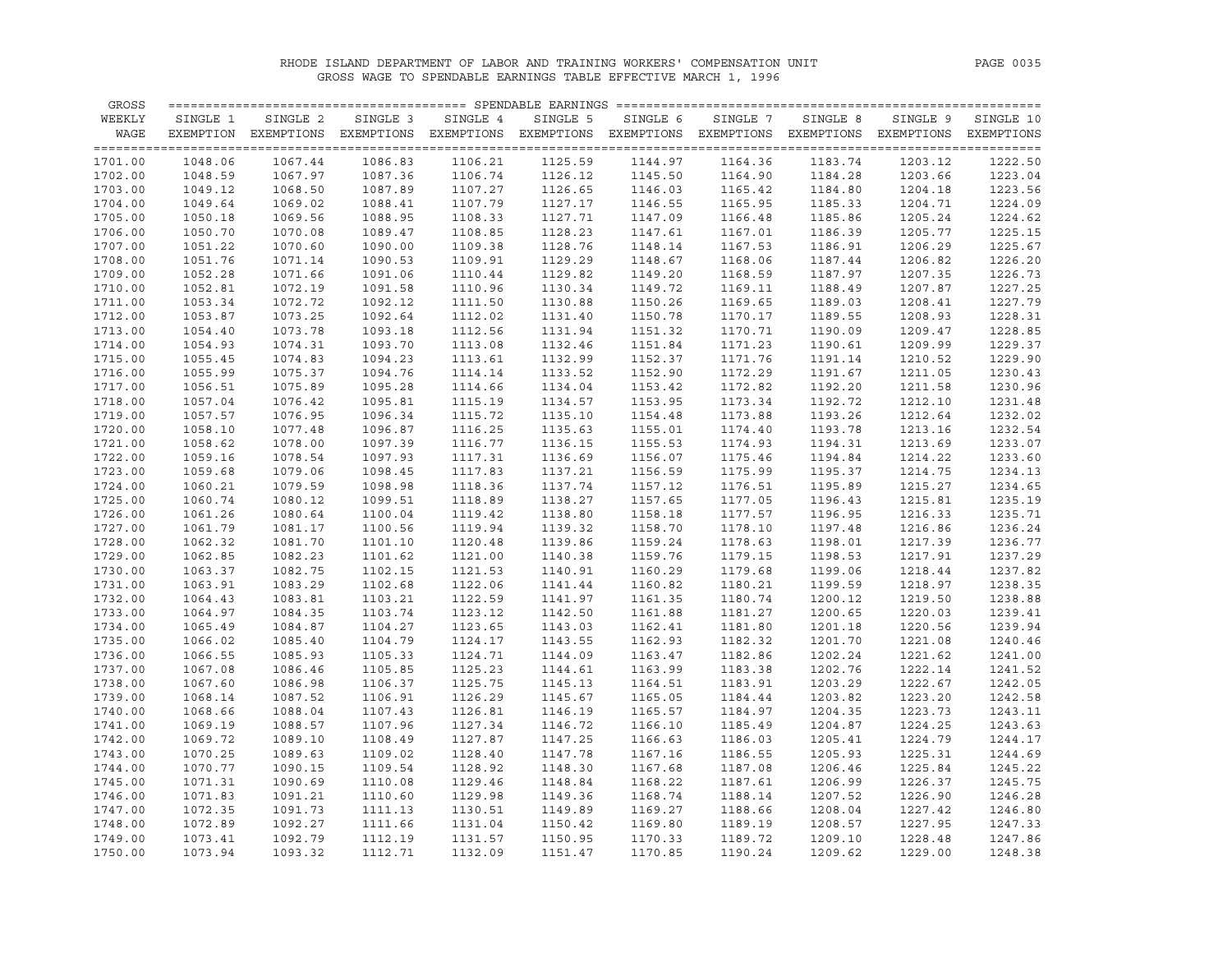| GROSS   |          |                                                                                                              |          |          |          |          |          |          |          |           |
|---------|----------|--------------------------------------------------------------------------------------------------------------|----------|----------|----------|----------|----------|----------|----------|-----------|
| WEEKLY  | SINGLE 1 | SINGLE 2                                                                                                     | SINGLE 3 | SINGLE 4 | SINGLE 5 | SINGLE 6 | SINGLE 7 | SINGLE 8 | SINGLE 9 | SINGLE 10 |
| WAGE    |          | EXEMPTION EXEMPTIONS EXEMPTIONS EXEMPTIONS EXEMPTIONS EXEMPTIONS EXEMPTIONS EXEMPTIONS EXEMPTIONS EXEMPTIONS |          |          |          |          |          |          |          |           |
|         |          |                                                                                                              |          |          |          |          |          |          |          |           |
| 1751.00 | 1074.47  | 1093.85                                                                                                      | 1113.25  | 1132.63  | 1152.01  | 1171.39  | 1190.78  | 1210.16  | 1229.54  | 1248.92   |
| 1752.00 | 1075.00  | 1094.38                                                                                                      | 1113.77  | 1133.15  | 1152.53  | 1171.91  | 1191.30  | 1210.68  | 1230.06  | 1249.44   |
| 1753.00 | 1075.53  | 1094.91                                                                                                      | 1114.31  | 1133.69  | 1153.07  | 1172.45  | 1191.84  | 1211.22  | 1230.60  | 1249.98   |
| 1754.00 | 1076.06  | 1095.44                                                                                                      | 1114.83  | 1134.21  | 1153.59  | 1172.97  | 1192.36  | 1211.74  | 1231.12  | 1250.50   |
| 1755.00 | 1076.58  | 1095.96                                                                                                      | 1115.36  | 1134.74  | 1154.12  | 1173.50  | 1192.89  | 1212.27  | 1231.65  | 1251.03   |
| 1756.00 | 1077.12  | 1096.50                                                                                                      | 1115.89  | 1135.27  | 1154.65  | 1174.03  | 1193.42  | 1212.80  | 1232.18  | 1251.56   |
| 1757.00 | 1077.64  | 1097.02                                                                                                      | 1116.41  | 1135.79  | 1155.17  | 1174.55  | 1193.95  | 1213.33  | 1232.71  | 1252.09   |
| 1758.00 | 1078.17  | 1097.55                                                                                                      | 1116.94  | 1136.32  | 1155.70  | 1175.08  | 1194.47  | 1213.85  | 1233.23  | 1252.61   |
| 1759.00 | 1078.70  | 1098.08                                                                                                      | 1117.47  | 1136.85  | 1156.23  | 1175.61  | 1195.01  | 1214.39  | 1233.77  | 1253.15   |
| 1760.00 | 1079.23  | 1098.61                                                                                                      | 1118.00  | 1137.38  | 1156.76  | 1176.14  | 1195.53  | 1214.91  | 1234.29  | 1253.67   |
| 1761.00 | 1079.75  | 1099.13                                                                                                      | 1118.52  | 1137.90  | 1157.28  | 1176.66  | 1196.06  | 1215.44  | 1234.82  | 1254.20   |
| 1762.00 | 1080.29  | 1099.67                                                                                                      | 1119.06  | 1138.44  | 1157.82  | 1177.20  | 1196.59  | 1215.97  | 1235.35  | 1254.73   |
| 1763.00 | 1080.81  | 1100.19                                                                                                      | 1119.58  | 1138.96  | 1158.34  | 1177.72  | 1197.12  | 1216.50  | 1235.88  | 1255.26   |
| 1764.00 | 1081.34  | 1100.72                                                                                                      | 1120.11  | 1139.49  | 1158.87  | 1178.25  | 1197.64  | 1217.02  | 1236.40  | 1255.78   |
| 1765.00 | 1081.87  | 1101.25                                                                                                      | 1120.64  | 1140.02  | 1159.40  | 1178.78  | 1198.18  | 1217.56  | 1236.94  | 1256.32   |
| 1766.00 | 1082.39  | 1101.77                                                                                                      | 1121.17  | 1140.55  | 1159.93  | 1179.31  | 1198.70  | 1218.08  | 1237.46  | 1256.84   |
| 1767.00 | 1082.92  | 1102.30                                                                                                      | 1121.69  | 1141.07  | 1160.45  | 1179.83  | 1199.23  | 1218.61  | 1237.99  | 1257.37   |
| 1768.00 | 1083.45  | 1102.83                                                                                                      | 1122.23  | 1141.61  | 1160.99  | 1180.37  | 1199.76  | 1219.14  | 1238.52  | 1257.90   |
| 1769.00 | 1083.98  | 1103.36                                                                                                      | 1122.75  | 1142.13  | 1161.51  | 1180.89  | 1200.28  | 1219.66  | 1239.04  | 1258.42   |
| 1770.00 | 1084.50  | 1103.88                                                                                                      | 1123.28  | 1142.66  | 1162.04  | 1181.42  | 1200.81  | 1220.19  | 1239.57  | 1258.95   |
| 1771.00 | 1085.04  | 1104.42                                                                                                      | 1123.81  | 1143.19  | 1162.57  | 1181.95  | 1201.34  | 1220.72  | 1240.10  | 1259.48   |
| 1772.00 | 1085.56  | 1104.94                                                                                                      | 1124.34  | 1143.72  | 1163.10  | 1182.48  | 1201.87  | 1221.25  | 1240.63  | 1260.01   |
| 1773.00 | 1086.10  | 1105.48                                                                                                      | 1124.87  | 1144.25  | 1163.63  | 1183.01  | 1202.40  | 1221.78  | 1241.16  | 1260.54   |
| 1774.00 | 1086.62  | 1106.00                                                                                                      | 1125.40  | 1144.78  | 1164.16  | 1183.54  | 1202.93  | 1222.31  | 1241.69  | 1261.07   |
| 1775.00 | 1087.15  | 1106.53                                                                                                      | 1125.92  | 1145.30  | 1164.68  | 1184.06  | 1203.45  | 1222.83  | 1242.21  | 1261.59   |
| 1776.00 | 1087.68  | 1107.06                                                                                                      | 1126.46  | 1145.84  | 1165.22  | 1184.60  | 1203.99  | 1223.37  | 1242.75  | 1262.13   |
| 1777.00 | 1088.21  | 1107.59                                                                                                      | 1126.98  | 1146.36  | 1165.74  | 1185.12  | 1204.51  | 1223.89  | 1243.27  | 1262.65   |
| 1778.00 | 1088.73  | 1108.11                                                                                                      | 1127.50  | 1146.88  | 1166.26  | 1185.64  | 1205.04  | 1224.42  | 1243.80  | 1263.18   |
| 1779.00 | 1089.27  | 1108.65                                                                                                      | 1128.04  | 1147.42  | 1166.80  | 1186.18  | 1205.57  | 1224.95  | 1244.33  | 1263.71   |
| 1780.00 | 1089.79  | 1109.17                                                                                                      | 1128.56  | 1147.94  | 1167.32  | 1186.70  | 1206.10  | 1225.48  | 1244.86  | 1264.24   |
| 1781.00 | 1090.32  | 1109.70                                                                                                      | 1129.09  | 1148.47  | 1167.85  | 1187.23  | 1206.62  | 1226.00  | 1245.38  | 1264.76   |
| 1782.00 | 1090.85  | 1110.23                                                                                                      | 1129.62  | 1149.00  | 1168.38  | 1187.76  | 1207.16  | 1226.54  | 1245.92  | 1265.30   |
| 1783.00 | 1091.38  | 1110.76                                                                                                      | 1130.15  | 1149.53  | 1168.91  | 1188.29  | 1207.68  | 1227.06  | 1246.44  | 1265.82   |
| 1784.00 | 1091.90  | 1111.28                                                                                                      | 1130.67  | 1150.05  | 1169.43  | 1188.81  | 1208.21  | 1227.59  | 1246.97  | 1266.35   |
| 1785.00 | 1092.44  | 1111.82                                                                                                      | 1131.21  | 1150.59  | 1169.97  | 1189.35  | 1208.74  | 1228.12  | 1247.50  | 1266.88   |
| 1786.00 | 1092.96  | 1112.34                                                                                                      | 1131.73  | 1151.11  | 1170.49  | 1189.87  | 1209.27  | 1228.65  | 1248.03  | 1267.41   |
| 1787.00 | 1093.48  | 1112.86                                                                                                      | 1132.26  | 1151.64  | 1171.02  | 1190.40  | 1209.79  | 1229.17  | 1248.55  | 1267.93   |
| 1788.00 | 1094.02  | 1113.40                                                                                                      | 1132.79  | 1152.17  | 1171.55  | 1190.93  | 1210.32  | 1229.70  | 1249.08  | 1268.46   |
| 1789.00 | 1094.54  | 1113.92                                                                                                      | 1133.32  | 1152.70  | 1172.08  | 1191.46  | 1210.85  | 1230.23  | 1249.61  | 1268.99   |
| 1790.00 | 1095.07  | 1114.45                                                                                                      | 1133.84  | 1153.22  | 1172.60  | 1191.98  | 1211.37  | 1230.75  | 1250.13  | 1269.51   |
| 1791.00 | 1095.60  | 1114.98                                                                                                      | 1134.38  | 1153.76  | 1173.14  | 1192.52  | 1211.91  | 1231.29  | 1250.67  | 1270.05   |
| 1792.00 | 1096.13  | 1115.51                                                                                                      | 1134.90  | 1154.28  | 1173.66  | 1193.04  | 1212.43  | 1231.81  | 1251.19  | 1270.57   |
| 1793.00 | 1096.66  | 1116.04                                                                                                      | 1135.44  | 1154.82  | 1174.20  | 1193.58  | 1212.97  | 1232.35  | 1251.73  | 1271.11   |
| 1794.00 | 1097.19  | 1116.57                                                                                                      | 1135.96  | 1155.34  | 1174.72  | 1194.10  | 1213.49  | 1232.87  | 1252.25  | 1271.63   |
| 1795.00 | 1097.71  | 1117.09                                                                                                      | 1136.49  | 1155.87  | 1175.25  | 1194.63  | 1214.02  | 1233.40  | 1252.78  | 1272.16   |
| 1796.00 | 1098.25  | 1117.63                                                                                                      | 1137.02  | 1156.40  | 1175.78  | 1195.16  | 1214.55  | 1233.93  | 1253.31  | 1272.69   |
| 1797.00 | 1098.77  | 1118.15                                                                                                      | 1137.54  | 1156.92  | 1176.30  | 1195.68  | 1215.08  | 1234.46  | 1253.84  | 1273.22   |
| 1798.00 | 1099.30  | 1118.68                                                                                                      | 1138.07  | 1157.45  | 1176.83  | 1196.21  | 1215.60  | 1234.98  | 1254.36  | 1273.74   |
| 1799.00 | 1099.83  | 1119.21                                                                                                      | 1138.60  | 1157.98  | 1177.36  | 1196.74  | 1216.14  | 1235.52  | 1254.90  | 1274.28   |
| 1800.00 | 1100.36  | 1119.74                                                                                                      | 1139.13  | 1158.51  | 1177.89  | 1197.27  | 1216.66  | 1236.04  | 1255.42  | 1274.80   |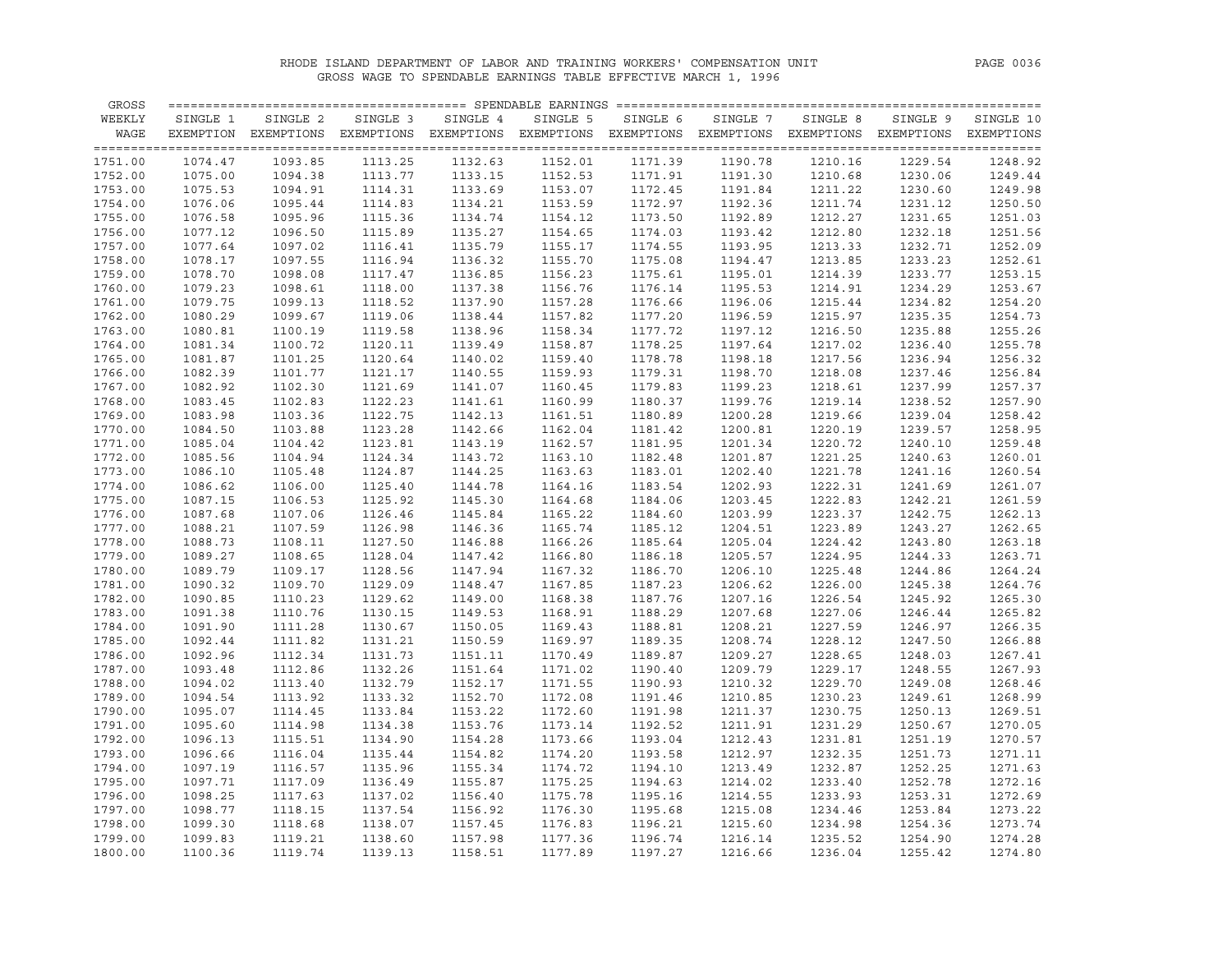### RHODE ISLAND DEPARTMENT OF LABOR AND TRAINING WORKERS' COMPENSATION UNIT PAGE 0037 GROSS WAGE TO SPENDABLE EARNINGS TABLE EFFECTIVE MARCH 1, 1996

| GROSS   |          |                                                                                                              |          |          |          |          |          |          |          |           |
|---------|----------|--------------------------------------------------------------------------------------------------------------|----------|----------|----------|----------|----------|----------|----------|-----------|
| WEEKLY  | SINGLE 1 | SINGLE 2                                                                                                     | SINGLE 3 | SINGLE 4 | SINGLE 5 | SINGLE 6 | SINGLE 7 | SINGLE 8 | SINGLE 9 | SINGLE 10 |
| WAGE    |          | EXEMPTION EXEMPTIONS EXEMPTIONS EXEMPTIONS EXEMPTIONS EXEMPTIONS EXEMPTIONS EXEMPTIONS EXEMPTIONS EXEMPTIONS |          |          |          |          |          |          |          |           |
|         |          |                                                                                                              |          |          |          |          |          |          |          |           |
| 1801.00 | 1100.88  | 1120.26                                                                                                      | 1139.65  | 1159.03  | 1178.41  | 1197.79  | 1217.19  | 1236.57  | 1255.95  | 1275.33   |
| 1802.00 | 1101.42  | 1120.80                                                                                                      | 1140.19  | 1159.57  | 1178.95  | 1198.33  | 1217.72  | 1237.10  | 1256.48  | 1275.86   |
| 1803.00 | 1101.94  | 1121.32                                                                                                      | 1140.71  | 1160.09  | 1179.47  | 1198.85  | 1218.25  | 1237.63  | 1257.01  | 1276.39   |
| 1804.00 | 1102.47  | 1121.85                                                                                                      | 1141.24  | 1160.62  | 1180.00  | 1199.38  | 1218.77  | 1238.15  | 1257.53  | 1276.91   |
| 1805.00 | 1103.00  | 1122.38                                                                                                      | 1141.77  | 1161.15  | 1180.53  | 1199.91  | 1219.31  | 1238.69  | 1258.07  | 1277.45   |
| 1806.00 | 1103.52  | 1122.90                                                                                                      | 1142.30  | 1161.68  | 1181.06  | 1200.44  | 1219.83  | 1239.21  | 1258.59  | 1277.97   |
| 1807.00 | 1104.05  | 1123.43                                                                                                      | 1142.82  | 1162.20  | 1181.58  | 1200.96  | 1220.36  | 1239.74  | 1259.12  | 1278.50   |
| 1808.00 | 1104.58  | 1123.96                                                                                                      | 1143.36  | 1162.74  | 1182.12  | 1201.50  | 1220.89  | 1240.27  | 1259.65  | 1279.03   |
| 1809.00 | 1105.11  | 1124.49                                                                                                      | 1143.88  | 1163.26  | 1182.64  | 1202.02  | 1221.41  | 1240.79  | 1260.17  | 1279.55   |
| 1810.00 | 1105.63  | 1125.01                                                                                                      | 1144.41  | 1163.79  | 1183.17  | 1202.55  | 1221.94  | 1241.32  | 1260.70  | 1280.08   |
| 1811.00 | 1106.17  | 1125.55                                                                                                      | 1144.94  | 1164.32  | 1183.70  | 1203.08  | 1222.47  | 1241.85  | 1261.23  | 1280.61   |
| 1812.00 | 1106.69  | 1126.07                                                                                                      | 1145.47  | 1164.85  | 1184.23  | 1203.61  | 1223.00  | 1242.38  | 1261.76  | 1281.14   |
| 1813.00 | 1107.23  | 1126.61                                                                                                      | 1146.00  | 1165.38  | 1184.76  | 1204.14  | 1223.53  | 1242.91  | 1262.29  | 1281.67   |
| 1814.00 | 1107.75  | 1127.13                                                                                                      | 1146.53  | 1165.91  | 1185.29  | 1204.67  | 1224.06  | 1243.44  | 1262.82  | 1282.20   |
| 1815.00 | 1108.28  | 1127.66                                                                                                      | 1147.05  | 1166.43  | 1185.81  | 1205.19  | 1224.58  | 1243.96  | 1263.34  | 1282.72   |
| 1816.00 | 1108.81  | 1128.19                                                                                                      | 1147.59  | 1166.97  | 1186.35  | 1205.73  | 1225.12  | 1244.50  | 1263.88  | 1283.26   |
| 1817.00 | 1109.34  | 1128.72                                                                                                      | 1148.11  | 1167.49  | 1186.87  | 1206.25  | 1225.64  | 1245.02  | 1264.40  | 1283.78   |
| 1818.00 | 1109.86  | 1129.24                                                                                                      | 1148.63  | 1168.01  | 1187.39  | 1206.77  | 1226.17  | 1245.55  | 1264.93  | 1284.31   |
| 1819.00 | 1110.40  | 1129.78                                                                                                      | 1149.17  | 1168.55  | 1187.93  | 1207.31  | 1226.70  | 1246.08  | 1265.46  | 1284.84   |
| 1820.00 | 1110.92  | 1130.30                                                                                                      | 1149.69  | 1169.07  | 1188.45  | 1207.83  | 1227.23  | 1246.61  | 1265.99  | 1285.37   |
| 1821.00 | 1111.45  | 1130.83                                                                                                      | 1150.22  | 1169.60  | 1188.98  | 1208.36  | 1227.75  | 1247.13  | 1266.51  | 1285.89   |
| 1822.00 | 1111.98  | 1131.36                                                                                                      | 1150.75  | 1170.13  | 1189.51  | 1208.89  | 1228.29  | 1247.67  | 1267.05  | 1286.43   |
| 1823.00 | 1112.51  | 1131.89                                                                                                      | 1151.28  | 1170.66  | 1190.04  | 1209.42  | 1228.81  | 1248.19  | 1267.57  | 1286.95   |
| 1824.00 | 1113.03  | 1132.41                                                                                                      | 1151.80  | 1171.18  | 1190.56  | 1209.94  | 1229.34  | 1248.72  | 1268.10  | 1287.48   |
| 1825.00 | 1113.57  | 1132.95                                                                                                      | 1152.34  | 1171.72  | 1191.10  | 1210.48  | 1229.87  | 1249.25  | 1268.63  | 1288.01   |
| 1826.00 | 1114.09  | 1133.47                                                                                                      | 1152.86  | 1172.24  | 1191.62  | 1211.00  | 1230.40  | 1249.78  | 1269.16  | 1288.54   |
| 1827.00 | 1114.61  | 1133.99                                                                                                      | 1153.39  | 1172.77  | 1192.15  | 1211.53  | 1230.92  | 1250.30  | 1269.68  | 1289.06   |
| 1828.00 | 1115.15  | 1134.53                                                                                                      | 1153.92  | 1173.30  | 1192.68  | 1212.06  | 1231.45  | 1250.83  | 1270.21  | 1289.59   |
| 1829.00 | 1115.67  | 1135.05                                                                                                      | 1154.45  | 1173.83  | 1193.21  | 1212.59  | 1231.98  | 1251.36  | 1270.74  | 1290.12   |
| 1830.00 | 1116.20  | 1135.58                                                                                                      | 1154.97  | 1174.35  | 1193.73  | 1213.11  | 1232.50  | 1251.88  | 1271.26  | 1290.64   |
| 1831.00 | 1116.73  | 1136.11                                                                                                      | 1155.51  | 1174.89  | 1194.27  | 1213.65  | 1233.04  | 1252.42  | 1271.80  | 1291.18   |
| 1832.00 | 1117.26  | 1136.64                                                                                                      | 1156.03  | 1175.41  | 1194.79  | 1214.17  | 1233.56  | 1252.94  | 1272.32  | 1291.70   |
| 1833.00 | 1117.79  | 1137.17                                                                                                      | 1156.57  | 1175.95  | 1195.33  | 1214.71  | 1234.10  | 1253.48  | 1272.86  | 1292.24   |
| 1834.00 | 1118.32  | 1137.70                                                                                                      | 1157.09  | 1176.47  | 1195.85  | 1215.23  | 1234.62  | 1254.00  | 1273.38  | 1292.76   |
| 1835.00 | 1118.84  | 1138.22                                                                                                      | 1157.62  | 1177.00  | 1196.38  | 1215.76  | 1235.15  | 1254.53  | 1273.91  | 1293.29   |
| 1836.00 | 1119.38  | 1138.76                                                                                                      | 1158.15  | 1177.53  | 1196.91  | 1216.29  | 1235.68  | 1255.06  | 1274.44  | 1293.82   |
| 1837.00 | 1119.90  | 1139.28                                                                                                      | 1158.67  | 1178.05  | 1197.43  | 1216.81  | 1236.21  | 1255.59  | 1274.97  | 1294.35   |
| 1838.00 | 1120.43  | 1139.81                                                                                                      | 1159.20  | 1178.58  | 1197.96  | 1217.34  | 1236.73  | 1256.11  | 1275.49  | 1294.87   |
| 1839.00 | 1120.96  | 1140.34                                                                                                      | 1159.73  | 1179.11  | 1198.49  | 1217.87  | 1237.27  | 1256.65  | 1276.03  | 1295.41   |
| 1840.00 | 1121.49  | 1140.87                                                                                                      | 1160.26  | 1179.64  | 1199.02  | 1218.40  | 1237.79  | 1257.17  | 1276.55  | 1295.93   |
| 1841.00 | 1122.01  | 1141.39                                                                                                      | 1160.78  | 1180.16  | 1199.54  | 1218.92  | 1238.32  | 1257.70  | 1277.08  | 1296.46   |
| 1842.00 | 1122.55  | 1141.93                                                                                                      | 1161.32  | 1180.70  | 1200.08  | 1219.46  | 1238.85  | 1258.23  | 1277.61  | 1296.99   |
| 1843.00 | 1123.07  | 1142.45                                                                                                      | 1161.84  | 1181.22  | 1200.60  | 1219.98  | 1239.38  | 1258.76  | 1278.14  | 1297.52   |
| 1844.00 | 1123.60  | 1142.98                                                                                                      | 1162.37  | 1181.75  | 1201.13  | 1220.51  | 1239.90  | 1259.28  | 1278.66  | 1298.04   |
| 1845.00 | 1124.13  | 1143.51                                                                                                      | 1162.90  | 1182.28  | 1201.66  | 1221.04  | 1240.44  | 1259.82  | 1279.20  | 1298.58   |
| 1846.00 | 1124.65  | 1144.03                                                                                                      | 1163.43  | 1182.81  | 1202.19  | 1221.57  | 1240.96  | 1260.34  | 1279.72  | 1299.10   |
| 1847.00 | 1125.18  | 1144.56                                                                                                      | 1163.95  | 1183.33  | 1202.71  | 1222.09  | 1241.49  | 1260.87  | 1280.25  | 1299.63   |
| 1848.00 | 1125.71  | 1145.09                                                                                                      | 1164.49  | 1183.87  | 1203.25  | 1222.63  | 1242.02  | 1261.40  | 1280.78  | 1300.16   |
| 1849.00 | 1126.24  | 1145.62                                                                                                      | 1165.01  | 1184.39  | 1203.77  | 1223.15  | 1242.54  | 1261.92  | 1281.30  | 1300.68   |
| 1850.00 | 1126.76  | 1146.14                                                                                                      | 1165.54  | 1184.92  | 1204.30  | 1223.68  | 1243.07  | 1262.45  | 1281.83  | 1301.21   |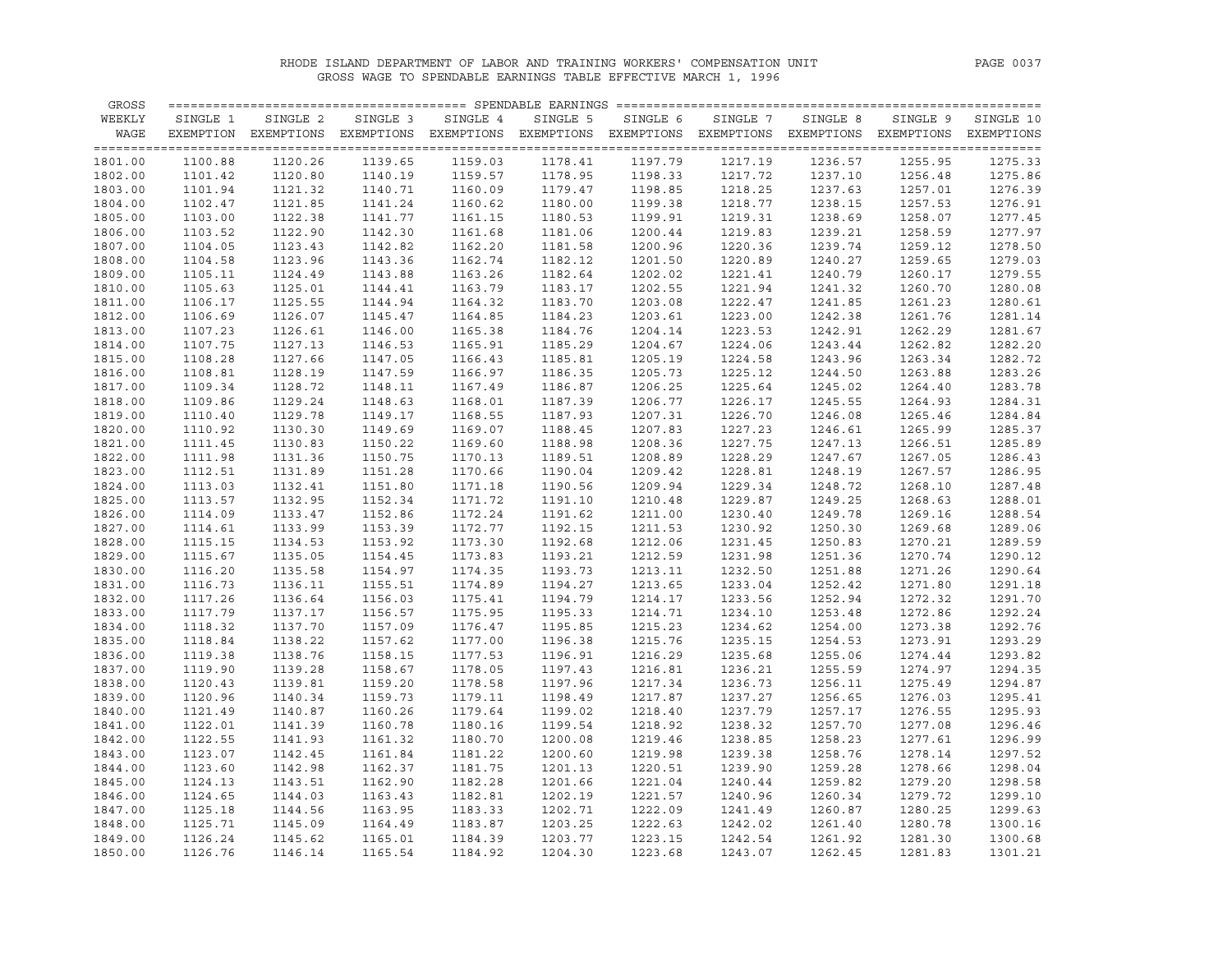# RHODE ISLAND DEPARTMENT OF LABOR AND TRAINING WORKERS' COMPENSATION UNIT PAGE 0038 GROSS WAGE TO SPENDABLE EARNINGS TABLE EFFECTIVE MARCH 1, 1996

| GROSS   |          |                                                                                                              |          |          |          |          |          |          |          |           |
|---------|----------|--------------------------------------------------------------------------------------------------------------|----------|----------|----------|----------|----------|----------|----------|-----------|
| WEEKLY  | SINGLE 1 | SINGLE 2                                                                                                     | SINGLE 3 | SINGLE 4 | SINGLE 5 | SINGLE 6 | SINGLE 7 | SINGLE 8 | SINGLE 9 | SINGLE 10 |
| WAGE    |          | EXEMPTION EXEMPTIONS EXEMPTIONS EXEMPTIONS EXEMPTIONS EXEMPTIONS EXEMPTIONS EXEMPTIONS EXEMPTIONS EXEMPTIONS |          |          |          |          |          |          |          |           |
|         |          |                                                                                                              |          |          |          |          |          |          |          |           |
| 1851.00 | 1127.30  | 1146.68                                                                                                      | 1166.07  | 1185.45  | 1204.83  | 1224.21  | 1243.60  | 1262.98  | 1282.36  | 1301.74   |
| 1852.00 | 1127.82  | 1147.20                                                                                                      | 1166.60  | 1185.98  | 1205.36  | 1224.74  | 1244.13  | 1263.51  | 1282.89  | 1302.27   |
| 1853.00 | 1128.36  | 1147.74                                                                                                      | 1167.13  | 1186.51  | 1205.89  | 1225.27  | 1244.66  | 1264.04  | 1283.42  | 1302.80   |
| 1854.00 | 1128.88  | 1148.26                                                                                                      | 1167.66  | 1187.04  | 1206.42  | 1225.80  | 1245.19  | 1264.57  | 1283.95  | 1303.33   |
| 1855.00 | 1129.41  | 1148.79                                                                                                      | 1168.18  | 1187.56  | 1206.94  | 1226.32  | 1245.71  | 1265.09  | 1284.47  | 1303.85   |
| 1856.00 | 1129.94  | 1149.32                                                                                                      | 1168.72  | 1188.10  | 1207.48  | 1226.86  | 1246.25  | 1265.63  | 1285.01  | 1304.39   |
| 1857.00 | 1130.47  | 1149.85                                                                                                      | 1169.24  | 1188.62  | 1208.00  | 1227.38  | 1246.77  | 1266.15  | 1285.53  | 1304.91   |
| 1858.00 | 1130.99  | 1150.37                                                                                                      | 1169.76  | 1189.14  | 1208.52  | 1227.90  | 1247.30  | 1266.68  | 1286.06  | 1305.44   |
| 1859.00 | 1131.53  | 1150.91                                                                                                      | 1170.30  | 1189.68  | 1209.06  | 1228.44  | 1247.83  | 1267.21  | 1286.59  | 1305.97   |
| 1860.00 | 1132.05  | 1151.43                                                                                                      | 1170.82  | 1190.20  | 1209.58  | 1228.96  | 1248.36  | 1267.74  | 1287.12  | 1306.50   |
| 1861.00 | 1132.58  | 1151.96                                                                                                      | 1171.35  | 1190.73  | 1210.11  | 1229.49  | 1248.88  | 1268.26  | 1287.64  | 1307.02   |
| 1862.00 | 1133.11  | 1152.49                                                                                                      | 1171.88  | 1191.26  | 1210.64  | 1230.02  | 1249.42  | 1268.80  | 1288.18  | 1307.56   |
| 1863.00 | 1133.64  | 1153.02                                                                                                      | 1172.41  | 1191.79  | 1211.17  | 1230.55  | 1249.94  | 1269.32  | 1288.70  | 1308.08   |
| 1864.00 | 1134.16  | 1153.54                                                                                                      | 1172.93  | 1192.31  | 1211.69  | 1231.07  | 1250.47  | 1269.85  | 1289.23  | 1308.61   |
| 1865.00 | 1134.70  | 1154.08                                                                                                      | 1173.47  | 1192.85  | 1212.23  | 1231.61  | 1251.00  | 1270.38  | 1289.76  | 1309.14   |
| 1866.00 | 1135.22  | 1154.60                                                                                                      | 1173.99  | 1193.37  | 1212.75  | 1232.13  | 1251.53  | 1270.91  | 1290.29  | 1309.67   |
| 1867.00 | 1135.74  | 1155.12                                                                                                      | 1174.52  | 1193.90  | 1213.28  | 1232.66  | 1252.05  | 1271.43  | 1290.81  | 1310.19   |
| 1868.00 | 1136.28  | 1155.66                                                                                                      | 1175.05  | 1194.43  | 1213.81  | 1233.19  | 1252.58  | 1271.96  | 1291.34  | 1310.72   |
| 1869.00 |          |                                                                                                              | 1175.58  |          |          |          | 1253.11  | 1272.49  |          | 1311.25   |
|         | 1136.80  | 1156.18                                                                                                      |          | 1194.96  | 1214.34  | 1233.72  |          |          | 1291.87  |           |
| 1870.00 | 1137.33  | 1156.71                                                                                                      | 1176.10  | 1195.48  | 1214.86  | 1234.24  | 1253.63  | 1273.01  | 1292.39  | 1311.77   |
| 1871.00 | 1137.86  | 1157.24                                                                                                      | 1176.64  | 1196.02  | 1215.40  | 1234.78  | 1254.17  | 1273.55  | 1292.93  | 1312.31   |
| 1872.00 | 1138.39  | 1157.77                                                                                                      | 1177.16  | 1196.54  | 1215.92  | 1235.30  | 1254.69  | 1274.07  | 1293.45  | 1312.83   |
| 1873.00 | 1138.92  | 1158.30                                                                                                      | 1177.70  | 1197.08  | 1216.46  | 1235.84  | 1255.23  | 1274.61  | 1293.99  | 1313.37   |
| 1874.00 | 1139.45  | 1158.83                                                                                                      | 1178.22  | 1197.60  | 1216.98  | 1236.36  | 1255.75  | 1275.13  | 1294.51  | 1313.89   |
| 1875.00 | 1139.97  | 1159.35                                                                                                      | 1178.75  | 1198.13  | 1217.51  | 1236.89  | 1256.28  | 1275.66  | 1295.04  | 1314.42   |
| 1876.00 | 1140.51  | 1159.89                                                                                                      | 1179.28  | 1198.66  | 1218.04  | 1237.42  | 1256.81  | 1276.19  | 1295.57  | 1314.95   |
| 1877.00 | 1141.03  | 1160.41                                                                                                      | 1179.80  | 1199.18  | 1218.56  | 1237.94  | 1257.34  | 1276.72  | 1296.10  | 1315.48   |
| 1878.00 | 1141.56  | 1160.94                                                                                                      | 1180.33  | 1199.71  | 1219.09  | 1238.47  | 1257.86  | 1277.24  | 1296.62  | 1316.00   |
| 1879.00 | 1142.09  | 1161.47                                                                                                      | 1180.86  | 1200.24  | 1219.62  | 1239.00  | 1258.40  | 1277.78  | 1297.16  | 1316.54   |
| 1880.00 | 1142.62  | 1162.00                                                                                                      | 1181.39  | 1200.77  | 1220.15  | 1239.53  | 1258.92  | 1278.30  | 1297.68  | 1317.06   |
| 1881.00 | 1143.14  | 1162.52                                                                                                      | 1181.91  | 1201.29  | 1220.67  | 1240.05  | 1259.45  | 1278.83  | 1298.21  | 1317.59   |
| 1882.00 | 1143.68  | 1163.06                                                                                                      | 1182.45  | 1201.83  | 1221.21  | 1240.59  | 1259.98  | 1279.36  | 1298.74  | 1318.12   |
| 1883.00 | 1144.20  | 1163.58                                                                                                      | 1182.97  | 1202.35  | 1221.73  | 1241.11  | 1260.51  | 1279.89  | 1299.27  | 1318.65   |
| 1884.00 | 1144.73  | 1164.11                                                                                                      | 1183.50  | 1202.88  | 1222.26  | 1241.64  | 1261.03  | 1280.41  | 1299.79  | 1319.17   |
| 1885.00 | 1145.26  | 1164.64                                                                                                      | 1184.03  | 1203.41  | 1222.79  | 1242.17  | 1261.57  | 1280.95  | 1300.33  | 1319.71   |
| 1886.00 | 1145.78  | 1165.16                                                                                                      | 1184.56  | 1203.94  | 1223.32  | 1242.70  | 1262.09  | 1281.47  | 1300.85  | 1320.23   |
| 1887.00 | 1146.31  | 1165.69                                                                                                      | 1185.08  | 1204.46  | 1223.84  | 1243.22  | 1262.62  | 1282.00  | 1301.38  | 1320.76   |
| 1888.00 | 1146.84  | 1166.22                                                                                                      | 1185.62  | 1205.00  | 1224.38  | 1243.76  | 1263.15  | 1282.53  | 1301.91  | 1321.29   |
| 1889.00 | 1147.37  | 1166.75                                                                                                      | 1186.14  | 1205.52  | 1224.90  | 1244.28  | 1263.67  | 1283.05  | 1302.43  | 1321.81   |
| 1890.00 | 1147.89  | 1167.27                                                                                                      | 1186.67  | 1206.05  | 1225.43  | 1244.81  | 1264.20  | 1283.58  | 1302.96  | 1322.34   |
| 1891.00 | 1148.43  | 1167.81                                                                                                      | 1187.20  | 1206.58  | 1225.96  | 1245.34  | 1264.73  | 1284.11  | 1303.49  | 1322.87   |
| 1892.00 | 1148.95  | 1168.33                                                                                                      | 1187.73  | 1207.11  | 1226.49  | 1245.87  | 1265.26  | 1284.64  | 1304.02  | 1323.40   |
| 1893.00 | 1149.49  | 1168.87                                                                                                      | 1188.26  | 1207.64  | 1227.02  | 1246.40  | 1265.79  | 1285.17  | 1304.55  | 1323.93   |
| 1894.00 | 1150.01  | 1169.39                                                                                                      | 1188.79  | 1208.17  | 1227.55  | 1246.93  | 1266.32  | 1285.70  | 1305.08  | 1324.46   |
| 1895.00 | 1150.54  | 1169.92                                                                                                      | 1189.31  | 1208.69  | 1228.07  | 1247.45  | 1266.84  | 1286.22  | 1305.60  | 1324.98   |
| 1896.00 | 1151.07  | 1170.45                                                                                                      | 1189.85  | 1209.23  | 1228.61  | 1247.99  | 1267.38  | 1286.76  | 1306.14  | 1325.52   |
| 1897.00 | 1151.60  | 1170.98                                                                                                      | 1190.37  | 1209.75  | 1229.13  | 1248.51  | 1267.90  | 1287.28  | 1306.66  | 1326.04   |
| 1898.00 | 1152.12  | 1171.50                                                                                                      | 1190.89  | 1210.27  | 1229.65  | 1249.03  | 1268.43  | 1287.81  | 1307.19  | 1326.57   |
| 1899.00 | 1152.66  | 1172.04                                                                                                      | 1191.43  | 1210.81  | 1230.19  | 1249.57  | 1268.96  | 1288.34  | 1307.72  | 1327.10   |
| 1900.00 | 1153.18  | 1172.56                                                                                                      | 1191.95  | 1211.33  | 1230.71  | 1250.09  | 1269.49  | 1288.87  | 1308.25  | 1327.63   |
|         |          |                                                                                                              |          |          |          |          |          |          |          |           |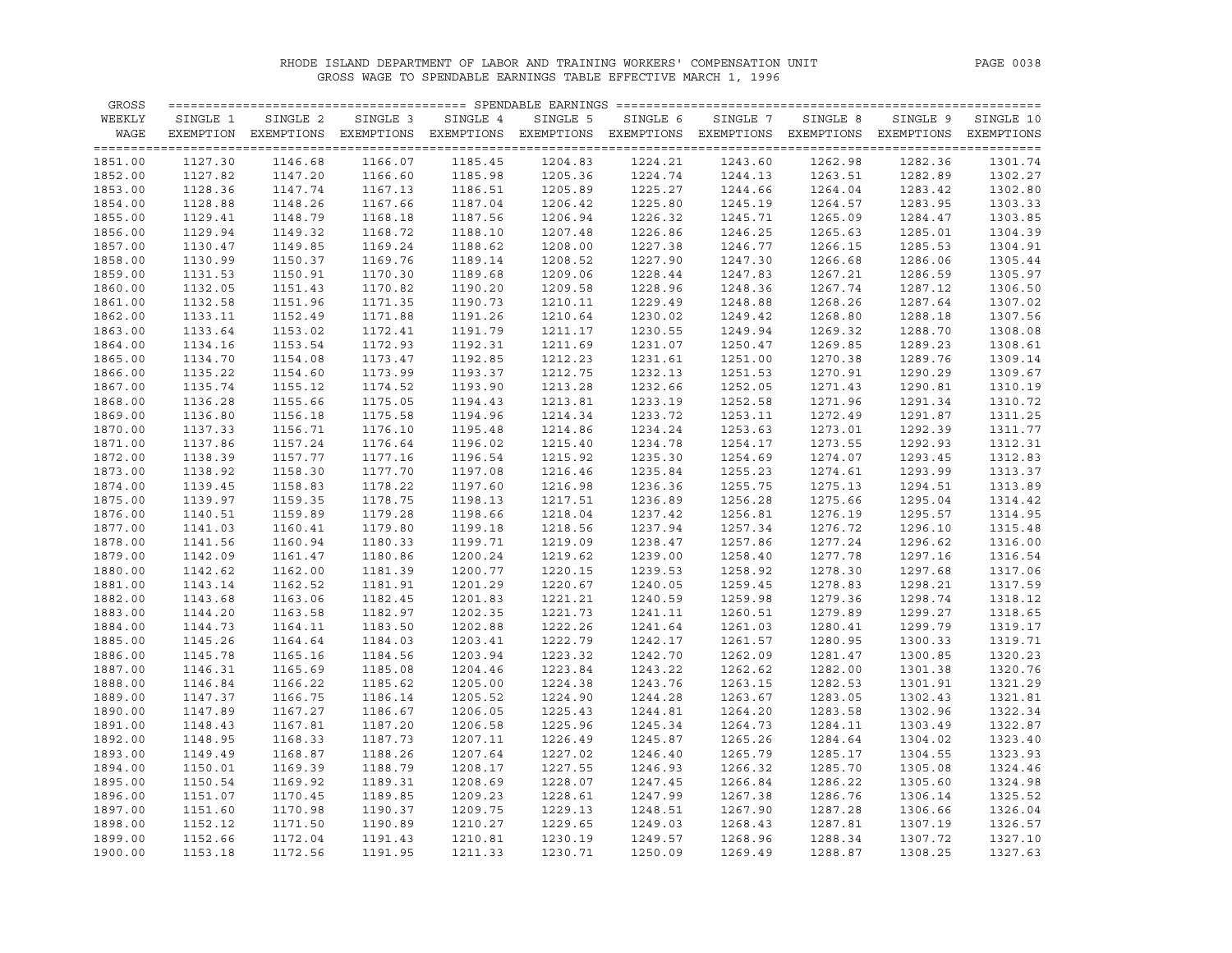| GROSS   |          |                                                                                                              |          |          |          |          |          |          |          |           |
|---------|----------|--------------------------------------------------------------------------------------------------------------|----------|----------|----------|----------|----------|----------|----------|-----------|
| WEEKLY  | SINGLE 1 | SINGLE 2                                                                                                     | SINGLE 3 | SINGLE 4 | SINGLE 5 | SINGLE 6 | SINGLE 7 | SINGLE 8 | SINGLE 9 | SINGLE 10 |
| WAGE    |          | EXEMPTION EXEMPTIONS EXEMPTIONS EXEMPTIONS EXEMPTIONS EXEMPTIONS EXEMPTIONS EXEMPTIONS EXEMPTIONS EXEMPTIONS |          |          |          |          |          |          |          |           |
|         |          |                                                                                                              |          |          |          |          |          |          |          |           |
| 1901.00 | 1153.71  | 1173.09                                                                                                      | 1192.48  | 1211.86  | 1231.24  | 1250.62  | 1270.01  | 1289.39  | 1308.77  | 1328.15   |
| 1902.00 | 1154.24  | 1173.62                                                                                                      | 1193.01  | 1212.39  | 1231.77  | 1251.15  | 1270.55  | 1289.93  | 1309.31  | 1328.69   |
| 1903.00 | 1154.77  | 1174.15                                                                                                      | 1193.54  | 1212.92  | 1232.30  | 1251.68  | 1271.07  | 1290.45  | 1309.83  | 1329.21   |
| 1904.00 | 1155.29  | 1174.67                                                                                                      | 1194.06  | 1213.44  | 1232.82  | 1252.20  | 1271.60  | 1290.98  | 1310.36  | 1329.74   |
| 1905.00 | 1155.83  | 1175.21                                                                                                      | 1194.60  | 1213.98  | 1233.36  | 1252.74  | 1272.13  | 1291.51  | 1310.89  | 1330.27   |
| 1906.00 | 1156.35  | 1175.73                                                                                                      | 1195.12  | 1214.50  | 1233.88  | 1253.26  | 1272.66  | 1292.04  | 1311.42  | 1330.80   |
| 1907.00 | 1156.87  | 1176.25                                                                                                      | 1195.65  | 1215.03  | 1234.41  | 1253.79  | 1273.18  | 1292.56  | 1311.94  | 1331.32   |
| 1908.00 | 1157.41  | 1176.79                                                                                                      | 1196.18  | 1215.56  | 1234.94  | 1254.32  | 1273.71  | 1293.09  | 1312.47  | 1331.85   |
| 1909.00 | 1157.93  | 1177.31                                                                                                      | 1196.71  | 1216.09  | 1235.47  | 1254.85  | 1274.24  | 1293.62  | 1313.00  | 1332.38   |
| 1910.00 | 1158.46  | 1177.84                                                                                                      | 1197.23  | 1216.61  | 1235.99  | 1255.37  | 1274.76  | 1294.14  | 1313.52  | 1332.90   |
| 1911.00 | 1158.99  | 1178.37                                                                                                      | 1197.77  | 1217.15  | 1236.53  | 1255.91  | 1275.30  | 1294.68  | 1314.06  | 1333.44   |
| 1912.00 | 1159.52  | 1178.90                                                                                                      | 1198.29  | 1217.67  | 1237.05  | 1256.43  | 1275.82  | 1295.20  | 1314.58  | 1333.96   |
| 1913.00 | 1160.05  | 1179.43                                                                                                      | 1198.83  | 1218.21  | 1237.59  | 1256.97  | 1276.36  | 1295.74  | 1315.12  | 1334.50   |
| 1914.00 | 1160.58  | 1179.96                                                                                                      | 1199.35  | 1218.73  | 1238.11  | 1257.49  | 1276.88  | 1296.26  | 1315.64  | 1335.02   |
| 1915.00 | 1161.10  | 1180.48                                                                                                      | 1199.88  | 1219.26  | 1238.64  | 1258.02  | 1277.41  | 1296.79  | 1316.17  | 1335.55   |
| 1916.00 | 1161.64  | 1181.02                                                                                                      | 1200.41  | 1219.79  | 1239.17  | 1258.55  | 1277.94  | 1297.32  | 1316.70  | 1336.08   |
| 1917.00 | 1162.16  | 1181.54                                                                                                      | 1200.93  | 1220.31  | 1239.69  | 1259.07  | 1278.47  | 1297.85  | 1317.23  | 1336.61   |
| 1918.00 | 1162.69  | 1182.07                                                                                                      | 1201.46  | 1220.84  | 1240.22  | 1259.60  | 1278.99  | 1298.37  | 1317.75  | 1337.13   |
| 1919.00 | 1163.22  | 1182.60                                                                                                      | 1201.99  | 1221.37  | 1240.75  | 1260.13  | 1279.53  | 1298.91  | 1318.29  | 1337.67   |
| 1920.00 | 1163.75  | 1183.13                                                                                                      | 1202.52  | 1221.90  | 1241.28  | 1260.66  | 1280.05  | 1299.43  | 1318.81  | 1338.19   |
| 1921.00 | 1164.27  | 1183.65                                                                                                      | 1203.04  | 1222.42  | 1241.80  | 1261.18  | 1280.58  | 1299.96  | 1319.34  | 1338.72   |
| 1922.00 | 1164.81  | 1184.19                                                                                                      | 1203.58  | 1222.96  | 1242.34  | 1261.72  | 1281.11  | 1300.49  | 1319.87  | 1339.25   |
| 1923.00 | 1165.33  | 1184.71                                                                                                      | 1204.10  | 1223.48  | 1242.86  | 1262.24  | 1281.64  | 1301.02  | 1320.40  | 1339.78   |
| 1924.00 | 1165.86  | 1185.24                                                                                                      | 1204.63  | 1224.01  | 1243.39  | 1262.77  | 1282.16  | 1301.54  | 1320.92  | 1340.30   |
| 1925.00 | 1166.39  | 1185.77                                                                                                      | 1205.16  | 1224.54  | 1243.92  | 1263.30  | 1282.70  | 1302.08  | 1321.46  | 1340.84   |
| 1926.00 | 1166.91  | 1186.29                                                                                                      | 1205.69  | 1225.07  | 1244.45  | 1263.83  | 1283.22  | 1302.60  | 1321.98  | 1341.36   |
| 1927.00 | 1167.44  | 1186.82                                                                                                      | 1206.21  | 1225.59  | 1244.97  | 1264.35  | 1283.75  | 1303.13  | 1322.51  | 1341.89   |
| 1928.00 | 1167.97  | 1187.35                                                                                                      | 1206.75  | 1226.13  | 1245.51  | 1264.89  | 1284.28  | 1303.66  | 1323.04  | 1342.42   |
| 1929.00 | 1168.50  | 1187.88                                                                                                      | 1207.27  | 1226.65  | 1246.03  | 1265.41  | 1284.80  | 1304.18  | 1323.56  | 1342.94   |
| 1930.00 | 1169.02  | 1188.40                                                                                                      | 1207.80  | 1227.18  | 1246.56  | 1265.94  | 1285.33  | 1304.71  | 1324.09  | 1343.47   |
| 1931.00 | 1169.56  | 1188.94                                                                                                      | 1208.33  | 1227.71  | 1247.09  | 1266.47  | 1285.86  | 1305.24  | 1324.62  | 1344.00   |
| 1932.00 | 1170.08  | 1189.46                                                                                                      | 1208.86  | 1228.24  | 1247.62  | 1267.00  | 1286.39  | 1305.77  | 1325.15  | 1344.53   |
| 1933.00 | 1170.62  | 1190.00                                                                                                      | 1209.39  | 1228.77  | 1248.15  | 1267.53  | 1286.92  | 1306.30  | 1325.68  | 1345.06   |
| 1934.00 | 1171.14  | 1190.52                                                                                                      | 1209.92  | 1229.30  | 1248.68  | 1268.06  | 1287.45  | 1306.83  | 1326.21  | 1345.59   |
| 1935.00 | 1171.67  | 1191.05                                                                                                      | 1210.44  | 1229.82  | 1249.20  | 1268.58  | 1287.97  | 1307.35  | 1326.73  | 1346.11   |
| 1936.00 | 1172.20  | 1191.58                                                                                                      | 1210.98  | 1230.36  | 1249.74  | 1269.12  | 1288.51  | 1307.89  | 1327.27  | 1346.65   |
| 1937.00 | 1172.73  | 1192.11                                                                                                      | 1211.50  | 1230.88  | 1250.26  | 1269.64  | 1289.03  | 1308.41  | 1327.79  | 1347.17   |
| 1938.00 | 1173.25  | 1192.63                                                                                                      | 1212.02  | 1231.40  | 1250.78  | 1270.16  | 1289.56  | 1308.94  | 1328.32  | 1347.70   |
| 1939.00 | 1173.79  | 1193.17                                                                                                      | 1212.56  | 1231.94  | 1251.32  | 1270.70  | 1290.09  | 1309.47  | 1328.85  | 1348.23   |
| 1940.00 | 1174.31  | 1193.69                                                                                                      | 1213.08  | 1232.46  | 1251.84  | 1271.22  | 1290.62  | 1310.00  | 1329.38  | 1348.76   |
| 1941.00 | 1174.84  | 1194.22                                                                                                      | 1213.61  | 1232.99  | 1252.37  | 1271.75  | 1291.14  | 1310.52  | 1329.90  | 1349.28   |
| 1942.00 | 1175.37  | 1194.75                                                                                                      | 1214.14  | 1233.52  | 1252.90  | 1272.28  | 1291.68  | 1311.06  | 1330.44  | 1349.82   |
| 1943.00 | 1175.90  | 1195.28                                                                                                      | 1214.67  | 1234.05  | 1253.43  | 1272.81  | 1292.20  | 1311.58  | 1330.96  | 1350.34   |
| 1944.00 | 1176.42  | 1195.80                                                                                                      | 1215.19  | 1234.57  | 1253.95  | 1273.33  | 1292.73  | 1312.11  | 1331.49  | 1350.87   |
| 1945.00 | 1176.96  | 1196.34                                                                                                      | 1215.73  | 1235.11  | 1254.49  | 1273.87  | 1293.26  | 1312.64  | 1332.02  | 1351.40   |
| 1946.00 | 1177.48  | 1196.86                                                                                                      | 1216.25  | 1235.63  | 1255.01  | 1274.39  | 1293.79  | 1313.17  | 1332.55  | 1351.93   |
| 1947.00 | 1178.00  | 1197.38                                                                                                      | 1216.78  | 1236.16  | 1255.54  | 1274.92  | 1294.31  | 1313.69  | 1333.07  | 1352.45   |
| 1948.00 | 1178.54  | 1197.92                                                                                                      | 1217.31  | 1236.69  | 1256.07  | 1275.45  | 1294.84  | 1314.22  | 1333.60  | 1352.98   |
| 1949.00 | 1179.06  | 1198.44                                                                                                      | 1217.84  | 1237.22  | 1256.60  | 1275.98  | 1295.37  | 1314.75  | 1334.13  | 1353.51   |
| 1950.00 | 1179.59  | 1198.97                                                                                                      | 1218.36  | 1237.74  | 1257.12  | 1276.50  | 1295.89  | 1315.27  | 1334.65  | 1354.03   |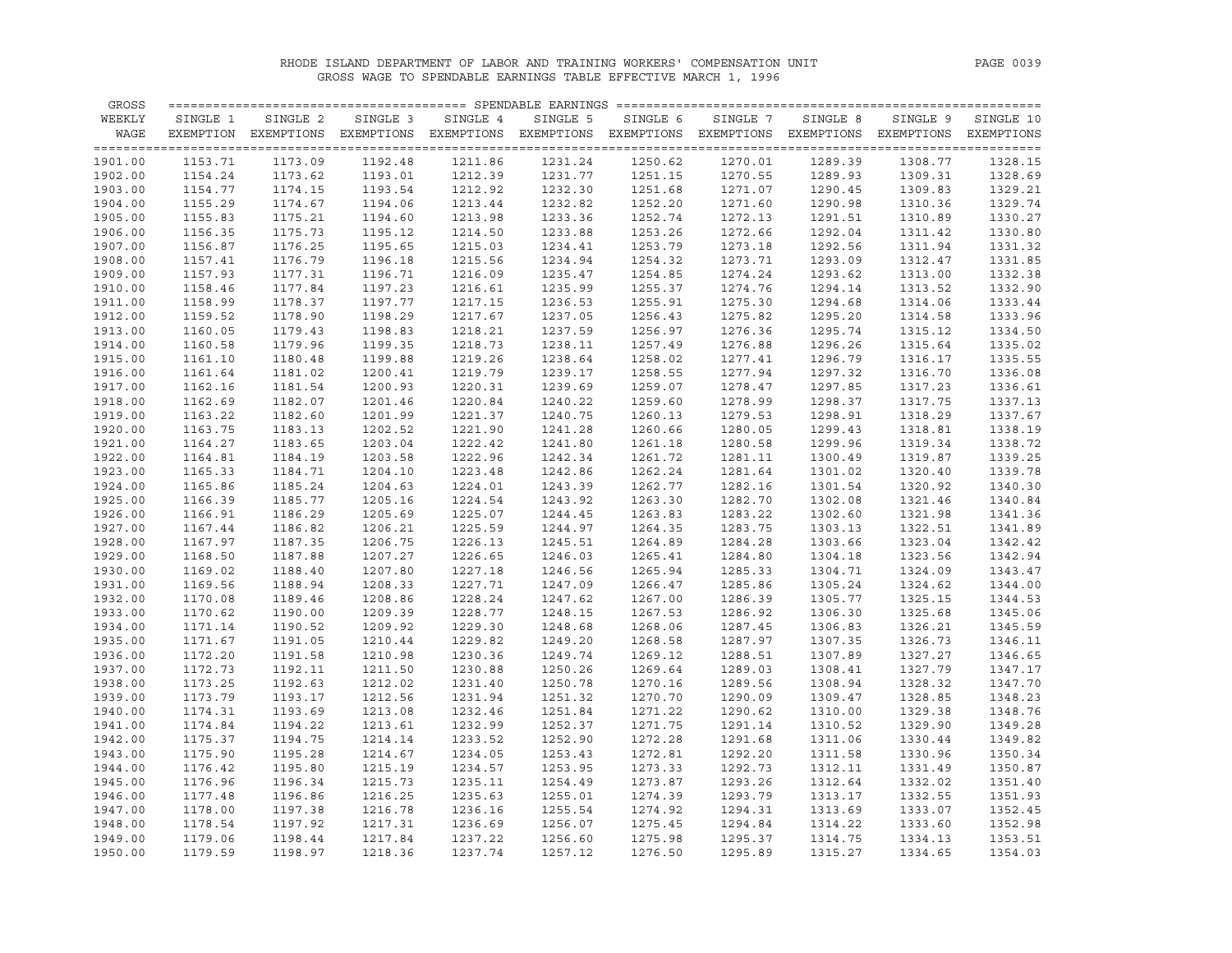### RHODE ISLAND DEPARTMENT OF LABOR AND TRAINING WORKERS' COMPENSATION UNIT PAGE 0040 GROSS WAGE TO SPENDABLE EARNINGS TABLE EFFECTIVE MARCH 1, 1996

| GROSS   |          |                                                                                                              |          |          |          |          |          |          |          |           |
|---------|----------|--------------------------------------------------------------------------------------------------------------|----------|----------|----------|----------|----------|----------|----------|-----------|
| WEEKLY  | SINGLE 1 | SINGLE 2                                                                                                     | SINGLE 3 | SINGLE 4 | SINGLE 5 | SINGLE 6 | SINGLE 7 | SINGLE 8 | SINGLE 9 | SINGLE 10 |
| WAGE    |          | EXEMPTION EXEMPTIONS EXEMPTIONS EXEMPTIONS EXEMPTIONS EXEMPTIONS EXEMPTIONS EXEMPTIONS EXEMPTIONS EXEMPTIONS |          |          |          |          |          |          |          |           |
|         |          |                                                                                                              |          |          |          |          |          |          |          |           |
| 1951.00 | 1180.12  | 1199.50                                                                                                      | 1218.90  | 1238.28  | 1257.66  | 1277.04  | 1296.43  | 1315.81  | 1335.19  | 1354.57   |
| 1952.00 | 1180.65  | 1200.03                                                                                                      | 1219.42  | 1238.80  | 1258.18  | 1277.56  | 1296.95  | 1316.33  | 1335.71  | 1355.09   |
| 1953.00 | 1181.18  | 1200.56                                                                                                      | 1219.96  | 1239.34  | 1258.72  | 1278.10  | 1297.49  | 1316.87  | 1336.25  | 1355.63   |
| 1954.00 | 1181.71  | 1201.09                                                                                                      | 1220.48  | 1239.86  | 1259.24  | 1278.62  | 1298.01  | 1317.39  | 1336.77  | 1356.15   |
| 1955.00 | 1182.23  | 1201.61                                                                                                      | 1221.01  | 1240.39  | 1259.77  | 1279.15  | 1298.54  | 1317.92  | 1337.30  | 1356.68   |
| 1956.00 | 1182.77  | 1202.15                                                                                                      | 1221.54  | 1240.92  | 1260.30  | 1279.68  | 1299.07  | 1318.45  | 1337.83  | 1357.21   |
| 1957.00 | 1183.29  | 1202.67                                                                                                      | 1222.06  | 1241.44  | 1260.82  | 1280.20  | 1299.60  | 1318.98  | 1338.36  | 1357.74   |
| 1958.00 | 1183.82  | 1203.20                                                                                                      | 1222.59  | 1241.97  | 1261.35  | 1280.73  | 1300.12  | 1319.50  | 1338.88  | 1358.26   |
| 1959.00 | 1184.35  | 1203.73                                                                                                      | 1223.12  | 1242.50  | 1261.88  | 1281.26  | 1300.66  | 1320.04  | 1339.42  | 1358.80   |
| 1960.00 | 1184.88  | 1204.26                                                                                                      | 1223.65  | 1243.03  | 1262.41  | 1281.79  | 1301.18  | 1320.56  | 1339.94  | 1359.32   |
| 1961.00 | 1185.40  | 1204.78                                                                                                      | 1224.17  | 1243.55  | 1262.93  | 1282.31  | 1301.71  | 1321.09  | 1340.47  | 1359.85   |
| 1962.00 | 1185.94  | 1205.32                                                                                                      | 1224.71  | 1244.09  | 1263.47  | 1282.85  | 1302.24  | 1321.62  | 1341.00  | 1360.38   |
| 1963.00 | 1186.46  | 1205.84                                                                                                      | 1225.23  | 1244.61  | 1263.99  | 1283.37  | 1302.77  | 1322.15  | 1341.53  | 1360.91   |
| 1964.00 | 1186.99  | 1206.37                                                                                                      | 1225.76  | 1245.14  | 1264.52  | 1283.90  | 1303.29  | 1322.67  | 1342.05  | 1361.43   |
| 1965.00 | 1187.52  | 1206.90                                                                                                      | 1226.29  | 1245.67  | 1265.05  | 1284.43  | 1303.83  | 1323.21  | 1342.59  | 1361.97   |
| 1966.00 | 1188.04  | 1207.42                                                                                                      | 1226.82  | 1246.20  | 1265.58  | 1284.96  | 1304.35  | 1323.73  | 1343.11  | 1362.49   |
| 1967.00 | 1188.57  | 1207.95                                                                                                      | 1227.34  | 1246.72  | 1266.10  | 1285.48  | 1304.88  | 1324.26  | 1343.64  | 1363.02   |
| 1968.00 | 1189.10  | 1208.48                                                                                                      | 1227.88  | 1247.26  | 1266.64  | 1286.02  | 1305.41  | 1324.79  | 1344.17  | 1363.55   |
| 1969.00 | 1189.63  | 1209.01                                                                                                      | 1228.40  | 1247.78  | 1267.16  | 1286.54  | 1305.93  | 1325.31  | 1344.69  | 1364.07   |
| 1970.00 | 1190.15  | 1209.53                                                                                                      | 1228.93  | 1248.31  | 1267.69  | 1287.07  | 1306.46  | 1325.84  | 1345.22  | 1364.60   |
| 1971.00 | 1190.69  | 1210.07                                                                                                      | 1229.46  | 1248.84  | 1268.22  | 1287.60  | 1306.99  | 1326.37  | 1345.75  | 1365.13   |
| 1972.00 | 1191.21  | 1210.59                                                                                                      | 1229.99  | 1249.37  | 1268.75  | 1288.13  | 1307.52  | 1326.90  | 1346.28  | 1365.66   |
| 1973.00 | 1191.75  | 1211.13                                                                                                      | 1230.52  | 1249.90  | 1269.28  | 1288.66  | 1308.05  | 1327.43  | 1346.81  | 1366.19   |
| 1974.00 | 1192.27  | 1211.65                                                                                                      | 1231.05  | 1250.43  | 1269.81  | 1289.19  | 1308.58  | 1327.96  | 1347.34  | 1366.72   |
| 1975.00 | 1192.80  | 1212.18                                                                                                      | 1231.57  | 1250.95  | 1270.33  | 1289.71  | 1309.10  | 1328.48  | 1347.86  | 1367.24   |
| 1976.00 | 1193.33  | 1212.71                                                                                                      | 1232.11  | 1251.49  | 1270.87  | 1290.25  | 1309.64  | 1329.02  | 1348.40  | 1367.78   |
| 1977.00 | 1193.86  | 1213.24                                                                                                      | 1232.63  | 1252.01  | 1271.39  | 1290.77  | 1310.16  | 1329.54  | 1348.92  | 1368.30   |
| 1978.00 | 1194.38  | 1213.76                                                                                                      | 1233.15  | 1252.53  | 1271.91  | 1291.29  | 1310.69  | 1330.07  | 1349.45  | 1368.83   |
| 1979.00 | 1194.92  | 1214.30                                                                                                      | 1233.69  | 1253.07  | 1272.45  | 1291.83  | 1311.22  | 1330.60  | 1349.98  | 1369.36   |
| 1980.00 | 1195.44  | 1214.82                                                                                                      | 1234.21  | 1253.59  | 1272.97  | 1292.35  | 1311.75  | 1331.13  | 1350.51  | 1369.89   |
| 1981.00 | 1195.97  | 1215.35                                                                                                      | 1234.74  | 1254.12  | 1273.50  | 1292.88  | 1312.27  | 1331.65  | 1351.03  | 1370.41   |
| 1982.00 | 1196.50  | 1215.88                                                                                                      | 1235.27  | 1254.65  | 1274.03  | 1293.41  | 1312.81  | 1332.19  | 1351.57  | 1370.95   |
| 1983.00 | 1197.03  | 1216.41                                                                                                      | 1235.80  | 1255.18  | 1274.56  | 1293.94  | 1313.33  | 1332.71  | 1352.09  | 1371.47   |
| 1984.00 | 1197.55  | 1216.93                                                                                                      | 1236.32  | 1255.70  | 1275.08  | 1294.46  | 1313.86  | 1333.24  | 1352.62  | 1372.00   |
| 1985.00 | 1198.09  | 1217.47                                                                                                      | 1236.86  | 1256.24  | 1275.62  | 1295.00  | 1314.39  | 1333.77  | 1353.15  | 1372.53   |
| 1986.00 | 1198.61  | 1217.99                                                                                                      | 1237.38  | 1256.76  | 1276.14  | 1295.52  | 1314.92  | 1334.30  | 1353.68  | 1373.06   |
| 1987.00 | 1199.13  | 1218.51                                                                                                      | 1237.91  | 1257.29  | 1276.67  | 1296.05  | 1315.44  | 1334.82  | 1354.20  | 1373.58   |
| 1988.00 | 1199.67  | 1219.05                                                                                                      | 1238.44  | 1257.82  | 1277.20  | 1296.58  | 1315.97  | 1335.35  | 1354.73  | 1374.11   |
| 1989.00 | 1200.19  | 1219.57                                                                                                      | 1238.97  | 1258.35  | 1277.73  | 1297.11  | 1316.50  | 1335.88  | 1355.26  | 1374.64   |
| 1990.00 | 1200.72  | 1220.10                                                                                                      | 1239.49  | 1258.87  | 1278.25  | 1297.63  | 1317.02  | 1336.40  | 1355.78  | 1375.16   |
| 1991.00 | 1201.25  | 1220.63                                                                                                      | 1240.03  | 1259.41  | 1278.79  | 1298.17  | 1317.56  | 1336.94  | 1356.32  | 1375.70   |
| 1992.00 | 1201.78  | 1221.16                                                                                                      | 1240.55  | 1259.93  | 1279.31  | 1298.69  | 1318.08  | 1337.46  | 1356.84  | 1376.22   |
| 1993.00 | 1202.31  | 1221.69                                                                                                      | 1241.09  | 1260.47  | 1279.85  | 1299.23  | 1318.62  | 1338.00  | 1357.38  | 1376.76   |
| 1994.00 | 1202.84  | 1222.22                                                                                                      | 1241.61  | 1260.99  | 1280.37  | 1299.75  | 1319.14  | 1338.52  | 1357.90  | 1377.28   |
| 1995.00 | 1203.36  | 1222.74                                                                                                      | 1242.14  | 1261.52  | 1280.90  | 1300.28  | 1319.67  | 1339.05  | 1358.43  | 1377.81   |
| 1996.00 | 1203.90  | 1223.28                                                                                                      | 1242.67  | 1262.05  | 1281.43  | 1300.81  | 1320.20  | 1339.58  | 1358.96  | 1378.34   |
| 1997.00 | 1204.42  | 1223.80                                                                                                      | 1243.19  | 1262.57  | 1281.95  | 1301.33  | 1320.73  | 1340.11  | 1359.49  | 1378.87   |
| 1998.00 | 1204.95  | 1224.33                                                                                                      | 1243.72  | 1263.10  | 1282.48  | 1301.86  | 1321.25  | 1340.63  | 1360.01  | 1379.39   |
| 1999.00 | 1205.48  | 1224.86                                                                                                      | 1244.25  | 1263.63  | 1283.01  | 1302.39  | 1321.79  | 1341.17  | 1360.55  | 1379.93   |
| 2000.00 | 1206.01  | 1225.39                                                                                                      | 1244.78  | 1264.16  | 1283.54  | 1302.92  | 1322.31  | 1341.69  | 1361.07  | 1380.45   |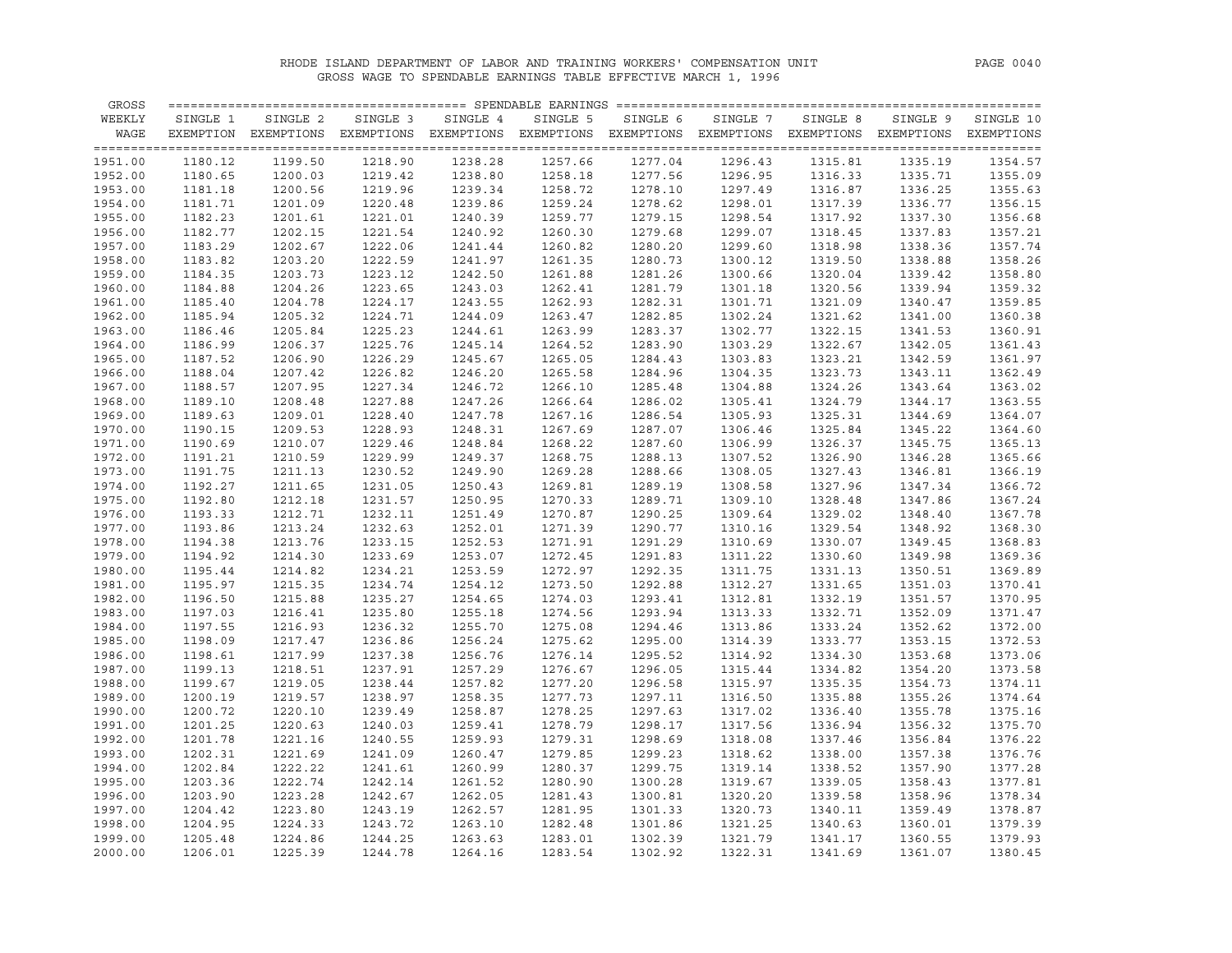### RHODE ISLAND DEPARTMENT OF LABOR AND TRAINING WORKERS' COMPENSATION UNIT PAGE 0041 GROSS WAGE TO SPENDABLE EARNINGS TABLE EFFECTIVE MARCH 1, 1996

| GROSS  |           |                                                                                                               |           |                  |       |                     |           |       |                                 |        |
|--------|-----------|---------------------------------------------------------------------------------------------------------------|-----------|------------------|-------|---------------------|-----------|-------|---------------------------------|--------|
| WEEKLY | MARRIED 2 | MARRIED 3                                                                                                     | MARRIED 4 | MARRIED 5        |       | MARRIED 6 MARRIED 7 | MARRIED 8 |       | MARRIED 9 MARRIED 10 MARRIED 11 |        |
| WAGE   |           | EXEMPTIONS EXEMPTIONS EXEMPTIONS EXEMPTIONS EXEMPTIONS EXEMPTIONS EXEMPTIONS EXEMPTIONS EXEMPTIONS EXEMPTIONS |           |                  |       |                     |           |       |                                 |        |
|        |           |                                                                                                               |           |                  |       |                     |           |       |                                 | $====$ |
| 1.00   | 0.92      | 0.92                                                                                                          | 0.92      | 0.92             | 0.92  | 0.92                | 0.92      | 0.92  | 0.92                            | 0.92   |
| 2.00   | 1.85      | 1.85                                                                                                          | 1.85      | 1.85             | 1.85  | 1.85                | 1.85      | 1.85  | 1.85                            | 1.85   |
| 3.00   | 2.77      | 2.77                                                                                                          | 2.77      | 2.77             | 2.77  | 2.77                | 2.77      | 2.77  | 2.77                            | 2.77   |
| 4.00   | 3.69      | 3.69                                                                                                          | 3.69      | 3.69             | 3.69  | 3.69                | 3.69      | 3.69  | 3.69                            | 3.69   |
| 5.00   | 4.62      | 4.62                                                                                                          | 4.62      | 4.62             | 4.62  | 4.62                | 4.62      | 4.62  | 4.62                            | 4.62   |
| 6.00   | 5.54      | 5.54                                                                                                          | 5.54      | 5.54             | 5.54  | 5.54                | 5.54      | 5.54  | 5.54                            | 5.54   |
| 7.00   | 6.46      | 6.46                                                                                                          | 6.46      | 6.46             | 6.46  | 6.46                | 6.46      | 6.46  | 6.46                            | 6.46   |
| 8.00   | 7.39      | 7.39                                                                                                          | 7.39      | 7.39             | 7.39  | 7.39                | 7.39      | 7.39  | 7.39                            | 7.39   |
| 9.00   | 8.31      | 8.31                                                                                                          | 8.31      | 8.31             | 8.31  | 8.31                | 8.31      | 8.31  | 8.31                            | 8.31   |
| 10.00  | 9.23      | 9.23                                                                                                          | 9.23      | $8.31$<br>$9.23$ | 9.23  | 9.23                | 9.23      | 9.23  | 9.23                            | 9.23   |
| 11.00  | 10.16     | 10.16                                                                                                         | 10.16     | 10.16            | 10.16 | 10.16               | 10.16     | 10.16 | 10.16                           | 10.16  |
| 12.00  | 11.08     | 11.08                                                                                                         | 11.08     | 11.08            | 11.08 | 11.08               | 11.08     | 11.08 | 11.08                           | 11.08  |
| 13.00  | 12.01     | 12.01                                                                                                         | 12.01     | 12.01            | 12.01 | 12.01               | 12.01     | 12.01 | 12.01                           | 12.01  |
| 14.00  | 12.93     | 12.93                                                                                                         | 12.93     | 12.93            | 12.93 | 12.93               | 12.93     | 12.93 | 12.93                           | 12.93  |
| 15.00  | 13.85     | 13.85                                                                                                         | 13.85     | 13.85            | 13.85 | 13.85               | 13.85     | 13.85 | 13.85                           | 13.85  |
|        |           |                                                                                                               |           |                  |       |                     |           |       |                                 |        |
| 16.00  | 14.78     | 14.78                                                                                                         | 14.78     | 14.78            | 14.78 | 14.78               | 14.78     | 14.78 | 14.78                           | 14.78  |
| 17.00  | 15.70     | 15.70                                                                                                         | 15.70     | 15.70            | 15.70 | 15.70               | 15.70     | 15.70 | 15.70                           | 15.70  |
| 18.00  | 16.62     | 16.62                                                                                                         | 16.62     | 16.62            | 16.62 | 16.62               | 16.62     | 16.62 | 16.62                           | 16.62  |
| 19.00  | 17.55     | 17.55                                                                                                         | 17.55     | 17.55            | 17.55 | 17.55               | 17.55     | 17.55 | 17.55                           | 17.55  |
| 20.00  | 18.47     | 18.47                                                                                                         | 18.47     | 18.47            | 18.47 | 18.47               | 18.47     | 18.47 | 18.47                           | 18.47  |
| 21.00  | 19.39     | 19.39                                                                                                         | 19.39     | 19.39            | 19.39 | 19.39               | 19.39     | 19.39 | 19.39                           | 19.39  |
| 22.00  | 20.32     | 20.32                                                                                                         | 20.32     | 20.32            | 20.32 | 20.32               | 20.32     | 20.32 | 20.32                           | 20.32  |
| 23.00  | 21.24     | 21.24                                                                                                         | 21.24     | 21.24            | 21.24 | 21.24               | 21.24     | 21.24 | 21.24                           | 21.24  |
| 24.00  | 22.16     | 22.16                                                                                                         | 22.16     | 22.16            | 22.16 | 22.16               | 22.16     | 22.16 | 22.16                           | 22.16  |
| 25.00  | 23.09     | 23.09                                                                                                         | 23.09     | 23.09            | 23.09 | 23.09               | 23.09     | 23.09 | 23.09                           | 23.09  |
| 26.00  | 24.01     | 24.01                                                                                                         | 24.01     | 24.01            | 24.01 | 24.01               | 24.01     | 24.01 | 24.01                           | 24.01  |
| 27.00  | 24.93     | 24.93                                                                                                         | 24.93     | 24.93            | 24.93 | 24.93               | 24.93     | 24.93 | 24.93                           | 24.93  |
| 28.00  | 25.86     | 25.86                                                                                                         | 25.86     | 25.86            | 25.86 | 25.86               | 25.86     | 25.86 | 25.86                           | 25.86  |
| 29.00  | 26.78     | 26.78                                                                                                         | 26.78     | 26.78            | 26.78 | 26.78               | 26.78     | 26.78 | 26.78                           | 26.78  |
| 30.00  | 27.70     | 27.70                                                                                                         | 27.70     | 27.70            | 27.70 | 27.70               | 27.70     | 27.70 | 27.70                           | 27.70  |
| 31.00  | 28.63     | 28.63                                                                                                         | 28.63     | 28.63            | 28.63 | 28.63               | 28.63     | 28.63 | 28.63                           | 28.63  |
| 32.00  | 29.55     | 29.55                                                                                                         | 29.55     | 29.55            | 29.55 | 29.55               | 29.55     | 29.55 | 29.55                           | 29.55  |
| 33.00  | 30.48     | 30.48                                                                                                         | 30.48     | 30.48            | 30.48 | 30.48               | 30.48     | 30.48 | 30.48                           | 30.48  |
| 34.00  | 31.40     | 31.40                                                                                                         | 31.40     | 31.40            | 31.40 | 31.40               | 31.40     | 31.40 | 31.40                           | 31.40  |
| 35.00  | 32.32     | 32.32                                                                                                         | 32.32     | 32.32            | 32.32 | 32.32               | 32.32     | 32.32 | 32.32                           | 32.32  |
| 36.00  | 33.25     | 33.25                                                                                                         | 33.25     | 33.25            | 33.25 | 33.25               | 33.25     | 33.25 | 33.25                           | 33.25  |
| 37.00  | 34.17     | 34.17                                                                                                         | 34.17     | 34.17            | 34.17 | 34.17               | 34.17     | 34.17 | 34.17                           | 34.17  |
| 38.00  | 35.09     | 35.09                                                                                                         | 35.09     | 35.09            | 35.09 | 35.09               | 35.09     | 35.09 | 35.09                           | 35.09  |
| 39.00  | 36.02     | 36.02                                                                                                         | 36.02     | 36.02            | 36.02 | 36.02               | 36.02     | 36.02 | 36.02                           | 36.02  |
| 40.00  | 36.94     | 36.94                                                                                                         | 36.94     | 36.94            | 36.94 | 36.94               | 36.94     | 36.94 | 36.94                           | 36.94  |
| 41.00  | 37.86     | 37.86                                                                                                         | 37.86     | 37.86            | 37.86 | 37.86               | 37.86     | 37.86 | 37.86                           | 37.86  |
| 42.00  | 38.79     | 38.79                                                                                                         | 38.79     | 38.79            | 38.79 | 38.79               | 38.79     | 38.79 | 38.79                           | 38.79  |
| 43.00  | 39.71     | 39.71                                                                                                         | 39.71     | 39.71            | 39.71 | 39.71               | 39.71     | 39.71 | 39.71                           | 39.71  |
| 44.00  | 40.63     | 40.63                                                                                                         | 40.63     | 40.63            | 40.63 | 40.63               | 40.63     | 40.63 | 40.63                           | 40.63  |
| 45.00  | 41.56     | 41.56                                                                                                         | 41.56     | 41.56            | 41.56 | 41.56               | 41.56     | 41.56 | 41.56                           | 41.56  |
| 46.00  | 42.48     | 42.48                                                                                                         | 42.48     | 42.48            | 42.48 | 42.48               | 42.48     | 42.48 | 42.48                           | 42.48  |
| 47.00  | 43.40     | 43.40                                                                                                         | 43.40     | 43.40            | 43.40 | 43.40               | 43.40     | 43.40 | 43.40                           | 43.40  |
| 48.00  | 44.33     | 44.33                                                                                                         | 44.33     | 44.33            | 44.33 | 44.33               | 44.33     | 44.33 | 44.33                           | 44.33  |
| 49.00  | 45.25     | 45.25                                                                                                         | 45.25     | 45.25            | 45.25 | 45.25               | 45.25     | 45.25 | 45.25                           | 45.25  |
| 50.00  | 46.17     | 46.17                                                                                                         | 46.17     | 46.17            | 46.17 | 46.17               | 46.17     | 46.17 | 46.17                           | 46.17  |
|        |           |                                                                                                               |           |                  |       |                     |           |       |                                 |        |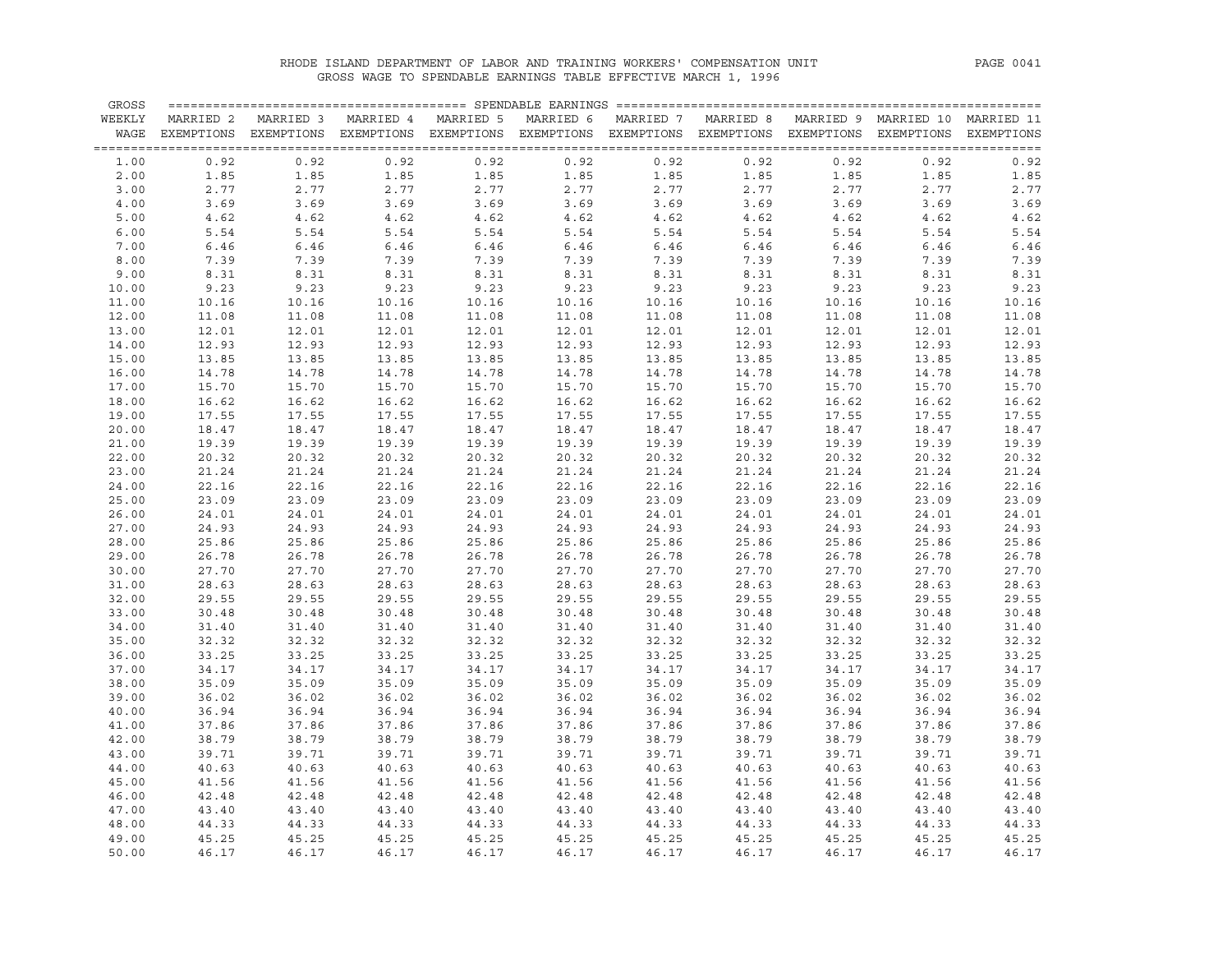### RHODE ISLAND DEPARTMENT OF LABOR AND TRAINING WORKERS' COMPENSATION UNIT PAGE 0042 GROSS WAGE TO SPENDABLE EARNINGS TABLE EFFECTIVE MARCH 1, 1996

| GROSS  |           |                                                                                                                    |           |           |           |           |           |       |                                 |       |
|--------|-----------|--------------------------------------------------------------------------------------------------------------------|-----------|-----------|-----------|-----------|-----------|-------|---------------------------------|-------|
| WEEKLY | MARRIED 2 | MARRIED 3                                                                                                          | MARRIED 4 | MARRIED 5 | MARRIED 6 | MARRIED 7 | MARRIED 8 |       | MARRIED 9 MARRIED 10 MARRIED 11 |       |
|        |           | WAGE EXEMPTIONS EXEMPTIONS EXEMPTIONS EXEMPTIONS EXEMPTIONS EXEMPTIONS EXEMPTIONS EXEMPTIONS EXEMPTIONS EXEMPTIONS |           |           |           |           |           |       |                                 |       |
| 51.00  | 47.10     | 47.10                                                                                                              | 47.10     | 47.10     | 47.10     | 47.10     | 47.10     | 47.10 | 47.10                           | 47.10 |
| 52.00  | 48.02     | 48.02                                                                                                              | 48.02     | 48.02     | 48.02     | 48.02     | 48.02     | 48.02 | 48.02                           | 48.02 |
| 53.00  | 48.95     | 48.95                                                                                                              | 48.95     | 48.95     | 48.95     | 48.95     | 48.95     | 48.95 | 48.95                           | 48.95 |
| 54.00  | 49.87     | 49.87                                                                                                              | 49.87     | 49.87     | 49.87     | 49.87     | 49.87     | 49.87 | 49.87                           | 49.87 |
| 55.00  | 50.79     | 50.79                                                                                                              | 50.79     | 50.79     | 50.79     | 50.79     | 50.79     | 50.79 | 50.79                           | 50.79 |
| 56.00  | 51.72     | 51.72                                                                                                              | 51.72     | 51.72     | 51.72     | 51.72     | 51.72     | 51.72 | 51.72                           | 51.72 |
| 57.00  | 52.64     | 52.64                                                                                                              | 52.64     | 52.64     | 52.64     | 52.64     | 52.64     | 52.64 | 52.64                           | 52.64 |
| 58.00  | 53.56     | 53.56                                                                                                              | 53.56     | 53.56     | 53.56     | 53.56     | 53.56     | 53.56 | 53.56                           | 53.56 |
| 59.00  | 54.49     | 54.49                                                                                                              | 54.49     | 54.49     | 54.49     | 54.49     | 54.49     | 54.49 | 54.49                           | 54.49 |
| 60.00  | 55.41     | 55.41                                                                                                              | 55.41     | 55.41     | 55.41     | 55.41     | 55.41     | 55.41 | 55.41                           | 55.41 |
| 61.00  | 56.33     | 56.33                                                                                                              | 56.33     | 56.33     | 56.33     | 56.33     | 56.33     | 56.33 | 56.33                           | 56.33 |
| 62.00  | 57.26     | 57.26                                                                                                              | 57.26     | 57.26     | 57.26     | 57.26     | 57.26     | 57.26 | 57.26                           | 57.26 |
| 63.00  | 58.18     | 58.18                                                                                                              | 58.18     | 58.18     | 58.18     | 58.18     | 58.18     | 58.18 | 58.18                           | 58.18 |
| 64.00  | 59.10     | 59.10                                                                                                              | 59.10     | 59.10     | 59.10     | 59.10     | 59.10     | 59.10 | 59.10                           | 59.10 |
| 65.00  | 60.03     | 60.03                                                                                                              | 60.03     | 60.03     | 60.03     | 60.03     | 60.03     | 60.03 | 60.03                           | 60.03 |
| 66.00  | 60.95     | 60.95                                                                                                              | 60.95     | 60.95     | 60.95     | 60.95     | 60.95     | 60.95 | 60.95                           | 60.95 |
| 67.00  | 61.87     | 61.87                                                                                                              | 61.87     | 61.87     | 61.87     | 61.87     | 61.87     | 61.87 | 61.87                           | 61.87 |
| 68.00  | 62.80     | 62.80                                                                                                              | 62.80     | 62.80     | 62.80     | 62.80     | 62.80     | 62.80 | 62.80                           | 62.80 |
| 69.00  | 63.72     | 63.72                                                                                                              | 63.72     | 63.72     | 63.72     | 63.72     | 63.72     | 63.72 | 63.72                           | 63.72 |
| 70.00  | 64.64     | 64.64                                                                                                              | 64.64     | 64.64     | 64.64     | 64.64     | 64.64     | 64.64 | 64.64                           | 64.64 |
| 71.00  | 65.57     | 65.57                                                                                                              | 65.57     | 65.57     | 65.57     | 65.57     | 65.57     | 65.57 | 65.57                           | 65.57 |
| 72.00  | 66.49     | 66.49                                                                                                              | 66.49     | 66.49     | 66.49     | 66.49     | 66.49     | 66.49 | 66.49                           | 66.49 |
| 73.00  | 67.42     | 67.42                                                                                                              | 67.42     | 67.42     | 67.42     | 67.42     | 67.42     | 67.42 | 67.42                           | 67.42 |
| 74.00  | 68.34     | 68.34                                                                                                              | 68.34     | 68.34     | 68.34     | 68.34     | 68.34     | 68.34 | 68.34                           | 68.34 |
| 75.00  | 69.26     | 69.26                                                                                                              | 69.26     | 69.26     | 69.26     | 69.26     | 69.26     | 69.26 | 69.26                           | 69.26 |
| 76.00  | 70.19     | 70.19                                                                                                              | 70.19     | 70.19     | 70.19     | 70.19     | 70.19     | 70.19 | 70.19                           | 70.19 |
| 77.00  | 71.11     | 71.11                                                                                                              | 71.11     | 71.11     | 71.11     | 71.11     | 71.11     | 71.11 | 71.11                           | 71.11 |
| 78.00  | 72.03     | 72.03                                                                                                              | 72.03     | 72.03     | 72.03     | 72.03     | 72.03     | 72.03 | 72.03                           | 72.03 |
| 79.00  | 72.96     | 72.96                                                                                                              | 72.96     | 72.96     | 72.96     | 72.96     | 72.96     | 72.96 | 72.96                           | 72.96 |
| 80.00  | 73.88     | 73.88                                                                                                              | 73.88     | 73.88     | 73.88     | 73.88     | 73.88     | 73.88 | 73.88                           | 73.88 |
| 81.00  | 74.80     | 74.80                                                                                                              | 74.80     | 74.80     | 74.80     | 74.80     | $74\,.80$ | 74.80 | 74.80                           | 74.80 |
| 82.00  | 75.73     | 75.73                                                                                                              | 75.73     | 75.73     | 75.73     | 75.73     | 75.73     | 75.73 | 75.73                           | 75.73 |
| 83.00  | 76.65     | 76.65                                                                                                              | 76.65     | 76.65     | 76.65     | 76.65     | 76.65     | 76.65 | 76.65                           | 76.65 |
| 84.00  | 77.57     | 77.57                                                                                                              | 77.57     | 77.57     | 77.57     | 77.57     | 77.57     | 77.57 | 77.57                           | 77.57 |
| 85.00  | 78.50     | 78.50                                                                                                              | 78.50     | 78.50     | 78.50     | 78.50     | 78.50     | 78.50 | 78.50                           | 78.50 |
| 86.00  | 79.42     | 79.42                                                                                                              | 79.42     | 79.42     | 79.42     | 79.42     | 79.42     | 79.42 | 79.42                           | 79.42 |
| 87.00  | 80.34     | 80.34                                                                                                              | 80.34     | 80.34     | 80.34     | 80.34     | 80.34     | 80.34 | 80.34                           | 80.34 |
| 88.00  | 81.27     | 81.27                                                                                                              | 81.27     | 81.27     | 81.27     | 81.27     | 81.27     | 81.27 | 81.27                           | 81.27 |
| 89.00  | 82.19     | 82.19                                                                                                              | 82.19     | 82.19     | 82.19     | 82.19     | 82.19     | 82.19 | 82.19                           | 82.19 |
| 90.00  | 83.11     | 83.11                                                                                                              | 83.11     | 83.11     | 83.11     | 83.11     | 83.11     | 83.11 | 83.11                           | 83.11 |
| 91.00  | 84.04     | 84.04                                                                                                              | 84.04     | 84.04     | 84.04     | 84.04     | 84.04     | 84.04 | 84.04                           | 84.04 |
| 92.00  | 84.96     | 84.96                                                                                                              | 84.96     | 84.96     | 84.96     | 84.96     | 84.96     | 84.96 | 84.96                           | 84.96 |
| 93.00  | 85.89     | 85.89                                                                                                              | 85.89     | 85.89     | 85.89     | 85.89     | 85.89     | 85.89 | 85.89                           | 85.89 |
| 94.00  | 86.81     | 86.81                                                                                                              | 86.81     | 86.81     | 86.81     | 86.81     | 86.81     | 86.81 | 86.81                           | 86.81 |
| 95.00  | 87.73     | 87.73                                                                                                              | 87.73     | 87.73     | 87.73     | 87.73     | 87.73     | 87.73 | 87.73                           | 87.73 |
| 96.00  | 88.66     | 88.66                                                                                                              | 88.66     | 88.66     | 88.66     | 88.66     | 88.66     | 88.66 | 88.66                           | 88.66 |
| 97.00  | 89.58     | 89.58                                                                                                              | 89.58     | 89.58     | 89.58     | 89.58     | 89.58     | 89.58 | 89.58                           | 89.58 |
| 98.00  | 90.50     | 90.50                                                                                                              | 90.50     | 90.50     | 90.50     | 90.50     | 90.50     | 90.50 | 90.50                           | 90.50 |
| 99.00  | 91.43     | 91.43                                                                                                              | 91.43     | 91.43     | 91.43     | 91.43     | 91.43     | 91.43 | 91.43                           | 91.43 |
| 100.00 | 92.35     | 92.35                                                                                                              | 92.35     | 92.35     | 92.35     | 92.35     | 92.35     | 92.35 | 92.35                           | 92.35 |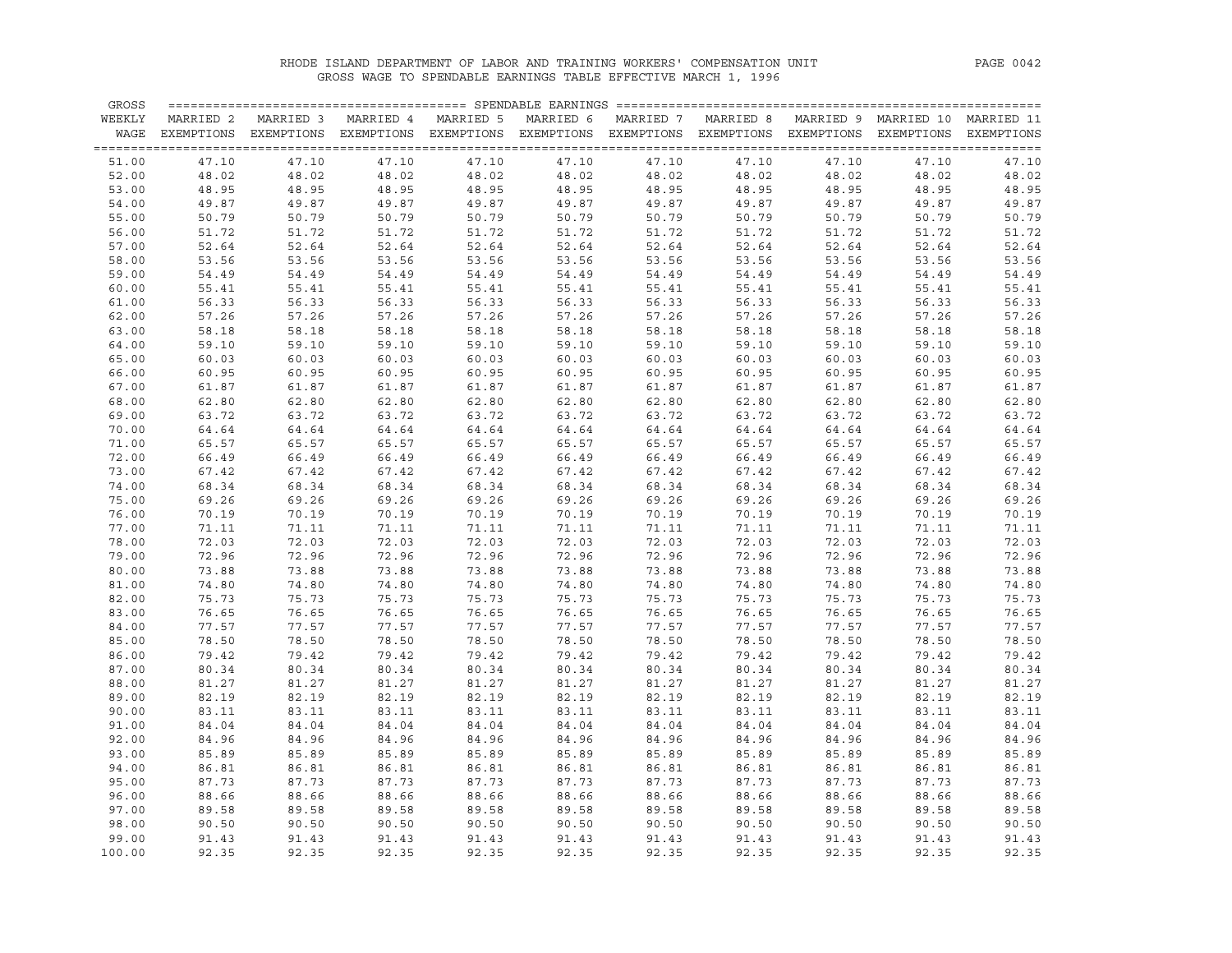### RHODE ISLAND DEPARTMENT OF LABOR AND TRAINING WORKERS' COMPENSATION UNIT PAGE 0043 GROSS WAGE TO SPENDABLE EARNINGS TABLE EFFECTIVE MARCH 1, 1996

| GROSS  |           |                                                                                                               |           |           |           |           |           |        |                                 |        |
|--------|-----------|---------------------------------------------------------------------------------------------------------------|-----------|-----------|-----------|-----------|-----------|--------|---------------------------------|--------|
| WEEKLY | MARRIED 2 | MARRIED 3                                                                                                     | MARRIED 4 | MARRIED 5 | MARRIED 6 | MARRIED 7 | MARRIED 8 |        | MARRIED 9 MARRIED 10 MARRIED 11 |        |
| WAGE   |           | EXEMPTIONS EXEMPTIONS EXEMPTIONS EXEMPTIONS EXEMPTIONS EXEMPTIONS EXEMPTIONS EXEMPTIONS EXEMPTIONS EXEMPTIONS |           |           |           |           |           |        |                                 |        |
|        |           |                                                                                                               |           |           |           |           |           |        |                                 |        |
| 101.00 | 93.27     | 93.27                                                                                                         | 93.27     | 93.27     | 93.27     | 93.27     | 93.27     | 93.27  | 93.27                           | 93.27  |
| 102.00 | 94.20     | 94.20                                                                                                         | 94.20     | 94.20     | 94.20     | 94.20     | 94.20     | 94.20  | 94.20                           | 94.20  |
| 103.00 | 95.12     | 95.12                                                                                                         | 95.12     | 95.12     | 95.12     | 95.12     | 95.12     | 95.12  | 95.12                           | 95.12  |
| 104.00 | 96.04     | 96.04                                                                                                         | 96.04     | 96.04     | 96.04     | 96.04     | 96.04     | 96.04  | 96.04                           | 96.04  |
| 105.00 | 96.97     | 96.97                                                                                                         | 96.97     | 96.97     | 96.97     | 96.97     | 96.97     | 96.97  | 96.97                           | 96.97  |
| 106.00 | 97.89     | 97.89                                                                                                         | 97.89     | 97.89     | 97.89     | 97.89     | 97.89     | 97.89  | 97.89                           | 97.89  |
| 107.00 | 98.81     | 98.81                                                                                                         | 98.81     | 98.81     | 98.81     | 98.81     | 98.81     | 98.81  | 98.81                           | 98.81  |
| 108.00 | 99.74     | 99.74                                                                                                         | 99.74     | 99.74     | 99.74     | 99.74     | 99.74     | 99.74  | 99.74                           | 99.74  |
| 109.00 | 100.66    | 100.66                                                                                                        | 100.66    | 100.66    | 100.66    | 100.66    | 100.66    | 100.66 | 100.66                          | 100.66 |
| 110.00 | 101.58    | 101.58                                                                                                        | 101.58    | 101.58    | 101.58    | 101.58    | 101.58    | 101.58 | 101.58                          | 101.58 |
| 111.00 | 102.51    | 102.51                                                                                                        | 102.51    | 102.51    | 102.51    | 102.51    | 102.51    | 102.51 | 102.51                          | 102.51 |
| 112.00 | 103.43    | 103.43                                                                                                        | 103.43    | 103.43    | 103.43    | 103.43    | 103.43    | 103.43 | 103.43                          | 103.43 |
| 113.00 | 104.36    | 104.36                                                                                                        | 104.36    | 104.36    | 104.36    | 104.36    | 104.36    | 104.36 | 104.36                          | 104.36 |
| 114.00 | 105.28    | 105.28                                                                                                        | 105.28    | 105.28    | 105.28    | 105.28    | 105.28    | 105.28 | 105.28                          | 105.28 |
| 115.00 | 106.20    | 106.20                                                                                                        | 106.20    | 106.20    | 106.20    | 106.20    | 106.20    | 106.20 | 106.20                          | 106.20 |
| 116.00 | 107.13    | 107.13                                                                                                        | 107.13    | 107.13    | 107.13    | 107.13    | 107.13    | 107.13 | 107.13                          | 107.13 |
| 117.00 | 108.05    | 108.05                                                                                                        | 108.05    | 108.05    | 108.05    | 108.05    | 108.05    | 108.05 | 108.05                          | 108.05 |
| 118.00 | 108.97    | 108.97                                                                                                        | 108.97    | 108.97    | 108.97    | 108.97    | 108.97    | 108.97 | 108.97                          | 108.97 |
| 119.00 | 109.90    | 109.90                                                                                                        | 109.90    | 109.90    | 109.90    | 109.90    | 109.90    | 109.90 | 109.90                          | 109.90 |
| 120.00 | 110.82    | 110.82                                                                                                        | 110.82    | 110.82    | 110.82    | 110.82    | 110.82    | 110.82 | 110.82                          | 110.82 |
| 121.00 | 111.74    | 111.74                                                                                                        | 111.74    | 111.74    | 111.74    | 111.74    | 111.74    | 111.74 | 111.74                          | 111.74 |
| 122.00 | 112.67    | 112.67                                                                                                        | 112.67    | 112.67    | 112.67    | 112.67    | 112.67    | 112.67 | 112.67                          | 112.67 |
| 123.00 | 113.59    | 113.59                                                                                                        | 113.59    | 113.59    | 113.59    | 113.59    | 113.59    | 113.59 | 113.59                          | 113.59 |
| 124.00 | 114.51    | 114.51                                                                                                        | 114.51    | 114.51    | 114.51    | 114.51    | 114.51    | 114.51 | 114.51                          | 114.51 |
| 125.00 | 115.44    | 115.44                                                                                                        | 115.44    | 115.44    | 115.44    | 115.44    | 115.44    | 115.44 | 115.44                          | 115.44 |
| 126.00 | 116.36    | 116.36                                                                                                        | 116.36    | 116.36    | 116.36    | 116.36    | 116.36    | 116.36 | 116.36                          | 116.36 |
| 127.00 | 117.28    | 117.28                                                                                                        | 117.28    | 117.28    | 117.28    | 117.28    | 117.28    | 117.28 | 117.28                          | 117.28 |
| 128.00 | 118.21    | 118.21                                                                                                        | 118.21    | 118.21    | 118.21    | 118.21    | 118.21    | 118.21 | 118.21                          | 118.21 |
| 129.00 | 119.13    | 119.13                                                                                                        | 119.13    | 119.13    | 119.13    | 119.13    | 119.13    | 119.13 | 119.13                          | 119.13 |
| 130.00 | 120.05    | 120.05                                                                                                        | 120.05    | 120.05    | 120.05    | 120.05    | 120.05    | 120.05 | 120.05                          | 120.05 |
| 131.00 | 120.98    | 120.98                                                                                                        | 120.98    | 120.98    | 120.98    | 120.98    | 120.98    | 120.98 | 120.98                          | 120.98 |
| 132.00 | 121.90    | 121.90                                                                                                        | 121.90    | 121.90    | 121.90    | 121.90    | 121.90    | 121.90 | 121.90                          | 121.90 |
| 133.00 | 122.83    | 122.83                                                                                                        | 122.83    | 122.83    | 122.83    | 122.83    | 122.83    | 122.83 | 122.83                          | 122.83 |
| 134.00 | 123.75    | 123.75                                                                                                        | 123.75    | 123.75    | 123.75    | 123.75    | 123.75    | 123.75 | 123.75                          | 123.75 |
| 135.00 | 124.67    | 124.67                                                                                                        | 124.67    | 124.67    | 124.67    | 124.67    | 124.67    | 124.67 | 124.67                          | 124.67 |
| 136.00 | 125.60    | 125.60                                                                                                        | 125.60    | 125.60    | 125.60    | 125.60    | 125.60    | 125.60 | 125.60                          | 125.60 |
| 137.00 | 126.52    | 126.52                                                                                                        | 126.52    | 126.52    | 126.52    | 126.52    | 126.52    | 126.52 | 126.52                          | 126.52 |
| 138.00 | 127.44    | 127.44                                                                                                        | 127.44    | 127.44    | 127.44    | 127.44    | 127.44    | 127.44 | 127.44                          | 127.44 |
| 139.00 | 128.37    | 128.37                                                                                                        | 128.37    | 128.37    | 128.37    | 128.37    | 128.37    | 128.37 | 128.37                          | 128.37 |
| 140.00 | 129.29    | 129.29                                                                                                        | 129.29    | 129.29    | 129.29    | 129.29    | 129.29    | 129.29 | 129.29                          | 129.29 |
| 141.00 | 130.21    | 130.21                                                                                                        | 130.21    | 130.21    | 130.21    | 130.21    | 130.21    | 130.21 | 130.21                          | 130.21 |
| 142.00 | 131.14    | 131.14                                                                                                        | 131.14    | 131.14    | 131.14    | 131.14    | 131.14    | 131.14 | 131.14                          | 131.14 |
| 143.00 | 132.06    | 132.06                                                                                                        | 132.06    | 132.06    | 132.06    | 132.06    | 132.06    | 132.06 | 132.06                          | 132.06 |
| 144.00 | 132.98    | 132.98                                                                                                        | 132.98    | 132.98    | 132.98    | 132.98    | 132.98    | 132.98 | 132.98                          | 132.98 |
| 145.00 | 133.91    | 133.91                                                                                                        | 133.91    | 133.91    | 133.91    | 133.91    | 133.91    | 133.91 | 133.91                          | 133.91 |
| 146.00 | 134.83    | 134.83                                                                                                        | 134.83    | 134.83    | 134.83    | 134.83    | 134.83    | 134.83 | 134.83                          | 134.83 |
| 147.00 | 135.75    | 135.75                                                                                                        | 135.75    | 135.75    | 135.75    | 135.75    | 135.75    | 135.75 | 135.75                          | 135.75 |
| 148.00 | 136.68    | 136.68                                                                                                        | 136.68    | 136.68    | 136.68    | 136.68    | 136.68    | 136.68 | 136.68                          | 136.68 |
| 149.00 | 137.60    | 137.60                                                                                                        | 137.60    | 137.60    | 137.60    | 137.60    | 137.60    | 137.60 | 137.60                          | 137.60 |
| 150.00 | 138.52    | 138.52                                                                                                        | 138.52    | 138.52    | 138.52    | 138.52    | 138.52    | 138.52 | 138.52                          | 138.52 |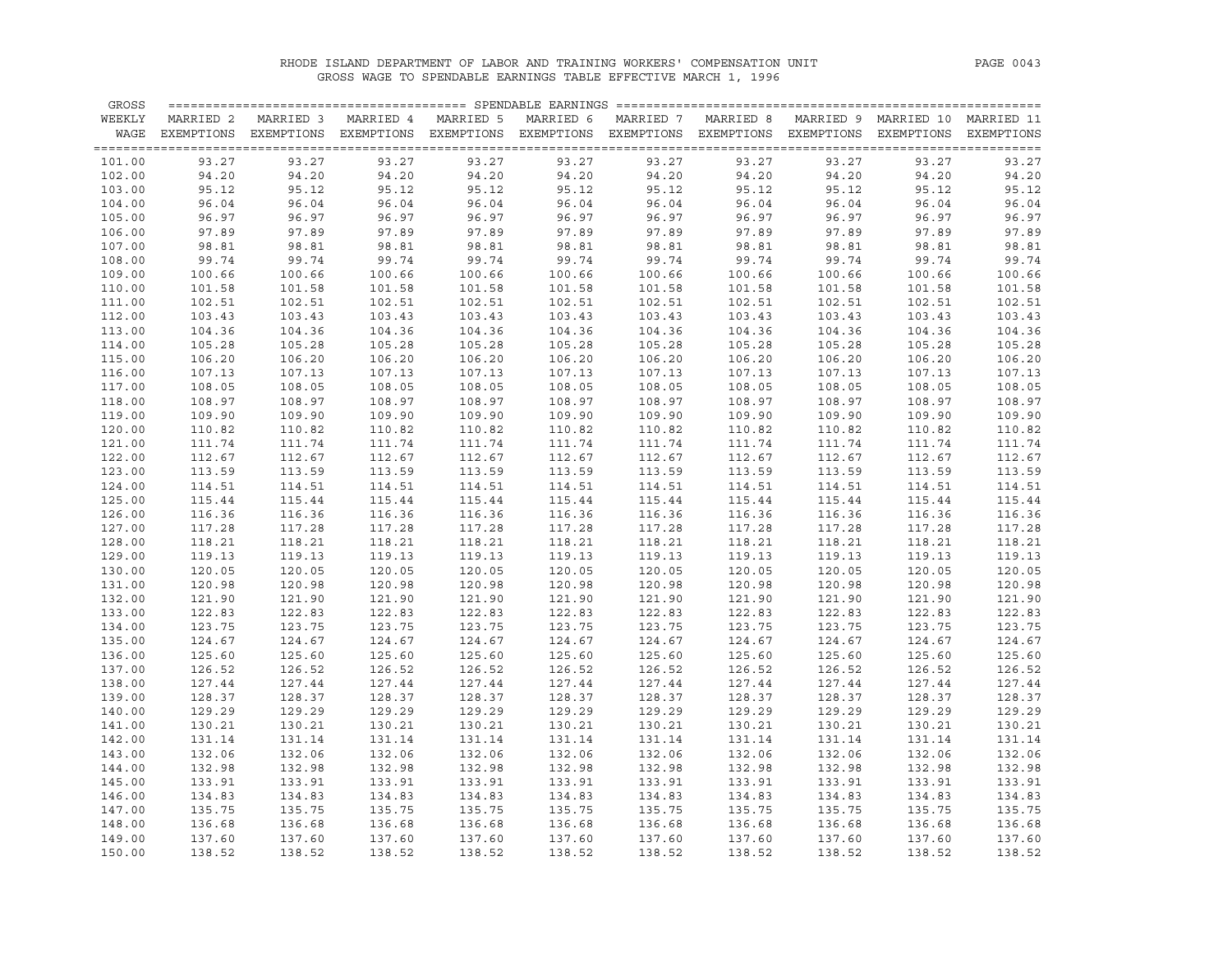### RHODE ISLAND DEPARTMENT OF LABOR AND TRAINING WORKERS' COMPENSATION UNIT PAGE 0044 GROSS WAGE TO SPENDABLE EARNINGS TABLE EFFECTIVE MARCH 1, 1996

| GROSS  |           |                                                                                                                    |           |           |           |           |           |        |                                 |        |
|--------|-----------|--------------------------------------------------------------------------------------------------------------------|-----------|-----------|-----------|-----------|-----------|--------|---------------------------------|--------|
| WEEKLY | MARRIED 2 | MARRIED 3                                                                                                          | MARRIED 4 | MARRIED 5 | MARRIED 6 | MARRIED 7 | MARRIED 8 |        | MARRIED 9 MARRIED 10 MARRIED 11 |        |
|        |           | WAGE EXEMPTIONS EXEMPTIONS EXEMPTIONS EXEMPTIONS EXEMPTIONS EXEMPTIONS EXEMPTIONS EXEMPTIONS EXEMPTIONS EXEMPTIONS |           |           |           |           |           |        |                                 |        |
| 151.00 | 139.45    | 139.45                                                                                                             | 139.45    | 139.45    | 139.45    | 139.45    | 139.45    | 139.45 | 139.45                          | 139.45 |
| 152.00 | 140.37    | 140.37                                                                                                             | 140.37    | 140.37    | 140.37    | 140.37    | 140.37    | 140.37 | 140.37                          | 140.37 |
| 153.00 | 141.30    | 141.30                                                                                                             | 141.30    | 141.30    | 141.30    | 141.30    | 141.30    | 141.30 | 141.30                          | 141.30 |
| 154.00 | 142.22    | 142.22                                                                                                             | 142.22    | 142.22    | 142.22    | 142.22    | 142.22    | 142.22 | 142.22                          | 142.22 |
| 155.00 | 143.14    | 143.14                                                                                                             | 143.14    | 143.14    | 143.14    | 143.14    | 143.14    | 143.14 | 143.14                          | 143.14 |
| 156.00 | 144.07    | 144.07                                                                                                             | 144.07    | 144.07    | 144.07    | 144.07    | 144.07    | 144.07 | 144.07                          | 144.07 |
| 157.00 | 144.99    | 144.99                                                                                                             | 144.99    | 144.99    | 144.99    | 144.99    | 144.99    | 144.99 | 144.99                          | 144.99 |
| 158.00 | 145.91    | 145.91                                                                                                             | 145.91    | 145.91    | 145.91    | 145.91    | 145.91    | 145.91 | 145.91                          | 145.91 |
| 159.00 | 146.84    | 146.84                                                                                                             | 146.84    | 146.84    | 146.84    | 146.84    | 146.84    | 146.84 | 146.84                          | 146.84 |
| 160.00 | 147.76    | 147.76                                                                                                             | 147.76    | 147.76    | 147.76    | 147.76    | 147.76    | 147.76 | 147.76                          | 147.76 |
| 161.00 | 148.68    | 148.68                                                                                                             | 148.68    | 148.68    | 148.68    | 148.68    | 148.68    | 148.68 | 148.68                          | 148.68 |
| 162.00 | 149.61    | 149.61                                                                                                             | 149.61    | 149.61    | 149.61    | 149.61    | 149.61    | 149.61 | 149.61                          | 149.61 |
| 163.00 | 150.53    | 150.53                                                                                                             | 150.53    | 150.53    | 150.53    | 150.53    | 150.53    | 150.53 | 150.53                          | 150.53 |
| 164.00 | 151.45    | 151.45                                                                                                             | 151.45    | 151.45    | 151.45    | 151.45    | 151.45    | 151.45 | 151.45                          | 151.45 |
| 165.00 | 152.38    | 152.38                                                                                                             | 152.38    | 152.38    | 152.38    | 152.38    | 152.38    | 152.38 | 152.38                          | 152.38 |
| 166.00 | 153.30    | 153.30                                                                                                             | 153.30    | 153.30    | 153.30    | 153.30    | 153.30    | 153.30 | 153.30                          | 153.30 |
| 167.00 | 154.22    | 154.22                                                                                                             | 154.22    | 154.22    | 154.22    | 154.22    | 154.22    | 154.22 | 154.22                          | 154.22 |
| 168.00 | 155.15    | 155.15                                                                                                             | 155.15    | 155.15    | 155.15    | 155.15    | 155.15    | 155.15 | 155.15                          | 155.15 |
| 169.00 | 156.07    | 156.07                                                                                                             | 156.07    | 156.07    | 156.07    | 156.07    | 156.07    | 156.07 | 156.07                          | 156.07 |
| 170.00 | 156.99    | 156.99                                                                                                             | 156.99    | 156.99    | 156.99    | 156.99    | 156.99    | 156.99 | 156.99                          | 156.99 |
| 171.00 | 157.92    | 157.92                                                                                                             | 157.92    | 157.92    | 157.92    | 157.92    | 157.92    | 157.92 | 157.92                          | 157.92 |
| 172.00 | 158.84    | 158.84                                                                                                             | 158.84    | 158.84    | 158.84    | 158.84    | 158.84    | 158.84 | 158.84                          | 158.84 |
| 173.00 | 159.77    | 159.77                                                                                                             | 159.77    | 159.77    | 159.77    | 159.77    | 159.77    | 159.77 | 159.77                          | 159.77 |
| 174.00 | 160.69    | 160.69                                                                                                             | 160.69    | 160.69    | 160.69    | 160.69    | 160.69    | 160.69 | 160.69                          | 160.69 |
| 175.00 | 161.61    | 161.61                                                                                                             | 161.61    | 161.61    | 161.61    | 161.61    | 161.61    | 161.61 | 161.61                          | 161.61 |
| 176.00 | 162.54    | 162.54                                                                                                             | 162.54    | 162.54    | 162.54    | 162.54    | 162.54    | 162.54 | 162.54                          | 162.54 |
| 177.00 | 163.46    | 163.46                                                                                                             | 163.46    | 163.46    | 163.46    | 163.46    | 163.46    | 163.46 | 163.46                          | 163.46 |
| 178.00 | 164.38    | 164.38                                                                                                             | 164.38    | 164.38    | 164.38    | 164.38    | 164.38    | 164.38 | 164.38                          | 164.38 |
| 179.00 | 165.31    | 165.31                                                                                                             | 165.31    | 165.31    | 165.31    | 165.31    | 165.31    | 165.31 | 165.31                          | 165.31 |
| 180.00 | 166.23    | 166.23                                                                                                             | 166.23    | 166.23    | 166.23    | 166.23    | 166.23    | 166.23 | 166.23                          | 166.23 |
| 181.00 | 167.15    | 167.15                                                                                                             | 167.15    | 167.15    | 167.15    | 167.15    | 167.15    | 167.15 | 167.15                          | 167.15 |
| 182.00 | 168.08    | 168.08                                                                                                             | 168.08    | 168.08    | 168.08    | 168.08    | 168.08    | 168.08 | 168.08                          | 168.08 |
| 183.00 | 169.00    | 169.00                                                                                                             | 169.00    | 169.00    | 169.00    | 169.00    | 169.00    | 169.00 | 169.00                          | 169.00 |
| 184.00 | 169.92    | 169.92                                                                                                             | 169.92    | 169.92    | 169.92    | 169.92    | 169.92    | 169.92 | 169.92                          | 169.92 |
| 185.00 | 170.85    | 170.85                                                                                                             | 170.85    | 170.85    | 170.85    | 170.85    | 170.85    | 170.85 | 170.85                          | 170.85 |
| 186.00 | 171.77    | 171.77                                                                                                             | 171.77    | 171.77    | 171.77    | 171.77    | 171.77    | 171.77 | 171.77                          | 171.77 |
| 187.00 | 172.69    | 172.69                                                                                                             | 172.69    | 172.69    | 172.69    | 172.69    | 172.69    | 172.69 | 172.69                          | 172.69 |
| 188.00 | 173.62    | 173.62                                                                                                             | 173.62    | 173.62    | 173.62    | 173.62    | 173.62    | 173.62 | 173.62                          | 173.62 |
| 189.00 | 174.54    | 174.54                                                                                                             | 174.54    | 174.54    | 174.54    | 174.54    | 174.54    | 174.54 | 174.54                          | 174.54 |
| 190.00 | 175.46    | 175.46                                                                                                             | 175.46    | 175.46    | 175.46    | 175.46    | 175.46    | 175.46 | 175.46                          | 175.46 |
| 191.00 | 176.39    | 176.39                                                                                                             | 176.39    | 176.39    | 176.39    | 176.39    | 176.39    | 176.39 | 176.39                          | 176.39 |
| 192.00 | 177.31    | 177.31                                                                                                             | 177.31    | 177.31    | 177.31    | 177.31    | 177.31    | 177.31 | 177.31                          | 177.31 |
| 193.00 | 178.24    | 178.24                                                                                                             | 178.24    | 178.24    | 178.24    | 178.24    | 178.24    | 178.24 | 178.24                          | 178.24 |
| 194.00 | 179.16    | 179.16                                                                                                             | 179.16    | 179.16    | 179.16    | 179.16    | 179.16    | 179.16 | 179.16                          | 179.16 |
| 195.00 | 180.08    | 180.08                                                                                                             | 180.08    | 180.08    | 180.08    | 180.08    | 180.08    | 180.08 | 180.08                          | 180.08 |
| 196.00 | 181.01    | 181.01                                                                                                             | 181.01    | 181.01    | 181.01    | 181.01    | 181.01    | 181.01 | 181.01                          | 181.01 |
| 197.00 | 181.93    | 181.93                                                                                                             | 181.93    | 181.93    | 181.93    | 181.93    | 181.93    | 181.93 | 181.93                          | 181.93 |
| 198.00 | 182.85    | 182.85                                                                                                             | 182.85    | 182.85    | 182.85    | 182.85    | 182.85    | 182.85 | 182.85                          | 182.85 |
| 199.00 | 183.78    | 183.78                                                                                                             | 183.78    | 183.78    | 183.78    | 183.78    | 183.78    | 183.78 | 183.78                          | 183.78 |
| 200.00 | 184.70    | 184.70                                                                                                             | 184.70    | 184.70    | 184.70    | 184.70    | 184.70    | 184.70 | 184.70                          | 184.70 |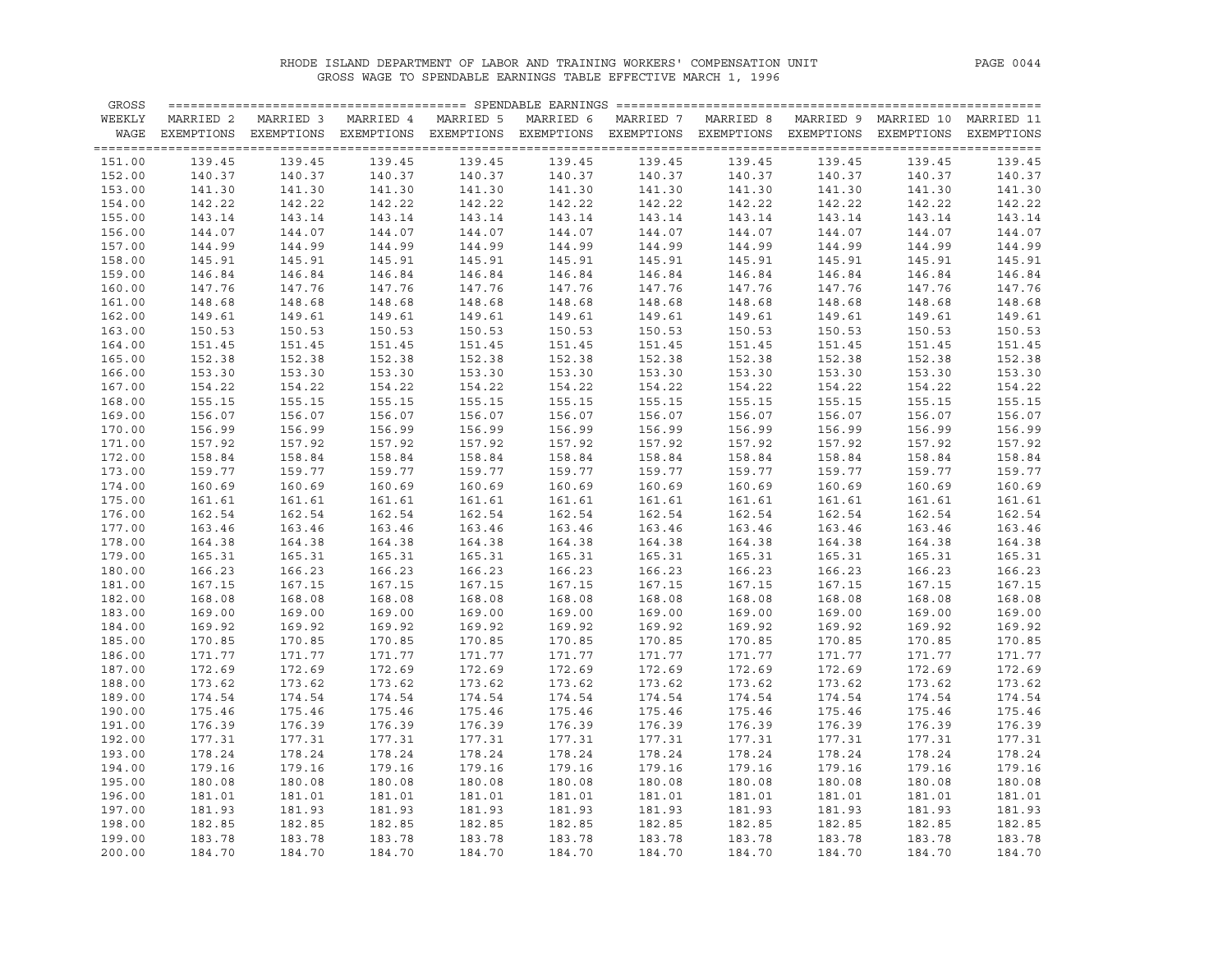# RHODE ISLAND DEPARTMENT OF LABOR AND TRAINING WORKERS' COMPENSATION UNIT PAGE 0045 GROSS WAGE TO SPENDABLE EARNINGS TABLE EFFECTIVE MARCH 1, 1996

| GROSS  |                  |                                                                                                                    |                  |                  |           |                  |                  |                  |                                 |                  |
|--------|------------------|--------------------------------------------------------------------------------------------------------------------|------------------|------------------|-----------|------------------|------------------|------------------|---------------------------------|------------------|
| WEEKLY | MARRIED 2        | MARRIED 3                                                                                                          | MARRIED 4        | MARRIED 5        | MARRIED 6 | MARRIED 7        | MARRIED 8        |                  | MARRIED 9 MARRIED 10 MARRIED 11 |                  |
|        |                  | WAGE EXEMPTIONS EXEMPTIONS EXEMPTIONS EXEMPTIONS EXEMPTIONS EXEMPTIONS EXEMPTIONS EXEMPTIONS EXEMPTIONS EXEMPTIONS |                  |                  |           |                  |                  |                  |                                 |                  |
|        |                  |                                                                                                                    |                  |                  |           |                  |                  |                  |                                 |                  |
| 201.00 | 185.62           | 185.62                                                                                                             | 185.62           | 185.62           | 185.62    | 185.62           | 185.62           | 185.62           | 185.62                          | 185.62           |
| 202.00 | 186.55           | 186.55                                                                                                             | 186.55           | 186.55           | 186.55    | 186.55           | 186.55           | 186.55           | 186.55                          | 186.55           |
| 203.00 | 187.47           | 187.47                                                                                                             | 187.47           | 187.47           | 187.47    | 187.47           | 187.47           | 187.47           | 187.47                          | 187.47           |
| 204.00 | 188.39           | 188.39                                                                                                             | 188.39           | 188.39           | 188.39    | 188.39           | 188.39           | 188.39           | 188.39                          | 188.39           |
| 205.00 | 189.32           | 189.32                                                                                                             | 189.32           | 189.32           | 189.32    | 189.32           | 189.32           | 189.32           | 189.32                          | 189.32           |
| 206.00 | 190.24           | 190.24                                                                                                             | 190.24           | 190.24           | 190.24    | 190.24           | 190.24           | 190.24           | 190.24                          | 190.24           |
| 207.00 | 191.16           | 191.16                                                                                                             | 191.16           | 191.16           | 191.16    | 191.16           | 191.16           | 191.16           | 191.16                          | 191.16           |
| 208.00 | 192.09           | 192.09                                                                                                             | 192.09           | 192.09           | 192.09    | 192.09           | 192.09           | 192.09           | 192.09                          | 192.09           |
| 209.00 | 193.01           | 193.01                                                                                                             | 193.01           | 193.01           | 193.01    | 193.01           | 193.01           | 193.01           | 193.01                          | 193.01           |
| 210.00 | 193.93           | 193.93                                                                                                             | 193.93           | 193.93           | 193.93    | 193.93           | 193.93           | 193.93           | 193.93                          | 193.93           |
| 211.00 | 194.86           | 194.86                                                                                                             | 194.86           | 194.86           | 194.86    | 194.86           | 194.86           | 194.86           | 194.86                          | 194.86           |
| 212.00 | 195.78           | 195.78                                                                                                             | 195.78           | 195.78           | 195.78    | 195.78           | 195.78           | 195.78           | 195.78                          | 195.78           |
| 213.00 | 196.71           | 196.71                                                                                                             | 196.71           | 196.71           | 196.71    | 196.71           | 196.71           | 196.71           | 196.71                          | 196.71           |
| 214.00 | 197.63           | 197.63                                                                                                             | 197.63           | 197.63           | 197.63    | 197.63           | 197.63           | 197.63           | 197.63                          | 197.63           |
| 215.00 | 198.55           | 198.55                                                                                                             | 198.55           | 198.55           | 198.55    | 198.55           | 198.55           | 198.55           | 198.55                          | 198.55           |
| 216.00 | 199.48           | 199.48                                                                                                             | 199.48           | 199.48           | 199.48    | 199.48           | 199.48           | 199.48           | 199.48                          | 199.48           |
| 217.00 | 200.40           | 200.40                                                                                                             | 200.40           | 200.40           | 200.40    | 200.40           | 200.40           | 200.40           | 200.40                          | 200.40           |
| 218.00 | 201.32           | 201.32                                                                                                             | 201.32           | 201.32           | 201.32    | 201.32           | 201.32           | 201.32           | 201.32                          | 201.32           |
| 219.00 | 202.25           | 202.25                                                                                                             | 202.25           | 202.25           | 202.25    | 202.25           | 202.25           | 202.25           | 202.25                          | 202.25           |
| 220.00 | 203.17           | 203.17                                                                                                             | 203.17           | 203.17           | 203.17    | 203.17           | 203.17           | 203.17           | 203.17                          | 203.17           |
| 221.00 | 204.09           | 204.09                                                                                                             | 204.09           | 204.09           | 204.09    | 204.09           | 204.09           | 204.09           | 204.09                          | 204.09           |
| 222.00 | 205.02           | 205.02                                                                                                             | 205.02           | 205.02           | 205.02    | 205.02           | 205.02           | 205.02           | 205.02                          | 205.02           |
| 223.00 | 205.76           | 205.94                                                                                                             | 205.94           | 205.94           | 205.94    | 205.94           | 205.94           | 205.94           | 205.94                          | 205.94           |
| 224.00 | 206.49           | 206.86                                                                                                             | 206.86           | 206.86           | 206.86    | 206.86           | 206.86           | 206.86           | 206.86                          | 206.86           |
| 225.00 | 207.23           | 207.79                                                                                                             | 207.79           | 207.79           | 207.79    | 207.79           | 207.79           | 207.79           | 207.79                          | 207.79           |
|        |                  |                                                                                                                    | 208.71           |                  |           |                  | 208.71           |                  |                                 | 208.71           |
| 226.00 | 207.96           | 208.71                                                                                                             |                  | 208.71<br>209.63 | 208.71    | 208.71           |                  | 208.71           | 208.71                          |                  |
| 227.00 | 208.69<br>209.43 | 209.63                                                                                                             | 209.63<br>210.56 | 210.56           | 209.63    | 209.63<br>210.56 | 209.63<br>210.56 | 209.63<br>210.56 | 209.63                          | 209.63<br>210.56 |
| 228.00 |                  | 210.56                                                                                                             |                  |                  | 210.56    |                  |                  |                  | 210.56                          |                  |
| 229.00 | 210.15           | 211.48                                                                                                             | 211.48           | 211.48           | 211.48    | 211.48           | 211.48           | 211.48           | 211.48                          | 211.48           |
| 230.00 | 210.88           | 212.40                                                                                                             | 212.40           | 212.40           | 212.40    | 212.40           | 212.40           | 212.40           | 212.40                          | 212.40           |
| 231.00 | 211.62           | 213.33                                                                                                             | 213.33           | 213.33           | 213.33    | 213.33           | 213.33           | 213.33           | 213.33                          | 213.33           |
| 232.00 | 212.35           | 214.25                                                                                                             | 214.25           | 214.25           | 214.25    | 214.25           | 214.25           | 214.25           | 214.25                          | 214.25           |
| 233.00 | 213.09           | 215.18                                                                                                             | 215.18           | 215.18           | 215.18    | 215.18           | 215.18           | 215.18           | 215.18                          | 215.18           |
| 234.00 | 213.82           | 216.10                                                                                                             | 216.10           | 216.10           | 216.10    | 216.10           | 216.10           | 216.10           | 216.10                          | 216.10           |
| 235.00 | 214.55           | 217.02                                                                                                             | 217.02           | 217.02           | 217.02    | 217.02           | 217.02           | 217.02           | 217.02                          | 217.02           |
| 236.00 | 215.29           | 217.95                                                                                                             | 217.95           | 217.95           | 217.95    | 217.95           | 217.95           | 217.95           | 217.95                          | 217.95           |
| 237.00 | 216.01           | 218.87                                                                                                             | 218.87           | 218.87           | 218.87    | 218.87           | 218.87           | 218.87           | 218.87                          | 218.87           |
| 238.00 | 216.74           | 219.79                                                                                                             | 219.79           | 219.79           | 219.79    | 219.79           | 219.79           | 219.79           | 219.79                          | 219.79           |
| 239.00 | 217.48           | 220.72                                                                                                             | 220.72           | 220.72           | 220.72    | 220.72           | 220.72           | 220.72           | 220.72                          | 220.72           |
| 240.00 | 218.21           | 221.64                                                                                                             | 221.64           | 221.64           | 221.64    | 221.64           | 221.64           | 221.64           | 221.64                          | 221.64           |
| 241.00 | 218.94           | 222.56                                                                                                             | 222.56           | 222.56           | 222.56    | 222.56           | 222.56           | 222.56           | 222.56                          | 222.56           |
| 242.00 | 219.68           | 223.49                                                                                                             | 223.49           | 223.49           | 223.49    | 223.49           | 223.49           | 223.49           | 223.49                          | 223.49           |
| 243.00 | 220.41           | 224.41                                                                                                             | 224.41           | 224.41           | 224.41    | 224.41           | 224.41           | 224.41           | 224.41                          | 224.41           |
| 244.00 | 221.14           | 225.33                                                                                                             | 225.33           | 225.33           | 225.33    | 225.33           | 225.33           | 225.33           | 225.33                          | 225.33           |
| 245.00 | 221.87           | 226.26                                                                                                             | 226.26           | 226.26           | 226.26    | 226.26           | 226.26           | 226.26           | 226.26                          | 226.26           |
| 246.00 | 222.60           | 227.18                                                                                                             | 227.18           | 227.18           | 227.18    | 227.18           | 227.18           | 227.18           | 227.18                          | 227.18           |
| 247.00 | 223.33           | 228.10                                                                                                             | 228.10           | 228.10           | 228.10    | 228.10           | 228.10           | 228.10           | 228.10                          | 228.10           |
| 248.00 | 224.07           | 229.03                                                                                                             | 229.03           | 229.03           | 229.03    | 229.03           | 229.03           | 229.03           | 229.03                          | 229.03           |
| 249.00 | 224.80           | 229.95                                                                                                             | 229.95           | 229.95           | 229.95    | 229.95           | 229.95           | 229.95           | 229.95                          | 229.95           |
| 250.00 | 225.53           | 230.87                                                                                                             | 230.87           | 230.87           | 230.87    | 230.87           | 230.87           | 230.87           | 230.87                          | 230.87           |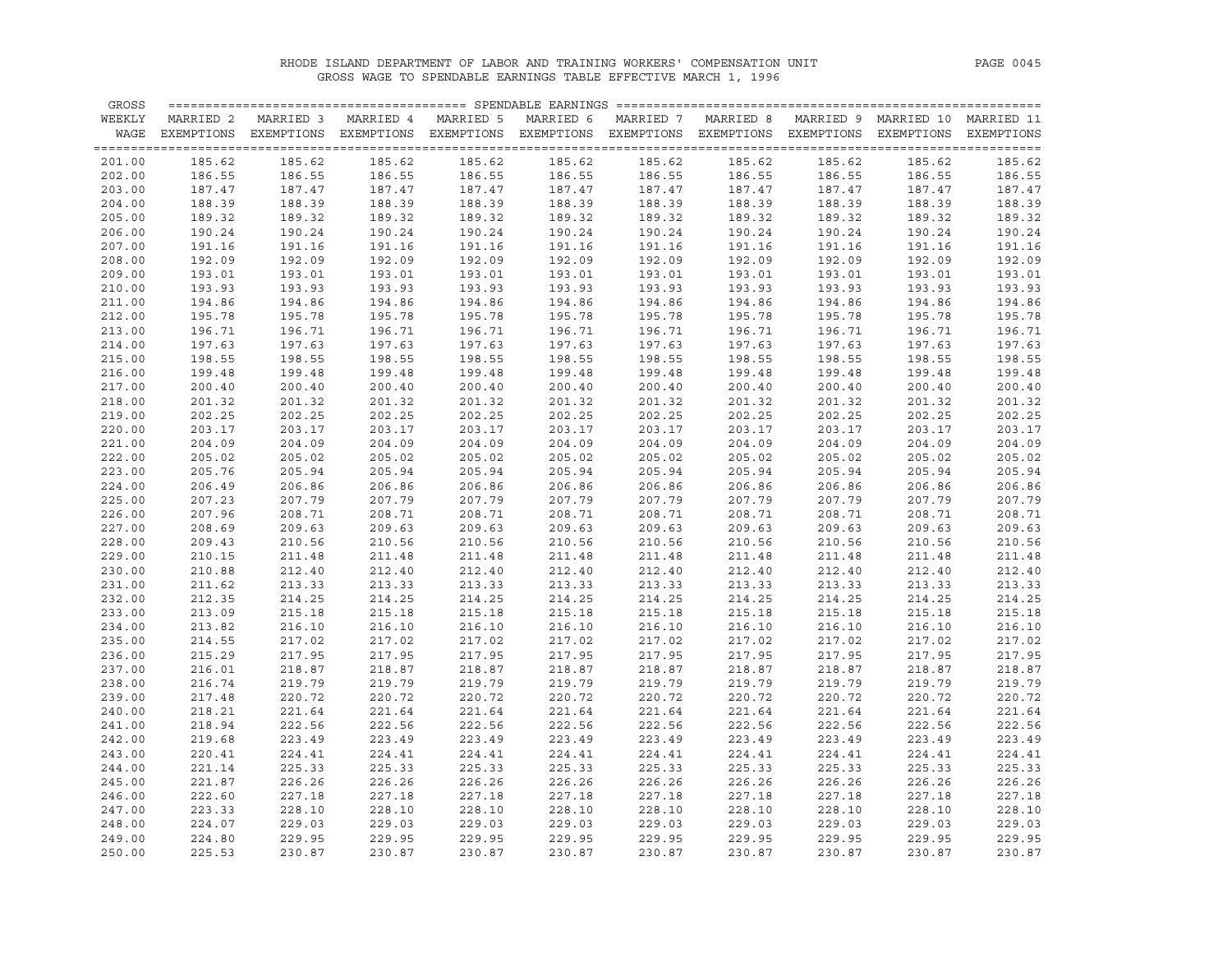# RHODE ISLAND DEPARTMENT OF LABOR AND TRAINING WORKERS' COMPENSATION UNIT PAGE 0046 GROSS WAGE TO SPENDABLE EARNINGS TABLE EFFECTIVE MARCH 1, 1996

| GROSS            |           |           |           |           |           |           |           |        |                                                                                                                    |        |
|------------------|-----------|-----------|-----------|-----------|-----------|-----------|-----------|--------|--------------------------------------------------------------------------------------------------------------------|--------|
| WEEKLY           | MARRIED 2 | MARRIED 3 | MARRIED 4 | MARRIED 5 | MARRIED 6 | MARRIED 7 | MARRIED 8 |        | MARRIED 9 MARRIED 10 MARRIED 11                                                                                    |        |
|                  |           |           |           |           |           |           |           |        | WAGE EXEMPTIONS EXEMPTIONS EXEMPTIONS EXEMPTIONS EXEMPTIONS EXEMPTIONS EXEMPTIONS EXEMPTIONS EXEMPTIONS EXEMPTIONS |        |
|                  |           |           |           |           |           |           |           |        |                                                                                                                    |        |
| 251.00           | 226.27    | 231.80    | 231.80    | 231.80    | 231.80    | 231.80    | 231.80    | 231.80 | 231.80                                                                                                             | 231.80 |
| 252.00           | 227.00    | 232.72    | 232.72    | 232.72    | 232.72    | 232.72    | 232.72    | 232.72 | 232.72                                                                                                             | 232.72 |
| 253.00           | 227.73    | 233.65    | 233.65    | 233.65    | 233.65    | 233.65    | 233.65    | 233.65 | 233.65                                                                                                             | 233.65 |
| 254.00           | 228.46    | 234.57    | 234.57    | 234.57    | 234.57    | 234.57    | 234.57    | 234.57 | 234.57                                                                                                             | 234.57 |
| 255.00           | 229.19    | 235.49    | 235.49    | 235.49    | 235.49    | 235.49    | 235.49    | 235.49 | 235.49                                                                                                             | 235.49 |
| 256.00           | 229.93    | 236.42    | 236.42    | 236.42    | 236.42    | 236.42    | 236.42    | 236.42 | 236.42                                                                                                             | 236.42 |
| 257.00           | 230.66    | 237.34    | 237.34    | 237.34    | 237.34    | 237.34    | 237.34    | 237.34 | 237.34                                                                                                             | 237.34 |
| 258.00           | 231.39    | 238.26    | 238.26    | 238.26    | 238.26    | 238.26    | 238.26    | 238.26 | 238.26                                                                                                             | 238.26 |
| 259.00           | 232.13    | 239.19    | 239.19    | 239.19    | 239.19    | 239.19    | 239.19    | 239.19 | 239.19                                                                                                             | 239.19 |
| 260.00           | 232.86    | 240.11    | 240.11    | 240.11    | 240.11    | 240.11    | 240.11    | 240.11 | 240.11                                                                                                             | 240.11 |
| 261.00           | 233.58    | 241.03    | 241.03    | 241.03    | 241.03    | 241.03    | 241.03    | 241.03 | 241.03                                                                                                             | 241.03 |
| 262.00           | 234.32    | 241.96    | 241.96    | 241.96    | 241.96    | 241.96    | 241.96    | 241.96 | 241.96                                                                                                             | 241.96 |
| 263.00           | 235.05    | 242.88    | 242.88    | 242.88    | 242.88    | 242.88    | 242.88    | 242.88 | 242.88                                                                                                             | 242.88 |
| 264.00           | 235.78    | 243.80    | 243.80    | 243.80    | 243.80    | 243.80    | 243.80    | 243.80 | 243.80                                                                                                             | 243.80 |
| 265.00           | 236.52    | 244.73    | 244.73    | 244.73    | 244.73    | 244.73    | 244.73    | 244.73 | 244.73                                                                                                             | 244.73 |
| 266.00           | 237.25    | 245.65    | 245.65    | 245.65    | 245.65    | 245.65    | 245.65    | 245.65 | 245.65                                                                                                             | 245.65 |
| 267.00           | 237.98    | 246.57    | 246.57    | 246.57    | 246.57    | 246.57    | 246.57    | 246.57 | 246.57                                                                                                             | 246.57 |
| 268.00           | 238.72    | 247.50    | 247.50    | 247.50    | 247.50    | 247.50    | 247.50    | 247.50 | 247.50                                                                                                             | 247.50 |
| 269.00           | 239.44    | 248.42    | 248.42    | 248.42    | 248.42    | 248.42    | 248.42    | 248.42 | 248.42                                                                                                             | 248.42 |
| 270.00           | 240.17    | 249.34    | 249.34    | 249.34    | 249.34    | 249.34    | 249.34    | 249.34 | 249.34                                                                                                             | 249.34 |
| 271.00           | 240.91    | 250.27    | 250.27    | 250.27    | 250.27    | 250.27    | 250.27    | 250.27 | 250.27                                                                                                             | 250.27 |
| 272.00           | 241.64    | 251.02    | 251.19    | 251.19    | 251.19    | 251.19    | 251.19    | 251.19 | 251.19                                                                                                             | 251.19 |
|                  | 242.38    | 251.76    | 252.12    | 252.12    | 252.12    | 252.12    | 252.12    | 252.12 | 252.12                                                                                                             | 252.12 |
| 273.00<br>274.00 | 243.11    | 252.49    | 253.04    | 253.04    | 253.04    | 253.04    | 253.04    | 253.04 | 253.04                                                                                                             | 253.04 |
|                  |           |           |           |           |           |           |           |        |                                                                                                                    |        |
| 275.00           | 243.84    | 253.22    | 253.96    | 253.96    | 253.96    | 253.96    | 253.96    | 253.96 | 253.96                                                                                                             | 253.96 |
| 276.00           | 244.58    | 253.96    | 254.89    | 254.89    | 254.89    | 254.89    | 254.89    | 254.89 | 254.89                                                                                                             | 254.89 |
| 277.00           | 245.30    | 254.69    | 255.81    | 255.81    | 255.81    | 255.81    | 255.81    | 255.81 | 255.81                                                                                                             | 255.81 |
| 278.00           | 246.03    | 255.42    | 256.73    | 256.73    | 256.73    | 256.73    | 256.73    | 256.73 | 256.73                                                                                                             | 256.73 |
| 279.00           | 246.77    | 256.16    | 257.66    | 257.66    | 257.66    | 257.66    | 257.66    | 257.66 | 257.66                                                                                                             | 257.66 |
| 280.00           | 247.50    | 256.88    | 258.58    | 258.58    | 258.58    | 258.58    | 258.58    | 258.58 | 258.58                                                                                                             | 258.58 |
| 281.00           | 248.23    | 257.61    | 259.50    | 259.50    | 259.50    | 259.50    | 259.50    | 259.50 | 259.50                                                                                                             | 259.50 |
| 282.00           | 248.97    | 258.35    | 260.43    | 260.43    | 260.43    | 260.43    | 260.43    | 260.43 | 260.43                                                                                                             | 260.43 |
| 283.00           | 249.70    | 259.08    | 261.35    | 261.35    | 261.35    | 261.35    | 261.35    | 261.35 | 261.35                                                                                                             | 261.35 |
| 284.00           | 250.43    | 259.81    | 262.27    | 262.27    | 262.27    | 262.27    | 262.27    | 262.27 | 262.27                                                                                                             | 262.27 |
| 285.00           | 251.16    | 260.55    | 263.20    | 263.20    | 263.20    | 263.20    | 263.20    | 263.20 | 263.20                                                                                                             | 263.20 |
| 286.00           | 251.89    | 261.28    | 264.12    | 264.12    | 264.12    | 264.12    | 264.12    | 264.12 | 264.12                                                                                                             | 264.12 |
| 287.00           | 252.62    | 262.01    | 265.04    | 265.04    | 265.04    | 265.04    | 265.04    | 265.04 | 265.04                                                                                                             | 265.04 |
| 288.00           | 253.36    | 262.74    | 265.97    | 265.97    | 265.97    | 265.97    | 265.97    | 265.97 | 265.97                                                                                                             | 265.97 |
| 289.00           | 254.09    | 263.47    | 266.89    | 266.89    | 266.89    | 266.89    | 266.89    | 266.89 | 266.89                                                                                                             | 266.89 |
| 290.00           | 254.82    | 264.20    | 267.81    | 267.81    | 267.81    | 267.81    | 267.81    | 267.81 | 267.81                                                                                                             | 267.81 |
| 291.00           | 255.56    | 264.94    | 268.74    | 268.74    | 268.74    | 268.74    | 268.74    | 268.74 | 268.74                                                                                                             | 268.74 |
| 292.00           | 256.29    | 265.67    | 269.66    | 269.66    | 269.66    | 269.66    | 269.66    | 269.66 | 269.66                                                                                                             | 269.66 |
| 293.00           | 257.02    | 266.41    | 270.59    | 270.59    | 270.59    | 270.59    | 270.59    | 270.59 | 270.59                                                                                                             | 270.59 |
| 294.00           | 257.75    | 267.14    | 271.51    | 271.51    | 271.51    | 271.51    | 271.51    | 271.51 | 271.51                                                                                                             | 271.51 |
| 295.00           | 258.48    | 267.87    | 272.43    | 272.43    | 272.43    | 272.43    | 272.43    | 272.43 | 272.43                                                                                                             | 272.43 |
| 296.00           | 259.22    | 268.60    | 273.36    | 273.36    | 273.36    | 273.36    | 273.36    | 273.36 | 273.36                                                                                                             | 273.36 |
| 297.00           | 259.95    | 269.33    | 274.28    | 274.28    | 274.28    | 274.28    | 274.28    | 274.28 | 274.28                                                                                                             | 274.28 |
| 298.00           | 260.68    | 270.06    | 275.20    | 275.20    | 275.20    | 275.20    | 275.20    | 275.20 | 275.20                                                                                                             | 275.20 |
| 299.00           | 261.42    | 270.80    | 276.13    | 276.13    | 276.13    | 276.13    | 276.13    | 276.13 | 276.13                                                                                                             | 276.13 |
| 300.00           | 262.15    | 271.53    | 277.05    | 277.05    | 277.05    | 277.05    | 277.05    | 277.05 | 277.05                                                                                                             | 277.05 |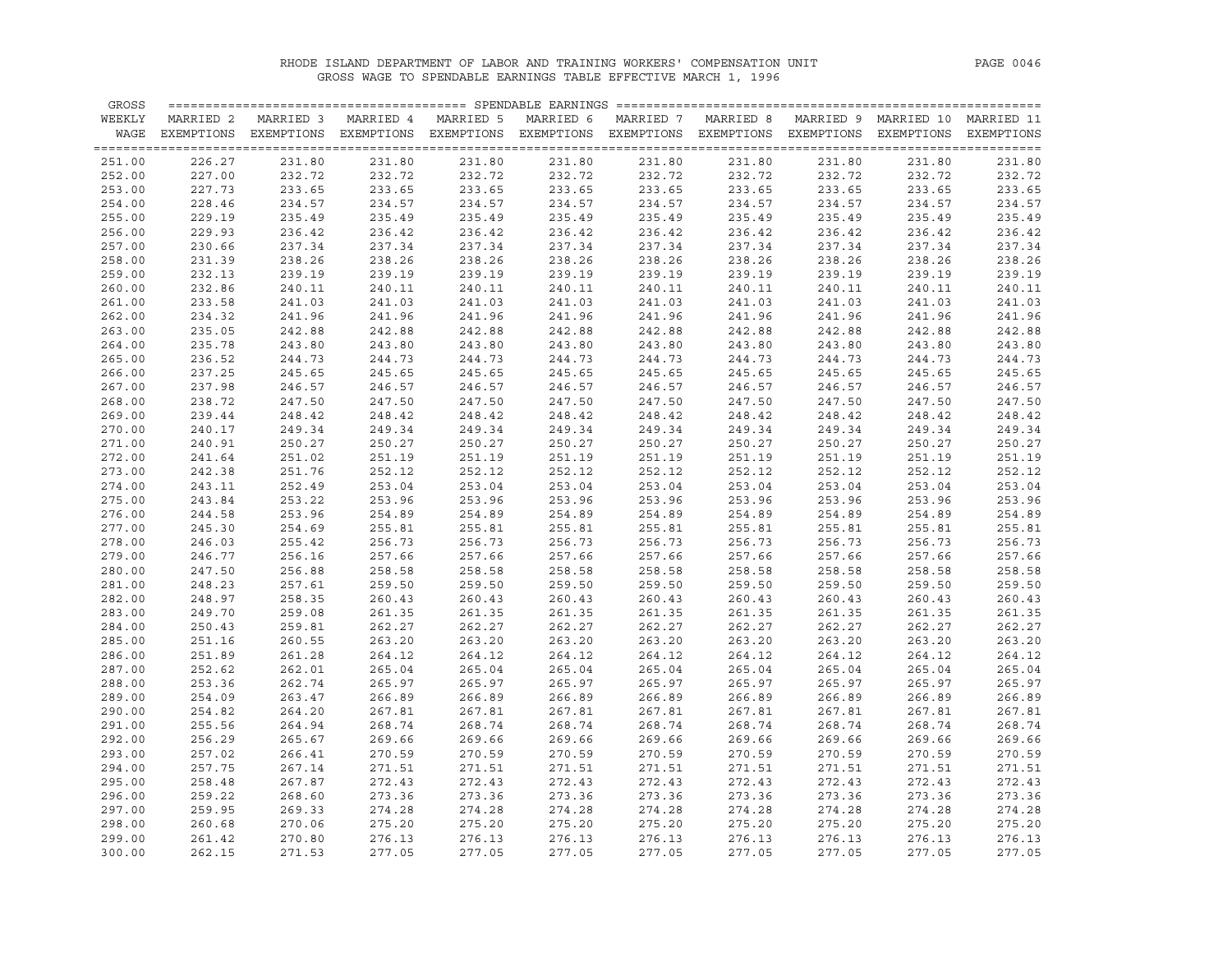### RHODE ISLAND DEPARTMENT OF LABOR AND TRAINING WORKERS' COMPENSATION UNIT PAGE 0047 GROSS WAGE TO SPENDABLE EARNINGS TABLE EFFECTIVE MARCH 1, 1996

| GROSS            |                  |                                                                                                                    |                  |                  |                  |                  |                  |                  |                                 |                  |
|------------------|------------------|--------------------------------------------------------------------------------------------------------------------|------------------|------------------|------------------|------------------|------------------|------------------|---------------------------------|------------------|
| WEEKLY           | MARRIED 2        | MARRIED 3                                                                                                          | MARRIED 4        | MARRIED 5        | MARRIED 6        | MARRIED 7        | MARRIED 8        |                  | MARRIED 9 MARRIED 10 MARRIED 11 |                  |
|                  |                  | WAGE EXEMPTIONS EXEMPTIONS EXEMPTIONS EXEMPTIONS EXEMPTIONS EXEMPTIONS EXEMPTIONS EXEMPTIONS EXEMPTIONS EXEMPTIONS |                  |                  |                  |                  |                  |                  |                                 |                  |
|                  |                  |                                                                                                                    |                  |                  |                  |                  |                  |                  |                                 |                  |
| 301.00           | 262.87           | 272.26                                                                                                             | 277.97           | 277.97           | 277.97           | 277.97           | 277.97           | 277.97           | 277.97                          | 277.97           |
| 302.00           | 263.61           | 273.00                                                                                                             | 278.90           | 278.90           | 278.90           | 278.90           | 278.90           | 278.90           | 278.90                          | 278.90           |
| 303.00           | 264.34           | 273.73                                                                                                             | 279.82           | 279.82           | 279.82           | 279.82           | 279.82           | 279.82           | 279.82                          | 279.82           |
| 304.00           | 265.07           | 274.45                                                                                                             | 280.74           | 280.74           | 280.74           | 280.74           | 280.74           | 280.74           | 280.74                          | 280.74           |
| 305.00           | 265.81           | 275.19                                                                                                             | 281.67           | 281.67           | 281.67           | 281.67           | 281.67           | 281.67           | 281.67                          | 281.67           |
| 306.00           | 266.54           | 275.92<br>276.65                                                                                                   | 282.59<br>283.51 | 282.59           | 282.59<br>283.51 | 282.59           | 282.59<br>283.51 | 282.59           | 282.59                          | 282.59           |
| 307.00           | 267.27           |                                                                                                                    |                  | 283.51           |                  | 283.51           |                  | 283.51           | 283.51                          | 283.51           |
| 308.00           | 268.01           | 277.39                                                                                                             | 284.44           | 284.44           | 284.44           | 284.44           | 284.44           | 284.44           | 284.44                          | 284.44           |
| 309.00           | 268.73           | 278.12                                                                                                             | 285.36           | 285.36           | 285.36           | 285.36           | 285.36           | 285.36           | 285.36                          | 285.36           |
| 310.00           | 269.46           | 278.85                                                                                                             | 286.28           | 286.28           | 286.28           | 286.28           | 286.28           | 286.28           | 286.28                          | 286.28           |
| 311.00           | 270.20           | 279.59                                                                                                             | 287.21           | 287.21           | 287.21           | 287.21           | 287.21           | 287.21           | 287.21                          | 287.21           |
| 312.00           | 270.93           | 280.31                                                                                                             | 288.13           | 288.13           | 288.13           | 288.13           | 288.13           | 288.13           | 288.13                          | 288.13           |
| 313.00           | 271.67           | 281.05                                                                                                             | 289.06           | 289.06           | 289.06           | 289.06           | 289.06           | 289.06           | 289.06                          | 289.06           |
| 314.00           | 272.40           | 281.78                                                                                                             | 289.98           | 289.98           | 289.98           | 289.98           | 289.98           | 289.98           | 289.98                          | 289.98           |
| 315.00           | 273.13           | 282.51                                                                                                             | 290.90           | 290.90           | 290.90           | 290.90           | 290.90           | 290.90           | 290.90                          | 290.90           |
| 316.00           | 273.87           | 283.25                                                                                                             | 291.83           | 291.83           | 291.83           | 291.83           | 291.83           | 291.83           | 291.83                          | 291.83           |
| 317.00           | 274.59           | 283.98                                                                                                             | 292.75           | 292.75           | 292.75           | 292.75           | 292.75           | 292.75           | 292.75                          | 292.75           |
| 318.00           | 275.32           | 284.71                                                                                                             | 293.67           | 293.67           | 293.67           | 293.67           | 293.67           | 293.67           | 293.67                          | 293.67           |
| 319.00           | 276.06           | 285.45                                                                                                             | 294.60           | 294.60           | 294.60           | 294.60           | 294.60           | 294.60           | 294.60                          | 294.60           |
| 320.00           | 276.79           | 286.17                                                                                                             | 295.52           | 295.52           | 295.52           | 295.52           | 295.52           | 295.52           | 295.52                          | 295.52           |
| 321.00           | 277.52           | 286.90                                                                                                             | 296.27           | 296.44           | 296.44           | 296.44           | 296.44           | 296.44           | 296.44                          | 296.44           |
| 322.00           | 278.26           | 287.64                                                                                                             | 297.01           | 297.37           | 297.37           | 297.37           | 297.37           | 297.37           | 297.37                          | 297.37           |
| 323.00           | 278.99           | 288.37                                                                                                             | 297.74           | 298.29           | 298.29           | 298.29           | 298.29           | 298.29           | 298.29                          | 298.29           |
| 324.00           | 279.72           | 289.10                                                                                                             | 298.47           | 299.21<br>300.14 | 299.21           | 299.21           | 299.21           | 299.21           | 299.21                          | 299.21           |
| 325.00           | 280.45           | 289.84                                                                                                             | 299.21           |                  | 300.14           | 300.14           | 300.14           | 300.14           | 300.14                          | 300.14           |
| 326.00           | 281.18           | 290.57                                                                                                             | 299.94           | 301.06           | 301.06           | 301.06           | 301.06           | 301.06           | 301.06                          | 301.06           |
| 327.00           | 281.91           | 291.30                                                                                                             | 300.67           | 301.98           | 301.98           | 301.98           | 301.98           | 301.98           | 301.98                          | 301.98           |
| 328.00           | 282.65           | 292.03                                                                                                             | 301.41           | 302.91           | 302.91           | 302.91           | 302.91           | 302.91           | 302.91                          | 302.91           |
| 329.00           | 283.38           | 292.76                                                                                                             | 302.13           | 303.83           | 303.83           | 303.83           | 303.83           | 303.83           | 303.83                          | 303.83           |
| 330.00           | 284.11           | 293.49                                                                                                             | 302.86           | 304.75           | 304.75           | 304.75           | 304.75           | 304.75           | 304.75                          | 304.75           |
| 331.00           | 284.85           | 294.23                                                                                                             | 303.60           | 305.68           | 305.68           | 305.68           | 305.68           | 305.68           | 305.68                          | 305.68           |
| 332.00           | 285.58           | 294.96                                                                                                             | 304.33           | 306.60           | 306.60           | 306.60           | 306.60           | 306.60           | 306.60                          | 306.60           |
| 333.00           | 286.31           | 295.70                                                                                                             | 305.07           | 307.53           | 307.53           | 307.53           | 307.53           | 307.53           | 307.53                          | 307.53           |
| 334.00<br>335.00 | 287.04<br>287.77 | 296.43<br>297.16                                                                                                   | 305.80<br>306.53 | 308.45<br>309.37 | 308.45<br>309.37 | 308.45<br>309.37 | 308.45<br>309.37 | 308.45<br>309.37 | 308.45<br>309.37                | 308.45<br>309.37 |
| 336.00           | 288.51           | 297.89                                                                                                             | 307.27           | 310.30           | 310.30           | 310.30           | 310.30           | 310.30           | 310.30                          | 310.30           |
| 337.00           | 289.24           | 298.62                                                                                                             | 307.99           | 311.22           | 311.22           | 311.22           | 311.22           | 311.22           | 311.22                          | 311.22           |
| 338.00           | 289.97           | 299.35                                                                                                             | 308.72           | 312.14           | 312.14           | 312.14           | 312.14           | 312.14           | 312.14                          | 312.14           |
| 339.00           | 290.71           | 300.09                                                                                                             | 309.46           | 313.07           | 313.07           | 313.07           | 313.07           |                  |                                 |                  |
| 340.00           | 291.44           | 300.82                                                                                                             | 310.19           | 313.99           | 313.99           | 313.99           | 313.99           | 313.07<br>313.99 | 313.07<br>313.99                | 313.07<br>313.99 |
| 341.00           |                  |                                                                                                                    | 310.92           | 314.91           | 314.91           | 314.91           |                  |                  | 314.91                          | 314.91           |
|                  | 292.16<br>292.90 | 301.55                                                                                                             | 311.66           | 315.84           |                  | 315.84           | 314.91           | 314.91           |                                 | 315.84           |
| 342.00           |                  | 302.29                                                                                                             |                  | 316.76           | 315.84           |                  | 315.84           | 315.84           | 315.84                          |                  |
| 343.00           | 293.63<br>294.36 | 303.02<br>303.74                                                                                                   | 312.39<br>313.12 | 317.68           | 316.76           | 316.76<br>317.68 | 316.76<br>317.68 | 316.76<br>317.68 | 316.76<br>317.68                | 316.76<br>317.68 |
| 344.00           | 295.10           | 304.48                                                                                                             | 313.85           | 318.61           | 317.68<br>318.61 | 318.61           | 318.61           |                  | 318.61                          | 318.61           |
| 345.00<br>346.00 | 295.83           | 305.21                                                                                                             | 314.58           | 319.53           | 319.53           | 319.53           | 319.53           | 318.61<br>319.53 | 319.53                          | 319.53           |
|                  | 296.56           | 305.94                                                                                                             | 315.31           | 320.45           | 320.45           | 320.45           | 320.45           | 320.45           |                                 | 320.45           |
| 347.00<br>348.00 | 297.30           | 306.68                                                                                                             | 316.05           | 321.38           | 321.38           | 321.38           | 321.38           | 321.38           | 320.45<br>321.38                | 321.38           |
| 349.00           | 298.02           | 307.41                                                                                                             | 316.78           | 322.30           | 322.30           | 322.30           | 322.30           | 322.30           | 322.30                          | 322.30           |
| 350.00           | 298.75           | 308.14                                                                                                             | 317.51           | 323.22           | 323.22           | 323.22           | 323.22           | 323.22           | 323.22                          |                  |
|                  |                  |                                                                                                                    |                  |                  |                  |                  |                  |                  |                                 | 323.22           |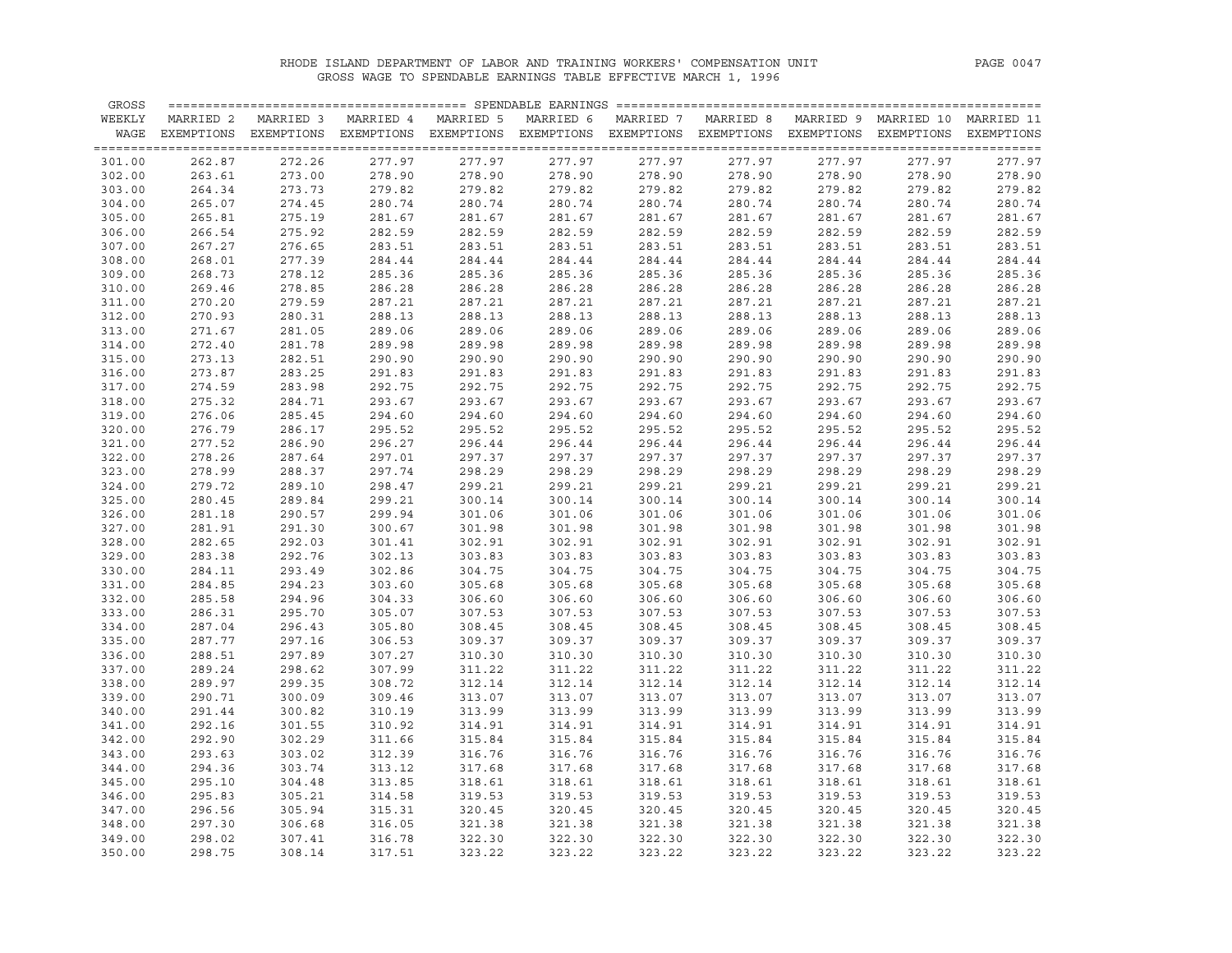# RHODE ISLAND DEPARTMENT OF LABOR AND TRAINING WORKERS' COMPENSATION UNIT PAGE 0048 GROSS WAGE TO SPENDABLE EARNINGS TABLE EFFECTIVE MARCH 1, 1996

| GROSS  |           |           |           |           |           |           |           |        |                                                                                                               |        |
|--------|-----------|-----------|-----------|-----------|-----------|-----------|-----------|--------|---------------------------------------------------------------------------------------------------------------|--------|
| WEEKLY | MARRIED 2 | MARRIED 3 | MARRIED 4 | MARRIED 5 | MARRIED 6 | MARRIED 7 | MARRIED 8 |        | MARRIED 9 MARRIED 10 MARRIED 11                                                                               |        |
| WAGE   |           |           |           |           |           |           |           |        | EXEMPTIONS EXEMPTIONS EXEMPTIONS EXEMPTIONS EXEMPTIONS EXEMPTIONS EXEMPTIONS EXEMPTIONS EXEMPTIONS EXEMPTIONS |        |
|        |           |           |           |           |           |           |           |        |                                                                                                               |        |
| 351.00 | 299.49    | 308.88    | 318.25    | 324.15    | 324.15    | 324.15    | 324.15    | 324.15 | 324.15                                                                                                        | 324.15 |
| 352.00 | 300.22    | 309.60    | 318.98    | 325.07    | 325.07    | 325.07    | 325.07    | 325.07 | 325.07                                                                                                        | 325.07 |
| 353.00 | 300.96    | 310.34    | 319.71    | 326.00    | 326.00    | 326.00    | 326.00    | 326.00 | 326.00                                                                                                        | 326.00 |
| 354.00 | 301.69    | 311.07    | 320.44    | 326.92    | 326.92    | 326.92    | 326.92    | 326.92 | 326.92                                                                                                        | 326.92 |
| 355.00 | 302.42    | 311.80    | 321.17    | 327.84    | 327.84    | 327.84    | 327.84    | 327.84 | 327.84                                                                                                        | 327.84 |
| 356.00 | 303.16    | 312.54    | 321.91    | 328.77    | 328.77    | 328.77    | 328.77    | 328.77 | 328.77                                                                                                        | 328.77 |
|        |           |           |           |           |           |           |           |        |                                                                                                               |        |
| 357.00 | 303.88    | 313.27    | 322.64    | 329.69    | 329.69    | 329.69    | 329.69    | 329.69 | 329.69                                                                                                        | 329.69 |
| 358.00 | 304.61    | 314.00    | 323.37    | 330.61    | 330.61    | 330.61    | 330.61    | 330.61 | 330.61                                                                                                        | 330.61 |
| 359.00 | 305.35    | 314.74    | 324.11    | 331.54    | 331.54    | 331.54    | 331.54    | 331.54 | 331.54                                                                                                        | 331.54 |
| 360.00 | 306.08    | 315.46    | 324.84    | 332.46    | 332.46    | 332.46    | 332.46    | 332.46 | 332.46                                                                                                        | 332.46 |
| 361.00 | 306.81    | 316.19    | 325.56    | 333.38    | 333.38    | 333.38    | 333.38    | 333.38 | 333.38                                                                                                        | 333.38 |
| 362.00 | 307.55    | 316.93    | 326.30    | 334.31    | 334.31    | 334.31    | 334.31    | 334.31 | 334.31                                                                                                        | 334.31 |
| 363.00 | 308.28    | 317.66    | 327.03    | 335.23    | 335.23    | 335.23    | 335.23    | 335.23 | 335.23                                                                                                        | 335.23 |
| 364.00 | 309.01    | 318.39    | 327.76    | 336.15    | 336.15    | 336.15    | 336.15    | 336.15 | 336.15                                                                                                        | 336.15 |
| 365.00 | 309.74    | 319.13    | 328.50    | 337.08    | 337.08    | 337.08    | 337.08    | 337.08 | 337.08                                                                                                        | 337.08 |
| 366.00 | 310.47    | 319.86    | 329.23    | 338.00    | 338.00    | 338.00    | 338.00    | 338.00 | 338.00                                                                                                        | 338.00 |
| 367.00 | 311.20    | 320.59    | 329.96    | 338.92    | 338.92    | 338.92    | 338.92    | 338.92 | 338.92                                                                                                        | 338.92 |
| 368.00 | 311.94    | 321.32    | 330.70    | 339.85    | 339.85    | 339.85    | 339.85    | 339.85 | 339.85                                                                                                        | 339.85 |
| 369.00 | 312.67    | 322.05    | 331.42    | 340.77    | 340.77    | 340.77    | 340.77    | 340.77 | 340.77                                                                                                        | 340.77 |
| 370.00 | 313.40    | 322.78    | 332.15    | 341.54    | 341.69    | 341.69    | 341.69    | 341.69 | 341.69                                                                                                        | 341.69 |
| 371.00 | 314.14    | 323.52    | 332.89    | 342.28    | 342.62    | 342.62    | 342.62    | 342.62 | 342.62                                                                                                        | 342.62 |
| 372.00 | 314.87    | 324.25    | 333.62    | 343.00    | 343.54    | 343.54    | 343.54    | 343.54 | 343.54                                                                                                        | 343.54 |
| 373.00 | 315.60    | 324.99    | 334.36    | 343.74    | 344.47    | 344.47    | 344.47    | 344.47 | 344.47                                                                                                        | 344.47 |
| 374.00 | 316.33    | 325.72    | 335.09    | 344.47    | 345.39    | 345.39    | 345.39    | 345.39 | 345.39                                                                                                        | 345.39 |
| 375.00 | 317.06    | 326.45    | 335.82    | 345.20    | 346.31    | 346.31    | 346.31    | 346.31 | 346.31                                                                                                        | 346.31 |
| 376.00 | 317.80    | 327.18    | 336.56    | 345.94    | 347.24    | 347.24    | 347.24    | 347.24 | 347.24                                                                                                        | 347.24 |
| 377.00 | 318.53    | 327.91    | 337.28    | 346.67    | 348.16    | 348.16    | 348.16    | 348.16 | 348.16                                                                                                        | 348.16 |
| 378.00 | 319.26    | 328.64    | 338.01    | 347.40    | 349.08    | 349.08    | 349.08    | 349.08 | 349.08                                                                                                        | 349.08 |
| 379.00 | 320.00    | 329.38    | 338.75    | 348.14    | 350.01    | 350.01    | 350.01    | 350.01 | 350.01                                                                                                        | 350.01 |
| 380.00 | 320.73    | 330.11    | 339.48    | 348.86    | 350.93    | 350.93    | 350.93    | 350.93 | 350.93                                                                                                        | 350.93 |
| 381.00 | 321.45    | 330.84    | 340.21    | 349.59    | 351.85    | 351.85    | 351.85    | 351.85 | 351.85                                                                                                        | 351.85 |
| 382.00 | 322.19    | 331.58    | 340.95    | 350.33    | 352.78    | 352.78    | 352.78    | 352.78 | 352.78                                                                                                        | 352.78 |
| 383.00 | 322.92    | 332.31    | 341.68    | 351.06    | 353.70    | 353.70    | 353.70    | 353.70 | 353.70                                                                                                        | 353.70 |
| 384.00 | 323.65    | 333.03    | 342.41    | 351.79    | 354.62    | 354.62    | 354.62    | 354.62 | 354.62                                                                                                        | 354.62 |
| 385.00 | 324.39    | 333.77    | 343.14    | 352.53    | 355.55    | 355.55    | 355.55    | 355.55 | 355.55                                                                                                        | 355.55 |
| 386.00 | 325.12    | 334.50    | 343.87    | 353.26    | 356.47    | 356.47    | 356.47    | 356.47 | 356.47                                                                                                        | 356.47 |
| 387.00 | 325.85    | 335.23    | 344.60    | 353.99    | 357.39    | 357.39    | 357.39    | 357.39 | 357.39                                                                                                        | 357.39 |
|        |           |           |           |           |           |           |           |        |                                                                                                               |        |
| 388.00 | 326.59    | 335.97    | 345.34    | 354.72    | 358.32    | 358.32    | 358.32    | 358.32 | 358.32                                                                                                        | 358.32 |
| 389.00 | 327.31    | 336.70    | 346.07    | 355.45    | 359.24    | 359.24    | 359.24    | 359.24 | 359.24                                                                                                        | 359.24 |
| 390.00 | 328.04    | 337.43    | 346.80    | 356.18    | 360.16    | 360.16    | 360.16    | 360.16 | 360.16                                                                                                        | 360.16 |
| 391.00 | 328.78    | 338.17    | 347.54    | 356.92    | 361.09    | 361.09    | 361.09    | 361.09 | 361.09                                                                                                        | 361.09 |
| 392.00 | 329.51    | 338.89    | 348.27    | 357.65    | 362.01    | 362.01    | 362.01    | 362.01 | 362.01                                                                                                        | 362.01 |
| 393.00 | 330.25    | 339.63    | 349.00    | 358.39    | 362.94    | 362.94    | 362.94    | 362.94 | 362.94                                                                                                        | 362.94 |
| 394.00 | 330.98    | 340.36    | 349.73    | 359.12    | 363.86    | 363.86    | 363.86    | 363.86 | 363.86                                                                                                        | 363.86 |
| 395.00 | 331.71    | 341.09    | 350.46    | 359.85    | 364.78    | 364.78    | 364.78    | 364.78 | 364.78                                                                                                        | 364.78 |
| 396.00 | 332.45    | 341.83    | 351.20    | 360.58    | 365.71    | 365.71    | 365.71    | 365.71 | 365.71                                                                                                        | 365.71 |
| 397.00 | 333.17    | 342.56    | 351.93    | 361.31    | 366.63    | 366.63    | 366.63    | 366.63 | 366.63                                                                                                        | 366.63 |
| 398.00 | 333.90    | 343.29    | 352.66    | 362.04    | 367.55    | 367.55    | 367.55    | 367.55 | 367.55                                                                                                        | 367.55 |
| 399.00 | 334.64    | 344.03    | 353.40    | 362.78    | 368.48    | 368.48    | 368.48    | 368.48 | 368.48                                                                                                        | 368.48 |
| 400.00 | 335.37    | 344.75    | 354.13    | 363.51    | 369.40    | 369.40    | 369.40    | 369.40 | 369.40                                                                                                        | 369.40 |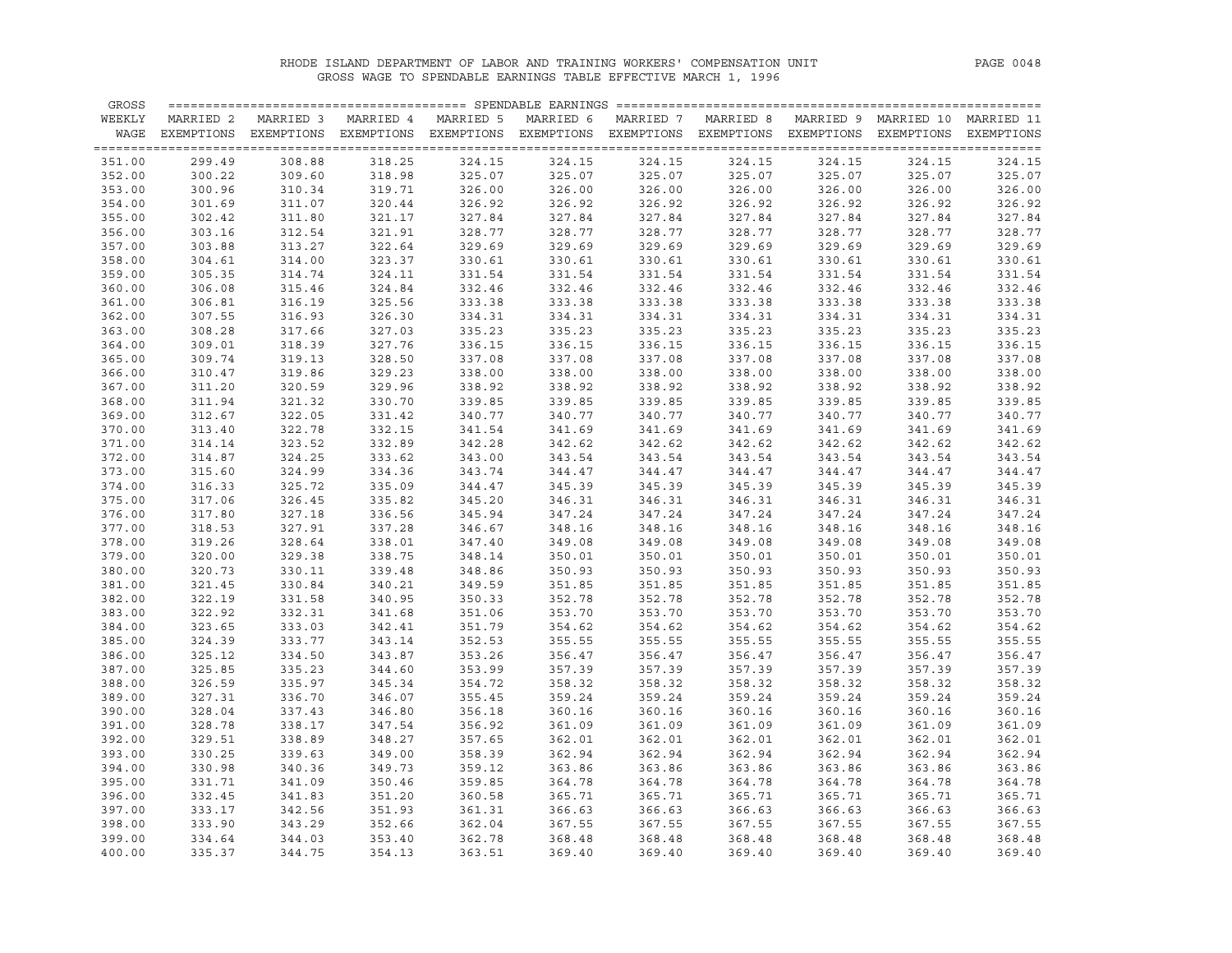### RHODE ISLAND DEPARTMENT OF LABOR AND TRAINING WORKERS' COMPENSATION UNIT PAGE 0049 GROSS WAGE TO SPENDABLE EARNINGS TABLE EFFECTIVE MARCH 1, 1996

| GROSS  |           |                                                                                                               |           |           |           |           |           |        |                                 |        |
|--------|-----------|---------------------------------------------------------------------------------------------------------------|-----------|-----------|-----------|-----------|-----------|--------|---------------------------------|--------|
| WEEKLY | MARRIED 2 | MARRIED 3                                                                                                     | MARRIED 4 | MARRIED 5 | MARRIED 6 | MARRIED 7 | MARRIED 8 |        | MARRIED 9 MARRIED 10 MARRIED 11 |        |
| WAGE   |           | EXEMPTIONS EXEMPTIONS EXEMPTIONS EXEMPTIONS EXEMPTIONS EXEMPTIONS EXEMPTIONS EXEMPTIONS EXEMPTIONS EXEMPTIONS |           |           |           |           |           |        |                                 |        |
|        |           |                                                                                                               |           |           |           |           |           |        |                                 |        |
| 401.00 | 336.10    | 345.48                                                                                                        | 354.85    | 364.24    | 370.32    | 370.32    | 370.32    | 370.32 | 370.32                          | 370.32 |
| 402.00 | 336.84    | 346.22                                                                                                        | 355.59    | 364.98    | 371.25    | 371.25    | 371.25    | 371.25 | 371.25                          | 371.25 |
| 403.00 | 337.57    | 346.95                                                                                                        | 356.32    | 365.71    | 372.17    | 372.17    | 372.17    | 372.17 | 372.17                          | 372.17 |
| 404.00 | 338.30    | 347.68                                                                                                        | 357.05    | 366.43    | 373.09    | 373.09    | 373.09    | 373.09 | 373.09                          | 373.09 |
| 405.00 | 339.03    | 348.42                                                                                                        | 357.79    | 367.17    | 374.02    | 374.02    | 374.02    | 374.02 | 374.02                          | 374.02 |
| 406.00 | 339.76    | 349.15                                                                                                        | 358.52    | 367.90    | 374.94    | 374.94    | 374.94    | 374.94 | 374.94                          | 374.94 |
| 407.00 | 340.49    | 349.88                                                                                                        | 359.25    | 368.63    | 375.86    | 375.86    | 375.86    | 375.86 | 375.86                          | 375.86 |
| 408.00 | 341.23    | 350.61                                                                                                        | 359.99    | 369.37    | 376.79    | 376.79    | 376.79    | 376.79 | 376.79                          | 376.79 |
| 409.00 | 341.96    | 351.34                                                                                                        | 360.71    | 370.10    | 377.71    | 377.71    | 377.71    | 377.71 | 377.71                          | 377.71 |
| 410.00 | 342.69    | 352.07                                                                                                        | 361.44    | 370.83    | 378.63    | 378.63    | 378.63    | 378.63 | 378.63                          | 378.63 |
| 411.00 | 343.43    | 352.81                                                                                                        | 362.18    | 371.57    | 379.56    | 379.56    | 379.56    | 379.56 | 379.56                          | 379.56 |
| 412.00 | 344.16    | 353.54                                                                                                        | 362.91    | 372.29    | 380.48    | 380.48    | 380.48    | 380.48 | 380.48                          | 380.48 |
| 413.00 | 344.89    | 354.28                                                                                                        | 363.65    | 373.03    | 381.41    | 381.41    | 381.41    | 381.41 | 381.41                          | 381.41 |
| 414.00 | 345.62    | 355.01                                                                                                        | 364.38    | 373.76    | 382.33    | 382.33    | 382.33    | 382.33 | 382.33                          | 382.33 |
| 415.00 | 346.35    | 355.74                                                                                                        | 365.11    | 374.49    | 383.25    | 383.25    | 383.25    | 383.25 | 383.25                          | 383.25 |
| 416.00 | 347.09    | 356.47                                                                                                        | 365.85    | 375.23    | 384.18    | 384.18    | 384.18    | 384.18 | 384.18                          | 384.18 |
| 417.00 | 347.82    | 357.20                                                                                                        | 366.57    | 375.96    | 385.10    | 385.10    | 385.10    | 385.10 | 385.10                          | 385.10 |
| 418.00 | 348.55    | 357.93                                                                                                        | 367.30    | 376.69    | 386.02    | 386.02    | 386.02    | 386.02 | 386.02                          | 386.02 |
| 419.00 | 349.29    | 358.67                                                                                                        | 368.04    | 377.43    | 386.81    | 386.95    | 386.95    | 386.95 | 386.95                          | 386.95 |
| 420.00 | 350.02    | 359.40                                                                                                        | 368.77    | 378.15    | 387.54    | 387.87    | 387.87    | 387.87 | 387.87                          | 387.87 |
| 421.00 | 350.74    | 360.13                                                                                                        | 369.50    | 378.88    | 388.27    | 388.79    | 388.79    | 388.79 | 388.79                          | 388.79 |
| 422.00 | 351.48    | 360.87                                                                                                        | 370.24    | 379.62    | 389.01    | 389.72    | 389.72    | 389.72 | 389.72                          | 389.72 |
| 423.00 | 352.21    | 361.60                                                                                                        | 370.97    | 380.35    | 389.73    | 390.64    | 390.64    | 390.64 | 390.64                          | 390.64 |
| 424.00 | 352.94    | 362.32                                                                                                        | 371.70    | 381.08    | 390.46    | 391.56    | 391.56    | 391.56 | 391.56                          | 391.56 |
| 425.00 | 353.68    | 363.06                                                                                                        | 372.43    | 381.82    | 391.20    | 392.49    | 392.49    | 392.49 | 392.49                          | 392.49 |
| 426.00 | 354.41    | 363.79                                                                                                        | 373.16    | 382.55    | 391.93    | 393.41    | 393.41    | 393.41 | 393.41                          | 393.41 |
| 427.00 | 355.14    | 364.52                                                                                                        | 373.89    | 383.28    | 392.66    | 394.33    | 394.33    | 394.33 | 394.33                          | 394.33 |
| 428.00 | 355.88    | 365.26                                                                                                        | 374.63    | 384.01    | 393.40    | 395.26    | 395.26    | 395.26 | 395.26                          | 395.26 |
| 429.00 | 356.60    | 365.99                                                                                                        | 375.36    | 384.74    | 394.13    | 396.18    | 396.18    | 396.18 | 396.18                          | 396.18 |
| 430.00 | 357.33    | 366.72                                                                                                        | 376.09    | 385.47    | 394.86    | 397.10    | 397.10    | 397.10 | 397.10                          | 397.10 |
| 431.00 | 358.07    | 367.46                                                                                                        | 376.83    | 386.21    | 395.59    | 398.03    | 398.03    | 398.03 | 398.03                          | 398.03 |
| 432.00 | 358.80    | 368.18                                                                                                        | 377.56    | 386.94    | 396.32    | 398.95    | 398.95    | 398.95 | 398.95                          | 398.95 |
| 433.00 | 359.54    | 368.92                                                                                                        | 378.29    | 387.68    | 397.06    | 399.88    | 399.88    | 399.88 | 399.88                          | 399.88 |
| 434.00 | 360.27    | 369.65                                                                                                        | 379.02    | 388.41    | 397.79    | 400.80    | 400.80    | 400.80 | 400.80                          | 400.80 |
| 435.00 | 361.00    | 370.38                                                                                                        | 379.75    | 389.14    | 398.52    | 401.72    | 401.72    | 401.72 | 401.72                          | 401.72 |
| 436.00 | 361.74    | 371.12                                                                                                        | 380.49    | 389.87    | 399.26    | 402.65    | 402.65    | 402.65 | 402.65                          | 402.65 |
| 437.00 | 362.46    | 371.85                                                                                                        | 381.22    | 390.60    | 399.99    | 403.57    | 403.57    | 403.57 | 403.57                          | 403.57 |
| 438.00 | 363.19    | 372.58                                                                                                        | 381.95    | 391.33    | 400.72    | 404.49    | 404.49    | 404.49 | 404.49                          | 404.49 |
| 439.00 | 363.93    | 373.32                                                                                                        | 382.69    | 392.07    | 401.45    | 405.42    | 405.42    | 405.42 | 405.42                          | 405.42 |
| 440.00 | 364.66    | 374.04                                                                                                        | 383.42    | 392.80    | 402.18    | 406.34    | 406.34    | 406.34 | 406.34                          | 406.34 |
| 441.00 | 365.39    | 374.77                                                                                                        | 384.14    | 393.53    | 402.91    | 407.26    | 407.26    | 407.26 | 407.26                          | 407.26 |
| 442.00 | 366.13    | 375.51                                                                                                        | 384.88    | 394.27    | 403.65    | 408.19    | 408.19    | 408.19 | 408.19                          | 408.19 |
| 443.00 | 366.86    | 376.24                                                                                                        | 385.61    | 395.00    | 404.38    | 409.11    | 409.11    | 409.11 | 409.11                          | 409.11 |
| 444.00 | 367.59    | 376.97                                                                                                        | 386.34    | 395.72    | 405.11    | 410.03    | 410.03    | 410.03 | 410.03                          | 410.03 |
| 445.00 | 368.32    | 377.71                                                                                                        | 387.08    | 396.46    | 405.85    | 410.96    | 410.96    | 410.96 | 410.96                          | 410.96 |
| 446.00 | 369.05    | 378.44                                                                                                        | 387.81    | 397.19    | 406.58    | 411.88    | 411.88    | 411.88 | 411.88                          | 411.88 |
| 447.00 | 369.78    | 379.17                                                                                                        | 388.54    | 397.92    | 407.30    | 412.80    | 412.80    | 412.80 | 412.80                          | 412.80 |
| 448.00 | 370.52    | 379.90                                                                                                        | 389.28    | 398.66    | 408.04    | 413.73    | 413.73    | 413.73 | 413.73                          | 413.73 |
| 449.00 | 371.25    | 380.63                                                                                                        | 390.00    | 399.39    | 408.77    | 414.65    | 414.65    | 414.65 | 414.65                          | 414.65 |
| 450.00 | 371.98    | 381.36                                                                                                        | 390.73    | 400.12    | 409.50    | 415.57    | 415.57    | 415.57 | 415.57                          | 415.57 |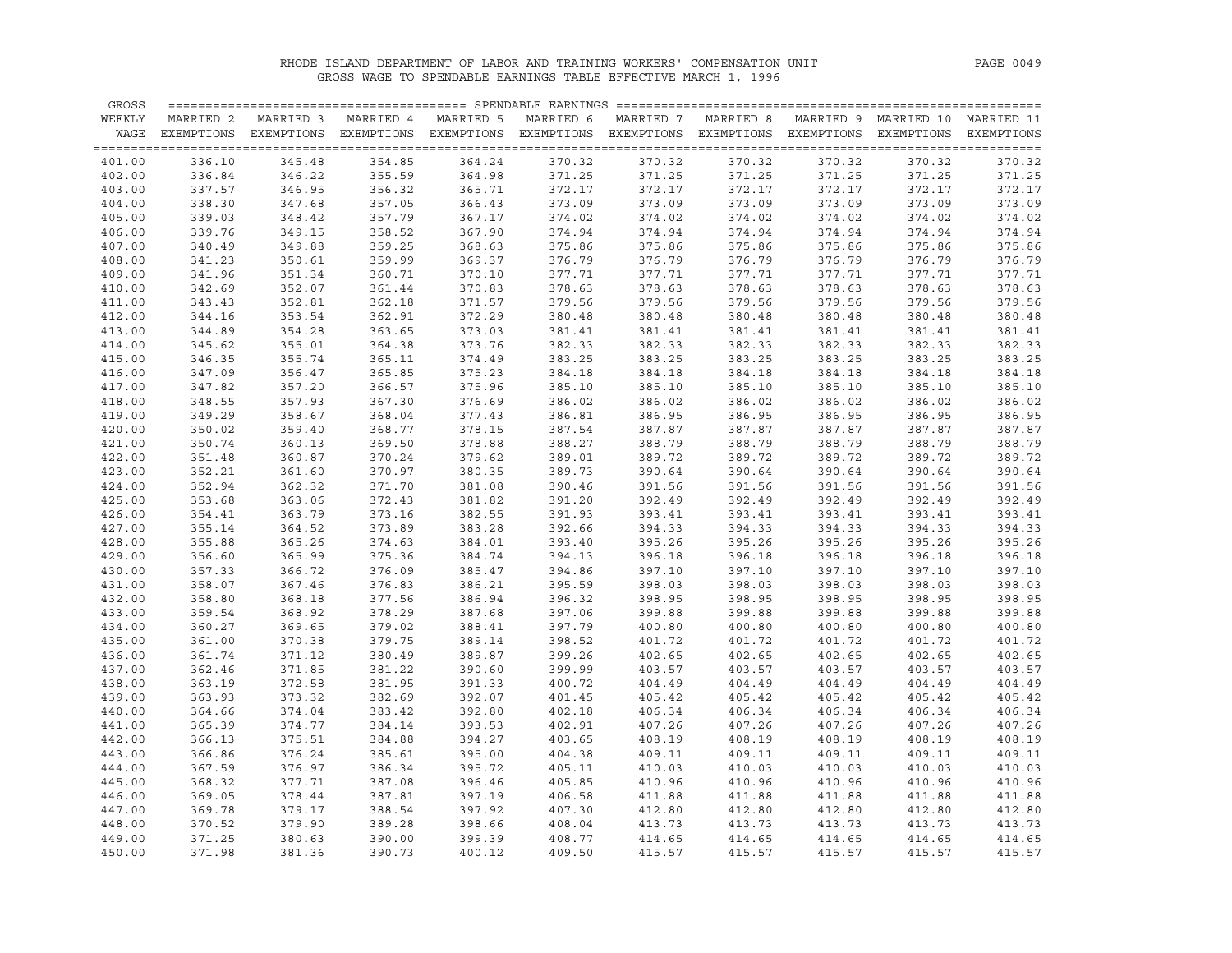### RHODE ISLAND DEPARTMENT OF LABOR AND TRAINING WORKERS' COMPENSATION UNIT PAGE 0050 GROSS WAGE TO SPENDABLE EARNINGS TABLE EFFECTIVE MARCH 1, 1996

| GROSS  |           |                                                                                                                    |           |           |           |           |           |        |                                 |        |
|--------|-----------|--------------------------------------------------------------------------------------------------------------------|-----------|-----------|-----------|-----------|-----------|--------|---------------------------------|--------|
| WEEKLY | MARRIED 2 | MARRIED 3                                                                                                          | MARRIED 4 | MARRIED 5 | MARRIED 6 | MARRIED 7 | MARRIED 8 |        | MARRIED 9 MARRIED 10 MARRIED 11 |        |
|        |           | WAGE EXEMPTIONS EXEMPTIONS EXEMPTIONS EXEMPTIONS EXEMPTIONS EXEMPTIONS EXEMPTIONS EXEMPTIONS EXEMPTIONS EXEMPTIONS |           |           |           |           |           |        |                                 |        |
| 451.00 | 372.72    | 382.10                                                                                                             | 391.47    | 400.86    | 410.24    | 416.50    | 416.50    | 416.50 | 416.50                          | 416.50 |
| 452.00 | 373.45    | 382.83                                                                                                             | 392.20    | 401.58    | 410.97    | 417.42    | 417.42    | 417.42 | 417.42                          | 417.42 |
| 453.00 | 374.18    | 383.57                                                                                                             | 392.94    | 402.32    | 411.71    | 418.35    | 418.35    | 418.35 | 418.35                          | 418.35 |
| 454.00 | 374.91    | 384.30                                                                                                             | 393.67    | 403.05    | 412.44    | 419.27    | 419.27    | 419.27 | 419.27                          | 419.27 |
| 455.00 | 375.64    | 385.03                                                                                                             | 394.40    | 403.78    | 413.16    | 420.19    | 420.19    | 420.19 | 420.19                          | 420.19 |
| 456.00 | 376.38    | 385.76                                                                                                             | 395.14    | 404.52    | 413.90    | 421.12    | 421.12    | 421.12 | 421.12                          | 421.12 |
| 457.00 | 377.11    | 386.49                                                                                                             | 395.86    | 405.25    | 414.63    | 422.04    | 422.04    | 422.04 | 422.04                          | 422.04 |
| 458.00 | 377.84    | 387.22                                                                                                             | 396.59    | 405.98    | 415.36    | 422.96    | 422.96    | 422.96 | 422.96                          | 422.96 |
| 459.00 | 378.58    | 387.96                                                                                                             | 397.33    | 406.72    | 416.10    | 423.89    | 423.89    | 423.89 | 423.89                          | 423.89 |
| 460.00 | 379.31    | 388.69                                                                                                             | 398.06    | 407.44    | 416.83    | 424.81    | 424.81    | 424.81 | 424.81                          | 424.81 |
| 461.00 | 380.03    | 389.42                                                                                                             | 398.79    | 408.17    | 417.56    | 425.73    | 425.73    | 425.73 | 425.73                          | 425.73 |
| 462.00 | 380.77    | 390.16                                                                                                             | 399.53    | 408.91    | 418.30    | 426.66    | 426.66    | 426.66 | 426.66                          | 426.66 |
| 463.00 | 381.50    | 390.89                                                                                                             | 400.26    | 409.64    | 419.02    | 427.58    | 427.58    | 427.58 | 427.58                          | 427.58 |
| 464.00 | 382.23    | 391.61                                                                                                             | 400.99    | 410.37    | 419.75    | 428.50    | 428.50    | 428.50 | 428.50                          | 428.50 |
| 465.00 | 382.97    | 392.35                                                                                                             | 401.72    | 411.11    | 420.49    | 429.43    | 429.43    | 429.43 | 429.43                          | 429.43 |
| 466.00 | 383.70    | 393.08                                                                                                             | 402.45    | 411.84    | 421.22    | 430.35    | 430.35    | 430.35 | 430.35                          | 430.35 |
| 467.00 | 384.43    | 393.81                                                                                                             | 403.18    | 412.57    | 421.95    | 431.27    | 431.27    | 431.27 | 431.27                          | 431.27 |
| 468.00 | 385.17    | 394.55                                                                                                             | 403.92    | 413.30    | 422.69    | 432.06    | 432.20    | 432.20 | 432.20                          | 432.20 |
| 469.00 | 385.89    | 395.28                                                                                                             | 404.65    | 414.03    | 423.42    | 432.79    | 433.12    | 433.12 | 433.12                          | 433.12 |
| 470.00 | 386.62    | 396.01                                                                                                             | 405.38    | 414.76    | 424.15    | 433.52    | 434.04    | 434.04 | 434.04                          | 434.04 |
| 471.00 | 387.36    | 396.75                                                                                                             | 406.12    | 415.50    | 424.88    | 434.26    | 434.97    | 434.97 | 434.97                          | 434.97 |
| 472.00 | 388.09    | 397.47                                                                                                             | 406.85    | 416.23    | 425.61    | 434.98    | 435.89    | 435.89 | 435.89                          | 435.89 |
| 473.00 | 388.83    | 398.21                                                                                                             | 407.58    | 416.97    | 426.35    | 435.72    | 436.82    | 436.82 | 436.82                          | 436.82 |
| 474.00 | 389.56    | 398.94                                                                                                             | 408.31    | 417.70    | 427.08    | 436.45    | 437.74    | 437.74 | 437.74                          | 437.74 |
| 475.00 | 390.29    | 399.67                                                                                                             | 409.04    | 418.43    | 427.81    | 437.18    | 438.66    | 438.66 | 438.66                          | 438.66 |
| 476.00 | 391.03    | 400.41                                                                                                             | 409.78    | 419.16    | 428.55    | 437.92    | 439.59    | 439.59 | 439.59                          | 439.59 |
| 477.00 | 391.75    | 401.14                                                                                                             | 410.51    | 419.89    | 429.28    | 438.65    | 440.51    | 440.51 | 440.51                          | 440.51 |
| 478.00 | 392.48    | 401.87                                                                                                             | 411.24    | 420.62    | 430.01    | 439.38    | 441.43    | 441.43 | 441.43                          | 441.43 |
| 479.00 | 393.22    | 402.61                                                                                                             | 411.98    | 421.36    | 430.74    | 440.12    | 442.36    | 442.36 | 442.36                          | 442.36 |
| 480.00 | 393.95    | 403.33                                                                                                             | 412.71    | 422.09    | 431.47    | 440.84    | 443.28    | 443.28 | 443.28                          | 443.28 |
| 481.00 | 394.68    | 404.06                                                                                                             | 413.43    | 422.82    | 432.20    | 441.57    | 444.20    | 444.20 | 444.20                          | 444.20 |
| 482.00 | 395.42    | 404.80                                                                                                             | 414.17    | 423.56    | 432.94    | 442.31    | 445.13    | 445.13 | 445.13                          | 445.13 |
| 483.00 | 396.15    | 405.53                                                                                                             | 414.90    | 424.29    | 433.67    | 443.04    | 446.05    | 446.05 | 446.05                          | 446.05 |
| 484.00 | 396.88    | 406.26                                                                                                             | 415.63    | 425.01    | 434.40    | 443.77    | 446.97    | 446.97 | 446.97                          | 446.97 |
| 485.00 | 397.61    | 407.00                                                                                                             | 416.37    | 425.75    | 435.14    | 444.51    | 447.90    | 447.90 | 447.90                          | 447.90 |
| 486.00 | 398.34    | 407.73                                                                                                             | 417.10    | 426.48    | 435.87    | 445.24    | 448.82    | 448.82 | 448.82                          | 448.82 |
| 487.00 | 399.07    | 408.46                                                                                                             | 417.83    | 427.21    | 436.59    | 445.97    | 449.74    | 449.74 | 449.74                          | 449.74 |
| 488.00 | 399.81    | 409.19                                                                                                             | 418.57    | 427.95    | 437.33    | 446.70    | 450.67    | 450.67 | 450.67                          | 450.67 |
| 489.00 | 400.54    | 409.92                                                                                                             | 419.29    | 428.68    | 438.06    | 447.43    | 451.59    | 451.59 | 451.59                          | 451.59 |
| 490.00 | 401.27    | 410.65                                                                                                             | 420.02    | 429.41    | 438.79    | 448.16    | 452.51    | 452.51 | 452.51                          | 452.51 |
| 491.00 | 402.01    | 411.39                                                                                                             | 420.76    | 430.15    | 439.53    | 448.90    | 453.44    | 453.44 | 453.44                          | 453.44 |
| 492.00 | 402.74    | 412.12                                                                                                             | 421.49    | 430.87    | 440.26    | 449.63    | 454.36    | 454.36 | 454.36                          | 454.36 |
| 493.00 | 403.47    | 412.86                                                                                                             | 422.23    | 431.61    | 441.00    | 450.37    | 455.29    | 455.29 | 455.29                          | 455.29 |
| 494.00 | 404.20    | 413.59                                                                                                             | 422.96    | 432.34    | 441.73    | 451.10    | 456.21    | 456.21 | 456.21                          | 456.21 |
| 495.00 | 404.93    | 414.32                                                                                                             | 423.69    | 433.07    | 442.45    | 451.83    | 457.13    | 457.13 | 457.13                          | 457.13 |
| 496.00 | 405.67    | 415.05                                                                                                             | 424.43    | 433.81    | 443.19    | 452.56    | 458.06    | 458.06 | 458.06                          | 458.06 |
| 497.00 | 406.40    | 415.78                                                                                                             | 425.15    | 434.54    | 443.92    | 453.29    | 458.98    | 458.98 | 458.98                          | 458.98 |
| 498.00 | 407.13    | 416.51                                                                                                             | 425.88    | 435.27    | 444.65    | 454.02    | 459.90    | 459.90 | 459.90                          | 459.90 |
| 499.00 | 407.87    | 417.25                                                                                                             | 426.62    | 436.01    | 445.39    | 454.76    | 460.83    | 460.83 | 460.83                          | 460.83 |
| 500.00 | 408.60    | 417.98                                                                                                             | 427.35    | 436.73    | 446.12    | 455.49    | 461.75    | 461.75 | 461.75                          | 461.75 |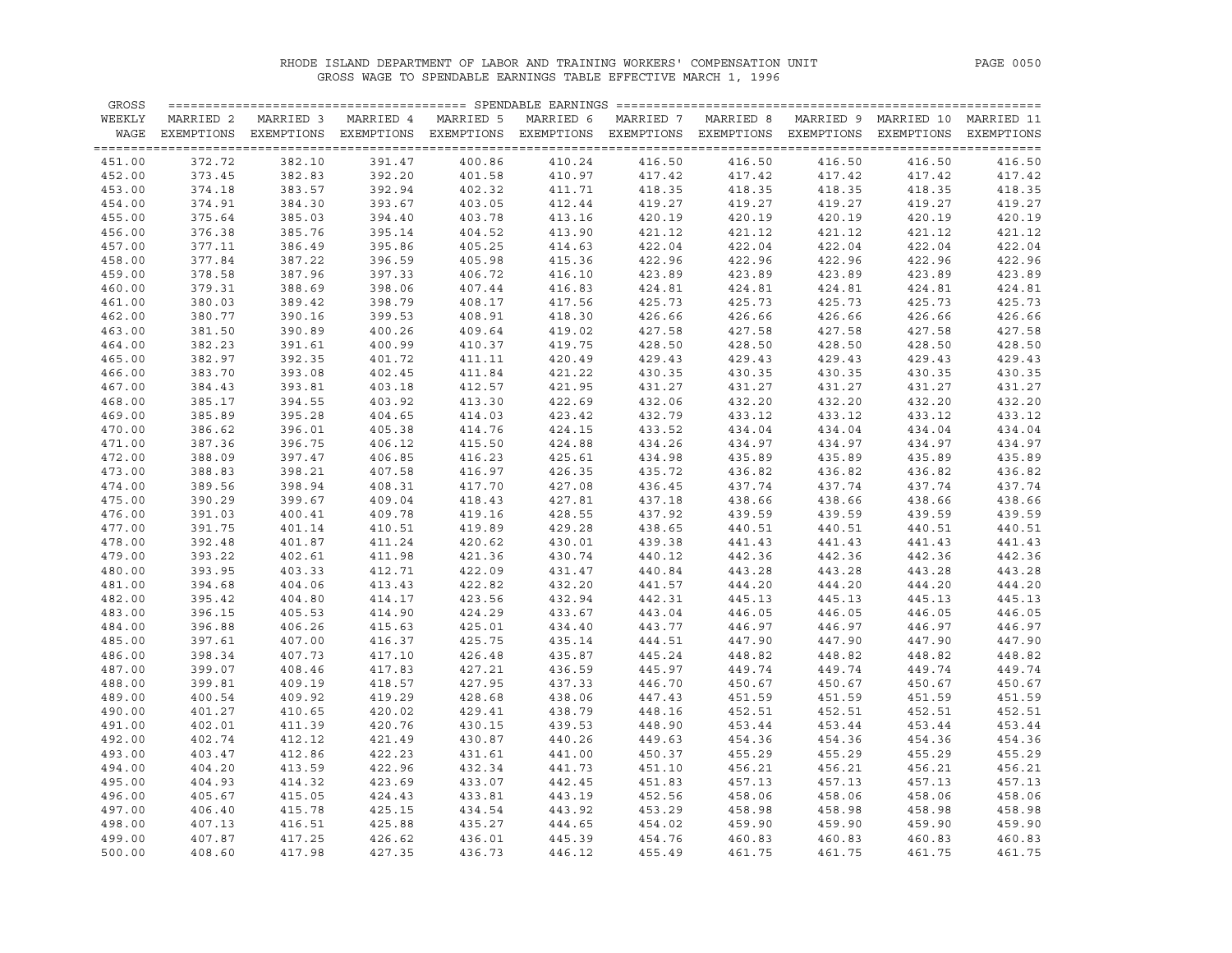### RHODE ISLAND DEPARTMENT OF LABOR AND TRAINING WORKERS' COMPENSATION UNIT PAGE 0051 GROSS WAGE TO SPENDABLE EARNINGS TABLE EFFECTIVE MARCH 1, 1996

| GROSS  |           |                                                                                                                    |           |           |           |           |           |        |                                 |        |
|--------|-----------|--------------------------------------------------------------------------------------------------------------------|-----------|-----------|-----------|-----------|-----------|--------|---------------------------------|--------|
| WEEKLY | MARRIED 2 | MARRIED 3                                                                                                          | MARRIED 4 | MARRIED 5 | MARRIED 6 | MARRIED 7 | MARRIED 8 |        | MARRIED 9 MARRIED 10 MARRIED 11 |        |
|        |           | WAGE EXEMPTIONS EXEMPTIONS EXEMPTIONS EXEMPTIONS EXEMPTIONS EXEMPTIONS EXEMPTIONS EXEMPTIONS EXEMPTIONS EXEMPTIONS |           |           |           |           |           |        |                                 |        |
| 501.00 | 409.32    | 418.71                                                                                                             | 428.08    | 437.46    | 446.85    | 456.22    | 462.67    | 462.67 | 462.67                          | 462.67 |
| 502.00 | 410.06    | 419.45                                                                                                             | 428.82    | 438.20    | 447.59    | 456.96    | 463.60    | 463.60 | 463.60                          | 463.60 |
| 503.00 | 410.79    | 420.18                                                                                                             | 429.55    | 438.93    | 448.31    | 457.69    | 464.52    | 464.52 | 464.52                          | 464.52 |
| 504.00 | 411.52    | 420.90                                                                                                             | 430.28    | 439.66    | 449.04    | 458.41    | 465.44    | 465.44 | 465.44                          | 465.44 |
| 505.00 | 412.26    | 421.64                                                                                                             | 431.01    | 440.40    | 449.78    | 459.15    | 466.37    | 466.37 | 466.37                          | 466.37 |
| 506.00 | 412.99    | 422.37                                                                                                             | 431.74    | 441.13    | 450.51    | 459.88    | 467.29    | 467.29 | 467.29                          | 467.29 |
| 507.00 | 413.72    | 423.10                                                                                                             | 432.47    | 441.86    | 451.24    | 460.61    | 468.21    | 468.21 | 468.21                          | 468.21 |
| 508.00 | 414.46    | 423.84                                                                                                             | 433.21    | 442.59    | 451.98    | 461.35    | 469.14    | 469.14 | 469.14                          | 469.14 |
| 509.00 | 415.18    | 424.57                                                                                                             | 433.94    | 443.32    | 452.71    | 462.08    | 470.06    | 470.06 | 470.06                          | 470.06 |
| 510.00 | 415.91    | 425.30                                                                                                             | 434.67    | 444.05    | 453.44    | 462.81    | 470.98    | 470.98 | 470.98                          | 470.98 |
| 511.00 | 416.65    | 426.04                                                                                                             | 435.41    | 444.79    | 454.17    | 463.55    | 471.91    | 471.91 | 471.91                          | 471.91 |
| 512.00 | 417.38    | 426.76                                                                                                             | 436.14    | 445.52    | 454.90    | 464.27    | 472.83    | 472.83 | 472.83                          | 472.83 |
| 513.00 | 418.12    | 427.50                                                                                                             | 436.87    | 446.26    | 455.64    | 465.01    | 473.76    | 473.76 | 473.76                          | 473.76 |
| 514.00 | 418.85    | 428.23                                                                                                             | 437.60    | 446.99    | 456.37    | 465.74    | 474.68    | 474.68 | 474.68                          | 474.68 |
| 515.00 | 419.58    | 428.96                                                                                                             | 438.33    | 447.72    | 457.10    | 466.47    | 475.60    | 475.60 | 475.60                          | 475.60 |
| 516.00 | 420.32    | 429.70                                                                                                             | 439.07    | 448.45    | 457.84    | 467.21    | 476.53    | 476.53 | 476.53                          | 476.53 |
| 517.00 | 421.04    | 430.43                                                                                                             | 439.80    | 449.18    | 458.57    | 467.94    | 477.32    | 477.45 | 477.45                          | 477.45 |
| 518.00 | 421.77    | 431.16                                                                                                             | 440.53    | 449.91    | 459.30    | 468.67    | 478.05    | 478.37 | 478.37                          | 478.37 |
| 519.00 | 422.51    | 431.90                                                                                                             | 441.27    | 450.65    | 460.03    | 469.41    | 478.79    | 479.30 | 479.30                          | 479.30 |
| 520.00 | 423.24    | 432.62                                                                                                             | 442.00    | 451.38    | 460.76    | 470.13    | 479.52    | 480.22 | 480.22                          | 480.22 |
| 521.00 | 423.97    | 433.35                                                                                                             | 442.72    | 452.11    | 461.49    | 470.86    | 480.25    | 481.14 | 481.14                          | 481.14 |
| 522.00 | 424.71    | 434.09                                                                                                             | 443.46    | 452.85    | 462.23    | 471.60    | 480.99    | 482.07 | 482.07                          | 482.07 |
| 523.00 | 425.44    | 434.82                                                                                                             | 444.19    | 453.58    | 462.96    | 472.33    | 481.71    | 482.99 | 482.99                          | 482.99 |
| 524.00 | 426.17    | 435.55                                                                                                             | 444.92    | 454.30    | 463.69    | 473.06    | 482.44    | 483.91 | 483.91                          | 483.91 |
| 525.00 | 426.90    | 436.29                                                                                                             | 445.66    | 455.04    | 464.43    | 473.80    | 483.18    | 484.84 | 484.84                          | 484.84 |
| 526.00 | 427.63    | 437.02                                                                                                             | 446.39    | 455.77    | 465.16    | 474.53    | 483.91    | 485.76 | 485.76                          | 485.76 |
| 527.00 | 428.36    | 437.75                                                                                                             | 447.12    | 456.50    | 465.88    | 475.26    | 484.64    | 486.68 | 486.68                          | 486.68 |
| 528.00 | 429.10    | 438.48                                                                                                             | 447.86    | 457.24    | 466.62    | 475.99    | 485.38    | 487.61 | 487.61                          | 487.61 |
| 529.00 | 429.83    | 439.21                                                                                                             | 448.58    | 457.97    | 467.35    | 476.72    | 486.11    | 488.53 | 488.53                          | 488.53 |
| 530.00 | 430.56    | 439.94                                                                                                             | 449.31    | 458.70    | 468.08    | 477.45    | 486.84    | 489.45 | 489.45                          | 489.45 |
| 531.00 | 431.30    | 440.68                                                                                                             | 450.05    | 459.44    | 468.82    | 478.19    | 487.57    | 490.38 | 490.38                          | 490.38 |
| 532.00 | 432.03    | 441.41                                                                                                             | 450.78    | 460.16    | 469.55    | 478.92    | 488.30    | 491.30 | 491.30                          | 491.30 |
| 533.00 | 432.76    | 442.15                                                                                                             | 451.52    | 460.90    | 470.29    | 479.66    | 489.04    | 492.23 | 492.23                          | 492.23 |
| 534.00 | 433.49    | 442.88                                                                                                             | 452.25    | 461.63    | 471.02    | 480.39    | 489.77    | 493.15 | 493.15                          | 493.15 |
| 535.00 | 434.22    | 443.61                                                                                                             | 452.98    | 462.36    | 471.74    | 481.12    | 490.50    | 494.07 | 494.07                          | 494.07 |
| 536.00 | 434.96    | 444.34                                                                                                             | 453.72    | 463.10    | 472.48    | 481.85    | 491.24    | 495.00 | 495.00                          | 495.00 |
| 537.00 | 435.69    | 445.07                                                                                                             | 454.44    | 463.83    | 473.21    | 482.58    | 491.97    | 495.92 | 495.92                          | 495.92 |
| 538.00 | 436.42    | 445.80                                                                                                             | 455.17    | 464.56    | 473.94    | 483.31    | 492.70    | 496.84 | 496.84                          | 496.84 |
| 539.00 | 437.16    | 446.54                                                                                                             | 455.91    | 465.30    | 474.68    | 484.05    | 493.43    | 497.77 | 497.77                          | 497.77 |
| 540.00 | 437.89    | 447.27                                                                                                             | 456.64    | 466.02    | 475.41    | 484.78    | 494.16    | 498.69 | 498.69                          | 498.69 |
| 541.00 | 438.61    | 448.00                                                                                                             | 457.37    | 466.75    | 476.14    | 485.51    | 494.89    | 499.61 | 499.61                          | 499.61 |
| 542.00 | 439.35    | 448.74                                                                                                             | 458.11    | 467.49    | 476.88    | 486.25    | 495.63    | 500.54 | 500.54                          | 500.54 |
| 543.00 | 440.08    | 449.47                                                                                                             | 458.84    | 468.22    | 477.60    | 486.98    | 496.36    | 501.46 | 501.46                          | 501.46 |
| 544.00 | 440.81    | 450.19                                                                                                             | 459.57    | 468.95    | 478.33    | 487.70    | 497.09    | 502.38 | 502.38                          | 502.38 |
| 545.00 | 441.55    | 450.93                                                                                                             | 460.30    | 469.69    | 479.07    | 488.44    | 497.83    | 503.31 | 503.31                          | 503.31 |
| 546.00 | 442.28    | 451.66                                                                                                             | 461.03    | 470.42    | 479.80    | 489.17    | 498.56    | 504.23 | 504.23                          | 504.23 |
| 547.00 | 443.01    | 452.39                                                                                                             | 461.76    | 471.15    | 480.53    | 489.90    | 499.28    | 505.15 | 505.15                          | 505.15 |
| 548.00 | 443.75    | 453.13                                                                                                             | 462.50    | 471.88    | 481.27    | 490.64    | 500.02    | 506.08 | 506.08                          | 506.08 |
| 549.00 | 444.47    | 453.86                                                                                                             | 463.23    | 472.61    | 482.00    | 491.37    | 500.75    | 507.00 | 507.00                          | 507.00 |
| 550.00 | 445.20    | 454.59                                                                                                             | 463.96    | 473.34    | 482.73    | 492.10    | 501.48    | 507.92 | 507.92                          | 507.92 |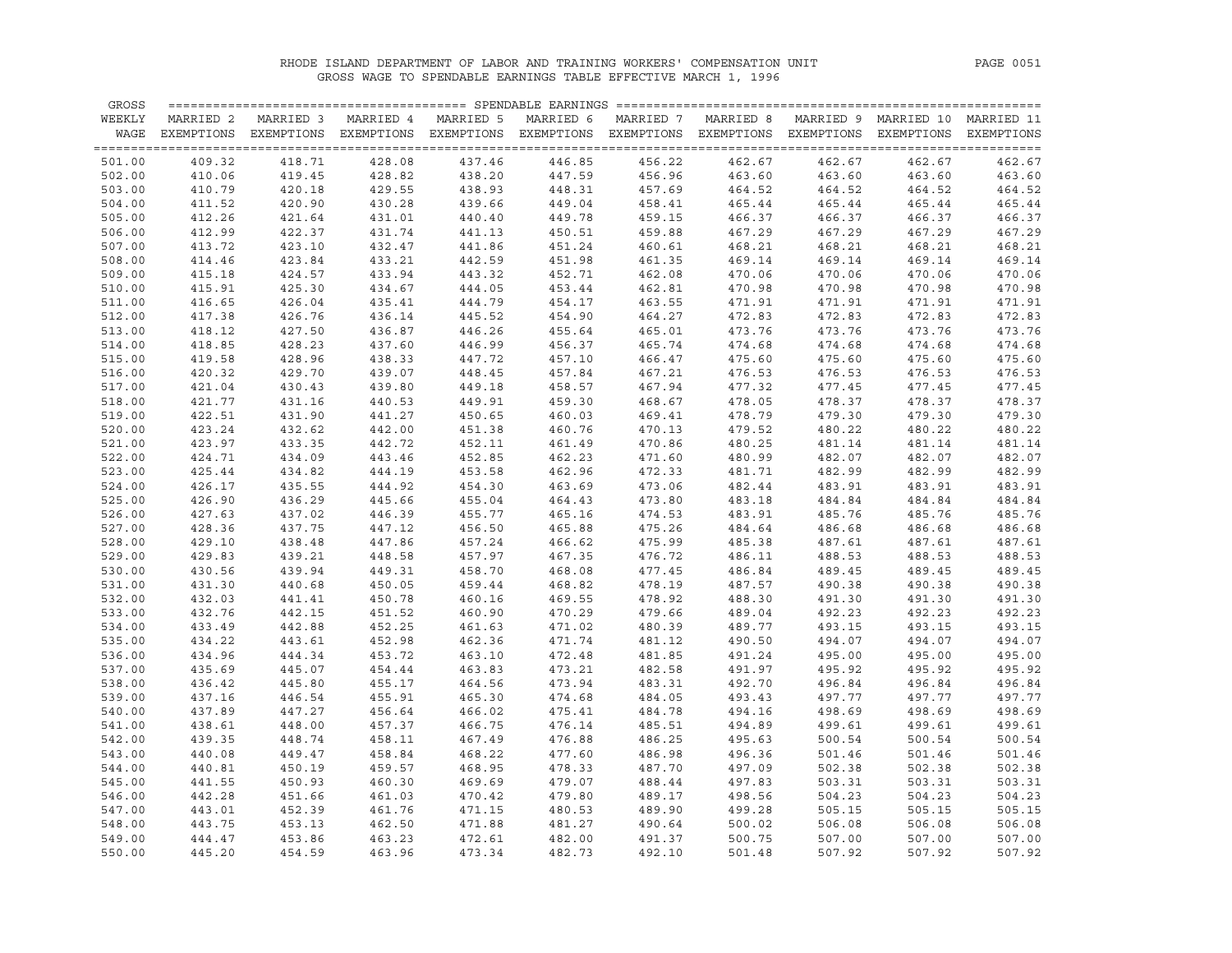# RHODE ISLAND DEPARTMENT OF LABOR AND TRAINING WORKERS' COMPENSATION UNIT PAGE 0052 GROSS WAGE TO SPENDABLE EARNINGS TABLE EFFECTIVE MARCH 1, 1996

| GROSS  |           |                                                                                                                    |           |           |           |           |           |        |                                 |        |
|--------|-----------|--------------------------------------------------------------------------------------------------------------------|-----------|-----------|-----------|-----------|-----------|--------|---------------------------------|--------|
| WEEKLY | MARRIED 2 | MARRIED 3                                                                                                          | MARRIED 4 | MARRIED 5 | MARRIED 6 | MARRIED 7 | MARRIED 8 |        | MARRIED 9 MARRIED 10 MARRIED 11 |        |
|        |           | WAGE EXEMPTIONS EXEMPTIONS EXEMPTIONS EXEMPTIONS EXEMPTIONS EXEMPTIONS EXEMPTIONS EXEMPTIONS EXEMPTIONS EXEMPTIONS |           |           |           |           |           |        |                                 |        |
|        |           |                                                                                                                    |           |           |           |           |           |        |                                 |        |
| 551.00 | 445.94    | 455.33                                                                                                             | 464.70    | 474.08    | 483.46    | 492.84    | 502.22    | 508.85 | 508.85                          | 508.85 |
| 552.00 | 446.67    | 456.05                                                                                                             | 465.43    | 474.81    | 484.19    | 493.56    | 502.95    | 509.77 | 509.77                          | 509.77 |
| 553.00 | 447.41    | 456.79                                                                                                             | 466.16    | 475.55    | 484.93    | 494.30    | 503.69    | 510.70 | 510.70                          | 510.70 |
| 554.00 | 448.14    | 457.52                                                                                                             | 466.89    | 476.28    | 485.66    | 495.03    | 504.42    | 511.62 | 511.62                          | 511.62 |
| 555.00 | 448.87    | 458.25                                                                                                             | 467.62    | 477.01    | 486.39    | 495.76    | 505.14    | 512.54 | 512.54                          | 512.54 |
| 556.00 | 449.61    | 458.99                                                                                                             | 468.36    | 477.74    | 487.13    | 496.50    | 505.88    | 513.47 | 513.47                          | 513.47 |
| 557.00 | 450.33    | 459.72                                                                                                             | 469.09    | 478.47    | 487.86    | 497.23    | 506.61    | 514.39 | 514.39                          | 514.39 |
| 558.00 | 451.06    | 460.45                                                                                                             | 469.82    | 479.20    | 488.59    | 497.96    | 507.34    | 515.31 | 515.31                          | 515.31 |
| 559.00 | 451.80    | 461.19                                                                                                             | 470.56    | 479.94    | 489.32    | 498.70    | 508.08    | 516.24 | 516.24                          | 516.24 |
| 560.00 | 452.53    | 461.91                                                                                                             | 471.29    | 480.67    | 490.05    | 499.42    | 508.81    | 517.16 | 517.16                          | 517.16 |
| 561.00 | 453.26    | 462.64                                                                                                             | 472.01    | 481.40    | 490.78    | 500.15    | 509.54    | 518.08 | 518.08                          | 518.08 |
| 562.00 | 454.00    | 463.38                                                                                                             | 472.75    | 482.14    | 491.52    | 500.89    | 510.28    | 519.01 | 519.01                          | 519.01 |
| 563.00 | 454.73    | 464.11                                                                                                             | 473.48    | 482.87    | 492.25    | 501.62    | 511.00    | 519.93 | 519.93                          | 519.93 |
| 564.00 | 455.46    | 464.84                                                                                                             | 474.21    | 483.59    | 492.98    | 502.35    | 511.73    | 520.85 | 520.85                          | 520.85 |
| 565.00 | 456.19    | 465.58                                                                                                             | 474.95    | 484.33    | 493.72    | 503.09    | 512.47    | 521.78 | 521.78                          | 521.78 |
| 566.00 | 456.92    | 466.31                                                                                                             | 475.68    | 485.06    | 494.45    | 503.82    | 513.20    | 522.57 | 522.70                          | 522.70 |
| 567.00 | 457.65    | 467.04                                                                                                             | 476.41    | 485.79    | 495.17    | 504.55    | 513.93    | 523.30 | 523.62                          | 523.62 |
| 568.00 | 458.39    | 467.77                                                                                                             | 477.15    | 486.53    | 495.91    | 505.28    | 514.67    | 524.04 | 524.55                          | 524.55 |
| 569.00 | 459.12    | 468.50                                                                                                             | 477.87    | 487.26    | 496.64    | 506.01    | 515.40    | 524.77 | 525.47                          | 525.47 |
| 570.00 | 459.85    | 469.23                                                                                                             | 478.60    | 487.99    | 497.37    | 506.74    | 516.13    | 525.50 | 526.39                          | 526.39 |
| 571.00 | 460.59    | 469.97                                                                                                             | 479.34    | 488.73    | 498.11    | 507.48    | 516.86    | 526.24 | 527.32                          | 527.32 |
| 572.00 | 461.32    | 470.70                                                                                                             | 480.07    | 489.45    | 498.84    | 508.21    | 517.59    | 526.96 | 528.24                          | 528.24 |
| 573.00 | 462.05    | 471.44                                                                                                             | 480.81    | 490.19    | 499.58    | 508.95    | 518.33    | 527.70 | 529.17                          | 529.17 |
| 574.00 | 462.78    | 472.17                                                                                                             | 481.54    | 490.92    | 500.31    | 509.68    | 519.06    | 528.43 | 530.09                          | 530.09 |
| 575.00 | 463.51    | 472.90                                                                                                             | 482.27    | 491.65    | 501.03    | 510.41    | 519.79    | 529.16 | 531.01                          | 531.01 |
| 576.00 | 464.25    | 473.63                                                                                                             | 483.01    | 492.39    | 501.77    | 511.14    | 520.53    | 529.90 | 531.94                          | 531.94 |
| 577.00 | 464.98    | 474.36                                                                                                             | 483.73    | 493.12    | 502.50    | 511.87    | 521.26    | 530.63 | 532.86                          | 532.86 |
| 578.00 | 465.71    | 475.09                                                                                                             | 484.46    | 493.85    | 503.23    | 512.60    | 521.99    | 531.36 | 533.78                          | 533.78 |
| 579.00 | 466.45    | 475.83                                                                                                             | 485.20    | 494.59    | 503.97    | 513.34    | 522.72    | 532.10 | 534.71                          | 534.71 |
| 580.00 | 467.18    | 476.56                                                                                                             | 485.93    | 495.31    | 504.70    | 514.07    | 523.45    | 532.82 | 535.63                          | 535.63 |
| 581.00 | 467.90    | 477.29                                                                                                             | 486.66    | 496.04    | 505.43    | 514.80    | 524.18    | 533.55 | 536.55                          | 536.55 |
| 582.00 | 468.64    | 478.03                                                                                                             | 487.40    | 496.78    | 506.17    | 515.54    | 524.92    | 534.29 | 537.48                          | 537.48 |
| 583.00 | 469.37    | 478.76                                                                                                             | 488.13    | 497.51    | 506.89    | 516.27    | 525.65    | 535.02 | 538.40                          | 538.40 |
| 584.00 | 470.10    | 479.48                                                                                                             | 488.86    | 498.24    | 507.62    | 516.99    | 526.38    | 535.75 | 539.32                          | 539.32 |
| 585.00 | 470.84    | 480.22                                                                                                             | 489.59    | 498.98    | 508.36    | 517.73    | 527.12    | 536.49 | 540.25                          | 540.25 |
| 586.00 | 471.57    | 480.95                                                                                                             | 490.32    | 499.71    | 509.09    | 518.46    | 527.85    | 537.22 | 541.17                          | 541.17 |
| 587.00 | 472.30    | 481.68                                                                                                             | 491.05    | 500.44    | 509.82    | 519.19    | 528.57    | 537.95 | 542.09                          | 542.09 |
| 588.00 | 473.04    | 482.42                                                                                                             | 491.79    | 501.17    | 510.56    | 519.93    | 529.31    | 538.68 | 543.02                          | 543.02 |
| 589.00 | 473.76    | 483.15                                                                                                             | 492.52    | 501.90    | 511.29    | 520.66    | 530.04    | 539.41 | 543.94                          | 543.94 |
| 590.00 | 474.49    | 483.88                                                                                                             | 493.25    | 502.63    | 512.02    | 521.39    | 530.77    | 540.14 | 544.86                          | 544.86 |
| 591.00 | 475.23    | 484.62                                                                                                             | 493.99    | 503.37    | 512.75    | 522.13    | 531.51    | 540.88 | 545.79                          | 545.79 |
| 592.00 | 475.96    | 485.34                                                                                                             | 494.72    | 504.10    | 513.48    | 522.85    | 532.24    | 541.61 | 546.71                          | 546.71 |
| 593.00 | 476.70    | 486.08                                                                                                             | 495.45    | 504.84    | 514.22    | 523.59    | 532.98    | 542.35 | 547.64                          | 547.64 |
| 594.00 | 477.43    | 486.81                                                                                                             | 496.18    | 505.57    | 514.95    | 524.32    | 533.71    | 543.08 | 548.56                          | 548.56 |
| 595.00 | 478.16    | 487.54                                                                                                             | 496.91    | 506.30    | 515.68    | 525.05    | 534.43    | 543.81 | 549.48                          | 549.48 |
| 596.00 | 478.90    | 488.28                                                                                                             | 497.65    | 507.03    | 516.42    | 525.79    | 535.17    | 544.54 | 550.41                          | 550.41 |
| 597.00 | 479.62    | 489.01                                                                                                             | 498.38    | 507.76    | 517.15    | 526.52    | 535.90    | 545.27 | 551.33                          | 551.33 |
| 598.00 | 480.35    | 489.74                                                                                                             | 499.11    | 508.49    | 517.88    | 527.25    | 536.63    | 546.00 | 552.25                          | 552.25 |
| 599.00 | 481.09    | 490.48                                                                                                             | 499.85    | 509.23    | 518.61    | 527.99    | 537.37    | 546.74 | 553.18                          | 553.18 |
| 600.00 | 481.82    | 491.20                                                                                                             | 500.58    | 509.96    | 519.34    | 528.71    | 538.10    | 547.47 | 554.10                          | 554.10 |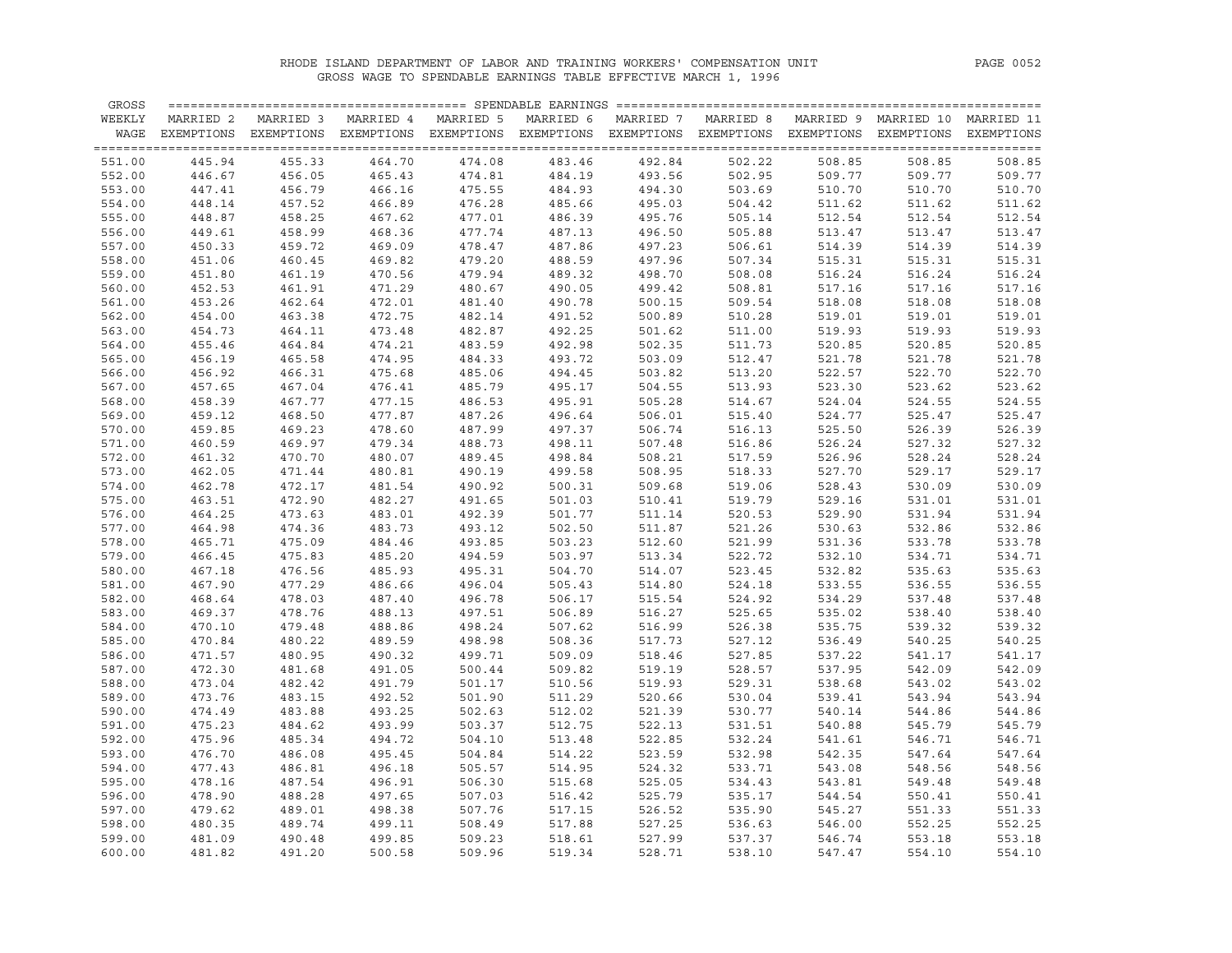# RHODE ISLAND DEPARTMENT OF LABOR AND TRAINING WORKERS' COMPENSATION UNIT PAGE 0053 GROSS WAGE TO SPENDABLE EARNINGS TABLE EFFECTIVE MARCH 1, 1996

| GROSS  |           |                                                                                                                    |           |           |           |           |           |        |                                 |        |
|--------|-----------|--------------------------------------------------------------------------------------------------------------------|-----------|-----------|-----------|-----------|-----------|--------|---------------------------------|--------|
| WEEKLY | MARRIED 2 | MARRIED 3                                                                                                          | MARRIED 4 | MARRIED 5 | MARRIED 6 | MARRIED 7 | MARRIED 8 |        | MARRIED 9 MARRIED 10 MARRIED 11 |        |
|        |           | WAGE EXEMPTIONS EXEMPTIONS EXEMPTIONS EXEMPTIONS EXEMPTIONS EXEMPTIONS EXEMPTIONS EXEMPTIONS EXEMPTIONS EXEMPTIONS |           |           |           |           |           |        |                                 |        |
|        |           |                                                                                                                    |           |           |           |           |           |        |                                 |        |
| 601.00 | 482.55    | 491.93                                                                                                             | 501.30    | 510.69    | 520.07    | 529.44    | 538.83    | 548.20 | 555.02                          | 555.02 |
| 602.00 | 483.29    | 492.67                                                                                                             | 502.04    | 511.43    | 520.81    | 530.18    | 539.57    | 548.94 | 555.95                          | 555.95 |
| 603.00 | 484.02    | 493.40                                                                                                             | 502.77    | 512.16    | 521.54    | 530.91    | 540.29    | 549.67 | 556.87                          | 556.87 |
| 604.00 | 484.75    | 494.13                                                                                                             | 503.50    | 512.88    | 522.27    | 531.64    | 541.02    | 550.39 | 557.79                          | 557.79 |
| 605.00 | 485.48    | 494.87                                                                                                             | 504.24    | 513.62    | 523.01    | 532.38    | 541.76    | 551.13 | 558.72                          | 558.72 |
| 606.00 | 486.21    | 495.60                                                                                                             | 504.97    | 514.35    | 523.74    | 533.11    | 542.49    | 551.86 | 559.64                          | 559.64 |
| 607.00 | 486.94    | 496.33                                                                                                             | 505.70    | 515.08    | 524.46    | 533.84    | 543.22    | 552.59 | 560.56                          | 560.56 |
| 608.00 | 487.68    | 497.06                                                                                                             | 506.44    | 515.82    | 525.20    | 534.57    | 543.96    | 553.33 | 561.49                          | 561.49 |
| 609.00 | 488.41    | 497.79                                                                                                             | 507.16    | 516.55    | 525.93    | 535.30    | 544.69    | 554.06 | 562.41                          | 562.41 |
| 610.00 | 489.14    | 498.52                                                                                                             | 507.89    | 517.28    | 526.66    | 536.03    | 545.42    | 554.79 | 563.33                          | 563.33 |
| 611.00 | 489.88    | 499.26                                                                                                             | 508.63    | 518.02    | 527.40    | 536.77    | 546.15    | 555.53 | 564.26                          | 564.26 |
| 612.00 | 490.61    | 499.99                                                                                                             | 509.36    | 518.74    | 528.13    | 537.50    | 546.88    | 556.25 | 565.18                          | 565.18 |
| 613.00 | 491.34    | 500.73                                                                                                             | 510.10    | 519.48    | 528.87    | 538.24    | 547.62    | 556.99 | 566.11                          | 566.11 |
| 614.00 | 492.07    | 501.46                                                                                                             | 510.83    | 520.21    | 529.60    | 538.97    | 548.35    | 557.72 | 567.03                          | 567.03 |
| 615.00 | 492.80    | 502.19                                                                                                             | 511.56    | 520.94    | 530.32    | 539.70    | 549.08    | 558.45 | 567.84                          | 567.95 |
| 616.00 | 493.54    | 502.92                                                                                                             | 512.30    | 521.68    | 531.06    | 540.43    | 549.82    | 559.19 | 568.57                          | 568.88 |
| 617.00 | 494.27    | 503.65                                                                                                             | 513.02    | 522.41    | 531.79    | 541.16    | 550.55    | 559.92 | 569.30                          | 569.80 |
| 618.00 | 495.00    | 504.38                                                                                                             | 513.75    | 523.14    | 532.52    | 541.89    | 551.28    | 560.65 | 570.03                          | 570.72 |
| 619.00 | 495.74    | 505.12                                                                                                             | 514.49    | 523.88    | 533.26    | 542.63    | 552.01    | 561.39 | 570.77                          | 571.65 |
| 620.00 | 496.47    | 505.85                                                                                                             | 515.22    | 524.60    | 533.99    | 543.36    | 552.74    | 562.11 | 571.50                          | 572.57 |
| 621.00 | 497.19    | 506.58                                                                                                             | 515.95    | 525.33    | 534.72    | 544.09    | 553.47    | 562.84 | 572.23                          | 573.49 |
| 622.00 | 497.93    | 507.32                                                                                                             | 516.69    | 526.07    | 535.46    | 544.83    | 554.21    | 563.58 | 572.97                          | 574.42 |
| 623.00 | 498.66    | 508.05                                                                                                             | 517.42    | 526.80    | 536.18    | 545.56    | 554.94    | 564.31 | 573.70                          | 575.34 |
| 624.00 | 499.39    | 508.77                                                                                                             | 518.15    | 527.53    | 536.91    | 546.28    | 555.67    | 565.04 | 574.42                          | 576.26 |
| 625.00 | 500.13    | 509.51                                                                                                             | 518.88    | 528.27    | 537.65    | 547.02    | 556.41    | 565.78 | 575.16                          | 577.19 |
| 626.00 | 500.86    | 510.24                                                                                                             | 519.61    | 529.00    | 538.38    | 547.75    | 557.14    | 566.51 | 575.89                          | 578.11 |
| 627.00 | 501.59    | 510.97                                                                                                             | 520.34    | 529.73    | 539.11    | 548.48    | 557.86    | 567.24 | 576.62                          | 579.03 |
| 628.00 | 502.33    | 511.71                                                                                                             | 521.08    | 530.46    | 539.85    | 549.22    | 558.60    | 567.97 | 577.36                          | 579.96 |
| 629.00 | 503.05    | 512.44                                                                                                             | 521.81    | 531.19    | 540.58    | 549.95    | 559.33    | 568.70 | 578.09                          | 580.88 |
| 630.00 | 503.78    | 513.17                                                                                                             | 522.54    | 531.92    | 541.31    | 550.68    | 560.06    | 569.43 | 578.82                          | 581.80 |
| 631.00 | 504.52    | 513.91                                                                                                             | 523.28    | 532.66    | 542.04    | 551.42    | 560.80    | 570.17 | 579.56                          | 582.73 |
| 632.00 | 505.25    | 514.63                                                                                                             | 524.01    | 533.39    | 542.77    | 552.14    | 561.53    | 570.90 | 580.28                          | 583.65 |
| 633.00 | 505.99    | 515.37                                                                                                             | 524.74    | 534.13    | 543.51    | 552.88    | 562.27    | 571.64 | 581.02                          | 584.58 |
| 634.00 | 506.72    | 516.10                                                                                                             | 525.47    | 534.86    | 544.24    | 553.61    | 563.00    | 572.37 | 581.75                          | 585.50 |
| 635.00 | 507.45    | 516.83                                                                                                             | 526.20    | 535.59    | 544.97    | 554.34    | 563.72    | 573.10 | 582.48                          | 586.42 |
| 636.00 | 508.19    | 517.57                                                                                                             | 526.94    | 536.32    | 545.71    | 555.08    | 564.46    | 573.83 | 583.22                          | 587.35 |
| 637.00 | 508.91    | 518.30                                                                                                             | 527.67    | 537.05    | 546.44    | 555.81    | 565.19    | 574.56 | 583.95                          | 588.27 |
|        | 509.64    | 519.03                                                                                                             | 528.40    | 537.78    | 547.17    | 556.54    | 565.92    | 575.29 |                                 | 589.19 |
| 638.00 |           |                                                                                                                    |           |           |           |           |           |        | 584.68                          |        |
| 639.00 | 510.38    | 519.77                                                                                                             | 529.14    | 538.52    | 547.90    | 557.28    | 566.66    | 576.03 | 585.42                          | 590.12 |
| 640.00 | 511.11    | 520.49                                                                                                             | 529.87    | 539.25    | 548.63    | 558.00    | 567.39    | 576.76 | 586.14                          | 591.04 |
| 641.00 | 511.84    | 521.22                                                                                                             | 530.59    | 539.98    | 549.36    | 558.73    | 568.12    | 577.49 | 586.87                          | 591.96 |
| 642.00 | 512.58    | 521.96                                                                                                             | 531.33    | 540.72    | 550.10    | 559.47    | 568.86    | 578.23 | 587.61                          | 592.89 |
| 643.00 | 513.31    | 522.69                                                                                                             | 532.06    | 541.45    | 550.83    | 560.20    | 569.58    | 578.96 | 588.34                          | 593.81 |
| 644.00 | 514.04    | 523.42                                                                                                             | 532.79    | 542.17    | 551.56    | 560.93    | 570.31    | 579.68 | 589.07                          | 594.73 |
| 645.00 | 514.77    | 524.16                                                                                                             | 533.53    | 542.91    | 552.30    | 561.67    | 571.05    | 580.42 | 589.81                          | 595.66 |
| 646.00 | 515.50    | 524.89                                                                                                             | 534.26    | 543.64    | 553.03    | 562.40    | 571.78    | 581.15 | 590.54                          | 596.58 |
| 647.00 | 516.23    | 525.62                                                                                                             | 534.99    | 544.37    | 553.75    | 563.13    | 572.51    | 581.88 | 591.27                          | 597.50 |
| 648.00 | 516.97    | 526.35                                                                                                             | 535.73    | 545.11    | 554.49    | 563.86    | 573.25    | 582.62 | 592.00                          | 598.43 |
| 649.00 | 517.70    | 527.08                                                                                                             | 536.45    | 545.84    | 555.22    | 564.59    | 573.98    | 583.35 | 592.73                          | 599.35 |
| 650.00 | 518.43    | 527.81                                                                                                             | 537.18    | 546.57    | 555.95    | 565.32    | 574.71    | 584.08 | 593.46                          | 600.27 |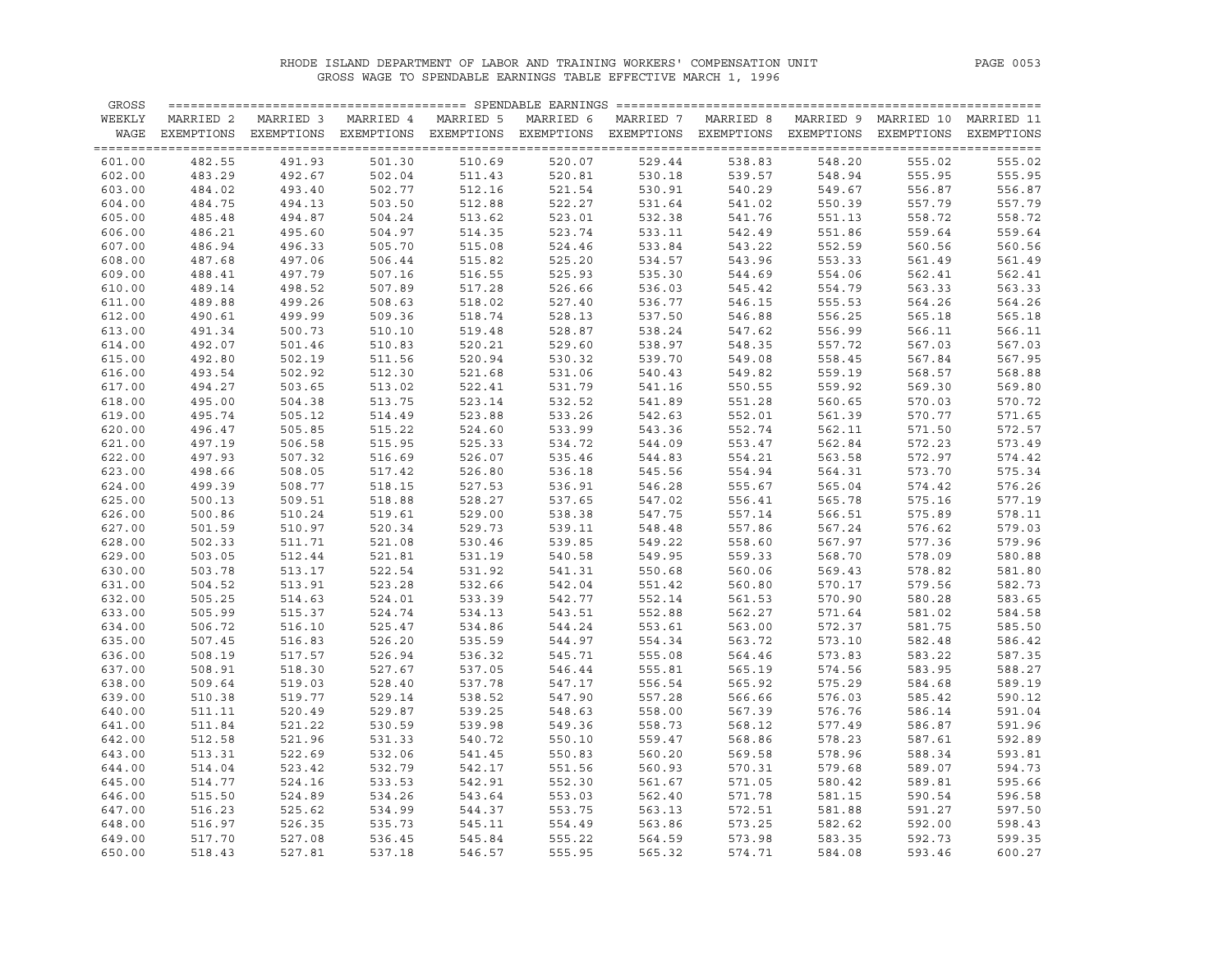### RHODE ISLAND DEPARTMENT OF LABOR AND TRAINING WORKERS' COMPENSATION UNIT PAGE 0054 GROSS WAGE TO SPENDABLE EARNINGS TABLE EFFECTIVE MARCH 1, 1996

| GROSS  |           |                                                                                                               |           |           |           |           |           |        |                                 |        |
|--------|-----------|---------------------------------------------------------------------------------------------------------------|-----------|-----------|-----------|-----------|-----------|--------|---------------------------------|--------|
| WEEKLY | MARRIED 2 | MARRIED 3                                                                                                     | MARRIED 4 | MARRIED 5 | MARRIED 6 | MARRIED 7 | MARRIED 8 |        | MARRIED 9 MARRIED 10 MARRIED 11 |        |
| WAGE   |           | EXEMPTIONS EXEMPTIONS EXEMPTIONS EXEMPTIONS EXEMPTIONS EXEMPTIONS EXEMPTIONS EXEMPTIONS EXEMPTIONS EXEMPTIONS |           |           |           |           |           |        |                                 |        |
|        |           |                                                                                                               |           |           |           |           |           |        |                                 |        |
| 651.00 | 519.17    | 528.55                                                                                                        | 537.92    | 547.31    | 556.69    | 566.06    | 575.44    | 584.82 | 594.20                          | 601.20 |
| 652.00 | 519.90    | 529.28                                                                                                        | 538.65    | 548.03    | 557.42    | 566.79    | 576.17    | 585.54 | 594.93                          | 602.12 |
| 653.00 | 520.63    | 530.02                                                                                                        | 539.39    | 548.77    | 558.16    | 567.53    | 576.91    | 586.28 | 595.67                          | 603.05 |
| 654.00 | 521.36    | 530.75                                                                                                        | 540.12    | 549.50    | 558.89    | 568.26    | 577.64    | 587.01 | 596.40                          | 603.97 |
| 655.00 | 522.09    | 531.48                                                                                                        | 540.85    | 550.23    | 559.61    | 568.99    | 578.37    | 587.74 | 597.13                          | 604.89 |
| 656.00 | 522.83    | 532.21                                                                                                        | 541.59    | 550.97    | 560.35    | 569.72    | 579.11    | 588.48 | 597.86                          | 605.82 |
| 657.00 | 523.56    | 532.94                                                                                                        | 542.31    | 551.70    | 561.08    | 570.45    | 579.84    | 589.21 | 598.59                          | 606.74 |
| 658.00 | 524.29    | 533.67                                                                                                        | 543.04    | 552.43    | 561.81    | 571.18    | 580.57    | 589.94 | 599.32                          | 607.66 |
| 659.00 | 525.03    | 534.41                                                                                                        | 543.78    | 553.17    | 562.55    | 571.92    | 581.30    | 590.68 | 600.06                          | 608.59 |
| 660.00 | 525.76    | 535.14                                                                                                        | 544.51    | 553.89    | 563.28    | 572.65    | 582.03    | 591.40 | 600.79                          | 609.51 |
| 661.00 | 526.48    | 535.87                                                                                                        | 545.24    | 554.62    | 564.01    | 573.38    | 582.76    | 592.13 | 601.52                          | 610.43 |
| 662.00 | 527.22    | 536.61                                                                                                        | 545.98    | 555.36    | 564.75    | 574.12    | 583.50    | 592.87 | 602.26                          | 611.36 |
| 663.00 | 527.95    | 537.34                                                                                                        | 546.71    | 556.09    | 565.47    | 574.85    | 584.23    | 593.60 | 602.99                          | 612.28 |
| 664.00 | 528.68    | 538.06                                                                                                        | 547.44    | 556.82    | 566.20    | 575.57    | 584.96    | 594.33 | 603.71                          | 613.10 |
| 665.00 | 529.42    | 538.80                                                                                                        | 548.17    | 557.56    | 566.94    | 576.31    | 585.70    | 595.07 | 604.45                          | 613.84 |
| 666.00 | 530.15    | 539.53                                                                                                        | 548.90    | 558.29    | 567.67    | 577.04    | 586.43    | 595.80 | 605.18                          | 614.57 |
| 667.00 | 530.88    | 540.26                                                                                                        | 549.63    | 559.02    | 568.40    | 577.77    | 587.15    | 596.53 | 605.91                          | 615.29 |
| 668.00 | 531.62    | 541.00                                                                                                        | 550.37    | 559.75    | 569.14    | 578.51    | 587.89    | 597.26 | 606.65                          | 616.03 |
| 669.00 | 532.34    | 541.73                                                                                                        | 551.10    | 560.48    | 569.87    | 579.24    | 588.62    | 597.99 | 607.38                          | 616.76 |
| 670.00 | 533.07    | 542.46                                                                                                        | 551.83    | 561.21    | 570.60    | 579.97    | 589.35    | 598.72 | 608.11                          | 617.49 |
| 671.00 | 533.81    | 543.20                                                                                                        | 552.57    | 561.95    | 571.33    | 580.71    | 590.09    | 599.46 | 608.85                          | 618.23 |
| 672.00 | 534.54    | 543.92                                                                                                        | 553.30    | 562.68    | 572.06    | 581.43    | 590.82    | 600.19 | 609.57                          | 618.96 |
| 673.00 | 535.28    | 544.66                                                                                                        | 554.03    | 563.42    | 572.80    | 582.17    | 591.56    | 600.93 | 610.31                          | 619.70 |
| 674.00 | 536.01    | 545.39                                                                                                        | 554.76    | 564.15    | 573.53    | 582.90    | 592.29    | 601.66 | 611.04                          | 620.43 |
| 675.00 | 536.74    | 546.12                                                                                                        | 555.49    | 564.88    | 574.26    | 583.63    | 593.01    | 602.39 | 611.77                          | 621.15 |
| 676.00 | 537.48    | 546.86                                                                                                        | 556.23    | 565.61    | 575.00    | 584.37    | 593.75    | 603.12 | 612.51                          | 621.89 |
| 677.00 | 538.20    | 547.59                                                                                                        | 556.96    | 566.34    | 575.73    | 585.10    | 594.48    | 603.85 | 613.24                          | 622.62 |
| 678.00 | 538.93    | 548.32                                                                                                        | 557.69    | 567.07    | 576.46    | 585.83    | 595.21    | 604.58 | 613.97                          | 623.35 |
| 679.00 | 539.67    | 549.06                                                                                                        | 558.43    | 567.81    | 577.19    | 586.57    | 595.95    | 605.32 | 614.71                          | 624.09 |
| 680.00 | 540.40    | 549.78                                                                                                        | 559.16    | 568.54    | 577.92    | 587.29    | 596.68    | 606.05 | 615.43                          | 624.82 |
| 681.00 | 541.13    | 550.51                                                                                                        | 559.88    | 569.27    | 578.65    | 588.02    | 597.41    | 606.78 | 616.16                          | 625.55 |
| 682.00 | 541.87    | 551.25                                                                                                        | 560.62    | 570.01    | 579.39    | 588.76    | 598.15    | 607.52 | 616.90                          | 626.29 |
| 683.00 | 542.60    | 551.98                                                                                                        | 561.35    | 570.74    | 580.12    | 589.49    | 598.87    | 608.25 | 617.63                          | 627.01 |
| 684.00 | 543.33    | 552.71                                                                                                        | 562.08    | 571.46    | 580.85    | 590.22    | 599.60    | 608.97 | 618.36                          | 627.74 |
| 685.00 | 544.06    | 553.45                                                                                                        | 562.82    | 572.20    | 581.59    | 590.96    | 600.34    | 609.71 | 619.10                          | 628.48 |
| 686.00 | 544.79    | 554.18                                                                                                        | 563.55    | 572.93    | 582.32    | 591.69    | 601.07    | 610.44 | 619.83                          | 629.21 |
| 687.00 | 545.52    | 554.91                                                                                                        | 564.28    | 573.66    | 583.04    | 592.42    | 601.80    | 611.17 | 620.56                          | 629.94 |
| 688.00 | 546.26    | 555.64                                                                                                        | 565.02    | 574.40    | 583.78    | 593.15    | 602.54    | 611.91 | 621.29                          | 630.68 |
| 689.00 | 546.99    | 556.37                                                                                                        | 565.74    | 575.13    | 584.51    | 593.88    | 603.27    | 612.64 | 622.02                          | 631.41 |
| 690.00 | 547.72    | 557.10                                                                                                        | 566.47    | 575.86    | 585.24    | 594.61    | 604.00    | 613.37 | 622.75                          | 632.14 |
| 691.00 | 548.46    | 557.84                                                                                                        | 567.21    | 576.60    | 585.98    | 595.35    | 604.73    | 614.11 | 623.49                          | 632.87 |
| 692.00 | 549.19    | 558.57                                                                                                        | 567.94    | 577.32    | 586.71    | 596.08    | 605.46    | 614.83 | 624.22                          | 633.60 |
| 693.00 | 549.92    | 559.31                                                                                                        | 568.68    | 578.06    | 587.45    | 596.82    | 606.20    | 615.57 | 624.96                          | 634.34 |
| 694.00 | 550.65    | 560.04                                                                                                        | 569.41    | 578.79    | 588.18    | 597.55    | 606.93    | 616.30 | 625.69                          | 635.07 |
| 695.00 | 551.38    | 560.77                                                                                                        | 570.14    | 579.52    | 588.90    | 598.28    | 607.66    | 617.03 | 626.42                          | 635.80 |
| 696.00 | 552.12    | 561.50                                                                                                        | 570.88    | 580.26    | 589.64    | 599.01    | 608.40    | 617.77 | 627.15                          | 636.54 |
| 697.00 | 552.85    | 562.23                                                                                                        | 571.60    | 580.99    | 590.37    | 599.74    | 609.13    | 618.50 | 627.88                          | 637.27 |
| 698.00 | 553.58    | 562.96                                                                                                        | 572.33    | 581.72    | 591.10    | 600.47    | 609.86    | 619.23 | 628.61                          | 638.00 |
| 699.00 | 554.32    | 563.70                                                                                                        | 573.07    | 582.46    | 591.84    | 601.21    | 610.59    | 619.97 | 629.35                          | 638.73 |
| 700.00 | 555.05    | 564.43                                                                                                        | 573.80    | 583.18    | 592.57    | 601.94    | 611.32    | 620.69 | 630.08                          | 639.46 |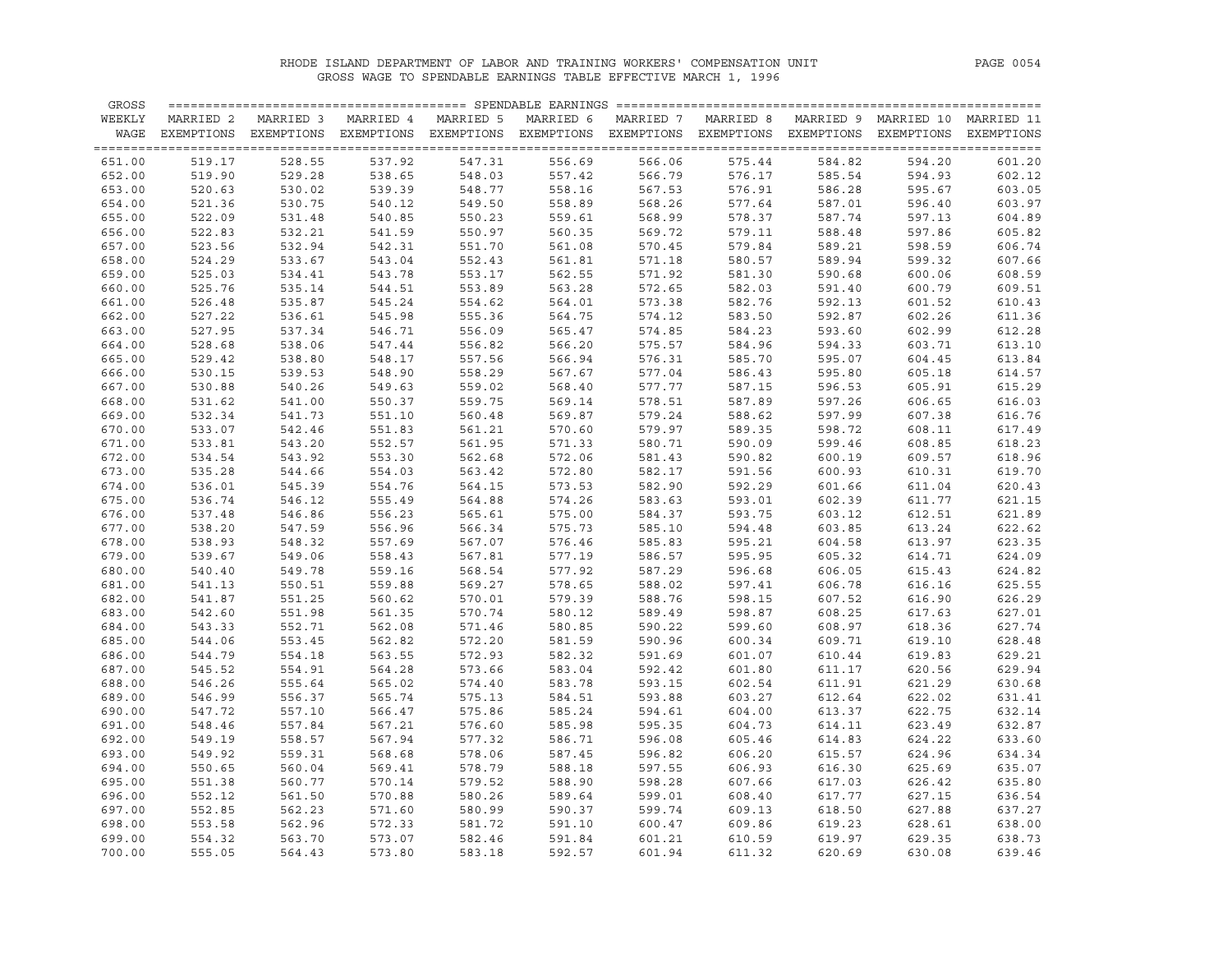# RHODE ISLAND DEPARTMENT OF LABOR AND TRAINING WORKERS' COMPENSATION UNIT PAGE 0055 GROSS WAGE TO SPENDABLE EARNINGS TABLE EFFECTIVE MARCH 1, 1996

| WEEKLY<br>MARRIED 2<br>MARRIED 3<br>MARRIED 4<br>MARRIED 5<br>MARRIED 6<br>MARRIED 7<br>MARRIED 8<br>MARRIED 9 MARRIED 10 MARRIED 11<br>WAGE<br>EXEMPTIONS EXEMPTIONS EXEMPTIONS EXEMPTIONS EXEMPTIONS EXEMPTIONS EXEMPTIONS EXEMPTIONS EXEMPTIONS EXEMPTIONS<br>602.67<br>701.00<br>555.77<br>565.16<br>574.53<br>583.91<br>593.30<br>612.05<br>621.42<br>630.81<br>640.19<br>702.00<br>556.51<br>565.90<br>575.27<br>584.65<br>594.04<br>603.41<br>612.79<br>622.16<br>631.55<br>640.93<br>703.00<br>557.24<br>566.63<br>576.00<br>585.38<br>594.76<br>604.14<br>613.52<br>622.89<br>632.28<br>641.66<br>604.86<br>704.00<br>557.97<br>567.35<br>576.73<br>586.11<br>595.49<br>614.25<br>623.62<br>633.00<br>642.39<br>705.00<br>558.71<br>568.09<br>577.46<br>586.85<br>596.23<br>605.60<br>614.99<br>624.36<br>633.74<br>643.13<br>706.00<br>559.44<br>568.82<br>578.19<br>587.58<br>596.96<br>606.33<br>615.72<br>625.09<br>634.47<br>643.86<br>707.00<br>560.17<br>569.55<br>578.92<br>588.31<br>597.69<br>607.06<br>616.44<br>625.82<br>635.20<br>644.58<br>708.00<br>560.91<br>579.66<br>589.04<br>598.43<br>607.80<br>626.55<br>645.32<br>570.29<br>617.18<br>635.94<br>709.00<br>561.63<br>571.02<br>580.39<br>589.77<br>599.16<br>608.53<br>617.91<br>627.28<br>636.67<br>646.05<br>581.12<br>590.50<br>710.00<br>562.36<br>571.75<br>599.89<br>609.26<br>618.64<br>628.01<br>637.40<br>646.78<br>711.00<br>563.10<br>572.49<br>581.86<br>591.24<br>600.62<br>610.00<br>619.38<br>628.75<br>638.14<br>647.52<br>712.00<br>563.83<br>573.21<br>582.59<br>591.97<br>601.35<br>610.72<br>629.48<br>638.86<br>648.25<br>620.11<br>713.00<br>564.57<br>573.95<br>583.32<br>592.71<br>602.09<br>611.46<br>620.85<br>630.22<br>639.60<br>648.99<br>565.30<br>574.68<br>584.05<br>593.44<br>602.82<br>612.19<br>621.58<br>630.95<br>640.33<br>649.72<br>714.00<br>566.03<br>584.78<br>594.17<br>603.55<br>612.92<br>622.30<br>641.06<br>715.00<br>575.41<br>631.68<br>650.44<br>716.00<br>566.77<br>576.15<br>585.52<br>594.90<br>604.29<br>613.66<br>623.04<br>632.41<br>641.80<br>651.18<br>717.00<br>567.49<br>576.88<br>586.25<br>595.63<br>605.02<br>614.39<br>623.77<br>633.14<br>642.53<br>651.91<br>568.22<br>586.98<br>596.36<br>605.75<br>615.12<br>633.87<br>652.64<br>718.00<br>577.61<br>624.50<br>643.26<br>719.00<br>568.96<br>578.35<br>587.72<br>597.10<br>606.48<br>615.86<br>625.24<br>634.61<br>644.00<br>653.38<br>720.00<br>569.69<br>579.07<br>588.45<br>597.83<br>607.21<br>616.58<br>625.97<br>635.34<br>644.72<br>654.11<br>570.42<br>589.17<br>598.56<br>607.94<br>617.31<br>636.07<br>654.84<br>721.00<br>579.80<br>626.70<br>645.45<br>722.00<br>571.16<br>589.91<br>599.30<br>608.68<br>618.05<br>627.44<br>636.81<br>646.19<br>655.58<br>580.54<br>723.00<br>571.89<br>581.27<br>590.64<br>600.03<br>609.41<br>618.78<br>628.16<br>637.54<br>646.92<br>656.30<br>572.62<br>582.00<br>591.37<br>600.75<br>610.14<br>619.51<br>628.89<br>638.26<br>647.65<br>657.03<br>724.00<br>573.35<br>592.11<br>601.49<br>620.25<br>639.00<br>725.00<br>582.74<br>610.88<br>629.63<br>648.39<br>657.77<br>574.08<br>583.47<br>592.84<br>602.22<br>611.61<br>620.98<br>630.36<br>639.73<br>649.12<br>658.50<br>726.00<br>621.71<br>640.46<br>659.23<br>727.00<br>574.81<br>584.20<br>593.57<br>602.95<br>612.33<br>631.09<br>649.85<br>728.00<br>575.55<br>584.93<br>594.31<br>603.69<br>613.07<br>622.44<br>631.83<br>641.20<br>650.58<br>659.97<br>576.28<br>595.03<br>604.42<br>623.17<br>660.70<br>729.00<br>585.66<br>613.80<br>632.56<br>641.93<br>651.31<br>595.76<br>605.15<br>623.90<br>642.66<br>730.00<br>577.01<br>586.39<br>614.53<br>633.29<br>652.04<br>661.43<br>731.00<br>577.75<br>587.13<br>596.50<br>605.89<br>615.27<br>624.64<br>634.02<br>643.40<br>652.78<br>662.16<br>732.00<br>578.48<br>597.23<br>606.61<br>616.00<br>625.37<br>634.75<br>644.12<br>653.51<br>662.89<br>587.86<br>733.00<br>579.21<br>588.60<br>597.97<br>607.35<br>616.74<br>626.11<br>635.49<br>644.86<br>654.25<br>663.63<br>626.84<br>645.59<br>664.36<br>734.00<br>579.94<br>589.33<br>598.70<br>608.08<br>617.47<br>636.22<br>654.98<br>627.57<br>735.00<br>580.67<br>590.06<br>599.43<br>608.81<br>618.19<br>636.95<br>646.32<br>655.71<br>665.09<br>665.83<br>736.00<br>581.41<br>590.79<br>600.17<br>609.55<br>618.93<br>628.30<br>637.69<br>647.06<br>656.44<br>610.28<br>629.03<br>647.79<br>737.00<br>582.14<br>591.52<br>600.89<br>619.66<br>638.42<br>657.17<br>666.56<br>582.87<br>592.25<br>601.62<br>611.01<br>620.39<br>629.76<br>639.15<br>648.52<br>657.90<br>667.29<br>738.00<br>611.75<br>630.50<br>649.26<br>668.02<br>739.00<br>583.61<br>592.99<br>602.36<br>621.13<br>639.88<br>658.64<br>740.00<br>584.34<br>593.72<br>603.09<br>612.47<br>621.86<br>631.23<br>640.61<br>649.98<br>659.37<br>668.75<br>585.06<br>594.45<br>603.82<br>613.20<br>622.59<br>631.96<br>641.34<br>650.71<br>660.10<br>741.00<br>669.48<br>742.00<br>585.80<br>595.19<br>604.56<br>613.94<br>623.33<br>632.70<br>642.08<br>651.45<br>660.84<br>670.22<br>743.00<br>586.53<br>595.92<br>605.29<br>614.67<br>624.05<br>633.43<br>642.81<br>652.18<br>661.57<br>670.95<br>744.00<br>587.26<br>596.64<br>606.02<br>615.40<br>624.78<br>634.15<br>643.54<br>652.91<br>662.29<br>671.68<br>745.00<br>588.00<br>597.38<br>606.75<br>616.14<br>625.52<br>634.89<br>644.28<br>653.65<br>663.03<br>672.42<br>607.48<br>616.87<br>626.25<br>635.62<br>654.38<br>663.76<br>673.15<br>746.00<br>588.73<br>598.11<br>645.01<br>747.00<br>589.46<br>598.84<br>608.21<br>617.60<br>626.98<br>636.35<br>645.73<br>655.11<br>664.49<br>673.87<br>748.00<br>590.20<br>599.58<br>608.95<br>618.33<br>627.72<br>637.09<br>646.47<br>655.84<br>665.23<br>674.61<br>749.00<br>590.92<br>600.31<br>609.68<br>619.06<br>628.45<br>637.82<br>647.20<br>656.57<br>665.96<br>675.34<br>750.00<br>591.65<br>601.04<br>610.41<br>619.79<br>629.18<br>638.55<br>647.93<br>657.30<br>666.69<br>676.07 | GROSS |  |  |  |  |  |
|-------------------------------------------------------------------------------------------------------------------------------------------------------------------------------------------------------------------------------------------------------------------------------------------------------------------------------------------------------------------------------------------------------------------------------------------------------------------------------------------------------------------------------------------------------------------------------------------------------------------------------------------------------------------------------------------------------------------------------------------------------------------------------------------------------------------------------------------------------------------------------------------------------------------------------------------------------------------------------------------------------------------------------------------------------------------------------------------------------------------------------------------------------------------------------------------------------------------------------------------------------------------------------------------------------------------------------------------------------------------------------------------------------------------------------------------------------------------------------------------------------------------------------------------------------------------------------------------------------------------------------------------------------------------------------------------------------------------------------------------------------------------------------------------------------------------------------------------------------------------------------------------------------------------------------------------------------------------------------------------------------------------------------------------------------------------------------------------------------------------------------------------------------------------------------------------------------------------------------------------------------------------------------------------------------------------------------------------------------------------------------------------------------------------------------------------------------------------------------------------------------------------------------------------------------------------------------------------------------------------------------------------------------------------------------------------------------------------------------------------------------------------------------------------------------------------------------------------------------------------------------------------------------------------------------------------------------------------------------------------------------------------------------------------------------------------------------------------------------------------------------------------------------------------------------------------------------------------------------------------------------------------------------------------------------------------------------------------------------------------------------------------------------------------------------------------------------------------------------------------------------------------------------------------------------------------------------------------------------------------------------------------------------------------------------------------------------------------------------------------------------------------------------------------------------------------------------------------------------------------------------------------------------------------------------------------------------------------------------------------------------------------------------------------------------------------------------------------------------------------------------------------------------------------------------------------------------------------------------------------------------------------------------------------------------------------------------------------------------------------------------------------------------------------------------------------------------------------------------------------------------------------------------------------------------------------------------------------------------------------------------------------------------------------------------------------------------------------------------------------------------------------------------------------------------------------------------------------------------------------------------------------------------------------------------------------------------------------------------------------------------------------------------------------------------------------------------------------------------------------------------------------------------------------------------------------------------------------------------------------------------------------------------------------------------------------------------------------------------------------------------------------------------------------------------------------------------------------------------------------------------------------------------------------------------------------------------------------------------------------------------------------------------------------------------------------------------------------------------------------------------------------------------------------------------------------------------------------------------------------------------------------------------------------------------------------------------------------------------------------|-------|--|--|--|--|--|
|                                                                                                                                                                                                                                                                                                                                                                                                                                                                                                                                                                                                                                                                                                                                                                                                                                                                                                                                                                                                                                                                                                                                                                                                                                                                                                                                                                                                                                                                                                                                                                                                                                                                                                                                                                                                                                                                                                                                                                                                                                                                                                                                                                                                                                                                                                                                                                                                                                                                                                                                                                                                                                                                                                                                                                                                                                                                                                                                                                                                                                                                                                                                                                                                                                                                                                                                                                                                                                                                                                                                                                                                                                                                                                                                                                                                                                                                                                                                                                                                                                                                                                                                                                                                                                                                                                                                                                                                                                                                                                                                                                                                                                                                                                                                                                                                                                                                                                                                                                                                                                                                                                                                                                                                                                                                                                                                                                                                                                                                                                                                                                                                                                                                                                                                                                                                                                                                                                                                                                                           |       |  |  |  |  |  |
|                                                                                                                                                                                                                                                                                                                                                                                                                                                                                                                                                                                                                                                                                                                                                                                                                                                                                                                                                                                                                                                                                                                                                                                                                                                                                                                                                                                                                                                                                                                                                                                                                                                                                                                                                                                                                                                                                                                                                                                                                                                                                                                                                                                                                                                                                                                                                                                                                                                                                                                                                                                                                                                                                                                                                                                                                                                                                                                                                                                                                                                                                                                                                                                                                                                                                                                                                                                                                                                                                                                                                                                                                                                                                                                                                                                                                                                                                                                                                                                                                                                                                                                                                                                                                                                                                                                                                                                                                                                                                                                                                                                                                                                                                                                                                                                                                                                                                                                                                                                                                                                                                                                                                                                                                                                                                                                                                                                                                                                                                                                                                                                                                                                                                                                                                                                                                                                                                                                                                                                           |       |  |  |  |  |  |
|                                                                                                                                                                                                                                                                                                                                                                                                                                                                                                                                                                                                                                                                                                                                                                                                                                                                                                                                                                                                                                                                                                                                                                                                                                                                                                                                                                                                                                                                                                                                                                                                                                                                                                                                                                                                                                                                                                                                                                                                                                                                                                                                                                                                                                                                                                                                                                                                                                                                                                                                                                                                                                                                                                                                                                                                                                                                                                                                                                                                                                                                                                                                                                                                                                                                                                                                                                                                                                                                                                                                                                                                                                                                                                                                                                                                                                                                                                                                                                                                                                                                                                                                                                                                                                                                                                                                                                                                                                                                                                                                                                                                                                                                                                                                                                                                                                                                                                                                                                                                                                                                                                                                                                                                                                                                                                                                                                                                                                                                                                                                                                                                                                                                                                                                                                                                                                                                                                                                                                                           |       |  |  |  |  |  |
|                                                                                                                                                                                                                                                                                                                                                                                                                                                                                                                                                                                                                                                                                                                                                                                                                                                                                                                                                                                                                                                                                                                                                                                                                                                                                                                                                                                                                                                                                                                                                                                                                                                                                                                                                                                                                                                                                                                                                                                                                                                                                                                                                                                                                                                                                                                                                                                                                                                                                                                                                                                                                                                                                                                                                                                                                                                                                                                                                                                                                                                                                                                                                                                                                                                                                                                                                                                                                                                                                                                                                                                                                                                                                                                                                                                                                                                                                                                                                                                                                                                                                                                                                                                                                                                                                                                                                                                                                                                                                                                                                                                                                                                                                                                                                                                                                                                                                                                                                                                                                                                                                                                                                                                                                                                                                                                                                                                                                                                                                                                                                                                                                                                                                                                                                                                                                                                                                                                                                                                           |       |  |  |  |  |  |
|                                                                                                                                                                                                                                                                                                                                                                                                                                                                                                                                                                                                                                                                                                                                                                                                                                                                                                                                                                                                                                                                                                                                                                                                                                                                                                                                                                                                                                                                                                                                                                                                                                                                                                                                                                                                                                                                                                                                                                                                                                                                                                                                                                                                                                                                                                                                                                                                                                                                                                                                                                                                                                                                                                                                                                                                                                                                                                                                                                                                                                                                                                                                                                                                                                                                                                                                                                                                                                                                                                                                                                                                                                                                                                                                                                                                                                                                                                                                                                                                                                                                                                                                                                                                                                                                                                                                                                                                                                                                                                                                                                                                                                                                                                                                                                                                                                                                                                                                                                                                                                                                                                                                                                                                                                                                                                                                                                                                                                                                                                                                                                                                                                                                                                                                                                                                                                                                                                                                                                                           |       |  |  |  |  |  |
|                                                                                                                                                                                                                                                                                                                                                                                                                                                                                                                                                                                                                                                                                                                                                                                                                                                                                                                                                                                                                                                                                                                                                                                                                                                                                                                                                                                                                                                                                                                                                                                                                                                                                                                                                                                                                                                                                                                                                                                                                                                                                                                                                                                                                                                                                                                                                                                                                                                                                                                                                                                                                                                                                                                                                                                                                                                                                                                                                                                                                                                                                                                                                                                                                                                                                                                                                                                                                                                                                                                                                                                                                                                                                                                                                                                                                                                                                                                                                                                                                                                                                                                                                                                                                                                                                                                                                                                                                                                                                                                                                                                                                                                                                                                                                                                                                                                                                                                                                                                                                                                                                                                                                                                                                                                                                                                                                                                                                                                                                                                                                                                                                                                                                                                                                                                                                                                                                                                                                                                           |       |  |  |  |  |  |
|                                                                                                                                                                                                                                                                                                                                                                                                                                                                                                                                                                                                                                                                                                                                                                                                                                                                                                                                                                                                                                                                                                                                                                                                                                                                                                                                                                                                                                                                                                                                                                                                                                                                                                                                                                                                                                                                                                                                                                                                                                                                                                                                                                                                                                                                                                                                                                                                                                                                                                                                                                                                                                                                                                                                                                                                                                                                                                                                                                                                                                                                                                                                                                                                                                                                                                                                                                                                                                                                                                                                                                                                                                                                                                                                                                                                                                                                                                                                                                                                                                                                                                                                                                                                                                                                                                                                                                                                                                                                                                                                                                                                                                                                                                                                                                                                                                                                                                                                                                                                                                                                                                                                                                                                                                                                                                                                                                                                                                                                                                                                                                                                                                                                                                                                                                                                                                                                                                                                                                                           |       |  |  |  |  |  |
|                                                                                                                                                                                                                                                                                                                                                                                                                                                                                                                                                                                                                                                                                                                                                                                                                                                                                                                                                                                                                                                                                                                                                                                                                                                                                                                                                                                                                                                                                                                                                                                                                                                                                                                                                                                                                                                                                                                                                                                                                                                                                                                                                                                                                                                                                                                                                                                                                                                                                                                                                                                                                                                                                                                                                                                                                                                                                                                                                                                                                                                                                                                                                                                                                                                                                                                                                                                                                                                                                                                                                                                                                                                                                                                                                                                                                                                                                                                                                                                                                                                                                                                                                                                                                                                                                                                                                                                                                                                                                                                                                                                                                                                                                                                                                                                                                                                                                                                                                                                                                                                                                                                                                                                                                                                                                                                                                                                                                                                                                                                                                                                                                                                                                                                                                                                                                                                                                                                                                                                           |       |  |  |  |  |  |
|                                                                                                                                                                                                                                                                                                                                                                                                                                                                                                                                                                                                                                                                                                                                                                                                                                                                                                                                                                                                                                                                                                                                                                                                                                                                                                                                                                                                                                                                                                                                                                                                                                                                                                                                                                                                                                                                                                                                                                                                                                                                                                                                                                                                                                                                                                                                                                                                                                                                                                                                                                                                                                                                                                                                                                                                                                                                                                                                                                                                                                                                                                                                                                                                                                                                                                                                                                                                                                                                                                                                                                                                                                                                                                                                                                                                                                                                                                                                                                                                                                                                                                                                                                                                                                                                                                                                                                                                                                                                                                                                                                                                                                                                                                                                                                                                                                                                                                                                                                                                                                                                                                                                                                                                                                                                                                                                                                                                                                                                                                                                                                                                                                                                                                                                                                                                                                                                                                                                                                                           |       |  |  |  |  |  |
|                                                                                                                                                                                                                                                                                                                                                                                                                                                                                                                                                                                                                                                                                                                                                                                                                                                                                                                                                                                                                                                                                                                                                                                                                                                                                                                                                                                                                                                                                                                                                                                                                                                                                                                                                                                                                                                                                                                                                                                                                                                                                                                                                                                                                                                                                                                                                                                                                                                                                                                                                                                                                                                                                                                                                                                                                                                                                                                                                                                                                                                                                                                                                                                                                                                                                                                                                                                                                                                                                                                                                                                                                                                                                                                                                                                                                                                                                                                                                                                                                                                                                                                                                                                                                                                                                                                                                                                                                                                                                                                                                                                                                                                                                                                                                                                                                                                                                                                                                                                                                                                                                                                                                                                                                                                                                                                                                                                                                                                                                                                                                                                                                                                                                                                                                                                                                                                                                                                                                                                           |       |  |  |  |  |  |
|                                                                                                                                                                                                                                                                                                                                                                                                                                                                                                                                                                                                                                                                                                                                                                                                                                                                                                                                                                                                                                                                                                                                                                                                                                                                                                                                                                                                                                                                                                                                                                                                                                                                                                                                                                                                                                                                                                                                                                                                                                                                                                                                                                                                                                                                                                                                                                                                                                                                                                                                                                                                                                                                                                                                                                                                                                                                                                                                                                                                                                                                                                                                                                                                                                                                                                                                                                                                                                                                                                                                                                                                                                                                                                                                                                                                                                                                                                                                                                                                                                                                                                                                                                                                                                                                                                                                                                                                                                                                                                                                                                                                                                                                                                                                                                                                                                                                                                                                                                                                                                                                                                                                                                                                                                                                                                                                                                                                                                                                                                                                                                                                                                                                                                                                                                                                                                                                                                                                                                                           |       |  |  |  |  |  |
|                                                                                                                                                                                                                                                                                                                                                                                                                                                                                                                                                                                                                                                                                                                                                                                                                                                                                                                                                                                                                                                                                                                                                                                                                                                                                                                                                                                                                                                                                                                                                                                                                                                                                                                                                                                                                                                                                                                                                                                                                                                                                                                                                                                                                                                                                                                                                                                                                                                                                                                                                                                                                                                                                                                                                                                                                                                                                                                                                                                                                                                                                                                                                                                                                                                                                                                                                                                                                                                                                                                                                                                                                                                                                                                                                                                                                                                                                                                                                                                                                                                                                                                                                                                                                                                                                                                                                                                                                                                                                                                                                                                                                                                                                                                                                                                                                                                                                                                                                                                                                                                                                                                                                                                                                                                                                                                                                                                                                                                                                                                                                                                                                                                                                                                                                                                                                                                                                                                                                                                           |       |  |  |  |  |  |
|                                                                                                                                                                                                                                                                                                                                                                                                                                                                                                                                                                                                                                                                                                                                                                                                                                                                                                                                                                                                                                                                                                                                                                                                                                                                                                                                                                                                                                                                                                                                                                                                                                                                                                                                                                                                                                                                                                                                                                                                                                                                                                                                                                                                                                                                                                                                                                                                                                                                                                                                                                                                                                                                                                                                                                                                                                                                                                                                                                                                                                                                                                                                                                                                                                                                                                                                                                                                                                                                                                                                                                                                                                                                                                                                                                                                                                                                                                                                                                                                                                                                                                                                                                                                                                                                                                                                                                                                                                                                                                                                                                                                                                                                                                                                                                                                                                                                                                                                                                                                                                                                                                                                                                                                                                                                                                                                                                                                                                                                                                                                                                                                                                                                                                                                                                                                                                                                                                                                                                                           |       |  |  |  |  |  |
|                                                                                                                                                                                                                                                                                                                                                                                                                                                                                                                                                                                                                                                                                                                                                                                                                                                                                                                                                                                                                                                                                                                                                                                                                                                                                                                                                                                                                                                                                                                                                                                                                                                                                                                                                                                                                                                                                                                                                                                                                                                                                                                                                                                                                                                                                                                                                                                                                                                                                                                                                                                                                                                                                                                                                                                                                                                                                                                                                                                                                                                                                                                                                                                                                                                                                                                                                                                                                                                                                                                                                                                                                                                                                                                                                                                                                                                                                                                                                                                                                                                                                                                                                                                                                                                                                                                                                                                                                                                                                                                                                                                                                                                                                                                                                                                                                                                                                                                                                                                                                                                                                                                                                                                                                                                                                                                                                                                                                                                                                                                                                                                                                                                                                                                                                                                                                                                                                                                                                                                           |       |  |  |  |  |  |
|                                                                                                                                                                                                                                                                                                                                                                                                                                                                                                                                                                                                                                                                                                                                                                                                                                                                                                                                                                                                                                                                                                                                                                                                                                                                                                                                                                                                                                                                                                                                                                                                                                                                                                                                                                                                                                                                                                                                                                                                                                                                                                                                                                                                                                                                                                                                                                                                                                                                                                                                                                                                                                                                                                                                                                                                                                                                                                                                                                                                                                                                                                                                                                                                                                                                                                                                                                                                                                                                                                                                                                                                                                                                                                                                                                                                                                                                                                                                                                                                                                                                                                                                                                                                                                                                                                                                                                                                                                                                                                                                                                                                                                                                                                                                                                                                                                                                                                                                                                                                                                                                                                                                                                                                                                                                                                                                                                                                                                                                                                                                                                                                                                                                                                                                                                                                                                                                                                                                                                                           |       |  |  |  |  |  |
|                                                                                                                                                                                                                                                                                                                                                                                                                                                                                                                                                                                                                                                                                                                                                                                                                                                                                                                                                                                                                                                                                                                                                                                                                                                                                                                                                                                                                                                                                                                                                                                                                                                                                                                                                                                                                                                                                                                                                                                                                                                                                                                                                                                                                                                                                                                                                                                                                                                                                                                                                                                                                                                                                                                                                                                                                                                                                                                                                                                                                                                                                                                                                                                                                                                                                                                                                                                                                                                                                                                                                                                                                                                                                                                                                                                                                                                                                                                                                                                                                                                                                                                                                                                                                                                                                                                                                                                                                                                                                                                                                                                                                                                                                                                                                                                                                                                                                                                                                                                                                                                                                                                                                                                                                                                                                                                                                                                                                                                                                                                                                                                                                                                                                                                                                                                                                                                                                                                                                                                           |       |  |  |  |  |  |
|                                                                                                                                                                                                                                                                                                                                                                                                                                                                                                                                                                                                                                                                                                                                                                                                                                                                                                                                                                                                                                                                                                                                                                                                                                                                                                                                                                                                                                                                                                                                                                                                                                                                                                                                                                                                                                                                                                                                                                                                                                                                                                                                                                                                                                                                                                                                                                                                                                                                                                                                                                                                                                                                                                                                                                                                                                                                                                                                                                                                                                                                                                                                                                                                                                                                                                                                                                                                                                                                                                                                                                                                                                                                                                                                                                                                                                                                                                                                                                                                                                                                                                                                                                                                                                                                                                                                                                                                                                                                                                                                                                                                                                                                                                                                                                                                                                                                                                                                                                                                                                                                                                                                                                                                                                                                                                                                                                                                                                                                                                                                                                                                                                                                                                                                                                                                                                                                                                                                                                                           |       |  |  |  |  |  |
|                                                                                                                                                                                                                                                                                                                                                                                                                                                                                                                                                                                                                                                                                                                                                                                                                                                                                                                                                                                                                                                                                                                                                                                                                                                                                                                                                                                                                                                                                                                                                                                                                                                                                                                                                                                                                                                                                                                                                                                                                                                                                                                                                                                                                                                                                                                                                                                                                                                                                                                                                                                                                                                                                                                                                                                                                                                                                                                                                                                                                                                                                                                                                                                                                                                                                                                                                                                                                                                                                                                                                                                                                                                                                                                                                                                                                                                                                                                                                                                                                                                                                                                                                                                                                                                                                                                                                                                                                                                                                                                                                                                                                                                                                                                                                                                                                                                                                                                                                                                                                                                                                                                                                                                                                                                                                                                                                                                                                                                                                                                                                                                                                                                                                                                                                                                                                                                                                                                                                                                           |       |  |  |  |  |  |
|                                                                                                                                                                                                                                                                                                                                                                                                                                                                                                                                                                                                                                                                                                                                                                                                                                                                                                                                                                                                                                                                                                                                                                                                                                                                                                                                                                                                                                                                                                                                                                                                                                                                                                                                                                                                                                                                                                                                                                                                                                                                                                                                                                                                                                                                                                                                                                                                                                                                                                                                                                                                                                                                                                                                                                                                                                                                                                                                                                                                                                                                                                                                                                                                                                                                                                                                                                                                                                                                                                                                                                                                                                                                                                                                                                                                                                                                                                                                                                                                                                                                                                                                                                                                                                                                                                                                                                                                                                                                                                                                                                                                                                                                                                                                                                                                                                                                                                                                                                                                                                                                                                                                                                                                                                                                                                                                                                                                                                                                                                                                                                                                                                                                                                                                                                                                                                                                                                                                                                                           |       |  |  |  |  |  |
|                                                                                                                                                                                                                                                                                                                                                                                                                                                                                                                                                                                                                                                                                                                                                                                                                                                                                                                                                                                                                                                                                                                                                                                                                                                                                                                                                                                                                                                                                                                                                                                                                                                                                                                                                                                                                                                                                                                                                                                                                                                                                                                                                                                                                                                                                                                                                                                                                                                                                                                                                                                                                                                                                                                                                                                                                                                                                                                                                                                                                                                                                                                                                                                                                                                                                                                                                                                                                                                                                                                                                                                                                                                                                                                                                                                                                                                                                                                                                                                                                                                                                                                                                                                                                                                                                                                                                                                                                                                                                                                                                                                                                                                                                                                                                                                                                                                                                                                                                                                                                                                                                                                                                                                                                                                                                                                                                                                                                                                                                                                                                                                                                                                                                                                                                                                                                                                                                                                                                                                           |       |  |  |  |  |  |
|                                                                                                                                                                                                                                                                                                                                                                                                                                                                                                                                                                                                                                                                                                                                                                                                                                                                                                                                                                                                                                                                                                                                                                                                                                                                                                                                                                                                                                                                                                                                                                                                                                                                                                                                                                                                                                                                                                                                                                                                                                                                                                                                                                                                                                                                                                                                                                                                                                                                                                                                                                                                                                                                                                                                                                                                                                                                                                                                                                                                                                                                                                                                                                                                                                                                                                                                                                                                                                                                                                                                                                                                                                                                                                                                                                                                                                                                                                                                                                                                                                                                                                                                                                                                                                                                                                                                                                                                                                                                                                                                                                                                                                                                                                                                                                                                                                                                                                                                                                                                                                                                                                                                                                                                                                                                                                                                                                                                                                                                                                                                                                                                                                                                                                                                                                                                                                                                                                                                                                                           |       |  |  |  |  |  |
|                                                                                                                                                                                                                                                                                                                                                                                                                                                                                                                                                                                                                                                                                                                                                                                                                                                                                                                                                                                                                                                                                                                                                                                                                                                                                                                                                                                                                                                                                                                                                                                                                                                                                                                                                                                                                                                                                                                                                                                                                                                                                                                                                                                                                                                                                                                                                                                                                                                                                                                                                                                                                                                                                                                                                                                                                                                                                                                                                                                                                                                                                                                                                                                                                                                                                                                                                                                                                                                                                                                                                                                                                                                                                                                                                                                                                                                                                                                                                                                                                                                                                                                                                                                                                                                                                                                                                                                                                                                                                                                                                                                                                                                                                                                                                                                                                                                                                                                                                                                                                                                                                                                                                                                                                                                                                                                                                                                                                                                                                                                                                                                                                                                                                                                                                                                                                                                                                                                                                                                           |       |  |  |  |  |  |
|                                                                                                                                                                                                                                                                                                                                                                                                                                                                                                                                                                                                                                                                                                                                                                                                                                                                                                                                                                                                                                                                                                                                                                                                                                                                                                                                                                                                                                                                                                                                                                                                                                                                                                                                                                                                                                                                                                                                                                                                                                                                                                                                                                                                                                                                                                                                                                                                                                                                                                                                                                                                                                                                                                                                                                                                                                                                                                                                                                                                                                                                                                                                                                                                                                                                                                                                                                                                                                                                                                                                                                                                                                                                                                                                                                                                                                                                                                                                                                                                                                                                                                                                                                                                                                                                                                                                                                                                                                                                                                                                                                                                                                                                                                                                                                                                                                                                                                                                                                                                                                                                                                                                                                                                                                                                                                                                                                                                                                                                                                                                                                                                                                                                                                                                                                                                                                                                                                                                                                                           |       |  |  |  |  |  |
|                                                                                                                                                                                                                                                                                                                                                                                                                                                                                                                                                                                                                                                                                                                                                                                                                                                                                                                                                                                                                                                                                                                                                                                                                                                                                                                                                                                                                                                                                                                                                                                                                                                                                                                                                                                                                                                                                                                                                                                                                                                                                                                                                                                                                                                                                                                                                                                                                                                                                                                                                                                                                                                                                                                                                                                                                                                                                                                                                                                                                                                                                                                                                                                                                                                                                                                                                                                                                                                                                                                                                                                                                                                                                                                                                                                                                                                                                                                                                                                                                                                                                                                                                                                                                                                                                                                                                                                                                                                                                                                                                                                                                                                                                                                                                                                                                                                                                                                                                                                                                                                                                                                                                                                                                                                                                                                                                                                                                                                                                                                                                                                                                                                                                                                                                                                                                                                                                                                                                                                           |       |  |  |  |  |  |
|                                                                                                                                                                                                                                                                                                                                                                                                                                                                                                                                                                                                                                                                                                                                                                                                                                                                                                                                                                                                                                                                                                                                                                                                                                                                                                                                                                                                                                                                                                                                                                                                                                                                                                                                                                                                                                                                                                                                                                                                                                                                                                                                                                                                                                                                                                                                                                                                                                                                                                                                                                                                                                                                                                                                                                                                                                                                                                                                                                                                                                                                                                                                                                                                                                                                                                                                                                                                                                                                                                                                                                                                                                                                                                                                                                                                                                                                                                                                                                                                                                                                                                                                                                                                                                                                                                                                                                                                                                                                                                                                                                                                                                                                                                                                                                                                                                                                                                                                                                                                                                                                                                                                                                                                                                                                                                                                                                                                                                                                                                                                                                                                                                                                                                                                                                                                                                                                                                                                                                                           |       |  |  |  |  |  |
|                                                                                                                                                                                                                                                                                                                                                                                                                                                                                                                                                                                                                                                                                                                                                                                                                                                                                                                                                                                                                                                                                                                                                                                                                                                                                                                                                                                                                                                                                                                                                                                                                                                                                                                                                                                                                                                                                                                                                                                                                                                                                                                                                                                                                                                                                                                                                                                                                                                                                                                                                                                                                                                                                                                                                                                                                                                                                                                                                                                                                                                                                                                                                                                                                                                                                                                                                                                                                                                                                                                                                                                                                                                                                                                                                                                                                                                                                                                                                                                                                                                                                                                                                                                                                                                                                                                                                                                                                                                                                                                                                                                                                                                                                                                                                                                                                                                                                                                                                                                                                                                                                                                                                                                                                                                                                                                                                                                                                                                                                                                                                                                                                                                                                                                                                                                                                                                                                                                                                                                           |       |  |  |  |  |  |
|                                                                                                                                                                                                                                                                                                                                                                                                                                                                                                                                                                                                                                                                                                                                                                                                                                                                                                                                                                                                                                                                                                                                                                                                                                                                                                                                                                                                                                                                                                                                                                                                                                                                                                                                                                                                                                                                                                                                                                                                                                                                                                                                                                                                                                                                                                                                                                                                                                                                                                                                                                                                                                                                                                                                                                                                                                                                                                                                                                                                                                                                                                                                                                                                                                                                                                                                                                                                                                                                                                                                                                                                                                                                                                                                                                                                                                                                                                                                                                                                                                                                                                                                                                                                                                                                                                                                                                                                                                                                                                                                                                                                                                                                                                                                                                                                                                                                                                                                                                                                                                                                                                                                                                                                                                                                                                                                                                                                                                                                                                                                                                                                                                                                                                                                                                                                                                                                                                                                                                                           |       |  |  |  |  |  |
|                                                                                                                                                                                                                                                                                                                                                                                                                                                                                                                                                                                                                                                                                                                                                                                                                                                                                                                                                                                                                                                                                                                                                                                                                                                                                                                                                                                                                                                                                                                                                                                                                                                                                                                                                                                                                                                                                                                                                                                                                                                                                                                                                                                                                                                                                                                                                                                                                                                                                                                                                                                                                                                                                                                                                                                                                                                                                                                                                                                                                                                                                                                                                                                                                                                                                                                                                                                                                                                                                                                                                                                                                                                                                                                                                                                                                                                                                                                                                                                                                                                                                                                                                                                                                                                                                                                                                                                                                                                                                                                                                                                                                                                                                                                                                                                                                                                                                                                                                                                                                                                                                                                                                                                                                                                                                                                                                                                                                                                                                                                                                                                                                                                                                                                                                                                                                                                                                                                                                                                           |       |  |  |  |  |  |
|                                                                                                                                                                                                                                                                                                                                                                                                                                                                                                                                                                                                                                                                                                                                                                                                                                                                                                                                                                                                                                                                                                                                                                                                                                                                                                                                                                                                                                                                                                                                                                                                                                                                                                                                                                                                                                                                                                                                                                                                                                                                                                                                                                                                                                                                                                                                                                                                                                                                                                                                                                                                                                                                                                                                                                                                                                                                                                                                                                                                                                                                                                                                                                                                                                                                                                                                                                                                                                                                                                                                                                                                                                                                                                                                                                                                                                                                                                                                                                                                                                                                                                                                                                                                                                                                                                                                                                                                                                                                                                                                                                                                                                                                                                                                                                                                                                                                                                                                                                                                                                                                                                                                                                                                                                                                                                                                                                                                                                                                                                                                                                                                                                                                                                                                                                                                                                                                                                                                                                                           |       |  |  |  |  |  |
|                                                                                                                                                                                                                                                                                                                                                                                                                                                                                                                                                                                                                                                                                                                                                                                                                                                                                                                                                                                                                                                                                                                                                                                                                                                                                                                                                                                                                                                                                                                                                                                                                                                                                                                                                                                                                                                                                                                                                                                                                                                                                                                                                                                                                                                                                                                                                                                                                                                                                                                                                                                                                                                                                                                                                                                                                                                                                                                                                                                                                                                                                                                                                                                                                                                                                                                                                                                                                                                                                                                                                                                                                                                                                                                                                                                                                                                                                                                                                                                                                                                                                                                                                                                                                                                                                                                                                                                                                                                                                                                                                                                                                                                                                                                                                                                                                                                                                                                                                                                                                                                                                                                                                                                                                                                                                                                                                                                                                                                                                                                                                                                                                                                                                                                                                                                                                                                                                                                                                                                           |       |  |  |  |  |  |
|                                                                                                                                                                                                                                                                                                                                                                                                                                                                                                                                                                                                                                                                                                                                                                                                                                                                                                                                                                                                                                                                                                                                                                                                                                                                                                                                                                                                                                                                                                                                                                                                                                                                                                                                                                                                                                                                                                                                                                                                                                                                                                                                                                                                                                                                                                                                                                                                                                                                                                                                                                                                                                                                                                                                                                                                                                                                                                                                                                                                                                                                                                                                                                                                                                                                                                                                                                                                                                                                                                                                                                                                                                                                                                                                                                                                                                                                                                                                                                                                                                                                                                                                                                                                                                                                                                                                                                                                                                                                                                                                                                                                                                                                                                                                                                                                                                                                                                                                                                                                                                                                                                                                                                                                                                                                                                                                                                                                                                                                                                                                                                                                                                                                                                                                                                                                                                                                                                                                                                                           |       |  |  |  |  |  |
|                                                                                                                                                                                                                                                                                                                                                                                                                                                                                                                                                                                                                                                                                                                                                                                                                                                                                                                                                                                                                                                                                                                                                                                                                                                                                                                                                                                                                                                                                                                                                                                                                                                                                                                                                                                                                                                                                                                                                                                                                                                                                                                                                                                                                                                                                                                                                                                                                                                                                                                                                                                                                                                                                                                                                                                                                                                                                                                                                                                                                                                                                                                                                                                                                                                                                                                                                                                                                                                                                                                                                                                                                                                                                                                                                                                                                                                                                                                                                                                                                                                                                                                                                                                                                                                                                                                                                                                                                                                                                                                                                                                                                                                                                                                                                                                                                                                                                                                                                                                                                                                                                                                                                                                                                                                                                                                                                                                                                                                                                                                                                                                                                                                                                                                                                                                                                                                                                                                                                                                           |       |  |  |  |  |  |
|                                                                                                                                                                                                                                                                                                                                                                                                                                                                                                                                                                                                                                                                                                                                                                                                                                                                                                                                                                                                                                                                                                                                                                                                                                                                                                                                                                                                                                                                                                                                                                                                                                                                                                                                                                                                                                                                                                                                                                                                                                                                                                                                                                                                                                                                                                                                                                                                                                                                                                                                                                                                                                                                                                                                                                                                                                                                                                                                                                                                                                                                                                                                                                                                                                                                                                                                                                                                                                                                                                                                                                                                                                                                                                                                                                                                                                                                                                                                                                                                                                                                                                                                                                                                                                                                                                                                                                                                                                                                                                                                                                                                                                                                                                                                                                                                                                                                                                                                                                                                                                                                                                                                                                                                                                                                                                                                                                                                                                                                                                                                                                                                                                                                                                                                                                                                                                                                                                                                                                                           |       |  |  |  |  |  |
|                                                                                                                                                                                                                                                                                                                                                                                                                                                                                                                                                                                                                                                                                                                                                                                                                                                                                                                                                                                                                                                                                                                                                                                                                                                                                                                                                                                                                                                                                                                                                                                                                                                                                                                                                                                                                                                                                                                                                                                                                                                                                                                                                                                                                                                                                                                                                                                                                                                                                                                                                                                                                                                                                                                                                                                                                                                                                                                                                                                                                                                                                                                                                                                                                                                                                                                                                                                                                                                                                                                                                                                                                                                                                                                                                                                                                                                                                                                                                                                                                                                                                                                                                                                                                                                                                                                                                                                                                                                                                                                                                                                                                                                                                                                                                                                                                                                                                                                                                                                                                                                                                                                                                                                                                                                                                                                                                                                                                                                                                                                                                                                                                                                                                                                                                                                                                                                                                                                                                                                           |       |  |  |  |  |  |
|                                                                                                                                                                                                                                                                                                                                                                                                                                                                                                                                                                                                                                                                                                                                                                                                                                                                                                                                                                                                                                                                                                                                                                                                                                                                                                                                                                                                                                                                                                                                                                                                                                                                                                                                                                                                                                                                                                                                                                                                                                                                                                                                                                                                                                                                                                                                                                                                                                                                                                                                                                                                                                                                                                                                                                                                                                                                                                                                                                                                                                                                                                                                                                                                                                                                                                                                                                                                                                                                                                                                                                                                                                                                                                                                                                                                                                                                                                                                                                                                                                                                                                                                                                                                                                                                                                                                                                                                                                                                                                                                                                                                                                                                                                                                                                                                                                                                                                                                                                                                                                                                                                                                                                                                                                                                                                                                                                                                                                                                                                                                                                                                                                                                                                                                                                                                                                                                                                                                                                                           |       |  |  |  |  |  |
|                                                                                                                                                                                                                                                                                                                                                                                                                                                                                                                                                                                                                                                                                                                                                                                                                                                                                                                                                                                                                                                                                                                                                                                                                                                                                                                                                                                                                                                                                                                                                                                                                                                                                                                                                                                                                                                                                                                                                                                                                                                                                                                                                                                                                                                                                                                                                                                                                                                                                                                                                                                                                                                                                                                                                                                                                                                                                                                                                                                                                                                                                                                                                                                                                                                                                                                                                                                                                                                                                                                                                                                                                                                                                                                                                                                                                                                                                                                                                                                                                                                                                                                                                                                                                                                                                                                                                                                                                                                                                                                                                                                                                                                                                                                                                                                                                                                                                                                                                                                                                                                                                                                                                                                                                                                                                                                                                                                                                                                                                                                                                                                                                                                                                                                                                                                                                                                                                                                                                                                           |       |  |  |  |  |  |
|                                                                                                                                                                                                                                                                                                                                                                                                                                                                                                                                                                                                                                                                                                                                                                                                                                                                                                                                                                                                                                                                                                                                                                                                                                                                                                                                                                                                                                                                                                                                                                                                                                                                                                                                                                                                                                                                                                                                                                                                                                                                                                                                                                                                                                                                                                                                                                                                                                                                                                                                                                                                                                                                                                                                                                                                                                                                                                                                                                                                                                                                                                                                                                                                                                                                                                                                                                                                                                                                                                                                                                                                                                                                                                                                                                                                                                                                                                                                                                                                                                                                                                                                                                                                                                                                                                                                                                                                                                                                                                                                                                                                                                                                                                                                                                                                                                                                                                                                                                                                                                                                                                                                                                                                                                                                                                                                                                                                                                                                                                                                                                                                                                                                                                                                                                                                                                                                                                                                                                                           |       |  |  |  |  |  |
|                                                                                                                                                                                                                                                                                                                                                                                                                                                                                                                                                                                                                                                                                                                                                                                                                                                                                                                                                                                                                                                                                                                                                                                                                                                                                                                                                                                                                                                                                                                                                                                                                                                                                                                                                                                                                                                                                                                                                                                                                                                                                                                                                                                                                                                                                                                                                                                                                                                                                                                                                                                                                                                                                                                                                                                                                                                                                                                                                                                                                                                                                                                                                                                                                                                                                                                                                                                                                                                                                                                                                                                                                                                                                                                                                                                                                                                                                                                                                                                                                                                                                                                                                                                                                                                                                                                                                                                                                                                                                                                                                                                                                                                                                                                                                                                                                                                                                                                                                                                                                                                                                                                                                                                                                                                                                                                                                                                                                                                                                                                                                                                                                                                                                                                                                                                                                                                                                                                                                                                           |       |  |  |  |  |  |
|                                                                                                                                                                                                                                                                                                                                                                                                                                                                                                                                                                                                                                                                                                                                                                                                                                                                                                                                                                                                                                                                                                                                                                                                                                                                                                                                                                                                                                                                                                                                                                                                                                                                                                                                                                                                                                                                                                                                                                                                                                                                                                                                                                                                                                                                                                                                                                                                                                                                                                                                                                                                                                                                                                                                                                                                                                                                                                                                                                                                                                                                                                                                                                                                                                                                                                                                                                                                                                                                                                                                                                                                                                                                                                                                                                                                                                                                                                                                                                                                                                                                                                                                                                                                                                                                                                                                                                                                                                                                                                                                                                                                                                                                                                                                                                                                                                                                                                                                                                                                                                                                                                                                                                                                                                                                                                                                                                                                                                                                                                                                                                                                                                                                                                                                                                                                                                                                                                                                                                                           |       |  |  |  |  |  |
|                                                                                                                                                                                                                                                                                                                                                                                                                                                                                                                                                                                                                                                                                                                                                                                                                                                                                                                                                                                                                                                                                                                                                                                                                                                                                                                                                                                                                                                                                                                                                                                                                                                                                                                                                                                                                                                                                                                                                                                                                                                                                                                                                                                                                                                                                                                                                                                                                                                                                                                                                                                                                                                                                                                                                                                                                                                                                                                                                                                                                                                                                                                                                                                                                                                                                                                                                                                                                                                                                                                                                                                                                                                                                                                                                                                                                                                                                                                                                                                                                                                                                                                                                                                                                                                                                                                                                                                                                                                                                                                                                                                                                                                                                                                                                                                                                                                                                                                                                                                                                                                                                                                                                                                                                                                                                                                                                                                                                                                                                                                                                                                                                                                                                                                                                                                                                                                                                                                                                                                           |       |  |  |  |  |  |
|                                                                                                                                                                                                                                                                                                                                                                                                                                                                                                                                                                                                                                                                                                                                                                                                                                                                                                                                                                                                                                                                                                                                                                                                                                                                                                                                                                                                                                                                                                                                                                                                                                                                                                                                                                                                                                                                                                                                                                                                                                                                                                                                                                                                                                                                                                                                                                                                                                                                                                                                                                                                                                                                                                                                                                                                                                                                                                                                                                                                                                                                                                                                                                                                                                                                                                                                                                                                                                                                                                                                                                                                                                                                                                                                                                                                                                                                                                                                                                                                                                                                                                                                                                                                                                                                                                                                                                                                                                                                                                                                                                                                                                                                                                                                                                                                                                                                                                                                                                                                                                                                                                                                                                                                                                                                                                                                                                                                                                                                                                                                                                                                                                                                                                                                                                                                                                                                                                                                                                                           |       |  |  |  |  |  |
|                                                                                                                                                                                                                                                                                                                                                                                                                                                                                                                                                                                                                                                                                                                                                                                                                                                                                                                                                                                                                                                                                                                                                                                                                                                                                                                                                                                                                                                                                                                                                                                                                                                                                                                                                                                                                                                                                                                                                                                                                                                                                                                                                                                                                                                                                                                                                                                                                                                                                                                                                                                                                                                                                                                                                                                                                                                                                                                                                                                                                                                                                                                                                                                                                                                                                                                                                                                                                                                                                                                                                                                                                                                                                                                                                                                                                                                                                                                                                                                                                                                                                                                                                                                                                                                                                                                                                                                                                                                                                                                                                                                                                                                                                                                                                                                                                                                                                                                                                                                                                                                                                                                                                                                                                                                                                                                                                                                                                                                                                                                                                                                                                                                                                                                                                                                                                                                                                                                                                                                           |       |  |  |  |  |  |
|                                                                                                                                                                                                                                                                                                                                                                                                                                                                                                                                                                                                                                                                                                                                                                                                                                                                                                                                                                                                                                                                                                                                                                                                                                                                                                                                                                                                                                                                                                                                                                                                                                                                                                                                                                                                                                                                                                                                                                                                                                                                                                                                                                                                                                                                                                                                                                                                                                                                                                                                                                                                                                                                                                                                                                                                                                                                                                                                                                                                                                                                                                                                                                                                                                                                                                                                                                                                                                                                                                                                                                                                                                                                                                                                                                                                                                                                                                                                                                                                                                                                                                                                                                                                                                                                                                                                                                                                                                                                                                                                                                                                                                                                                                                                                                                                                                                                                                                                                                                                                                                                                                                                                                                                                                                                                                                                                                                                                                                                                                                                                                                                                                                                                                                                                                                                                                                                                                                                                                                           |       |  |  |  |  |  |
|                                                                                                                                                                                                                                                                                                                                                                                                                                                                                                                                                                                                                                                                                                                                                                                                                                                                                                                                                                                                                                                                                                                                                                                                                                                                                                                                                                                                                                                                                                                                                                                                                                                                                                                                                                                                                                                                                                                                                                                                                                                                                                                                                                                                                                                                                                                                                                                                                                                                                                                                                                                                                                                                                                                                                                                                                                                                                                                                                                                                                                                                                                                                                                                                                                                                                                                                                                                                                                                                                                                                                                                                                                                                                                                                                                                                                                                                                                                                                                                                                                                                                                                                                                                                                                                                                                                                                                                                                                                                                                                                                                                                                                                                                                                                                                                                                                                                                                                                                                                                                                                                                                                                                                                                                                                                                                                                                                                                                                                                                                                                                                                                                                                                                                                                                                                                                                                                                                                                                                                           |       |  |  |  |  |  |
|                                                                                                                                                                                                                                                                                                                                                                                                                                                                                                                                                                                                                                                                                                                                                                                                                                                                                                                                                                                                                                                                                                                                                                                                                                                                                                                                                                                                                                                                                                                                                                                                                                                                                                                                                                                                                                                                                                                                                                                                                                                                                                                                                                                                                                                                                                                                                                                                                                                                                                                                                                                                                                                                                                                                                                                                                                                                                                                                                                                                                                                                                                                                                                                                                                                                                                                                                                                                                                                                                                                                                                                                                                                                                                                                                                                                                                                                                                                                                                                                                                                                                                                                                                                                                                                                                                                                                                                                                                                                                                                                                                                                                                                                                                                                                                                                                                                                                                                                                                                                                                                                                                                                                                                                                                                                                                                                                                                                                                                                                                                                                                                                                                                                                                                                                                                                                                                                                                                                                                                           |       |  |  |  |  |  |
|                                                                                                                                                                                                                                                                                                                                                                                                                                                                                                                                                                                                                                                                                                                                                                                                                                                                                                                                                                                                                                                                                                                                                                                                                                                                                                                                                                                                                                                                                                                                                                                                                                                                                                                                                                                                                                                                                                                                                                                                                                                                                                                                                                                                                                                                                                                                                                                                                                                                                                                                                                                                                                                                                                                                                                                                                                                                                                                                                                                                                                                                                                                                                                                                                                                                                                                                                                                                                                                                                                                                                                                                                                                                                                                                                                                                                                                                                                                                                                                                                                                                                                                                                                                                                                                                                                                                                                                                                                                                                                                                                                                                                                                                                                                                                                                                                                                                                                                                                                                                                                                                                                                                                                                                                                                                                                                                                                                                                                                                                                                                                                                                                                                                                                                                                                                                                                                                                                                                                                                           |       |  |  |  |  |  |
|                                                                                                                                                                                                                                                                                                                                                                                                                                                                                                                                                                                                                                                                                                                                                                                                                                                                                                                                                                                                                                                                                                                                                                                                                                                                                                                                                                                                                                                                                                                                                                                                                                                                                                                                                                                                                                                                                                                                                                                                                                                                                                                                                                                                                                                                                                                                                                                                                                                                                                                                                                                                                                                                                                                                                                                                                                                                                                                                                                                                                                                                                                                                                                                                                                                                                                                                                                                                                                                                                                                                                                                                                                                                                                                                                                                                                                                                                                                                                                                                                                                                                                                                                                                                                                                                                                                                                                                                                                                                                                                                                                                                                                                                                                                                                                                                                                                                                                                                                                                                                                                                                                                                                                                                                                                                                                                                                                                                                                                                                                                                                                                                                                                                                                                                                                                                                                                                                                                                                                                           |       |  |  |  |  |  |
|                                                                                                                                                                                                                                                                                                                                                                                                                                                                                                                                                                                                                                                                                                                                                                                                                                                                                                                                                                                                                                                                                                                                                                                                                                                                                                                                                                                                                                                                                                                                                                                                                                                                                                                                                                                                                                                                                                                                                                                                                                                                                                                                                                                                                                                                                                                                                                                                                                                                                                                                                                                                                                                                                                                                                                                                                                                                                                                                                                                                                                                                                                                                                                                                                                                                                                                                                                                                                                                                                                                                                                                                                                                                                                                                                                                                                                                                                                                                                                                                                                                                                                                                                                                                                                                                                                                                                                                                                                                                                                                                                                                                                                                                                                                                                                                                                                                                                                                                                                                                                                                                                                                                                                                                                                                                                                                                                                                                                                                                                                                                                                                                                                                                                                                                                                                                                                                                                                                                                                                           |       |  |  |  |  |  |
|                                                                                                                                                                                                                                                                                                                                                                                                                                                                                                                                                                                                                                                                                                                                                                                                                                                                                                                                                                                                                                                                                                                                                                                                                                                                                                                                                                                                                                                                                                                                                                                                                                                                                                                                                                                                                                                                                                                                                                                                                                                                                                                                                                                                                                                                                                                                                                                                                                                                                                                                                                                                                                                                                                                                                                                                                                                                                                                                                                                                                                                                                                                                                                                                                                                                                                                                                                                                                                                                                                                                                                                                                                                                                                                                                                                                                                                                                                                                                                                                                                                                                                                                                                                                                                                                                                                                                                                                                                                                                                                                                                                                                                                                                                                                                                                                                                                                                                                                                                                                                                                                                                                                                                                                                                                                                                                                                                                                                                                                                                                                                                                                                                                                                                                                                                                                                                                                                                                                                                                           |       |  |  |  |  |  |
|                                                                                                                                                                                                                                                                                                                                                                                                                                                                                                                                                                                                                                                                                                                                                                                                                                                                                                                                                                                                                                                                                                                                                                                                                                                                                                                                                                                                                                                                                                                                                                                                                                                                                                                                                                                                                                                                                                                                                                                                                                                                                                                                                                                                                                                                                                                                                                                                                                                                                                                                                                                                                                                                                                                                                                                                                                                                                                                                                                                                                                                                                                                                                                                                                                                                                                                                                                                                                                                                                                                                                                                                                                                                                                                                                                                                                                                                                                                                                                                                                                                                                                                                                                                                                                                                                                                                                                                                                                                                                                                                                                                                                                                                                                                                                                                                                                                                                                                                                                                                                                                                                                                                                                                                                                                                                                                                                                                                                                                                                                                                                                                                                                                                                                                                                                                                                                                                                                                                                                                           |       |  |  |  |  |  |
|                                                                                                                                                                                                                                                                                                                                                                                                                                                                                                                                                                                                                                                                                                                                                                                                                                                                                                                                                                                                                                                                                                                                                                                                                                                                                                                                                                                                                                                                                                                                                                                                                                                                                                                                                                                                                                                                                                                                                                                                                                                                                                                                                                                                                                                                                                                                                                                                                                                                                                                                                                                                                                                                                                                                                                                                                                                                                                                                                                                                                                                                                                                                                                                                                                                                                                                                                                                                                                                                                                                                                                                                                                                                                                                                                                                                                                                                                                                                                                                                                                                                                                                                                                                                                                                                                                                                                                                                                                                                                                                                                                                                                                                                                                                                                                                                                                                                                                                                                                                                                                                                                                                                                                                                                                                                                                                                                                                                                                                                                                                                                                                                                                                                                                                                                                                                                                                                                                                                                                                           |       |  |  |  |  |  |
|                                                                                                                                                                                                                                                                                                                                                                                                                                                                                                                                                                                                                                                                                                                                                                                                                                                                                                                                                                                                                                                                                                                                                                                                                                                                                                                                                                                                                                                                                                                                                                                                                                                                                                                                                                                                                                                                                                                                                                                                                                                                                                                                                                                                                                                                                                                                                                                                                                                                                                                                                                                                                                                                                                                                                                                                                                                                                                                                                                                                                                                                                                                                                                                                                                                                                                                                                                                                                                                                                                                                                                                                                                                                                                                                                                                                                                                                                                                                                                                                                                                                                                                                                                                                                                                                                                                                                                                                                                                                                                                                                                                                                                                                                                                                                                                                                                                                                                                                                                                                                                                                                                                                                                                                                                                                                                                                                                                                                                                                                                                                                                                                                                                                                                                                                                                                                                                                                                                                                                                           |       |  |  |  |  |  |
|                                                                                                                                                                                                                                                                                                                                                                                                                                                                                                                                                                                                                                                                                                                                                                                                                                                                                                                                                                                                                                                                                                                                                                                                                                                                                                                                                                                                                                                                                                                                                                                                                                                                                                                                                                                                                                                                                                                                                                                                                                                                                                                                                                                                                                                                                                                                                                                                                                                                                                                                                                                                                                                                                                                                                                                                                                                                                                                                                                                                                                                                                                                                                                                                                                                                                                                                                                                                                                                                                                                                                                                                                                                                                                                                                                                                                                                                                                                                                                                                                                                                                                                                                                                                                                                                                                                                                                                                                                                                                                                                                                                                                                                                                                                                                                                                                                                                                                                                                                                                                                                                                                                                                                                                                                                                                                                                                                                                                                                                                                                                                                                                                                                                                                                                                                                                                                                                                                                                                                                           |       |  |  |  |  |  |
|                                                                                                                                                                                                                                                                                                                                                                                                                                                                                                                                                                                                                                                                                                                                                                                                                                                                                                                                                                                                                                                                                                                                                                                                                                                                                                                                                                                                                                                                                                                                                                                                                                                                                                                                                                                                                                                                                                                                                                                                                                                                                                                                                                                                                                                                                                                                                                                                                                                                                                                                                                                                                                                                                                                                                                                                                                                                                                                                                                                                                                                                                                                                                                                                                                                                                                                                                                                                                                                                                                                                                                                                                                                                                                                                                                                                                                                                                                                                                                                                                                                                                                                                                                                                                                                                                                                                                                                                                                                                                                                                                                                                                                                                                                                                                                                                                                                                                                                                                                                                                                                                                                                                                                                                                                                                                                                                                                                                                                                                                                                                                                                                                                                                                                                                                                                                                                                                                                                                                                                           |       |  |  |  |  |  |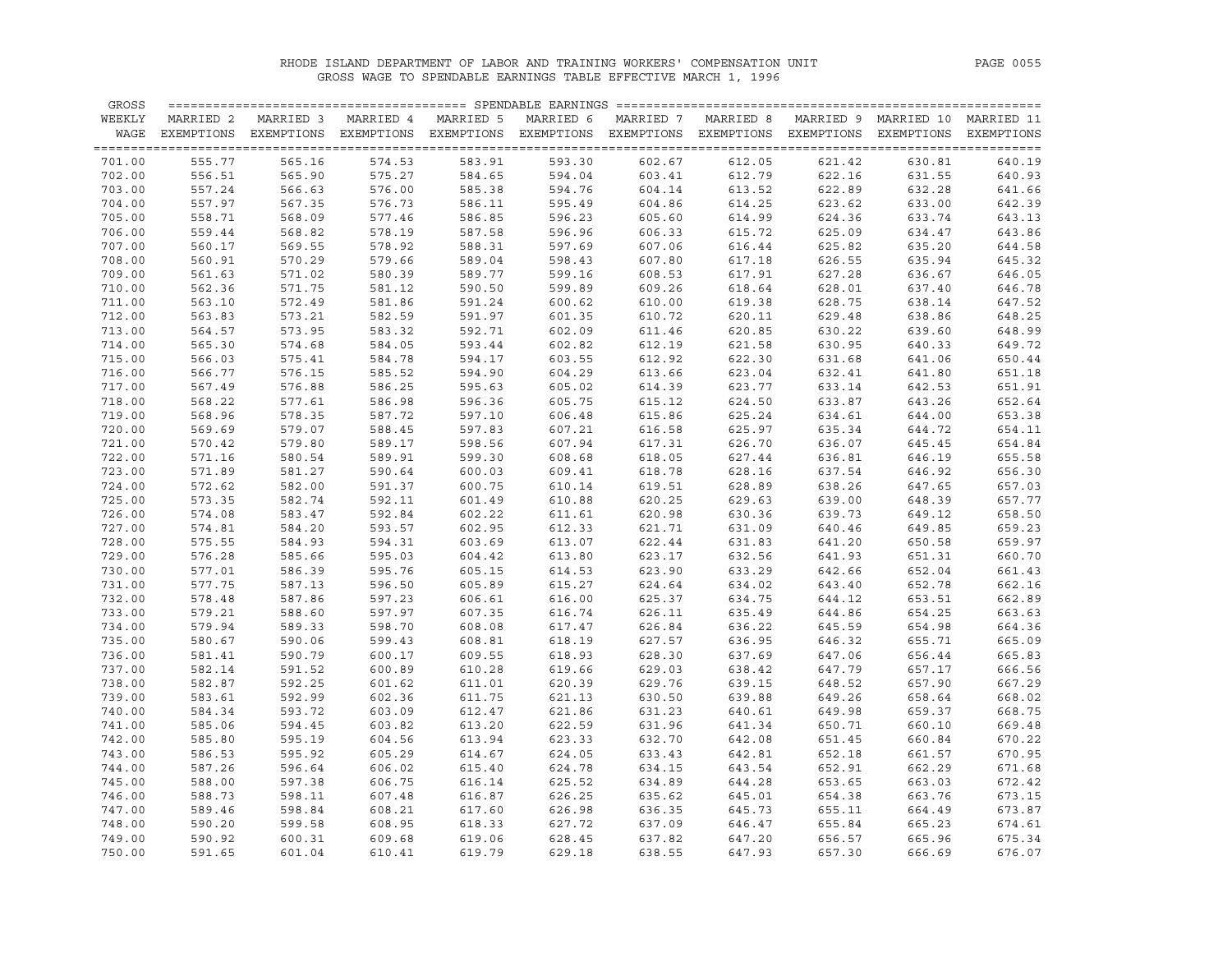### RHODE ISLAND DEPARTMENT OF LABOR AND TRAINING WORKERS' COMPENSATION UNIT PAGE 0056 GROSS WAGE TO SPENDABLE EARNINGS TABLE EFFECTIVE MARCH 1, 1996

| GROSS  |           |                                                                                                                    |           |           |           |           |           |        |                                 |        |
|--------|-----------|--------------------------------------------------------------------------------------------------------------------|-----------|-----------|-----------|-----------|-----------|--------|---------------------------------|--------|
| WEEKLY | MARRIED 2 | MARRIED 3                                                                                                          | MARRIED 4 | MARRIED 5 | MARRIED 6 | MARRIED 7 | MARRIED 8 |        | MARRIED 9 MARRIED 10 MARRIED 11 |        |
|        |           | WAGE EXEMPTIONS EXEMPTIONS EXEMPTIONS EXEMPTIONS EXEMPTIONS EXEMPTIONS EXEMPTIONS EXEMPTIONS EXEMPTIONS EXEMPTIONS |           |           |           |           |           |        |                                 |        |
| 751.00 | 592.39    | 601.78                                                                                                             | 611.15    | 620.53    | 629.91    | 639.29    | 648.67    | 658.04 | 667.43                          | 676.81 |
| 752.00 | 593.12    | 602.50                                                                                                             | 611.88    | 621.26    | 630.64    | 640.01    | 649.40    | 658.77 | 668.15                          | 677.54 |
| 753.00 | 593.86    | 603.24                                                                                                             | 612.61    | 622.00    | 631.38    | 640.75    | 650.14    | 659.51 | 668.89                          | 678.28 |
| 754.00 | 594.59    | 603.97                                                                                                             | 613.34    | 622.73    | 632.11    | 641.48    | 650.87    | 660.24 | 669.62                          | 679.01 |
| 755.00 | 595.32    | 604.70                                                                                                             | 614.07    | 623.46    | 632.84    | 642.21    | 651.59    | 660.97 | 670.35                          | 679.73 |
| 756.00 | 596.06    | 605.44                                                                                                             | 614.81    | 624.19    | 633.58    | 642.95    | 652.33    | 661.70 | 671.09                          | 680.47 |
| 757.00 | 596.78    | 606.17                                                                                                             | 615.54    | 624.92    | 634.31    | 643.68    | 653.06    | 662.43 | 671.82                          | 681.20 |
| 758.00 | 597.51    | 606.90                                                                                                             | 616.27    | 625.65    | 635.04    | 644.41    | 653.79    | 663.16 | 672.55                          | 681.93 |
| 759.00 | 598.25    | 607.64                                                                                                             | 617.01    | 626.39    | 635.77    | 645.15    | 654.53    | 663.90 | 673.29                          | 682.67 |
| 760.00 | 598.98    | 608.36                                                                                                             | 617.74    | 627.12    | 636.50    | 645.87    | 655.26    | 664.63 | 674.01                          | 683.40 |
| 761.00 | 599.71    | 609.09                                                                                                             | 618.46    | 627.85    | 637.23    | 646.60    | 655.99    | 665.36 | 674.74                          | 684.13 |
| 762.00 | 600.45    | 609.83                                                                                                             | 619.20    | 628.59    | 637.97    | 647.34    | 656.73    | 666.10 | 675.48                          | 684.87 |
| 763.00 | 601.18    | 610.56                                                                                                             | 619.93    | 629.32    | 638.70    | 648.07    | 657.45    | 666.83 | 676.21                          | 685.59 |
| 764.00 | 601.91    | 611.29                                                                                                             | 620.66    | 630.04    | 639.43    | 648.80    | 658.18    | 667.55 | 676.94                          | 686.32 |
| 765.00 | 602.64    | 612.03                                                                                                             | 621.40    | 630.78    | 640.17    | 649.54    | 658.92    | 668.29 | 677.68                          | 687.06 |
| 766.00 | 603.37    | 612.76                                                                                                             | 622.13    | 631.51    | 640.90    | 650.27    | 659.65    | 669.02 | 678.41                          | 687.79 |
| 767.00 | 604.10    | 613.49                                                                                                             | 622.86    | 632.24    | 641.62    | 651.00    | 660.38    | 669.75 | 679.14                          | 688.52 |
| 768.00 | 604.84    | 614.22                                                                                                             | 623.60    | 632.98    | 642.36    | 651.73    | 661.12    | 670.49 | 679.87                          | 689.26 |
| 769.00 | 605.57    | 614.95                                                                                                             | 624.32    | 633.71    | 643.09    | 652.46    | 661.85    | 671.22 | 680.60                          | 689.99 |
| 770.00 | 606.30    | 615.68                                                                                                             | 625.05    | 634.44    | 643.82    | 653.19    | 662.58    | 671.95 | 681.33                          | 690.72 |
| 771.00 | 607.04    | 616.42                                                                                                             | 625.79    | 635.18    | 644.56    | 653.93    | 663.31    | 672.69 | 682.07                          | 691.45 |
| 772.00 | 607.77    | 617.15                                                                                                             | 626.52    | 635.90    | 645.29    | 654.66    | 664.04    | 673.41 | 682.80                          | 692.18 |
| 773.00 | 608.50    | 617.89                                                                                                             | 627.26    | 636.64    | 646.03    | 655.40    | 664.78    | 674.15 | 683.54                          | 692.92 |
| 774.00 | 609.23    | 618.62                                                                                                             | 627.99    | 637.37    | 646.76    | 656.13    | 665.51    | 674.88 | 684.27                          | 693.65 |
| 775.00 | 609.96    | 619.35                                                                                                             | 628.72    | 638.10    | 647.48    | 656.86    | 666.24    | 675.61 | 685.00                          | 694.38 |
| 776.00 | 610.70    | 620.08                                                                                                             | 629.46    | 638.84    | 648.22    | 657.59    | 666.98    | 676.35 | 685.73                          | 695.12 |
| 777.00 | 611.43    | 620.81                                                                                                             | 630.18    | 639.57    | 648.95    | 658.32    | 667.71    | 677.08 | 686.46                          | 695.85 |
| 778.00 | 612.16    | 621.54                                                                                                             | 630.91    | 640.30    | 649.68    | 659.05    | 668.44    | 677.81 | 687.19                          | 696.58 |
| 779.00 | 612.90    | 622.28                                                                                                             | 631.65    | 641.04    | 650.42    | 659.79    | 669.17    | 678.55 | 687.93                          | 697.31 |
| 780.00 | 613.63    | 623.01                                                                                                             | 632.38    | 641.76    | 651.15    | 660.52    | 669.90    | 679.27 | 688.66                          | 698.04 |
| 781.00 | 614.35    | 623.74                                                                                                             | 633.11    | 642.49    | 651.88    | 661.25    | 670.63    | 680.00 | 689.39                          | 698.77 |
| 782.00 | 615.09    | 624.48                                                                                                             | 633.85    | 643.23    | 652.62    | 661.99    | 671.37    | 680.74 | 690.13                          | 699.51 |
| 783.00 | 615.82    | 625.21                                                                                                             | 634.58    | 643.96    | 653.34    | 662.72    | 672.10    | 681.47 | 690.86                          | 700.24 |
| 784.00 | 616.55    | 625.93                                                                                                             | 635.31    | 644.69    | 654.07    | 663.44    | 672.83    | 682.20 | 691.58                          | 700.97 |
| 785.00 | 617.29    | 626.67                                                                                                             | 636.04    | 645.43    | 654.81    | 664.18    | 673.57    | 682.94 | 692.32                          | 701.71 |
| 786.00 | 618.02    | 627.40                                                                                                             | 636.77    | 646.16    | 655.54    | 664.91    | 674.30    | 683.67 | 693.05                          | 702.44 |
| 787.00 | 618.75    | 628.13                                                                                                             | 637.50    | 646.89    | 656.27    | 665.64    | 675.02    | 684.40 | 693.78                          | 703.16 |
| 788.00 | 619.49    | 628.87                                                                                                             | 638.24    | 647.62    | 657.01    | 666.38    | 675.76    | 685.13 | 694.52                          | 703.90 |
| 789.00 | 620.21    | 629.60                                                                                                             | 638.97    | 648.35    | 657.74    | 667.11    | 676.49    | 685.86 | 695.25                          | 704.63 |
| 790.00 | 620.94    | 630.33                                                                                                             | 639.70    | 649.08    | 658.47    | 667.84    | 677.22    | 686.59 | 695.98                          | 705.36 |
| 791.00 | 621.68    | 631.07                                                                                                             | 640.44    | 649.82    | 659.20    | 668.58    | 677.96    | 687.33 | 696.72                          | 706.10 |
| 792.00 | 622.41    | 631.79                                                                                                             | 641.17    | 650.55    | 659.93    | 669.30    | 678.69    | 688.06 | 697.44                          | 706.83 |
| 793.00 | 623.15    | 632.53                                                                                                             | 641.90    | 651.29    | 660.67    | 670.04    | 679.43    | 688.80 | 698.18                          | 707.57 |
| 794.00 | 623.88    | 633.26                                                                                                             | 642.63    | 652.02    | 661.40    | 670.77    | 680.16    | 689.53 | 698.91                          | 708.30 |
| 795.00 | 624.61    | 633.99                                                                                                             | 643.36    | 652.75    | 662.13    | 671.50    | 680.88    | 690.26 | 699.64                          | 709.02 |
| 796.00 | 625.35    | 634.73                                                                                                             | 644.10    | 653.48    | 662.87    | 672.24    | 681.62    | 690.99 | 700.38                          | 709.76 |
| 797.00 | 626.07    | 635.46                                                                                                             | 644.83    | 654.21    | 663.60    | 672.97    | 682.35    | 691.72 | 701.11                          | 710.49 |
| 798.00 | 626.80    | 636.19                                                                                                             | 645.56    | 654.94    | 664.33    | 673.70    | 683.08    | 692.45 | 701.84                          | 711.22 |
| 799.00 | 627.54    | 636.93                                                                                                             | 646.30    | 655.68    | 665.06    | 674.44    | 683.82    | 693.19 | 702.58                          | 711.96 |
| 800.00 | 628.27    | 637.65                                                                                                             | 647.03    | 656.41    | 665.79    | 675.16    | 684.55    | 693.92 | 703.30                          | 712.69 |
|        |           |                                                                                                                    |           |           |           |           |           |        |                                 |        |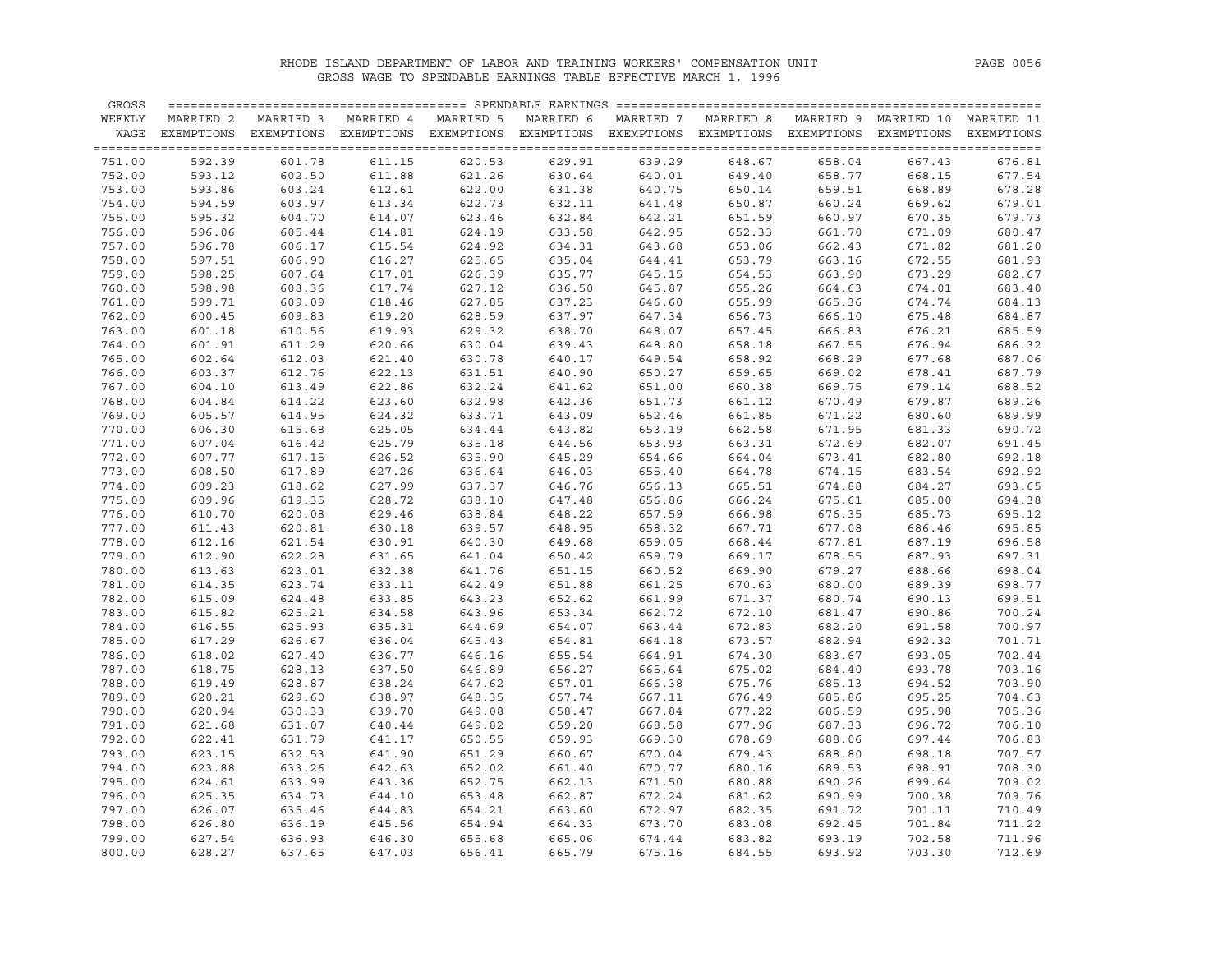### RHODE ISLAND DEPARTMENT OF LABOR AND TRAINING WORKERS' COMPENSATION UNIT PAGE 0057 GROSS WAGE TO SPENDABLE EARNINGS TABLE EFFECTIVE MARCH 1, 1996

| GROSS            |           |                                                                                                                    |           |           |                  |           |           |        |                                 |        |
|------------------|-----------|--------------------------------------------------------------------------------------------------------------------|-----------|-----------|------------------|-----------|-----------|--------|---------------------------------|--------|
| WEEKLY           | MARRIED 2 | MARRIED 3                                                                                                          | MARRIED 4 | MARRIED 5 | MARRIED 6        | MARRIED 7 | MARRIED 8 |        | MARRIED 9 MARRIED 10 MARRIED 11 |        |
|                  |           | WAGE EXEMPTIONS EXEMPTIONS EXEMPTIONS EXEMPTIONS EXEMPTIONS EXEMPTIONS EXEMPTIONS EXEMPTIONS EXEMPTIONS EXEMPTIONS |           |           |                  |           |           |        |                                 |        |
| 801.00           | 629.00    | 638.38                                                                                                             | 647.75    | 657.14    | 666.52           | 675.89    | 685.28    | 694.65 | 704.03                          | 713.42 |
| 802.00           | 629.74    | 639.12                                                                                                             | 648.49    | 657.88    | 667.26           | 676.63    | 686.02    | 695.39 | 704.77                          | 714.16 |
| 803.00           | 630.47    | 639.85                                                                                                             | 649.22    | 658.61    | 667.99           | 677.36    | 686.74    | 696.12 | 705.50                          | 714.88 |
| 804.00           | 631.20    | 640.58                                                                                                             | 649.95    | 659.33    | 668.72           | 678.09    | 687.47    | 696.84 | 706.23                          | 715.61 |
| 805.00           | 631.93    | 641.32                                                                                                             | 650.69    | 660.07    | 669.46           | 678.83    | 688.21    | 697.58 | 706.97                          | 716.35 |
| 806.00           | 632.66    | 642.05                                                                                                             | 651.42    | 660.80    | 670.19           | 679.56    | 688.94    | 698.31 | 707.70                          | 717.08 |
| 807.00           | 633.39    | 642.78                                                                                                             | 652.15    | 661.53    | 670.91           | 680.29    | 689.67    | 699.04 | 708.43                          | 717.81 |
| 808.00           | 634.13    | 643.51                                                                                                             | 652.89    | 662.27    | 671.65           | 681.02    | 690.41    | 699.78 | 709.16                          | 718.55 |
| 809.00           | 634.86    | 644.24                                                                                                             | 653.61    | 663.00    | 672.38           | 681.75    | 691.14    | 700.51 | 709.89                          | 719.28 |
| 810.00           | 635.59    | 644.97                                                                                                             | 654.34    | 663.73    | 673.11           | 682.48    | 691.87    | 701.24 | 710.62                          | 720.01 |
| 811.00           | 636.33    | 645.71                                                                                                             | 655.08    | 664.47    | 673.85           | 683.22    | 692.60    | 701.98 | 711.36                          | 720.74 |
| 812.00           | 637.06    | 646.44                                                                                                             | 655.81    | 665.19    | 674.58           | 683.95    | 693.33    | 702.70 | 712.09                          | 721.47 |
| 813.00           | 637.79    | 647.18                                                                                                             | 656.55    | 665.93    | 675.32           | 684.69    | 694.07    | 703.44 | 712.83                          | 722.21 |
| 814.00           | 638.52    | 647.91                                                                                                             | 657.28    | 666.66    | 676.05           | 685.42    | 694.80    | 704.17 | 713.56                          | 722.94 |
| 815.00           | 639.25    | 648.64                                                                                                             | 658.01    | 667.39    | 676.77           | 686.15    | 695.53    | 704.90 | 714.29                          | 723.67 |
| 816.00           | 639.99    | 649.37                                                                                                             | 658.75    | 668.13    | 677.51           | 686.88    | 696.27    | 705.64 | 715.02                          | 724.41 |
| 817.00           | 640.72    | 650.10                                                                                                             | 659.47    | 668.86    | 678.24           | 687.61    | 697.00    | 706.37 | 715.75                          | 725.14 |
| 818.00           | 641.45    | 650.83                                                                                                             | 660.20    | 669.59    | 678.97           | 688.34    | 697.73    | 707.10 | 716.48                          | 725.87 |
| 819.00           | 642.19    | 651.57                                                                                                             | 660.94    | 670.33    | 679.71           | 689.08    | 698.46    | 707.84 | 717.22                          | 726.60 |
| 820.00           | 642.92    | 652.30                                                                                                             | 661.67    | 671.05    | 680.44           | 689.81    | 699.19    | 708.56 | 717.95                          | 727.33 |
| 821.00           | 643.64    | 653.03                                                                                                             | 662.40    | 671.78    | 681.17           | 690.54    | 699.92    | 709.29 | 718.68                          | 728.06 |
| 822.00           | 644.38    | 653.77                                                                                                             | 663.14    | 672.52    | 681.91           | 691.28    | 700.66    | 710.03 | 719.42                          | 728.80 |
| 823.00           | 645.11    | 654.50                                                                                                             | 663.87    | 673.25    | 682.63           | 692.01    | 701.39    | 710.76 | 720.15                          | 729.53 |
| 824.00           | 645.84    | 655.22                                                                                                             | 664.60    | 673.98    | 683.36           | 692.73    | 702.12    | 711.49 | 720.87                          | 730.26 |
| 825.00           | 646.58    | 655.96                                                                                                             | 665.33    | 674.72    | 684.10           | 693.47    | 702.86    | 712.23 | 721.61                          | 731.00 |
| 826.00           | 647.31    | 656.69                                                                                                             | 666.06    | 675.45    | 684.83           | 694.20    | 703.59    | 712.96 | 722.34                          | 731.73 |
| 827.00           | 648.04    | 657.42                                                                                                             | 666.79    | 676.18    | 685.56           | 694.93    | 704.31    | 713.69 | 723.07                          | 732.45 |
| 828.00           | 648.78    | 658.16                                                                                                             | 667.53    | 676.91    | 686.30           | 695.67    | 705.05    | 714.42 | 723.81                          | 733.19 |
| 829.00           | 649.50    | 658.89                                                                                                             | 668.26    | 677.64    | 687.03           | 696.40    | 705.78    | 715.15 | 724.54                          | 733.92 |
| 830.00           | 650.23    | 659.62                                                                                                             | 668.99    | 678.37    | 687.76           | 697.13    | 706.51    | 715.88 | 725.27                          | 734.65 |
| 831.00           | 650.97    | 660.36                                                                                                             | 669.73    | 679.11    | 688.49           | 697.87    | 707.25    | 716.62 | 726.01                          | 735.39 |
| 832.00           | 651.70    | 661.08                                                                                                             | 670.46    | 679.84    | 689.22           | 698.59    | 707.98    | 717.35 | 726.73                          | 736.12 |
| 833.00           | 652.44    | 661.82                                                                                                             | 671.19    | 680.58    | 689.96           | 699.33    | 708.72    | 718.09 | 727.47                          | 736.86 |
| 834.00           | 653.17    | 662.55                                                                                                             | 671.92    | 681.31    | 690.69           | 700.06    | 709.45    | 718.82 | 728.20                          | 737.59 |
| 835.00           | 653.90    | 663.28                                                                                                             | 672.65    | 682.04    | 691.42           | 700.79    | 710.17    | 719.55 | 728.93                          | 738.31 |
| 836.00           | 654.64    | 664.02                                                                                                             | 673.39    | 682.77    | 692.16           | 701.53    | 710.91    | 720.28 | 729.67                          | 739.05 |
| 837.00           | 655.36    | 664.75                                                                                                             | 674.12    | 683.50    | 692.89           | 702.26    | 711.64    | 721.01 | 730.40                          | 739.78 |
| 838.00           | 656.09    | 665.48                                                                                                             | 674.85    | 684.23    | 693.62           | 702.99    | 712.37    | 721.74 | 731.13                          | 740.51 |
| 839.00           | 656.83    | 666.22                                                                                                             | 675.59    | 684.97    | 694.35           | 703.73    | 713.11    | 722.48 | 731.87                          | 741.25 |
| 840.00           | 657.56    | 666.94                                                                                                             | 676.32    | 685.70    | 695.08           | 704.45    | 713.84    | 723.21 | 732.59                          | 741.98 |
| 841.00           | 658.29    | 667.67                                                                                                             | 677.04    | 686.43    | 695.81           | 705.18    | 714.57    | 723.94 | 733.32                          | 742.71 |
| 842.00           | 659.03    | 668.41                                                                                                             | 677.78    | 687.17    | 696.55           | 705.92    | 715.31    | 724.68 | 734.06                          | 743.45 |
| 843.00           | 659.76    | 669.14                                                                                                             | 678.51    | 687.90    | 697.28           | 706.65    | 716.03    | 725.41 | 734.79                          | 744.17 |
|                  | 660.49    | 669.87                                                                                                             | 679.24    | 688.62    |                  | 707.38    | 716.76    | 726.13 | 735.52                          | 744.90 |
| 844.00<br>845.00 | 661.22    | 670.61                                                                                                             | 679.98    | 689.36    | 698.01<br>698.75 | 708.12    | 717.50    | 726.87 | 736.26                          | 745.64 |
| 846.00           | 661.95    | 671.34                                                                                                             | 680.71    | 690.09    | 699.48           | 708.85    | 718.23    | 727.60 | 736.99                          | 746.37 |
| 847.00           | 662.68    | 672.07                                                                                                             | 681.44    | 690.82    | 700.20           | 709.58    | 718.96    | 728.33 | 737.72                          | 747.10 |
| 848.00           | 663.42    | 672.80                                                                                                             | 682.18    | 691.56    | 700.94           | 710.31    | 719.70    | 729.07 | 738.45                          | 747.84 |
| 849.00           | 664.15    | 673.53                                                                                                             | 682.90    | 692.29    | 701.67           | 711.04    | 720.43    | 729.80 | 739.18                          | 748.57 |
| 850.00           | 664.88    | 674.26                                                                                                             | 683.63    | 693.02    | 702.40           | 711.77    | 721.16    | 730.53 |                                 | 749.30 |
|                  |           |                                                                                                                    |           |           |                  |           |           |        | 739.91                          |        |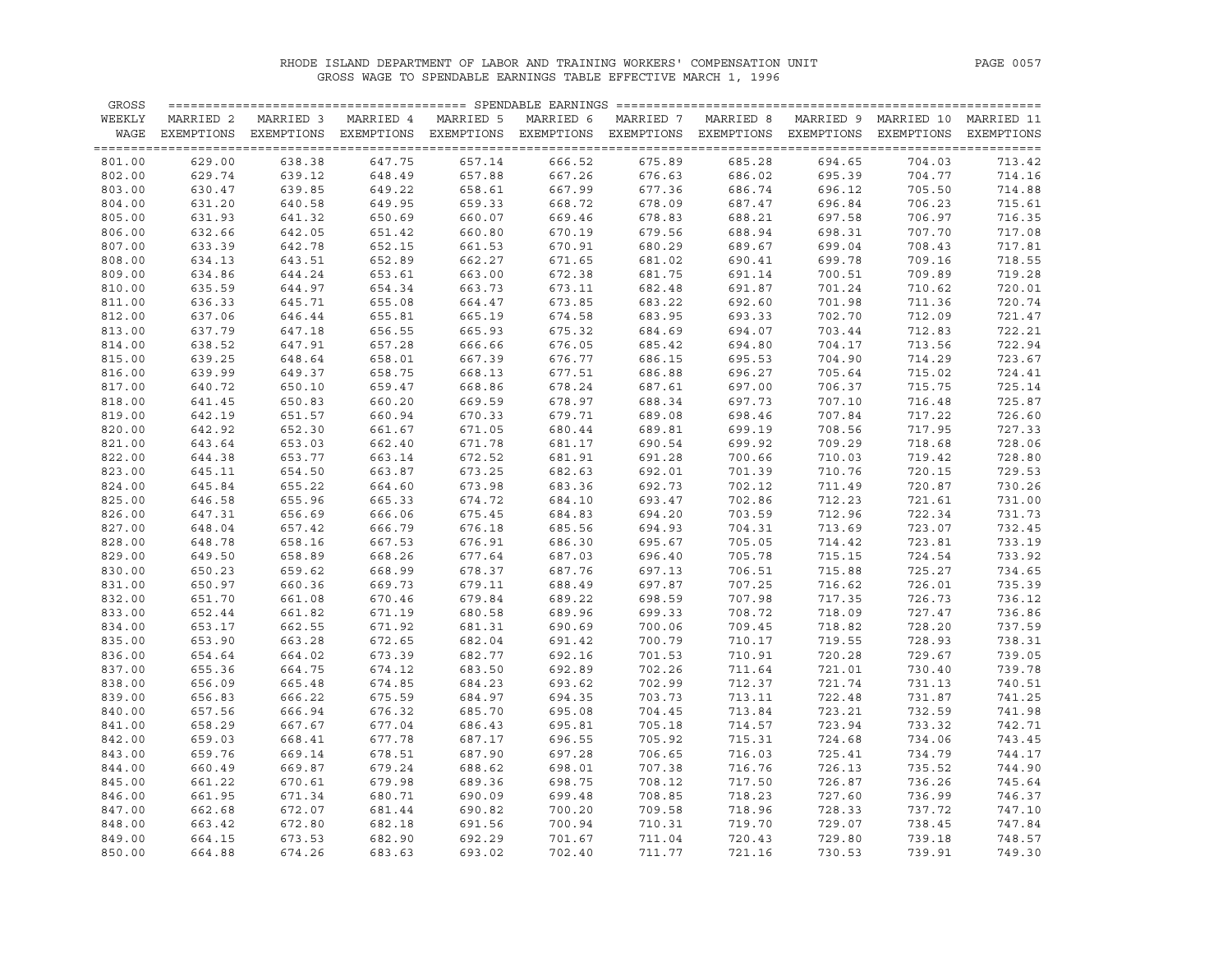### RHODE ISLAND DEPARTMENT OF LABOR AND TRAINING WORKERS' COMPENSATION UNIT PAGE 0058 GROSS WAGE TO SPENDABLE EARNINGS TABLE EFFECTIVE MARCH 1, 1996

| GROSS  |           |                                                                                                    |           |           |           |           |           |        |                      |            |
|--------|-----------|----------------------------------------------------------------------------------------------------|-----------|-----------|-----------|-----------|-----------|--------|----------------------|------------|
| WEEKLY | MARRIED 2 | MARRIED 3                                                                                          | MARRIED 4 | MARRIED 5 | MARRIED 6 | MARRIED 7 | MARRIED 8 |        | MARRIED 9 MARRIED 10 | MARRIED 11 |
| WAGE   |           | EXEMPTIONS EXEMPTIONS EXEMPTIONS EXEMPTIONS EXEMPTIONS EXEMPTIONS EXEMPTIONS EXEMPTIONS EXEMPTIONS |           |           |           |           |           |        |                      | EXEMPTIONS |
|        |           |                                                                                                    |           |           |           |           |           |        |                      |            |
| 851.00 | 665.62    | 675.00                                                                                             | 684.37    | 693.76    | 703.14    | 712.51    | 721.89    | 731.27 | 740.65               | 750.03     |
| 852.00 | 666.35    | 675.73                                                                                             | 685.10    | 694.48    | 703.87    | 713.24    | 722.62    | 731.99 | 741.38               | 750.76     |
| 853.00 | 667.08    | 676.47                                                                                             | 685.84    | 695.22    | 704.61    | 713.98    | 723.36    | 732.73 | 742.12               | 751.50     |
| 854.00 | 667.81    | 677.20                                                                                             | 686.57    | 695.95    | 705.34    | 714.71    | 724.09    | 733.46 | 742.85               | 752.23     |
| 855.00 | 668.54    | 677.93                                                                                             | 687.30    | 696.68    | 706.06    | 715.44    | 724.82    | 734.19 | 743.58               | 752.96     |
| 856.00 | 669.28    | 678.66                                                                                             | 688.04    | 697.42    | 706.80    | 716.17    | 725.56    | 734.93 | 744.31               | 753.70     |
| 857.00 | 670.01    | 679.39                                                                                             | 688.76    | 698.15    | 707.53    | 716.90    | 726.29    | 735.66 | 745.04               | 754.43     |
| 858.00 | 670.74    | 680.12                                                                                             | 689.49    | 698.88    | 708.26    | 717.63    | 727.02    | 736.39 | 745.77               | 755.16     |
| 859.00 | 671.48    | 680.86                                                                                             | 690.23    | 699.62    | 709.00    | 718.37    | 727.75    | 737.13 | 746.51               | 755.89     |
| 860.00 | 672.21    | 681.59                                                                                             | 690.96    | 700.34    | 709.73    | 719.10    | 728.48    | 737.85 | 747.24               | 756.62     |
| 861.00 | 672.93    | 682.32                                                                                             | 691.69    | 701.07    | 710.46    | 719.83    | 729.21    | 738.58 | 747.97               | 757.35     |
| 862.00 | 673.67    | 683.06                                                                                             | 692.43    | 701.81    | 711.20    | 720.57    | 729.95    | 739.32 | 748.71               | 758.09     |
| 863.00 | 674.40    | 683.79                                                                                             | 693.16    | 702.54    | 711.92    | 721.30    | 730.68    | 740.05 | 749.44               | 758.82     |
| 864.00 | 675.13    | 684.51                                                                                             | 693.89    | 703.27    | 712.65    | 722.02    | 731.41    | 740.78 | 750.16               | 759.55     |
| 865.00 | 675.87    | 685.25                                                                                             | 694.62    | 704.01    | 713.39    | 722.76    | 732.15    | 741.52 | 750.90               | 760.29     |
| 866.00 | 676.60    | 685.98                                                                                             | 695.35    | 704.74    | 714.12    | 723.49    | 732.88    | 742.25 | 751.63               | 761.02     |
| 867.00 | 677.33    | 686.71                                                                                             | 696.08    | 705.47    | 714.85    | 724.22    | 733.60    | 742.98 | 752.36               | 761.74     |
| 868.00 | 678.07    | 687.45                                                                                             | 696.82    | 706.20    | 715.59    | 724.96    | 734.34    | 743.71 | 753.10               | 762.48     |
| 869.00 | 678.79    | 688.18                                                                                             | 697.55    | 706.93    | 716.32    | 725.69    | 735.07    | 744.44 | 753.83               | 763.21     |
| 870.00 | 679.52    | 688.91                                                                                             | 698.28    | 707.66    | 717.05    | 726.42    | 735.80    | 745.17 | 754.56               | 763.94     |
| 871.00 | 680.26    | 689.65                                                                                             | 699.02    | 708.40    | 717.78    | 727.16    | 736.54    | 745.91 | 755.30               | 764.68     |
| 872.00 | 680.99    | 690.37                                                                                             | 699.75    | 709.13    | 718.51    | 727.88    | 737.27    | 746.64 | 756.02               | 765.41     |
| 873.00 | 681.73    | 691.11                                                                                             | 700.48    | 709.87    | 719.25    | 728.62    | 738.01    | 747.38 | 756.76               | 766.15     |
| 874.00 | 682.46    | 691.84                                                                                             | 701.21    | 710.60    | 719.98    | 729.35    | 738.74    | 748.11 | 757.49               | 766.88     |
| 875.00 | 683.19    | 692.57                                                                                             | 701.94    | 711.33    | 720.71    | 730.08    | 739.46    | 748.84 | 758.22               | 767.60     |
| 876.00 | 683.93    | 693.31                                                                                             | 702.68    | 712.06    | 721.45    | 730.82    | 740.20    | 749.57 | 758.96               | 768.34     |
| 877.00 | 684.65    | 694.04                                                                                             | 703.41    | 712.79    | 722.18    | 731.55    | 740.93    | 750.30 | 759.69               | 769.07     |
| 878.00 | 685.38    | 694.77                                                                                             | 704.14    | 713.52    | 722.91    | 732.28    | 741.66    | 751.03 | 760.42               | 769.80     |
| 879.00 | 686.12    | 695.51                                                                                             | 704.88    | 714.26    | 723.64    | 733.02    | 742.40    | 751.77 | 761.16               | 770.54     |
| 880.00 | 686.85    | 696.23                                                                                             | 705.61    | 714.99    | 724.37    | 733.74    | 743.13    | 752.50 | 761.88               | 771.27     |
| 881.00 | 687.58    | 696.96                                                                                             | 706.33    | 715.72    | 725.10    | 734.47    | 743.86    | 753.23 | 762.61               | 772.00     |
| 882.00 | 688.32    | 697.70                                                                                             | 707.07    | 716.46    | 725.84    | 735.21    | 744.60    | 753.97 | 763.35               | 772.74     |
| 883.00 | 689.05    | 698.43                                                                                             | 707.80    | 717.19    | 726.57    | 735.94    | 745.32    | 754.70 | 764.08               | 773.46     |
| 884.00 | 689.78    | 699.16                                                                                             | 708.53    | 717.91    | 727.30    | 736.67    | 746.05    | 755.42 | 764.81               | 774.19     |
| 885.00 | 690.51    | 699.90                                                                                             | 709.27    | 718.65    | 728.04    | 737.41    | 746.79    | 756.16 | 765.55               | 774.93     |
| 886.00 | 691.24    | 700.63                                                                                             | 710.00    | 719.38    | 728.77    | 738.14    | 747.52    | 756.89 | 766.28               | 775.66     |
| 887.00 | 691.97    | 701.36                                                                                             | 710.73    | 720.11    | 729.49    | 738.87    | 748.25    | 757.62 | 767.01               | 776.39     |
| 888.00 | 692.71    | 702.09                                                                                             | 711.47    | 720.85    | 730.23    | 739.60    | 748.99    | 758.36 | 767.74               | 777.13     |
| 889.00 | 693.44    | 702.82                                                                                             | 712.19    | 721.58    | 730.96    | 740.33    | 749.72    | 759.09 | 768.47               | 777.86     |
| 890.00 | 694.17    | 703.55                                                                                             | 712.92    | 722.31    | 731.69    | 741.06    | 750.45    | 759.82 | 769.20               | 778.59     |
| 891.00 | 694.91    | 704.29                                                                                             | 713.66    | 723.05    | 732.43    | 741.80    | 751.18    | 760.56 | 769.94               | 779.32     |
| 892.00 | 695.64    | 705.02                                                                                             | 714.39    | 723.77    | 733.16    | 742.53    | 751.91    | 761.28 | 770.67               | 780.05     |
| 893.00 | 696.37    | 705.76                                                                                             | 715.13    | 724.51    | 733.90    | 743.27    | 752.65    | 762.02 | 771.41               | 780.79     |
| 894.00 | 697.10    | 706.49                                                                                             | 715.86    | 725.24    | 734.63    | 744.00    | 753.38    | 762.75 | 772.14               | 781.52     |
| 895.00 | 697.83    | 707.22                                                                                             | 716.59    | 725.97    | 735.35    | 744.73    | 754.11    | 763.48 | 772.87               | 782.25     |
| 896.00 | 698.57    | 707.95                                                                                             | 717.33    | 726.71    | 736.09    | 745.46    | 754.85    | 764.22 | 773.60               | 782.99     |
| 897.00 | 699.30    | 708.68                                                                                             | 718.05    | 727.44    | 736.82    | 746.19    | 755.58    | 764.95 | 774.33               | 783.72     |
| 898.00 | 700.03    | 709.41                                                                                             | 718.78    | 728.17    | 737.55    | 746.92    | 756.31    | 765.68 | 775.06               | 784.45     |
| 899.00 | 700.77    | 710.15                                                                                             | 719.52    | 728.91    | 738.29    | 747.66    | 757.04    | 766.42 | 775.80               | 785.18     |
| 900.00 | 701.50    | 710.88                                                                                             | 720.25    | 729.63    | 739.02    | 748.39    | 757.77    | 767.14 | 776.53               | 785.91     |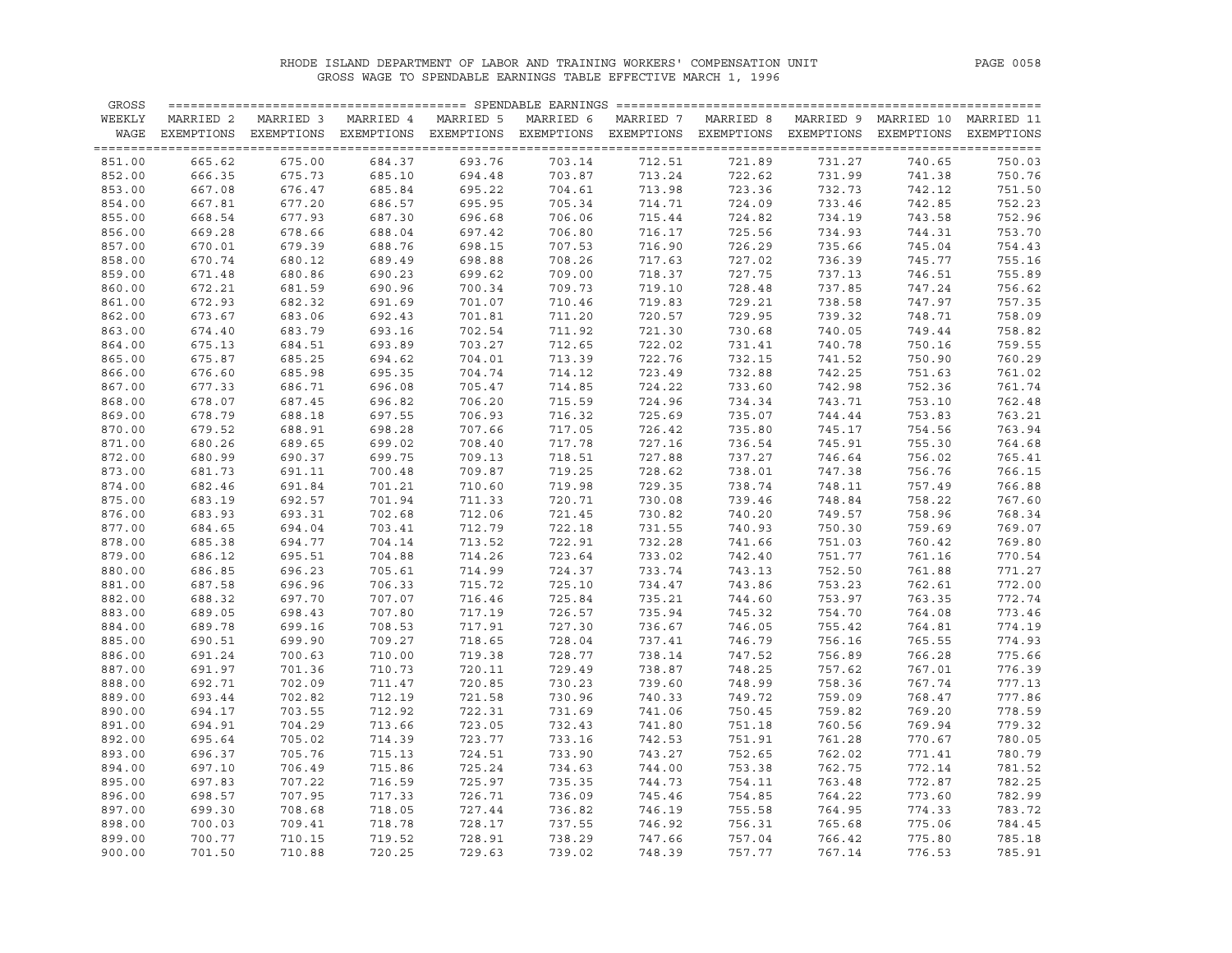### RHODE ISLAND DEPARTMENT OF LABOR AND TRAINING WORKERS' COMPENSATION UNIT PAGE 0059 GROSS WAGE TO SPENDABLE EARNINGS TABLE EFFECTIVE MARCH 1, 1996

| GROSS            |                  |                                                                                                    |                  |                  |                  |                  |                  |                  |                      |                  |
|------------------|------------------|----------------------------------------------------------------------------------------------------|------------------|------------------|------------------|------------------|------------------|------------------|----------------------|------------------|
| WEEKLY           | MARRIED 2        | MARRIED 3                                                                                          | MARRIED 4        | MARRIED 5        | MARRIED 6        | MARRIED 7        | MARRIED 8        |                  | MARRIED 9 MARRIED 10 | MARRIED 11       |
| WAGE             |                  | EXEMPTIONS EXEMPTIONS EXEMPTIONS EXEMPTIONS EXEMPTIONS EXEMPTIONS EXEMPTIONS EXEMPTIONS EXEMPTIONS |                  |                  |                  |                  |                  |                  |                      | EXEMPTIONS       |
| 901.00           | 702.22           | 711.61                                                                                             | 720.98           | 730.36           | 739.75           | 749.12           | 758.50           | 767.87           | 777.26               | 786.64           |
| 902.00           | 702.96           | 712.35                                                                                             | 721.72           | 731.10           | 740.49           | 749.86           | 759.24           | 768.61           | 778.00               | 787.38           |
| 903.00           | 703.69           | 713.08                                                                                             | 722.45           | 731.83           | 741.21           | 750.59           | 759.97           | 769.34           | 778.73               | 788.11           |
| 904.00           | 704.42           | 713.80                                                                                             | 723.18           | 732.56           | 741.94           | 751.31           | 760.70           | 770.07           | 779.45               | 788.84           |
| 905.00           | 705.16           | 714.54                                                                                             | 723.91           | 733.30           | 742.68           | 752.05           | 761.44           | 770.81           | 780.19               | 789.58           |
| 906.00           | 705.89           | 715.27                                                                                             | 724.64           | 734.03           | 743.41           | 752.78           | 762.17           | 771.54           | 780.92               | 790.31           |
| 907.00           | 706.62           | 716.00                                                                                             | 725.37           | 734.76           | 744.14           | 753.51           | 762.89           | 772.27           | 781.65               | 791.03           |
| 908.00           | 707.36           | 716.74                                                                                             | 726.11           | 735.49           | 744.88           | 754.25           | 763.63           | 773.00           | 782.39               | 791.77           |
| 909.00           | 708.08           | 717.47                                                                                             | 726.84           | 736.22           | 745.61           | 754.98           | 764.36           | 773.73           | 783.12               | 792.50           |
| 910.00           | 708.81           | 718.20                                                                                             | 727.57           | 736.95           | 746.34           | 755.71           | 765.09           | 774.46           | 783.85               | 793.23           |
| 911.00           | 709.55           | 718.94                                                                                             | 728.31           | 737.69           | 747.07           | 756.45           | 765.83           | 775.20           | 784.59               | 793.97           |
| 912.00           | 710.28           | 719.66                                                                                             | 729.04           | 738.42           | 747.80           | 757.17           | 766.56           | 775.93           | 785.31               | 794.70           |
| 913.00           | 711.02           | 720.40                                                                                             | 729.77           | 739.16           | 748.54           | 757.91           | 767.30           | 776.67           | 786.05               | 795.44           |
| 914.00           | 711.75           | 721.13                                                                                             | 730.50           | 739.89           | 749.27           | 758.64           | 768.03           | 777.40           | 786.78               | 796.17           |
| 915.00           | 712.48           | 721.86                                                                                             | 731.23           | 740.62           | 750.00           | 759.37           | 768.75           | 778.13           | 787.51               | 796.89           |
| 916.00           | 713.22           | 722.60                                                                                             | 731.97           | 741.35           | 750.74           | 760.11           | 769.49           | 778.86           | 788.25               | 797.63           |
| 917.00           | 713.94           | 723.33                                                                                             | 732.70           | 742.08           | 751.47           | 760.84           | 770.22           | 779.59           | 788.98               | 798.36           |
| 918.00           | 714.67           | 724.06                                                                                             | 733.43           | 742.81           | 752.20           | 761.57           | 770.95           | 780.32           | 789.71               | 799.09           |
| 919.00           | 715.41           | 724.80                                                                                             | 734.17           | 743.55           | 752.93           | 762.31           | 771.69           | 781.06           | 790.45               | 799.83           |
| 920.00           | 716.14           | 725.52                                                                                             | 734.90           | 744.28           | 753.66           | 763.03           | 772.42           | 781.79           | 791.17               | 800.56           |
| 921.00           | 716.87           | 726.25                                                                                             | 735.62           | 745.01           | 754.39           | 763.76           | 773.15           | 782.52           | 791.90               | 801.29           |
| 922.00           | 717.61           | 726.99                                                                                             | 736.36           | 745.75           | 755.13           | 764.50           | 773.89           | 783.26           | 792.64               | 802.03           |
| 923.00           | 718.34           | 727.72                                                                                             | 737.09           | 746.48           | 755.86           | 765.23           | 774.61           | 783.99           | 793.37               | 802.75           |
| 924.00           | 719.07           | 728.45                                                                                             | 737.82           | 747.20           | 756.59           | 765.96           | 775.34           | 784.71           | 794.10               | 803.48           |
| 925.00           | 719.80           | 729.19                                                                                             | 738.56           | 747.94           | 757.33           | 766.70           | 776.08           | 785.45           | 794.84               | 804.22           |
| 926.00           | 720.53           | 729.92                                                                                             | 739.29           | 748.67           | 758.06           | 767.43           | 776.81           | 786.18           | 795.57               | 804.95           |
| 927.00           | 721.26           | 730.65                                                                                             | 740.02           | 749.40           | 758.78           | 768.16           | 777.54           | 786.91           | 796.30               | 805.68           |
| 928.00           | 722.00           | 731.38                                                                                             | 740.76           | 750.14           | 759.52           | 768.89           | 778.28           | 787.65           | 797.03               | 806.42           |
| 929.00           | 722.73           | 732.11                                                                                             | 741.48           | 750.87           | 760.25           | 769.62           | 779.01           | 788.38           | 797.76               | 807.15           |
| 930.00           | 723.46           | 732.84                                                                                             | 742.21           | 751.60           | 760.98           | 770.35           | 779.74           | 789.11           | 798.49               | 807.88           |
| 931.00           | 724.20           | 733.58                                                                                             | 742.95           | 752.34           | 761.72           | 771.09           | 780.47           | 789.85           | 799.23               | 808.61           |
| 932.00           | 724.93           | 734.31                                                                                             | 743.68           | 753.06           | 762.45           | 771.82           | 781.20           | 790.57           | 799.96               | 809.34           |
| 933.00           | 725.66           | 735.05                                                                                             | 744.42           | 753.80           | 763.19           | 772.56           | 781.94           | 791.31           | 800.70               | 810.08           |
| 934.00           | 726.39           | 735.78                                                                                             | 745.15           | 754.53           | 763.92           | 773.29           | 782.67           | 792.04           | 801.43               | 810.81           |
| 935.00           | 727.12           | 736.51                                                                                             | 745.88           | 755.26           | 764.64           | 774.02           | 783.40           | 792.77           | 802.16               | 811.54           |
| 936.00           | 727.86           | 737.24                                                                                             | 746.62           | 756.00           | 765.38           | 774.75           | 784.14           | 793.51           | 802.89               | 812.28           |
| 937.00           | 728.59           | 737.97                                                                                             | 747.34           | 756.73           | 766.11           | 775.48           | 784.87           | 794.24           | 803.62               | 813.01           |
| 938.00           | 729.32           | 738.70                                                                                             | 748.07           | 757.46           | 766.84           | 776.21           | 785.60           | 794.97           | 804.35               | 813.74           |
| 939.00           | 730.06           | 739.44                                                                                             | 748.81           | 758.20           | 767.58           | 776.95           | 786.33           | 795.71           | 805.09               | 814.47           |
| 940.00           | 730.79           | 740.17                                                                                             | 749.54           | 758.92           | 768.31           | 777.68           | 787.06           | 796.43           | 805.82               | 815.20           |
| 941.00           | 731.51           | 740.90                                                                                             | 750.27           | 759.65           | 769.04           | 778.41           | 787.79           | 797.16           | 806.55               | 815.93           |
| 942.00           | 732.25           | 741.64                                                                                             | 751.01           | 760.39           | 769.78           | 779.15           | 788.53           | 797.90           | 807.29               | 816.67           |
| 943.00           | 732.98           | 742.37                                                                                             | 751.74           | 761.12           | 770.50           | 779.88           | 789.26           | 798.63           | 808.02               | 817.40           |
| 944.00           | 733.71           | 743.09                                                                                             | 752.47           | 761.85           | 771.23           | 780.60           | 789.99           | 799.36           | 808.74               | 818.13           |
| 945.00           | 734.45           | 743.83                                                                                             | 753.20           | 762.59           | 771.97           | 781.34           | 790.73           | 800.10           | 809.48               | 818.87           |
| 946.00           | 735.18           | 744.56                                                                                             | 753.93           | 763.32           | 772.70           | 782.07           | 791.46           | 800.83           | 810.21               | 819.60           |
| 947.00           | 735.91           | 745.29                                                                                             | 754.66           | 764.05           | 773.43           | 782.80           | 792.18           | 801.56           | 810.94               | 820.32           |
| 948.00<br>949.00 | 736.65<br>737.37 | 746.03<br>746.76                                                                                   | 755.40<br>756.13 | 764.78<br>765.51 | 774.17<br>774.90 | 783.54<br>784.27 | 792.92<br>793.65 | 802.29<br>803.02 | 811.68<br>812.41     | 821.06<br>821.79 |
| 950.00           |                  |                                                                                                    |                  |                  |                  | 785.00           |                  |                  |                      |                  |
|                  | 737.95           | 747.49                                                                                             | 756.86           | 766.24           | 775.63           |                  | 794.38           | 803.75           | 813.14               | 822.52           |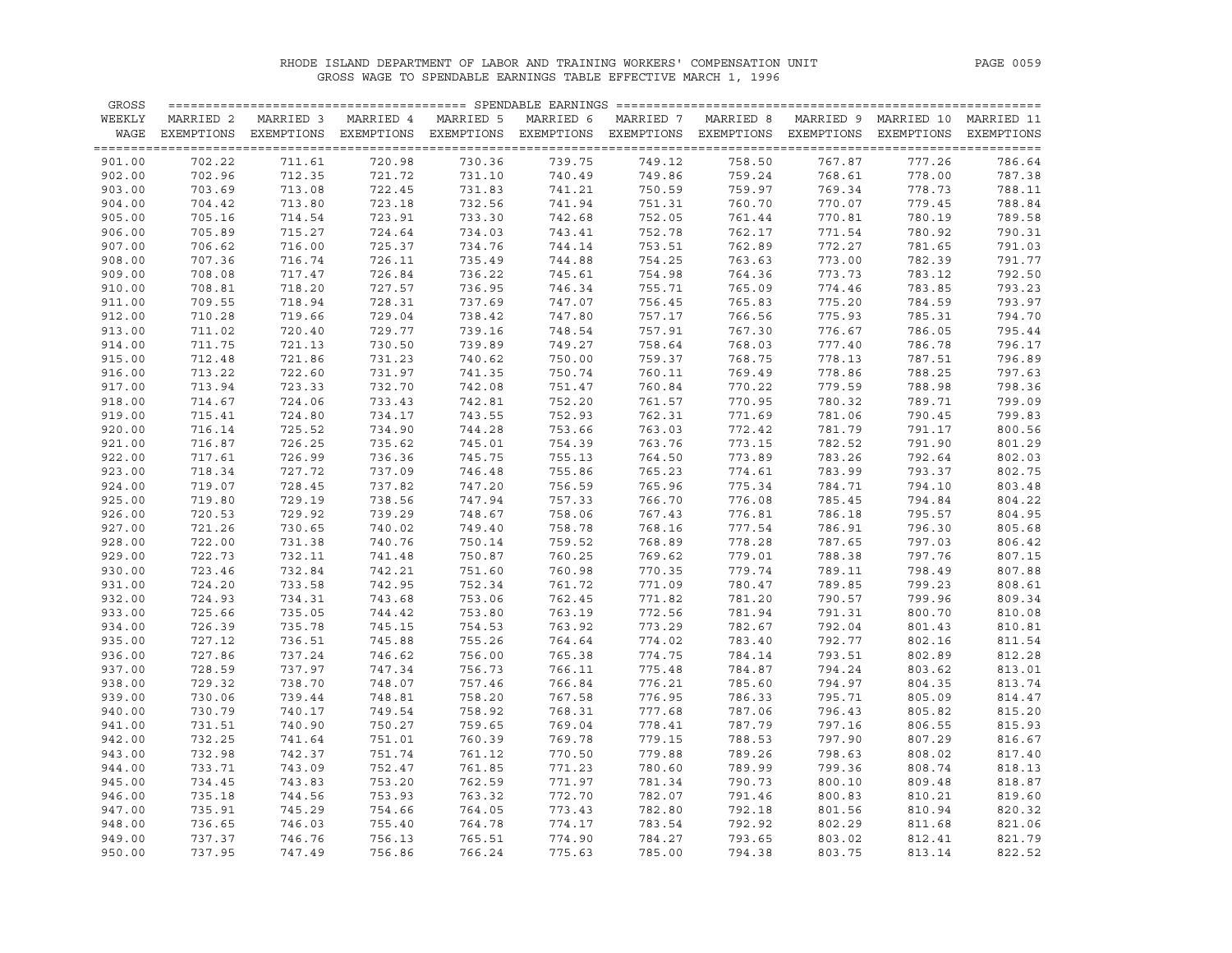### RHODE ISLAND DEPARTMENT OF LABOR AND TRAINING WORKERS' COMPENSATION UNIT PAGE 0060 GROSS WAGE TO SPENDABLE EARNINGS TABLE EFFECTIVE MARCH 1, 1996

| GROSS            |                  |                                                                                                               |                  |                  |                  |                  |                  |                  |                                 |                  |
|------------------|------------------|---------------------------------------------------------------------------------------------------------------|------------------|------------------|------------------|------------------|------------------|------------------|---------------------------------|------------------|
| WEEKLY           | MARRIED 2        | MARRIED 3                                                                                                     | MARRIED 4        | MARRIED 5        | MARRIED 6        | MARRIED 7        | MARRIED 8        |                  | MARRIED 9 MARRIED 10 MARRIED 11 |                  |
| WAGE             |                  | EXEMPTIONS EXEMPTIONS EXEMPTIONS EXEMPTIONS EXEMPTIONS EXEMPTIONS EXEMPTIONS EXEMPTIONS EXEMPTIONS EXEMPTIONS |                  |                  |                  |                  |                  |                  |                                 |                  |
|                  |                  |                                                                                                               |                  |                  |                  |                  |                  |                  |                                 |                  |
| 951.00           | 738.52           | 748.23                                                                                                        | 757.60           | 766.98           | 776.36           | 785.74           | 795.12           | 804.49           | 813.88                          | 823.26           |
| 952.00           | 739.09           | 748.95                                                                                                        | 758.33           | 767.71           | 777.09           | 786.46           | 795.85           | 805.22           | 814.60                          | 823.99           |
| 953.00           | 739.66           | 749.69                                                                                                        | 759.06           | 768.45           | 777.83           | 787.20           | 796.59           | 805.96           | 815.34                          | 824.73           |
| 954.00           | 740.22           | 750.42                                                                                                        | 759.79           | 769.18           | 778.56           | 787.93           | 797.32           | 806.69           | 816.07                          | 825.46           |
| 955.00           | 740.78           | 751.15                                                                                                        | 760.52           | 769.91           | 779.29           | 788.66           | 798.04           | 807.42           | 816.80                          | 826.18           |
| 956.00<br>957.00 | 741.36           | 751.89<br>752.62                                                                                              | 761.26<br>761.99 | 770.64<br>771.37 | 780.03<br>780.76 | 789.40<br>790.13 | 798.78<br>799.51 | 808.15<br>808.88 | 817.54                          | 826.92           |
|                  | 741.92           |                                                                                                               |                  |                  |                  |                  |                  |                  | 818.27                          | 827.65           |
| 958.00           | 742.48           | 753.35                                                                                                        | 762.72           | 772.10           | 781.49           | 790.86           | 800.24           | 809.61           | 819.00                          | 828.38           |
| 959.00           | 743.06           | 754.09                                                                                                        | 763.46           | 772.84           | 782.22           | 791.60           | 800.98           | 810.35           | 819.74                          | 829.12           |
| 960.00           | 743.62<br>744.18 | 754.81                                                                                                        | 764.19           | 773.57<br>774.30 | 782.95           | 792.32<br>793.05 | 801.71           | 811.08           | 820.46<br>821.19                | 829.85           |
| 961.00<br>962.00 | 744.76           | 755.54<br>756.28                                                                                              | 764.91<br>765.65 | 775.04           | 783.68<br>784.42 | 793.79           | 802.44<br>803.18 | 811.81<br>812.55 | 821.93                          | 830.58<br>831.32 |
|                  | 745.32           |                                                                                                               |                  | 775.77           |                  |                  | 803.90           | 813.28           |                                 |                  |
| 963.00           | 745.88           | 757.01<br>757.74                                                                                              | 766.38<br>767.11 | 776.49           | 785.15<br>785.88 | 794.52<br>795.25 | 804.63           |                  | 822.66<br>823.39                | 832.04<br>832.77 |
| 964.00           |                  |                                                                                                               |                  |                  |                  |                  |                  | 814.00           |                                 |                  |
| 965.00           | 746.45           | 758.48                                                                                                        | 767.85           | 777.23           | 786.62           | 795.99           | 805.37           | 814.74           | 824.13                          | 833.51           |
| 966.00<br>967.00 | 747.02<br>747.58 | 759.21<br>759.94                                                                                              | 768.58<br>769.31 | 777.96<br>778.69 | 787.35<br>788.07 | 796.72<br>797.45 | 806.10           | 815.47           | 824.86<br>825.59                | 834.24<br>834.97 |
| 968.00           | 748.15           | 760.67                                                                                                        | 770.05           | 779.43           | 788.81           | 798.18           | 806.83<br>807.57 | 816.20<br>816.94 | 826.32                          | 835.71           |
| 969.00           | 748.72           | 761.40                                                                                                        | 770.77           | 780.16           | 789.54           |                  | 808.30           |                  |                                 | 836.44           |
|                  |                  |                                                                                                               |                  | 780.89           |                  | 798.91           |                  | 817.67           | 827.05                          |                  |
| 970.00           | 749.28<br>749.85 | 762.13                                                                                                        | 771.50<br>772.24 | 781.63           | 790.27           | 799.64           | 809.03           | 818.40           | 827.78                          | 837.17           |
| 971.00           |                  | 762.87                                                                                                        |                  |                  | 791.01           | 800.38           | 809.76           | 819.14           | 828.52                          | 837.90           |
| 972.00           | 750.42           | 763.60                                                                                                        | 772.97           | 782.35           | 791.74           | 801.11           | 810.49<br>811.23 | 819.86           | 829.25                          | 838.63<br>839.37 |
| 973.00           | 750.99           | 764.34                                                                                                        | 773.71           | 783.09<br>783.82 | 792.48           | 801.85<br>802.58 |                  | 820.60           | 829.99                          | 840.10           |
| 974.00           | 751.55           | 765.07                                                                                                        | 774.44           | 784.55           | 793.21           |                  | 811.96           | 821.33           | 830.72                          |                  |
| 975.00           | 752.11<br>752.69 | 765.80<br>766.53                                                                                              | 775.17<br>775.91 | 785.29           | 793.93<br>794.67 | 803.31           | 812.69<br>813.43 | 822.06<br>822.80 | 831.45                          | 840.83<br>841.57 |
| 976.00           |                  |                                                                                                               |                  |                  |                  | 804.04           |                  |                  | 832.18                          |                  |
| 977.00           | 753.25           | 767.26                                                                                                        | 776.63           | 786.02           | 795.40           | 804.77           | 814.16           | 823.53           | 832.91                          | 842.30           |
| 978.00           | 753.81           | 767.99                                                                                                        | 777.36           | 786.75           | 796.13           | 805.50           | 814.89           | 824.26           | 833.64                          | 843.03           |
| 979.00<br>980.00 | 754.39<br>754.95 | 768.73<br>769.46                                                                                              | 778.10<br>778.83 | 787.49<br>788.21 | 796.87<br>797.60 | 806.24<br>806.97 | 815.62<br>816.35 | 825.00<br>825.72 | 834.38<br>835.11                | 843.76<br>844.49 |
| 981.00           | 755.51           | 770.19                                                                                                        | 779.56           | 788.94           | 798.33           | 807.70           | 817.08           | 826.45           | 835.84                          | 845.22           |
| 982.00           | 756.09           | 770.93                                                                                                        | 780.30           | 789.68           | 799.07           | 808.44           | 817.82           | 827.19           | 836.58                          | 845.96           |
| 983.00           | 756.65           |                                                                                                               | 781.03           | 790.41           | 799.79           | 809.17           | 818.55           | 827.92           | 837.31                          | 846.69           |
| 984.00           | 757.21           | 771.66<br>772.38                                                                                              | 781.76           | 791.14           | 800.52           | 809.89           | 819.28           | 828.65           | 838.03                          | 847.42           |
| 985.00           | 757.78           | 773.12                                                                                                        | 782.49           | 791.88           | 801.26           | 810.63           | 820.02           | 829.39           | 838.77                          | 848.16           |
| 986.00           | 758.35           | 773.85                                                                                                        | 783.22           | 792.61           | 801.99           | 811.36           | 820.75           | 830.12           | 839.50                          | 848.89           |
| 987.00           | 758.91           | 774.58                                                                                                        | 783.95           | 793.34           | 802.72           | 812.09           | 821.47           | 830.85           | 840.23                          | 849.61           |
| 988.00           | 759.48           | 775.32                                                                                                        | 784.69           | 794.07           | 803.46           | 812.83           | 822.21           | 831.58           | 840.97                          | 850.35           |
| 989.00           | 760.05           | 776.05                                                                                                        | 785.42           | 794.80           | 804.19           | 813.56           | 822.94           | 832.31           | 841.70                          | 851.08           |
| 990.00           | 760.61           | 776.78                                                                                                        | 786.15           | 795.53           | 804.92           | 814.29           | 823.67           | 833.04           | 842.43                          | 851.81           |
| 991.00           | 761.18           | 777.52                                                                                                        | 786.89           | 796.27           | 805.65           | 815.03           | 824.41           | 833.78           | 843.17                          | 852.55           |
| 992.00           | 761.75           | 778.24                                                                                                        | 787.62           | 797.00           | 806.38           | 815.75           | 825.14           | 834.51           | 843.89                          | 853.28           |
| 993.00           | 762.32           | 778.98                                                                                                        | 788.35           | 797.74           | 807.12           | 816.49           | 825.88           | 835.25           | 844.63                          | 854.02           |
| 994.00           | 762.88           | 779.71                                                                                                        | 789.08           | 798.47           | 807.85           | 817.22           | 826.61           | 835.98           | 845.36                          | 854.75           |
| 995.00           | 763.44           | 780.44                                                                                                        | 789.81           | 799.20           | 808.58           | 817.95           | 827.33           | 836.71           | 846.09                          | 855.47           |
| 996.00           | 764.02           | 781.18                                                                                                        | 790.55           | 799.93           | 809.32           | 818.69           | 828.07           | 837.44           | 846.83                          | 856.21           |
| 997.00           | 764.58           | 781.91                                                                                                        | 791.28           | 800.66           | 810.05           | 819.42           | 828.80           | 838.17           | 847.56                          | 856.94           |
| 998.00           | 765.14           | 782.64                                                                                                        | 792.01           | 801.39           | 810.78           | 820.15           | 829.53           | 838.90           | 848.29                          | 857.67           |
| 999.00           | 765.72           | 783.22                                                                                                        | 792.75           | 802.13           | 811.51           | 820.89           | 830.27           | 839.64           | 849.03                          | 858.41           |
| 1000.00          | 766.28           | 783.79                                                                                                        | 793.48           | 802.86           | 812.24           | 821.61           | 831.00           | 840.37           | 849.75                          | 859.14           |
|                  |                  |                                                                                                               |                  |                  |                  |                  |                  |                  |                                 |                  |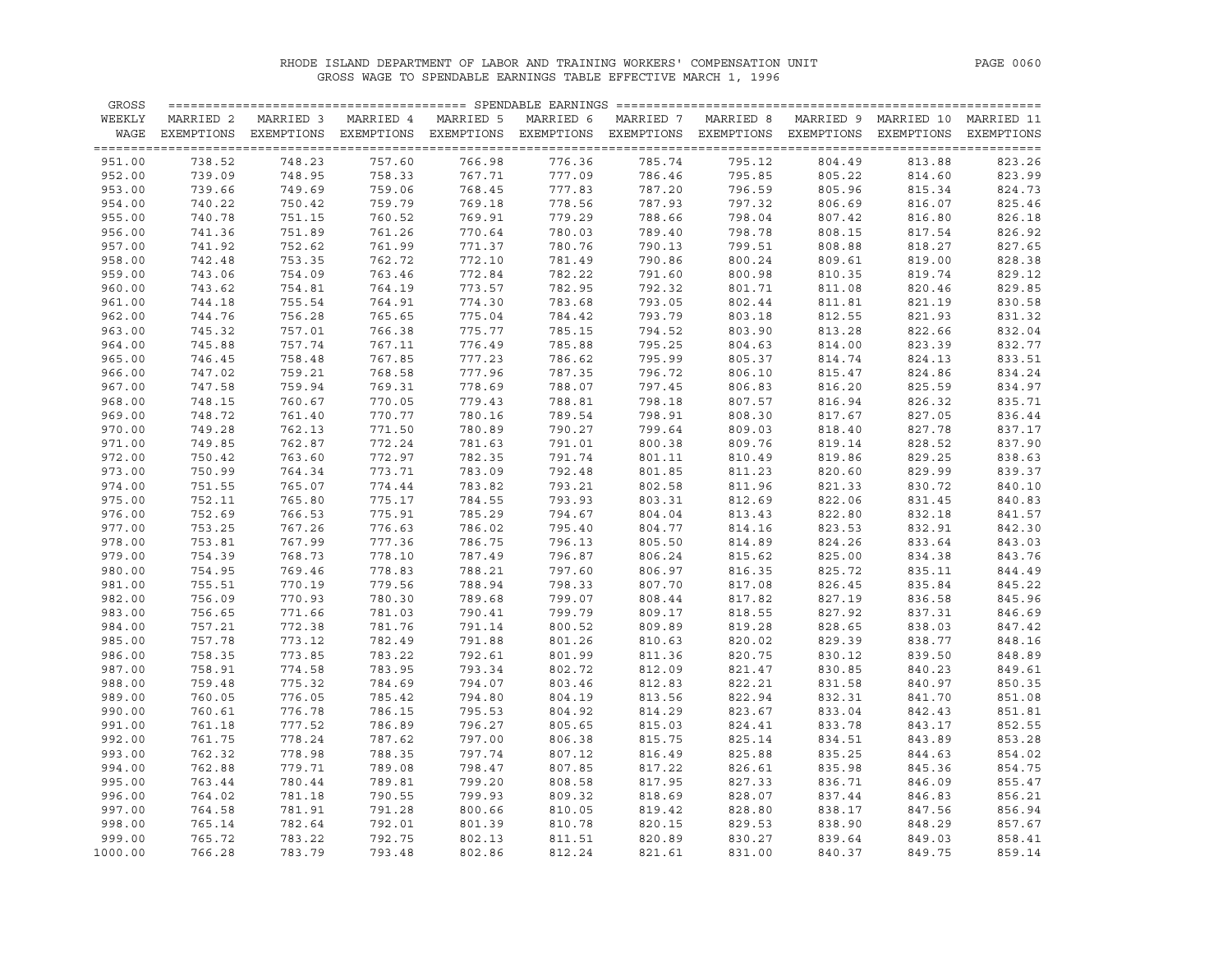### RHODE ISLAND DEPARTMENT OF LABOR AND TRAINING WORKERS' COMPENSATION UNIT PAGE 0061 GROSS WAGE TO SPENDABLE EARNINGS TABLE EFFECTIVE MARCH 1, 1996

| GROSS   |           |                                                                                                                    |           |           |           |           |           |        |                                 |        |
|---------|-----------|--------------------------------------------------------------------------------------------------------------------|-----------|-----------|-----------|-----------|-----------|--------|---------------------------------|--------|
| WEEKLY  | MARRIED 2 | MARRIED 3                                                                                                          | MARRIED 4 | MARRIED 5 | MARRIED 6 | MARRIED 7 | MARRIED 8 |        | MARRIED 9 MARRIED 10 MARRIED 11 |        |
|         |           | WAGE EXEMPTIONS EXEMPTIONS EXEMPTIONS EXEMPTIONS EXEMPTIONS EXEMPTIONS EXEMPTIONS EXEMPTIONS EXEMPTIONS EXEMPTIONS |           |           |           |           |           |        |                                 |        |
|         |           |                                                                                                                    |           |           |           |           |           |        |                                 |        |
| 1001.00 | 766.84    | 784.35                                                                                                             | 794.20    | 803.59    | 812.97    | 822.34    | 831.73    | 841.10 | 850.48                          | 859.87 |
| 1002.00 | 767.42    | 784.92                                                                                                             | 794.94    | 804.33    | 813.71    | 823.08    | 832.47    | 841.84 | 851.22                          | 860.61 |
| 1003.00 | 767.98    | 785.48                                                                                                             | 795.67    | 805.06    | 814.44    | 823.81    | 833.19    | 842.57 | 851.95                          | 861.33 |
| 1004.00 | 768.54    | 786.05                                                                                                             | 796.40    | 805.78    | 815.17    | 824.54    | 833.92    | 843.29 | 852.68                          | 862.06 |
| 1005.00 | 769.11    | 786.62                                                                                                             | 797.14    | 806.52    | 815.91    | 825.28    | 834.66    | 844.03 | 853.42                          | 862.80 |
| 1006.00 | 769.68    | 787.18                                                                                                             | 797.87    | 807.25    | 816.64    | 826.01    | 835.39    | 844.76 | 854.15                          | 863.53 |
| 1007.00 | 770.24    | 787.75                                                                                                             | 798.60    | 807.98    | 817.36    | 826.74    | 836.12    | 845.49 | 854.88                          | 864.26 |
| 1008.00 | 770.81    | 788.32                                                                                                             | 799.34    | 808.72    | 818.10    | 827.47    | 836.86    | 846.23 | 855.61                          | 865.00 |
| 1009.00 | 771.38    | 788.88                                                                                                             | 800.06    | 809.45    | 818.83    | 828.20    | 837.59    | 846.96 | 856.34                          | 865.73 |
| 1010.00 | 771.94    | 789.45                                                                                                             | 800.79    | 810.18    | 819.56    | 828.93    | 838.32    | 847.69 | 857.07                          | 866.46 |
| 1011.00 | 772.51    | 790.02                                                                                                             | 801.53    | 810.92    | 820.30    | 829.67    | 839.05    | 848.43 | 857.81                          | 867.19 |
| 1012.00 | 773.08    | 790.58                                                                                                             | 802.26    | 811.64    | 821.03    | 830.40    | 839.78    | 849.15 | 858.54                          | 867.92 |
| 1013.00 | 773.65    | 791.15                                                                                                             | 803.00    | 812.38    | 821.77    | 831.14    | 840.52    | 849.89 | 859.28                          | 868.66 |
| 1014.00 | 774.21    | 791.72                                                                                                             | 803.73    | 813.11    | 822.50    | 831.87    | 841.25    | 850.62 | 860.01                          | 869.39 |
| 1015.00 | 774.77    | 792.28                                                                                                             | 804.46    | 813.84    | 823.22    | 832.60    | 841.98    | 851.35 | 860.74                          | 870.12 |
| 1016.00 | 775.35    | 792.85                                                                                                             | 805.20    | 814.58    | 823.96    | 833.33    | 842.72    | 852.09 | 861.47                          | 870.86 |
| 1017.00 | 775.91    | 793.42                                                                                                             | 805.92    | 815.31    | 824.69    | 834.06    | 843.45    | 852.82 | 862.20                          | 871.59 |
| 1018.00 | 776.47    | 793.98                                                                                                             | 806.65    | 816.04    | 825.42    | 834.79    | 844.18    | 853.55 | 862.93                          | 872.32 |
| 1019.00 | 777.05    | 794.55                                                                                                             | 807.39    | 816.78    | 826.16    | 835.53    | 844.91    | 854.29 | 863.67                          | 873.05 |
| 1020.00 | 777.61    | 795.12                                                                                                             | 808.12    | 817.50    | 826.89    | 836.26    | 845.64    | 855.01 | 864.40                          | 873.78 |
| 1021.00 | 778.17    | 795.68                                                                                                             | 808.85    | 818.23    | 827.62    | 836.99    | 846.37    | 855.74 | 865.13                          | 874.51 |
| 1022.00 | 778.75    | 796.25                                                                                                             | 809.59    | 818.97    | 828.36    | 837.73    | 847.11    | 856.48 | 865.87                          | 875.25 |
| 1023.00 | 779.31    | 796.81                                                                                                             | 810.32    | 819.70    | 829.08    | 838.46    | 847.84    | 857.21 | 866.60                          | 875.98 |
| 1024.00 | 779.87    | 797.38                                                                                                             | 811.05    | 820.43    | 829.81    | 839.18    | 848.57    | 857.94 | 867.32                          | 876.71 |
| 1025.00 | 780.44    | 797.95                                                                                                             | 811.78    | 821.17    | 830.55    | 839.92    | 849.31    | 858.68 | 868.06                          | 877.45 |
| 1026.00 | 781.01    | 798.51                                                                                                             | 812.51    | 821.90    | 831.28    | 840.65    | 850.04    | 859.41 | 868.79                          | 878.18 |
| 1027.00 | 781.57    | 799.08                                                                                                             | 813.24    | 822.63    | 832.01    | 841.38    | 850.76    | 860.14 | 869.52                          | 878.90 |
| 1028.00 | 782.14    | 799.65                                                                                                             | 813.98    | 823.36    | 832.75    | 842.12    | 851.50    | 860.87 | 870.26                          | 879.64 |
| 1029.00 | 782.71    | 800.21                                                                                                             | 814.71    | 824.09    | 833.48    | 842.85    | 852.23    | 861.60 | 870.99                          | 880.37 |
| 1030.00 | 783.27    | 800.78                                                                                                             | 815.44    | 824.82    | 834.21    | 843.58    | 852.96    | 862.33 | 871.72                          | 881.10 |
| 1031.00 | 783.84    | 801.35                                                                                                             | 816.18    | 825.56    | 834.94    | 844.32    | 853.70    | 863.07 | 872.46                          | 881.84 |
| 1032.00 | 784.41    | 801.91                                                                                                             | 816.91    | 826.29    | 835.67    | 845.04    | 854.43    | 863.80 | 873.18                          | 882.57 |
| 1033.00 | 784.98    | 802.48                                                                                                             | 817.64    | 827.03    | 836.41    | 845.78    | 855.17    | 864.54 | 873.92                          | 883.31 |
| 1034.00 | 785.54    | 803.05                                                                                                             | 818.37    | 827.76    | 837.14    | 846.51    | 855.90    | 865.27 | 874.65                          | 884.04 |
| 1035.00 | 786.10    | 803.61                                                                                                             | 819.10    | 828.49    | 837.87    | 847.24    | 856.62    | 866.00 | 875.38                          | 884.76 |
| 1036.00 | 786.68    | 804.18                                                                                                             | 819.84    | 829.22    | 838.61    | 847.98    | 857.36    | 866.73 | 876.12                          | 885.50 |
| 1037.00 | 787.24    | 804.75                                                                                                             | 820.57    | 829.95    | 839.34    | 848.71    | 858.09    | 867.46 | 876.85                          | 886.23 |
| 1038.00 | 787.80    | 805.31                                                                                                             | 821.30    | 830.68    | 840.07    | 849.44    | 858.82    | 868.19 | 877.58                          | 886.96 |
| 1039.00 | 788.38    | 805.88                                                                                                             | 822.04    | 831.42    | 840.80    | 850.18    | 859.56    | 868.93 | 878.32                          | 887.70 |
| 1040.00 | 788.94    | 806.45                                                                                                             | 822.77    | 832.15    | 841.53    | 850.90    | 860.29    | 869.66 | 879.04                          | 888.43 |
| 1041.00 | 789.50    | 807.01                                                                                                             | 823.49    | 832.88    | 842.26    | 851.63    | 861.02    | 870.39 | 879.77                          | 889.16 |
| 1042.00 | 790.08    | 807.58                                                                                                             | 824.23    | 833.62    | 843.00    | 852.37    | 861.76    | 871.13 | 880.51                          | 889.90 |
| 1043.00 | 790.64    | 808.14                                                                                                             | 824.96    | 834.35    | 843.73    | 853.10    | 862.48    | 871.86 | 881.24                          | 890.62 |
| 1044.00 | 791.20    | 808.71                                                                                                             | 825.69    | 835.07    | 844.46    | 853.83    | 863.21    | 872.58 | 881.97                          | 891.35 |
| 1045.00 | 791.77    | 809.28                                                                                                             | 826.43    | 835.81    | 845.20    | 854.57    | 863.95    | 873.32 | 882.71                          | 892.09 |
| 1046.00 | 792.34    | 809.84                                                                                                             | 827.16    | 836.54    | 845.93    | 855.30    | 864.68    | 874.05 | 883.44                          | 892.82 |
| 1047.00 | 792.90    | 810.41                                                                                                             | 827.89    | 837.27    | 846.65    | 856.03    | 865.41    | 874.78 | 884.17                          | 893.55 |
| 1048.00 | 793.47    | 810.98                                                                                                             | 828.49    | 838.01    | 847.39    | 856.76    | 866.15    | 875.52 | 884.90                          | 894.29 |
| 1049.00 | 794.04    | 811.54                                                                                                             | 829.05    | 838.74    | 848.12    | 857.49    | 866.88    | 876.25 | 885.63                          | 895.02 |
| 1050.00 | 794.60    | 812.11                                                                                                             | 829.61    | 839.47    | 848.85    | 858.22    | 867.61    | 876.98 | 886.36                          | 895.75 |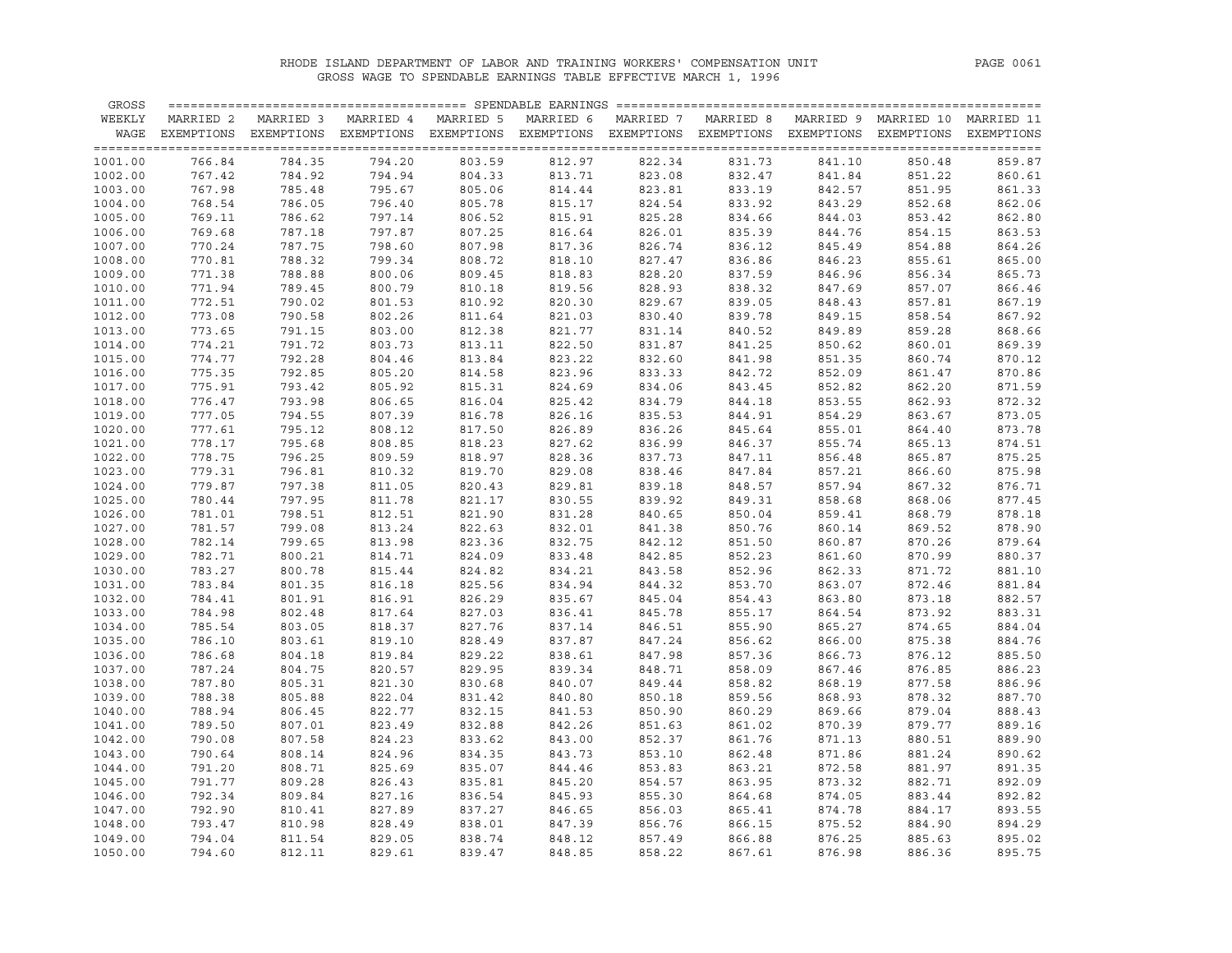# RHODE ISLAND DEPARTMENT OF LABOR AND TRAINING WORKERS' COMPENSATION UNIT PAGE 0062 GROSS WAGE TO SPENDABLE EARNINGS TABLE EFFECTIVE MARCH 1, 1996

| GROSS   |           |                                                                                                    |           |           |           |           |           |        |                                 |            |
|---------|-----------|----------------------------------------------------------------------------------------------------|-----------|-----------|-----------|-----------|-----------|--------|---------------------------------|------------|
| WEEKLY  | MARRIED 2 | MARRIED 3                                                                                          | MARRIED 4 | MARRIED 5 | MARRIED 6 | MARRIED 7 | MARRIED 8 |        | MARRIED 9 MARRIED 10 MARRIED 11 |            |
| WAGE    |           | EXEMPTIONS EXEMPTIONS EXEMPTIONS EXEMPTIONS EXEMPTIONS EXEMPTIONS EXEMPTIONS EXEMPTIONS EXEMPTIONS |           |           |           |           |           |        |                                 | EXEMPTIONS |
|         |           |                                                                                                    |           |           |           |           |           |        |                                 |            |
| 1051.00 | 795.17    | 812.68                                                                                             | 830.18    | 840.21    | 849.59    | 858.96    | 868.34    | 877.72 | 887.10                          | 896.48     |
| 1052.00 | 795.74    | 813.24                                                                                             | 830.75    | 840.93    | 850.32    | 859.69    | 869.07    | 878.44 | 887.83                          | 897.21     |
| 1053.00 | 796.31    | 813.81                                                                                             | 831.32    | 841.67    | 851.06    | 860.43    | 869.81    | 879.18 | 888.57                          | 897.95     |
| 1054.00 | 796.87    | 814.38                                                                                             | 831.88    | 842.40    | 851.79    | 861.16    | 870.54    | 879.91 | 889.30                          | 898.68     |
| 1055.00 | 797.43    | 814.94                                                                                             | 832.45    | 843.13    | 852.51    | 861.89    | 871.27    | 880.64 | 890.03                          | 899.41     |
| 1056.00 | 798.01    | 815.51                                                                                             | 833.02    | 843.87    | 853.25    | 862.62    | 872.01    | 881.38 | 890.76                          | 900.15     |
| 1057.00 | 798.57    | 816.08                                                                                             | 833.58    | 844.60    | 853.98    | 863.35    | 872.74    | 882.11 | 891.49                          | 900.88     |
| 1058.00 | 799.13    | 816.64                                                                                             | 834.15    | 845.33    | 854.71    | 864.08    | 873.47    | 882.84 | 892.22                          | 901.61     |
| 1059.00 | 799.71    | 817.21                                                                                             | 834.72    | 846.07    | 855.45    | 864.82    | 874.20    | 883.58 | 892.96                          | 902.34     |
| 1060.00 | 800.27    | 817.78                                                                                             | 835.28    | 846.79    | 856.18    | 865.55    | 874.93    | 884.30 | 893.69                          | 903.07     |
| 1061.00 | 800.83    | 818.34                                                                                             | 835.84    | 847.52    | 856.91    | 866.28    | 875.66    | 885.03 | 894.42                          | 903.80     |
| 1062.00 | 801.41    | 818.91                                                                                             | 836.42    | 848.26    | 857.65    | 867.02    | 876.40    | 885.77 | 895.16                          | 904.54     |
| 1063.00 | 801.97    | 819.47                                                                                             | 836.98    | 848.99    | 858.37    | 867.75    | 877.13    | 886.50 | 895.89                          | 905.27     |
| 1064.00 | 802.53    | 820.04                                                                                             | 837.54    | 849.72    | 859.10    | 868.47    | 877.86    | 887.23 | 896.61                          | 906.00     |
|         |           |                                                                                                    |           |           |           |           |           |        |                                 |            |
| 1065.00 | 803.10    | 820.61                                                                                             | 838.12    | 850.46    | 859.84    | 869.21    | 878.60    | 887.97 | 897.35                          | 906.74     |
| 1066.00 | 803.67    | 821.17                                                                                             | 838.68    | 851.19    | 860.57    | 869.94    | 879.33    | 888.70 | 898.08                          | 907.47     |
| 1067.00 | 804.23    | 821.74                                                                                             | 839.24    | 851.92    | 861.30    | 870.67    | 880.05    | 889.43 | 898.81                          | 908.19     |
| 1068.00 | 804.80    | 822.31                                                                                             | 839.82    | 852.65    | 862.04    | 871.41    | 880.79    | 890.16 | 899.55                          | 908.93     |
| 1069.00 | 805.37    | 822.87                                                                                             | 840.38    | 853.38    | 862.77    | 872.14    | 881.52    | 890.89 | 900.28                          | 909.66     |
| 1070.00 | 805.93    | 823.44                                                                                             | 840.94    | 854.11    | 863.50    | 872.87    | 882.25    | 891.62 | 901.01                          | 910.39     |
| 1071.00 | 806.50    | 824.01                                                                                             | 841.51    | 854.85    | 864.23    | 873.61    | 882.99    | 892.36 | 901.75                          | 911.13     |
| 1072.00 | 807.07    | 824.57                                                                                             | 842.08    | 855.58    | 864.96    | 874.33    | 883.72    | 893.09 | 902.47                          | 911.86     |
| 1073.00 | 807.64    | 825.14                                                                                             | 842.65    | 856.32    | 865.70    | 875.07    | 884.46    | 893.83 | 903.21                          | 912.60     |
| 1074.00 | 808.20    | 825.71                                                                                             | 843.21    | 857.05    | 866.43    | 875.80    | 885.19    | 894.56 | 903.94                          | 913.33     |
| 1075.00 | 808.76    | 826.27                                                                                             | 843.78    | 857.78    | 867.16    | 876.53    | 885.91    | 895.29 | 904.67                          | 914.05     |
| 1076.00 | 809.34    | 826.84                                                                                             | 844.35    | 858.51    | 867.90    | 877.27    | 886.65    | 896.02 | 905.41                          | 914.79     |
| 1077.00 | 809.90    | 827.41                                                                                             | 844.91    | 859.24    | 868.63    | 878.00    | 887.38    | 896.75 | 906.14                          | 915.52     |
| 1078.00 | 810.46    | 827.97                                                                                             | 845.48    | 859.97    | 869.36    | 878.73    | 888.11    | 897.48 | 906.87                          | 916.25     |
| 1079.00 | 811.04    | 828.54                                                                                             | 846.05    | 860.71    | 870.09    | 879.47    | 888.85    | 898.22 | 907.61                          | 916.99     |
| 1080.00 | 811.60    | 829.11                                                                                             | 846.61    | 861.44    | 870.82    | 880.19    | 889.58    | 898.95 | 908.33                          | 917.72     |
| 1081.00 | 812.16    | 829.67                                                                                             | 847.17    | 862.17    | 871.55    | 880.92    | 890.31    | 899.68 | 909.06                          | 918.45     |
| 1082.00 | 812.74    | 830.24                                                                                             | 847.75    | 862.91    | 872.29    | 881.66    | 891.05    | 900.42 | 909.80                          | 919.19     |
| 1083.00 | 813.30    | 830.80                                                                                             | 848.31    | 863.64    | 873.02    | 882.39    | 891.77    | 901.15 | 910.53                          | 919.91     |
| 1084.00 | 813.86    | 831.37                                                                                             | 848.87    | 864.36    | 873.75    | 883.12    | 892.50    | 901.87 | 911.26                          | 920.64     |
| 1085.00 | 814.43    | 831.94                                                                                             | 849.45    | 865.10    | 874.49    | 883.86    | 893.24    | 902.61 | 912.00                          | 921.38     |
| 1086.00 | 815.00    | 832.50                                                                                             | 850.01    | 865.83    | 875.22    | 884.59    | 893.97    | 903.34 | 912.73                          | 922.11     |
| 1087.00 | 815.56    | 833.07                                                                                             | 850.57    | 866.56    | 875.94    | 885.32    | 894.70    | 904.07 | 913.46                          | 922.84     |
| 1088.00 | 816.13    | 833.64                                                                                             | 851.15    | 867.30    | 876.68    | 886.05    | 895.44    | 904.81 | 914.19                          | 923.58     |
| 1089.00 | 816.70    | 834.20                                                                                             | 851.71    | 868.03    | 877.41    | 886.78    | 896.17    | 905.54 | 914.92                          | 924.31     |
| 1090.00 | 817.26    | 834.77                                                                                             | 852.27    | 868.76    | 878.14    | 887.51    | 896.90    | 906.27 | 915.65                          | 925.04     |
| 1091.00 | 817.83    | 835.34                                                                                             | 852.84    | 869.50    | 878.88    | 888.25    | 897.63    | 907.01 | 916.39                          | 925.77     |
| 1092.00 | 818.40    | 835.90                                                                                             | 853.41    | 870.22    | 879.61    | 888.98    | 898.36    | 907.73 | 917.12                          | 926.50     |
| 1093.00 | 818.97    | 836.47                                                                                             | 853.98    | 870.96    | 880.35    | 889.72    | 899.10    | 908.47 | 917.86                          | 927.24     |
| 1094.00 | 819.53    | 837.04                                                                                             | 854.54    | 871.69    | 881.08    | 890.45    | 899.83    | 909.20 | 918.59                          | 927.97     |
| 1095.00 | 820.09    | 837.60                                                                                             | 855.11    | 872.42    | 881.80    | 891.18    | 900.56    | 909.93 | 919.32                          | 928.70     |
| 1096.00 | 820.67    | 838.17                                                                                             | 855.68    | 873.16    | 882.54    | 891.91    | 901.30    | 910.67 | 920.05                          | 929.44     |
| 1097.00 | 821.23    | 838.74                                                                                             | 856.24    | 873.76    | 883.27    | 892.64    | 902.03    | 911.40 | 920.78                          | 930.17     |
| 1098.00 | 821.79    | 839.30                                                                                             | 856.81    | 874.32    | 884.00    | 893.37    | 902.76    | 912.13 | 921.51                          | 930.90     |
|         |           | 839.87                                                                                             |           |           |           |           |           | 912.87 |                                 |            |
| 1099.00 | 822.37    |                                                                                                    | 857.38    | 874.90    | 884.74    | 894.11    | 903.49    |        | 922.25                          | 931.63     |
| 1100.00 | 822.93    | 840.44                                                                                             | 857.94    | 875.46    | 885.47    | 894.84    | 904.22    | 913.59 | 922.98                          | 932.36     |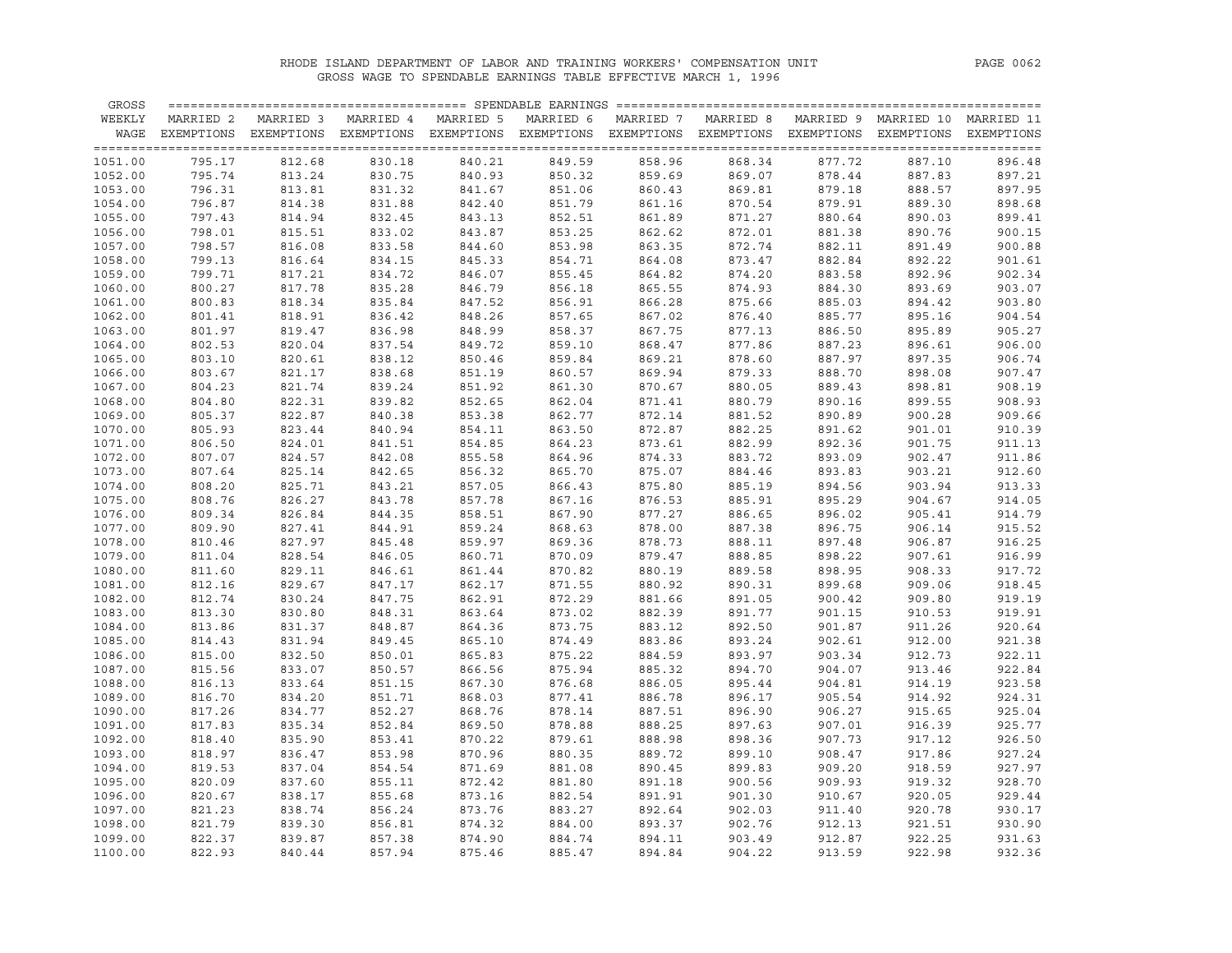# RHODE ISLAND DEPARTMENT OF LABOR AND TRAINING WORKERS' COMPENSATION UNIT PAGE 0063 GROSS WAGE TO SPENDABLE EARNINGS TABLE EFFECTIVE MARCH 1, 1996

| GROSS   |                  |                                                                                                               |                  |           |                  |                  |           |                  |                                 |        |
|---------|------------------|---------------------------------------------------------------------------------------------------------------|------------------|-----------|------------------|------------------|-----------|------------------|---------------------------------|--------|
| WEEKLY  | MARRIED 2        | MARRIED 3                                                                                                     | MARRIED 4        | MARRIED 5 | MARRIED 6        | MARRIED 7        | MARRIED 8 |                  | MARRIED 9 MARRIED 10 MARRIED 11 |        |
| WAGE    |                  | EXEMPTIONS EXEMPTIONS EXEMPTIONS EXEMPTIONS EXEMPTIONS EXEMPTIONS EXEMPTIONS EXEMPTIONS EXEMPTIONS EXEMPTIONS |                  |           |                  |                  |           |                  |                                 |        |
|         |                  |                                                                                                               |                  |           |                  |                  |           |                  |                                 |        |
| 1101.00 | 823.49           | 841.00                                                                                                        | 858.50           | 876.02    | 886.20           | 895.57           | 904.95    | 914.32           | 923.71                          | 933.09 |
| 1102.00 | 824.07           | 841.57                                                                                                        | 859.08           | 876.60    | 886.94           | 896.31           | 905.69    | 915.06           | 924.45                          | 933.83 |
| 1103.00 | 824.63           | 842.13                                                                                                        | 859.64           | 877.16    | 887.66           | 897.04           | 906.42    | 915.79           | 925.18                          | 934.56 |
| 1104.00 | 825.19           | 842.70                                                                                                        | 860.20           | 877.72    | 888.39           | 897.76           | 907.15    | 916.52           | 925.90                          | 935.29 |
| 1105.00 | 825.76           | 843.27                                                                                                        | 860.78           | 878.29    | 889.13           | 898.50           | 907.89    | 917.26           | 926.64                          | 936.03 |
| 1106.00 | 826.33           | 843.83                                                                                                        | 861.34           | 878.86    | 889.86           | 899.23           | 908.62    | 917.99           | 927.37                          | 936.76 |
| 1107.00 | 826.89           | 844.40                                                                                                        | 861.90           | 879.42    | 890.59           | 899.96           | 909.34    | 918.72           | 928.10                          | 937.48 |
| 1108.00 | 827.46           | 844.97                                                                                                        | 862.48           | 879.99    | 891.33           | 900.70           | 910.08    | 919.45           | 928.84                          | 938.22 |
| 1109.00 | 828.03           | 845.53                                                                                                        | 863.04           | 880.56    | 892.06           | 901.43           | 910.81    | 920.18           | 929.57                          | 938.95 |
| 1110.00 | 828.59           | 846.10                                                                                                        | 863.60           | 881.12    | 892.79           | 902.16           | 911.54    | 920.91           | 930.30                          | 939.68 |
| 1111.00 | 829.16           | 846.67                                                                                                        | 864.17           | 881.69    | 893.52           | 902.90           | 912.28    | 921.65           | 931.04                          | 940.42 |
| 1112.00 | 829.73           | 847.23                                                                                                        | 864.74           | 882.26    | 894.25           | 903.62           | 913.01    | 922.38           | 931.76                          | 941.15 |
| 1113.00 | 830.30           | 847.80                                                                                                        | 865.31           | 882.83    | 894.99           | 904.36           | 913.75    | 923.12           | 932.50                          | 941.89 |
| 1114.00 | 830.86           | 848.37                                                                                                        | 865.87           | 883.39    | 895.72           | 905.09           | 914.48    | 923.85           | 933.23                          | 942.62 |
| 1115.00 | 831.42           | 848.93                                                                                                        | 866.44           | 883.95    | 896.45           | 905.82           | 915.20    | 924.58           | 933.96                          | 943.34 |
| 1116.00 | 832.00           | 849.50                                                                                                        | 867.01           | 884.53    | 897.19           | 906.56           | 915.94    | 925.31           | 934.70                          | 944.08 |
| 1117.00 | 832.56           | 850.07                                                                                                        | 867.57           | 885.09    | 897.92           | 907.29           | 916.67    | 926.04           | 935.43                          | 944.81 |
| 1118.00 | 833.12           | 850.63                                                                                                        | 868.14           | 885.65    | 898.65           | 908.02           | 917.40    | 926.77           | 936.16                          | 945.54 |
| 1119.00 | 833.70           | 851.20                                                                                                        | 868.71           | 886.23    | 899.38           | 908.76           | 918.14    | 927.51           | 936.90                          | 946.28 |
| 1120.00 | 834.26           | 851.77                                                                                                        | 869.27           | 886.79    | 900.11           | 909.48           | 918.87    | 928.24           | 937.62                          | 947.01 |
| 1121.00 | 834.82           | 852.33                                                                                                        | 869.83           | 887.35    | 900.84           | 910.21           | 919.60    | 928.97           | 938.35                          | 947.74 |
| 1122.00 | 835.40           | 852.90                                                                                                        | 870.41           | 887.93    | 901.58           | 910.95           | 920.34    | 929.71           | 939.09                          | 948.48 |
|         | 835.96           |                                                                                                               | 870.97           | 888.49    | 902.31           |                  | 921.06    |                  |                                 | 949.20 |
| 1123.00 |                  | 853.46                                                                                                        |                  | 889.05    |                  | 911.68           |           | 930.44<br>931.16 | 939.82                          | 949.93 |
| 1124.00 | 836.52<br>837.09 | 854.03                                                                                                        | 871.53<br>872.11 | 889.62    | 903.04<br>903.78 | 912.41<br>913.15 | 921.79    | 931.90           | 940.55<br>941.29                | 950.67 |
| 1125.00 |                  | 854.60                                                                                                        |                  |           |                  |                  | 922.53    |                  |                                 |        |
| 1126.00 | 837.66           | 855.16                                                                                                        | 872.67           | 890.19    | 904.51           | 913.88           | 923.26    | 932.63           | 942.02                          | 951.40 |
| 1127.00 | 838.22           | 855.73                                                                                                        | 873.23           | 890.75    | 905.23           | 914.61           | 923.99    | 933.36           | 942.75                          | 952.13 |
| 1128.00 | 838.79           | 856.30                                                                                                        | 873.81           | 891.32    | 905.97           | 915.34           | 924.73    | 934.10           | 943.48                          | 952.87 |
| 1129.00 | 839.36           | 856.86                                                                                                        | 874.37           | 891.89    | 906.70           | 916.07           | 925.46    | 934.83           | 944.21                          | 953.60 |
| 1130.00 | 839.92           | 857.43                                                                                                        | 874.93           | 892.45    | 907.43           | 916.80           | 926.19    | 935.56           | 944.94                          | 954.33 |
| 1131.00 | 840.49           | 858.00                                                                                                        | 875.50           | 893.02    | 908.17           | 917.54           | 926.92    | 936.30           | 945.68                          | 955.06 |
| 1132.00 | 841.06           | 858.56                                                                                                        | 876.07           | 893.59    | 908.90           | 918.27           | 927.65    | 937.02           | 946.41                          | 955.79 |
| 1133.00 | 841.63           | 859.13                                                                                                        | 876.64           | 894.16    | 909.64           | 919.01           | 928.39    | 937.76           | 947.15                          | 956.53 |
| 1134.00 | 842.19           | 859.70                                                                                                        | 877.20           | 894.72    | 910.37           | 919.74           | 929.12    | 938.49           | 947.88                          | 957.26 |
| 1135.00 | 842.75           | 860.26                                                                                                        | 877.77           | 895.28    | 911.09           | 920.47           | 929.85    | 939.22           | 948.61                          | 957.99 |
| 1136.00 | 843.33           | 860.83                                                                                                        | 878.34           | 895.86    | 911.83           | 921.20           | 930.59    | 939.96           | 949.34                          | 958.73 |
| 1137.00 | 843.89           | 861.40                                                                                                        | 878.90           | 896.42    | 912.56           | 921.93           | 931.32    | 940.69           | 950.07                          | 959.46 |
| 1138.00 | 844.45           | 861.96                                                                                                        | 879.47           | 896.98    | 913.29           | 922.66           | 932.05    | 941.42           | 950.80                          | 960.19 |
| 1139.00 | 845.03           | 862.53                                                                                                        | 880.04           | 897.56    | 914.03           | 923.40           | 932.78    | 942.16           | 951.54                          | 960.92 |
| 1140.00 | 845.59           | 863.10                                                                                                        | 880.60           | 898.12    | 914.76           | 924.13           | 933.51    | 942.88           | 952.27                          | 961.65 |
| 1141.00 | 846.15           | 863.66                                                                                                        | 881.16           | 898.68    | 915.49           | 924.86           | 934.24    | 943.61           | 953.00                          | 962.38 |
| 1142.00 | 846.73           | 864.23                                                                                                        | 881.74           | 899.26    | 916.23           | 925.60           | 934.98    | 944.35           | 953.74                          | 963.12 |
| 1143.00 | 847.29           | 864.79                                                                                                        | 882.30           | 899.82    | 916.95           | 926.33           | 935.71    | 945.08           | 954.47                          | 963.85 |
| 1144.00 | 847.85           | 865.36                                                                                                        | 882.86           | 900.38    | 917.68           | 927.05           | 936.44    | 945.81           | 955.19                          | 964.58 |
| 1145.00 | 848.42           | 865.93                                                                                                        | 883.44           | 900.95    | 918.42           | 927.79           | 937.18    | 946.55           | 955.93                          | 965.32 |
| 1146.00 | 848.99           | 866.49                                                                                                        | 884.00           | 901.52    | 919.02           | 928.52           | 937.91    | 947.28           | 956.66                          | 966.05 |
| 1147.00 | 849.55           | 867.06                                                                                                        | 884.56           | 902.08    | 919.59           | 929.25           | 938.63    | 948.01           | 957.39                          | 966.77 |
| 1148.00 | 850.12           | 867.63                                                                                                        | 885.14           | 902.65    | 920.16           | 929.99           | 939.37    | 948.74           | 958.13                          | 967.51 |
| 1149.00 | 850.69           | 868.19                                                                                                        | 885.70           | 903.22    | 920.72           | 930.72           | 940.10    | 949.47           | 958.86                          | 968.24 |
| 1150.00 | 851.25           | 868.76                                                                                                        | 886.26           | 903.78    | 921.29           | 931.45           | 940.83    | 950.20           | 959.59                          | 968.97 |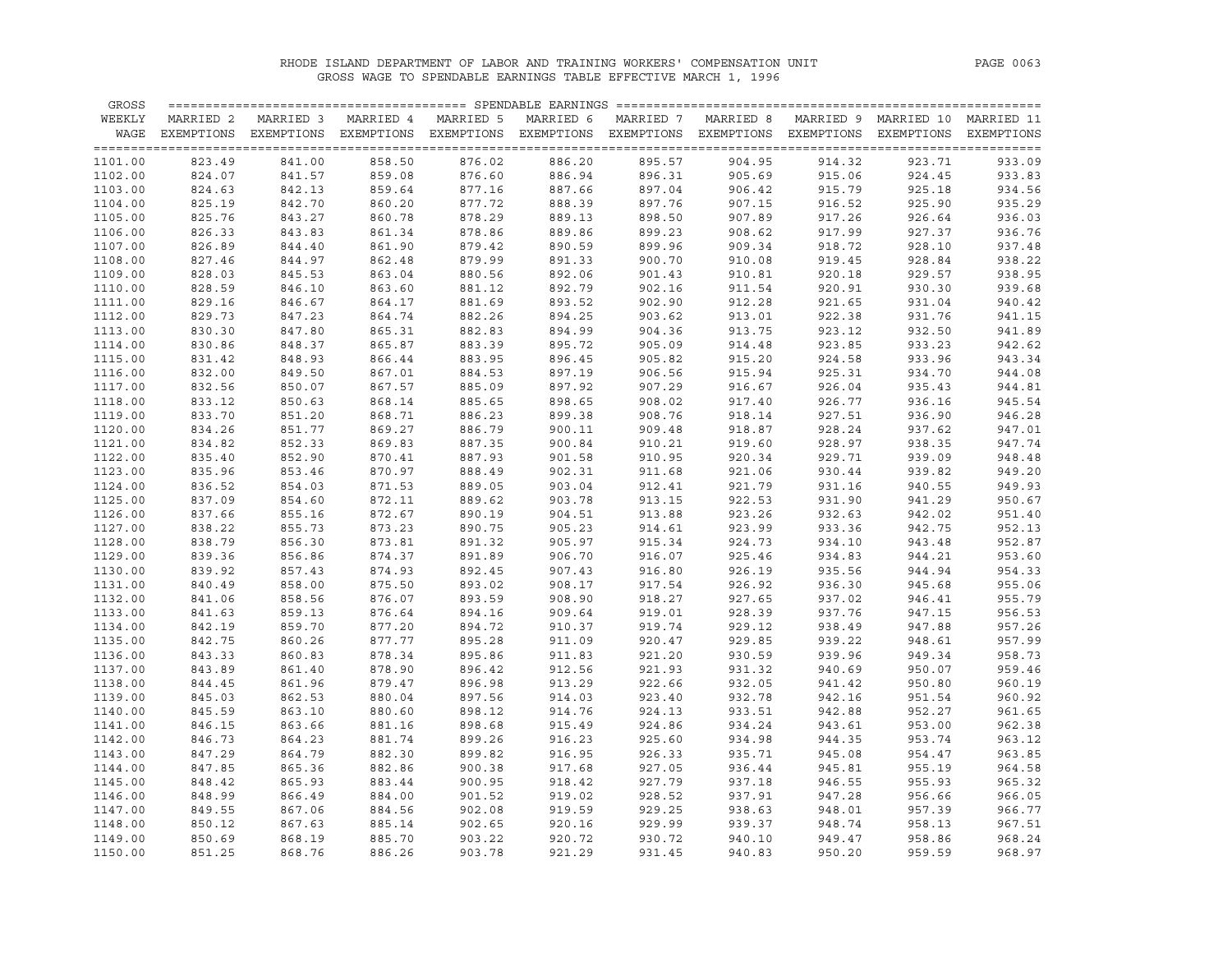# RHODE ISLAND DEPARTMENT OF LABOR AND TRAINING WORKERS' COMPENSATION UNIT PAGE 0064 GROSS WAGE TO SPENDABLE EARNINGS TABLE EFFECTIVE MARCH 1, 1996

| GROSS   |           |                                                                                                                    |           |           |           |           |           |        |                                 |         |
|---------|-----------|--------------------------------------------------------------------------------------------------------------------|-----------|-----------|-----------|-----------|-----------|--------|---------------------------------|---------|
| WEEKLY  | MARRIED 2 | MARRIED 3                                                                                                          | MARRIED 4 | MARRIED 5 | MARRIED 6 | MARRIED 7 | MARRIED 8 |        | MARRIED 9 MARRIED 10 MARRIED 11 |         |
|         |           | WAGE EXEMPTIONS EXEMPTIONS EXEMPTIONS EXEMPTIONS EXEMPTIONS EXEMPTIONS EXEMPTIONS EXEMPTIONS EXEMPTIONS EXEMPTIONS |           |           |           |           |           |        |                                 |         |
|         |           |                                                                                                                    |           |           |           |           |           |        |                                 |         |
| 1151.00 | 851.82    | 869.33                                                                                                             | 886.83    | 904.35    | 921.86    | 932.19    | 941.57    | 950.94 | 960.33                          | 969.71  |
| 1152.00 | 852.39    | 869.89                                                                                                             | 887.40    | 904.92    | 922.42    | 932.91    | 942.30    | 951.67 | 961.05                          | 970.44  |
| 1153.00 | 852.96    | 870.46                                                                                                             | 887.97    | 905.49    | 922.99    | 933.65    | 943.04    | 952.41 | 961.79                          | 971.18  |
| 1154.00 | 853.52    | 871.03                                                                                                             | 888.53    | 906.05    | 923.56    | 934.38    | 943.77    | 953.14 | 962.52                          | 971.91  |
| 1155.00 | 854.08    | 871.59                                                                                                             | 889.10    | 906.61    | 924.12    | 935.11    | 944.49    | 953.87 | 963.25                          | 972.63  |
| 1156.00 | 854.66    | 872.16                                                                                                             | 889.67    | 907.19    | 924.69    | 935.85    | 945.23    | 954.60 | 963.99                          | 973.37  |
| 1157.00 | 855.22    | 872.73                                                                                                             | 890.23    | 907.75    | 925.26    | 936.58    | 945.96    | 955.33 | 964.72                          | 974.10  |
| 1158.00 | 855.78    | 873.29                                                                                                             | 890.80    | 908.31    | 925.82    | 937.31    | 946.69    | 956.06 | 965.45                          | 974.83  |
| 1159.00 | 856.36    | 873.86                                                                                                             | 891.37    | 908.89    | 926.39    | 938.05    | 947.43    | 956.80 | 966.19                          | 975.57  |
| 1160.00 | 856.92    | 874.43                                                                                                             | 891.93    | 909.45    | 926.96    | 938.77    | 948.16    | 957.53 | 966.91                          | 976.30  |
| 1161.00 | 857.48    | 874.99                                                                                                             | 892.49    | 910.01    | 927.52    | 939.50    | 948.89    | 958.26 | 967.64                          | 977.03  |
| 1162.00 | 858.06    | 875.56                                                                                                             | 893.07    | 910.59    | 928.09    | 940.24    | 949.63    | 959.00 | 968.38                          | 977.77  |
| 1163.00 | 858.62    | 876.12                                                                                                             | 893.63    | 911.15    | 928.65    | 940.97    | 950.35    | 959.73 | 969.11                          | 978.49  |
| 1164.00 | 859.18    | 876.69                                                                                                             | 894.19    | 911.71    | 929.22    | 941.70    | 951.08    | 960.45 | 969.84                          | 979.22  |
| 1165.00 | 859.75    | 877.26                                                                                                             | 894.77    | 912.28    | 929.79    | 942.44    | 951.82    | 961.19 | 970.58                          | 979.96  |
| 1166.00 | 860.32    | 877.82                                                                                                             | 895.33    | 912.85    | 930.35    | 943.17    | 952.55    | 961.92 | 971.31                          | 980.69  |
| 1167.00 | 860.88    | 878.39                                                                                                             | 895.89    | 913.41    | 930.92    | 943.90    | 953.28    | 962.65 | 972.04                          | 981.42  |
| 1168.00 | 861.45    | 878.96                                                                                                             | 896.47    | 913.98    | 931.49    | 944.63    | 954.02    | 963.39 | 972.77                          | 982.16  |
| 1169.00 | 862.02    | 879.52                                                                                                             | 897.03    | 914.55    | 932.05    | 945.36    | 954.75    | 964.12 | 973.50                          | 982.89  |
| 1170.00 | 862.58    | 880.09                                                                                                             | 897.59    | 915.11    | 932.62    | 946.09    | 955.48    | 964.85 | 974.23                          | 983.62  |
| 1171.00 | 863.15    | 880.66                                                                                                             | 898.16    | 915.68    | 933.19    | 946.83    | 956.21    | 965.59 | 974.97                          | 984.35  |
| 1172.00 | 863.72    | 881.22                                                                                                             | 898.73    | 916.25    | 933.75    | 947.56    | 956.94    | 966.31 | 975.70                          | 985.08  |
| 1173.00 | 864.29    | 881.79                                                                                                             | 899.30    | 916.82    | 934.32    | 948.30    | 957.68    | 967.05 | 976.44                          | 985.82  |
| 1174.00 | 864.85    | 882.36                                                                                                             | 899.86    | 917.38    | 934.89    | 949.03    | 958.41    | 967.78 | 977.17                          | 986.55  |
| 1175.00 | 865.41    | 882.92                                                                                                             | 900.43    | 917.94    | 935.45    | 949.76    | 959.14    | 968.51 | 977.90                          | 987.28  |
| 1176.00 | 865.99    | 883.49                                                                                                             | 901.00    | 918.52    | 936.02    | 950.49    | 959.88    | 969.25 | 978.63                          | 988.02  |
| 1177.00 | 866.55    | 884.06                                                                                                             | 901.56    | 919.08    | 936.59    | 951.22    | 960.61    | 969.98 | 979.36                          | 988.75  |
| 1178.00 | 867.11    | 884.62                                                                                                             | 902.13    | 919.64    | 937.15    | 951.95    | 961.34    | 970.71 | 980.09                          | 989.48  |
| 1179.00 | 867.69    | 885.19                                                                                                             | 902.70    | 920.22    | 937.72    | 952.69    | 962.07    | 971.45 | 980.83                          | 990.21  |
| 1180.00 | 868.25    | 885.76                                                                                                             | 903.26    | 920.78    | 938.29    | 953.42    | 962.80    | 972.17 | 981.56                          | 990.94  |
| 1181.00 | 868.81    | 886.32                                                                                                             | 903.82    | 921.34    | 938.85    | 954.15    | 963.53    | 972.90 | 982.29                          | 991.67  |
| 1182.00 | 869.39    | 886.89                                                                                                             | 904.40    | 921.92    | 939.42    | 954.89    | 964.27    | 973.64 | 983.03                          | 992.41  |
| 1183.00 | 869.95    | 887.45                                                                                                             | 904.96    | 922.48    | 939.98    | 955.62    | 965.00    | 974.37 | 983.76                          | 993.14  |
| 1184.00 | 870.51    | 888.02                                                                                                             | 905.52    | 923.04    | 940.55    | 956.34    | 965.73    | 975.10 | 984.48                          | 993.87  |
| 1185.00 | 871.08    | 888.59                                                                                                             | 906.10    | 923.61    | 941.12    | 957.08    | 966.47    | 975.84 | 985.22                          | 994.61  |
| 1186.00 | 871.65    | 889.15                                                                                                             | 906.66    | 924.18    | 941.68    | 957.81    | 967.20    | 976.57 | 985.95                          | 995.34  |
| 1187.00 | 872.21    | 889.72                                                                                                             | 907.22    | 924.74    | 942.25    | 958.54    | 967.92    | 977.30 | 986.68                          | 996.06  |
| 1188.00 | 872.78    | 890.29                                                                                                             | 907.80    | 925.31    | 942.82    | 959.28    | 968.66    | 978.03 | 987.42                          | 996.80  |
| 1189.00 | 873.35    | 890.85                                                                                                             | 908.36    | 925.88    | 943.38    | 960.01    | 969.39    | 978.76 | 988.15                          | 997.53  |
| 1190.00 | 873.91    | 891.42                                                                                                             | 908.92    | 926.44    | 943.95    | 960.74    | 970.12    | 979.49 | 988.88                          | 998.26  |
| 1191.00 | 874.48    | 891.99                                                                                                             | 909.49    | 927.01    | 944.52    | 961.48    | 970.86    | 980.23 | 989.62                          | 999.00  |
|         | 875.05    | 892.55                                                                                                             | 910.06    | 927.58    | 945.08    | 962.20    | 971.59    | 980.96 |                                 | 999.73  |
| 1192.00 |           |                                                                                                                    |           |           |           |           |           |        | 990.34                          |         |
| 1193.00 | 875.62    | 893.12                                                                                                             | 910.63    | 928.15    | 945.65    | 962.94    | 972.33    | 981.70 | 991.08                          | 1000.47 |
| 1194.00 | 876.18    | 893.69                                                                                                             | 911.19    | 928.71    | 946.22    | 963.67    | 973.06    | 982.43 | 991.81                          | 1001.20 |
| 1195.00 | 876.74    | 894.25                                                                                                             | 911.76    | 929.27    | 946.78    | 964.29    | 973.78    | 983.16 | 992.54                          | 1001.92 |
| 1196.00 | 877.32    | 894.82                                                                                                             | 912.33    | 929.85    | 947.35    | 964.86    | 974.52    | 983.89 | 993.28                          | 1002.66 |
| 1197.00 | 877.88    | 895.39                                                                                                             | 912.89    | 930.41    | 947.92    | 965.42    | 975.25    | 984.62 | 994.01                          | 1003.39 |
| 1198.00 | 878.44    | 895.95                                                                                                             | 913.46    | 930.97    | 948.48    | 965.99    | 975.98    | 985.35 | 994.74                          | 1004.12 |
| 1199.00 | 879.02    | 896.52                                                                                                             | 914.03    | 931.55    | 949.05    | 966.56    | 976.72    | 986.09 | 995.48                          | 1004.86 |
| 1200.00 | 879.58    | 897.09                                                                                                             | 914.59    | 932.11    | 949.62    | 967.12    | 977.45    | 986.82 | 996.20                          | 1005.59 |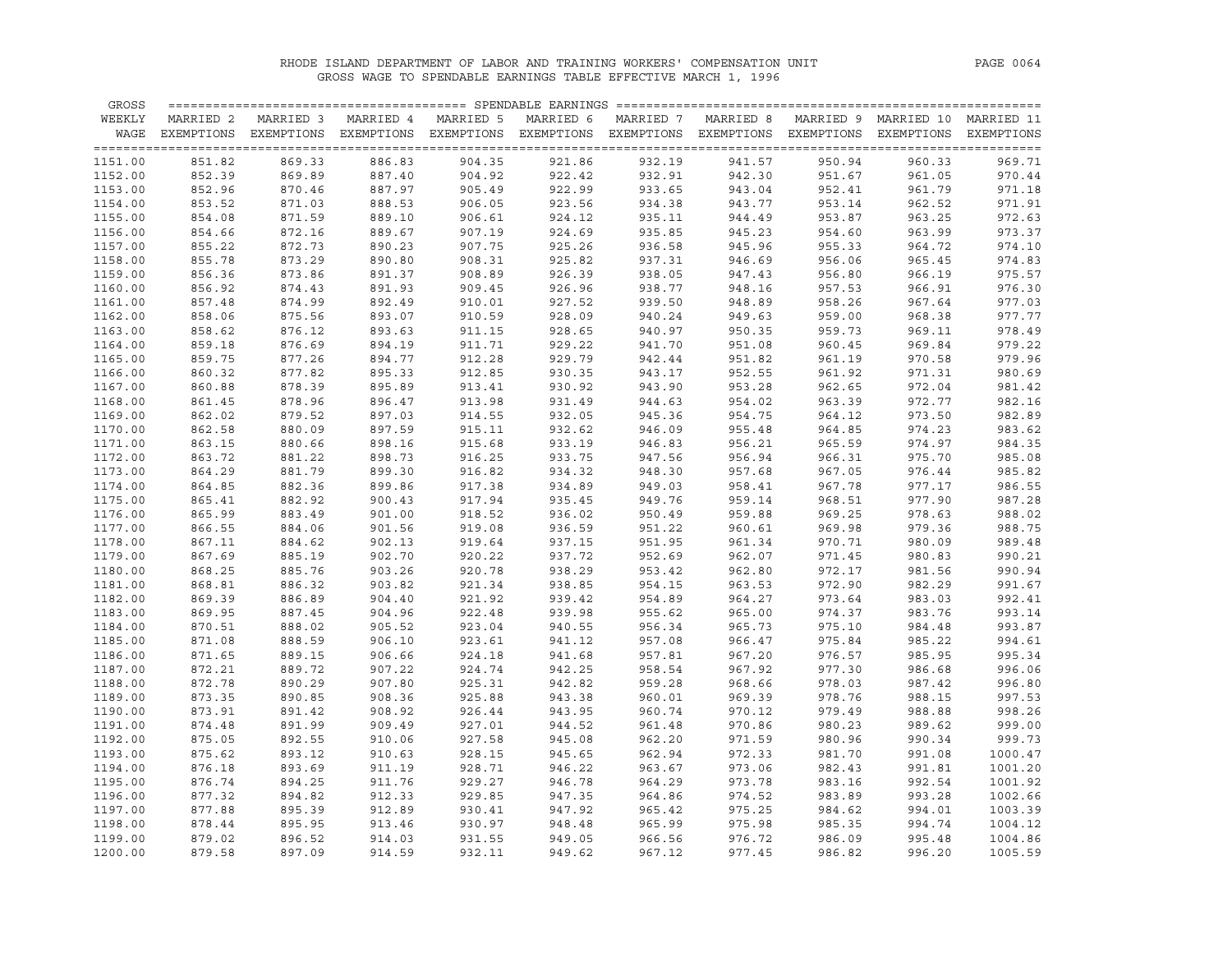# RHODE ISLAND DEPARTMENT OF LABOR AND TRAINING WORKERS' COMPENSATION UNIT PAGE 0065 GROSS WAGE TO SPENDABLE EARNINGS TABLE EFFECTIVE MARCH 1, 1996

| GROSS   |                  |                                                                                                               |                  |                  |                  |           |           |         |                                 |                    |
|---------|------------------|---------------------------------------------------------------------------------------------------------------|------------------|------------------|------------------|-----------|-----------|---------|---------------------------------|--------------------|
| WEEKLY  | MARRIED 2        | MARRIED 3                                                                                                     | MARRIED 4        | MARRIED 5        | MARRIED 6        | MARRIED 7 | MARRIED 8 |         | MARRIED 9 MARRIED 10 MARRIED 11 |                    |
| WAGE    |                  | EXEMPTIONS EXEMPTIONS EXEMPTIONS EXEMPTIONS EXEMPTIONS EXEMPTIONS EXEMPTIONS EXEMPTIONS EXEMPTIONS EXEMPTIONS |                  |                  |                  |           |           |         |                                 |                    |
|         |                  |                                                                                                               |                  |                  |                  |           |           |         |                                 |                    |
| 1201.00 | 880.14           | 897.65                                                                                                        | 915.15           | 932.67           | 950.18           | 967.68    | 978.18    | 987.55  | 996.93                          | 1006.32            |
| 1202.00 | 880.72           | 898.22                                                                                                        | 915.73           | 933.25           | 950.75           | 968.26    | 978.92    | 988.29  | 997.67                          | 1007.06            |
| 1203.00 | 881.28           | 898.78                                                                                                        | 916.29           | 933.81           | 951.31           | 968.82    | 979.64    | 989.02  | 998.40                          | 1007.78            |
| 1204.00 | 881.84           | 899.35                                                                                                        | 916.85           | 934.37           | 951.88           | 969.38    | 980.37    | 989.74  | 999.13                          | 1008.51            |
| 1205.00 | 882.41           | 899.92                                                                                                        | 917.43           | 934.94           | 952.45           | 969.96    | 981.11    | 990.48  | 999.87                          | 1009.25            |
| 1206.00 | 882.98           | 900.48                                                                                                        | 917.99           | 935.51           | 953.01           | 970.52    | 981.84    | 991.21  | 1000.60                         | 1009.98            |
| 1207.00 | 883.54           | 901.05                                                                                                        | 918.55           | 936.07           | 953.58           | 971.08    | 982.57    | 991.94  | 1001.33                         | 1010.71            |
| 1208.00 | 884.11           | 901.62                                                                                                        | 919.13           | 936.64           | 954.15           | 971.66    | 983.31    | 992.68  | 1002.06                         | 1011.45            |
| 1209.00 | 884.68           | 902.18                                                                                                        | 919.69           | 937.21           | 954.71           | 972.22    | 984.04    | 993.41  | 1002.79                         | 1012.18            |
| 1210.00 | 885.24           | 902.75                                                                                                        | 920.25           | 937.77           | 955.28           | 972.78    | 984.77    | 994.14  | 1003.52                         | 1012.91            |
| 1211.00 | 885.81           | 903.32                                                                                                        | 920.82           | 938.34           | 955.85           | 973.35    | 985.50    | 994.88  | 1004.26                         | 1013.64            |
| 1212.00 | 886.38           | 903.88                                                                                                        | 921.39           | 938.91           | 956.41           | 973.92    | 986.23    | 995.60  | 1004.99                         | 1014.37            |
| 1213.00 | 886.95           | 904.45                                                                                                        | 921.96           | 939.48           | 956.98           | 974.49    | 986.97    | 996.34  | 1005.73                         | 1015.11            |
| 1214.00 | 887.51           | 905.02                                                                                                        | 922.52           | 940.04           | 957.55           | 975.05    | 987.70    | 997.07  | 1006.46                         | 1015.84            |
| 1215.00 | 888.07           | 905.58                                                                                                        | 923.09           | 940.60           | 958.11           | 975.62    | 988.43    | 997.80  | 1007.19                         | 1016.57            |
| 1216.00 | 888.65           | 906.15                                                                                                        | 923.66           | 941.18           | 958.68           | 976.19    | 989.17    | 998.54  | 1007.92                         | 1017.31            |
| 1217.00 | 889.21           | 906.72                                                                                                        | 924.22           | 941.74           | 959.25           | 976.75    | 989.90    | 999.27  | 1008.65                         | 1018.04            |
| 1218.00 | 889.77           | 907.28                                                                                                        | 924.79           | 942.30           | 959.81           | 977.32    | 990.63    | 1000.00 | 1009.38                         | 1018.77            |
| 1219.00 | 890.35           | 907.85                                                                                                        | 925.36           | 942.88           | 960.38           | 977.89    | 991.36    | 1000.74 | 1010.12                         | 1019.50            |
| 1220.00 | 890.91           | 908.42                                                                                                        | 925.92           | 943.44           | 960.95           | 978.45    | 992.09    | 1001.46 | 1010.85                         | 1020.23            |
| 1221.00 | 891.47           | 908.98                                                                                                        | 926.48           | 944.00           | 961.51           | 979.01    | 992.82    | 1002.19 | 1011.58                         | 1020.96            |
| 1222.00 | 892.05           | 909.55                                                                                                        | 927.06           | 944.58           | 962.08           | 979.59    | 993.56    | 1002.93 | 1012.32                         | 1021.70            |
| 1223.00 | 892.61           | 910.11                                                                                                        | 927.62           | 945.14           | 962.64           | 980.15    | 994.29    | 1003.66 | 1013.05                         | 1022.43            |
| 1224.00 | 893.17           | 910.68                                                                                                        | 928.18           | 945.70           | 963.21           | 980.71    | 995.02    | 1004.39 | 1013.77                         | 1023.16            |
| 1225.00 | 893.74           | 911.25                                                                                                        | 928.76           | 946.27           | 963.78           | 981.29    | 995.76    | 1005.13 | 1014.51                         | 1023.90            |
|         |                  |                                                                                                               |                  |                  |                  |           |           |         |                                 |                    |
| 1226.00 | 894.31           | 911.81                                                                                                        | 929.32           | 946.84           | 964.34           | 981.85    | 996.49    | 1005.86 | 1015.24                         | 1024.63            |
| 1227.00 | 894.87           | 912.38                                                                                                        | 929.88           | 947.40           | 964.91           | 982.41    | 997.21    | 1006.59 | 1015.97                         | 1025.35            |
| 1228.00 | 895.44<br>896.01 | 912.95                                                                                                        | 930.46<br>931.02 | 947.97<br>948.54 | 965.48<br>966.04 | 982.99    | 997.95    | 1007.32 | 1016.71                         | 1026.09<br>1026.82 |
| 1229.00 |                  | 913.51                                                                                                        |                  | 949.10           |                  | 983.55    | 998.68    | 1008.05 | 1017.44                         | 1027.55            |
| 1230.00 | 896.57           | 914.08                                                                                                        | 931.58           |                  | 966.61           | 984.11    | 999.41    | 1008.78 | 1018.17                         |                    |
| 1231.00 | 897.14           | 914.65                                                                                                        | 932.15           | 949.67           | 967.18           | 984.68    | 1000.15   | 1009.52 | 1018.91                         | 1028.29            |
| 1232.00 | 897.71           | 915.21                                                                                                        | 932.72           | 950.24           | 967.74           | 985.25    | 1000.88   | 1010.25 | 1019.63                         | 1029.02            |
| 1233.00 | 898.28           | 915.78                                                                                                        | 933.29           | 950.81           | 968.31           | 985.82    | 1001.62   | 1010.99 | 1020.37                         | 1029.76            |
| 1234.00 | 898.84           | 916.35                                                                                                        | 933.85           | 951.37           | 968.88           | 986.38    | 1002.35   | 1011.72 | 1021.10                         | 1030.49            |
| 1235.00 | 899.40           | 916.91                                                                                                        | 934.42           | 951.93           | 969.44           | 986.95    | 1003.07   | 1012.45 | 1021.83                         | 1031.21            |
| 1236.00 | 899.98           | 917.48                                                                                                        | 934.99           | 952.51           | 970.01           | 987.52    | 1003.81   | 1013.18 | 1022.57                         | 1031.95            |
| 1237.00 | 900.54           | 918.05                                                                                                        | 935.55           | 953.07           | 970.58           | 988.08    | 1004.54   | 1013.91 | 1023.30                         | 1032.68            |
| 1238.00 | 901.10           | 918.61                                                                                                        | 936.12           | 953.63           | 971.14           | 988.65    | 1005.27   | 1014.64 | 1024.03                         | 1033.41            |
| 1239.00 | 901.68           | 919.18                                                                                                        | 936.69           | 954.21           | 971.71           | 989.22    | 1006.01   | 1015.38 | 1024.77                         | 1034.15            |
| 1240.00 | 902.24           | 919.75                                                                                                        | 937.25           | 954.77           | 972.28           | 989.78    | 1006.74   | 1016.11 | 1025.49                         | 1034.88            |
| 1241.00 | 902.80           | 920.31                                                                                                        | 937.81           | 955.33           | 972.84           | 990.34    | 1007.47   | 1016.84 | 1026.22                         | 1035.61            |
| 1242.00 | 903.38           | 920.88                                                                                                        | 938.39           | 955.91           | 973.41           | 990.92    | 1008.21   | 1017.58 | 1026.96                         | 1036.35            |
| 1243.00 | 903.94           | 921.44                                                                                                        | 938.95           | 956.47           | 973.97           | 991.48    | 1008.93   | 1018.31 | 1027.69                         | 1037.07            |
| 1244.00 | 904.50           | 922.01                                                                                                        | 939.51           | 957.03           | 974.54           | 992.04    | 1009.55   | 1019.03 | 1028.42                         | 1037.80            |
| 1245.00 | 905.07           | 922.58                                                                                                        | 940.09           | 957.60           | 975.11           | 992.62    | 1010.12   | 1019.77 | 1029.16                         | 1038.54            |
| 1246.00 | 905.64           | 923.14                                                                                                        | 940.65           | 958.17           | 975.67           | 993.18    | 1010.68   | 1020.50 | 1029.89                         | 1039.27            |
| 1247.00 | 906.20           | 923.71                                                                                                        | 941.21           | 958.73           | 976.24           | 993.74    | 1011.25   | 1021.23 | 1030.62                         | 1040.00            |
| 1248.00 | 906.77           | 924.28                                                                                                        | 941.79           | 959.30           | 976.81           | 994.32    | 1011.82   | 1021.97 | 1031.35                         | 1040.74            |
| 1249.00 | 907.34           | 924.84                                                                                                        | 942.35           | 959.87           | 977.37           | 994.88    | 1012.38   | 1022.70 | 1032.08                         | 1041.47            |
| 1250.00 | 907.90           | 925.41                                                                                                        | 942.91           | 960.43           | 977.94           | 995.44    | 1012.95   | 1023.43 | 1032.81                         | 1042.20            |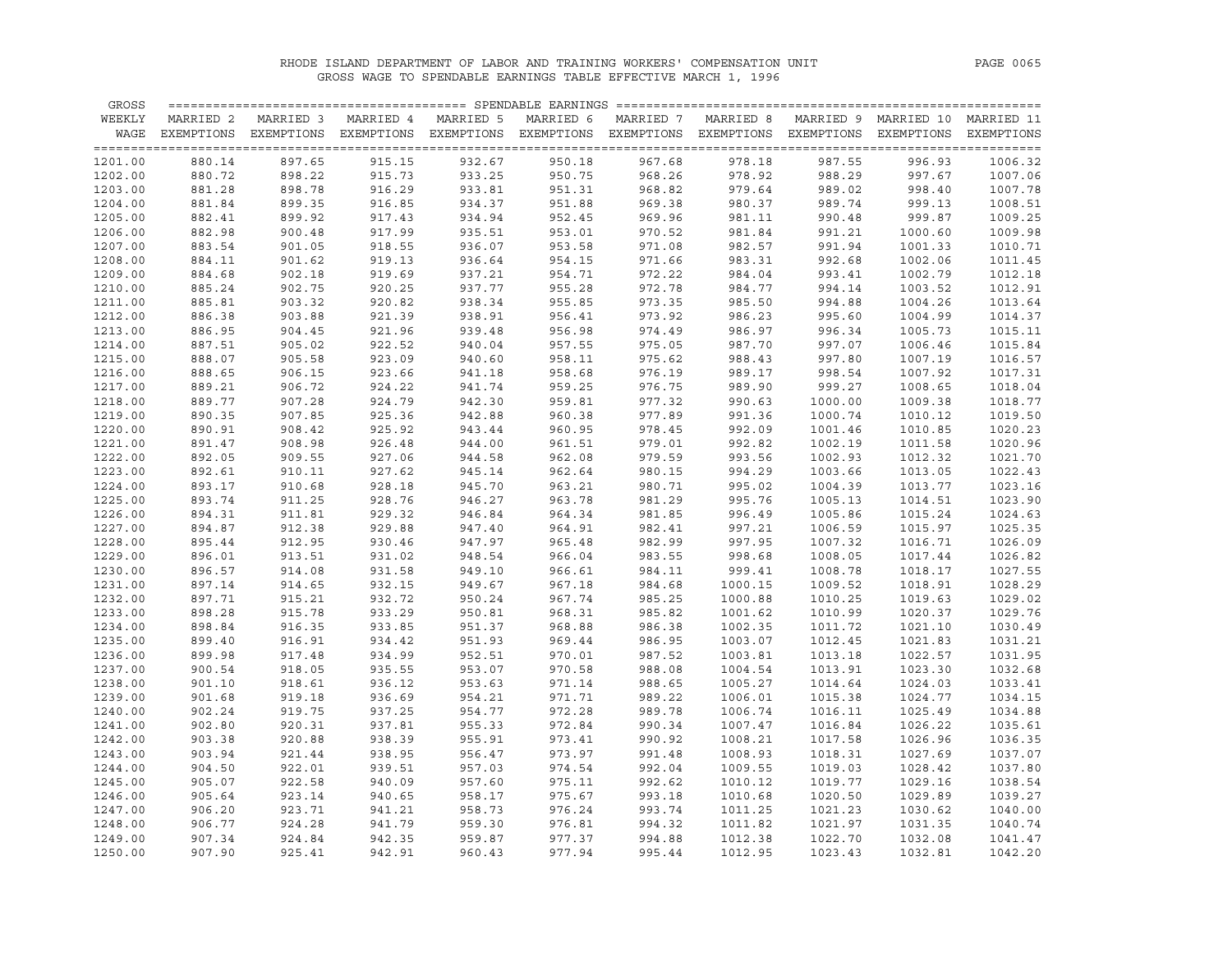# RHODE ISLAND DEPARTMENT OF LABOR AND TRAINING WORKERS' COMPENSATION UNIT PAGE 0066 GROSS WAGE TO SPENDABLE EARNINGS TABLE EFFECTIVE MARCH 1, 1996

| GROSS              |                  |                                                                                                                    |                  |                  |                  |           |           |                    |                                 |                    |
|--------------------|------------------|--------------------------------------------------------------------------------------------------------------------|------------------|------------------|------------------|-----------|-----------|--------------------|---------------------------------|--------------------|
| WEEKLY             | MARRIED 2        | MARRIED 3                                                                                                          | MARRIED 4        | MARRIED 5        | MARRIED 6        | MARRIED 7 | MARRIED 8 |                    | MARRIED 9 MARRIED 10 MARRIED 11 |                    |
|                    |                  | WAGE EXEMPTIONS EXEMPTIONS EXEMPTIONS EXEMPTIONS EXEMPTIONS EXEMPTIONS EXEMPTIONS EXEMPTIONS EXEMPTIONS EXEMPTIONS |                  |                  |                  |           |           |                    |                                 |                    |
|                    |                  |                                                                                                                    |                  |                  |                  |           |           |                    |                                 |                    |
| 1251.00            | 908.47           | 925.98                                                                                                             | 943.48           | 961.00           | 978.51           | 996.01    | 1013.52   | 1024.17            | 1033.55                         | 1042.93            |
| 1252.00            | 909.04           | 926.54                                                                                                             | 944.05           | 961.57           | 979.07           | 996.58    | 1014.08   | 1024.89            | 1034.28                         | 1043.66            |
| 1253.00            | 909.61           | 927.11                                                                                                             | 944.62           | 962.14           | 979.64           | 997.15    | 1014.66   | 1025.63            | 1035.02                         | 1044.40            |
| 1254.00            | 910.17           | 927.68                                                                                                             | 945.18           | 962.70           | 980.21           | 997.71    | 1015.22   | 1026.36            | 1035.75                         | 1045.13            |
| 1255.00            | 910.73           | 928.24                                                                                                             | 945.75           | 963.26           | 980.77           | 998.28    | 1015.78   | 1027.09            | 1036.48                         | 1045.86            |
| 1256.00            | 911.31           | 928.81                                                                                                             | 946.32           | 963.84           | 981.34           | 998.85    | 1016.35   | 1027.83            | 1037.21                         | 1046.60            |
| 1257.00            | 911.87           | 929.38                                                                                                             | 946.88           | 964.40           | 981.91           | 999.41    | 1016.92   | 1028.56            | 1037.94                         | 1047.33            |
| 1258.00            | 912.43           | 929.94                                                                                                             | 947.45           | 964.96           | 982.47           | 999.98    | 1017.48   | 1029.29            | 1038.67                         | 1048.06            |
| 1259.00            | 913.01           | 930.51                                                                                                             | 948.02           | 965.54           | 983.04           | 1000.55   | 1018.05   | 1030.03            | 1039.41                         | 1048.79            |
| 1260.00            | 913.57           | 931.08                                                                                                             | 948.58           | 966.10           | 983.61           | 1001.11   | 1018.62   | 1030.75            | 1040.14                         | 1049.52            |
| 1261.00            | 914.13           | 931.64                                                                                                             | 949.14           | 966.66           | 984.17           | 1001.67   | 1019.18   | 1031.48            | 1040.87                         | 1050.25            |
| 1262.00            | 914.71           | 932.21                                                                                                             | 949.72           | 967.24           | 984.74           | 1002.25   | 1019.75   | 1032.22            | 1041.61                         | 1050.99            |
| 1263.00            | 915.27           | 932.77                                                                                                             | 950.28           | 967.80           | 985.30           | 1002.81   | 1020.32   | 1032.95            | 1042.34                         | 1051.72            |
| 1264.00            | 915.83           | 933.34                                                                                                             | 950.84           | 968.36           | 985.87           | 1003.37   | 1020.88   | 1033.68            | 1043.06                         | 1052.45            |
| 1265.00            | 916.40           | 933.91                                                                                                             | 951.42           | 968.93           | 986.44           | 1003.95   | 1021.45   | 1034.42            | 1043.80                         | 1053.19            |
| 1266.00            | 916.97           | 934.47                                                                                                             | 951.98           | 969.50           | 987.00           | 1004.51   | 1022.01   | 1035.15            | 1044.53                         | 1053.92            |
| 1267.00            | 917.53           | 935.04                                                                                                             | 952.54           | 970.06           | 987.57           | 1005.07   | 1022.58   | 1035.88            | 1045.26                         | 1054.64            |
| 1268.00            | 918.10           | 935.61                                                                                                             | 953.12           | 970.63           | 988.14           | 1005.65   | 1023.15   | 1036.61            | 1046.00                         | 1055.38            |
| 1269.00            | 918.67           | 936.17                                                                                                             | 953.68           | 971.20           | 988.70           | 1006.21   | 1023.71   | 1037.34            | 1046.73                         | 1056.11            |
| 1270.00            | 919.23           | 936.74                                                                                                             | 954.24           | 971.76           | 989.27           | 1006.77   | 1024.28   | 1038.07            | 1047.46                         | 1056.84            |
| 1271.00            | 919.80           | 937.31                                                                                                             | 954.81           | 972.33           | 989.84           | 1007.34   | 1024.85   | 1038.81            | 1048.20                         | 1057.58            |
| 1272.00            | 920.37           | 937.87                                                                                                             | 955.38           | 972.90           | 990.40           | 1007.91   | 1025.41   | 1039.54            | 1048.92                         | 1058.31            |
| 1273.00            | 920.94           | 938.44                                                                                                             | 955.95           | 973.47           | 990.97           | 1008.48   | 1025.99   | 1040.28            | 1049.66                         | 1059.05            |
| 1274.00            | 921.50           | 939.01                                                                                                             | 956.51           | 974.03           | 991.54           | 1009.04   | 1026.55   | 1041.01            | 1050.39                         | 1059.78            |
| 1275.00            | 922.06           | 939.57                                                                                                             | 957.08           | 974.59           | 992.10           | 1009.61   | 1027.11   | 1041.74            | 1051.12                         | 1060.50            |
|                    |                  |                                                                                                                    |                  |                  |                  |           |           |                    |                                 | 1061.24            |
| 1276.00            | 922.64           | 940.14                                                                                                             | 957.65           | 975.17           | 992.67           | 1010.18   | 1027.68   | 1042.47            | 1051.86                         |                    |
| 1277.00            | 923.20<br>923.76 | 940.71                                                                                                             | 958.21           | 975.73<br>976.29 | 993.24           | 1010.74   | 1028.25   | 1043.20            | 1052.59                         | 1061.97<br>1062.70 |
| 1278.00<br>1279.00 | 924.34           | 941.27                                                                                                             | 958.78<br>959.35 | 976.87           | 993.80<br>994.37 | 1011.31   | 1028.81   | 1043.93<br>1044.67 | 1053.32                         |                    |
|                    |                  | 941.84                                                                                                             |                  |                  |                  | 1011.88   | 1029.38   |                    | 1054.06                         | 1063.44            |
| 1280.00            | 924.90           | 942.41                                                                                                             | 959.91           | 977.43           | 994.94           | 1012.44   | 1029.95   | 1045.40            | 1054.78                         | 1064.17            |
| 1281.00            | 925.46           | 942.97                                                                                                             | 960.47           | 977.99           | 995.50           | 1013.00   | 1030.51   | 1046.13            | 1055.51                         | 1064.90            |
| 1282.00            | 926.04           | 943.54                                                                                                             | 961.05           | 978.57           | 996.07           | 1013.58   | 1031.08   | 1046.87            | 1056.25                         | 1065.64            |
| 1283.00            | 926.60           | 944.10                                                                                                             | 961.61           | 979.13           | 996.63           | 1014.14   | 1031.65   | 1047.60            | 1056.98                         | 1066.36            |
| 1284.00            | 927.16           | 944.67                                                                                                             | 962.17           | 979.69           | 997.20           | 1014.70   | 1032.21   | 1048.32            | 1057.71                         | 1067.09            |
| 1285.00            | 927.73           | 945.24                                                                                                             | 962.75           | 980.26           | 997.77           | 1015.28   | 1032.78   | 1049.06            | 1058.45                         | 1067.83            |
| 1286.00            | 928.30           | 945.80                                                                                                             | 963.31           | 980.83           | 998.33           | 1015.84   | 1033.34   | 1049.79            | 1059.18                         | 1068.56            |
| 1287.00            | 928.86           | 946.37                                                                                                             | 963.87           | 981.39           | 998.90           | 1016.40   | 1033.91   | 1050.52            | 1059.91                         | 1069.29            |
| 1288.00            | 929.43           | 946.94                                                                                                             | 964.45           | 981.96           | 999.47           | 1016.98   | 1034.48   | 1051.26            | 1060.64                         | 1070.03            |
| 1289.00            | 930.00           | 947.50                                                                                                             | 965.01           | 982.53           | 1000.03          | 1017.54   | 1035.04   | 1051.99            | 1061.37                         | 1070.76            |
| 1290.00            | 930.56           | 948.07                                                                                                             | 965.57           | 983.09           | 1000.60          | 1018.10   | 1035.61   | 1052.72            | 1062.10                         | 1071.49            |
| 1291.00            | 931.13           | 948.64                                                                                                             | 966.14           | 983.66           | 1001.17          | 1018.67   | 1036.18   | 1053.46            | 1062.84                         | 1072.22            |
| 1292.00            | 931.70           | 949.20                                                                                                             | 966.71           | 984.23           | 1001.73          | 1019.24   | 1036.74   | 1054.18            | 1063.57                         | 1072.95            |
| 1293.00            | 932.27           | 949.77                                                                                                             | 967.28           | 984.80           | 1002.30          | 1019.81   | 1037.32   | 1054.82            | 1064.31                         | 1073.69            |
| 1294.00            | 932.83           | 950.34                                                                                                             | 967.84           | 985.36           | 1002.87          | 1020.37   | 1037.88   | 1055.38            | 1065.04                         | 1074.42            |
| 1295.00            | 933.39           | 950.90                                                                                                             | 968.41           | 985.92           | 1003.43          | 1020.94   | 1038.44   | 1055.95            | 1065.77                         | 1075.15            |
| 1296.00            | 933.97           | 951.47                                                                                                             | 968.98           | 986.50           | 1004.00          | 1021.51   | 1039.01   | 1056.52            | 1066.50                         | 1075.89            |
| 1297.00            | 934.53           | 952.04                                                                                                             | 969.54           | 987.06           | 1004.57          | 1022.07   | 1039.58   | 1057.08            | 1067.23                         | 1076.62            |
| 1298.00            | 935.09           | 952.60                                                                                                             | 970.11           | 987.62           | 1005.13          | 1022.64   | 1040.14   | 1057.65            | 1067.96                         | 1077.35            |
| 1299.00            | 935.67           | 953.17                                                                                                             | 970.68           | 988.20           | 1005.70          | 1023.21   | 1040.71   | 1058.22            | 1068.70                         | 1078.08            |
| 1300.00            | 936.23           | 953.74                                                                                                             | 971.24           | 988.76           | 1006.27          | 1023.77   | 1041.28   | 1058.78            | 1069.43                         | 1078.81            |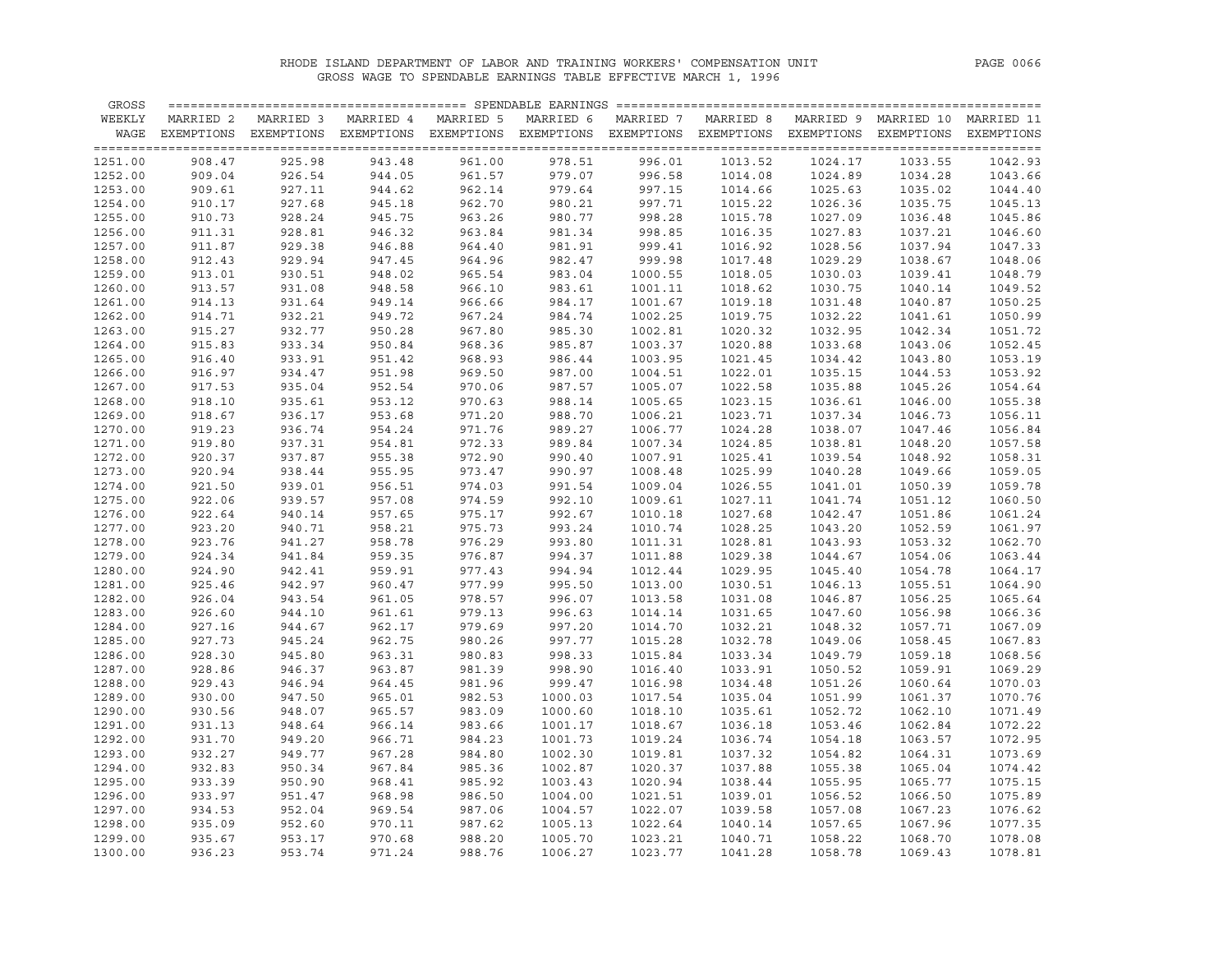# RHODE ISLAND DEPARTMENT OF LABOR AND TRAINING WORKERS' COMPENSATION UNIT PAGE 0067 GROSS WAGE TO SPENDABLE EARNINGS TABLE EFFECTIVE MARCH 1, 1996

| GROSS   |           |                                                                                                                    |           |           |           |           |           |         |                                 |         |
|---------|-----------|--------------------------------------------------------------------------------------------------------------------|-----------|-----------|-----------|-----------|-----------|---------|---------------------------------|---------|
| WEEKLY  | MARRIED 2 | MARRIED 3                                                                                                          | MARRIED 4 | MARRIED 5 | MARRIED 6 | MARRIED 7 | MARRIED 8 |         | MARRIED 9 MARRIED 10 MARRIED 11 |         |
|         |           | WAGE EXEMPTIONS EXEMPTIONS EXEMPTIONS EXEMPTIONS EXEMPTIONS EXEMPTIONS EXEMPTIONS EXEMPTIONS EXEMPTIONS EXEMPTIONS |           |           |           |           |           |         |                                 |         |
|         |           |                                                                                                                    |           |           |           |           |           |         |                                 |         |
| 1301.00 | 936.79    | 954.30                                                                                                             | 971.80    | 989.32    | 1006.83   | 1024.33   | 1041.84   | 1059.35 | 1070.16                         | 1079.54 |
| 1302.00 | 937.37    | 954.87                                                                                                             | 972.38    | 989.90    | 1007.40   | 1024.91   | 1042.41   | 1059.92 | 1070.90                         | 1080.28 |
| 1303.00 | 937.93    | 955.43                                                                                                             | 972.94    | 990.46    | 1007.96   | 1025.47   | 1042.98   | 1060.48 | 1071.63                         | 1081.01 |
| 1304.00 | 938.49    | 956.00                                                                                                             | 973.50    | 991.02    | 1008.53   | 1026.03   | 1043.54   | 1061.04 | 1072.35                         | 1081.74 |
| 1305.00 | 939.06    | 956.57                                                                                                             | 974.08    | 991.59    | 1009.10   | 1026.61   | 1044.11   | 1061.62 | 1073.09                         | 1082.48 |
| 1306.00 | 939.63    | 957.13                                                                                                             | 974.64    | 992.16    | 1009.66   | 1027.17   | 1044.67   | 1062.18 | 1073.82                         | 1083.21 |
| 1307.00 | 940.19    | 957.70                                                                                                             | 975.20    | 992.72    | 1010.23   | 1027.73   | 1045.24   | 1062.74 | 1074.55                         | 1083.93 |
| 1308.00 | 940.76    | 958.27                                                                                                             | 975.78    | 993.29    | 1010.80   | 1028.31   | 1045.81   | 1063.32 | 1075.29                         | 1084.67 |
| 1309.00 | 941.33    | 958.83                                                                                                             | 976.34    | 993.86    | 1011.36   | 1028.87   | 1046.37   | 1063.88 | 1076.02                         | 1085.40 |
| 1310.00 | 941.89    | 959.40                                                                                                             | 976.90    | 994.42    | 1011.93   | 1029.43   | 1046.94   | 1064.44 | 1076.75                         | 1086.13 |
| 1311.00 | 942.46    | 959.97                                                                                                             | 977.47    | 994.99    | 1012.50   | 1030.00   | 1047.51   | 1065.02 | 1077.49                         | 1086.87 |
| 1312.00 | 943.03    | 960.53                                                                                                             | 978.04    | 995.56    | 1013.06   | 1030.57   | 1048.07   | 1065.58 | 1078.21                         | 1087.60 |
| 1313.00 | 943.60    | 961.10                                                                                                             | 978.61    | 996.13    | 1013.63   | 1031.14   | 1048.65   | 1066.15 | 1078.95                         | 1088.34 |
| 1314.00 | 944.16    | 961.67                                                                                                             | 979.17    | 996.69    | 1014.20   | 1031.70   | 1049.21   | 1066.71 | 1079.68                         | 1089.07 |
| 1315.00 | 944.72    | 962.23                                                                                                             | 979.74    | 997.25    | 1014.76   | 1032.27   | 1049.77   | 1067.28 | 1080.41                         | 1089.79 |
| 1316.00 | 945.30    | 962.80                                                                                                             | 980.31    | 997.83    | 1015.33   | 1032.84   | 1050.34   | 1067.85 | 1081.15                         | 1090.53 |
| 1317.00 | 945.86    | 963.37                                                                                                             | 980.87    | 998.39    | 1015.90   | 1033.40   | 1050.91   | 1068.41 | 1081.88                         | 1091.26 |
| 1318.00 | 946.42    | 963.93                                                                                                             | 981.44    | 998.95    | 1016.46   | 1033.97   | 1051.47   | 1068.98 | 1082.61                         | 1091.99 |
| 1319.00 | 947.00    | 964.50                                                                                                             | 982.01    | 999.53    | 1017.03   | 1034.54   | 1052.04   | 1069.55 | 1083.35                         | 1092.73 |
| 1320.00 | 947.56    | 965.07                                                                                                             | 982.57    | 1000.09   | 1017.60   | 1035.10   | 1052.61   | 1070.11 | 1084.07                         | 1093.46 |
| 1321.00 | 948.12    | 965.63                                                                                                             | 983.13    | 1000.65   | 1018.16   | 1035.66   | 1053.17   | 1070.68 | 1084.80                         | 1094.19 |
| 1322.00 | 948.70    | 966.20                                                                                                             | 983.71    | 1001.23   | 1018.73   | 1036.24   | 1053.74   | 1071.25 | 1085.54                         | 1094.93 |
| 1323.00 | 949.26    | 966.76                                                                                                             | 984.27    | 1001.79   | 1019.29   | 1036.80   | 1054.31   | 1071.81 | 1086.27                         | 1095.65 |
| 1324.00 | 949.82    | 967.33                                                                                                             | 984.83    | 1002.35   | 1019.86   | 1037.36   | 1054.87   | 1072.37 | 1087.00                         | 1096.38 |
| 1325.00 | 950.39    | 967.90                                                                                                             | 985.41    | 1002.92   | 1020.43   | 1037.94   | 1055.44   | 1072.95 | 1087.74                         | 1097.12 |
| 1326.00 | 950.96    | 968.46                                                                                                             | 985.97    | 1003.49   | 1020.99   | 1038.50   | 1056.00   | 1073.51 | 1088.47                         | 1097.85 |
| 1327.00 | 951.52    | 969.03                                                                                                             | 986.53    | 1004.05   | 1021.56   | 1039.06   | 1056.57   | 1074.07 | 1089.20                         | 1098.58 |
| 1328.00 | 952.09    | 969.60                                                                                                             | 987.11    | 1004.62   | 1022.13   | 1039.64   | 1057.14   | 1074.65 | 1089.93                         | 1099.32 |
| 1329.00 | 952.66    | 970.16                                                                                                             | 987.67    | 1005.19   | 1022.69   | 1040.20   | 1057.70   | 1075.21 | 1090.66                         | 1100.05 |
| 1330.00 | 953.22    | 970.73                                                                                                             | 988.23    | 1005.75   | 1023.26   | 1040.76   | 1058.27   | 1075.77 | 1091.39                         | 1100.78 |
| 1331.00 | 953.79    | 971.30                                                                                                             | 988.80    | 1006.32   | 1023.83   | 1041.33   | 1058.84   | 1076.35 | 1092.13                         | 1101.51 |
| 1332.00 | 954.36    | 971.86                                                                                                             | 989.37    | 1006.89   | 1024.39   | 1041.90   | 1059.40   | 1076.91 | 1092.86                         | 1102.24 |
| 1333.00 | 954.93    | 972.43                                                                                                             | 989.94    | 1007.46   | 1024.96   | 1042.47   | 1059.98   | 1077.48 | 1093.60                         | 1102.98 |
| 1334.00 | 955.49    | 973.00                                                                                                             | 990.50    | 1008.02   | 1025.53   | 1043.03   | 1060.54   | 1078.04 | 1094.33                         | 1103.71 |
| 1335.00 | 956.05    | 973.56                                                                                                             | 991.07    | 1008.58   | 1026.09   | 1043.60   | 1061.10   | 1078.61 | 1095.06                         | 1104.44 |
| 1336.00 | 956.63    | 974.13                                                                                                             | 991.64    | 1009.16   | 1026.66   | 1044.17   | 1061.67   | 1079.18 | 1095.79                         | 1105.18 |
| 1337.00 | 957.19    | 974.70                                                                                                             | 992.20    | 1009.72   | 1027.23   | 1044.73   | 1062.24   | 1079.74 | 1096.52                         | 1105.91 |
| 1338.00 | 957.75    | 975.26                                                                                                             | 992.77    | 1010.28   | 1027.79   | 1045.30   | 1062.80   | 1080.31 | 1097.25                         | 1106.64 |
| 1339.00 | 958.33    | 975.83                                                                                                             | 993.34    | 1010.86   | 1028.36   | 1045.87   | 1063.37   | 1080.88 | 1097.99                         | 1107.37 |
| 1340.00 | 958.89    | 976.40                                                                                                             | 993.90    | 1011.42   | 1028.93   | 1046.43   | 1063.94   | 1081.44 | 1098.72                         | 1108.10 |
| 1341.00 | 959.45    | 976.96                                                                                                             | 994.46    | 1011.98   | 1029.49   | 1046.99   | 1064.50   | 1082.01 | 1099.45                         | 1108.83 |
| 1342.00 | 960.03    | 977.53                                                                                                             | 995.04    | 1012.56   | 1030.06   | 1047.57   | 1065.07   | 1082.58 | 1100.08                         | 1109.57 |
| 1343.00 | 960.59    | 978.09                                                                                                             | 995.60    | 1013.12   | 1030.62   | 1048.13   | 1065.64   | 1083.14 | 1100.65                         | 1110.30 |
| 1344.00 | 961.15    | 978.66                                                                                                             | 996.16    | 1013.68   | 1031.19   | 1048.69   | 1066.20   | 1083.70 | 1101.21                         | 1111.03 |
| 1345.00 | 961.72    | 979.23                                                                                                             | 996.74    | 1014.25   | 1031.76   | 1049.27   | 1066.77   | 1084.28 | 1101.78                         | 1111.77 |
| 1346.00 | 962.29    | 979.79                                                                                                             | 997.30    | 1014.82   | 1032.32   | 1049.83   | 1067.33   | 1084.84 | 1102.35                         | 1112.50 |
| 1347.00 | 962.85    | 980.36                                                                                                             | 997.86    | 1015.38   | 1032.89   | 1050.39   | 1067.90   | 1085.40 | 1102.91                         | 1113.22 |
| 1348.00 | 963.42    | 980.93                                                                                                             | 998.44    | 1015.95   | 1033.46   | 1050.97   | 1068.47   | 1085.98 | 1103.48                         | 1113.96 |
| 1349.00 | 963.99    | 981.49                                                                                                             | 999.00    | 1016.52   | 1034.02   | 1051.53   | 1069.03   | 1086.54 | 1104.05                         | 1114.69 |
| 1350.00 | 964.55    | 982.06                                                                                                             | 999.56    | 1017.08   | 1034.59   | 1052.09   | 1069.60   | 1087.10 | 1104.61                         | 1115.42 |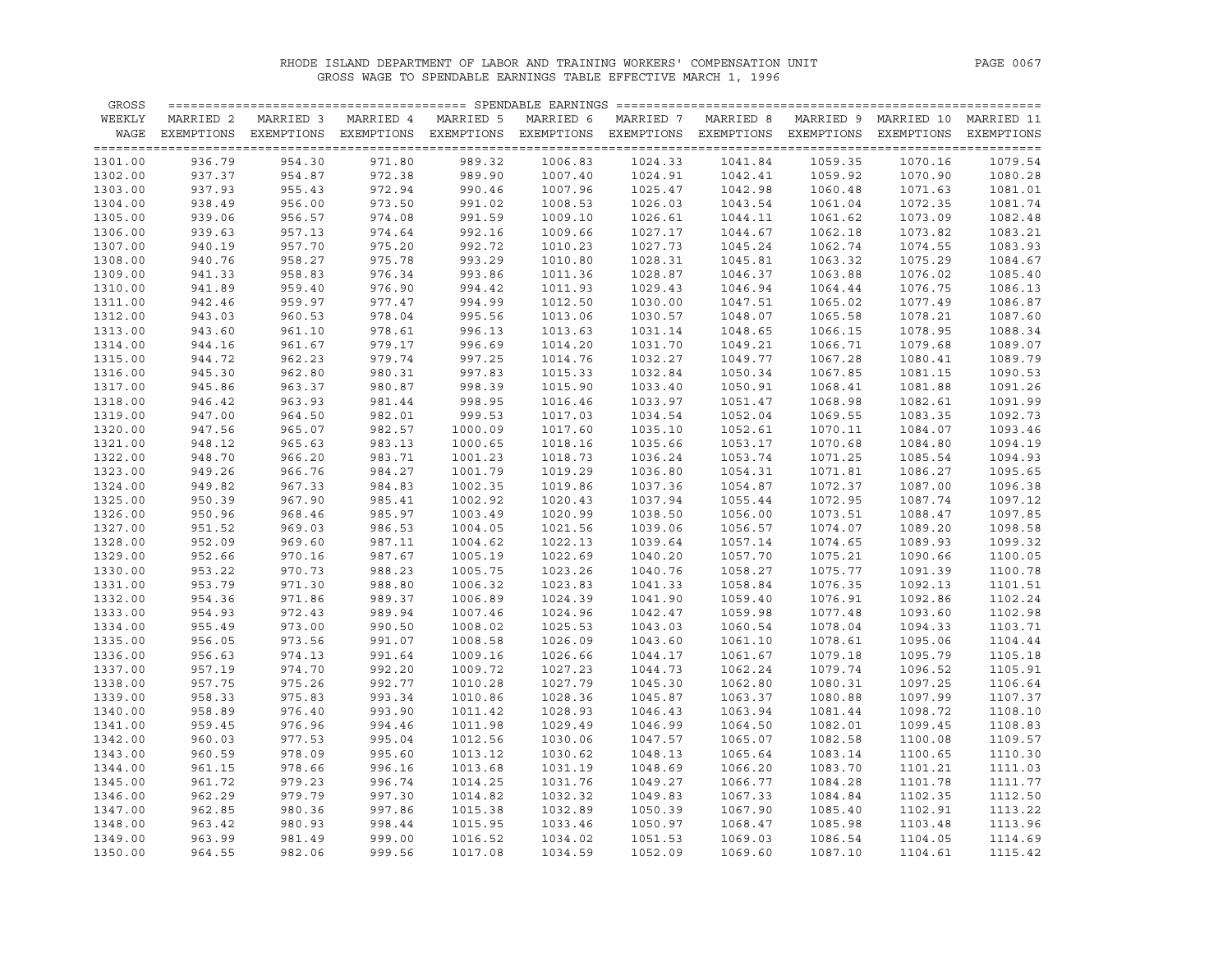#### RHODE ISLAND DEPARTMENT OF LABOR AND TRAINING WORKERS' COMPENSATION UNIT PAGE 0068 GROSS WAGE TO SPENDABLE EARNINGS TABLE EFFECTIVE MARCH 1, 1996

| GROSS   |           |                                                                                                                    |           |           |           |           |           |         |                                 |         |
|---------|-----------|--------------------------------------------------------------------------------------------------------------------|-----------|-----------|-----------|-----------|-----------|---------|---------------------------------|---------|
| WEEKLY  | MARRIED 2 | MARRIED 3                                                                                                          | MARRIED 4 | MARRIED 5 | MARRIED 6 | MARRIED 7 | MARRIED 8 |         | MARRIED 9 MARRIED 10 MARRIED 11 |         |
|         |           | WAGE EXEMPTIONS EXEMPTIONS EXEMPTIONS EXEMPTIONS EXEMPTIONS EXEMPTIONS EXEMPTIONS EXEMPTIONS EXEMPTIONS EXEMPTIONS |           |           |           |           |           |         |                                 |         |
|         |           |                                                                                                                    |           |           |           |           |           |         |                                 |         |
| 1351.00 | 965.12    | 982.63                                                                                                             | 1000.13   | 1017.65   | 1035.16   | 1052.66   | 1070.17   | 1087.68 | 1105.18                         | 1116.16 |
| 1352.00 | 965.69    | 983.19                                                                                                             | 1000.70   | 1018.22   | 1035.72   | 1053.23   | 1070.73   | 1088.24 | 1105.74                         | 1116.89 |
| 1353.00 | 966.26    | 983.76                                                                                                             | 1001.27   | 1018.79   | 1036.29   | 1053.80   | 1071.31   | 1088.81 | 1106.32                         | 1117.63 |
| 1354.00 | 966.82    | 984.33                                                                                                             | 1001.83   | 1019.35   | 1036.86   | 1054.36   | 1071.87   | 1089.37 | 1106.88                         | 1118.36 |
| 1355.00 | 967.38    | 984.89                                                                                                             | 1002.40   | 1019.91   | 1037.42   | 1054.93   | 1072.43   | 1089.94 | 1107.44                         | 1119.08 |
| 1356.00 | 967.96    | 985.46                                                                                                             | 1002.97   | 1020.49   | 1037.99   | 1055.50   | 1073.00   | 1090.51 | 1108.02                         | 1119.82 |
| 1357.00 | 968.52    | 986.03                                                                                                             | 1003.53   | 1021.05   | 1038.56   | 1056.06   | 1073.57   | 1091.07 | 1108.58                         | 1120.55 |
| 1358.00 | 969.08    | 986.59                                                                                                             | 1004.10   | 1021.61   | 1039.12   | 1056.63   | 1074.13   | 1091.64 | 1109.14                         | 1121.28 |
| 1359.00 | 969.66    | 987.16                                                                                                             | 1004.67   | 1022.19   | 1039.69   | 1057.20   | 1074.70   | 1092.21 | 1109.72                         | 1122.02 |
| 1360.00 | 970.22    | 987.73                                                                                                             | 1005.23   | 1022.75   | 1040.26   | 1057.76   | 1075.27   | 1092.77 | 1110.28                         | 1122.75 |
| 1361.00 | 970.78    | 988.29                                                                                                             | 1005.79   | 1023.31   | 1040.82   | 1058.32   | 1075.83   | 1093.34 | 1110.84                         | 1123.48 |
| 1362.00 | 971.36    | 988.86                                                                                                             | 1006.37   | 1023.89   | 1041.39   | 1058.90   | 1076.40   | 1093.91 | 1111.41                         | 1124.22 |
| 1363.00 | 971.92    | 989.42                                                                                                             | 1006.93   | 1024.45   | 1041.95   | 1059.46   | 1076.97   | 1094.47 | 1111.98                         | 1124.94 |
| 1364.00 | 972.48    | 989.99                                                                                                             | 1007.49   | 1025.01   | 1042.52   | 1060.02   | 1077.53   | 1095.03 | 1112.54                         | 1125.67 |
| 1365.00 | 973.05    | 990.56                                                                                                             | 1008.07   | 1025.58   | 1043.09   | 1060.60   | 1078.10   | 1095.61 | 1113.11                         | 1126.41 |
| 1366.00 | 973.62    | 991.12                                                                                                             | 1008.63   | 1026.15   | 1043.65   | 1061.16   | 1078.66   | 1096.17 | 1113.68                         | 1127.14 |
| 1367.00 | 974.18    | 991.69                                                                                                             | 1009.19   | 1026.71   | 1044.22   | 1061.72   | 1079.23   | 1096.73 | 1114.24                         | 1127.87 |
| 1368.00 | 974.75    | 992.26                                                                                                             | 1009.77   | 1027.28   | 1044.79   | 1062.30   | 1079.80   | 1097.31 | 1114.81                         | 1128.61 |
| 1369.00 | 975.32    | 992.82                                                                                                             | 1010.33   | 1027.85   | 1045.35   | 1062.86   | 1080.36   | 1097.87 | 1115.38                         | 1129.34 |
| 1370.00 | 975.88    | 993.39                                                                                                             | 1010.89   | 1028.41   | 1045.92   | 1063.42   | 1080.93   | 1098.43 | 1115.94                         | 1130.07 |
| 1371.00 | 976.45    | 993.96                                                                                                             | 1011.46   | 1028.98   | 1046.49   | 1063.99   | 1081.50   | 1099.01 | 1116.51                         | 1130.80 |
| 1372.00 | 977.02    | 994.52                                                                                                             | 1012.03   | 1029.55   | 1047.05   | 1064.56   | 1082.06   | 1099.57 | 1117.07                         | 1131.53 |
| 1373.00 | 977.59    | 995.09                                                                                                             | 1012.60   | 1030.12   | 1047.62   | 1065.13   | 1082.64   | 1100.14 | 1117.65                         | 1132.27 |
| 1374.00 | 978.15    | 995.66                                                                                                             | 1013.16   | 1030.68   | 1048.19   | 1065.69   | 1083.20   | 1100.70 | 1118.21                         | 1133.00 |
| 1375.00 | 978.71    | 996.22                                                                                                             | 1013.73   | 1031.24   | 1048.75   | 1066.26   | 1083.76   | 1101.27 | 1118.77                         | 1133.73 |
| 1376.00 | 979.29    | 996.79                                                                                                             | 1014.30   | 1031.82   | 1049.32   | 1066.83   | 1084.33   | 1101.84 | 1119.35                         | 1134.47 |
| 1377.00 | 979.85    | 997.36                                                                                                             | 1014.86   | 1032.38   | 1049.89   | 1067.39   | 1084.90   | 1102.40 | 1119.91                         | 1135.20 |
| 1378.00 | 980.41    | 997.92                                                                                                             | 1015.43   | 1032.94   | 1050.45   | 1067.96   | 1085.46   | 1102.97 | 1120.47                         | 1135.93 |
| 1379.00 | 980.99    | 998.49                                                                                                             | 1016.00   | 1033.52   | 1051.02   | 1068.53   | 1086.03   | 1103.54 | 1121.05                         | 1136.66 |
| 1380.00 | 981.55    | 999.06                                                                                                             | 1016.56   | 1034.08   | 1051.59   | 1069.09   | 1086.60   | 1104.10 | 1121.61                         | 1137.39 |
| 1381.00 | 982.11    | 999.62                                                                                                             | 1017.12   | 1034.64   | 1052.15   | 1069.65   | 1087.16   | 1104.67 | 1122.17                         | 1138.12 |
| 1382.00 | 982.69    | 1000.19                                                                                                            | 1017.70   | 1035.22   | 1052.72   | 1070.23   | 1087.73   | 1105.24 | 1122.74                         | 1138.86 |
| 1383.00 | 983.25    | 1000.75                                                                                                            | 1018.26   | 1035.78   | 1053.28   | 1070.79   | 1088.30   | 1105.80 | 1123.31                         | 1139.59 |
| 1384.00 | 983.81    | 1001.32                                                                                                            | 1018.82   | 1036.34   | 1053.85   | 1071.35   | 1088.86   | 1106.36 | 1123.87                         | 1140.32 |
| 1385.00 | 984.38    | 1001.89                                                                                                            | 1019.40   | 1036.91   | 1054.42   | 1071.93   | 1089.43   | 1106.94 | 1124.44                         | 1141.06 |
| 1386.00 | 984.95    | 1002.45                                                                                                            | 1019.96   | 1037.48   | 1054.98   | 1072.49   | 1089.99   | 1107.50 | 1125.01                         | 1141.79 |
| 1387.00 | 985.51    | 1003.02                                                                                                            | 1020.52   | 1038.04   | 1055.55   | 1073.05   | 1090.56   | 1108.06 | 1125.57                         | 1142.51 |
| 1388.00 | 986.08    | 1003.59                                                                                                            | 1021.10   | 1038.61   | 1056.12   | 1073.63   | 1091.13   | 1108.64 | 1126.14                         | 1143.25 |
| 1389.00 | 986.65    | 1004.15                                                                                                            | 1021.66   | 1039.18   | 1056.68   | 1074.19   | 1091.69   | 1109.20 | 1126.71                         | 1143.98 |
| 1390.00 | 987.21    | 1004.72                                                                                                            | 1022.22   | 1039.74   | 1057.25   | 1074.75   | 1092.26   | 1109.76 | 1127.27                         | 1144.71 |
| 1391.00 | 987.78    | 1005.29                                                                                                            | 1022.79   | 1040.31   | 1057.82   | 1075.32   | 1092.83   | 1110.34 | 1127.84                         | 1145.35 |
| 1392.00 | 988.35    | 1005.85                                                                                                            | 1023.36   | 1040.88   | 1058.38   | 1075.89   | 1093.39   | 1110.90 | 1128.40                         | 1145.91 |
| 1393.00 | 988.92    | 1006.42                                                                                                            | 1023.93   | 1041.45   | 1058.95   | 1076.46   | 1093.97   | 1111.47 | 1128.98                         | 1146.48 |
| 1394.00 | 989.48    | 1006.99                                                                                                            | 1024.49   | 1042.01   | 1059.52   | 1077.02   | 1094.53   | 1112.03 | 1129.54                         | 1147.05 |
| 1395.00 | 990.04    | 1007.55                                                                                                            | 1025.06   | 1042.57   | 1060.08   | 1077.59   | 1095.09   | 1112.60 | 1130.10                         | 1147.61 |
| 1396.00 | 990.62    | 1008.12                                                                                                            | 1025.63   | 1043.15   | 1060.65   | 1078.16   | 1095.66   | 1113.17 | 1130.68                         | 1148.18 |
| 1397.00 | 991.18    | 1008.69                                                                                                            | 1026.19   | 1043.71   | 1061.22   | 1078.72   | 1096.23   | 1113.73 | 1131.24                         | 1148.75 |
| 1398.00 | 991.74    | 1009.25                                                                                                            | 1026.76   | 1044.27   | 1061.78   | 1079.29   | 1096.79   | 1114.30 | 1131.80                         | 1149.31 |
| 1399.00 | 992.32    | 1009.82                                                                                                            | 1027.33   | 1044.85   | 1062.35   | 1079.86   | 1097.36   | 1114.87 | 1132.38                         | 1149.88 |
| 1400.00 | 992.88    | 1010.39                                                                                                            | 1027.89   | 1045.41   | 1062.92   | 1080.42   | 1097.93   | 1115.43 | 1132.94                         | 1150.44 |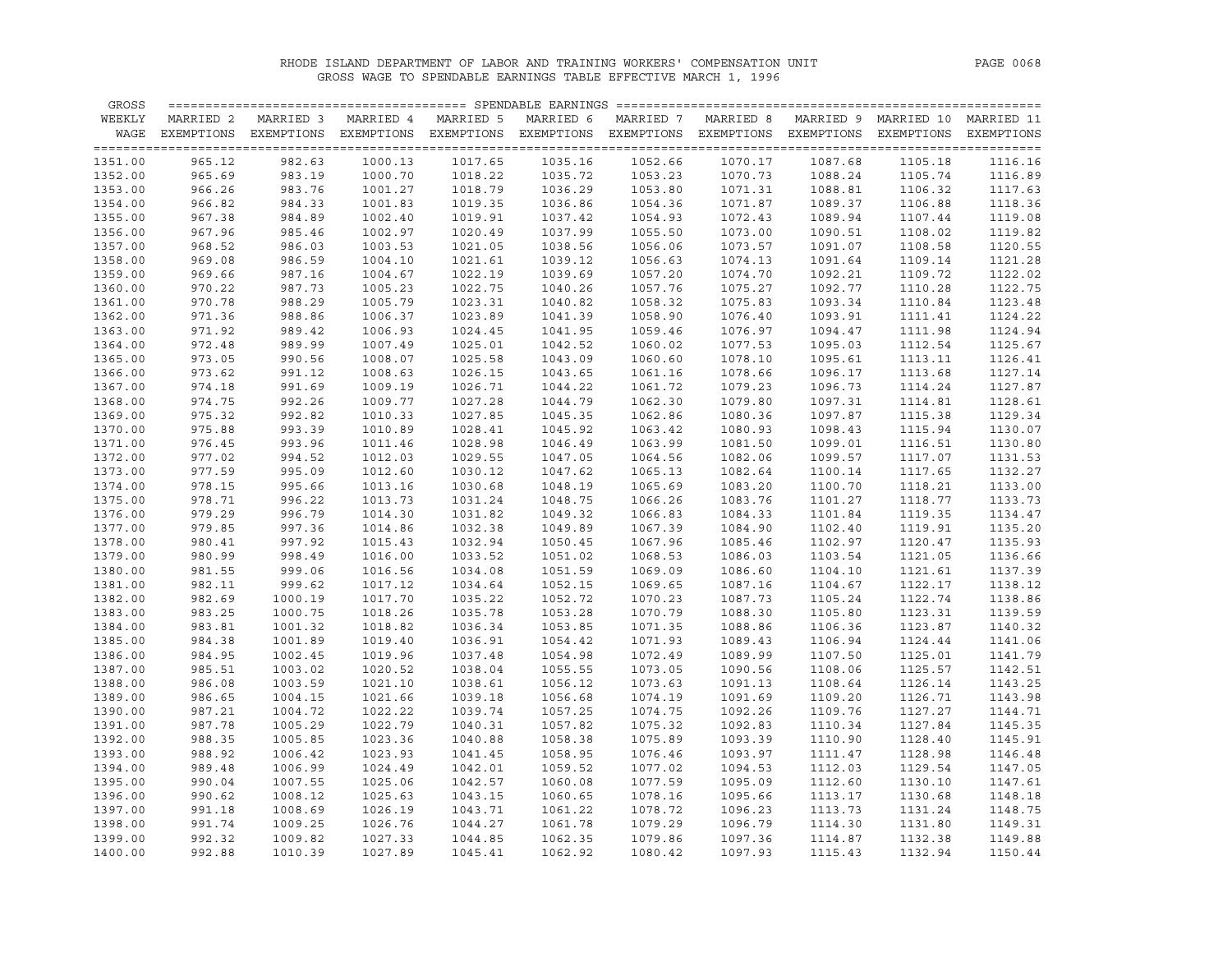# RHODE ISLAND DEPARTMENT OF LABOR AND TRAINING WORKERS' COMPENSATION UNIT PAGE 0069 GROSS WAGE TO SPENDABLE EARNINGS TABLE EFFECTIVE MARCH 1, 1996

| GROSS   |           |                                                                                                               |           |           |           |           |           |         |                                 |         |
|---------|-----------|---------------------------------------------------------------------------------------------------------------|-----------|-----------|-----------|-----------|-----------|---------|---------------------------------|---------|
| WEEKLY  | MARRIED 2 | MARRIED 3                                                                                                     | MARRIED 4 | MARRIED 5 | MARRIED 6 | MARRIED 7 | MARRIED 8 |         | MARRIED 9 MARRIED 10 MARRIED 11 |         |
| WAGE    |           | EXEMPTIONS EXEMPTIONS EXEMPTIONS EXEMPTIONS EXEMPTIONS EXEMPTIONS EXEMPTIONS EXEMPTIONS EXEMPTIONS EXEMPTIONS |           |           |           |           |           |         |                                 |         |
|         |           |                                                                                                               |           |           |           |           |           |         |                                 |         |
| 1401.00 | 993.44    | 1010.95                                                                                                       | 1028.45   | 1045.97   | 1063.48   | 1080.98   | 1098.49   | 1116.00 | 1133.50                         | 1151.01 |
| 1402.00 | 994.02    | 1011.52                                                                                                       | 1029.03   | 1046.55   | 1064.05   | 1081.56   | 1099.06   | 1116.57 | 1134.07                         | 1151.58 |
| 1403.00 | 994.58    | 1012.08                                                                                                       | 1029.59   | 1047.11   | 1064.61   | 1082.12   | 1099.63   | 1117.13 | 1134.64                         | 1152.14 |
| 1404.00 | 995.14    | 1012.65                                                                                                       | 1030.15   | 1047.67   | 1065.18   | 1082.68   | 1100.19   | 1117.69 | 1135.20                         | 1152.71 |
| 1405.00 | 995.71    | 1013.22                                                                                                       | 1030.73   | 1048.24   | 1065.75   | 1083.26   | 1100.76   | 1118.27 | 1135.77                         | 1153.28 |
| 1406.00 | 996.28    | 1013.78                                                                                                       | 1031.29   | 1048.81   | 1066.31   | 1083.82   | 1101.32   | 1118.83 | 1136.34                         | 1153.84 |
| 1407.00 | 996.84    | 1014.35                                                                                                       | 1031.85   | 1049.37   | 1066.88   | 1084.38   | 1101.89   | 1119.39 | 1136.90                         | 1154.41 |
| 1408.00 | 997.41    | 1014.92                                                                                                       | 1032.43   | 1049.94   | 1067.45   | 1084.96   | 1102.46   | 1119.97 | 1137.47                         | 1154.98 |
| 1409.00 | 997.98    | 1015.48                                                                                                       | 1032.99   | 1050.51   | 1068.01   | 1085.52   | 1103.02   | 1120.53 | 1138.04                         | 1155.54 |
| 1410.00 | 998.54    | 1016.05                                                                                                       | 1033.55   | 1051.07   | 1068.58   | 1086.08   | 1103.59   | 1121.09 | 1138.60                         | 1156.10 |
| 1411.00 | 999.11    | 1016.62                                                                                                       | 1034.12   | 1051.64   | 1069.15   | 1086.65   | 1104.16   | 1121.67 | 1139.17                         | 1156.68 |
| 1412.00 | 999.68    | 1017.18                                                                                                       | 1034.69   | 1052.21   | 1069.71   | 1087.22   | 1104.72   | 1122.23 | 1139.73                         | 1157.24 |
| 1413.00 | 1000.25   | 1017.75                                                                                                       | 1035.26   | 1052.78   | 1070.28   | 1087.79   | 1105.30   | 1122.80 | 1140.31                         | 1157.81 |
| 1414.00 | 1000.81   | 1018.32                                                                                                       | 1035.82   | 1053.34   | 1070.85   | 1088.35   | 1105.86   | 1123.36 | 1140.87                         | 1158.38 |
| 1415.00 | 1001.37   | 1018.88                                                                                                       | 1036.39   | 1053.90   | 1071.41   | 1088.92   | 1106.42   | 1123.93 | 1141.43                         | 1158.94 |
| 1416.00 | 1001.95   | 1019.45                                                                                                       | 1036.96   | 1054.48   | 1071.98   | 1089.49   | 1106.99   | 1124.50 | 1142.01                         | 1159.51 |
| 1417.00 | 1002.51   | 1020.02                                                                                                       | 1037.52   | 1055.04   | 1072.55   | 1090.05   | 1107.56   | 1125.06 | 1142.57                         | 1160.08 |
| 1418.00 | 1003.07   | 1020.58                                                                                                       | 1038.09   | 1055.60   | 1073.11   | 1090.62   | 1108.12   | 1125.63 | 1143.13                         | 1160.64 |
| 1419.00 | 1003.65   |                                                                                                               | 1038.66   | 1056.18   | 1073.68   | 1091.19   | 1108.69   | 1126.20 |                                 |         |
|         |           | 1021.15                                                                                                       |           |           |           |           |           |         | 1143.71                         | 1161.21 |
| 1420.00 | 1004.21   | 1021.72                                                                                                       | 1039.22   | 1056.74   | 1074.25   | 1091.75   | 1109.26   | 1126.76 | 1144.27                         | 1161.77 |
| 1421.00 | 1004.77   | 1022.28                                                                                                       | 1039.78   | 1057.30   | 1074.81   | 1092.31   | 1109.82   | 1127.33 | 1144.83                         | 1162.34 |
| 1422.00 | 1005.35   | 1022.85                                                                                                       | 1040.36   | 1057.88   | 1075.38   | 1092.89   | 1110.39   | 1127.90 | 1145.40                         | 1162.91 |
| 1423.00 | 1005.91   | 1023.41                                                                                                       | 1040.92   | 1058.44   | 1075.94   | 1093.45   | 1110.96   | 1128.46 | 1145.97                         | 1163.47 |
| 1424.00 | 1006.47   | 1023.98                                                                                                       | 1041.48   | 1059.00   | 1076.51   | 1094.01   | 1111.52   | 1129.02 | 1146.53                         | 1164.04 |
| 1425.00 | 1007.04   | 1024.55                                                                                                       | 1042.06   | 1059.57   | 1077.08   | 1094.59   | 1112.09   | 1129.60 | 1147.10                         | 1164.61 |
| 1426.00 | 1007.61   | 1025.11                                                                                                       | 1042.62   | 1060.14   | 1077.64   | 1095.15   | 1112.65   | 1130.16 | 1147.67                         | 1165.17 |
| 1427.00 | 1008.17   | 1025.68                                                                                                       | 1043.18   | 1060.70   | 1078.21   | 1095.71   | 1113.22   | 1130.72 | 1148.23                         | 1165.74 |
| 1428.00 | 1008.74   | 1026.25                                                                                                       | 1043.76   | 1061.27   | 1078.78   | 1096.29   | 1113.79   | 1131.30 | 1148.80                         | 1166.31 |
| 1429.00 | 1009.31   | 1026.81                                                                                                       | 1044.32   | 1061.84   | 1079.34   | 1096.85   | 1114.35   | 1131.86 | 1149.37                         | 1166.87 |
| 1430.00 | 1009.87   | 1027.38                                                                                                       | 1044.88   | 1062.40   | 1079.91   | 1097.41   | 1114.92   | 1132.42 | 1149.93                         | 1167.43 |
| 1431.00 | 1010.44   | 1027.95                                                                                                       | 1045.45   | 1062.97   | 1080.48   | 1097.98   | 1115.49   | 1133.00 | 1150.50                         | 1168.01 |
| 1432.00 | 1011.01   | 1028.51                                                                                                       | 1046.02   | 1063.54   | 1081.04   | 1098.55   | 1116.05   | 1133.56 | 1151.06                         | 1168.57 |
| 1433.00 | 1011.58   | 1029.08                                                                                                       | 1046.59   | 1064.11   | 1081.61   | 1099.12   | 1116.63   | 1134.13 | 1151.64                         | 1169.14 |
| 1434.00 | 1012.14   | 1029.65                                                                                                       | 1047.15   | 1064.67   | 1082.18   | 1099.68   | 1117.19   | 1134.69 | 1152.20                         | 1169.71 |
| 1435.00 | 1012.70   | 1030.21                                                                                                       | 1047.72   | 1065.23   | 1082.74   | 1100.25   | 1117.75   | 1135.26 | 1152.76                         | 1170.27 |
| 1436.00 | 1013.28   | 1030.78                                                                                                       | 1048.29   | 1065.81   | 1083.31   | 1100.82   | 1118.32   | 1135.83 | 1153.34                         | 1170.84 |
| 1437.00 | 1013.84   | 1031.35                                                                                                       | 1048.85   | 1066.37   | 1083.88   | 1101.38   | 1118.89   | 1136.39 | 1153.90                         | 1171.41 |
| 1438.00 | 1014.40   | 1031.91                                                                                                       | 1049.42   | 1066.93   | 1084.44   | 1101.95   | 1119.45   | 1136.96 | 1154.46                         | 1171.97 |
| 1439.00 | 1014.98   | 1032.48                                                                                                       | 1049.99   | 1067.51   | 1085.01   | 1102.52   | 1120.02   | 1137.53 | 1155.04                         | 1172.54 |
| 1440.00 | 1015.54   | 1033.05                                                                                                       | 1050.55   | 1068.07   | 1085.58   | 1103.08   | 1120.59   | 1138.09 | 1155.60                         | 1173.10 |
| 1441.00 | 1016.10   | 1033.61                                                                                                       | 1051.11   | 1068.63   | 1086.14   | 1103.64   | 1121.15   | 1138.66 | 1156.16                         | 1173.67 |
| 1442.00 | 1016.68   | 1034.18                                                                                                       | 1051.69   | 1069.21   | 1086.71   | 1104.22   | 1121.72   | 1139.23 | 1156.73                         | 1174.24 |
| 1443.00 | 1017.24   | 1034.74                                                                                                       | 1052.25   | 1069.77   | 1087.27   | 1104.78   | 1122.29   | 1139.79 | 1157.30                         | 1174.80 |
| 1444.00 | 1017.80   | 1035.31                                                                                                       | 1052.81   | 1070.33   | 1087.84   | 1105.34   | 1122.85   | 1140.35 | 1157.86                         | 1175.37 |
| 1445.00 | 1018.37   | 1035.88                                                                                                       | 1053.39   | 1070.90   | 1088.41   | 1105.92   | 1123.42   | 1140.93 | 1158.43                         | 1175.94 |
| 1446.00 | 1018.94   | 1036.44                                                                                                       | 1053.95   | 1071.47   | 1088.97   | 1106.48   | 1123.98   | 1141.49 | 1159.00                         | 1176.50 |
| 1447.00 | 1019.50   | 1037.01                                                                                                       | 1054.51   | 1072.03   | 1089.54   | 1107.04   | 1124.55   | 1142.05 | 1159.56                         | 1177.07 |
| 1448.00 | 1020.07   | 1037.58                                                                                                       | 1055.09   | 1072.60   | 1090.11   | 1107.62   | 1125.12   | 1142.63 | 1160.13                         | 1177.64 |
| 1449.00 | 1020.64   | 1038.14                                                                                                       | 1055.65   | 1073.17   | 1090.67   | 1108.18   | 1125.68   | 1143.19 | 1160.70                         | 1178.20 |
| 1450.00 | 1021.20   | 1038.71                                                                                                       | 1056.21   | 1073.73   | 1091.24   | 1108.74   | 1126.25   | 1143.75 | 1161.26                         | 1178.76 |
|         |           |                                                                                                               |           |           |           |           |           |         |                                 |         |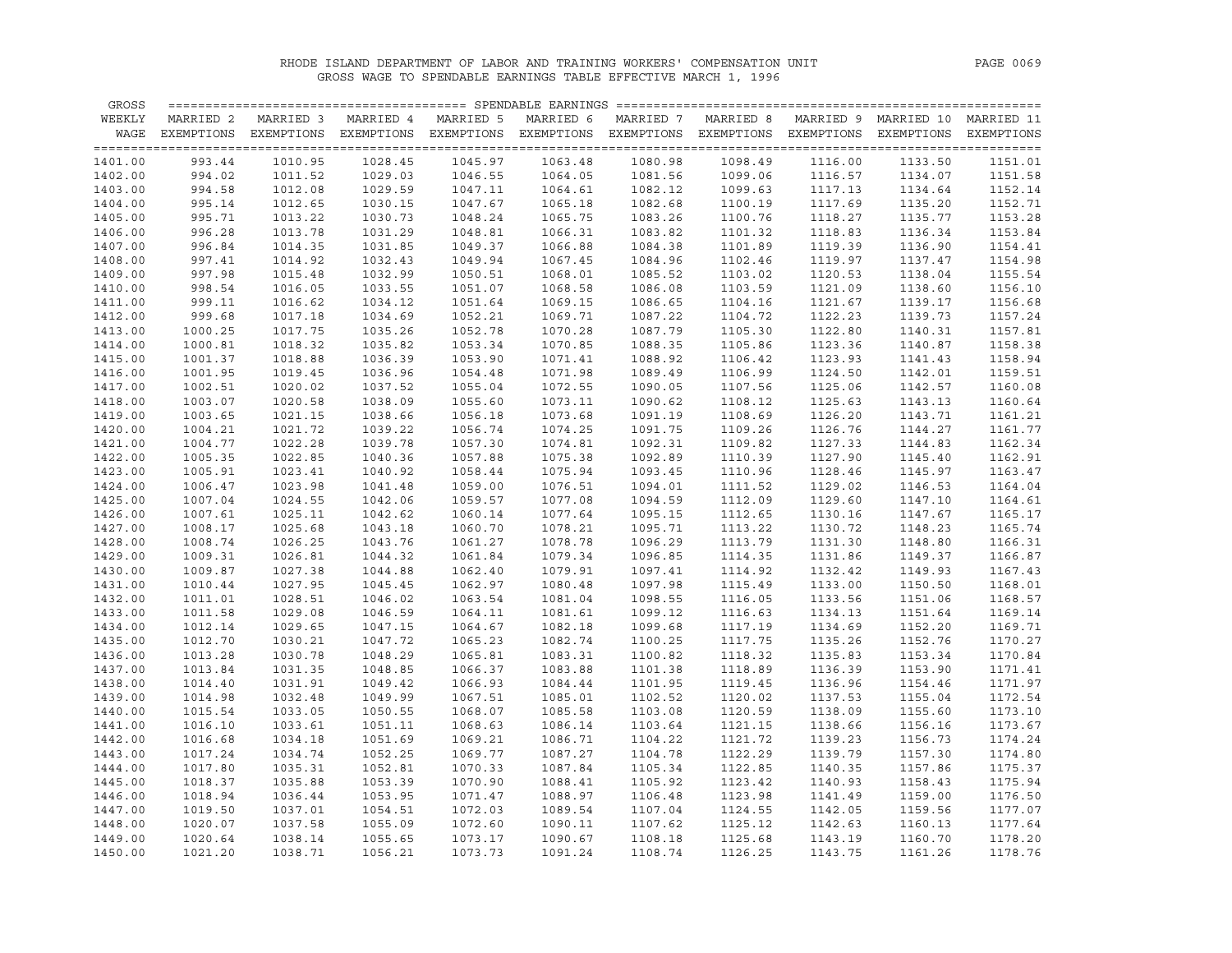### RHODE ISLAND DEPARTMENT OF LABOR AND TRAINING WORKERS' COMPENSATION UNIT PAGE 0070 GROSS WAGE TO SPENDABLE EARNINGS TABLE EFFECTIVE MARCH 1, 1996

| GROSS   |           |                                                                                                                    |           |           |           |           |           |         |                                 |         |
|---------|-----------|--------------------------------------------------------------------------------------------------------------------|-----------|-----------|-----------|-----------|-----------|---------|---------------------------------|---------|
| WEEKLY  | MARRIED 2 | MARRIED 3                                                                                                          | MARRIED 4 | MARRIED 5 | MARRIED 6 | MARRIED 7 | MARRIED 8 |         | MARRIED 9 MARRIED 10 MARRIED 11 |         |
|         |           | WAGE EXEMPTIONS EXEMPTIONS EXEMPTIONS EXEMPTIONS EXEMPTIONS EXEMPTIONS EXEMPTIONS EXEMPTIONS EXEMPTIONS EXEMPTIONS |           |           |           |           |           |         |                                 |         |
|         |           |                                                                                                                    |           |           |           |           |           |         |                                 |         |
| 1451.00 | 1021.77   | 1039.28                                                                                                            | 1056.78   | 1074.30   | 1091.81   | 1109.31   | 1126.82   | 1144.33 | 1161.83                         | 1179.34 |
| 1452.00 | 1022.34   | 1039.84                                                                                                            | 1057.35   | 1074.87   | 1092.37   | 1109.88   | 1127.38   | 1144.89 | 1162.39                         | 1179.90 |
| 1453.00 | 1022.91   | 1040.41                                                                                                            | 1057.92   | 1075.44   | 1092.94   | 1110.45   | 1127.96   | 1145.46 | 1162.97                         | 1180.47 |
| 1454.00 | 1023.47   | 1040.98                                                                                                            | 1058.48   | 1076.00   | 1093.51   | 1111.01   | 1128.52   | 1146.02 | 1163.53                         | 1181.04 |
| 1455.00 | 1024.03   | 1041.54                                                                                                            | 1059.05   | 1076.56   | 1094.07   | 1111.58   | 1129.08   | 1146.59 | 1164.09                         | 1181.60 |
| 1456.00 | 1024.61   | 1042.11                                                                                                            | 1059.62   | 1077.14   | 1094.64   | 1112.15   | 1129.65   | 1147.16 | 1164.67                         | 1182.17 |
| 1457.00 | 1025.17   | 1042.68                                                                                                            | 1060.18   | 1077.70   | 1095.21   | 1112.71   | 1130.22   | 1147.72 | 1165.23                         | 1182.74 |
| 1458.00 | 1025.73   | 1043.24                                                                                                            | 1060.75   | 1078.26   | 1095.77   | 1113.28   | 1130.78   | 1148.29 | 1165.79                         | 1183.30 |
| 1459.00 | 1026.31   | 1043.81                                                                                                            | 1061.32   | 1078.84   | 1096.34   | 1113.85   | 1131.35   | 1148.86 | 1166.37                         | 1183.87 |
| 1460.00 | 1026.87   | 1044.38                                                                                                            | 1061.88   | 1079.40   | 1096.91   | 1114.41   | 1131.92   | 1149.42 | 1166.93                         | 1184.43 |
| 1461.00 | 1027.43   | 1044.94                                                                                                            | 1062.44   | 1079.96   | 1097.47   | 1114.97   | 1132.48   | 1149.99 | 1167.49                         | 1185.00 |
| 1462.00 | 1028.01   | 1045.51                                                                                                            | 1063.02   | 1080.54   | 1098.04   | 1115.55   | 1133.05   | 1150.56 | 1168.06                         | 1185.57 |
| 1463.00 | 1028.57   | 1046.07                                                                                                            | 1063.58   | 1081.10   | 1098.60   | 1116.11   | 1133.62   | 1151.12 | 1168.63                         | 1186.13 |
| 1464.00 | 1029.13   | 1046.64                                                                                                            | 1064.14   | 1081.66   | 1099.17   | 1116.67   | 1134.18   | 1151.68 | 1169.19                         | 1186.70 |
| 1465.00 | 1029.70   | 1047.21                                                                                                            | 1064.72   | 1082.23   | 1099.74   | 1117.25   | 1134.75   | 1152.26 | 1169.76                         | 1187.27 |
| 1466.00 | 1030.27   | 1047.77                                                                                                            | 1065.28   | 1082.80   | 1100.30   | 1117.81   | 1135.31   | 1152.82 | 1170.33                         | 1187.83 |
| 1467.00 | 1030.83   | 1048.34                                                                                                            | 1065.84   | 1083.36   | 1100.87   | 1118.37   | 1135.88   | 1153.38 | 1170.89                         | 1188.40 |
| 1468.00 | 1031.40   | 1048.91                                                                                                            | 1066.42   | 1083.93   | 1101.44   | 1118.95   | 1136.45   | 1153.96 | 1171.46                         | 1188.97 |
| 1469.00 | 1031.97   | 1049.47                                                                                                            | 1066.98   | 1084.50   | 1102.00   | 1119.51   | 1137.01   | 1154.52 | 1172.03                         | 1189.53 |
| 1470.00 | 1032.53   | 1050.04                                                                                                            | 1067.54   | 1085.06   | 1102.57   | 1120.07   | 1137.58   | 1155.08 | 1172.59                         | 1190.09 |
| 1471.00 | 1033.10   | 1050.61                                                                                                            | 1068.11   | 1085.63   | 1103.14   | 1120.64   | 1138.15   | 1155.66 | 1173.16                         | 1190.67 |
| 1472.00 | 1033.67   | 1051.17                                                                                                            | 1068.68   | 1086.20   | 1103.70   | 1121.21   | 1138.71   | 1156.22 | 1173.72                         | 1191.23 |
| 1473.00 | 1034.24   | 1051.74                                                                                                            | 1069.25   | 1086.77   | 1104.27   | 1121.78   | 1139.29   | 1156.79 | 1174.30                         | 1191.80 |
| 1474.00 | 1034.80   | 1052.31                                                                                                            | 1069.81   | 1087.33   | 1104.84   | 1122.34   | 1139.85   | 1157.35 | 1174.86                         | 1192.37 |
| 1475.00 | 1035.36   | 1052.87                                                                                                            | 1070.38   | 1087.89   | 1105.40   | 1122.91   | 1140.41   | 1157.92 | 1175.42                         | 1192.93 |
| 1476.00 | 1035.94   | 1053.44                                                                                                            | 1070.95   | 1088.47   | 1105.97   | 1123.48   | 1140.98   | 1158.49 | 1176.00                         | 1193.50 |
| 1477.00 | 1036.50   | 1054.01                                                                                                            | 1071.51   | 1089.03   | 1106.54   | 1124.04   | 1141.55   | 1159.05 | 1176.56                         | 1194.07 |
| 1478.00 | 1037.06   | 1054.57                                                                                                            | 1072.08   | 1089.59   | 1107.10   | 1124.61   | 1142.11   | 1159.62 | 1177.12                         | 1194.63 |
| 1479.00 | 1037.64   | 1055.14                                                                                                            | 1072.65   | 1090.17   | 1107.67   | 1125.18   | 1142.68   | 1160.19 | 1177.70                         | 1195.20 |
| 1480.00 | 1038.20   | 1055.71                                                                                                            | 1073.21   | 1090.73   | 1108.24   | 1125.74   | 1143.25   | 1160.75 | 1178.26                         | 1195.76 |
| 1481.00 | 1038.76   | 1056.27                                                                                                            | 1073.77   | 1091.29   | 1108.80   | 1126.30   | 1143.81   | 1161.32 | 1178.82                         | 1196.33 |
| 1482.00 | 1039.34   | 1056.84                                                                                                            | 1074.35   | 1091.87   | 1109.37   | 1126.88   | 1144.38   | 1161.89 | 1179.39                         | 1196.90 |
| 1483.00 | 1039.90   | 1057.40                                                                                                            | 1074.91   | 1092.43   | 1109.93   | 1127.44   | 1144.95   | 1162.45 | 1179.96                         | 1197.46 |
| 1484.00 | 1040.46   | 1057.97                                                                                                            | 1075.47   | 1092.99   | 1110.50   | 1128.00   | 1145.51   | 1163.01 | 1180.52                         | 1198.03 |
| 1485.00 | 1041.03   | 1058.54                                                                                                            | 1076.05   | 1093.56   | 1111.07   | 1128.58   | 1146.08   | 1163.59 | 1181.09                         | 1198.60 |
| 1486.00 | 1041.60   | 1059.10                                                                                                            | 1076.61   | 1094.13   | 1111.63   | 1129.14   | 1146.64   | 1164.15 | 1181.66                         | 1199.16 |
| 1487.00 | 1042.16   | 1059.67                                                                                                            | 1077.17   | 1094.69   | 1112.20   | 1129.70   | 1147.21   | 1164.71 | 1182.22                         | 1199.73 |
| 1488.00 | 1042.73   | 1060.24                                                                                                            | 1077.75   | 1095.26   | 1112.77   | 1130.28   | 1147.78   | 1165.29 | 1182.79                         | 1200.30 |
| 1489.00 | 1043.30   | 1060.80                                                                                                            | 1078.31   | 1095.83   | 1113.33   | 1130.84   | 1148.34   | 1165.85 | 1183.36                         | 1200.86 |
| 1490.00 | 1043.86   | 1061.37                                                                                                            | 1078.87   | 1096.39   | 1113.90   | 1131.40   | 1148.91   | 1166.41 | 1183.92                         | 1201.42 |
| 1491.00 | 1044.43   | 1061.94                                                                                                            | 1079.44   | 1096.96   | 1114.47   | 1131.97   | 1149.48   | 1166.99 | 1184.49                         | 1202.00 |
| 1492.00 | 1045.00   | 1062.50                                                                                                            | 1080.01   | 1097.53   | 1115.03   | 1132.54   | 1150.04   | 1167.55 | 1185.05                         | 1202.56 |
| 1493.00 | 1045.57   | 1063.07                                                                                                            | 1080.58   | 1098.10   | 1115.60   | 1133.11   | 1150.62   | 1168.12 | 1185.63                         | 1203.13 |
| 1494.00 | 1046.13   | 1063.64                                                                                                            | 1081.14   | 1098.66   | 1116.17   | 1133.67   | 1151.18   | 1168.68 | 1186.19                         | 1203.70 |
| 1495.00 | 1046.69   | 1064.20                                                                                                            | 1081.71   | 1099.22   | 1116.73   | 1134.24   | 1151.74   | 1169.25 | 1186.75                         | 1204.26 |
| 1496.00 | 1047.27   | 1064.77                                                                                                            | 1082.28   | 1099.80   | 1117.30   | 1134.81   | 1152.31   | 1169.82 | 1187.33                         | 1204.83 |
| 1497.00 | 1047.83   | 1065.34                                                                                                            | 1082.84   | 1100.36   | 1117.87   | 1135.37   | 1152.88   | 1170.38 | 1187.89                         | 1205.40 |
| 1498.00 | 1048.39   | 1065.90                                                                                                            | 1083.41   | 1100.92   | 1118.43   | 1135.94   | 1153.44   | 1170.95 | 1188.45                         | 1205.96 |
| 1499.00 | 1048.97   | 1066.47                                                                                                            | 1083.98   | 1101.50   | 1119.00   | 1136.51   | 1154.01   | 1171.52 | 1189.03                         | 1206.53 |
| 1500.00 | 1049.53   | 1067.04                                                                                                            | 1084.54   | 1102.06   | 1119.57   | 1137.07   | 1154.58   | 1172.08 | 1189.59                         | 1207.09 |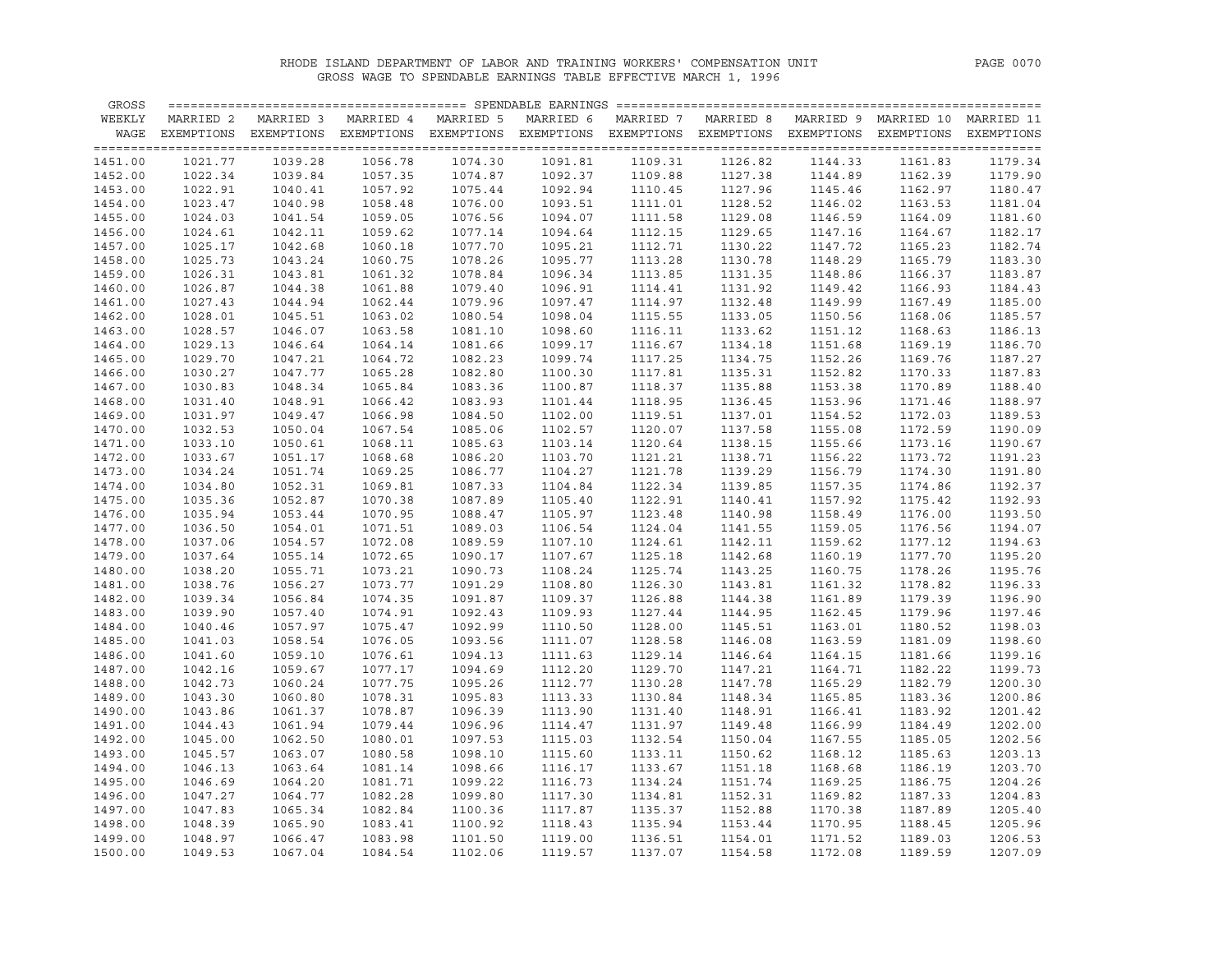### RHODE ISLAND DEPARTMENT OF LABOR AND TRAINING WORKERS' COMPENSATION UNIT PAGE 0071 GROSS WAGE TO SPENDABLE EARNINGS TABLE EFFECTIVE MARCH 1, 1996

| GROSS   |           |                                                                                                                    |           |           |           |           |           |         |                                 |         |
|---------|-----------|--------------------------------------------------------------------------------------------------------------------|-----------|-----------|-----------|-----------|-----------|---------|---------------------------------|---------|
| WEEKLY  | MARRIED 2 | MARRIED 3                                                                                                          | MARRIED 4 | MARRIED 5 | MARRIED 6 | MARRIED 7 | MARRIED 8 |         | MARRIED 9 MARRIED 10 MARRIED 11 |         |
|         |           | WAGE EXEMPTIONS EXEMPTIONS EXEMPTIONS EXEMPTIONS EXEMPTIONS EXEMPTIONS EXEMPTIONS EXEMPTIONS EXEMPTIONS EXEMPTIONS |           |           |           |           |           |         |                                 |         |
|         |           |                                                                                                                    |           |           |           |           |           |         |                                 |         |
| 1501.00 | 1050.09   | 1067.60                                                                                                            | 1085.10   | 1102.62   | 1120.13   | 1137.63   | 1155.14   | 1172.65 | 1190.15                         | 1207.66 |
| 1502.00 | 1050.67   | 1068.17                                                                                                            | 1085.68   | 1103.20   | 1120.70   | 1138.21   | 1155.71   | 1173.22 | 1190.72                         | 1208.23 |
| 1503.00 | 1051.23   | 1068.73                                                                                                            | 1086.24   | 1103.76   | 1121.26   | 1138.77   | 1156.28   | 1173.78 | 1191.29                         | 1208.79 |
| 1504.00 | 1051.79   | 1069.30                                                                                                            | 1086.80   | 1104.32   | 1121.83   | 1139.33   | 1156.84   | 1174.34 | 1191.85                         | 1209.36 |
| 1505.00 | 1052.36   | 1069.87                                                                                                            | 1087.38   | 1104.89   | 1122.40   | 1139.91   | 1157.41   | 1174.92 | 1192.42                         | 1209.93 |
| 1506.00 | 1052.93   | 1070.43                                                                                                            | 1087.94   | 1105.46   | 1122.96   | 1140.47   | 1157.97   | 1175.48 | 1192.99                         | 1210.49 |
| 1507.00 | 1053.49   | 1071.00                                                                                                            | 1088.50   | 1106.02   | 1123.53   | 1141.03   | 1158.54   | 1176.04 | 1193.55                         | 1211.06 |
| 1508.00 | 1054.06   | 1071.57                                                                                                            | 1089.08   | 1106.59   | 1124.10   | 1141.61   | 1159.11   | 1176.62 | 1194.12                         | 1211.63 |
| 1509.00 | 1054.63   | 1072.13                                                                                                            | 1089.64   | 1107.16   | 1124.66   | 1142.17   | 1159.67   | 1177.18 | 1194.69                         | 1212.19 |
| 1510.00 | 1055.19   | 1072.70                                                                                                            | 1090.20   | 1107.72   | 1125.23   | 1142.73   | 1160.24   | 1177.74 | 1195.25                         | 1212.75 |
| 1511.00 | 1055.76   | 1073.27                                                                                                            | 1090.77   | 1108.29   | 1125.80   | 1143.30   | 1160.81   | 1178.32 | 1195.82                         | 1213.33 |
| 1512.00 | 1056.33   | 1073.83                                                                                                            | 1091.34   | 1108.86   | 1126.36   | 1143.87   | 1161.37   | 1178.88 | 1196.38                         | 1213.89 |
| 1513.00 | 1056.90   | 1074.40                                                                                                            | 1091.91   | 1109.43   | 1126.93   | 1144.44   | 1161.95   | 1179.45 | 1196.96                         | 1214.46 |
| 1514.00 | 1057.46   | 1074.97                                                                                                            | 1092.47   | 1109.99   | 1127.50   | 1145.00   | 1162.51   | 1180.01 | 1197.52                         | 1215.03 |
| 1515.00 | 1058.02   | 1075.53                                                                                                            | 1093.04   | 1110.55   | 1128.06   | 1145.57   | 1163.07   | 1180.58 | 1198.08                         | 1215.59 |
| 1516.00 | 1058.60   | 1076.10                                                                                                            | 1093.61   | 1111.13   | 1128.63   | 1146.14   | 1163.64   | 1181.15 | 1198.66                         | 1216.16 |
| 1517.00 | 1059.16   | 1076.67                                                                                                            | 1094.17   | 1111.69   | 1129.20   | 1146.70   | 1164.21   | 1181.71 | 1199.22                         | 1216.73 |
| 1518.00 | 1059.72   | 1077.23                                                                                                            | 1094.74   | 1112.25   | 1129.76   | 1147.27   | 1164.77   | 1182.28 | 1199.78                         | 1217.29 |
| 1519.00 | 1060.30   | 1077.80                                                                                                            | 1095.31   | 1112.83   | 1130.33   | 1147.84   | 1165.34   | 1182.85 | 1200.36                         | 1217.86 |
| 1520.00 | 1060.86   | 1078.37                                                                                                            | 1095.87   | 1113.39   | 1130.90   | 1148.40   | 1165.91   | 1183.41 | 1200.92                         | 1218.42 |
| 1521.00 | 1061.42   | 1078.93                                                                                                            | 1096.43   | 1113.95   | 1131.46   | 1148.96   | 1166.47   | 1183.98 | 1201.48                         | 1218.99 |
| 1522.00 | 1062.00   | 1079.50                                                                                                            | 1097.01   | 1114.53   | 1132.03   | 1149.54   | 1167.04   | 1184.55 | 1202.05                         | 1219.56 |
| 1523.00 | 1062.56   | 1080.06                                                                                                            | 1097.57   | 1115.09   | 1132.59   | 1150.10   | 1167.61   | 1185.11 | 1202.62                         | 1220.12 |
| 1524.00 | 1063.12   | 1080.63                                                                                                            | 1098.13   | 1115.65   | 1133.16   | 1150.66   | 1168.17   | 1185.67 | 1203.18                         | 1220.69 |
| 1525.00 | 1063.69   | 1081.20                                                                                                            | 1098.71   | 1116.22   | 1133.73   | 1151.24   | 1168.74   | 1186.25 | 1203.75                         | 1221.26 |
| 1526.00 | 1064.26   | 1081.76                                                                                                            | 1099.27   | 1116.79   | 1134.29   | 1151.80   | 1169.30   | 1186.81 | 1204.32                         | 1221.82 |
| 1527.00 | 1064.82   | 1082.33                                                                                                            | 1099.83   | 1117.35   | 1134.86   | 1152.36   | 1169.87   | 1187.37 | 1204.88                         | 1222.39 |
| 1528.00 | 1065.39   | 1082.90                                                                                                            | 1100.41   | 1117.92   | 1135.43   | 1152.94   | 1170.44   | 1187.95 | 1205.45                         | 1222.96 |
| 1529.00 | 1065.96   | 1083.46                                                                                                            | 1100.97   | 1118.49   | 1135.99   | 1153.50   | 1171.00   | 1188.51 | 1206.02                         | 1223.52 |
| 1530.00 | 1066.52   | 1084.03                                                                                                            | 1101.53   | 1119.05   | 1136.56   | 1154.06   | 1171.57   | 1189.07 | 1206.58                         | 1224.08 |
| 1531.00 | 1067.09   | 1084.60                                                                                                            | 1102.10   | 1119.62   | 1137.13   | 1154.63   | 1172.14   | 1189.65 | 1207.15                         | 1224.66 |
| 1532.00 | 1067.66   | 1085.16                                                                                                            | 1102.67   | 1120.19   | 1137.69   | 1155.20   | 1172.70   | 1190.21 | 1207.71                         | 1225.22 |
| 1533.00 | 1068.23   | 1085.73                                                                                                            | 1103.24   | 1120.76   | 1138.26   | 1155.77   | 1173.28   | 1190.78 | 1208.29                         | 1225.79 |
| 1534.00 | 1068.79   | 1086.30                                                                                                            | 1103.80   | 1121.32   | 1138.83   | 1156.33   | 1173.84   | 1191.34 | 1208.85                         | 1226.36 |
| 1535.00 | 1069.35   | 1086.86                                                                                                            | 1104.37   | 1121.88   | 1139.39   | 1156.90   | 1174.40   | 1191.91 | 1209.41                         | 1226.92 |
| 1536.00 | 1069.93   | 1087.43                                                                                                            | 1104.94   | 1122.46   | 1139.96   | 1157.47   | 1174.97   | 1192.48 | 1209.99                         | 1227.49 |
| 1537.00 | 1070.49   | 1088.00                                                                                                            | 1105.50   | 1123.02   | 1140.53   | 1158.03   | 1175.54   | 1193.04 | 1210.55                         | 1228.06 |
| 1538.00 | 1071.05   | 1088.56                                                                                                            | 1106.07   | 1123.58   | 1141.09   | 1158.60   | 1176.10   | 1193.61 | 1211.11                         | 1228.62 |
| 1539.00 | 1071.63   | 1089.13                                                                                                            | 1106.64   | 1124.16   | 1141.66   | 1159.17   | 1176.67   | 1194.18 | 1211.69                         | 1229.19 |
| 1540.00 | 1072.19   | 1089.70                                                                                                            | 1107.20   | 1124.72   | 1142.23   | 1159.73   | 1177.24   | 1194.74 | 1212.25                         | 1229.75 |
| 1541.00 | 1072.75   | 1090.26                                                                                                            | 1107.76   | 1125.28   | 1142.79   | 1160.29   | 1177.80   | 1195.31 | 1212.81                         | 1230.32 |
| 1542.00 | 1073.33   | 1090.83                                                                                                            | 1108.34   | 1125.86   | 1143.36   | 1160.87   | 1178.37   | 1195.88 | 1213.38                         | 1230.89 |
| 1543.00 | 1073.89   | 1091.39                                                                                                            | 1108.90   | 1126.42   | 1143.92   | 1161.43   | 1178.94   | 1196.44 | 1213.95                         | 1231.45 |
| 1544.00 | 1074.45   | 1091.96                                                                                                            | 1109.46   | 1126.98   | 1144.49   | 1161.99   | 1179.50   | 1197.00 | 1214.51                         | 1232.02 |
| 1545.00 | 1075.02   | 1092.53                                                                                                            | 1110.04   | 1127.55   | 1145.06   | 1162.57   | 1180.07   | 1197.58 | 1215.08                         | 1232.59 |
| 1546.00 | 1075.59   | 1093.09                                                                                                            | 1110.60   | 1128.12   | 1145.62   | 1163.13   | 1180.63   | 1198.14 | 1215.65                         | 1233.15 |
| 1547.00 | 1076.15   | 1093.66                                                                                                            | 1111.16   | 1128.68   | 1146.19   | 1163.69   | 1181.20   | 1198.70 | 1216.21                         | 1233.72 |
| 1548.00 | 1076.72   | 1094.23                                                                                                            | 1111.74   | 1129.25   | 1146.76   | 1164.27   | 1181.77   | 1199.28 | 1216.78                         | 1234.29 |
| 1549.00 | 1077.29   | 1094.79                                                                                                            | 1112.30   | 1129.82   | 1147.32   | 1164.83   | 1182.33   | 1199.84 | 1217.35                         | 1234.85 |
| 1550.00 | 1077.85   | 1095.36                                                                                                            | 1112.86   | 1130.38   | 1147.89   | 1165.39   | 1182.90   | 1200.40 | 1217.91                         | 1235.41 |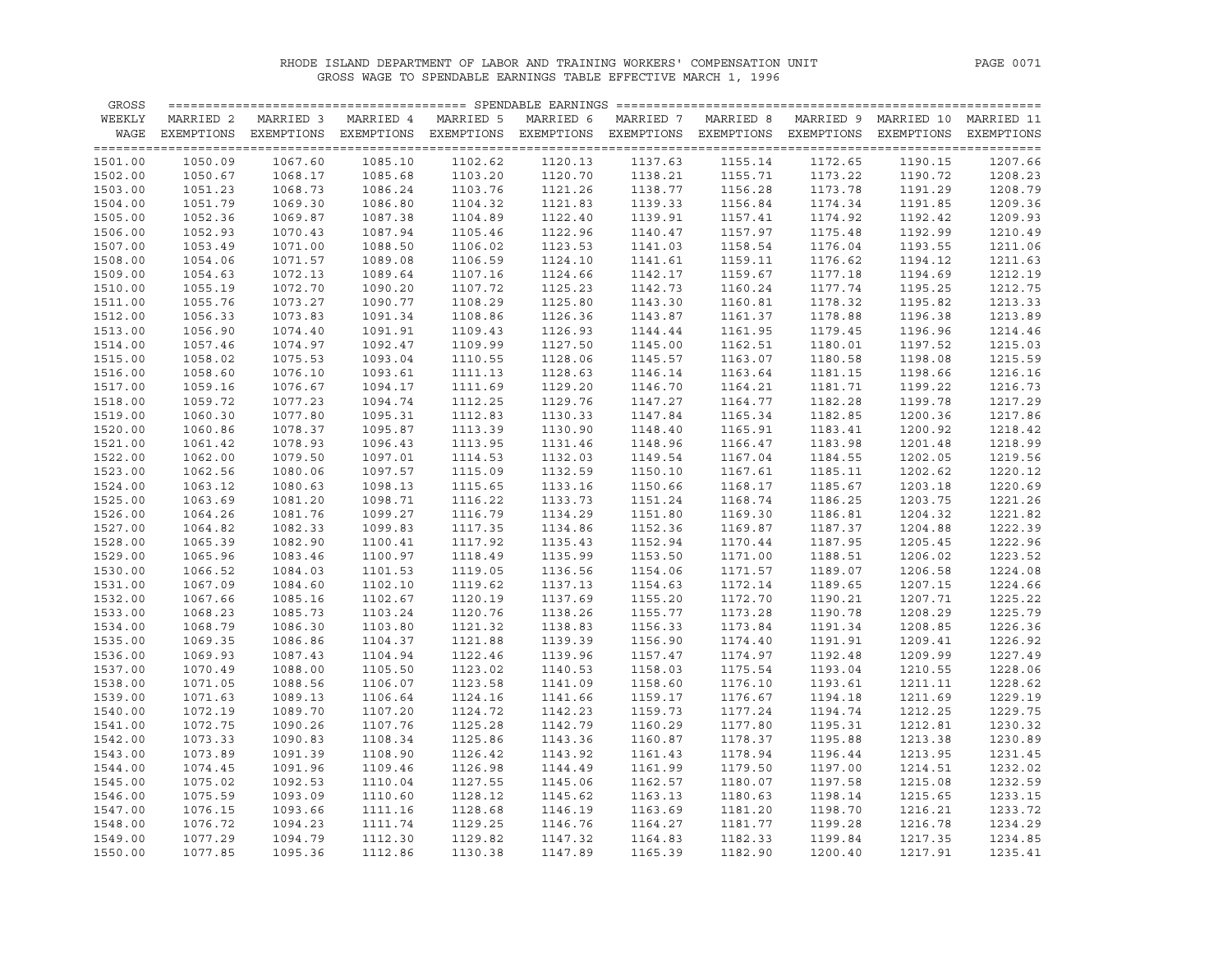# RHODE ISLAND DEPARTMENT OF LABOR AND TRAINING WORKERS' COMPENSATION UNIT PAGE 0072 GROSS WAGE TO SPENDABLE EARNINGS TABLE EFFECTIVE MARCH 1, 1996

| GROSS   |           |                                                                                                               |           |           |           |           |           |         |                                 |         |
|---------|-----------|---------------------------------------------------------------------------------------------------------------|-----------|-----------|-----------|-----------|-----------|---------|---------------------------------|---------|
| WEEKLY  | MARRIED 2 | MARRIED 3                                                                                                     | MARRIED 4 | MARRIED 5 | MARRIED 6 | MARRIED 7 | MARRIED 8 |         | MARRIED 9 MARRIED 10 MARRIED 11 |         |
| WAGE    |           | EXEMPTIONS EXEMPTIONS EXEMPTIONS EXEMPTIONS EXEMPTIONS EXEMPTIONS EXEMPTIONS EXEMPTIONS EXEMPTIONS EXEMPTIONS |           |           |           |           |           |         |                                 |         |
|         |           |                                                                                                               |           |           |           |           |           |         |                                 |         |
| 1551.00 | 1078.42   | 1095.93                                                                                                       | 1113.43   | 1130.95   | 1148.46   | 1165.96   | 1183.47   | 1200.98 | 1218.48                         | 1235.99 |
| 1552.00 | 1078.99   | 1096.49                                                                                                       | 1114.00   | 1131.52   | 1149.02   | 1166.53   | 1184.03   | 1201.54 | 1219.04                         | 1236.55 |
| 1553.00 | 1079.56   | 1097.06                                                                                                       | 1114.57   | 1132.09   | 1149.59   | 1167.10   | 1184.61   | 1202.11 | 1219.62                         | 1237.12 |
| 1554.00 | 1080.12   | 1097.63                                                                                                       | 1115.13   | 1132.65   | 1150.16   | 1167.66   | 1185.17   | 1202.67 | 1220.18                         | 1237.69 |
| 1555.00 | 1080.68   | 1098.19                                                                                                       | 1115.70   | 1133.21   | 1150.72   | 1168.23   | 1185.73   | 1203.24 | 1220.74                         | 1238.25 |
| 1556.00 | 1081.26   | 1098.76                                                                                                       | 1116.27   | 1133.79   | 1151.29   | 1168.80   | 1186.30   | 1203.81 | 1221.32                         | 1238.82 |
| 1557.00 | 1081.82   | 1099.33                                                                                                       | 1116.83   | 1134.35   | 1151.86   | 1169.36   | 1186.87   | 1204.37 | 1221.88                         | 1239.39 |
| 1558.00 | 1082.38   | 1099.89                                                                                                       | 1117.40   | 1134.91   | 1152.42   | 1169.93   | 1187.43   | 1204.94 | 1222.44                         | 1239.95 |
| 1559.00 | 1082.96   | 1100.46                                                                                                       | 1117.97   | 1135.49   | 1152.99   | 1170.50   | 1188.00   | 1205.51 | 1223.02                         | 1240.52 |
| 1560.00 | 1083.52   | 1101.03                                                                                                       | 1118.53   | 1136.05   | 1153.56   | 1171.06   | 1188.57   | 1206.07 | 1223.58                         | 1241.08 |
| 1561.00 | 1084.08   | 1101.59                                                                                                       | 1119.09   | 1136.61   | 1154.12   | 1171.62   | 1189.13   | 1206.64 | 1224.14                         | 1241.65 |
| 1562.00 | 1084.66   | 1102.16                                                                                                       | 1119.67   | 1137.19   | 1154.69   | 1172.20   | 1189.70   | 1207.21 | 1224.71                         | 1242.22 |
| 1563.00 | 1085.22   | 1102.72                                                                                                       | 1120.23   | 1137.75   | 1155.25   | 1172.76   | 1190.27   | 1207.77 | 1225.28                         | 1242.78 |
| 1564.00 | 1085.78   | 1103.29                                                                                                       | 1120.79   | 1138.31   | 1155.82   | 1173.32   | 1190.83   | 1208.33 | 1225.84                         | 1243.35 |
| 1565.00 | 1086.35   | 1103.86                                                                                                       | 1121.37   | 1138.88   | 1156.39   | 1173.90   | 1191.40   |         | 1226.41                         | 1243.92 |
|         |           |                                                                                                               |           |           |           |           |           | 1208.91 |                                 |         |
| 1566.00 | 1086.92   | 1104.42                                                                                                       | 1121.93   | 1139.45   | 1156.95   | 1174.46   | 1191.96   | 1209.47 | 1226.98                         | 1244.48 |
| 1567.00 | 1087.48   | 1104.99                                                                                                       | 1122.49   | 1140.01   | 1157.52   | 1175.02   | 1192.53   | 1210.03 | 1227.54                         | 1245.05 |
| 1568.00 | 1088.05   | 1105.56                                                                                                       | 1123.07   | 1140.58   | 1158.09   | 1175.60   | 1193.10   | 1210.61 | 1228.11                         | 1245.62 |
| 1569.00 | 1088.62   | 1106.12                                                                                                       | 1123.63   | 1141.15   | 1158.65   | 1176.16   | 1193.66   | 1211.17 | 1228.68                         | 1246.18 |
| 1570.00 | 1089.18   | 1106.69                                                                                                       | 1124.19   | 1141.71   | 1159.22   | 1176.72   | 1194.23   | 1211.73 | 1229.24                         | 1246.74 |
| 1571.00 | 1089.75   | 1107.26                                                                                                       | 1124.76   | 1142.28   | 1159.79   | 1177.29   | 1194.80   | 1212.31 | 1229.81                         | 1247.32 |
| 1572.00 | 1090.32   | 1107.82                                                                                                       | 1125.33   | 1142.85   | 1160.35   | 1177.86   | 1195.36   | 1212.87 | 1230.37                         | 1247.88 |
| 1573.00 | 1090.89   | 1108.39                                                                                                       | 1125.90   | 1143.42   | 1160.92   | 1178.43   | 1195.94   | 1213.44 | 1230.95                         | 1248.45 |
| 1574.00 | 1091.45   | 1108.96                                                                                                       | 1126.46   | 1143.98   | 1161.49   | 1178.99   | 1196.50   | 1214.00 | 1231.51                         | 1249.02 |
| 1575.00 | 1092.01   | 1109.52                                                                                                       | 1127.03   | 1144.54   | 1162.05   | 1179.56   | 1197.06   | 1214.57 | 1232.07                         | 1249.58 |
| 1576.00 | 1092.59   | 1110.09                                                                                                       | 1127.60   | 1145.12   | 1162.62   | 1180.13   | 1197.63   | 1215.14 | 1232.65                         | 1250.15 |
| 1577.00 | 1093.15   | 1110.66                                                                                                       | 1128.16   | 1145.68   | 1163.19   | 1180.69   | 1198.20   | 1215.70 | 1233.21                         | 1250.72 |
| 1578.00 | 1093.71   | 1111.22                                                                                                       | 1128.73   | 1146.24   | 1163.75   | 1181.26   | 1198.76   | 1216.27 | 1233.77                         | 1251.28 |
| 1579.00 | 1094.29   | 1111.79                                                                                                       | 1129.30   | 1146.82   | 1164.32   | 1181.83   | 1199.33   | 1216.84 | 1234.35                         | 1251.85 |
| 1580.00 | 1094.85   | 1112.36                                                                                                       | 1129.86   | 1147.38   | 1164.89   | 1182.39   | 1199.90   | 1217.40 | 1234.91                         | 1252.41 |
| 1581.00 | 1095.41   | 1112.92                                                                                                       | 1130.42   | 1147.94   | 1165.45   | 1182.95   | 1200.46   | 1217.97 | 1235.47                         | 1252.98 |
| 1582.00 | 1095.99   | 1113.49                                                                                                       | 1131.00   | 1148.52   | 1166.02   | 1183.53   | 1201.03   | 1218.54 | 1236.04                         | 1253.55 |
| 1583.00 | 1096.55   | 1114.05                                                                                                       | 1131.56   | 1149.08   | 1166.58   | 1184.09   | 1201.60   | 1219.10 | 1236.61                         | 1254.11 |
| 1584.00 | 1097.11   | 1114.62                                                                                                       | 1132.12   | 1149.64   | 1167.15   | 1184.65   | 1202.16   | 1219.66 | 1237.17                         | 1254.68 |
| 1585.00 | 1097.68   | 1115.19                                                                                                       | 1132.70   | 1150.21   | 1167.72   | 1185.23   | 1202.73   | 1220.24 | 1237.74                         | 1255.25 |
| 1586.00 | 1098.25   | 1115.75                                                                                                       | 1133.26   | 1150.78   | 1168.28   | 1185.79   | 1203.29   | 1220.80 | 1238.31                         | 1255.81 |
| 1587.00 | 1098.81   | 1116.32                                                                                                       | 1133.82   | 1151.34   | 1168.85   | 1186.35   | 1203.86   | 1221.36 | 1238.87                         | 1256.38 |
| 1588.00 | 1099.38   | 1116.89                                                                                                       | 1134.40   | 1151.91   | 1169.42   | 1186.93   | 1204.43   | 1221.94 | 1239.44                         | 1256.95 |
| 1589.00 | 1099.95   | 1117.45                                                                                                       | 1134.96   | 1152.48   | 1169.98   | 1187.49   | 1204.99   | 1222.50 | 1240.01                         | 1257.51 |
| 1590.00 | 1100.51   | 1118.02                                                                                                       | 1135.52   | 1153.04   | 1170.55   | 1188.05   | 1205.56   | 1223.06 | 1240.57                         | 1258.07 |
| 1591.00 | 1101.08   | 1118.59                                                                                                       | 1136.09   | 1153.61   | 1171.12   | 1188.62   | 1206.13   | 1223.64 | 1241.14                         | 1258.65 |
| 1592.00 | 1101.65   | 1119.15                                                                                                       | 1136.66   | 1154.18   | 1171.68   | 1189.19   | 1206.69   | 1224.20 | 1241.70                         | 1259.21 |
| 1593.00 | 1102.22   | 1119.72                                                                                                       | 1137.23   | 1154.75   | 1172.25   | 1189.76   | 1207.27   | 1224.77 | 1242.28                         | 1259.78 |
| 1594.00 | 1102.78   | 1120.29                                                                                                       | 1137.79   | 1155.31   | 1172.82   | 1190.32   | 1207.83   | 1225.33 | 1242.84                         | 1260.35 |
| 1595.00 | 1103.34   | 1120.85                                                                                                       | 1138.36   | 1155.87   | 1173.38   | 1190.89   | 1208.39   | 1225.90 | 1243.40                         | 1260.91 |
| 1596.00 | 1103.92   | 1121.42                                                                                                       | 1138.93   | 1156.45   | 1173.95   | 1191.46   | 1208.96   | 1226.47 | 1243.98                         | 1261.48 |
| 1597.00 | 1104.48   | 1121.99                                                                                                       | 1139.49   | 1157.01   | 1174.52   | 1192.02   | 1209.53   | 1227.03 | 1244.54                         | 1262.05 |
| 1598.00 | 1105.04   | 1122.55                                                                                                       | 1140.06   | 1157.57   | 1175.08   | 1192.59   | 1210.09   | 1227.60 | 1245.10                         | 1262.61 |
| 1599.00 | 1105.62   | 1123.12                                                                                                       | 1140.63   | 1158.15   | 1175.65   | 1193.16   | 1210.66   | 1228.17 | 1245.68                         | 1263.18 |
| 1600.00 | 1106.18   | 1123.69                                                                                                       | 1141.19   | 1158.71   | 1176.22   | 1193.72   | 1211.23   | 1228.73 | 1246.24                         | 1263.74 |
|         |           |                                                                                                               |           |           |           |           |           |         |                                 |         |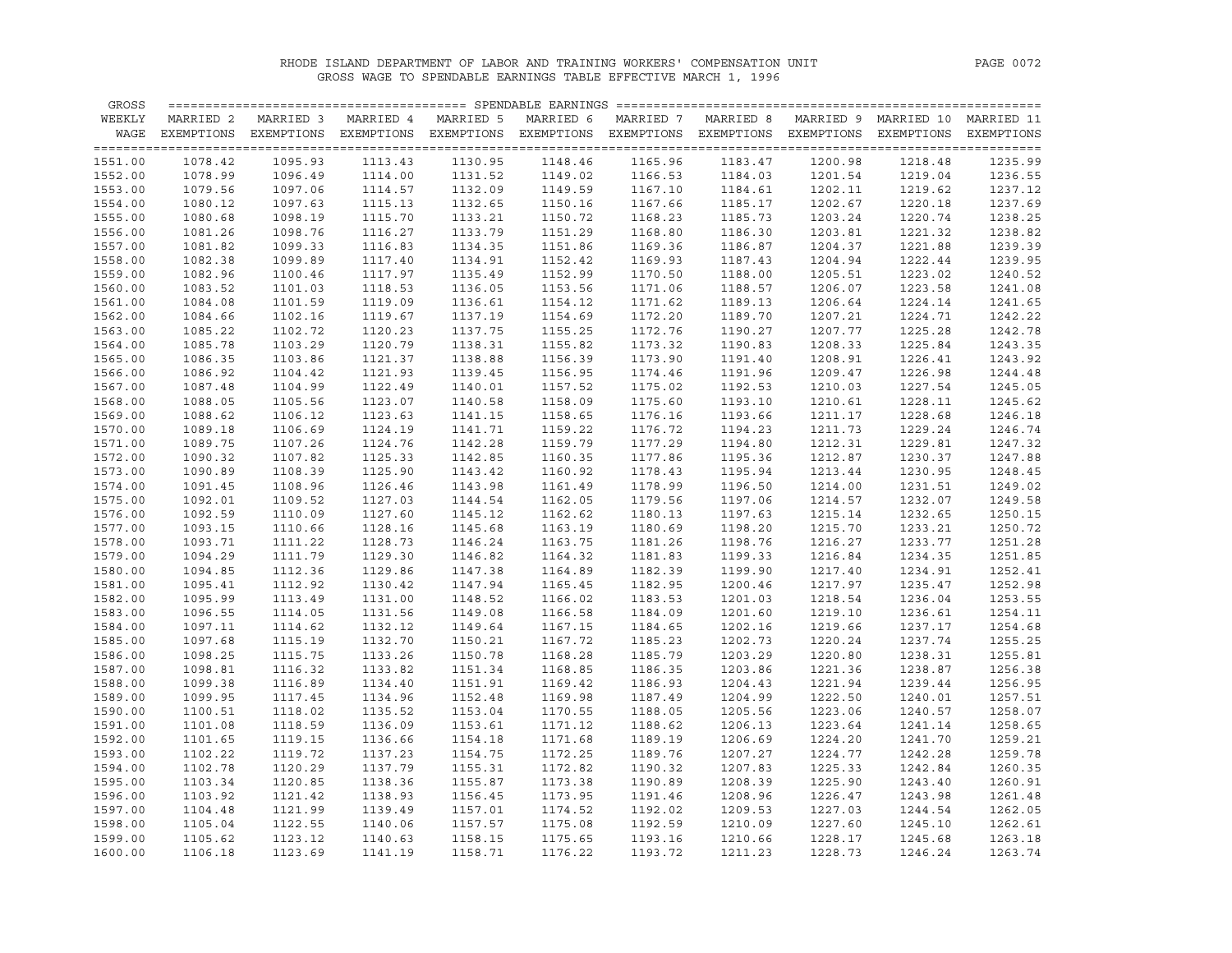# RHODE ISLAND DEPARTMENT OF LABOR AND TRAINING WORKERS' COMPENSATION UNIT PAGE 0073 GROSS WAGE TO SPENDABLE EARNINGS TABLE EFFECTIVE MARCH 1, 1996

| GROSS   |           |                                                                                                                    |           |           |           |                    |           |         |                                 |         |
|---------|-----------|--------------------------------------------------------------------------------------------------------------------|-----------|-----------|-----------|--------------------|-----------|---------|---------------------------------|---------|
| WEEKLY  | MARRIED 2 | MARRIED 3                                                                                                          | MARRIED 4 | MARRIED 5 | MARRIED 6 | MARRIED 7          | MARRIED 8 |         | MARRIED 9 MARRIED 10 MARRIED 11 |         |
|         |           | WAGE EXEMPTIONS EXEMPTIONS EXEMPTIONS EXEMPTIONS EXEMPTIONS EXEMPTIONS EXEMPTIONS EXEMPTIONS EXEMPTIONS EXEMPTIONS |           |           |           |                    |           |         |                                 |         |
|         |           |                                                                                                                    |           |           |           |                    |           |         |                                 |         |
| 1601.00 | 1106.74   | 1124.25                                                                                                            | 1141.75   | 1159.27   | 1176.78   | 1194.28            | 1211.79   | 1229.30 | 1246.80                         | 1264.31 |
| 1602.00 | 1107.32   | 1124.82                                                                                                            | 1142.33   | 1159.85   | 1177.35   | 1194.86            | 1212.36   | 1229.87 | 1247.37                         | 1264.88 |
| 1603.00 | 1107.88   | 1125.38                                                                                                            | 1142.89   | 1160.41   | 1177.91   | 1195.42            | 1212.93   | 1230.43 | 1247.94                         | 1265.44 |
| 1604.00 | 1108.44   | 1125.95                                                                                                            | 1143.45   | 1160.97   | 1178.48   | 1195.98            | 1213.49   | 1230.99 | 1248.50                         | 1266.01 |
| 1605.00 | 1109.01   | 1126.52                                                                                                            | 1144.03   | 1161.54   | 1179.05   | 1196.56            | 1214.06   | 1231.57 | 1249.07                         | 1266.58 |
| 1606.00 | 1109.58   | 1127.08                                                                                                            | 1144.59   | 1162.11   | 1179.61   | 1197.12            | 1214.62   | 1232.13 | 1249.64                         | 1267.14 |
| 1607.00 | 1110.14   | 1127.65                                                                                                            | 1145.15   | 1162.67   | 1180.18   | 1197.68            | 1215.19   | 1232.69 | 1250.20                         | 1267.71 |
| 1608.00 | 1110.71   | 1128.22                                                                                                            | 1145.73   | 1163.24   | 1180.75   | 1198.26            | 1215.76   | 1233.27 | 1250.77                         | 1268.28 |
| 1609.00 | 1111.28   | 1128.78                                                                                                            | 1146.29   | 1163.81   | 1181.31   | 1198.82            | 1216.32   | 1233.83 | 1251.34                         | 1268.84 |
| 1610.00 | 1111.84   | 1129.35                                                                                                            | 1146.85   | 1164.37   | 1181.88   | 1199.38            | 1216.89   | 1234.39 | 1251.90                         | 1269.40 |
| 1611.00 | 1112.41   | 1129.92                                                                                                            | 1147.42   | 1164.94   | 1182.45   | 1199.95            | 1217.46   | 1234.97 | 1252.47                         | 1269.98 |
| 1612.00 | 1112.98   | 1130.48                                                                                                            | 1147.99   | 1165.51   | 1183.01   | 1200.52            | 1218.02   | 1235.53 | 1253.03                         | 1270.54 |
| 1613.00 | 1113.55   | 1131.05                                                                                                            | 1148.56   | 1166.08   | 1183.58   | 1201.09            | 1218.60   | 1236.10 | 1253.61                         | 1271.11 |
| 1614.00 | 1114.11   | 1131.62                                                                                                            | 1149.12   | 1166.64   | 1184.15   | 1201.65            | 1219.16   | 1236.66 | 1254.17                         | 1271.68 |
| 1615.00 | 1114.67   | 1132.18                                                                                                            | 1149.69   | 1167.20   | 1184.71   | 1202.22            | 1219.72   | 1237.23 | 1254.73                         | 1272.24 |
| 1616.00 | 1115.25   | 1132.75                                                                                                            | 1150.26   | 1167.78   | 1185.28   | 1202.79            | 1220.29   | 1237.80 | 1255.31                         | 1272.81 |
| 1617.00 | 1115.81   | 1133.32                                                                                                            | 1150.82   | 1168.34   | 1185.85   | 1203.35            | 1220.86   | 1238.36 | 1255.87                         | 1273.38 |
| 1618.00 | 1116.37   | 1133.88                                                                                                            | 1151.39   | 1168.90   | 1186.41   | 1203.92            | 1221.42   | 1238.93 | 1256.43                         | 1273.94 |
| 1619.00 | 1116.95   | 1134.45                                                                                                            | 1151.96   | 1169.48   | 1186.98   | 1204.49            | 1221.99   | 1239.50 | 1257.01                         | 1274.51 |
| 1620.00 | 1117.51   | 1135.02                                                                                                            | 1152.52   | 1170.04   | 1187.55   | 1205.05            | 1222.56   | 1240.06 | 1257.57                         | 1275.07 |
| 1621.00 | 1118.07   | 1135.58                                                                                                            | 1153.08   | 1170.60   | 1188.11   | 1205.61            | 1223.12   | 1240.63 | 1258.13                         | 1275.64 |
| 1622.00 | 1118.65   | 1136.15                                                                                                            | 1153.66   | 1171.18   | 1188.68   | 1206.19            | 1223.69   | 1241.20 | 1258.70                         | 1276.21 |
| 1623.00 | 1119.21   | 1136.71                                                                                                            | 1154.22   | 1171.74   | 1189.24   | 1206.75            | 1224.26   | 1241.76 | 1259.27                         | 1276.77 |
| 1624.00 | 1119.77   | 1137.28                                                                                                            | 1154.78   | 1172.30   | 1189.81   |                    | 1224.82   | 1242.32 | 1259.83                         | 1277.34 |
| 1625.00 |           | 1137.85                                                                                                            |           | 1172.87   | 1190.38   | 1207.31<br>1207.89 | 1225.39   |         |                                 | 1277.91 |
|         | 1120.34   |                                                                                                                    | 1155.36   |           |           |                    |           | 1242.90 | 1260.40                         |         |
| 1626.00 | 1120.91   | 1138.41                                                                                                            | 1155.92   | 1173.44   | 1190.94   | 1208.45            | 1225.95   | 1243.46 | 1260.97                         | 1278.47 |
| 1627.00 | 1121.47   | 1138.98                                                                                                            | 1156.48   | 1174.00   | 1191.51   | 1209.01            | 1226.52   | 1244.02 | 1261.53                         | 1279.04 |
| 1628.00 | 1122.04   | 1139.55                                                                                                            | 1157.06   | 1174.57   | 1192.08   | 1209.59            | 1227.09   | 1244.60 | 1262.10                         | 1279.61 |
| 1629.00 | 1122.61   | 1140.11                                                                                                            | 1157.62   | 1175.14   | 1192.64   | 1210.15            | 1227.65   | 1245.16 | 1262.67                         | 1280.17 |
| 1630.00 | 1123.17   | 1140.68                                                                                                            | 1158.18   | 1175.70   | 1193.21   | 1210.71            | 1228.22   | 1245.72 | 1263.23                         | 1280.73 |
| 1631.00 | 1123.74   | 1141.25                                                                                                            | 1158.75   | 1176.27   | 1193.78   | 1211.28            | 1228.79   | 1246.30 | 1263.80                         | 1281.31 |
| 1632.00 | 1124.31   | 1141.81                                                                                                            | 1159.32   | 1176.84   | 1194.34   | 1211.85            | 1229.35   | 1246.86 | 1264.36                         | 1281.87 |
| 1633.00 | 1124.88   | 1142.38                                                                                                            | 1159.89   | 1177.41   | 1194.91   | 1212.42            | 1229.93   | 1247.43 | 1264.94                         | 1282.44 |
| 1634.00 | 1125.44   | 1142.95                                                                                                            | 1160.45   | 1177.97   | 1195.48   | 1212.98            | 1230.49   | 1247.99 | 1265.50                         | 1283.01 |
| 1635.00 | 1126.00   | 1143.51                                                                                                            | 1161.02   | 1178.53   | 1196.04   | 1213.55            | 1231.05   | 1248.56 | 1266.06                         | 1283.57 |
| 1636.00 | 1126.58   | 1144.08                                                                                                            | 1161.59   | 1179.11   | 1196.61   | 1214.12            | 1231.62   | 1249.13 | 1266.64                         | 1284.14 |
| 1637.00 | 1127.14   | 1144.65                                                                                                            | 1162.15   | 1179.67   | 1197.18   | 1214.68            | 1232.19   | 1249.69 | 1267.20                         | 1284.71 |
| 1638.00 | 1127.70   | 1145.21                                                                                                            | 1162.72   | 1180.23   | 1197.74   | 1215.25            | 1232.75   | 1250.26 | 1267.76                         | 1285.27 |
| 1639.00 | 1128.28   | 1145.78                                                                                                            | 1163.29   | 1180.81   | 1198.31   | 1215.82            | 1233.32   | 1250.83 | 1268.34                         | 1285.84 |
| 1640.00 | 1128.84   | 1146.35                                                                                                            | 1163.85   | 1181.37   | 1198.88   | 1216.38            | 1233.89   | 1251.39 | 1268.90                         | 1286.40 |
| 1641.00 | 1129.40   | 1146.91                                                                                                            | 1164.41   | 1181.93   | 1199.44   | 1216.94            | 1234.45   | 1251.96 | 1269.46                         | 1286.97 |
| 1642.00 | 1129.98   | 1147.48                                                                                                            | 1164.99   | 1182.51   | 1200.01   | 1217.52            | 1235.02   | 1252.53 | 1270.03                         | 1287.54 |
| 1643.00 | 1130.54   | 1148.04                                                                                                            | 1165.55   | 1183.07   | 1200.57   | 1218.08            | 1235.59   | 1253.09 | 1270.60                         | 1288.10 |
| 1644.00 | 1131.10   | 1148.61                                                                                                            | 1166.11   | 1183.63   | 1201.14   | 1218.64            | 1236.15   | 1253.65 | 1271.16                         | 1288.67 |
| 1645.00 | 1131.67   | 1149.18                                                                                                            | 1166.69   | 1184.20   | 1201.71   | 1219.22            | 1236.72   | 1254.23 | 1271.73                         | 1289.24 |
| 1646.00 | 1132.24   | 1149.74                                                                                                            | 1167.25   | 1184.77   | 1202.27   | 1219.78            | 1237.28   | 1254.79 | 1272.30                         | 1289.80 |
| 1647.00 | 1132.80   | 1150.31                                                                                                            | 1167.81   | 1185.33   | 1202.84   | 1220.34            | 1237.85   | 1255.35 | 1272.86                         | 1290.37 |
| 1648.00 | 1133.37   | 1150.88                                                                                                            | 1168.39   | 1185.90   | 1203.41   | 1220.92            | 1238.42   | 1255.93 | 1273.43                         | 1290.94 |
| 1649.00 | 1133.94   | 1151.44                                                                                                            | 1168.95   | 1186.47   | 1203.97   | 1221.48            | 1238.98   | 1256.49 | 1274.00                         | 1291.50 |
| 1650.00 | 1134.50   | 1152.01                                                                                                            | 1169.51   | 1187.03   | 1204.54   | 1222.04            | 1239.55   | 1257.05 | 1274.56                         | 1292.06 |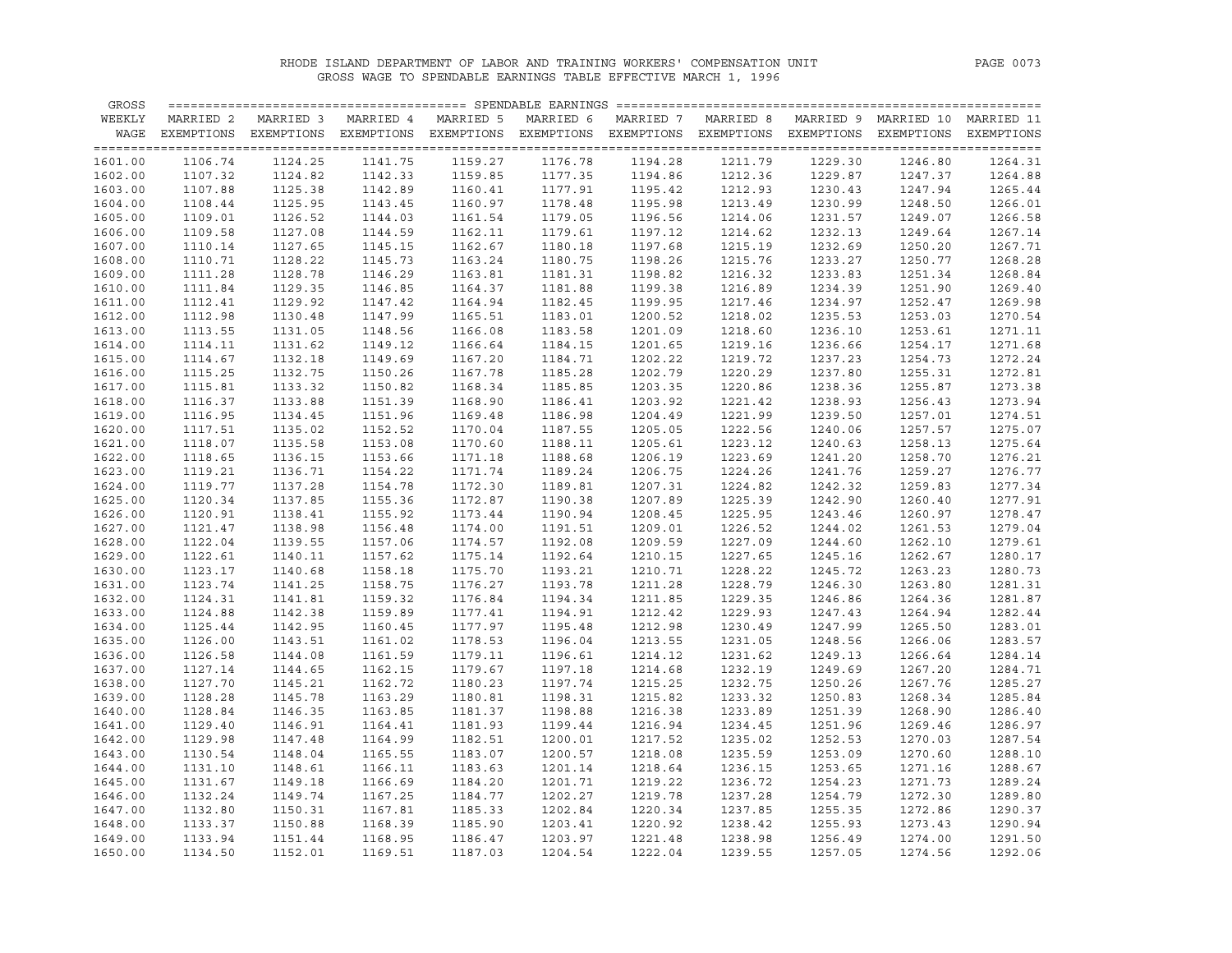# RHODE ISLAND DEPARTMENT OF LABOR AND TRAINING WORKERS' COMPENSATION UNIT PAGE 0074 GROSS WAGE TO SPENDABLE EARNINGS TABLE EFFECTIVE MARCH 1, 1996

| GROSS   |           |                                                                                                               |           |           |           |           |           |         |                                 |         |
|---------|-----------|---------------------------------------------------------------------------------------------------------------|-----------|-----------|-----------|-----------|-----------|---------|---------------------------------|---------|
| WEEKLY  | MARRIED 2 | MARRIED 3                                                                                                     | MARRIED 4 | MARRIED 5 | MARRIED 6 | MARRIED 7 | MARRIED 8 |         | MARRIED 9 MARRIED 10 MARRIED 11 |         |
| WAGE    |           | EXEMPTIONS EXEMPTIONS EXEMPTIONS EXEMPTIONS EXEMPTIONS EXEMPTIONS EXEMPTIONS EXEMPTIONS EXEMPTIONS EXEMPTIONS |           |           |           |           |           |         |                                 |         |
|         |           |                                                                                                               |           |           |           |           |           |         |                                 |         |
| 1651.00 | 1135.07   | 1152.58                                                                                                       | 1170.08   | 1187.60   | 1205.11   | 1222.61   | 1240.12   | 1257.63 | 1275.13                         | 1292.64 |
| 1652.00 | 1135.64   | 1153.14                                                                                                       | 1170.65   | 1188.17   | 1205.67   | 1223.18   | 1240.68   | 1258.19 | 1275.69                         | 1293.20 |
| 1653.00 | 1136.21   | 1153.71                                                                                                       | 1171.22   | 1188.74   | 1206.24   | 1223.75   | 1241.26   | 1258.76 | 1276.27                         | 1293.77 |
| 1654.00 | 1136.77   | 1154.28                                                                                                       | 1171.78   | 1189.30   | 1206.81   | 1224.31   | 1241.82   | 1259.32 | 1276.83                         | 1294.34 |
| 1655.00 | 1137.33   | 1154.84                                                                                                       | 1172.35   | 1189.86   | 1207.37   | 1224.88   | 1242.38   | 1259.89 | 1277.39                         | 1294.90 |
| 1656.00 | 1137.91   | 1155.41                                                                                                       | 1172.92   | 1190.44   | 1207.94   | 1225.45   | 1242.95   | 1260.46 | 1277.97                         | 1295.47 |
| 1657.00 | 1138.47   | 1155.98                                                                                                       | 1173.48   | 1191.00   | 1208.51   | 1226.01   | 1243.52   | 1261.02 | 1278.53                         | 1296.04 |
| 1658.00 | 1139.03   | 1156.54                                                                                                       | 1174.05   | 1191.56   | 1209.07   | 1226.58   | 1244.08   | 1261.59 | 1279.09                         | 1296.60 |
| 1659.00 | 1139.61   | 1157.11                                                                                                       | 1174.62   | 1192.14   | 1209.64   | 1227.15   | 1244.65   | 1262.16 | 1279.67                         | 1297.17 |
| 1660.00 | 1140.17   | 1157.68                                                                                                       | 1175.18   | 1192.70   | 1210.21   | 1227.71   | 1245.22   | 1262.72 | 1280.23                         | 1297.73 |
| 1661.00 | 1140.73   | 1158.24                                                                                                       | 1175.74   | 1193.26   | 1210.77   | 1228.27   | 1245.78   | 1263.29 | 1280.79                         | 1298.30 |
| 1662.00 | 1141.31   | 1158.81                                                                                                       | 1176.32   | 1193.84   | 1211.34   | 1228.85   | 1246.35   | 1263.86 | 1281.36                         | 1298.87 |
| 1663.00 | 1141.87   | 1159.37                                                                                                       | 1176.88   | 1194.40   | 1211.90   | 1229.41   | 1246.92   | 1264.42 | 1281.93                         | 1299.43 |
| 1664.00 | 1142.43   | 1159.94                                                                                                       | 1177.44   | 1194.96   | 1212.47   | 1229.97   | 1247.48   | 1264.98 | 1282.49                         | 1300.00 |
|         |           | 1160.51                                                                                                       | 1178.02   | 1195.53   |           |           |           |         |                                 |         |
| 1665.00 | 1143.00   |                                                                                                               |           |           | 1213.04   | 1230.55   | 1248.05   | 1265.56 | 1283.06                         | 1300.57 |
| 1666.00 | 1143.57   | 1161.07                                                                                                       | 1178.58   | 1196.10   | 1213.60   | 1231.11   | 1248.61   | 1266.12 | 1283.63                         | 1301.13 |
| 1667.00 | 1144.13   | 1161.64                                                                                                       | 1179.14   | 1196.66   | 1214.17   | 1231.67   | 1249.18   | 1266.68 | 1284.19                         | 1301.70 |
| 1668.00 | 1144.70   | 1162.21                                                                                                       | 1179.72   | 1197.23   | 1214.74   | 1232.25   | 1249.75   | 1267.26 | 1284.76                         | 1302.27 |
| 1669.00 | 1145.27   | 1162.77                                                                                                       | 1180.28   | 1197.80   | 1215.30   | 1232.81   | 1250.31   | 1267.82 | 1285.33                         | 1302.83 |
| 1670.00 | 1145.83   | 1163.34                                                                                                       | 1180.84   | 1198.36   | 1215.87   | 1233.37   | 1250.88   | 1268.38 | 1285.89                         | 1303.39 |
| 1671.00 | 1146.40   | 1163.91                                                                                                       | 1181.41   | 1198.93   | 1216.44   | 1233.94   | 1251.45   | 1268.96 | 1286.46                         | 1303.97 |
| 1672.00 | 1146.97   | 1164.47                                                                                                       | 1181.98   | 1199.50   | 1217.00   | 1234.51   | 1252.01   | 1269.52 | 1287.02                         | 1304.53 |
| 1673.00 | 1147.54   | 1165.04                                                                                                       | 1182.55   | 1200.07   | 1217.57   | 1235.08   | 1252.59   | 1270.09 | 1287.60                         | 1305.10 |
| 1674.00 | 1148.10   | 1165.61                                                                                                       | 1183.11   | 1200.63   | 1218.14   | 1235.64   | 1253.15   | 1270.65 | 1288.16                         | 1305.67 |
| 1675.00 | 1148.66   | 1166.17                                                                                                       | 1183.68   | 1201.19   | 1218.70   | 1236.21   | 1253.71   | 1271.22 | 1288.72                         | 1306.23 |
| 1676.00 | 1149.24   | 1166.74                                                                                                       | 1184.25   | 1201.77   | 1219.27   | 1236.78   | 1254.28   | 1271.79 | 1289.30                         | 1306.80 |
| 1677.00 | 1149.80   | 1167.31                                                                                                       | 1184.81   | 1202.33   | 1219.84   | 1237.34   | 1254.85   | 1272.35 | 1289.86                         | 1307.37 |
| 1678.00 | 1150.36   | 1167.87                                                                                                       | 1185.38   | 1202.89   | 1220.40   | 1237.91   | 1255.41   | 1272.92 | 1290.42                         | 1307.93 |
| 1679.00 | 1150.94   | 1168.44                                                                                                       | 1185.95   | 1203.47   | 1220.97   | 1238.48   | 1255.98   | 1273.49 | 1291.00                         | 1308.50 |
| 1680.00 | 1151.50   | 1169.01                                                                                                       | 1186.51   | 1204.03   | 1221.54   | 1239.04   | 1256.55   | 1274.05 | 1291.56                         | 1309.06 |
| 1681.00 | 1152.06   | 1169.57                                                                                                       | 1187.07   | 1204.59   | 1222.10   | 1239.60   | 1257.11   | 1274.62 | 1292.12                         | 1309.63 |
| 1682.00 | 1152.64   | 1170.14                                                                                                       | 1187.65   | 1205.17   | 1222.67   | 1240.18   | 1257.68   | 1275.19 | 1292.69                         | 1310.20 |
| 1683.00 | 1153.20   | 1170.70                                                                                                       | 1188.21   | 1205.73   | 1223.23   | 1240.74   | 1258.25   | 1275.75 | 1293.26                         | 1310.76 |
| 1684.00 | 1153.76   | 1171.27                                                                                                       | 1188.77   | 1206.29   | 1223.80   | 1241.30   | 1258.81   | 1276.31 | 1293.82                         | 1311.33 |
| 1685.00 | 1154.33   | 1171.84                                                                                                       | 1189.35   | 1206.86   | 1224.37   | 1241.88   | 1259.38   | 1276.89 | 1294.39                         | 1311.90 |
| 1686.00 | 1154.90   | 1172.40                                                                                                       | 1189.91   | 1207.43   | 1224.93   | 1242.44   | 1259.94   | 1277.45 | 1294.96                         | 1312.46 |
| 1687.00 | 1155.46   | 1172.97                                                                                                       | 1190.47   | 1207.99   | 1225.50   | 1243.00   | 1260.51   | 1278.01 | 1295.52                         | 1313.03 |
| 1688.00 | 1156.03   | 1173.54                                                                                                       | 1191.05   | 1208.56   | 1226.07   | 1243.58   | 1261.08   | 1278.59 | 1296.09                         | 1313.60 |
| 1689.00 | 1156.60   | 1174.10                                                                                                       | 1191.61   | 1209.13   | 1226.63   | 1244.14   | 1261.64   | 1279.15 | 1296.66                         | 1314.16 |
| 1690.00 | 1157.16   | 1174.67                                                                                                       | 1192.17   | 1209.69   | 1227.20   | 1244.70   | 1262.21   | 1279.71 | 1297.22                         | 1314.72 |
| 1691.00 | 1157.73   | 1175.24                                                                                                       | 1192.74   | 1210.26   | 1227.77   | 1245.27   | 1262.78   | 1280.29 | 1297.79                         | 1315.30 |
| 1692.00 | 1158.30   | 1175.80                                                                                                       | 1193.31   | 1210.83   | 1228.33   | 1245.84   | 1263.34   | 1280.85 | 1298.35                         | 1315.86 |
| 1693.00 | 1158.87   | 1176.37                                                                                                       | 1193.88   | 1211.40   | 1228.90   | 1246.41   | 1263.92   | 1281.42 | 1298.93                         | 1316.43 |
| 1694.00 | 1159.43   | 1176.94                                                                                                       | 1194.44   | 1211.96   | 1229.47   | 1246.97   | 1264.48   | 1281.98 | 1299.49                         | 1317.00 |
| 1695.00 | 1159.99   | 1177.50                                                                                                       | 1195.01   | 1212.52   | 1230.03   | 1247.54   | 1265.04   | 1282.55 | 1300.05                         | 1317.56 |
| 1696.00 | 1160.57   | 1178.07                                                                                                       | 1195.58   | 1213.10   | 1230.60   | 1248.11   | 1265.61   | 1283.12 | 1300.63                         | 1318.13 |
| 1697.00 | 1161.13   | 1178.64                                                                                                       | 1196.14   | 1213.66   | 1231.17   | 1248.67   | 1266.18   | 1283.68 | 1301.19                         | 1318.70 |
| 1698.00 | 1161.69   | 1179.20                                                                                                       | 1196.71   | 1214.22   | 1231.73   | 1249.24   | 1266.74   | 1284.25 | 1301.75                         | 1319.26 |
| 1699.00 | 1162.27   | 1179.77                                                                                                       | 1197.28   | 1214.80   | 1232.30   | 1249.81   | 1267.31   | 1284.82 | 1302.33                         | 1319.83 |
| 1700.00 | 1162.83   | 1180.34                                                                                                       | 1197.84   | 1215.36   | 1232.87   | 1250.37   | 1267.88   | 1285.38 | 1302.89                         | 1320.39 |
|         |           |                                                                                                               |           |           |           |           |           |         |                                 |         |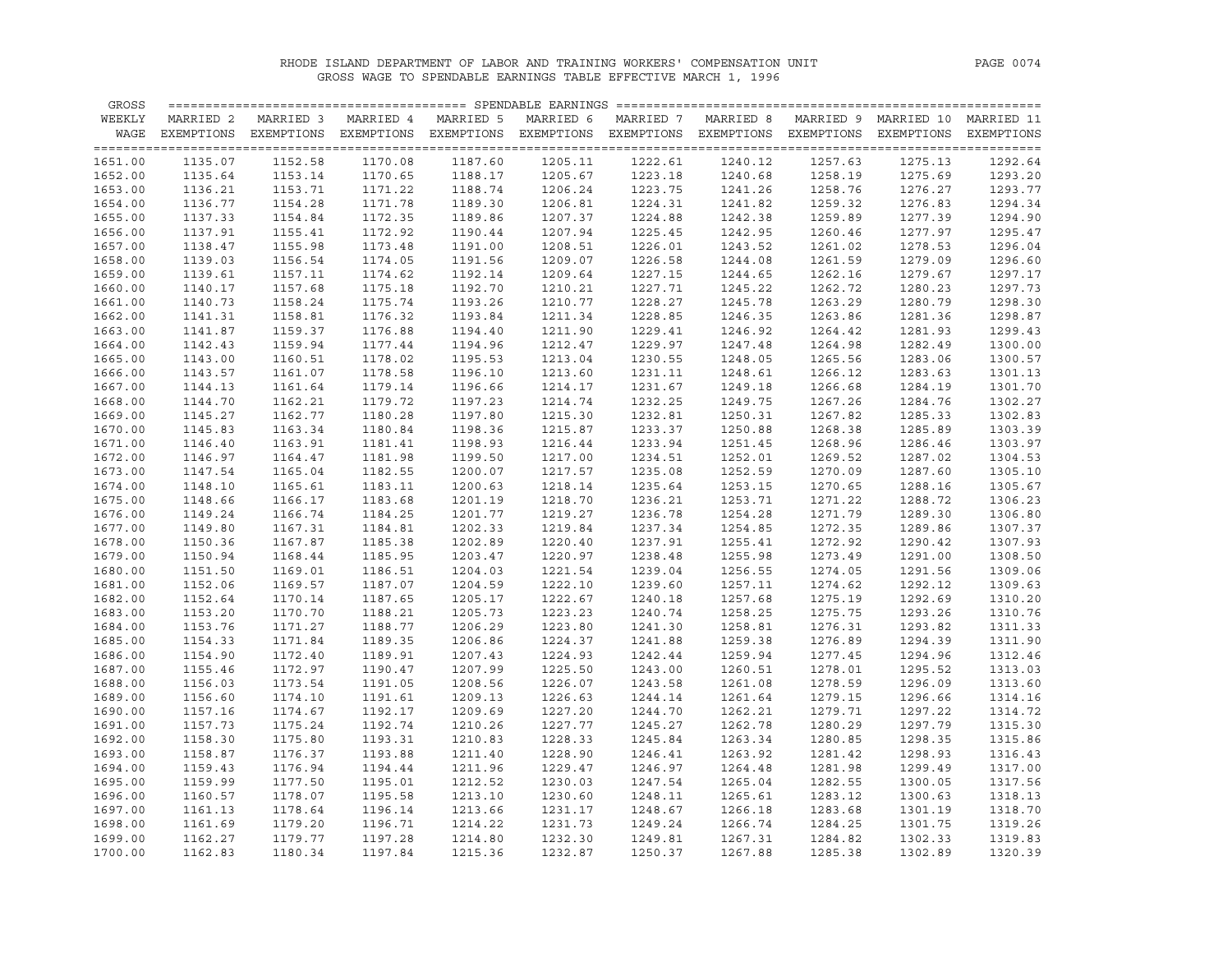# RHODE ISLAND DEPARTMENT OF LABOR AND TRAINING WORKERS' COMPENSATION UNIT PAGE 0075 GROSS WAGE TO SPENDABLE EARNINGS TABLE EFFECTIVE MARCH 1, 1996

| GROSS   |           |                                                                                                                    |           |           |           |           |           |         |                                 |         |
|---------|-----------|--------------------------------------------------------------------------------------------------------------------|-----------|-----------|-----------|-----------|-----------|---------|---------------------------------|---------|
| WEEKLY  | MARRIED 2 | MARRIED 3                                                                                                          | MARRIED 4 | MARRIED 5 | MARRIED 6 | MARRIED 7 | MARRIED 8 |         | MARRIED 9 MARRIED 10 MARRIED 11 |         |
|         |           | WAGE EXEMPTIONS EXEMPTIONS EXEMPTIONS EXEMPTIONS EXEMPTIONS EXEMPTIONS EXEMPTIONS EXEMPTIONS EXEMPTIONS EXEMPTIONS |           |           |           |           |           |         |                                 |         |
|         |           |                                                                                                                    |           |           |           |           |           |         |                                 |         |
| 1701.00 | 1163.39   | 1180.90                                                                                                            | 1198.40   | 1215.92   | 1233.43   | 1250.93   | 1268.44   | 1285.95 | 1303.45                         | 1320.96 |
| 1702.00 | 1163.97   | 1181.47                                                                                                            | 1198.98   | 1216.50   | 1234.00   | 1251.51   | 1269.01   | 1286.52 | 1304.02                         | 1321.53 |
| 1703.00 | 1164.53   | 1182.03                                                                                                            | 1199.54   | 1217.06   | 1234.56   | 1252.07   | 1269.58   | 1287.08 | 1304.59                         | 1322.09 |
| 1704.00 | 1165.09   | 1182.60                                                                                                            | 1200.10   | 1217.62   | 1235.13   | 1252.63   | 1270.14   | 1287.64 | 1305.15                         | 1322.66 |
| 1705.00 | 1165.66   | 1183.17                                                                                                            | 1200.68   | 1218.19   | 1235.70   | 1253.21   | 1270.71   | 1288.22 | 1305.72                         | 1323.23 |
| 1706.00 | 1166.23   | 1183.73                                                                                                            | 1201.24   | 1218.76   | 1236.26   | 1253.77   | 1271.27   | 1288.78 | 1306.29                         | 1323.79 |
| 1707.00 | 1166.79   | 1184.30                                                                                                            | 1201.80   | 1219.32   | 1236.83   | 1254.33   | 1271.84   | 1289.34 | 1306.85                         | 1324.36 |
| 1708.00 | 1167.36   | 1184.87                                                                                                            | 1202.38   | 1219.89   | 1237.40   | 1254.91   | 1272.41   | 1289.92 | 1307.42                         | 1324.93 |
| 1709.00 | 1167.93   | 1185.43                                                                                                            | 1202.94   | 1220.46   | 1237.96   | 1255.47   | 1272.97   | 1290.48 | 1307.99                         | 1325.49 |
| 1710.00 | 1168.49   | 1186.00                                                                                                            | 1203.50   | 1221.02   | 1238.53   | 1256.03   | 1273.54   | 1291.04 | 1308.55                         | 1326.05 |
| 1711.00 | 1169.06   | 1186.57                                                                                                            | 1204.07   | 1221.59   | 1239.10   | 1256.60   | 1274.11   | 1291.62 | 1309.12                         | 1326.63 |
| 1712.00 | 1169.63   | 1187.13                                                                                                            | 1204.64   | 1222.16   | 1239.66   | 1257.17   | 1274.67   | 1292.18 | 1309.68                         | 1327.19 |
| 1713.00 | 1170.20   | 1187.70                                                                                                            | 1205.21   | 1222.73   | 1240.23   | 1257.74   | 1275.25   | 1292.75 | 1310.26                         | 1327.76 |
| 1714.00 | 1170.76   | 1188.27                                                                                                            | 1205.77   | 1223.29   | 1240.80   | 1258.30   | 1275.81   | 1293.31 | 1310.82                         | 1328.33 |
| 1715.00 | 1171.32   | 1188.83                                                                                                            | 1206.34   | 1223.85   | 1241.36   | 1258.87   | 1276.37   | 1293.88 | 1311.38                         | 1328.89 |
| 1716.00 | 1171.90   | 1189.40                                                                                                            | 1206.91   | 1224.43   | 1241.93   | 1259.44   | 1276.94   | 1294.45 | 1311.96                         | 1329.46 |
| 1717.00 | 1172.46   | 1189.97                                                                                                            | 1207.47   | 1224.99   | 1242.50   | 1260.00   | 1277.51   | 1295.01 | 1312.52                         | 1330.03 |
| 1718.00 | 1173.02   | 1190.53                                                                                                            | 1208.04   | 1225.55   | 1243.06   | 1260.57   | 1278.07   | 1295.58 | 1313.08                         | 1330.59 |
| 1719.00 | 1173.60   | 1191.10                                                                                                            | 1208.61   | 1226.13   | 1243.63   | 1261.14   | 1278.64   | 1296.15 | 1313.66                         | 1331.16 |
| 1720.00 | 1174.16   | 1191.67                                                                                                            | 1209.17   | 1226.69   | 1244.20   | 1261.70   | 1279.21   | 1296.71 | 1314.22                         | 1331.72 |
| 1721.00 | 1174.72   | 1192.23                                                                                                            | 1209.73   | 1227.25   | 1244.76   | 1262.26   | 1279.77   | 1297.28 | 1314.78                         | 1332.29 |
| 1722.00 | 1175.30   | 1192.80                                                                                                            | 1210.31   | 1227.83   | 1245.33   | 1262.84   | 1280.34   | 1297.85 | 1315.35                         | 1332.86 |
| 1723.00 | 1175.86   | 1193.36                                                                                                            | 1210.87   | 1228.39   | 1245.89   | 1263.40   | 1280.91   | 1298.41 | 1315.92                         | 1333.42 |
| 1724.00 | 1176.42   | 1193.93                                                                                                            | 1211.43   | 1228.95   | 1246.46   | 1263.96   | 1281.47   | 1298.97 | 1316.48                         | 1333.99 |
| 1725.00 | 1176.99   | 1194.50                                                                                                            | 1212.01   | 1229.52   | 1247.03   | 1264.54   | 1282.04   | 1299.55 | 1317.05                         | 1334.56 |
|         |           |                                                                                                                    |           |           |           |           |           |         |                                 | 1335.12 |
| 1726.00 | 1177.56   | 1195.06                                                                                                            | 1212.57   | 1230.09   | 1247.59   | 1265.10   | 1282.60   | 1300.11 | 1317.62                         | 1335.69 |
| 1727.00 | 1178.12   | 1195.63                                                                                                            | 1213.13   | 1230.65   | 1248.16   | 1265.66   | 1283.17   | 1300.67 | 1318.18                         |         |
| 1728.00 | 1178.69   | 1196.20                                                                                                            | 1213.71   | 1231.22   | 1248.73   | 1266.24   | 1283.74   | 1301.25 | 1318.75                         | 1336.26 |
| 1729.00 | 1179.26   | 1196.76                                                                                                            | 1214.27   | 1231.79   | 1249.29   | 1266.80   | 1284.30   | 1301.81 | 1319.32                         | 1336.82 |
| 1730.00 | 1179.82   | 1197.33                                                                                                            | 1214.83   | 1232.35   | 1249.86   | 1267.36   | 1284.87   | 1302.37 | 1319.88                         | 1337.38 |
| 1731.00 | 1180.39   | 1197.90                                                                                                            | 1215.40   | 1232.92   | 1250.43   | 1267.93   | 1285.44   | 1302.95 | 1320.45                         | 1337.96 |
| 1732.00 | 1180.96   | 1198.46                                                                                                            | 1215.97   | 1233.49   | 1250.99   | 1268.50   | 1286.00   | 1303.51 | 1321.01                         | 1338.52 |
| 1733.00 | 1181.53   | 1199.03                                                                                                            | 1216.54   | 1234.06   | 1251.56   | 1269.07   | 1286.58   | 1304.08 | 1321.59                         | 1339.09 |
| 1734.00 | 1182.09   | 1199.60                                                                                                            | 1217.10   | 1234.62   | 1252.13   | 1269.63   | 1287.14   | 1304.64 | 1322.15                         | 1339.66 |
| 1735.00 | 1182.65   | 1200.16                                                                                                            | 1217.67   | 1235.18   | 1252.69   | 1270.20   | 1287.70   | 1305.21 | 1322.71                         | 1340.22 |
| 1736.00 | 1183.23   | 1200.73                                                                                                            | 1218.24   | 1235.76   | 1253.26   | 1270.77   | 1288.27   | 1305.78 | 1323.29                         | 1340.79 |
| 1737.00 | 1183.79   | 1201.30                                                                                                            | 1218.80   | 1236.32   | 1253.83   | 1271.33   | 1288.84   | 1306.34 | 1323.85                         | 1341.36 |
| 1738.00 | 1184.35   | 1201.86                                                                                                            | 1219.37   | 1236.88   | 1254.39   | 1271.90   | 1289.40   | 1306.91 | 1324.41                         | 1341.92 |
| 1739.00 | 1184.93   | 1202.43                                                                                                            | 1219.94   | 1237.46   | 1254.96   | 1272.47   | 1289.97   | 1307.48 | 1324.99                         | 1342.49 |
| 1740.00 | 1185.49   | 1203.00                                                                                                            | 1220.50   | 1238.02   | 1255.53   | 1273.03   | 1290.54   | 1308.04 | 1325.55                         | 1343.05 |
| 1741.00 | 1186.05   | 1203.56                                                                                                            | 1221.06   | 1238.58   | 1256.09   | 1273.59   | 1291.10   | 1308.61 | 1326.11                         | 1343.62 |
| 1742.00 | 1186.63   | 1204.13                                                                                                            | 1221.64   | 1239.16   | 1256.66   | 1274.17   | 1291.67   | 1309.18 | 1326.68                         | 1344.19 |
| 1743.00 | 1187.19   | 1204.69                                                                                                            | 1222.20   | 1239.72   | 1257.22   | 1274.73   | 1292.24   | 1309.74 | 1327.25                         | 1344.75 |
| 1744.00 | 1187.75   | 1205.26                                                                                                            | 1222.76   | 1240.28   | 1257.79   | 1275.29   | 1292.80   | 1310.30 | 1327.81                         | 1345.32 |
| 1745.00 | 1188.32   | 1205.83                                                                                                            | 1223.34   | 1240.85   | 1258.36   | 1275.87   | 1293.37   | 1310.88 | 1328.38                         | 1345.89 |
| 1746.00 | 1188.89   | 1206.39                                                                                                            | 1223.90   | 1241.42   | 1258.92   | 1276.43   | 1293.93   | 1311.44 | 1328.95                         | 1346.45 |
| 1747.00 | 1189.45   | 1206.96                                                                                                            | 1224.46   | 1241.98   | 1259.49   | 1276.99   | 1294.50   | 1312.00 | 1329.51                         | 1347.02 |
| 1748.00 | 1190.02   | 1207.53                                                                                                            | 1225.04   | 1242.55   | 1260.06   | 1277.57   | 1295.07   | 1312.58 | 1330.08                         | 1347.59 |
| 1749.00 | 1190.59   | 1208.09                                                                                                            | 1225.60   | 1243.12   | 1260.62   | 1278.13   | 1295.63   | 1313.14 | 1330.65                         | 1348.15 |
| 1750.00 | 1191.15   | 1208.66                                                                                                            | 1226.16   | 1243.68   | 1261.19   | 1278.69   | 1296.20   | 1313.70 | 1331.21                         | 1348.71 |
|         |           |                                                                                                                    |           |           |           |           |           |         |                                 |         |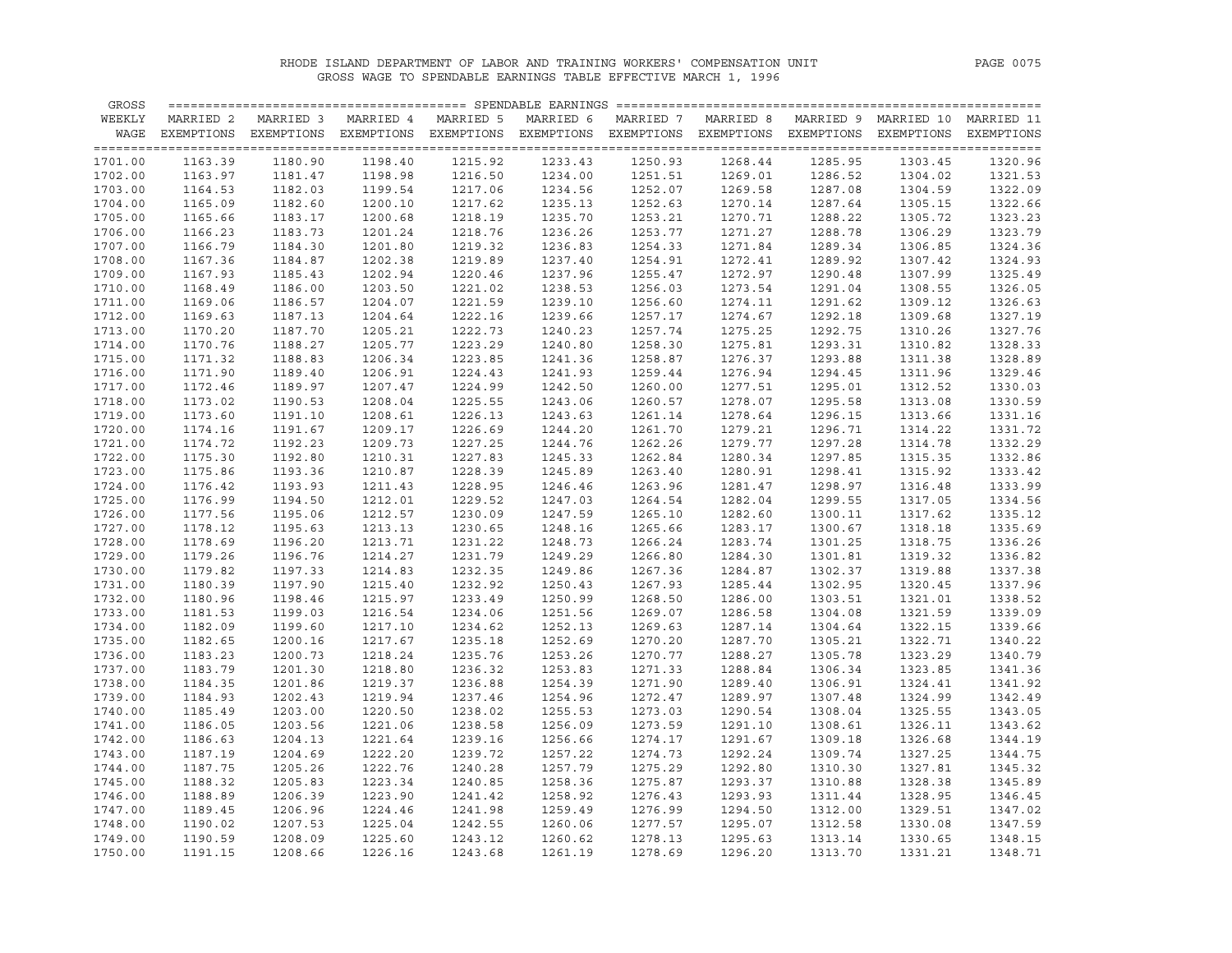### RHODE ISLAND DEPARTMENT OF LABOR AND TRAINING WORKERS' COMPENSATION UNIT PAGE 0076 GROSS WAGE TO SPENDABLE EARNINGS TABLE EFFECTIVE MARCH 1, 1996

| GROSS   |           |                                                                                                                    |           |           |           |           |           |         |                                 |         |
|---------|-----------|--------------------------------------------------------------------------------------------------------------------|-----------|-----------|-----------|-----------|-----------|---------|---------------------------------|---------|
| WEEKLY  | MARRIED 2 | MARRIED 3                                                                                                          | MARRIED 4 | MARRIED 5 | MARRIED 6 | MARRIED 7 | MARRIED 8 |         | MARRIED 9 MARRIED 10 MARRIED 11 |         |
|         |           | WAGE EXEMPTIONS EXEMPTIONS EXEMPTIONS EXEMPTIONS EXEMPTIONS EXEMPTIONS EXEMPTIONS EXEMPTIONS EXEMPTIONS EXEMPTIONS |           |           |           |           |           |         |                                 |         |
|         |           |                                                                                                                    |           |           |           |           |           |         |                                 |         |
| 1751.00 | 1191.72   | 1209.23                                                                                                            | 1226.73   | 1244.25   | 1261.76   | 1279.26   | 1296.77   | 1314.28 | 1331.78                         | 1349.29 |
| 1752.00 | 1192.29   | 1209.79                                                                                                            | 1227.30   | 1244.82   | 1262.32   | 1279.83   | 1297.33   | 1314.84 | 1332.34                         | 1349.85 |
| 1753.00 | 1192.86   | 1210.36                                                                                                            | 1227.87   | 1245.39   | 1262.89   | 1280.40   | 1297.91   | 1315.41 | 1332.92                         | 1350.42 |
| 1754.00 | 1193.42   | 1210.93                                                                                                            | 1228.43   | 1245.95   | 1263.46   | 1280.96   | 1298.47   | 1315.97 | 1333.48                         | 1350.99 |
| 1755.00 | 1193.98   | 1211.49                                                                                                            | 1229.00   | 1246.51   | 1264.02   | 1281.53   | 1299.03   | 1316.54 | 1334.04                         | 1351.55 |
| 1756.00 | 1194.56   | 1212.06                                                                                                            | 1229.57   | 1247.09   | 1264.59   | 1282.10   | 1299.60   | 1317.11 | 1334.62                         | 1352.12 |
| 1757.00 | 1195.12   | 1212.63                                                                                                            | 1230.13   | 1247.65   | 1265.16   | 1282.66   | 1300.17   | 1317.67 | 1335.18                         | 1352.69 |
| 1758.00 | 1195.68   | 1213.19                                                                                                            | 1230.70   | 1248.21   | 1265.72   | 1283.23   | 1300.73   | 1318.24 | 1335.74                         | 1353.25 |
| 1759.00 | 1196.26   | 1213.76                                                                                                            | 1231.27   | 1248.79   | 1266.29   | 1283.80   | 1301.30   | 1318.81 | 1336.32                         | 1353.82 |
| 1760.00 | 1196.82   | 1214.33                                                                                                            | 1231.83   | 1249.35   | 1266.86   | 1284.36   | 1301.87   | 1319.37 | 1336.88                         | 1354.38 |
| 1761.00 | 1197.38   | 1214.89                                                                                                            | 1232.39   | 1249.91   | 1267.42   | 1284.92   | 1302.43   | 1319.94 | 1337.44                         | 1354.95 |
| 1762.00 | 1197.96   | 1215.46                                                                                                            | 1232.97   | 1250.49   | 1267.99   | 1285.50   | 1303.00   | 1320.51 | 1338.01                         | 1355.52 |
| 1763.00 | 1198.52   | 1216.02                                                                                                            | 1233.53   | 1251.05   | 1268.55   | 1286.06   | 1303.57   | 1321.07 | 1338.58                         | 1356.08 |
| 1764.00 | 1199.08   | 1216.59                                                                                                            | 1234.09   | 1251.61   | 1269.12   | 1286.62   | 1304.13   | 1321.63 | 1339.14                         | 1356.65 |
| 1765.00 | 1199.65   | 1217.16                                                                                                            | 1234.67   | 1252.18   | 1269.69   | 1287.20   | 1304.70   | 1322.21 | 1339.71                         | 1357.22 |
| 1766.00 | 1200.22   | 1217.72                                                                                                            | 1235.23   | 1252.75   | 1270.25   | 1287.76   | 1305.26   | 1322.77 | 1340.28                         | 1357.78 |
| 1767.00 | 1200.78   | 1218.29                                                                                                            | 1235.79   | 1253.31   | 1270.82   | 1288.32   | 1305.83   | 1323.33 | 1340.84                         | 1358.35 |
| 1768.00 | 1201.35   | 1218.86                                                                                                            | 1236.37   | 1253.88   | 1271.39   | 1288.90   | 1306.40   | 1323.91 | 1341.41                         | 1358.92 |
| 1769.00 | 1201.92   | 1219.42                                                                                                            | 1236.93   | 1254.45   | 1271.95   | 1289.46   | 1306.96   | 1324.47 | 1341.98                         | 1359.48 |
| 1770.00 | 1202.48   | 1219.99                                                                                                            | 1237.49   | 1255.01   | 1272.52   | 1290.02   | 1307.53   | 1325.03 | 1342.54                         | 1360.04 |
| 1771.00 | 1203.05   | 1220.56                                                                                                            | 1238.06   | 1255.58   | 1273.09   | 1290.59   | 1308.10   | 1325.61 | 1343.11                         | 1360.62 |
| 1772.00 | 1203.62   | 1221.12                                                                                                            | 1238.63   | 1256.15   | 1273.65   | 1291.16   | 1308.66   | 1326.17 | 1343.67                         | 1361.18 |
| 1773.00 | 1204.19   | 1221.69                                                                                                            | 1239.20   | 1256.72   | 1274.22   | 1291.73   | 1309.24   | 1326.74 | 1344.25                         | 1361.75 |
| 1774.00 | 1204.75   | 1222.26                                                                                                            | 1239.76   | 1257.28   | 1274.79   | 1292.29   | 1309.80   | 1327.30 | 1344.81                         | 1362.32 |
| 1775.00 | 1205.31   | 1222.82                                                                                                            | 1240.33   | 1257.84   | 1275.35   | 1292.86   | 1310.36   | 1327.87 | 1345.37                         | 1362.88 |
| 1776.00 | 1205.89   | 1223.39                                                                                                            | 1240.90   | 1258.42   | 1275.92   | 1293.43   | 1310.93   | 1328.44 | 1345.95                         | 1363.45 |
| 1777.00 | 1206.45   | 1223.96                                                                                                            | 1241.46   | 1258.98   | 1276.49   | 1293.99   | 1311.50   | 1329.00 | 1346.51                         | 1364.02 |
| 1778.00 | 1207.01   | 1224.52                                                                                                            | 1242.03   | 1259.54   | 1277.05   | 1294.56   | 1312.06   | 1329.57 | 1347.07                         | 1364.58 |
| 1779.00 | 1207.59   | 1225.09                                                                                                            | 1242.60   | 1260.12   | 1277.62   | 1295.13   | 1312.63   | 1330.14 | 1347.65                         | 1365.15 |
| 1780.00 | 1208.15   | 1225.66                                                                                                            | 1243.16   | 1260.68   | 1278.19   | 1295.69   | 1313.20   | 1330.70 | 1348.21                         | 1365.71 |
| 1781.00 | 1208.71   | 1226.22                                                                                                            | 1243.72   | 1261.24   | 1278.75   | 1296.25   | 1313.76   | 1331.27 | 1348.77                         | 1366.28 |
| 1782.00 | 1209.29   | 1226.79                                                                                                            | 1244.30   | 1261.82   | 1279.32   | 1296.83   | 1314.33   | 1331.84 | 1349.34                         | 1366.85 |
| 1783.00 | 1209.85   | 1227.35                                                                                                            | 1244.86   | 1262.38   | 1279.88   | 1297.39   | 1314.90   | 1332.40 | 1349.91                         | 1367.41 |
| 1784.00 | 1210.41   | 1227.92                                                                                                            | 1245.42   | 1262.94   | 1280.45   | 1297.95   | 1315.46   | 1332.96 | 1350.47                         | 1367.98 |
| 1785.00 | 1210.98   | 1228.49                                                                                                            | 1246.00   | 1263.51   | 1281.02   | 1298.53   | 1316.03   | 1333.54 | 1351.04                         | 1368.55 |
| 1786.00 | 1211.55   | 1229.05                                                                                                            | 1246.56   | 1264.08   | 1281.58   | 1299.09   | 1316.59   | 1334.10 | 1351.61                         | 1369.11 |
| 1787.00 | 1212.11   | 1229.62                                                                                                            | 1247.12   | 1264.64   | 1282.15   | 1299.65   | 1317.16   | 1334.66 | 1352.17                         | 1369.68 |
| 1788.00 | 1212.68   | 1230.19                                                                                                            | 1247.70   | 1265.21   | 1282.72   | 1300.23   | 1317.73   | 1335.24 | 1352.74                         | 1370.25 |
| 1789.00 | 1213.25   | 1230.75                                                                                                            | 1248.26   | 1265.78   | 1283.28   | 1300.79   | 1318.29   | 1335.80 | 1353.31                         | 1370.81 |
| 1790.00 | 1213.81   | 1231.32                                                                                                            | 1248.82   | 1266.34   | 1283.85   | 1301.35   | 1318.86   | 1336.36 | 1353.87                         | 1371.37 |
| 1791.00 | 1214.38   | 1231.89                                                                                                            | 1249.39   | 1266.91   | 1284.42   | 1301.92   | 1319.43   | 1336.94 | 1354.44                         | 1371.95 |
| 1792.00 | 1214.95   | 1232.45                                                                                                            | 1249.96   | 1267.48   | 1284.98   | 1302.49   | 1319.99   | 1337.50 | 1355.00                         | 1372.51 |
| 1793.00 | 1215.52   | 1233.02                                                                                                            | 1250.53   | 1268.05   | 1285.55   | 1303.06   | 1320.57   | 1338.07 | 1355.58                         | 1373.08 |
| 1794.00 | 1216.08   | 1233.59                                                                                                            | 1251.09   | 1268.61   | 1286.12   | 1303.62   | 1321.13   | 1338.63 | 1356.14                         | 1373.65 |
| 1795.00 | 1216.64   | 1234.15                                                                                                            | 1251.66   | 1269.17   | 1286.68   | 1304.19   | 1321.69   | 1339.20 | 1356.70                         | 1374.21 |
| 1796.00 | 1217.22   | 1234.72                                                                                                            | 1252.23   | 1269.75   | 1287.25   | 1304.76   | 1322.26   | 1339.77 | 1357.28                         | 1374.78 |
| 1797.00 | 1217.78   | 1235.29                                                                                                            | 1252.79   | 1270.31   | 1287.82   | 1305.32   | 1322.83   | 1340.33 | 1357.84                         | 1375.35 |
| 1798.00 | 1218.34   | 1235.85                                                                                                            | 1253.36   | 1270.87   | 1288.38   | 1305.89   | 1323.39   | 1340.90 | 1358.40                         | 1375.91 |
| 1799.00 | 1218.92   | 1236.42                                                                                                            | 1253.93   | 1271.45   | 1288.95   | 1306.46   | 1323.96   | 1341.47 | 1358.98                         | 1376.48 |
| 1800.00 | 1219.48   | 1236.99                                                                                                            | 1254.49   | 1272.01   | 1289.52   | 1307.02   | 1324.53   | 1342.03 | 1359.54                         | 1377.04 |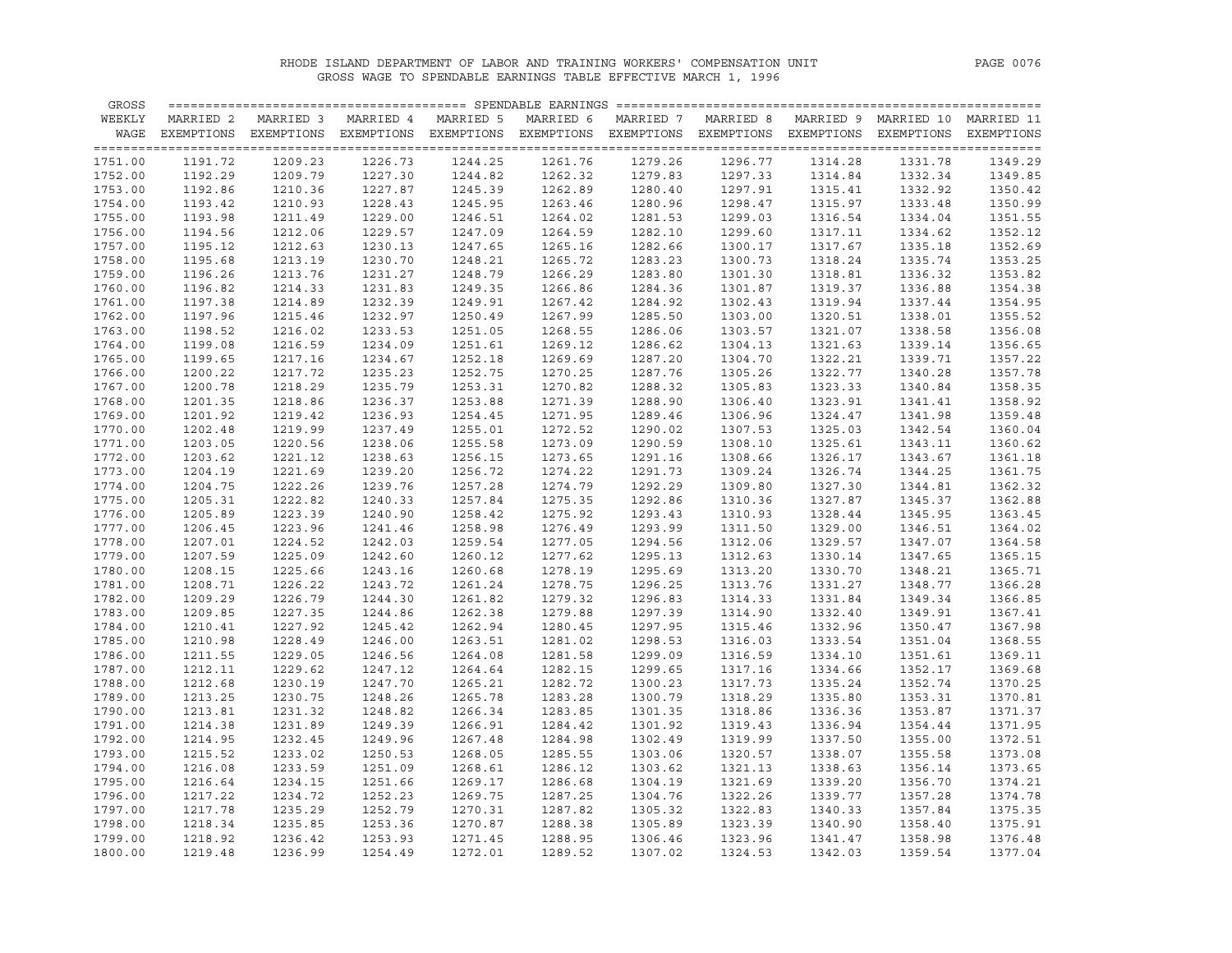# RHODE ISLAND DEPARTMENT OF LABOR AND TRAINING WORKERS' COMPENSATION UNIT PAGE 0077 GROSS WAGE TO SPENDABLE EARNINGS TABLE EFFECTIVE MARCH 1, 1996

| GROSS   |           |                                                                                                                    |           |           |           |           |           |         |                                 |         |
|---------|-----------|--------------------------------------------------------------------------------------------------------------------|-----------|-----------|-----------|-----------|-----------|---------|---------------------------------|---------|
| WEEKLY  | MARRIED 2 | MARRIED 3                                                                                                          | MARRIED 4 | MARRIED 5 | MARRIED 6 | MARRIED 7 | MARRIED 8 |         | MARRIED 9 MARRIED 10 MARRIED 11 |         |
|         |           | WAGE EXEMPTIONS EXEMPTIONS EXEMPTIONS EXEMPTIONS EXEMPTIONS EXEMPTIONS EXEMPTIONS EXEMPTIONS EXEMPTIONS EXEMPTIONS |           |           |           |           |           |         |                                 |         |
|         |           |                                                                                                                    |           |           |           |           |           |         |                                 |         |
| 1801.00 | 1220.04   | 1237.55                                                                                                            | 1255.05   | 1272.57   | 1290.08   | 1307.58   | 1325.09   | 1342.60 | 1360.10                         | 1377.61 |
| 1802.00 | 1220.62   | 1238.12                                                                                                            | 1255.63   | 1273.15   | 1290.65   | 1308.16   | 1325.66   | 1343.17 | 1360.67                         | 1378.18 |
| 1803.00 | 1221.18   | 1238.68                                                                                                            | 1256.19   | 1273.71   | 1291.21   | 1308.72   | 1326.23   | 1343.73 | 1361.24                         | 1378.74 |
| 1804.00 | 1221.74   | 1239.25                                                                                                            | 1256.75   | 1274.27   | 1291.78   | 1309.28   | 1326.79   | 1344.29 | 1361.80                         | 1379.31 |
| 1805.00 | 1222.31   | 1239.82                                                                                                            | 1257.33   | 1274.84   | 1292.35   | 1309.86   | 1327.36   | 1344.87 | 1362.37                         | 1379.88 |
| 1806.00 | 1222.88   | 1240.38                                                                                                            | 1257.89   | 1275.41   | 1292.91   | 1310.42   | 1327.92   | 1345.43 | 1362.94                         | 1380.44 |
| 1807.00 | 1223.44   | 1240.95                                                                                                            | 1258.45   | 1275.97   | 1293.48   | 1310.98   | 1328.49   | 1345.99 | 1363.50                         | 1381.01 |
| 1808.00 | 1224.01   | 1241.52                                                                                                            | 1259.03   | 1276.54   | 1294.05   | 1311.56   | 1329.06   | 1346.57 | 1364.07                         | 1381.58 |
| 1809.00 | 1224.58   | 1242.08                                                                                                            | 1259.59   | 1277.11   | 1294.61   | 1312.12   | 1329.62   | 1347.13 | 1364.64                         | 1382.14 |
| 1810.00 | 1225.14   | 1242.65                                                                                                            | 1260.15   | 1277.67   | 1295.18   | 1312.68   | 1330.19   | 1347.69 | 1365.20                         | 1382.70 |
| 1811.00 | 1225.71   | 1243.22                                                                                                            | 1260.72   | 1278.24   | 1295.75   | 1313.25   | 1330.76   | 1348.27 | 1365.77                         | 1383.28 |
| 1812.00 | 1226.28   | 1243.78                                                                                                            | 1261.29   | 1278.81   | 1296.31   | 1313.82   | 1331.32   | 1348.83 | 1366.33                         | 1383.84 |
| 1813.00 | 1226.85   | 1244.35                                                                                                            | 1261.86   | 1279.38   | 1296.88   | 1314.39   | 1331.90   | 1349.40 | 1366.91                         | 1384.41 |
| 1814.00 | 1227.41   | 1244.92                                                                                                            | 1262.42   | 1279.94   | 1297.45   | 1314.95   | 1332.46   | 1349.96 | 1367.47                         | 1384.98 |
| 1815.00 | 1227.97   | 1245.48                                                                                                            | 1262.99   | 1280.50   | 1298.01   | 1315.52   | 1333.02   | 1350.53 | 1368.03                         | 1385.54 |
| 1816.00 | 1228.55   | 1246.05                                                                                                            | 1263.56   | 1281.08   | 1298.58   | 1316.09   | 1333.59   | 1351.10 | 1368.61                         | 1386.11 |
| 1817.00 | 1229.11   | 1246.62                                                                                                            | 1264.12   | 1281.64   | 1299.15   | 1316.65   | 1334.16   | 1351.66 | 1369.17                         | 1386.68 |
| 1818.00 | 1229.67   | 1247.18                                                                                                            | 1264.69   | 1282.20   | 1299.71   | 1317.22   | 1334.72   | 1352.23 | 1369.73                         | 1387.24 |
| 1819.00 | 1230.25   | 1247.75                                                                                                            | 1265.26   | 1282.78   | 1300.28   | 1317.79   | 1335.29   | 1352.80 | 1370.31                         | 1387.81 |
| 1820.00 | 1230.81   | 1248.32                                                                                                            | 1265.82   | 1283.34   | 1300.85   | 1318.35   | 1335.86   | 1353.36 | 1370.87                         | 1388.37 |
| 1821.00 | 1231.37   | 1248.88                                                                                                            | 1266.38   | 1283.90   | 1301.41   | 1318.91   | 1336.42   | 1353.93 | 1371.43                         | 1388.94 |
| 1822.00 | 1231.95   | 1249.45                                                                                                            | 1266.96   | 1284.48   | 1301.98   | 1319.49   | 1336.99   | 1354.50 | 1372.00                         | 1389.51 |
| 1823.00 | 1232.51   | 1250.01                                                                                                            | 1267.52   | 1285.04   | 1302.54   | 1320.05   | 1337.56   | 1355.06 | 1372.57                         | 1390.07 |
| 1824.00 | 1233.03   | 1250.58                                                                                                            | 1268.08   | 1285.60   | 1303.11   | 1320.61   | 1338.12   | 1355.62 | 1373.13                         | 1390.64 |
| 1825.00 | 1233.57   | 1251.15                                                                                                            | 1268.66   | 1286.17   | 1303.68   | 1321.19   | 1338.69   | 1356.20 | 1373.70                         | 1391.21 |
| 1826.00 | 1234.09   | 1251.71                                                                                                            | 1269.22   | 1286.74   | 1304.24   | 1321.75   | 1339.25   | 1356.76 | 1374.27                         | 1391.77 |
| 1827.00 | 1234.62   | 1252.28                                                                                                            | 1269.78   | 1287.30   | 1304.81   | 1322.31   | 1339.82   | 1357.32 | 1374.83                         | 1392.34 |
| 1828.00 | 1235.15   | 1252.85                                                                                                            | 1270.36   | 1287.87   | 1305.38   | 1322.89   | 1340.39   | 1357.90 | 1375.40                         | 1392.91 |
| 1829.00 | 1235.68   | 1253.41                                                                                                            | 1270.92   | 1288.44   | 1305.94   | 1323.45   | 1340.95   | 1358.46 | 1375.97                         | 1393.47 |
| 1830.00 | 1236.20   | 1253.98                                                                                                            | 1271.48   | 1289.00   | 1306.51   | 1324.01   | 1341.52   | 1359.02 | 1376.53                         | 1394.03 |
| 1831.00 | 1236.74   | 1254.55                                                                                                            | 1272.05   | 1289.57   | 1307.08   | 1324.58   | 1342.09   | 1359.60 | 1377.10                         | 1394.61 |
| 1832.00 | 1237.26   | 1255.11                                                                                                            | 1272.62   | 1290.14   | 1307.64   | 1325.15   | 1342.65   | 1360.16 | 1377.66                         | 1395.17 |
| 1833.00 | 1237.80   | 1255.68                                                                                                            | 1273.19   | 1290.71   | 1308.21   | 1325.72   | 1343.23   | 1360.73 | 1378.24                         | 1395.74 |
| 1834.00 | 1238.32   | 1256.25                                                                                                            | 1273.75   | 1291.27   | 1308.78   | 1326.28   | 1343.79   | 1361.29 | 1378.80                         | 1396.31 |
| 1835.00 | 1238.85   | 1256.81                                                                                                            | 1274.32   | 1291.83   | 1309.34   | 1326.85   | 1344.35   | 1361.86 | 1379.36                         | 1396.87 |
| 1836.00 | 1239.38   | 1257.38                                                                                                            | 1274.89   | 1292.41   | 1309.91   | 1327.42   | 1344.92   | 1362.43 | 1379.94                         | 1397.44 |
| 1837.00 | 1239.91   | 1257.95                                                                                                            | 1275.45   | 1292.97   | 1310.48   | 1327.98   | 1345.49   | 1362.99 | 1380.50                         | 1398.01 |
| 1838.00 | 1240.43   | 1258.51                                                                                                            | 1276.02   | 1293.53   | 1311.04   | 1328.55   | 1346.05   | 1363.56 | 1381.06                         | 1398.57 |
| 1839.00 | 1240.96   | 1259.08                                                                                                            | 1276.59   | 1294.11   | 1311.61   | 1329.12   | 1346.62   | 1364.13 | 1381.64                         | 1399.14 |
| 1840.00 | 1241.49   | 1259.65                                                                                                            | 1277.15   | 1294.67   | 1312.18   | 1329.68   | 1347.19   | 1364.69 | 1382.20                         | 1399.70 |
| 1841.00 | 1242.01   | 1260.21                                                                                                            | 1277.71   | 1295.23   | 1312.74   | 1330.24   | 1347.75   | 1365.26 | 1382.76                         | 1400.27 |
| 1842.00 | 1242.55   | 1260.78                                                                                                            | 1278.29   | 1295.81   | 1313.31   | 1330.82   | 1348.32   | 1365.83 | 1383.33                         | 1400.84 |
| 1843.00 | 1243.07   | 1261.34                                                                                                            | 1278.85   | 1296.37   | 1313.87   | 1331.38   | 1348.89   | 1366.39 | 1383.90                         | 1401.40 |
| 1844.00 | 1243.60   | 1261.91                                                                                                            | 1279.41   | 1296.93   | 1314.44   | 1331.94   | 1349.45   | 1366.95 | 1384.46                         | 1401.97 |
| 1845.00 | 1244.13   | 1262.48                                                                                                            | 1279.99   | 1297.50   | 1315.01   | 1332.52   | 1350.02   | 1367.53 | 1385.03                         | 1402.54 |
| 1846.00 | 1244.66   | 1263.04                                                                                                            | 1280.55   | 1298.07   | 1315.57   | 1333.08   | 1350.58   | 1368.09 | 1385.60                         | 1403.10 |
| 1847.00 | 1245.18   | 1263.61                                                                                                            | 1281.11   | 1298.63   | 1316.14   | 1333.64   | 1351.15   | 1368.65 | 1386.16                         | 1403.67 |
| 1848.00 | 1245.72   | 1264.18                                                                                                            | 1281.69   | 1299.20   | 1316.71   | 1334.22   | 1351.72   | 1369.23 | 1386.73                         | 1404.24 |
| 1849.00 | 1246.24   | 1264.74                                                                                                            | 1282.25   | 1299.77   | 1317.27   | 1334.78   | 1352.28   | 1369.79 | 1387.30                         | 1404.80 |
| 1850.00 | 1246.77   | 1265.31                                                                                                            | 1282.81   | 1300.33   | 1317.84   | 1335.34   | 1352.85   | 1370.35 | 1387.86                         | 1405.36 |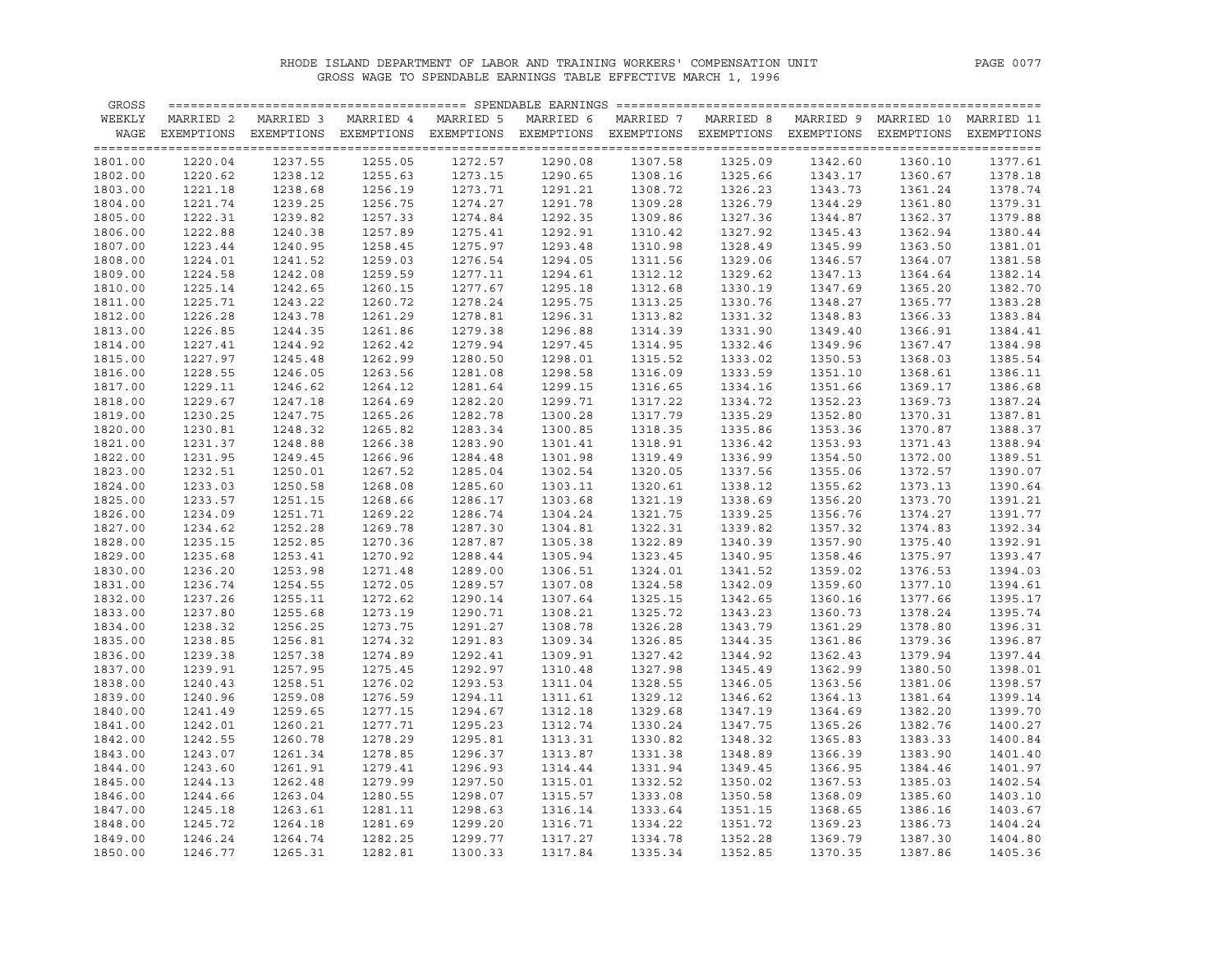### RHODE ISLAND DEPARTMENT OF LABOR AND TRAINING WORKERS' COMPENSATION UNIT PAGE 0078 GROSS WAGE TO SPENDABLE EARNINGS TABLE EFFECTIVE MARCH 1, 1996

| GROSS   |           |                                                                                                                    |           |           |           |           |           |         |                                 |         |
|---------|-----------|--------------------------------------------------------------------------------------------------------------------|-----------|-----------|-----------|-----------|-----------|---------|---------------------------------|---------|
| WEEKLY  | MARRIED 2 | MARRIED 3                                                                                                          | MARRIED 4 | MARRIED 5 | MARRIED 6 | MARRIED 7 | MARRIED 8 |         | MARRIED 9 MARRIED 10 MARRIED 11 |         |
|         |           | WAGE EXEMPTIONS EXEMPTIONS EXEMPTIONS EXEMPTIONS EXEMPTIONS EXEMPTIONS EXEMPTIONS EXEMPTIONS EXEMPTIONS EXEMPTIONS |           |           |           |           |           |         |                                 |         |
|         |           |                                                                                                                    |           |           |           |           |           |         |                                 |         |
| 1851.00 | 1247.30   | 1265.88                                                                                                            | 1283.38   | 1300.90   | 1318.41   | 1335.91   | 1353.42   | 1370.93 | 1388.43                         | 1405.94 |
| 1852.00 | 1247.83   | 1266.44                                                                                                            | 1283.95   | 1301.47   | 1318.97   | 1336.48   | 1353.98   | 1371.49 | 1388.99                         | 1406.50 |
| 1853.00 | 1248.36   | 1267.01                                                                                                            | 1284.52   | 1302.04   | 1319.54   | 1337.05   | 1354.56   | 1372.06 | 1389.57                         | 1407.07 |
| 1854.00 | 1248.89   | 1267.58                                                                                                            | 1285.08   | 1302.60   | 1320.11   | 1337.61   | 1355.12   | 1372.62 | 1390.13                         | 1407.64 |
| 1855.00 | 1249.41   | 1268.14                                                                                                            | 1285.65   | 1303.16   | 1320.67   | 1338.18   | 1355.68   | 1373.19 | 1390.69                         | 1408.20 |
| 1856.00 | 1249.95   | 1268.71                                                                                                            | 1286.22   | 1303.74   | 1321.24   | 1338.75   | 1356.25   | 1373.76 | 1391.27                         | 1408.77 |
| 1857.00 | 1250.47   | 1269.28                                                                                                            | 1286.78   | 1304.30   | 1321.81   | 1339.31   | 1356.82   | 1374.32 | 1391.83                         | 1409.34 |
| 1858.00 | 1250.99   | 1269.84                                                                                                            | 1287.35   | 1304.86   | 1322.37   | 1339.88   | 1357.38   | 1374.89 | 1392.39                         | 1409.90 |
| 1859.00 | 1251.53   | 1270.41                                                                                                            | 1287.92   | 1305.44   | 1322.94   | 1340.45   | 1357.95   | 1375.46 | 1392.97                         | 1410.47 |
| 1860.00 | 1252.05   | 1270.98                                                                                                            | 1288.48   | 1306.00   | 1323.51   | 1341.01   | 1358.52   | 1376.02 | 1393.53                         | 1411.03 |
| 1861.00 | 1252.58   | 1271.54                                                                                                            | 1289.04   | 1306.56   | 1324.07   | 1341.57   | 1359.08   | 1376.59 | 1394.09                         | 1411.60 |
| 1862.00 | 1253.11   | 1272.11                                                                                                            | 1289.62   | 1307.14   | 1324.64   | 1342.15   | 1359.65   | 1377.16 | 1394.66                         | 1412.17 |
| 1863.00 | 1253.64   | 1272.67                                                                                                            | 1290.18   | 1307.70   | 1325.20   | 1342.71   | 1360.22   | 1377.72 | 1395.23                         | 1412.73 |
| 1864.00 | 1254.16   | 1273.24                                                                                                            | 1290.74   | 1308.26   | 1325.77   | 1343.27   | 1360.78   | 1378.28 | 1395.79                         | 1413.30 |
| 1865.00 | 1254.70   | 1273.81                                                                                                            | 1291.32   | 1308.83   | 1326.34   | 1343.85   | 1361.35   | 1378.86 | 1396.36                         | 1413.87 |
| 1866.00 | 1255.22   | 1274.37                                                                                                            | 1291.88   | 1309.40   | 1326.90   | 1344.41   | 1361.91   | 1379.42 | 1396.93                         | 1414.43 |
| 1867.00 | 1255.75   | 1274.94                                                                                                            | 1292.44   | 1309.96   | 1327.47   | 1344.97   | 1362.48   | 1379.98 | 1397.49                         | 1415.00 |
| 1868.00 | 1256.28   | 1275.51                                                                                                            | 1293.02   | 1310.53   | 1328.04   | 1345.55   | 1363.05   | 1380.56 | 1398.06                         | 1415.57 |
| 1869.00 | 1256.81   | 1276.07                                                                                                            | 1293.58   | 1311.10   | 1328.60   | 1346.11   | 1363.61   | 1381.12 | 1398.63                         | 1416.13 |
| 1870.00 | 1257.33   | 1276.64                                                                                                            | 1294.14   | 1311.66   | 1329.17   | 1346.67   | 1364.18   | 1381.68 | 1399.19                         | 1416.69 |
| 1871.00 | 1257.87   | 1277.21                                                                                                            | 1294.71   | 1312.23   | 1329.74   | 1347.24   | 1364.75   | 1382.26 | 1399.76                         | 1417.27 |
| 1872.00 | 1258.39   | 1277.77                                                                                                            | 1295.28   | 1312.80   | 1330.30   | 1347.81   | 1365.31   | 1382.82 | 1400.32                         | 1417.83 |
| 1873.00 | 1258.93   | 1278.32                                                                                                            | 1295.85   | 1313.37   | 1330.87   | 1348.38   | 1365.89   | 1383.39 | 1400.90                         | 1418.40 |
| 1874.00 | 1259.45   | 1278.84                                                                                                            | 1296.41   | 1313.93   | 1331.44   | 1348.94   | 1366.45   | 1383.95 | 1401.46                         | 1418.97 |
| 1875.00 | 1259.98   | 1279.37                                                                                                            | 1296.98   | 1314.49   | 1332.00   | 1349.51   | 1367.01   | 1384.52 | 1402.02                         | 1419.53 |
| 1876.00 | 1260.51   | 1279.90                                                                                                            | 1297.55   | 1315.07   | 1332.57   | 1350.08   | 1367.58   | 1385.09 | 1402.60                         | 1420.10 |
| 1877.00 | 1261.04   | 1280.43                                                                                                            | 1298.11   | 1315.63   | 1333.14   | 1350.64   | 1368.15   | 1385.65 | 1403.16                         | 1420.67 |
| 1878.00 | 1261.56   | 1280.95                                                                                                            | 1298.68   | 1316.19   | 1333.70   | 1351.21   | 1368.71   | 1386.22 | 1403.72                         | 1421.23 |
| 1879.00 | 1262.09   | 1281.49                                                                                                            | 1299.25   | 1316.77   | 1334.27   | 1351.78   | 1369.28   | 1386.79 | 1404.30                         | 1421.80 |
| 1880.00 | 1262.62   | 1282.01                                                                                                            | 1299.81   | 1317.33   | 1334.84   | 1352.34   | 1369.85   | 1387.35 | 1404.86                         | 1422.36 |
| 1881.00 | 1263.14   | 1282.54                                                                                                            | 1300.37   | 1317.89   | 1335.40   | 1352.90   | 1370.41   | 1387.92 | 1405.42                         | 1422.93 |
| 1882.00 | 1263.68   | 1283.07                                                                                                            | 1300.95   | 1318.47   | 1335.97   | 1353.48   | 1370.98   | 1388.49 | 1405.99                         | 1423.50 |
| 1883.00 | 1264.20   | 1283.60                                                                                                            | 1301.51   | 1319.03   | 1336.53   | 1354.04   | 1371.55   | 1389.05 | 1406.56                         | 1424.06 |
| 1884.00 | 1264.73   | 1284.12                                                                                                            | 1302.07   | 1319.59   | 1337.10   | 1354.60   | 1372.11   | 1389.61 | 1407.12                         | 1424.63 |
| 1885.00 | 1265.26   | 1284.66                                                                                                            | 1302.65   | 1320.16   | 1337.67   | 1355.18   | 1372.68   | 1390.19 | 1407.69                         | 1425.20 |
| 1886.00 | 1265.79   | 1285.18                                                                                                            | 1303.21   | 1320.73   | 1338.23   | 1355.74   | 1373.24   | 1390.75 | 1408.26                         | 1425.76 |
| 1887.00 | 1266.31   | 1285.71                                                                                                            | 1303.77   | 1321.29   | 1338.80   | 1356.30   | 1373.81   | 1391.31 | 1408.82                         | 1426.33 |
| 1888.00 | 1266.85   | 1286.24                                                                                                            | 1304.35   | 1321.86   | 1339.37   | 1356.88   | 1374.38   | 1391.89 | 1409.39                         | 1426.90 |
| 1889.00 | 1267.37   | 1286.76                                                                                                            | 1304.91   | 1322.43   | 1339.93   | 1357.44   | 1374.94   | 1392.45 | 1409.96                         | 1427.46 |
| 1890.00 | 1267.90   | 1287.29                                                                                                            | 1305.47   | 1322.99   | 1340.50   | 1358.00   | 1375.51   | 1393.01 | 1410.52                         | 1428.02 |
| 1891.00 | 1268.43   | 1287.82                                                                                                            | 1306.04   | 1323.56   | 1341.07   | 1358.57   | 1376.08   | 1393.59 | 1411.09                         | 1428.60 |
| 1892.00 | 1268.96   | 1288.35                                                                                                            | 1306.61   | 1324.13   | 1341.63   | 1359.14   | 1376.64   | 1394.15 | 1411.65                         | 1429.16 |
| 1893.00 | 1269.49   | 1288.88                                                                                                            | 1307.18   | 1324.70   | 1342.20   | 1359.71   | 1377.22   | 1394.72 | 1412.23                         | 1429.73 |
| 1894.00 | 1270.02   | 1289.41                                                                                                            | 1307.74   | 1325.26   | 1342.77   | 1360.27   | 1377.78   | 1395.28 | 1412.79                         | 1430.30 |
| 1895.00 | 1270.54   | 1289.93                                                                                                            | 1308.31   | 1325.82   | 1343.33   | 1360.84   | 1378.34   | 1395.85 | 1413.35                         | 1430.86 |
| 1896.00 | 1271.08   | 1290.47                                                                                                            | 1308.88   | 1326.40   | 1343.90   | 1361.41   | 1378.91   | 1396.42 | 1413.93                         | 1431.43 |
| 1897.00 | 1271.60   | 1290.99                                                                                                            | 1309.44   | 1326.96   | 1344.47   | 1361.97   | 1379.48   | 1396.98 | 1414.49                         | 1432.00 |
| 1898.00 | 1272.12   | 1291.52                                                                                                            | 1310.01   | 1327.52   | 1345.03   | 1362.54   | 1380.04   | 1397.55 | 1415.05                         | 1432.56 |
| 1899.00 | 1272.66   | 1292.05                                                                                                            | 1310.58   | 1328.10   | 1345.60   | 1363.11   | 1380.61   | 1398.12 | 1415.63                         | 1433.13 |
| 1900.00 | 1273.18   | 1292.58                                                                                                            | 1311.14   | 1328.66   | 1346.17   | 1363.67   | 1381.18   | 1398.68 | 1416.19                         | 1433.69 |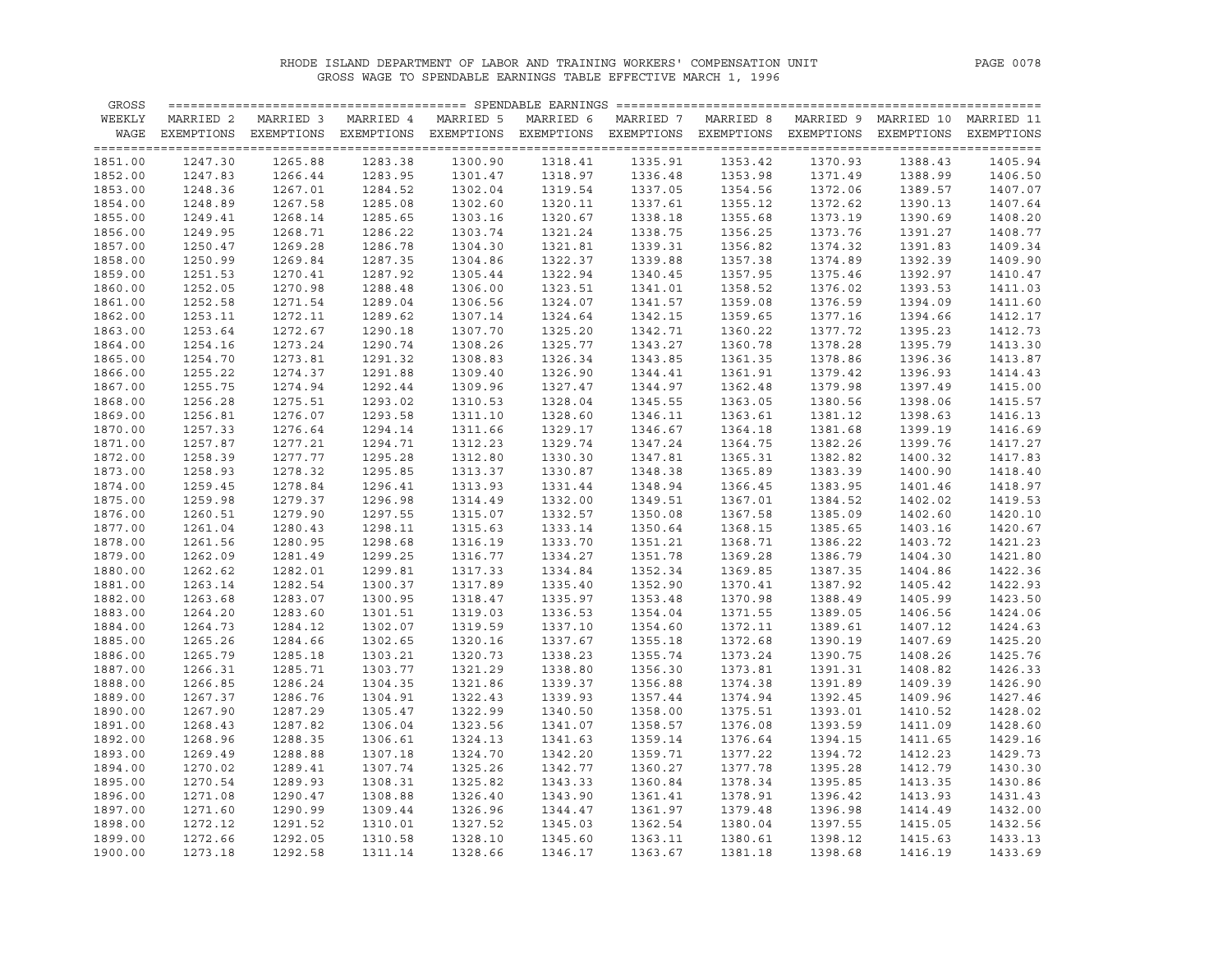# RHODE ISLAND DEPARTMENT OF LABOR AND TRAINING WORKERS' COMPENSATION UNIT PAGE 0079 GROSS WAGE TO SPENDABLE EARNINGS TABLE EFFECTIVE MARCH 1, 1996

| GROSS   |           |                                                                                                                    |           |           |           |           |           |         |                                 |         |
|---------|-----------|--------------------------------------------------------------------------------------------------------------------|-----------|-----------|-----------|-----------|-----------|---------|---------------------------------|---------|
| WEEKLY  | MARRIED 2 | MARRIED 3                                                                                                          | MARRIED 4 | MARRIED 5 | MARRIED 6 | MARRIED 7 | MARRIED 8 |         | MARRIED 9 MARRIED 10 MARRIED 11 |         |
|         |           | WAGE EXEMPTIONS EXEMPTIONS EXEMPTIONS EXEMPTIONS EXEMPTIONS EXEMPTIONS EXEMPTIONS EXEMPTIONS EXEMPTIONS EXEMPTIONS |           |           |           |           |           |         |                                 |         |
|         |           |                                                                                                                    |           |           |           |           |           |         |                                 |         |
| 1901.00 | 1273.71   | 1293.10                                                                                                            | 1311.70   | 1329.22   | 1346.73   | 1364.23   | 1381.74   | 1399.25 | 1416.75                         | 1434.26 |
| 1902.00 | 1274.24   | 1293.64                                                                                                            | 1312.28   | 1329.80   | 1347.30   | 1364.81   | 1382.31   | 1399.82 | 1417.32                         | 1434.83 |
| 1903.00 | 1274.77   | 1294.16                                                                                                            | 1312.84   | 1330.36   | 1347.86   | 1365.37   | 1382.88   | 1400.38 | 1417.89                         | 1435.39 |
| 1904.00 | 1275.29   | 1294.69                                                                                                            | 1313.40   | 1330.92   | 1348.43   | 1365.93   | 1383.44   | 1400.94 | 1418.45                         | 1435.96 |
| 1905.00 | 1275.83   | 1295.22                                                                                                            | 1313.98   | 1331.49   | 1349.00   | 1366.51   | 1384.01   | 1401.52 | 1419.02                         | 1436.53 |
| 1906.00 | 1276.35   | 1295.75                                                                                                            | 1314.54   | 1332.06   | 1349.56   | 1367.07   | 1384.57   | 1402.08 | 1419.59                         | 1437.09 |
| 1907.00 | 1276.88   | 1296.27                                                                                                            | 1315.10   | 1332.62   | 1350.13   | 1367.63   | 1385.14   | 1402.64 | 1420.15                         | 1437.66 |
| 1908.00 | 1277.41   | 1296.81                                                                                                            | 1315.68   | 1333.19   | 1350.70   | 1368.21   | 1385.71   | 1403.22 | 1420.72                         | 1438.23 |
| 1909.00 | 1277.94   | 1297.33                                                                                                            | 1316.24   | 1333.76   | 1351.26   | 1368.77   | 1386.27   | 1403.78 | 1421.29                         | 1438.79 |
| 1910.00 | 1278.46   | 1297.85                                                                                                            | 1316.80   | 1334.32   | 1351.83   | 1369.33   | 1386.84   | 1404.34 | 1421.85                         | 1439.35 |
| 1911.00 | 1279.00   | 1298.39                                                                                                            | 1317.37   | 1334.89   | 1352.40   | 1369.90   | 1387.41   | 1404.92 | 1422.42                         | 1439.93 |
| 1912.00 | 1279.52   | 1298.91                                                                                                            | 1317.94   | 1335.46   | 1352.96   | 1370.47   | 1387.97   | 1405.48 | 1422.98                         | 1440.49 |
| 1913.00 | 1280.06   | 1299.45                                                                                                            | 1318.51   | 1336.03   | 1353.53   | 1371.04   | 1388.55   | 1406.05 | 1423.56                         | 1441.06 |
| 1914.00 | 1280.58   | 1299.97                                                                                                            | 1319.07   | 1336.59   | 1354.10   | 1371.60   | 1389.11   | 1406.61 | 1424.12                         | 1441.63 |
| 1915.00 | 1281.11   | 1300.50                                                                                                            | 1319.64   | 1337.15   | 1354.66   | 1372.17   | 1389.67   | 1407.18 | 1424.68                         | 1442.19 |
| 1916.00 | 1281.64   | 1301.03                                                                                                            | 1320.21   | 1337.73   | 1355.23   | 1372.74   | 1390.24   | 1407.75 | 1425.26                         | 1442.76 |
| 1917.00 | 1282.17   | 1301.56                                                                                                            | 1320.77   | 1338.29   | 1355.80   | 1373.30   | 1390.81   | 1408.31 | 1425.82                         | 1443.33 |
| 1918.00 | 1282.69   | 1302.08                                                                                                            | 1321.34   | 1338.85   | 1356.36   | 1373.87   | 1391.37   | 1408.88 | 1426.38                         | 1443.89 |
| 1919.00 | 1283.22   | 1302.62                                                                                                            | 1321.91   | 1339.43   | 1356.93   | 1374.44   | 1391.94   | 1409.45 | 1426.96                         | 1444.46 |
| 1920.00 | 1283.75   | 1303.14                                                                                                            | 1322.47   | 1339.99   | 1357.50   | 1375.00   | 1392.51   | 1410.01 | 1427.52                         | 1445.02 |
| 1921.00 | 1284.27   | 1303.67                                                                                                            | 1323.03   | 1340.55   | 1358.06   | 1375.56   | 1393.07   | 1410.58 | 1428.08                         | 1445.59 |
| 1922.00 | 1284.81   | 1304.20                                                                                                            | 1323.58   | 1341.13   | 1358.63   | 1376.14   | 1393.64   | 1411.15 | 1428.65                         | 1446.16 |
| 1923.00 | 1285.33   | 1304.73                                                                                                            | 1324.11   | 1341.69   | 1359.19   | 1376.70   | 1394.21   | 1411.71 | 1429.22                         | 1446.72 |
| 1924.00 | 1285.86   | 1305.25                                                                                                            | 1324.63   | 1342.25   | 1359.76   | 1377.26   | 1394.77   | 1412.27 | 1429.78                         | 1447.29 |
| 1925.00 | 1286.39   | 1305.79                                                                                                            | 1325.17   | 1342.82   | 1360.33   | 1377.84   | 1395.34   | 1412.85 | 1430.35                         | 1447.86 |
| 1926.00 | 1286.92   | 1306.31                                                                                                            | 1325.69   | 1343.39   | 1360.89   | 1378.40   | 1395.90   | 1413.41 | 1430.92                         | 1448.42 |
| 1927.00 | 1287.44   | 1306.84                                                                                                            | 1326.22   | 1343.95   | 1361.46   | 1378.96   | 1396.47   | 1413.97 | 1431.48                         | 1448.99 |
| 1928.00 | 1287.98   | 1307.37                                                                                                            | 1326.75   | 1344.52   | 1362.03   | 1379.54   | 1397.04   | 1414.55 | 1432.05                         | 1449.56 |
| 1929.00 | 1288.50   | 1307.89                                                                                                            | 1327.27   | 1345.09   | 1362.59   | 1380.10   | 1397.60   | 1415.11 | 1432.62                         | 1450.12 |
| 1930.00 | 1289.03   | 1308.42                                                                                                            | 1327.80   | 1345.65   | 1363.16   | 1380.66   | 1398.17   | 1415.67 | 1433.18                         | 1450.68 |
| 1931.00 | 1289.56   | 1308.95                                                                                                            | 1328.33   | 1346.22   | 1363.73   | 1381.23   | 1398.74   | 1416.25 | 1433.75                         | 1451.26 |
| 1932.00 | 1290.09   | 1309.48                                                                                                            | 1328.86   | 1346.79   | 1364.29   | 1381.80   | 1399.30   | 1416.81 | 1434.31                         | 1451.82 |
| 1933.00 | 1290.62   | 1310.01                                                                                                            | 1329.39   | 1347.36   | 1364.86   | 1382.37   | 1399.88   | 1417.38 | 1434.89                         | 1452.39 |
| 1934.00 | 1291.15   | 1310.54                                                                                                            | 1329.92   | 1347.92   | 1365.43   | 1382.93   | 1400.44   | 1417.94 | 1435.45                         | 1452.96 |
| 1935.00 | 1291.67   | 1311.06                                                                                                            | 1330.44   | 1348.48   | 1365.99   | 1383.50   | 1401.00   | 1418.51 | 1436.01                         | 1453.52 |
| 1936.00 | 1292.21   | 1311.60                                                                                                            | 1330.98   | 1349.06   | 1366.56   | 1384.07   | 1401.57   | 1419.08 | 1436.59                         | 1454.09 |
| 1937.00 | 1292.73   | 1312.12                                                                                                            | 1331.50   | 1349.62   | 1367.13   | 1384.63   | 1402.14   | 1419.64 | 1437.15                         | 1454.66 |
| 1938.00 | 1293.25   | 1312.65                                                                                                            | 1332.03   | 1350.18   | 1367.69   | 1385.20   | 1402.70   | 1420.21 | 1437.71                         | 1455.22 |
| 1939.00 | 1293.79   | 1313.18                                                                                                            | 1332.56   | 1350.76   | 1368.26   | 1385.77   | 1403.27   | 1420.78 | 1438.29                         | 1455.79 |
| 1940.00 | 1294.31   | 1313.71                                                                                                            | 1333.09   | 1351.32   | 1368.83   | 1386.33   | 1403.84   | 1421.34 | 1438.85                         | 1456.35 |
| 1941.00 | 1294.84   | 1314.23                                                                                                            | 1333.61   | 1351.88   | 1369.39   | 1386.89   | 1404.40   | 1421.91 | 1439.41                         | 1456.92 |
| 1942.00 | 1295.37   | 1314.77                                                                                                            | 1334.15   | 1352.46   | 1369.96   | 1387.47   | 1404.97   | 1422.48 | 1439.98                         | 1457.49 |
| 1943.00 | 1295.90   | 1315.29                                                                                                            | 1334.67   | 1353.02   | 1370.52   | 1388.03   | 1405.54   | 1423.04 | 1440.55                         | 1458.05 |
| 1944.00 | 1296.42   | 1315.82                                                                                                            | 1335.20   | 1353.58   | 1371.09   | 1388.59   | 1406.10   | 1423.60 | 1441.11                         | 1458.62 |
| 1945.00 | 1296.96   | 1316.35                                                                                                            | 1335.73   | 1354.15   | 1371.66   | 1389.17   | 1406.67   | 1424.18 | 1441.68                         | 1459.19 |
| 1946.00 | 1297.48   | 1316.88                                                                                                            | 1336.26   | 1354.72   | 1372.22   | 1389.73   | 1407.23   | 1424.74 | 1442.25                         | 1459.75 |
| 1947.00 | 1298.01   | 1317.40                                                                                                            | 1336.78   | 1355.28   | 1372.79   | 1390.29   | 1407.80   | 1425.30 | 1442.81                         | 1460.32 |
| 1948.00 | 1298.54   | 1317.94                                                                                                            | 1337.32   | 1355.85   | 1373.36   | 1390.87   | 1408.37   | 1425.88 | 1443.38                         | 1460.89 |
| 1949.00 | 1299.07   | 1318.46                                                                                                            | 1337.84   | 1356.42   | 1373.92   | 1391.43   | 1408.93   | 1426.44 | 1443.95                         | 1461.45 |
| 1950.00 | 1299.59   | 1318.98                                                                                                            | 1338.36   | 1356.98   | 1374.49   | 1391.99   | 1409.50   | 1427.00 | 1444.51                         | 1462.01 |